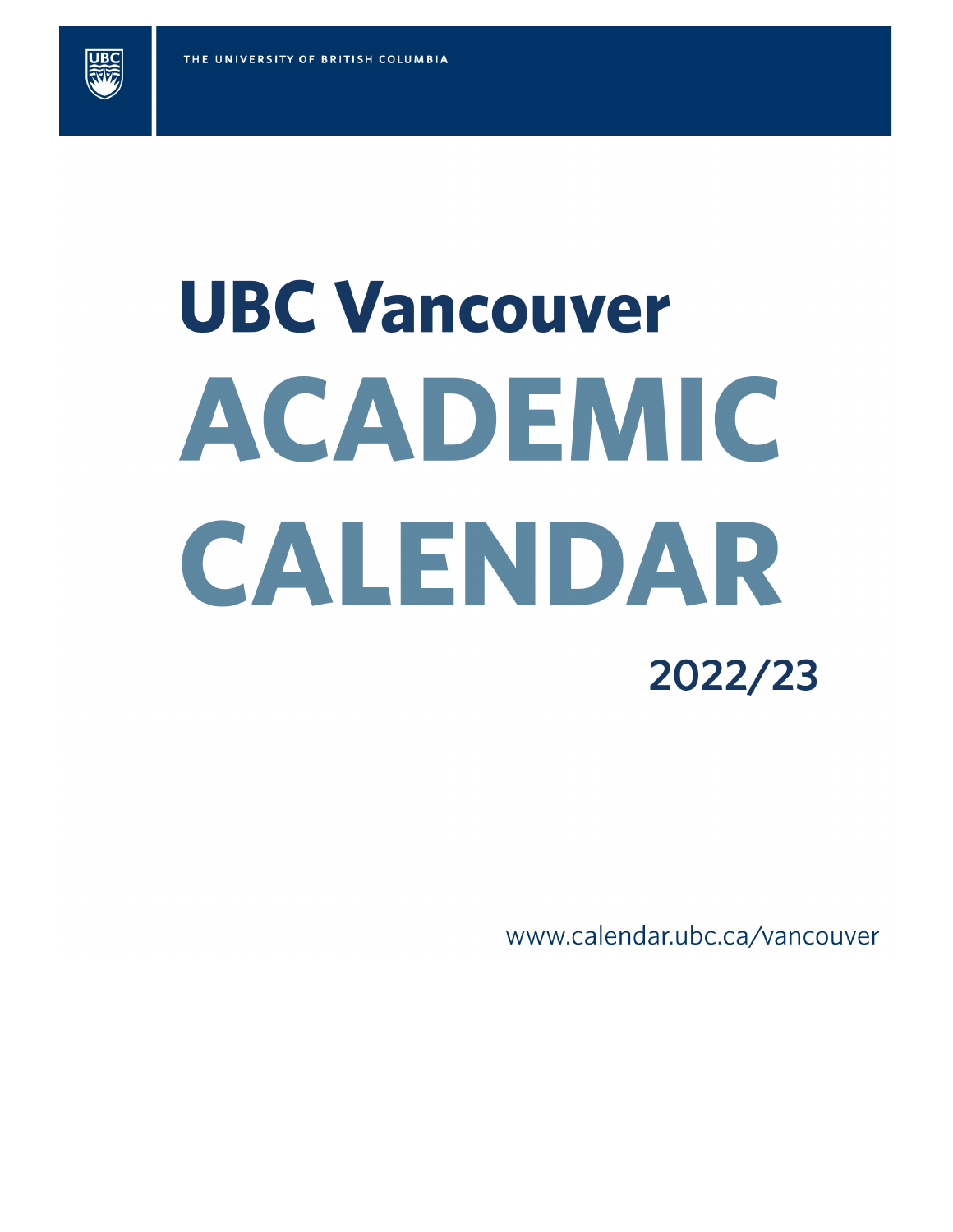### The Faculty of Medicine

**JB** 

[Introduction](#page-4-0) [Doctor of Medicine](#page-4-1) [Doctor of Philosophy](#page-11-0) [Doctor of Philosophy and Doctor of Medicine](#page-11-1) [Master of Occupational Therapy](#page-11-2) [Master of Physical Therapy](#page-11-3) [Master of Physical Therapy and Doctor of Philosophy in Rehabilitation Sciences](#page-12-0) [Master of Rehabilitation Science](#page-12-1) [Master of Science](#page-12-2) [Graduate Certificate in Genomic Counselling and Variant Interpretation](#page-12-3) [Graduate Certificate in Global Surgical Care](#page-13-0) [Graduate Certificate in Orthopaedic Musculoskeletal Physical Therapy](#page-13-1) [Graduate Certificate in Primary Health Care](#page-14-0) [Graduate Certificate in Rehabilitation](#page-15-0) [Graduate Program in Cell and Developmental Biology](#page-15-1) [Graduate Program in Neuroscience](#page-16-0) [Interdisciplinary Oncology Program](#page-16-1) [Postgraduate Medical Education \(M.D.\)](#page-16-2) [Introduction](#page-4-2) [Admission](#page-4-3) [Academic Regulations for Students Entering the Program in 2015/16 or Later](#page-8-0) [Degree Requirements for Students Entering the Program in 2017/18 or Later](#page-9-0) **[Introduction](#page-16-3)** [Anesthesia](#page-17-0) [Community Medicine](#page-17-1) [Dermatology and Skin Science](#page-17-2) [Family Practice](#page-18-0) [Internal Medicine](#page-18-1) [Medical Genetics](#page-18-2) [Medical Microbiology](#page-18-3) [Obstetrics and Gynaecology](#page-18-4) [Ophthalmology and Visual Sciences](#page-19-0) **[Orthopaedics](#page-19-1)**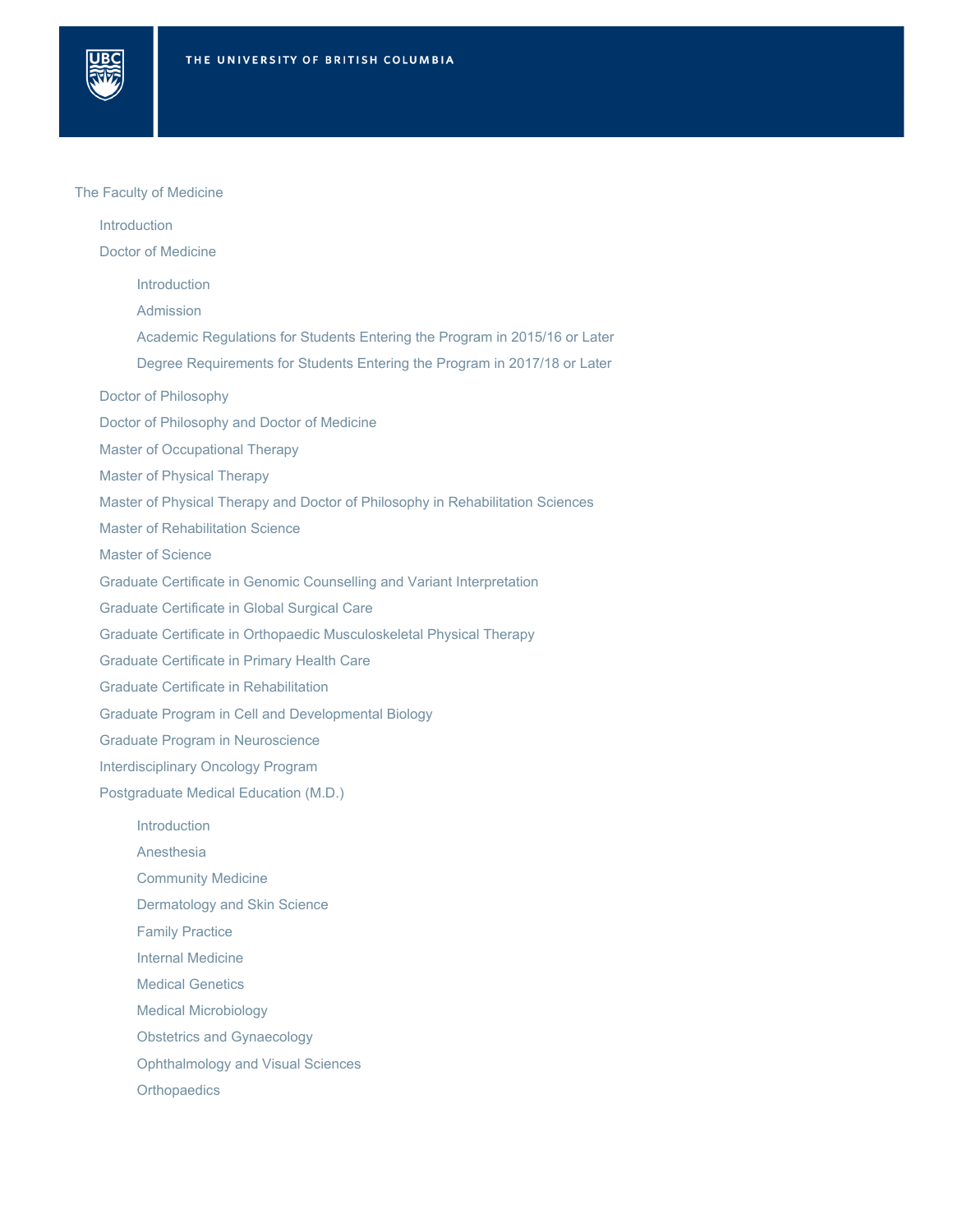

**JBC** 

- **[Pediatrics](#page-19-3)**
- **[Psychiatry](#page-19-4)**
- [Radiation Oncology and Developmental Radiotherapeutics](#page-20-0)
- [Radiology](#page-21-0)
- **[Surgery](#page-21-1)**

[Bachelor of Medical Laboratory Science](#page-22-0)

- **[Introduction](#page-22-1)**
- [Advising and Application](#page-22-2)
- [Admission Requirements](#page-22-3)
- [General Academic Regulations](#page-23-0)
- [Degree Requirements](#page-24-1)

### [Bachelor of Midwifery](#page-24-0)

- [Introduction](#page-25-0)
- [Academic Advising](#page-25-1)
- [Admission](#page-25-2)
- [Academic Regulations](#page-26-0)
- [Degree Requirements](#page-26-1)
- [Canadian Midwifery Regulators Consortium](#page-29-2)
- [Undergraduate Medical Education \(M.D.\)](#page-29-0)

### [Academic Staff](#page-29-1)

- [Department of Anesthesiology, Pharmacology, and Therapeutics](#page-29-3)
- [Department of Biochemistry and Molecular Biology](#page-37-0)
- [Department of Cellular and Physiological Sciences](#page-38-0)
- [Department of Dermatology and Skin Science](#page-39-0)
- [Department of Emergency Medicine](#page-41-0)
- [Department of Family Practice](#page-47-0)
- [Department of Medical Genetics](#page-94-0)
- [Department of Medicine](#page-97-0)
- [Department of Obstetrics and Gynaecology](#page-120-0)
- [Department of Occupational Science and Occupational Therapy](#page-124-0)
- [Department of Ophthalmology and Visual Sciences](#page-130-0)
- [Department of Orthopaedics](#page-133-0)
- [Department of Pathology and Laboratory Medicine](#page-136-0)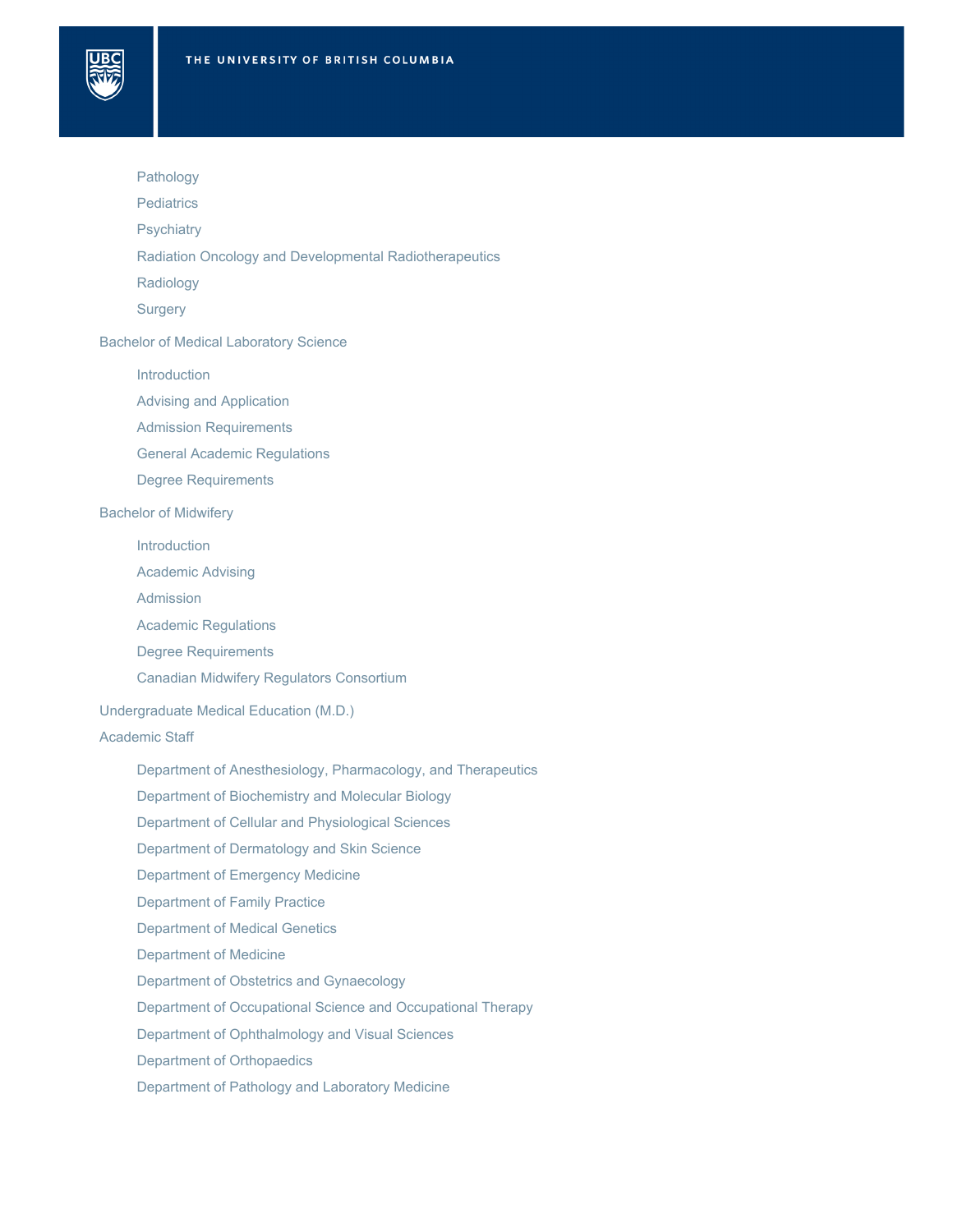

[Department of Pediatrics](#page-141-0) [Department of Physical Therapy](#page-148-0) [Department of Psychiatry](#page-151-0) [Department of Radiology](#page-161-0) [Department of Surgery](#page-164-0) [Department of Urologic Sciences](#page-172-0)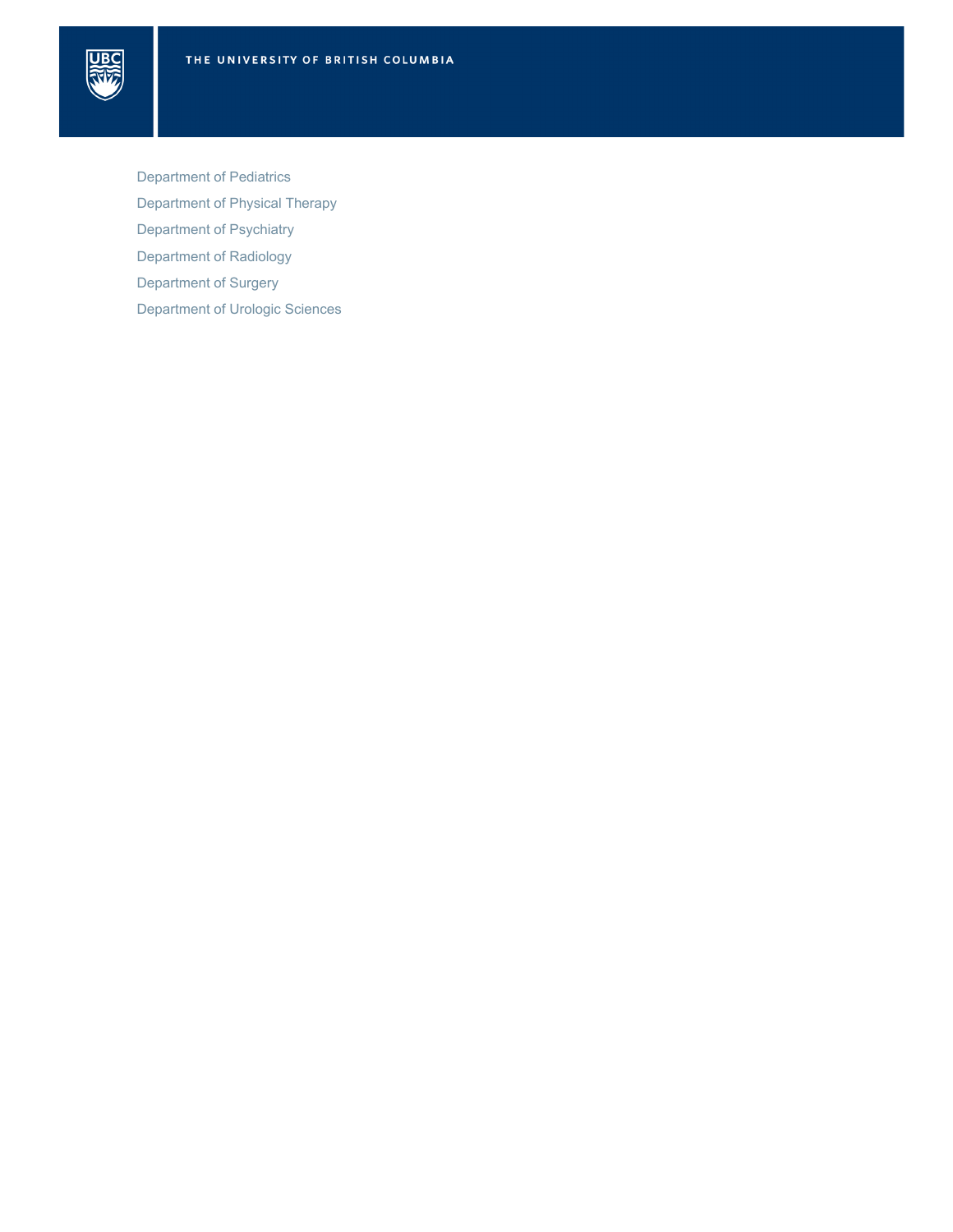

### <span id="page-4-0"></span>**Introduction**

Dean's Office D. Kelleher, Dean, Faculty of Medicine and Vice-President, Health C. Lovato, Vice-Dean, Academic R. Wong, Vice-Dean, Education M. Allard, Vice-Dean, Health Engagement R. McMaster, Vice-Dean, Research 317 - 2194 Health Sciences Mall Vancouver, BC V6T 1Z3 Telephone: 604.822.2421 Fax: 604.822.6061 Faculty of Medicine Website (<http://www.med.ubc.ca/about>)

**Our Vision: To Transform Health for Everyone.**

Ranked among the world's top medical schools with the fifth-largest MD enrolment in North America, the UBC Faculty of Medicine is a leader in both the science and the practice of medicine <sup>1</sup>. Across British Columbia, more than 12,000 faculty and staff are training the next generation of doctors and health care professionals, making<br>remarkable discoveries, and helping to create the path

The Faculty — comprised of more than 2,000 administrative support, technical/research and management and professional staff, as well approximately 650 full-time academic and more than 10,000 clinical faculty members — is composed of 19 academic basic science and/or clinical departments, three schools, and 23 research centres and institutes. Together with its University and Health Authority partners, the Faculty delivers innovative programs and conducts research in the areas of health and life<br>sciences. Faculty, staff and trainees are located a

For more information please visit the Faculty of Medicine website [\(http://www.med.ubc.ca](http://www.med.ubc.ca)).

<sup>1</sup>Times Higher Education 2021 Rankings: 30th in life sciences & 39th in clinical, pre-clinical and health QS World University 2020 Rankings: 29th in life sciences and medicine.

### <span id="page-4-1"></span>**Doctor of Medicine**

### <span id="page-4-2"></span>**Doctor of Medicine > Introduction**

The Faculty of Medicine offers the Medical Doctor Undergraduate Program (MDUP), which leads to the Doctor of Medicine (M.D.) degree. The program requires a minimum of 90 university credits in preparation for the MD degree plus four years of study in Medicine. A physician's education can be broadly divided into four phases:

1. Pre-medical preparation, which can be completed in a variety of faculties or programs.

- 2. MDUP training (four years).
- 3. Residency training (two years or more).
- 4. Continuing professional development.

The MDUP provides the medical school training referenced in the second phase above.

### <span id="page-4-3"></span>**Doctor of Medicine > Admission**

### *Selection of a Program of Pre-Medical Studies*

Students planning to apply for admission to the MD Undergraduate Program should select courses that conform to the requirements of a bachelor's degree of their choice. **No particular degree program is considered ideal** as preparation for the study and practice of medicine. A variety of pre-medical academic backgrounds are considered desirable.

Students who have completed programs and who then enrol in unclassified non-degree programs for the sole purpose of improving their academic qualifications for admission are advised that only a small proportion of such candidates ultimately gain admission.

*Prerequisites Requirements and Recommended Courses*

Candidates for admission must be Canadian Citizens or Permanent Residents. Persons with refugee status in Canada can also apply, however admission will be contingent on attaining permanent residency in Canada and providing proof of this status two weeks prior to the start of classes. Further information can be found at MD Undergraduate<br>Admissions (http://mdprogram.med.ubc.ca/admissions Admissions (http://mdprogram.med.ubc.ca/admis

Candidates must have completed a minimum of 90 graded credits of university-level study (e.g., excluding pass/fail credits). These, including the required university-level<br>prerequisite coursework (or their equivalents) mus assigned pass/fail grades (provided the courses are passed). Grades from Term 2 of the 2019-2020 academic year (or equivalent term) will not be included in the calculation of GPA.

A full year of English (minimum of 6 credits) is the only prerequisite coursework required for entry into the Doctor of Medicine program. However, courses in biology,<br>general/inorganic chemistry, organic chemistry and bioc Undergraduate Admissions ( <http://mdprogram.med.ubc.ca/admissions/>).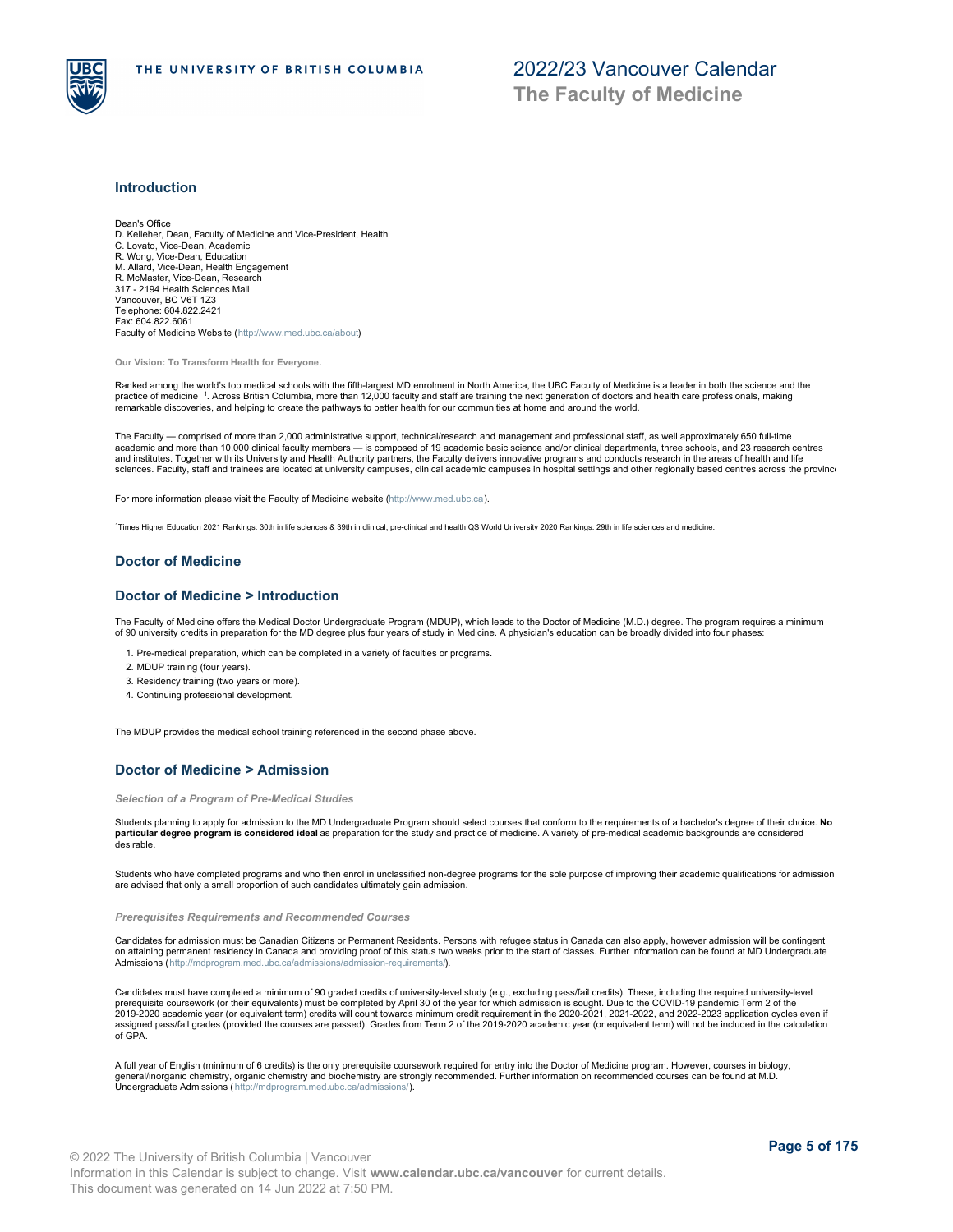

### *Medical College Admission Test*

All applicants must take the Medical College Admissions Test (MCAT) and request that their results be released to UBC. Information and online registration are available on the MCAT (<http://www.aamc.org/students/applying/mcat/>) website

Please note: UBC is not a part of the American Medical College Application Service (AMCAS). You must therefore specify that you would like your test results released to UBC. This can only be done **after** your results have been sent to you. Please use the MCAT Score Reporting System to send your scores to UBC; refer to the Help Questions<br>within the Score Reporting System for specific instr been successfully released to UBC. **This is not done automatically.**

Applicants are required to meet a minimum score in each component of the test. These scores will be determined each year by Admissions Committees. Applicants should check MD Undergraduate Admissions ( <http://mdprogram.med.ubc.ca/admissions/>) for the current minimum requirements, dates of valid MCAT sittings, and deadline for receipt of test scores.

lf you have written the MCAT more than once, the best overall score will be used as long as that exam meets the current MCAT requirements provided on the MD Admissions<br>website. For further information, applicants should re responsibility to ensure that all results are released to the UBC Faculty of Medicine and received by the MD Admissions Office.

### *Required Academic Standards*

Applications for admission will be considered from candidates who are Canadian Citizens, Permanent Residents, or who have Canadian refugee status, and who will have completed all prerequisite courses prior to April 30 of the year for which admission is sought, have achieved the minimum required MCAT scores in one of the acceptable exams as listed on the MD Admissions website, and who have attained a minimum overall academic average of 70% based on all university-level courses attempted,<br>excluding grades from Term 2 of the 2019-2020 academic year (or pandemic.

There is an overall academic threshold ([http://mdprogram.med.ubc.ca/admissions/admission-requirements/](http://mdprogram.med.ubc.ca/admissions/admission-requirements/ ) ) below which full file review will not be performed.

All supporting documentation (including transcripts, AP/IB transcripts, foreign transcripts, exchange program or study abroad transcripts, etc.) that arrive in the Admissions Office after the deadlines posted on the MD Admissions website ( <http://mdprogram.med.ubc.ca/admissions/when-you-apply/online-application-system>) will not be accepted and will result in the application being rendered ineligible.

Persons who have been required to withdraw from another medical school for academic reasons are **not** eligible to apply.

### *Selection Process*

The entering class is limited to 288 full-time students. The number of qualified applicants significantly exceeds the number of available positions. Therefore, not every qualified applicant will be offered admission. Admission is based on a selection process which strives to enrol the most highly qualified applicants who will be evaluated on the following criteria:

An academic evaluations is calculated:

Overall academic average based on all university-level courses with grades attempted (including summer courses taken prior to the year of application and graduate<br>courses with grades, but excluding Term 2 of the 2019-2020

MCAT scores.

- The evaluation of non-academic criteria based on the following:
	- 1. A list of extracurricular activities prepared by the applicant.
	- 2. A report of non-academic experiences and a rural interest statement.
	- 3. Interview, if granted.
	- 4. Three references, when requested.
	- 5. Northern/rural suitability (if applicable).
	- 6. Essay by Canadian Indigenous (Status Indians, Non-Status Indians, Métis, or Inuit) candidates who are applying to the Indigenous Stream; or essay by<br>candidates self-identifying as Black who are applying to the Black Stu

### *Black Student MD Admissions Stream*

The Faculty of Medicine welcomes applications from qualified applicants who self-identify as Black. Black applicants can apply either to the general admission stream or through the Black Student MD Admissions Stream. Applicants who self-identify as Black will be considered under the Black student admission process as well as under the general admission process.

If you wish to apply to the Black Student MD Admissions Stream, you will be required to self-identify as Black and write an essay which will be reviewed by the Black Student MD Admissions Stream Subcommittee. Applicants supported through this stream will have Black evaluators participate in the assessment of their application. Please email<br>( [BlackPathway.MD@ubc.ca](mailto:BlackPathway.MD@ubc.ca)) the MD Admissions Office for

Please refer to MD Undergraduate Admissions Evaluation Criteria [\(http://mdprogram.med.ubc.ca/admissions/evaluation-criteria/](http://mdprogram.med.ubc.ca/admissions/evaluation-criteria/)) for additional information.

The interview is a critical component of the admission process. The interview process follows the Multiple Mini-Interview (MMI) model. Applicants selected for an interview will be contacted by the admissions office and will also be asked to submit their reference letters. The interview dates are usually scheduled in February.

The selection of candidates for admission to the distributed MD undergraduate program is governed by guidelines established by the Admissions MD Subcommittee and<br>approved by the Senate of UBC. The selection process reflect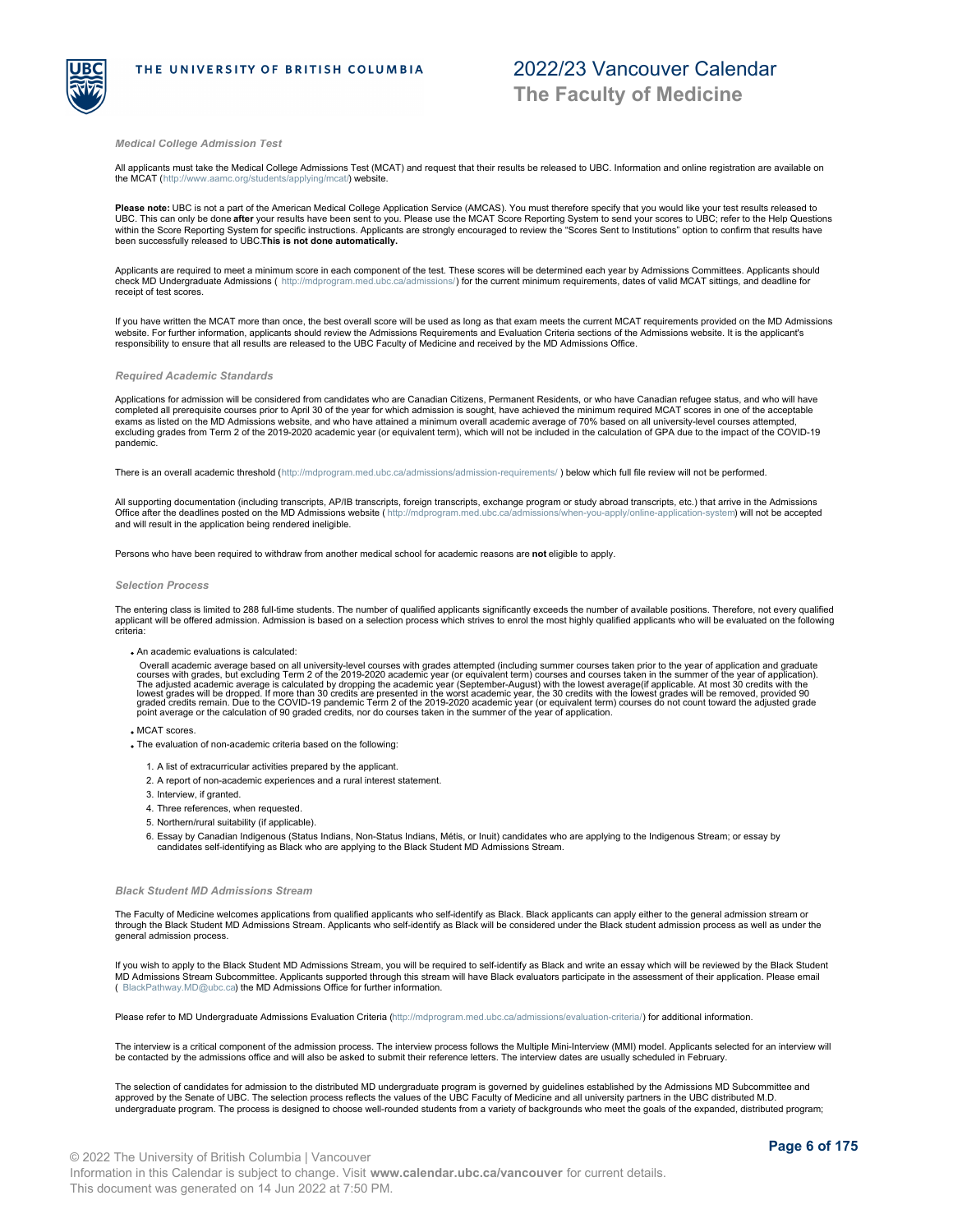who can be expected to perform well in the rigorous curriculum and small group learning format; and who can balance and enrich their academic experience with strong non-academic skills and interests.

The UBC Faculty of Medicine's Vice Dean, Education oversees the selection process to ensure that all applicants are given careful consideration without regard to age,<br>ancestry, colour, family status, gender identity or exp sexual orientation, marital status, economic status, or unrelated criminal convictions. The Admissions Selection Committee reviews and discusses all interviewed applicants. At present, application is limited to Canadian citizens, Canadian permanent residents, and persons with refugee status in Canada. Preference is given to residents of British<br>Columbia. Information on residency criteria can be of 10% of the total seats may be made available to out-of-province applicants in the medical program each year.

The applicant will have the opportunity to indicate their regional medical program site preferences (Northern, Southern, Island, or Vancouver Fraser) after receiving an interview offer. Members of the MD Admissions Selection Subcommittee are not aware of an applicant's medical program site preference during the selection discussions. Following an admissions decision, successful applicants are allocated to sites based on their preferences. The first site choice is given priority, unless the available positions at that site have been filled, in which case he/she would be wait-listed for their preferred site if applicable.

### *UBC Faculty of Medicine Undergraduate Distributed Program*

The UBC Faculty of Medicine offers a distributed program involving 288 students at geographically separated campuses. 32 students will be in the Northern Medical Program<br>located at the University of Northern British Columb Southern Medical Program at UBC Okanagan. The remaining 192 students will be in the Vancouver Fraser Medical Program located at UBC Vancouver.

Students accepted into the VFMP-Fraser Medical Cohort Year 3 Clinical Clerkship Program will have the opportunity to conduct their clinical training in year 3 in the Fraser Health Region. This opportunity to conduct all 48 weeks of year 3 will be provided to 32 students. The remaining 160 Vancouver Fraser Medical students may also have the opportunity to spend some weeks of their clinical training in the Fraser Health Region, but not the entire year. Applicants will be able to indicate their interest in committing to<br>the Fraser Cohort (all 48 weeks of year 3 Vancouver Fraser Medical students.

### *Application Procedure*

Applicants are required to apply using the Faculty of Medicine's Online Application System (OAS). Applications will be available from early June until the application deadline. Information can be found at M.D. Undergraduate Admissions [\(http://mdprogram.med.ubc.ca/admissions/](http://mdprogram.med.ubc.ca/admissions/)). All inquiries should be addressed to M.D. Undergraduate Admissions, Faculty of Medicine, Dean's Office. Supporting documentation must be received by the MD Admissions office by the deadlines posted on the MD Admissions<br>Website. Final post-secondary transcripts for students curr

All applicants are required to pay an application fee (<http://mdprogram.med.ubc.ca/admissions/application-fees/>). An additional evaluation fee is required if transcripts are from<br>an institution outside of BC. Applications tuition. All application fees are under review.

The Faculty of Medicine will interview a sub-set of approximately 700 applicants, based on results of file reviews of academic and non-academic evaluations. On receipt of an invitation, the applicant will be requested to provide their referees with reference forms, which will be available electronically. The completed reference letters must be received<br>by the Admissions office by the date post The interview process follows the Multiple Mini Interview (MMI) model. The interviewers consist of a combination of academic, clinical, community representatives and UBC's third- or fourth- year medical students, representing diverse geographic areas of BC. Please refer to MD Undergraduate Admissions<br>( <http://mdprogram.med.ubc.ca/admissions/>) for more information.

Notification will be issued to all applicants starting in mid-May. Successful applicants are offered a position at a specific regional medical program site in the Faculty of<br>Medicine. An offer is binding to a specific area

### *Indigenous Stream Applicants*

The Faculty of Medicine welcomes applications from qualified Indigenous Canadian applicants (Status Indian, Non-Status Indian, Métis, and Inuit). The Indigenous admission process of the Faculty has a target of 5% of the annual complement of seats in the first year MD Undergraduate Program. Indigenous applicants can apply either to the<br>general admission stream or to the Indigenous admission

If you wish to apply as an Indigenous applicant, you will be required to submit proof of ancestry and write an essay which will be reviewed by the Indigenous Admissions Subcommittee. Based on your completed application, you may be offered an interview with the Indigenous Interviewing Panel. Please contact the Indigenous Student<br>Initiatives Manager in the Faculty of Medicine at 604.822.82

### *Post-Acceptance Requirements*

Upon receipt of an official letter of offer, each successful applicant must provide a deposit payable to the University of British Columbia by the date, and in the amount, specified in the letter. The deposit is non-refundable but will be applied to tuition fees if the student attends the Doctor of Medicine program in the academic session specified. Please see the Offers section of the Post-Acceptance Conditions [\(http://mdprogram.med.ubc.ca/admissions/post-acceptance-conditions/](http://mdprogram.med.ubc.ca/admissions/post-acceptance-conditions/)) for more information.

Upon acceptance, each applicant must submit evidence of immunizations (Tetanus/Diphtheria-Toxoid, Polio, MMR) and a negative TB skin test (if the skin test is positive, a<br>chest x-ray is required) to the Student Health Serv

Undergraduate medical students without immunity to Hepatitis B are at risk for infection. Students who are Hepatitis B antigen positive may pose a risk of passing infection to others. All students are registrants of the College of Physicians and Surgeons of British Columbia and must abide by the Professional Standards and Guidelines for Blood-borne Pathogens in Registrants. Applicants are strongly encouraged to know their serological status for Hepatitis B prior to applying to the undergraduate program of<br>the Faculty of Medicine. Students are advised that certain restrictions in the course of their medical training and may be constrained in their ability to practice.

All undergraduate medical students admitted to the Faculty of Medicine at UBC will have their vaccination records reviewed to determine their risk for communicable diseases. In compliance with College of Physicians and Surgeons of British Columbia Professional Standard, students must be tested for Hepatitis B, Hepatitis C and HIV upon entry into medical school and every three years during medical school. They must report these findings, if positive, to the College of Physicians and Surgeons of British<br>Columbia for licensure. Undergraduate medical s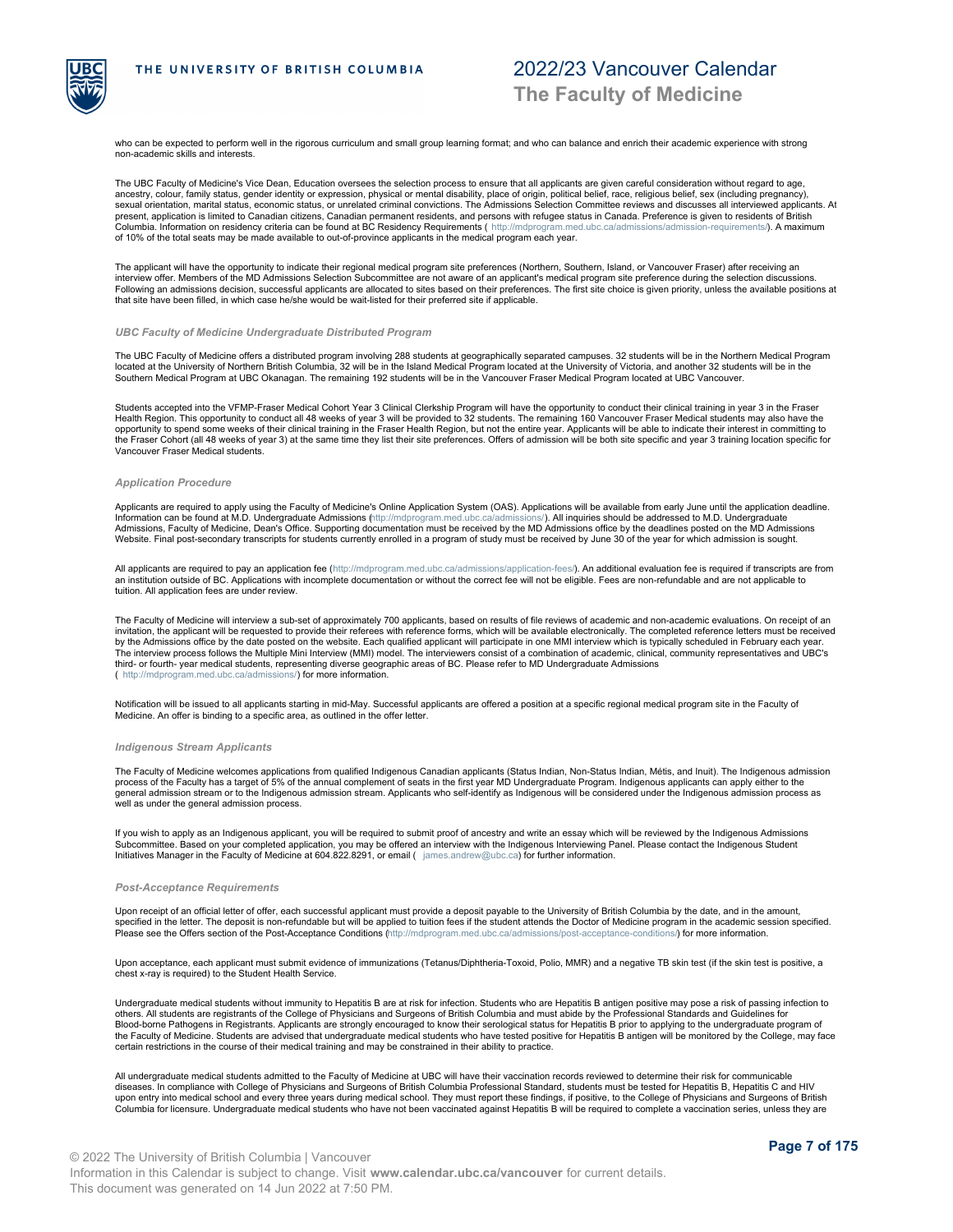

able to demonstrate their Hepatitis B status. Sero-conversion will be tested in all medical students, either upon entry if they have received prior vaccination, or upon completion of a vaccination series.

The Student Health Service will test undergraduate medical students who continue to fail to sero-convert for the presence of Hepatitis B antigen. Students who demonstrate<br>Hepatitis B infectivity or are positive for Hepatit modified course of training and may pursue their studies only as long as their continued involvement does not pose a health or safety hazard to themselves or others and as long as they are able to meet the core requirements for a medical degree at UBC.

The Faculty of Medicine will make every reasonable effort to ensure that a modified course of training will meet professional licensing requirements. Licensing requirements and decisions are within the sole jurisdiction of the College of Physicians and Surgeons of BC. The Faculty of Medicine cannot guarantee that a modified course of training<br>which will lead to the granting of an M.D. degree to a Criminal Record Check.

Counselling resources are available to any undergraduate medical student identified as Hepatitis B, Hepatitis C or HIV positive.

### *Applicants with Disabilities*

Applicants with disabilities are encouraged to apply if they have the skills and abilities to successfully meet the core requirements of a medical degree (http://morprogram.med.ubc.ca/files/files/scare/files/skills-and-Application-Standards-April-2013.pdf). Applicants to the Faculty with disabilities will be considered in accordance with UBC's policy on Academic Accommodation for Students with Disabilities. This policy does not eliminate the need for evaluation or the need to meet essential learning outcomes.

Applicants with disabilities may seek special consideration in the MD Admissions process. In exceptional circumstances, applicants with disabilities may be eligible for special consideration in the calculation of their grades. However, even in these circumstances applicants must meet the competitive average. To request accommodation, applicants with disabilities must submit the following documents to the Centre for Accessibility ( <http://students.ubc.ca/about-student-services/centre-for-accessibility>) by the date listed<br>on the MD Admissions website (http://mdprog or our am.med.ubc.ca/admissions/who-should-apply

- . Request for MD Admissions: Special Consideration Form [\(http://med-fom-ugrad.sites.olt.ubc.ca/files/2020/05/Accommodation-Request-Form.pdf](http://med-fom-ugrad.sites.olt.ubc.ca/files/2020/05/Accommodation-Request-Form.pdf))
- Documentation of disability (guidelines on the Centre for Accessibility website)
- A letter outlining the rationale for requesting special consideration.

Applicants who receive an interview and seek accommodation during the interview process must submit their request to the Centre for Accessibility by the date listed on the MD Admissions website (<http://mdprogram.med.ubc.ca/admissions/who-should-apply/>).

Please note that academic or interview accommodations are specific to individuals and the amount of information required may vary. It is the applicant's responsibility to provide the Centre for Accessibility with the necessary documentation. Applicants must also specify what accommodation they are seeking. The Centre for Accessibility will adjudicate requests and provide recommendations to the MD Admissions Office.

Admitted Students seeking academic accommodation due to disability must:

- Provide the necessary documentation to the Centre for Accessibility (the University does not provide or assume the cost of diagnostic services), and
- . Bring the request for academic accommodation or for changes in accommodation needs to the attention of the Centre for Accessibility and the Office of Student Affairs by July 1, of the year of entry in order to allow for arrangement of accommodations.

Students with disabilities are encouraged to pursue their studies as long as their continued involvement does not pose a health or safety hazard to themselves or others, and as long as they are able to meet the core requirements for a medical degree. The Faculty of Medicine will make every reasonable effort to ensure that any modified course of<br>training will meet professional licensing require Surgeons of British Columbia. Similarly, access to the full-range of post-graduate training may be limited for students with certain disabilities.

For more information please contact Centre for Accessibility [\(http://students.ubc.ca/enrolment/academic-learning-resources/academic-accommodations-disabilities](http://students.ubc.ca/enrolment/academic-learning-resources/academic-accommodations-disabilities)), 604.822.5844.

### *Reapplications*

Unsuccessful applicants may reapply in subsequent years without prejudice, although candidates who are repeatedly unsuccessful are encouraged to explore other career options.

### *Admission of Students by Transfer*

Transfer students may be accepted to the third year of the MD Undergraduate Program only if vacancies exist in that class. Transfers are generally not possible in any other year.

In order to be eligible, students requesting transfer must be in good standing in a Canadian or US medical school accredited by the Committee on Accreditation of Canadian Medical Schools and/or the Liaison Committee on Medical Education.

Students who meet the above criteria and wish to be considered for transfer should contact the Assistant Dean, Admissions [\(deanadmissions.md@ubc.ca](mailto:deanadmissions.md@ubc.ca)).

The application deadline for transfer students is January 31. Applicants must submit an outline of their University curriculum, application fees (see above), a letter indicating their reasons for wishing to transfer, and a letter from the dean (or designate) of the medical school which they currently attend. Interviews may be required.

Requests for partial year transfers will not be considered.

*Applications from Current Graduate Students*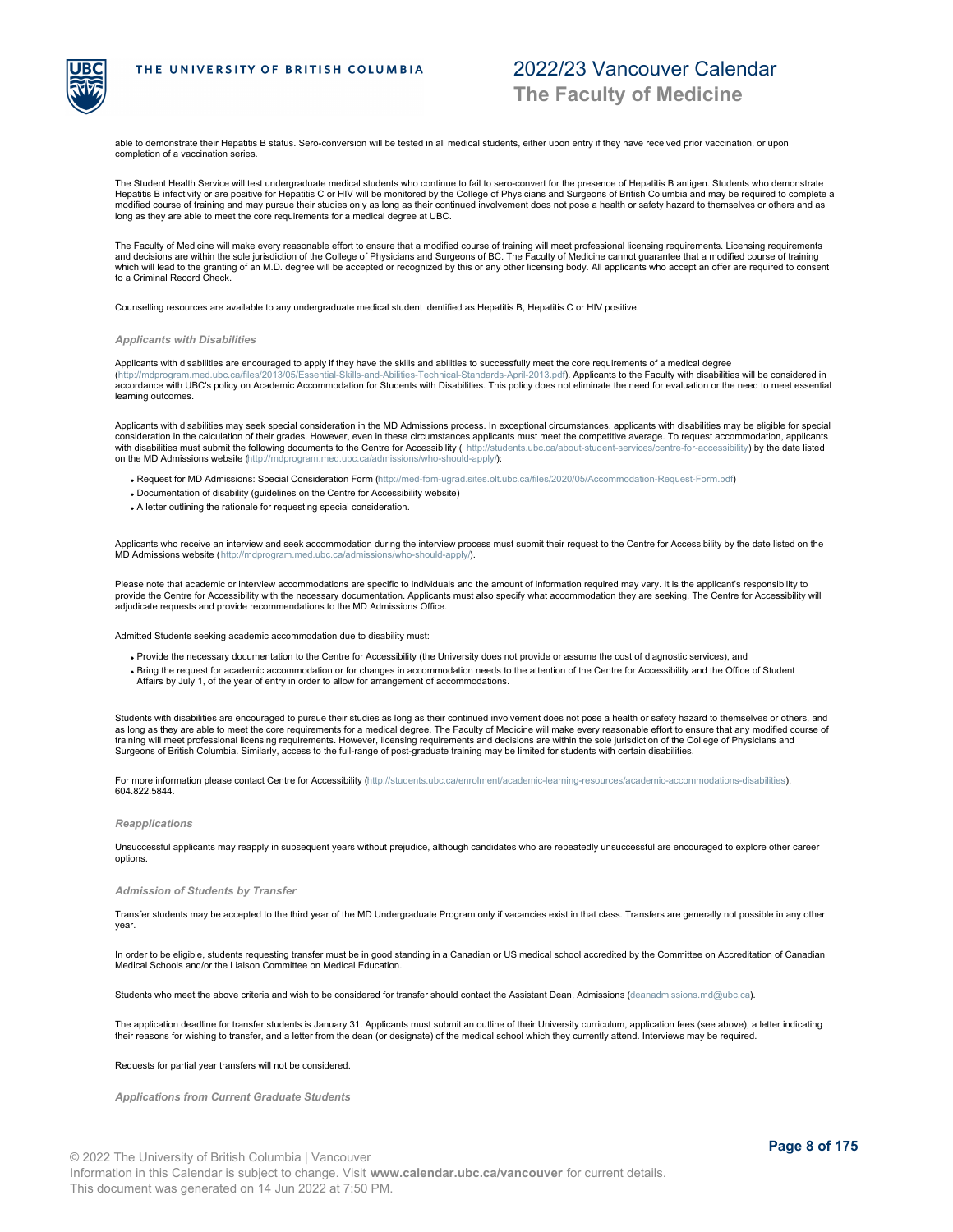

Admission of graduate students into the Faculty of Medicine will be made through the existing selection procedures as outlined above. Such students must complete all portions of the program in which they are registered, including the successful defense and submission of an approved thesis in final form to the Faculty of Graduate and<br>Postdoctoral Studies and provide official proof of co complete all required courses, projects, exams, practica, etc., and have all grades submitted by this deadline.

Deferrals will NOT be granted to allow an applicant to complete their graduate program.

Graduate students who are invited for an interview will be required to submit an electronic report confirming that the applicant is on track to complete the above requirements by the July 30 deadline. If the applicant is unable to confirm that these requirements will be met or if a response is not received by the stated deadline the interview offer will be rescinded.

For further information on the admission of graduate students, please visit MD Undergraduate Admissions [\(http://mdprogram.med.ubc.ca/admissions/](http://mdprogram.med.ubc.ca/admissions/)).

### *Deferred Entry*

Requests for deferred entry will be considered only from students who have completed a first degree, and then only in exceptional circumstances.

**Note**: Deferral requests must be made only after an offer of admission has been made.

### *Registration*

Students in each year of the medical program will be notified of registration procedures.

No student will be allowed to register after the first day of Year 1 instruction in the year of enrolment, nor will they be admitted to any class after its first session, except by permission of the Dean.

Last updated: June 7, 2022

### <span id="page-8-0"></span>**Doctor of Medicine > Academic Regulations for Students Entering the Program in 2015/16 or Later**

All students registered in the distributed program at geographically separated campuses will be subject to the same academic regulations.

### *Attendance*

The MDUP and M.D./Ph.D. programs (the Program) are designed with structured, sequential learning activities that build on prior knowledge and attainment of competencies. Some of these activities are only delivered once per academic year. Absences interrupt the learning process and may have an impact on the development and maintenance<br>of competencies. The MDUP Attendance Policy and Absence ([http://mednet.med.ubc.ca/AboutUs/PoliciesAndGuidelines2/Policies%20Guidelines/Attendance%20Policy%20and%20Absence%20Procedure%20\(006\).pdf](http://mednet.med.ubc.ca/AboutUs/PoliciesAndGuidelines2/Policies%20Guidelines/Attendance%20Policy%20and%20Absence%20Procedure%20(006).pdf ) ).

Students are required to attend all scheduled small group learning activities and clinical sessions unless otherwise indicated. Regular attendance is expected of students in all scheduled learning activities. All absences, whether planned or unplanned, must be reported through the Program's absence procedures.

A student wishing a negotiated absence must submit a request through the Program's absence procedures.

An absence from the Program for more than four weeks (Leave Of Absence) within an academic year may require an extension of the usual four-year time frame for completion of the Program. Excessive, recurrent or extended absences could result in a requirement to repeat some or all of an entire academic year in accordance with the Faculty's Absence Policies and Attendance Procedures. In determining the need for an extension of studies, the Faculty may consider the length of the absence(s), timing during the academic year, the student's year of studies, and the student's academic performance, including issues of professionalism.

Students may require a Leave Of Absence for health or other personal or family circumstances. See the Leave of Absence Policy here<br>(http://mednet.med.ubc.ca/AboutUs/PoliciesAndGuidelines2/Policies%20Guidelines/Leave%20of%2

blicies%20Guidelines/Leave%20of%20Absence%20(002).pdf**). Each student's circumstances will be different**, and will be handled on a case-by-case basis. Every effort will be made to accommodate the student's completion of the Program requirements within the normal duration of study. However, if the student misses a significant amount of the curriculum, the Faculty may require the student to repeat the missed curriculum or the year. Students must successfully complete all of the academic requirements and achieve all expected competencies for the Doctor of Medicine degree, to be recommended for graduation.

Students may request academic concession in circumstances that may adversely affect their attendance or performance in a course or program as per UBC's Academic Concession (Calendar page: <http://www.calendar.ubc.ca/vancouver/index.cfm?tree=3,329,0,0#26562>) policy.

### *Assessments and Examinations*

Assessments include a variety of formative and summative assessments including, but not limited to, workplace-based assessments and portfolios. Examinations are a sub-set of assessments which include formal written and/or oral components.

Assessments in the Faculty of Medicine will be held throughout the year. All assessments are mandatory for all students.

Should a student be unavoidably absent from an examination because of illness or other reason, the Dean's Office must be notified of the facts in the case as soon as possible and no later than 48 hours from the end of the examination. Failure to observe this rule may result in a failure being recorded in the course.

When an examination has been missed through illness or some other justifiable cause, application for deferred examination must be made in writing not later than 48 hours after the close of the examination period. If the absence was for reasons of health, a physician's certificate indicating the nature and duration of the illness may be required.

In any course that involves several components (for example portfolios, workplace based assessments, OSCEs, and written examinations), a student is required to pass all components of the course. If the course is repeated, exemption for previously completed components will not be granted.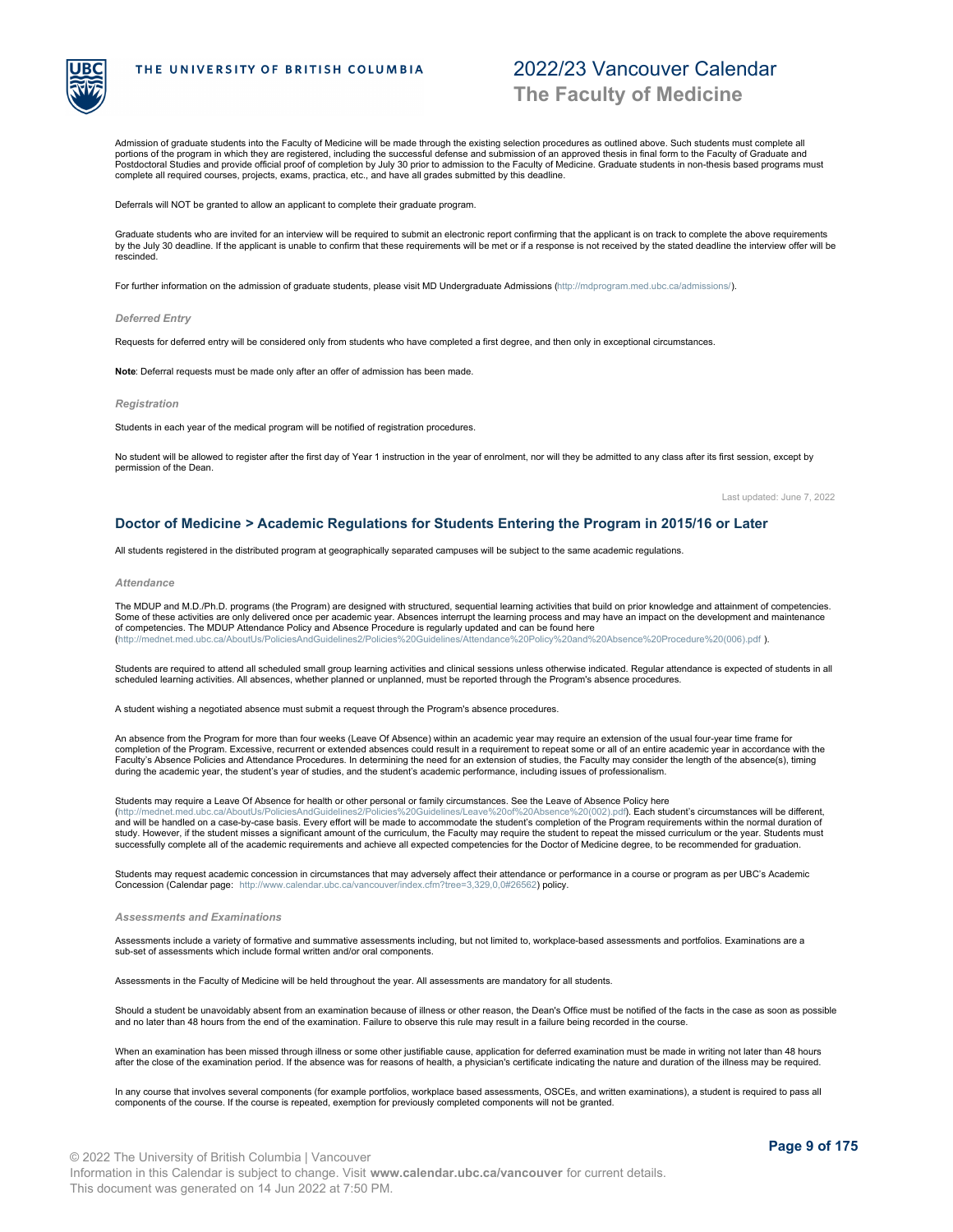

# 2022/23 Vancouver Calendar

**The Faculty of Medicine**

The passing mark in the MDUP is 60%. The MDUP Assessment Policy is updated regularly and can be found here<br>(http://mednet.med.ubc.ca/AboutUs/PoliciesAndGuidelines2/Policies%20Guidelines/Assessment%20Grading%20a (ssessment%20Grading%20and%20Standards%20of%20Achievement%20(004).pdf

Results of all assessments will be reviewed and approved by the promotions committee. Final examination results will be released by the Dean's Office.

*Subjects of Assessments and Examinations*

Course content builds on prior knowledge. Assessments in a given course or year will focus on the content delivered in that course or year.

Course syllabi provide details about content and competencies that students are expected to obtain through the courses. Syllabi also provide details about assessments that will be used to validate achievement of competencies.

**Medical Council of Canada Examinations**

*Grading Practices*

Individual courses in the Program are graded on a Pass (P), Fail (F) system.

*Academic Performance Review and Advancement*

Student academic performance is reviewed at regular intervals throughout the four-year program by representatives of the Faculty including instructors and assessors. Information will be provided to the Regional Student Promotions Subcommittees and subsequently to the Student Promotion and Review Board for decisions on student advancement as set out in the Policy on Advancement, Promotion, Graduation and Academic Standing ([http://mednet.med.ubc.ca/AboutUs/PoliciesAndGuidelines2/Policies%20Guidelines/Advancement%20Promotion%20Graduation%20Academic%20Standing%20\(014\).pdf](http://mednet.med.ubc.ca/AboutUs/PoliciesAndGuidelines2/Policies%20Guidelines/Advancement%20Promotion%20Graduation%20Academic%20Standing%20(014).pdf)).

Two kinds of formal academic performance review takes place to consider advancement, one at the end of term one (in Years 1, 2, and 4) or after each block (in Year 3), and another at the end of each year of the Program.

Criteria for each course are provided in course syllabi and assessment packages. A failure to meet the specified criteria results in course failure.

If a student fails a course or component of a course, supplemental examination will be offered in the course(s) failed, except for the WBA assessment modality, or if the<br>student fails a course while on Academice Probation. transcript. It is the student's responsibility to consult with the Faculty or designated representative to complete the required supplemental work, and to complete the required supplemental examinations, where provided. If the student satisfies the requirements of the course(s) concerned and passes each supplemental examination according to the<br>required passing standard, they will be allowed to c requirements, they may be required to withdraw from the program or to repeat a portion or the entire work of the year. A student who fails a year twice or fails any two of the four years of the Program (need not be consecutive) will be required to withdraw from the Program, in accordance with the University's Advancement Regulations. Students<br>may appeal this decision in accordance with the Appea dean may be appealed to the Senate Committee on Appeals on Academic Standing.

The Faculty will determine the student's suitability for promotion at the end of each year of the Program.

A student will not be promoted to the next year until all of the requirements for the current year have been met, including remedial work and supplemental assessments.

A student must pass all assessments within a year to advance to the next year.

A student who fails to meet promotion standards may be required either to repeat all or part of a year of the program or withdraw from the program.

Although satisfactory academic performance is a prerequisite to advancement it is not the sole criterion in the consideration of the suitability of a student for promotion or graduation. The Faculty reserves the right to require a student to withdraw from the Faculty if the student is considered to be unsuited to proceed with the study or practice of medicine. For more information about the expectations of learners in the Faculty of Medicine, please refer to the Professional Standards for Learners and Faculty Members ( <http://med.ubc.ca/files/2012/02/Professional-Standards-for-the-Faculties-of-Medicine-and-Dentistry.pdf>).

### *Graduation Requirements*

A candidate for the Doctor of Medicine degree must have fulfilled all the requirements for entrance to the Faculty of Medicine and have attended and successfully completed the four full years of instruction which comprise the medical program.

Each candidate for graduation must meet all exit competencies as demonstrated by passing all the required assessments in the subjects comprising the Program, and have received acceptable ratings in certain courses for which satisfactory completion is required but specific marks are not assigned.

The Faculty will recommend to Senate the granting of the Doctor of Medicine degree to a student who has successfully completed the academic requirements.

Each candidate for the Doctor of Medicine must make a formal application.

M.D. degrees may be approved at any regular meeting of the Senate during the Winter Session. Please see the Rolling Graduation (Calendar page: <http://www.calendar.ubc.ca/vancouver/index.cfm?tree=3,44,0,0#21001>) policy in the UBC Calendar.

Last updated: June 7, 2022

### <span id="page-9-0"></span>**Doctor of Medicine > Degree Requirements for Students Entering the Program in 2017/18 or Later**

MEDD 411 will be based at the distributed campuses of the MDUP (Vancouver, Island, Northern and Southern Medical Programs) and includes a one-week orientation at the

© 2022 The University of British Columbia | Vancouver Information in this Calendar is subject to change. Visit **www.calendar.ubc.ca/vancouver** for current details. This document was generated on 14 Jun 2022 at 7:50 PM.

**Page 10 of 175**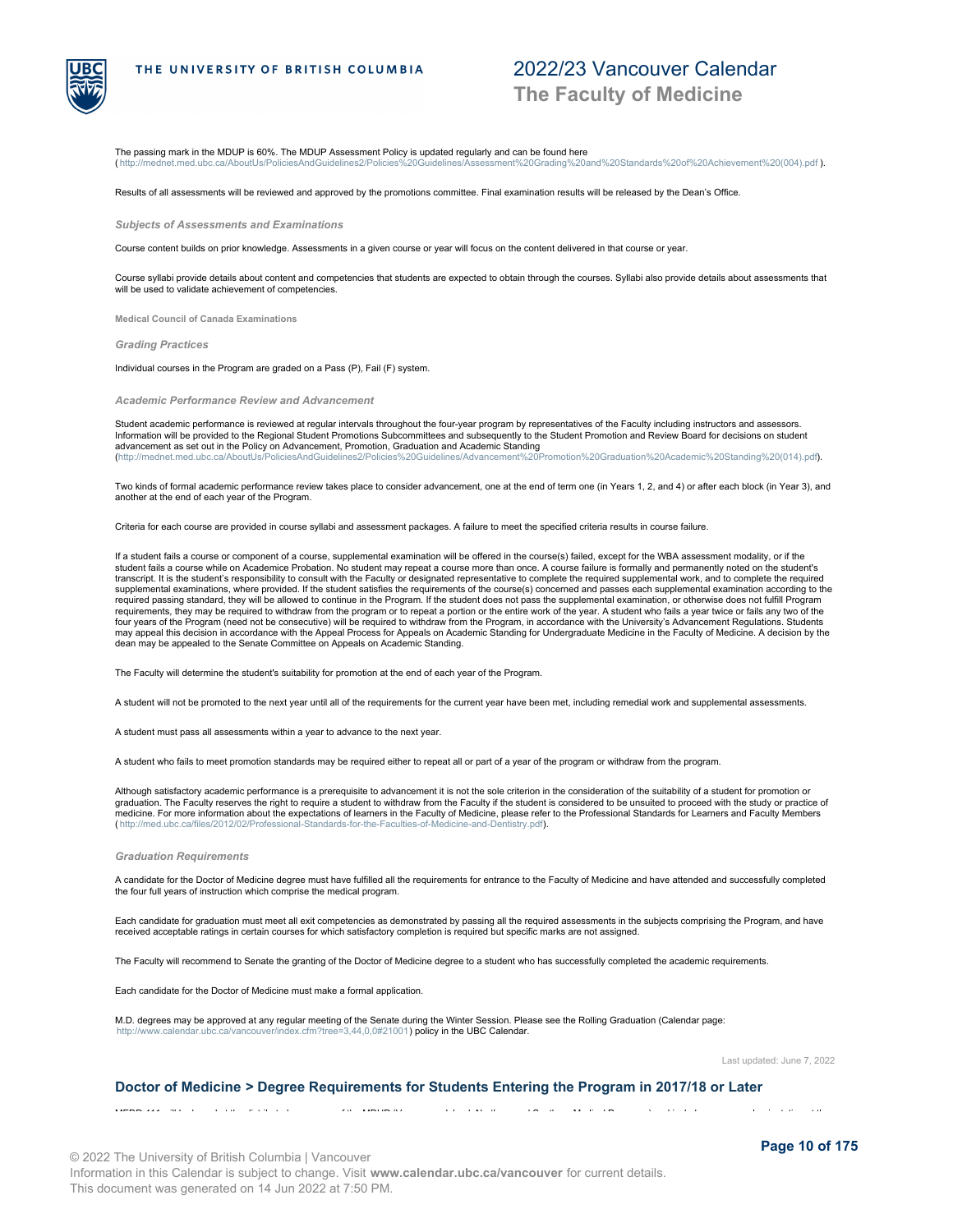

MEDD 411 will be based at the distributed campuses of the MDUP (Vancouver, Island, Northern and Southern Medical Programs) and includes a one-week orientation at the Vancouver campus.

In order to receive the M.D. degree, students must pass all assessments, all courses, and all years of the four-year M.D. undergraduate program. For more information about<br>courses, please see the Courses Leading to the Doc

During the program, protected time for independent study has been set aside to allow and encourage students to take responsibility for their own progress in meeting the competencies for the undergraduate medical program.

The first two years of the program are given primarily at the university campuses of UBC Vancouver, UBC Okanagan, University of Victoria, and University of Northern British Columbia. During third and fourth years, clinical instruction is given in affiliated teaching hospitals and community facilities throughout the province.

Students must have the skills and abilities to ensure their own safety and the safety of the patients they encounter during their medical training. Please see Essential Skills<br>and Abilities [ttp://mdprogram.med.ubc.ca/file and Abilities (http://mdprogram.med.ubc.ca/files/2013/05/Essential-Skills-and-Abilit required to complete the MD Undergraduate Program, as approved by UBC Senate. For any questions regarding these technical standards, please contact Student Affairs<br>([fao.studentaffairs@ubc.ca](mailto:fao.studentaffairs@ubc.ca)) **or see the Student Affairs we** 

### *Expenses*

Equipment, instruments, and supplies will be required throughout the four-year program. Computer access via laptop is essential, and a mobile device is recommended. It is recommended that no purchases be made until details concerning the necessary equipment are provided at the beginning of classes by the courses concerned. For information please contact the Student Financial Assistance Officer: foa.studentaffairs@ubc.ca or see this webpage [\(http://mdprogram.med.ubc.ca/student-affairs/financial-support/cost-of-an-md-student](http://mdprogram.med.ubc.ca/student-affairs/financial-support/cost-of-an-md-student))

### *Textbooks*

Information regarding textbooks will be given before the start of each course. Approximate costs for purchasing textbooks and expendable supplies can be found using the Cost Calculator [\(http://you.ubc.ca/financial-planning/cost/#cost-calculator](http://you.ubc.ca/financial-planning/cost/#cost-calculator)).

*Courses Leading to the Doctor of Medicine*

Departmental and interdepartmental courses offered by the Faculty of Medicine are listed in detail in Courses (<http://www.calendar.ubc.ca/vancouver/courses.cfm?code=MEDD>).

The subjects in which instruction is given in the four years leading to the Doctor of Medicine are as follows:

### **First and Second Year**

The first year of the program starts in late August and ends in late May. The second year of the program starts in late August and ends in mid-April. The first two years of the program consist of six courses:

- MEDD 411 (Foundations of Medical Practice I)
- MEDD 412 (Foundations of Medical Practice II
- MEDD 419 (Foundations of Scholarship and Flexible Enhanced Learning I)
- MEDD 421 (Foundations of Medical Practice III)
- MEDD 422 (Transition into Clinical Education), and
- MEDD 429 (Flexible Enhanced Learning II)

MEDD 411 spans 17 weeks and includes two weeks of orientation to the medical profession, during which foundational medical concepts and information about the learning activities and assessment types that students will engage in throughout the program are introduced.

MEDD 412, 421, and 422 each span 15 weeks (August – December or January – April)

All four courses offer a variety of learning activities including small group case-based learning, lectures, seminars, labs, clinical skills, family practice office visits, and self-directed learning. Each week, these learning activities will be focused on weekly clinical presentations/topics, and will address foundational program themes including:

- Clinical Medicine (e.g., infectious diseases and medical microbiology; cardiovascular; pulmonary; fluids, electrolytes, renal, and genitourinary; gastrointestinal; blood and lymphatics; musculoskeletal and locomotor; endocrine and metabolism; integument; brain and behaviour; reproduction; and nutrition, growth, and development),
- Medical Sciences (e.g., anatomy and embryology, physiology, medical microbiology and infectious disease, genetics, biochemistry and molecular biology, pathology, and histology),
- Diagnostic Sciences (e.g., diagnostic imaging, clinical laboratory techniques, and laboratory diagnosis),
- Treatment Methods (e.g., pharmacology, therapeutics, and complementary/alternative therapies; and non-pharmacological disease management including counselling, surgery, rehabilitation, and nutrition and exercise),
- Care of Patients (e.g., communication, professionalism, medical ethics, collaboration and inter-professional care, health care system, leadership, quality improvement, patient safety, and eHealth informatics),
- Populations, Diversity, and Equity (e.g., public health, prevention, and control; geriatrics; first peoples; addictions; palliative care; global health; health advocacy), and Scholarship (e.g., scholarship and evidence-based medicine).

The weekly clinical presentations/topics and associated content progress in complexity from course to course. Also, as these courses progress, there is an increasing focus on preparation for clinical training. MEDD 422 (Transition into Clinical Education) continues to provide students with an enriched learning environment supporting enhanced understanding of foundational medical sciences and culminates in preparing the student to transition from more classroom-based learning to more clinical practice-based learning.

MEDD 419 (Foundations of Scholarship and Flexible Enhanced Learning I) runs longitudinally through first year with weekly half-day sessions concurrent with MEDD 411 and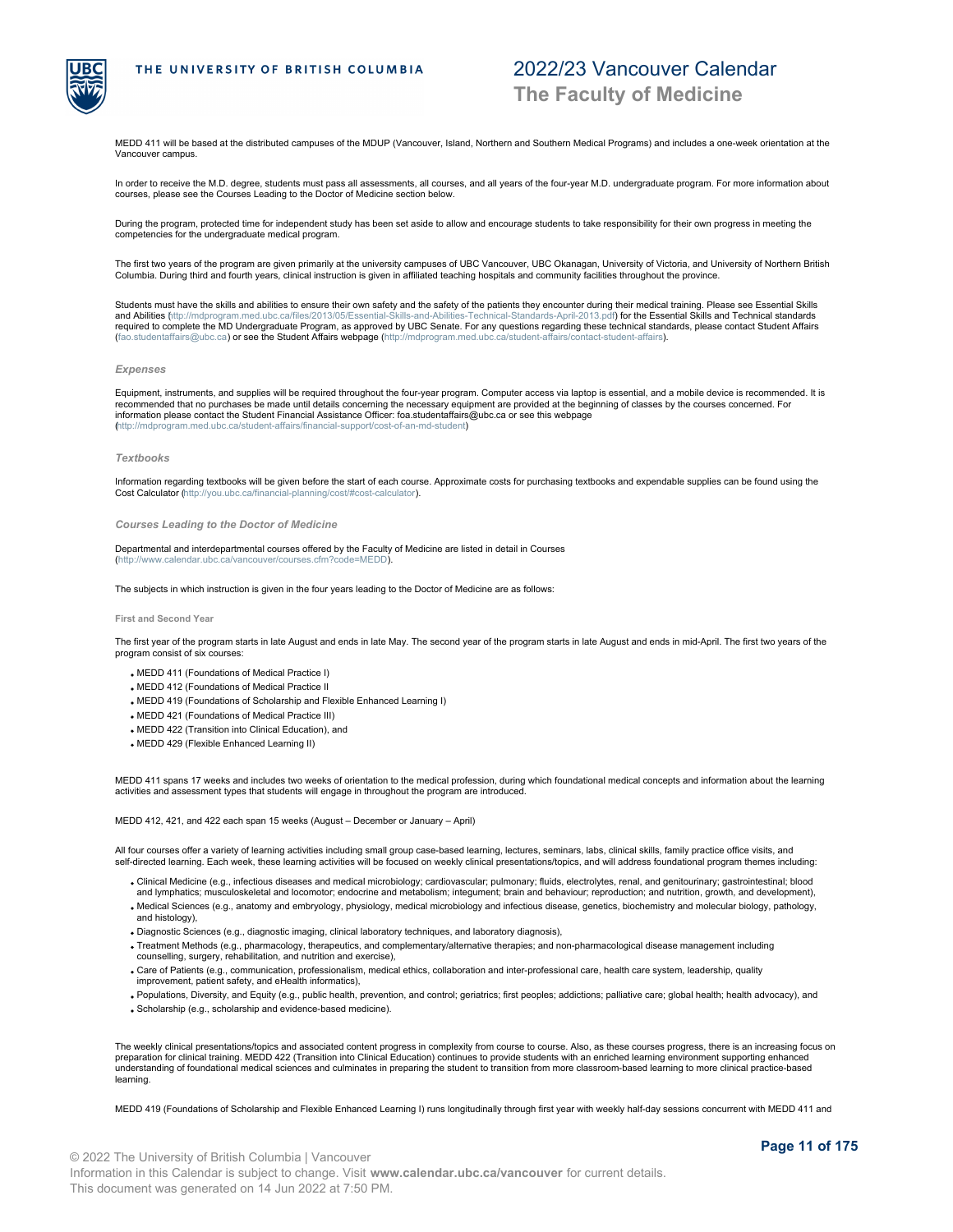412, plus a six week block at the end of MEDD 412. MEDD 429 (Flexible Enhanced Learning II) runs longitudinally through second year with weekly half-day sessions

2022/23 Vancouver Calendar

**The Faculty of Medicine**

concurrent with MEDD 421 and 422, plus a three-week block between MEDD 421 and winter holidays. These courses provide a foundation for scholarly inquiry and time to pursue a variety of scholarly and community service projects.

### **Third Year**

Third year typically starts in early June and ends in May the following year. It consists of one course, MEDD 431 (Clerkship), which includes content and clinical experiences in family medicine, internal medicine, obstetrics and gynecology, pediatrics, psychiatry, surgery, anesthesiology, emergency medicine, orthopedics, and ambulatory medicine<br>(e.g., dermatology, ophthalmology, geriatrics). The s

### **Fourth Year**

Fourth year normally starts in July and ends at the end of April. Starting with students entering in the academic year of 2018-19, fourth year consists of the following required courses:

- MEDD 440 (24 credit) Senior Electives.
- MEDD 448 (Transition into Postgraduate Education and Practice). This course is 9 credits and supports students to effectively transition from medical school to residency and medical practice.
- . MEDD 449 (Flexible Enhanced Learning III). This course is 4 credits and supports student engagement in scholarly and community service projects.
- MEDD 451 (0) the final examination for fourth year and encompasses all clinical subjects.

[\(http://www.calendar.ubc.ca/vancouver/proof/edit/index.cfm?tree=12,204,828,1706](http://www.calendar.ubc.ca/vancouver/proof/edit/index.cfm?tree=12,204,828,1706)) and related fields.

<span id="page-11-1"></span>**Doctor of Philosophy and Doctor of Medicine**

Information concerning elective offerings may be obtained from the Dean's Office, Undergraduate Education.

Please see the Ph.D. Program in Rehabilitation Sciences or the Ph.D. Program in Genetic and Genomic Counselling

Last updated: June 7, 2022

Last updated: June 7, 2022

The M.D./Ph.D. program is a combined program jointly offered by the Faculty of Medicine and the Faculty of Graduate and Postdoctoral Studies. Its purpose is to provide selected and highly qualified students the opportunity to combine their medical school experience with intensive scientific training in pursuing a career as clinician-scientists. The program is designed such that students can receive a Doctor of Medicine and a Doctor of Philosophy after seven years of study. The program is built upon the regular Doctor of Medicine curriculum, but is further "customized" to meet the unique career goals of individual students based on their background, previous research experience,<br>and their chosen medical field of expertise. Gradua successful and competitive career as a clinical investigator.

In order to be eligible for admission, students must have completed a Bachelor of Science with first-class standing (or equivalent), and have fulfilled all the requirements of acceptance into the Doctor of Medicine program, as well as the doctoral requirements of the Faculty of Graduate and Postdoctoral Studies. The Medical College Admission Test (MCAT) is required, but the Graduate Records Examination (GRE) is optional.

Applications [\(http://www.grad.ubc.ca/apply/online](http://www.grad.ubc.ca/apply/online)) to the M.D./Ph.D. program should be submitted via the Faculty of Medicine's Online Application System (OAS).

The applications to the M.D. Program should be sent to the Dean's Office, Faculty of Medicine.

Potential candidates must be selected by the M.D. Admissions Selection Committee prior to or concurrently with being accepted to the M.D./Ph.D. program.

For further information, please visit the Program (<http://www.med.ubc.ca/mdphd>), or contact Naureen Khan, Program Coordinator, at md.phd@ubc.ca

Last updated: June 7, 2022

### <span id="page-11-2"></span>**Master of Occupational Therapy**

<span id="page-11-3"></span>**Master of Physical Therapy**

Please see the M.O.T. Program in Occupational Therapy.

On completion of all academic courses and clinical fieldwork requirements, graduates in Occupational Therapy are eligible to write the national Certification Examination offered by the Canadian Association of Occupational Therapists (CAOT).

The Occupational Therapy program at UBC is accredited by the CAOT, and meets or exceeds the academic accreditation standards of the World Federation of Occupational Therapists (WFOT). Graduates are eligible to apply for membership in CAOT and WFOT.

UBC graduates who successfully complete the examination are eligible to apply for registration in the College of Occupational Therapists of British Columbia (COTBC).

Registration with the College of Occupational Therapists of British Columbia (COTBC) is required to practice in BC.

Last updated: June 7, 2022

<span id="page-11-0"></span>**Doctor of Philosophy**



**Page 12 of 175**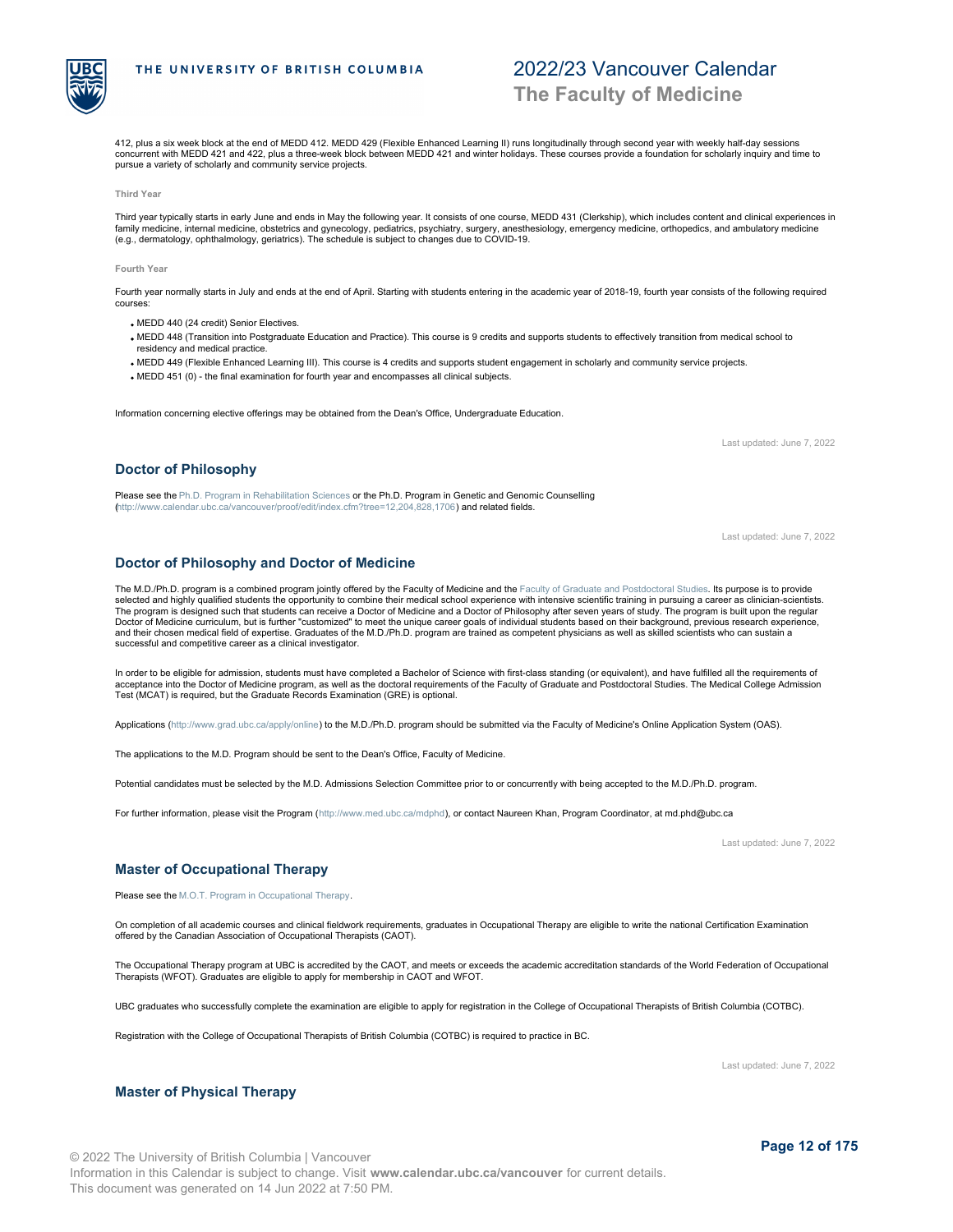Please see the M.P.T. Program in Physical Therapy.

On completion of all academic courses and clinical fieldwork, graduates in Physical Therapy are required to write the Physiotherapy Competency Examination (PCE, formerly PNE). Successful completion of the PCE is required for registration with the College of Physical Therapists of BC. Registration is required in order to practice physiotherapy in BC.

The Physical Therapy program at UBC is accredited by an external organization, and students must graduate from an accredited program in order to write the PCE.

Upon receipt of a license to practice, graduates in Physical Therapy are eligible for membership in the Canadian Physiotherapy Association (CPA) and its provincial branch,<br>the Physiotherapy Association of British Columbia

### <span id="page-12-0"></span>**Master of Physical Therapy and Doctor of Philosophy in Rehabilitation Sciences**

Please see the Master of Physical Therapy (M.P.T.) and Doctor of Philosophy (Ph.D.) in Rehabilitation Sciences Dual Degrees program option.

### <span id="page-12-1"></span>**Master of Rehabilitation Science**

Please see the M.R.Sc. Program in Rehabilitation Sciences.

### <span id="page-12-2"></span>**Master of Science**

Please see:

- M.Sc. Program in Rehabilitation Sciences
- M.Sc. Program in Surgery

### <span id="page-12-3"></span>**Graduate Certificate in Genomic Counselling and Variant Interpretation**

### *Program Overview*

The entirely online Graduate Certificate in Genomic Counselling and Variant Interpretation is targeted to practicing Genetic Counsellors who would like to upskill their genomic knowledge and gain increased competency in genomic counselling and cutting-edge genomic testing technologies.

The 12-credit certificate program is composed of four courses, two bioinformatics-focused (MEDG 580, 585) and two counselling-focused (MEDG 590, 595). All courses use a patient-centered approach, drawing from real world examples for authentic and focused knowledge application, with multidisciplinary team collaboration. Each interactive course will include case-based learning, interactive modules from subject matter experts, application assignments, and formal evaluations.

The Graduate Certificate in Genomic Counselling and Variant Interpretation will prepare genetic counsellors for practice in all spheres of genomic counselling including clinical, laboratory, teaching, and research settings.

### *Admissions*

**Academic Requirements:**

Successful applicants must meet UBC's graduate-level admission requirements (<http://calendar.ubc.ca/vancouver/index.cfm?tree=12,204,340,182>) including the English Language Proficiency Requirement (<http://calendar.ubc.ca/vancouver/inde x.cfm?tree=12,204,345,0>)

As this is a post-professional certificate, applicants must hold a M.Sc. or MS degree in Genetic Counselling from an accredited academic institution.

### **Professional Requirements:**

An applicant should be eligible to practice in their discipline.

Applicants who do not meet the requirements stated above, but who have had other significant formal training, relevant professional experience, and/or otherwise possess<br>demonstrable knowledge or expertise that would prepar case-by-case basis.

### *Certificate Requirements*

All students must successfully complete the following four courses (12 credits):

- MEDG 580 (3)
- MEDG 585 (3)
- MEDG 590 (3)
- MEDG 595 (3)

# 2022/23 Vancouver Calendar

**The Faculty of Medicine**

Last updated: June 7, 2022

Last updated: June 7, 2022

Last updated: June 7, 2022

Last updated: June 7, 2022

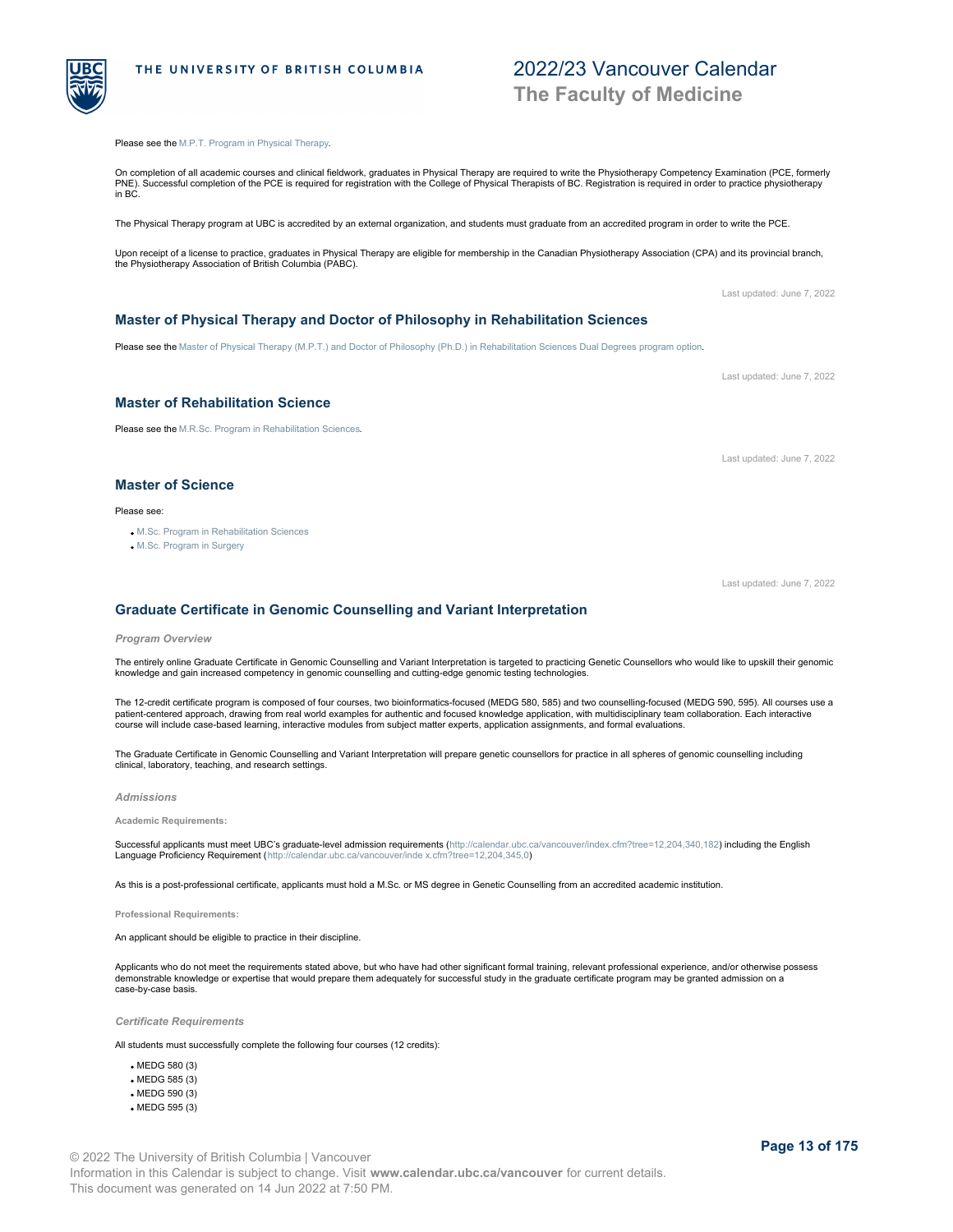

MEDG 580 is a prerequisite for MEDG 585; the other Certificate courses can be taken in any order. Each course will be offered once per academic year.

**Academic Progress Requirements:**

The minimum passing grade in any course taken by a student enrolled in the Certificate program is 60%. However, only 2 courses with grades in the C to C+ range (60-67%) may be counted towards the Certificate. For all other courses, a minimum of 68% must be obtained.

Where a failing grade is obtained in a course, on the recommendation of the Certificate program and with the approval of the Faculty of Medicine, the student may repeat a course for higher standing. If the Certificate program does not make such a recommendation, or if the recommendation is not approved by the Faculty of Medicine, the student will be required to withdraw. A student who obtains a grade of less than 68% in more than 2 courses will normally be required to withdraw for inadequate academic progress. **The student will be informed of unsatisfactory academic progress in writing before any action regarding withdrawal is taken.**

When repeating a failed course, a minimum mark of 74% must be obtained. If a course is repeated, both marks will appear on the transcript. The higher mark will be used to determine promotion in a program and in any decision to admit or withdraw a student from a program. For all other purposes, averages will be calculated using both marks.

*Contact Information*

Graduate Certificate in Genomic Counselling and Variant Interpretation University of British Columbia C&W Health Centre of British Columbia 4500 Oak Street, Box# 153 Vancouver, BC, Canada V6H 3N1

Tel: 604-875-2000 x5624 Fax: 604-875-3019 Email: genomiccounselling.info@ubc.ca

Last updated: June 7, 2022

### <span id="page-13-0"></span>**Graduate Certificate in Global Surgical Care**

This is an online program that aims to prepare surgical care professionals from many disciplines to address surgical challenges and contribute to finding solutions in low resource settings globally.

*Admission Requirements*

Candidates must meet minimum admission requirements established by the Faculty of Graduate and Post-Doctoral Studies. Applicants should: (a) hold a health-care-related degree such as Doctor of Medicine (MD), Nursing (BSN), Midwifery (BMW) etc.; and (b) have been involved or specifically plan to be involved in surgical care programs in underserved regions globally, whether clinically, educationally, administratively or in research.

For complete application and admission information please see the GCGSC program's website [\(http:///globalsurgery.med.ubc.ca/graduate-programs/gcgsc/](http:///globalsurgery.med.ubc.ca/graduate-programs/gcgsc/)).

Applicants who do not meet the academic requirements stated above, but who have had other significant formal training, relevant professional experience, and/or otherwise possess demonstrable knowledge or expertise that would prepare them adequately for successful study in the graduate program, may be granted admission on the<br>recommendation of the Director of the Branch for International Su

Applicants from a university outside Canada in which English is not the primary language of instruction must present evidence of English language proficiency prior to being<br>extended an offer of admission. For more informat Proficiency Requirements. Applicants who do not meet English language proficiency requirements may be granted admission on the recommendation of the Director of the Branch for International Surgical Care and the approval of the Dean of Graduate and Postdoctoral Studies.

### *Certificate Requirements*

All students must complete the following four courses (12 credits): SURG 510 (3); SURG 512 (3); SURG 514 (3); SURG 516 (3). Satisfactory progress as defined by the Faculty of Graduate and Postdoctoral Studies for Master's students must be maintained. Students must complete their requirements within 5 years of starting the program.<br>For more information, refer to the Faculty of Gradua

Last updated: June 7, 2022

### <span id="page-13-1"></span>**Graduate Certificate in Orthopaedic Musculoskeletal Physical Therapy**

### *Program Overview*

The UBC Graduate Certificate in Orthopaedic Musculoskeletal Physical Therapy (GCOMPT) is a 21-credit specialized program for experienced physical therapists who aim to advance their evidence-based knowledge and skills in orthopaedic manual and musculoskeletal physical therapy practice. The certificate is intended to be completed over a 2-year period of part-time study.

By the end of this program, students will be able to provide advanced orthopaedic musculoskeletal physiotherapy assessment and treatment that will enhance their provision of effective, evidence-based treatment of musculoskeletal conditions.

The 21 credits required to complete the Graduate Certificate in Orthopaedic Musculoskeletal Physical Therapy program consist of:

PHTH 580 (9); PHTH 581 (3); RHSC 501 (3); RHSC 587 (3); and RHSC 589 (3).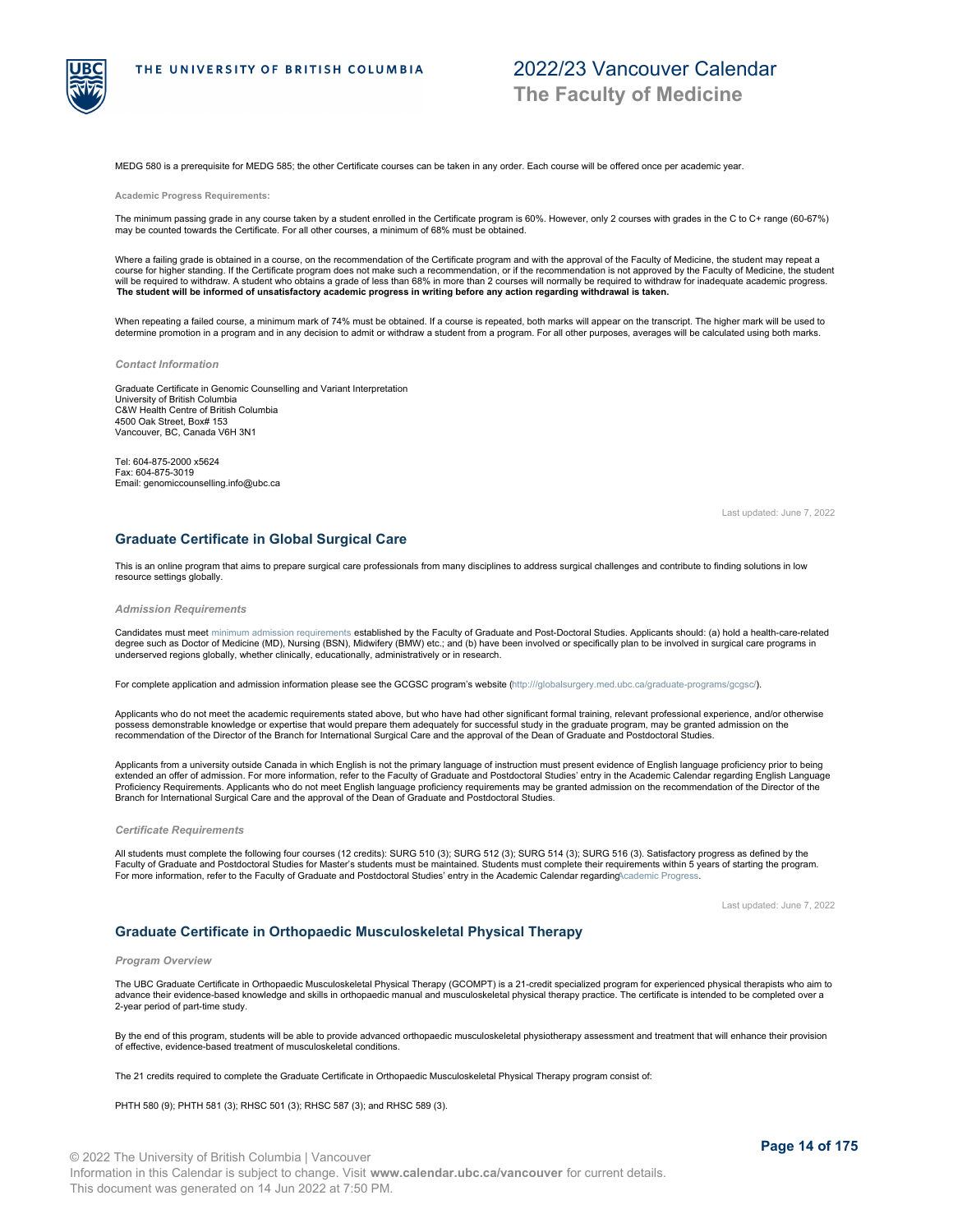

# 2022/23 Vancouver Calendar **The Faculty of Medicine**

These courses will typically be offered over a 2-year period from September to August.

*Student Admission Criteria*

Candidates must hold an entry-level degree in physical therapy with a minimum B+ average (76%) in senior level courses.

Candidates must also have a minimum of one-year of recent clinical experience in orthopaedics.

Candidates must have successfully completed the Level II Upper and Lower courses and examinations in the Canadian Physiotherapy Orthopaedic Division Advanced Integrated Musculoskeletal (AIM) Physiotherapy Program, or the equivalent.

Candidates must have completed 10 hours of direct mentorship with a CAMPT-accredited physical therapist and 20 hours of indirect study.

Candidates must be physical therapists registered in British Columbia. Malpractice insurance is mandatory.

Applicants who do not hold any degrees in which English was the primary language of instruction must present evidence of competence to pursue studies in the English language prior to being extended an offer of admission. Other applicants may be asked to demonstrate English proficiency, even if they hold a degree in which the primary language of instruction was English.

Acceptable English language proficiency tests for applicants to the GCOMPT program are:

- TOEFL (Test of English as a Foreign Language): a minimum score of 627 (paper version); 263 (computer version); 108 (Internet version).
- MELAB (Michigan English Language Assessment Battery): a minimum overall score of 88.
- IELTS (International English Language Testing Service): a minimum overall band score of 7.5 is required with a minimum score of 7.0 in each component of the academic (NOT general) IELTS test.
- CAEL (Canadian Academic English Language Assessment): a minimum overall score of 80.
- CELPIP (Canadian English Language Proficiency Index Program): a minimum score of 5 for each component of the academic (NOT general) CELPIP test.
- . PTE (Pearson Test of English): a minimum overall score of 76 (CEF level 1) on the academic (NOT general) PTE test.

Note: these tests must have been taken within two (2) years of starting the program. For example, if you plan to start the program in September 2014, you must have test results that are dated no earlier than September 1, 2012.

Students who apply for, and are denied, admission into this program may submit a written appeal to the Head of the Department of Physical Therapy.

### *Student Code of Conduct*

Students enrolled in the program must comply with UBC's policy on student conduct [\(http://students.ubc.ca/campus/student-code-conduct](http://students.ubc.ca/campus/student-code-conduct)) as well as adhering to the practice standards mandated by the College of Physical Therapists of BC [\(http://www.cptbc.org](http://www.cptbc.org)). Failure to comply with these standards may result in a student being required to withdraw from the program.

*Mentorship Requirement*

Students should familiarize themselves with the course outlines of PHTH 580 and PHTH 581 prior to enrolment (these will be posted on the Department website) and be aware of the course requirements, including the clinical assignment in PHTH 580 which requires students to identify and undertake formal mentorship with an FCAMPT-certified physical therapist. Students will be responsible for all expenses related to this mentorship, and these expenses are not included in the program or course fees.

Last updated: June 7, 2022

### <span id="page-14-0"></span>**Graduate Certificate in Primary Health Care**

This interdisciplinary Graduate Certificate in Primary Health Care (<http://prhc.med.ubc.ca/>) is a 12 credit, part-time certificate that is delivered primarily online with two 1.5 credit courses offered as a blend of online modules and weekend intensive face-to-face sessions.

This certificate is aimed at a wide range of practicing health care professionals, including audiologists, midwives, nurses, occupational therapists, pharmacists, family physicians, physical therapists, social workers and speech language pathologists as well as administrators/managers of primary health care practices. The certificate will be of interest to those who are attracted to cutting edge thinking and practice in interprofessional, collaborative, team-based care in the primary care setting.

Participants who complete the five courses will receive specialized training, and develop understanding and the skills to deliver interprofessional team-based healthcare in a<br>complex environment. Learners will build their collaboration, cultural and ethical issues, chronic disease management, and health delivery management. Participants learn to work in complex interprofessional teams, build and support an effective team, and create an environment where each team member contributes to high quality patient-centered care.

**Admission Requirements**

Successful applicants must meet UBC's graduate-level admission requirements (<http://calendar.ubc.ca/vancouver/index.cfm?tree=12,204,340,0>) including the English Language Proficiency Requirement.

Specifically, applicants must hold an undergraduate or graduate degree in a health care profession and be a registered health care professional. Since this is a post-professional certificate, pre-licensure students are not eligible for admission.

Applicants for admission must be Canadian citizens or permanent residents.

© 2022 The University of British Columbia | Vancouver Information in this Calendar is subject to change. Visit **www.calendar.ubc.ca/vancouver** for current details. This document was generated on 14 Jun 2022 at 7:50 PM.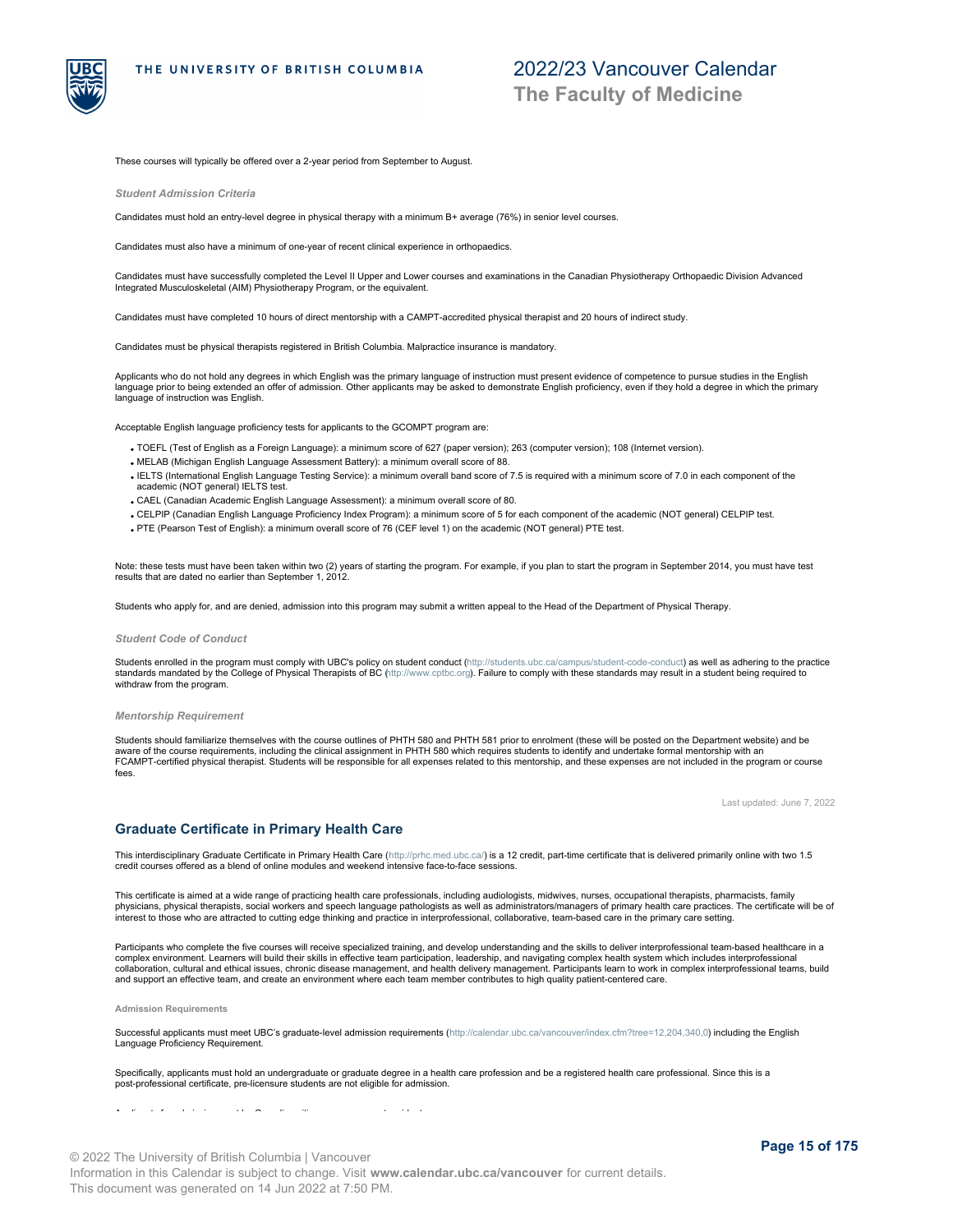

**The Faculty of Medicine**

Applicants for admission must be Canadian citizens or permanent residents.

**Certificate Requirements**

To complete the certificate, students must successfully complete the following 12 course credits:

- PRHC 501 (3)
- PRHC 503 (3)
- PRHC 505 (3)
- PRHC 507 (1.5)
- PRHC 509 (1.5)

Satisfactory progress as defined by the Faculty of Graduate and Postdoctoral Studies for Master's students must be maintained.

**Contact Information**

Phone: 604 827-1632 Email: info.prhc@ubc.ca.

Last updated: June 7, 2022

### <span id="page-15-0"></span>**Graduate Certificate in Rehabilitation**

This interdisciplinary, online Graduate Certificate in Rehabilitation [\(http://www.mrsc.ubc.ca/graduate-certificate-in-rehabilitation-gcr/](http://www.mrsc.ubc.ca/graduate-certificate-in-rehabilitation-gcr/)) is targeted to occupational therapists, physical therapists, and other health professionals who want to update their knowledge and skills to better meet the demands of the current health care environment. The<br>program provides useable, evidence-based skills for t shaping the field.

The five courses in the program (RHSC 501, 503, 505, 507, 509) enable participants to develop essential knowledge and skills required for best practice in rehabilitation. Learners who successfully complete the five courses will receive the Certificate.

### *Admission*

- **Academic Requirements:**
- Completion of a recognized baccalaureate degree at an accredited academic institution.
- Recommended: completion of an introductory course in statistics.
- Academic standing of a minimum 76% (B+) average in senior-level courses (300- and 400-level)
- English competency: Applicants from a university outside Canada in which English is not the primary language of instruction must present evidence of competency to<br>pursue studies in the English language prior to being exten

- **Professional requirements:** To achieve 'professional' eligibility, an applicant must be:
- an occupational therapist, physical therapist, rehabilitation practitioner, or professional in a related health and human services discipline, and
- eligible to practice in their discipline.

**Contact Information**

Rehabilitation Sciences (GCR) T325-2211 Wesbrook Mall Vancouver, BC, Canada V6T 2B5 **GCR (Online program)** Tel: 604.827.5374 Email: info@mrsc.ubc.ca Web: www.mrsc.ubc.ca [\(http://www.mrsc.ubc.ca](http://www.mrsc.ubc.ca))

Last updated: June 7, 2022

### <span id="page-15-1"></span>**Graduate Program in Cell and Developmental Biology**

J. Church, Program Director

The Graduate Program in Cell and Developmental Biology [\(http://www.cell.ubc.ca](http://www.cell.ubc.ca)) offers opportunities for advanced study and research in cell and developmental biology through a coordinated program of studies leading to Master of Science and Doctor of Philosophy degrees in the Faculty of Graduate and Postdoctoral Studies. The Program is flexible and is intended to accommodate the diverse backgrounds of students and the broad nature of research in cell and developmental biology.

In addition to coursework, students are expected to engage in original and significant research from the start of their studies. A student's overall training program is decided<br>upon by the student, their research superviso

Acceptance into the Program is dependent upon meeting the general entrance requirements of the Faculty of Graduate and Postdoctoral Studies, being accepted by the Cell<br>and Developmental Biology Graduate Program Advisory Co

For more information, see also Cell and Developmental Biology.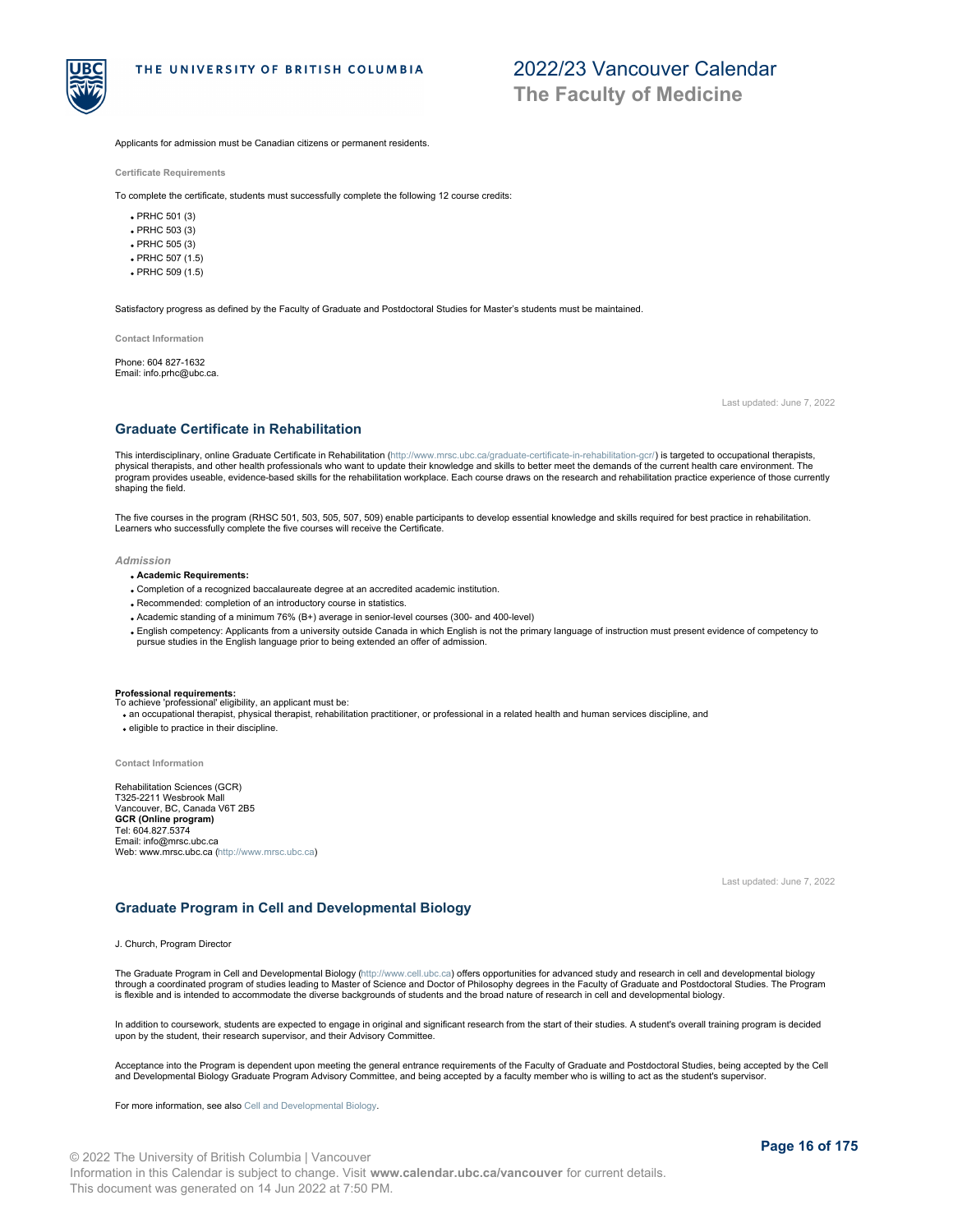

Last updated: June 7, 2022

### <span id="page-16-0"></span>**Graduate Program in Neuroscience**

Liisa Galea, Program Director

The Graduate Program in Neuroscience [\(http://www.neuroscience.ubc.ca/index.html](http://www.neuroscience.ubc.ca/index.html)) is a multi-disciplinary program which offers a coordinated program of graduate studies<br>leading to M.Sc. and Ph.D. degrees in neuroscience. Th one area of research, and to ensure that students in the Program develop a broadly based knowledge of the neurosciences.

For more information, see also Neuroscience.

Last updated: June 7, 2022

### <span id="page-16-1"></span>**Interdisciplinary Oncology Program**

A. Brooks-Wilson, Program Director

The Interdisciplinary Oncology Program [\(http://www.iop.ca/index.asp](http://www.iop.ca/index.asp)) (IOP) is in its fifth full academic year. Awareness of the Interdisciplinary Oncology Program has been growing among research supervisors, and the Program is increasingly considered an excellent option for scientists who focus on cancer research but hold appointments in various departments throughout UBC.

For more information, see also Interdisciplinary Oncology.

Last updated: June 7, 2022

### <span id="page-16-2"></span>**Postgraduate Medical Education (M.D.)**

### <span id="page-16-3"></span>**Postgraduate Medical Education (M.D.) > Introduction**

The Faculty of Medicine is prepared to assist and advise students in applying for postgraduate medical education positions. The Office of the Associate Dean, Undergraduate<br>Education, should be consulted early in the final

Placement or assignment of postgraduate positions is not a function of the Faculty of Medicine. The Canadian Resident Matching Service (CaRMS) performs this service for all applicants to PGY-1 positions across Canada.

### *Canadian Resident Matching Service*

All accredited postgraduate medical training in Canada is university integrated. Students do not apply to hospital programs but rather to university programs. UBC is the only accredited postgraduate medical training program in the British Columbia and offers distributed training throughout the province.

The Canadian Resident Matching Service (CaRMS) is a non-profit corporation that works in close cooperation with the Association of Canadian Medical Colleges. Since its<br>establishment in 1970 it has matched every graduating

Visit CaRMS (<http://www.carms.ca>) for information regarding participation in the matching program.

### *Resident Education*

UBC Postgraduate Medical Education (PGME) offers two Family Medicine programs, together with 73 specialty and sub-specialty training programs. All training programs are recognized by the Royal College of Physicians and Surgeons of Canada or the College of Family Physicians of Canada. All residents are employees of the Health Authorities<br>of British Columbia and. All residents are required training is offered by individual departments or divisions of the Faculty of Medicine in 75 medical, surgical, and laboratory specialties. This training meets the specialty training<br>requirements of the Royal College of Phy

Applications for resident staff appointments should be made to the Program Director of the appropriate division or department of the University. Further information can be found at Postgraduate Programs [\(http://www.med.ubc.ca/postgrad](http://www.med.ubc.ca/postgrad)).

### *Division of Continuing Professional Development*

A Division of Continuing Professional Development (CPD) has been established within the UBC Faculty of Medicine. Its purpose is to research, develop, implement, and evaluate continuing professional development (CPD) initiatives for physicians and other health professionals to optimize clinical practice and the delivery of patient care in<br>order to improve health outcomes. As an academi national and international levels. UBC CPD is fully accredited by the Committee on Accreditation of Canadian Medical Education (CACME) to accredit programs and provide credits to physicians.

### *Postgraduate (Residency) Training Programs*

Postgraduate training is offered by individual departments or divisions of the Faculty of Medicine. Graduates of International Medical Schools must be a Canadian Citizen or Landed Immigrant to apply for residency training in the province of British Columbia. This training satisfies the specialty training requirements of the Royal College of Physicians and Surgeons of Canada and the College of Family Physicians of Canada and is approved as a prerequisite for the examinations in each specialty. All residents

© 2022 The University of British Columbia | Vancouver Information in this Calendar is subject to change. Visit **www.calendar.ubc.ca/vancouver** for current details. This document was generated on 14 Jun 2022 at 7:50 PM.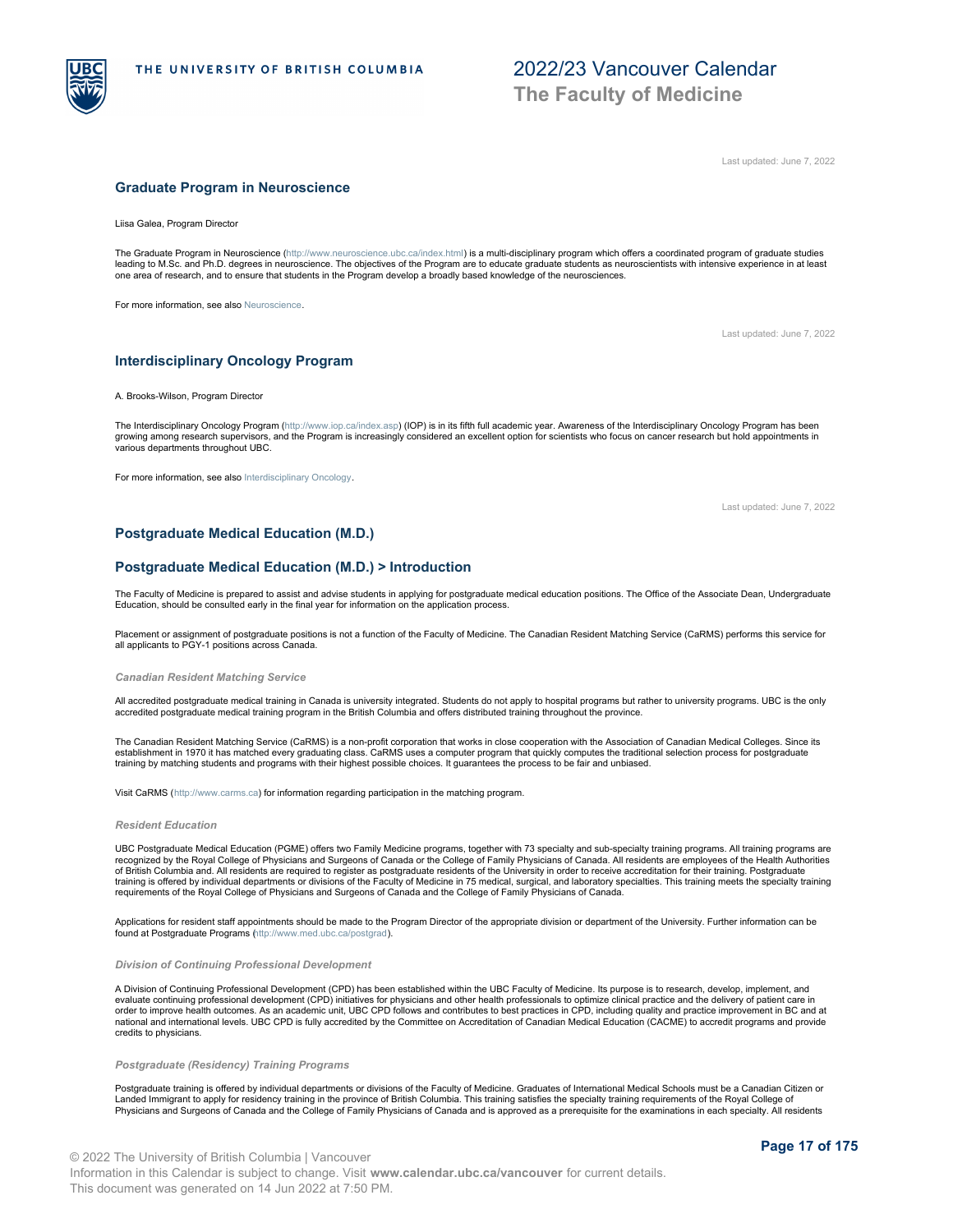must register as postgraduate residents of the University.

The Royal College of Physicians and Surgeons of Canada requires a minimum of four to six years of specialty training dependent on the individual specialty. A broad-based clinical PGY1 year is a mandatory component of many specialty programs but is not a requirement for entrance into such programs as pediatrics, internal medicine and the<br>primary surgical specialties. UBC is committed to com significant amount of their training in a rural setting. A number of local, regional, and more remote smaller community hospitals have been successfully integrated into such programs as family medicine, pediatrics, psychiatry, obstetrics and gynecology, ophthalmology, and general surgery. Ongoing assessments are made through each of the<br>training years and, on satisfactory completion of the pro **Canada** 

2022/23 Vancouver Calendar

**The Faculty of Medicine**

Candidates are eligible to sit the certification examinations of the College of Family Physicians of Canada upon completion of the two-year Family Practice program.

Supervision of each training program is the responsibility of the University department or division concerned. Selection of candidates for each program is at the discretion of the resident training program of each department to whom application should be made.

The training programs run throughout the calendar year, commencing July 1. A variety of service rounds, conferences and seminars, small group tutorials, and divisional sessions having a bearing on patient care, but within which a teaching component is clearly defined, are offered.

For application information and pre-requisites, please visit CaRMS (<http://www.carms.ca>).

### <span id="page-17-0"></span>**Postgraduate Medical Education (M.D.) > Anesthesia**

A five year specialist training program in anesthesia, recognized and fully accredited by the Royal College of Physicians and Surgeons of Canada (RCPSC). The Residency Training Program also administers a 12-month curriculum in Family Practice Anesthesia (FPA).

Training occurs at hospital sites in Vancouver and throughout British Columbia. The goal is to achieve a balance of general training, subspecialty training, tertiary care, and community care experiences. There are high expectations of residents but positive support is provided so that residents may achieve their full potential.

The goal of the program is to graduate excellent, well-rounded physicians who, as Medical Experts, possess the specialized knowledge and skills required in modern anesthetic practice, including perioperative care, acute and chronic pain management, critical care, and subspecialty anesthesia. Teaching and evaluation also encompass the<br>other CanMEDS competencies: Communicator, Collabo

Teaching takes place primarily in the operating room where residents work one-on-one with faculty Anesthesiologists. Additional learning opportunities include off-service rotations, academic day sessions, the Visiting Professor Program, simulator sessions, Journal Club, events sponsored by the Post-Graduate Medical Education (PGME)<br>Office, various courses (for example ATLS, ACLS, PALS, and Residents are encouraged to develop lifelong learning habits during the five year program.

Further information about the Department of Anesthesiology, Pharmacology and Therapeutics Anesthesia Residency Program is available on the department website ([http://www.apt.ubc.ca/anesthesiology/Residency\\_Program](http://www.apt.ubc.ca/anesthesiology/Residency_Program)).

### <span id="page-17-1"></span>**Postgraduate Medical Education (M.D.) > Community Medicine**

Postgraduate training in Community Medicine consists of five years in an accredited community medicine training program. One year consists of an academic year in the School of Population and Public Health, where the resident becomes familiar with the sciences basic to Community Medicine, such as epidemiology, biostatistics, community health, and occupational and environmental hygiene. The resident may use this year to complete a Master of Health Sciences degree or as partial fulfillment of a Master of<br>Public Health degree. Most residents spend years tw clinical training is also available. Years four and five consist of increasing responsibility in the areas of public health practice, clinical epidemiology, occupational and environmental health, First Nations and Inuit health, basic research, or health planning. Research is encouraged as a component of the program. Rotations are conducted in<br>public health agencies of regional health authoriti campus. Resident attendance at the academic half day is mandatory. A minimum of nine months of elective rotations are tailored to the resident's specific interests.

The program is part of the matching process, nevertheless applications from practitioners are encouraged.

dermatology, contact dermatitis, and urgent access clinics.

The Department of Dermatology and Skin Science offers a five-year training program fully accredited by the Royal College of Physicians and Surgeons of Canada. The program is based at a variety of teaching hospitals and clinics in BC, where residents receive training in both inpatient and outpatient dermatology. Residents rotate through<br>subspecialty clinics in the areas of cutaneous

Under staff supervision, clinical responsibilities gradually increase through the 5 year period of training. The academic half-day curriculum incorporates morphology conferences, reviews of standard dermatology textbooks, interactive dermato-pathology sessions, journal clubs, staff lectures, and formal patient rounds.

After two years of general rotations, emphasis during the core three-year residency program is placed on excellence in clinical dermatology and the relevant basic science. Clinical research is an integral part of the training and basic science research is available as well. Elective time for research, community, national and international electives are available for senior residents.

<span id="page-17-2"></span>**Postgraduate Medical Education (M.D.) > Dermatology and Skin Science**

The department also offers clinical fellowships in Mohs micrographic surgery, laser medicine/photobiology, and immunodermatology.

Last updated: June 7, 2022

Last updated: June 7, 2022



Last updated: June 7, 2022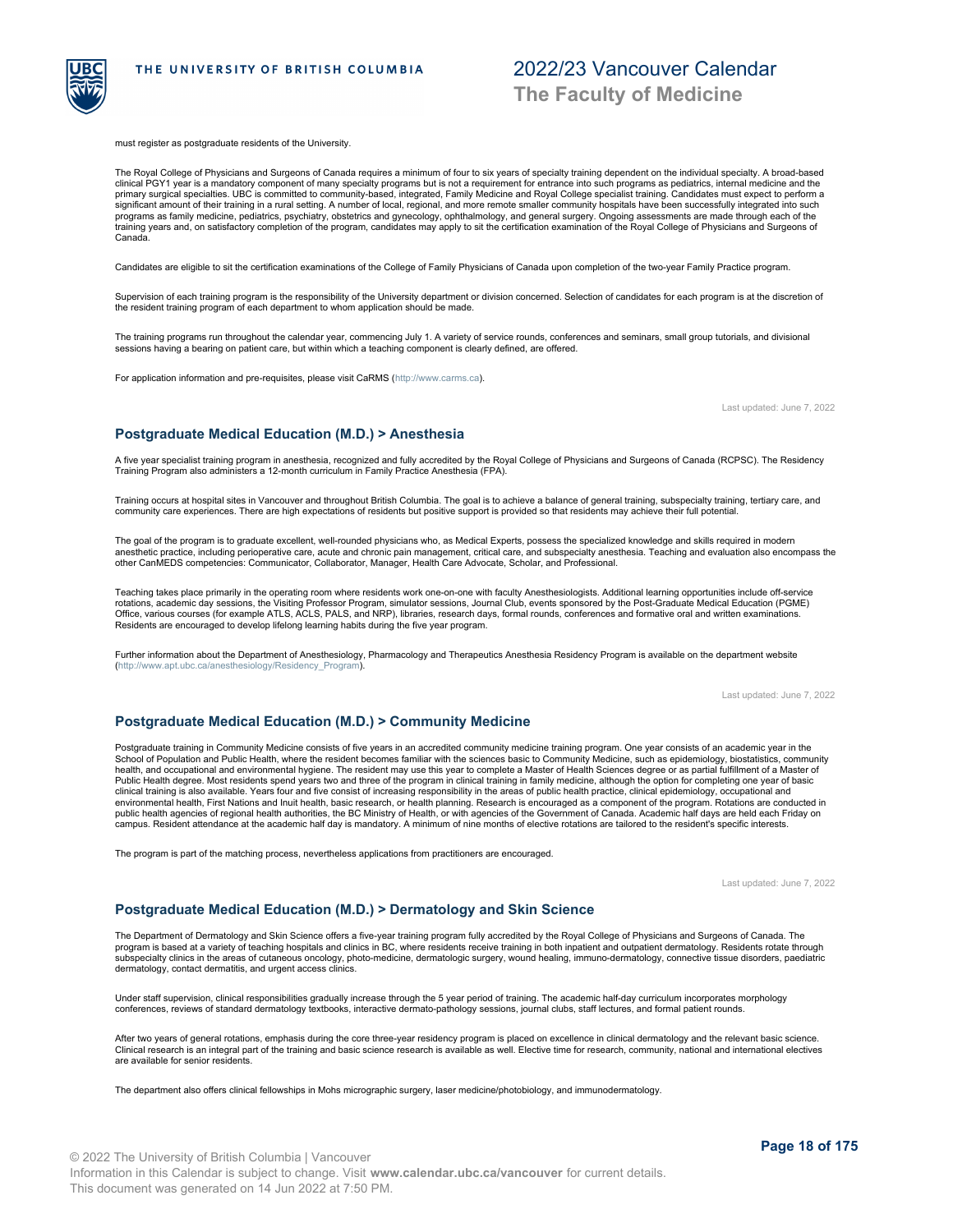

Graduate programs leading to an M.Sc. or Ph.D. are also offered in conjunction with the Clinical Investigator Program (CIP) and Experimental Medicine Program of the Department of Medicine. Postdoctoral fellowships are also available within the department's research laboratories.

Last updated: June 7, 2022

### <span id="page-18-0"></span>**Postgraduate Medical Education (M.D.) > Family Practice**

The Family Practice Residency is a two-year program in which the resident is given progressively increasing responsibility in patient care and management. Within the Family Practice Units and in community practices, residents are involved directly with ambulatory patients to whom they relate as family physicians and provide primary care on an Practice Units and in community practices, residen episodic, continuing, and preventative basis under the supervision of clinical faculty.

In addition, residents receive training in various hospitals in medicine, surgery, pediatrics, obstetrics and gynaecology, emergency, psychiatry, geriatrics, and musculoskeletal medicine. Formal rounds, seminars, tutorials, daily chart rounds, and journal clubs round out the residents' training in areas particularly pertinent to Family Practice.

Training occurs at the following principal sites: Vancouver Fraser, St. Paul's, Victoria, Chilliwack, Prince George, Aboriginal (Victoria), Nanaimo, Abbotsford, Surrey, Rural (Okanagan-based and Prince George-based rural training), and IMG sites (Vancouver, Rural Fraser and Rural Vancouver Island). In the past few years, we have developed more regional sites in Coastal (North Shore) and Kamloops, as well as rural training sites in Terrace, Fort St. John, Strathcona (Comox and Campbell River), Kootenay Boundary (Trail) and Okanagan South (Penticton).

An additional one-year training program of enhanced vocational skills is offered in emergency medicine, palliative medicine, care of elderly, and anesthesia. Shorter training periods are offered in maternal health, psychiatry, addiction medicine, women's medicine, global health, surgical skills, and other areas of interest to practising physicians. The department also offers a two-year, part-time clinician scholar program designed to enhance the research capacity of marginalized, rural, and/or remote populations and communities.

Last updated: June 7, 2022

### <span id="page-18-1"></span>**Postgraduate Medical Education (M.D.) > Internal Medicine**

The training program includes ward work and case conferences on general medical and sub-specialty ward services supervised by members of the Faculty. The residents are given progressive responsibility for patient care on medical wards. Investigation and management of disease in ambulatory patients is provided under the direction of faculty members in the General Internal Medicine and medical specialties.

The Department of Medicine utilizes the following facilities: Vancouver General Hospital, , St. Paul's Hospital, BC Cancer Agency, and the G. F. Strong Rehabilitation Centre.<br>The distributed expansion sites include Victori throughout British Columbia, both inside and outside of the Lower Mainland.

The objectives of this program are to provide up to four years training in medicine for graduate physicians interested in a career in medicine in a community hospital or in an academic centre.

The core training program will consist of graduated experience in the clinical teaching units at Vancouver General Hospital, St. Paul's Hospital, Royal Columbian Hospital, Royal Jubilee Hospital, Kelowna General Hospital, and Prince George Regional Hospital. Rotations are offered in all of the subspecialty training programs, including:<br>Addictions Medicine, Cardiology, Clinical Chemistry, Cri Infectious Disease, Medical Oncology, Nephrology, Neurology, Palliative Care, Physical Medicine and Rehabilitation Medicine, Respiratory Medicine, and Rheumatology.

Last updated: June 7, 2022

### <span id="page-18-2"></span>**Postgraduate Medical Education (M.D.) > Medical Genetics**

The Department of Medical Genetics [\(http://www.medgen.ubc.ca](http://www.medgen.ubc.ca)) offers a fully integrated five-year program leading to certification and fellowship in the Royal College of Physicians and Surgeons of Canada in the specialty of Medical Genetics and Genomics. This program integrates basic and clinical genetics. Residents complete coursework<br>through the Medical Genetics Graduate Program (nttp:/

Core clinical experience includes rotations in Pediatrics, Internal Medicine, and Obstetrics and Gynaecology. There are laboratory rotations in molecular genetics, cytogenetics, and biochemical genetics and includes a scholarly research project (clinical or laboratory). Core and advanced training in clinical genetics in the Provincial Medical Genetics Program involves exposure to a wide variety of prenatal, pediatric, and adult patients referred from throughout the province.

The hospitals and laboratories affiliated with the program include Children's and Women's Health Centre of British Columbia, Vancouver General Hospital and Health Sciences Centre (12th and Oak and UBC Pavilions), St. Paul's Hospital, and the BC Cancer Agency.

For more information, see Medical Genetics Residency Training Program (<http://medgen.med.ubc.ca/clinical-genetics/residency-training/>), or email at medgeneducation@cw.bc.ca; 604.875.3486.

Last updated: June 7, 2022

### <span id="page-18-3"></span>**Postgraduate Medical Education (M.D.) > Medical Microbiology**

The Division of Medical Microbiology offers a five-year training program accredited by the Royal College of Physicians and Surgeons of Canada. Emphasis is placed on the<br>appropriate delivery of diagnostic tests, infection p investigation, diagnosis, treatment, and prevention of infectious diseases. The five-year program is comprised of a basic clinical year, two core years of medical microbiology, one year in an elective program approved by the program director, and one year of approved clinical training in infectious diseases. The residency is one of five streams in the<br>Department of Pathology and Laboratory Medici anatomic, general, and neuropathology, and in medical biochemistry.

Last updated: June 7, 2022

### <span id="page-18-4"></span>**Postgraduate Medical Education (M.D.) > Obstetrics and Gynaecology**

© 2022 The University of British Columbia | Vancouver Information in this Calendar is subject to change. Visit **www.calendar.ubc.ca/vancouver** for current details. This document was generated on 14 Jun 2022 at 7:50 PM.

**Page 19 of 175**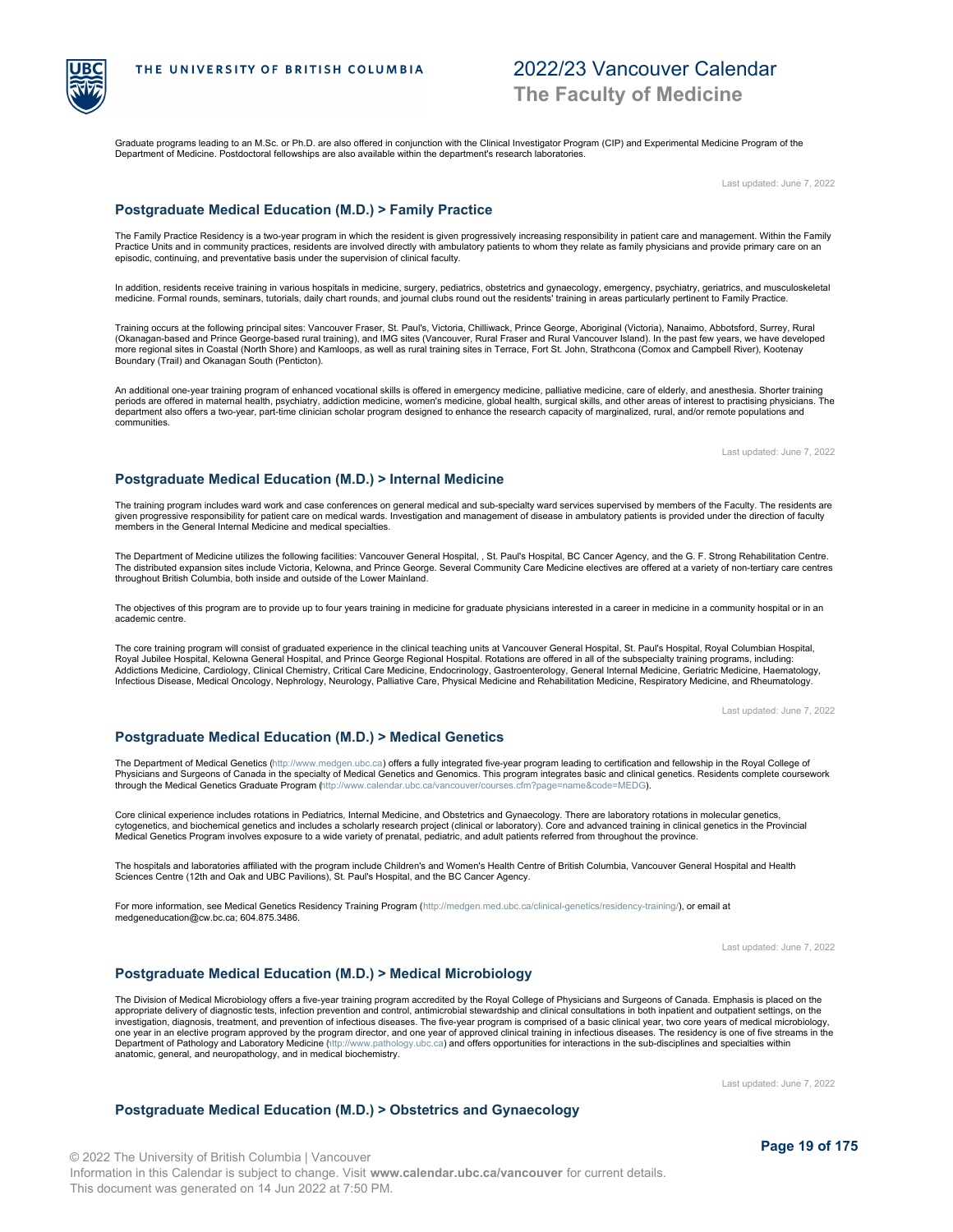© 2022 The University of British Columbia | Vancouver Information in this Calendar is subject to change. Visit **www.calendar.ubc.ca/vancouver** for current details. This document was generated on 14 Jun 2022 at 7:50 PM.

### <span id="page-19-4"></span>**Postgraduate Medical Education (M.D.) > Psychiatry**

# <span id="page-19-3"></span>**Postgraduate Medical Education (M.D.) > Pediatrics**

The 4 year Pediatrics Postgraduate program is distributed to two partner sites and affiliated teaching hospitals in the Lower Mainland and throughout the province.

laboratory medicine, and laboratory information management and administration. Residents' progress through the training program is assessed regularly.

The training program includes ward work and case conferences on general medical and sub-specialty ward services supervised by members of the Faculty. The residents are given progressive responsibility for patient care on medical wards. Investigation and management of disease in ambulatory patients is provided under the direction of faculty members in the general pediatric medicine and medical specialties. There is significant exposure to community and social pediatrics through rotations in community settings<br>including outside of the Lower Mainland. There is

In the Department of Pediatrics there is ample subspecialty exposure. At present, the following have subspecialty training programs: Adolescent Health, Allergy/Immunology,<br>Biochemical Genetics, Cardiology, Critical Care, D Haematology / Oncology, Infectious Disease, Neonatology, Nephrology, Neurology, Palliative Medicine, Respirology, and Rheumatology. Rotations are offered in all of the<br>sub-specialty training programs. There are opportuniti

The mission of the UBC pediatric residency training program is to provide quality postgraduate training experiences to prepare doctors to be highly competent pediatric<br>specialists and sub-specialists, in order to meet the practice, capable of assuming a consultant's role, in pediatric careers that include excellence in clinical care, medical education, clinical research, and child health advocacy,<br>fulfilling all the objectives of specialty

The Royal College of Physicians and Surgeons of Canada sets the training objectives and standards for all Canadian Postgraduate Training Programs and the Department of

Last updated: June 7, 2022

THE UNIVERSITY OF BRITISH COLUMBIA

A five year specialist training program in Obstetrics and Gynaecology [\(http://obgyn.ubc.ca/education/residency/](http://obgyn.ubc.ca/education/residency/)**), recognized and fully accredited by the Royal College of**<br>Physicians and Surgeons of Canada (RCPSC).

Training occurs at hospital sites in Vancouver and throughout British Columbia. The goal is to achieve a balance of general training, subspecialty training, tertiary care, and community care experiences. There are high expectations of residents but positive support is provided so that residents may achieve their full potential.

The goal of the program is to graduate excellent, well-rounded physicians who, as medical experts, possess the specialized knowledge and skills required in modern practice. including general and complex obstetrical care, management of gynecologic conditions and surgery. Residents become adept at managing infertility and oncology cases as well. Teaching and evaluation also encompass the other CanMEDS competencies: Communicator, Collaborator, Manager, Health Care Advocate, Scholar, and Professional.

Teaching takes place in the Labour and Delivery units, operating room as well as outpatient clinics. The residents are supervised on a one on one basis by faculty. Additional<br>learning opportunities include academic day ses working on. Twice a week there are formal rounds that are videoconferenced throughout the province. The DA Boyes Society meeting also takes place yearly giving the residents a chance to engage in and learn from experts in the province and the world. There are formative oral and written examinations administered periodically throughout the year. Residents are encouraged to develop lifelong learning habits during the five year program.

Last updated: June 7, 2022

2022/23 Vancouver Calendar

**The Faculty of Medicine**

### <span id="page-19-0"></span>**Postgraduate Medical Education (M.D.) > Ophthalmology and Visual Sciences**

The Department of Ophthamology and Visual Sciences offers practical experience in examination, investigation and management of patients in the neuro-ophthalmology, retina, cornea, glaucoma, refraction and contact lens, oculo-plastics, genetic and low vision clinics under supervision in addition to general ophthalmology and pediatric ocular motility clinics throughout the week. Instruction and assistance is given in the practical performance of major and minor ophthalmic surgical procedures. The management of patients with emphasis on solving diagnostic problems and performance of medical and surgical therapy is undertaken on both an in-patient and out-patient basis with follow-up clinics.

The Department of Orthopaedics offers a fully integrated five-year program leading to Certification by, and Fellowship of, the Royal College of Surgeons of Canada in the specialty of Orthopaedics. The program includes core experience in the principles of surgery (comprehensive, plastic, intensive care, vascular and orthopaedics), as well as<br>core and advanced training in the areas of compre microvascular, spine and pediatric orthopaedics (including trauma). Additionally, protected time in basic research (such as biology or bioengineering) is encouraged.

The hospitals affiliated with the program include Vancouver General Hospital, UBC Hospital, St. Paul's Hospital, BC Children's Hospital, Burnaby General Hospital, Royal

Royal College of Specialists of Canada approved training is available in all sub-specialties of laboratory medicine. These include anatomical pathology, general pathology,<br>hematopathology, medical microbiology, medical bio responsibilities as they progress. Weekly educational seminars within and between departments include active resident participation. Reviews of interesting cases are also a<br>standard experience. Opportunities are available

Last updated: June 7, 2022

<span id="page-19-1"></span>**Postgraduate Medical Education (M.D.) > Orthopaedics**

Columbian Hospital, Eagle Ridge Hospital, and University Hospital of Northern BC.

<span id="page-19-2"></span>**Postgraduate Medical Education (M.D.) > Pathology**



Last updated: June 7, 2022

Last updated: June 7, 2022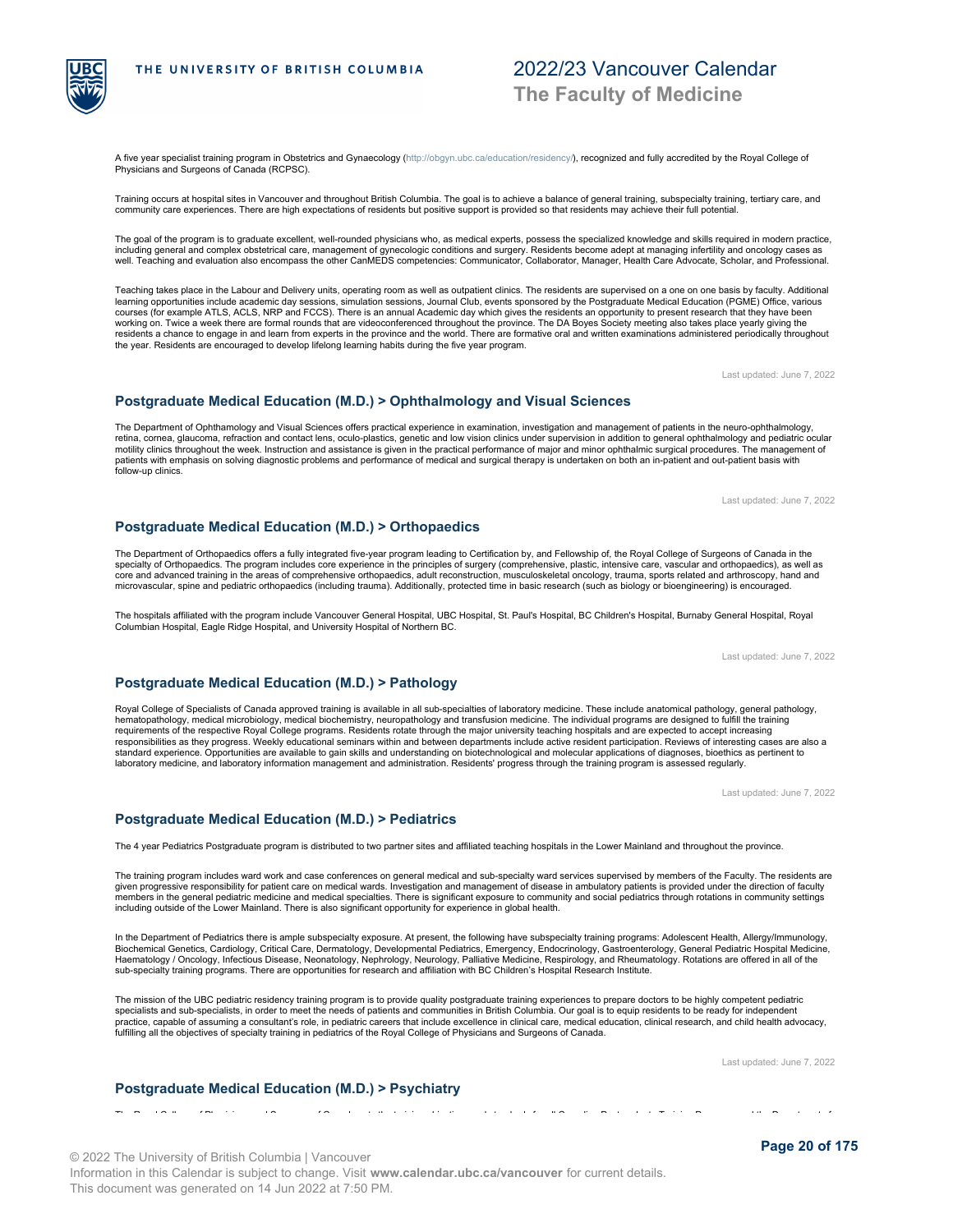

# 2022/23 Vancouver Calendar **The Faculty of Medicine**

The Royal College of Physicians and Surgeons of Canada sets the training objectives and standards for all Canadian Postgraduate Training Programs and the Department of Psychiatry at UBC is accredited by the Royal College with external review in 2016 until the next accreditation visit in 2019.

Currently there are 114 residents in the five-year program with 22 PGY1 residents being enrolled each year. The academic year runs from July 1 to June 30. Training to be a<br>general psychiatrist takes five years. In 2012 a f

Clinical training takes place on hospital in-patient wards, at out-patient units, at community mental health centres and subspecialty clinics. Mandatory rotations include:<br>general hospital in-patient/OPD, child, chronic ca

For those residents with expertise and interest in research, a specially tailored training track has been developed that maximizes research time within the Royal College's training guidelines. Many research opportunities exist for all trainees outside of this track with projects being developed by the third year of training and completed during elective time in the last year of training. One day per week is dedicated to academic seminars.

The philosophy of our program is to train psychiatrists in the broad aspects of the bio-psycho-social model of medicine and psychiatry and to prepare those who are interested for further subspecialty training or Fellowships.

Last updated: June 7, 2022

### <span id="page-20-0"></span>**Postgraduate Medical Education (M.D.) > Radiation Oncology and Developmental Radiotherapeutics**

### <span id="page-20-1"></span>*PGY-1*

The purpose of PGY-1 is to introduce the trainee to independent decision-making in clinical practice. The development of a mature physician-patient relationship, and acquired competence in primary technical skills across a broad range of medical practice, is required.

The rotations included in this year are radiation oncology (8 weeks), internal medicine (8 weeks), surgery (8 weeks), gyne-oncology (4 weeks), pediatrics (4 weeks), family medicine (4 weeks), radiology (4 weeks), palliative care (4 weeks), and elective (8 weeks).

PGY-1 year is not a rotating internship; it contains rotations more geared toward oncology and more likely to be beneficial for future oncologists. At the end of the year, residents will not be eligible for a general license in BC.

### *PGY2-5*

PGY-2. Includes six months of approved resident training in internal medicine (that includes three months of training in Medical Oncology).

PGY-4. During the training in Radiation Oncology, an additional six months may be approved by the Program Director for training in clinical, basic science or research training relevant to the objectives of the specialty, and acceptable to the Director of the Residency program and to the Royal College.

PGY2-5. Three years of radiation oncology (36 months): BC Cancer Agency, Vancouver Clinic, and one to two months mandatory rotations in one of other 3 centers in Cancer<br>Centers in BC (FVCC-Surrey (two months), CCSI-Kelowna

- site-specific rotations (eight weeks long: head and neck, gynecological oncology, lymphoma, breast, etc.)
- . weekly academic half day: didactic instruction in radiobiology, pathology, physics, radiology, principles and practice of oncology and radiation oncology treatment planning
- annual formal practice radiotherapy planning examinations
- support for annual attendance at Northwestern Radiobiology Course (Seattle, Edmonton, Vancouver)
- presentation at national and international meetings encouraged
- mid-rotation feedback sessions and end of rotation oral assessments
- fall and spring exams for senior residents

*Core Academic Activities*

Clinical Oncology ACU

- Bedside and individual tutorials
- Treatment Planning (occurs in the contexts of):
- individual rotations
- treatment planning drills
- 
- Radiobiology introductory didactic lecture series
- tutorials
- seminar series
- Northwestern Radiobiology Course (Seattle, Edmonton, Vancouver)

Physics

- physics course with weekly tutorials for PGY2 and PGY3
- end of the course written and oral exams
- seminars/problem-based series

Pathology case-based teaching with clinical and pathological input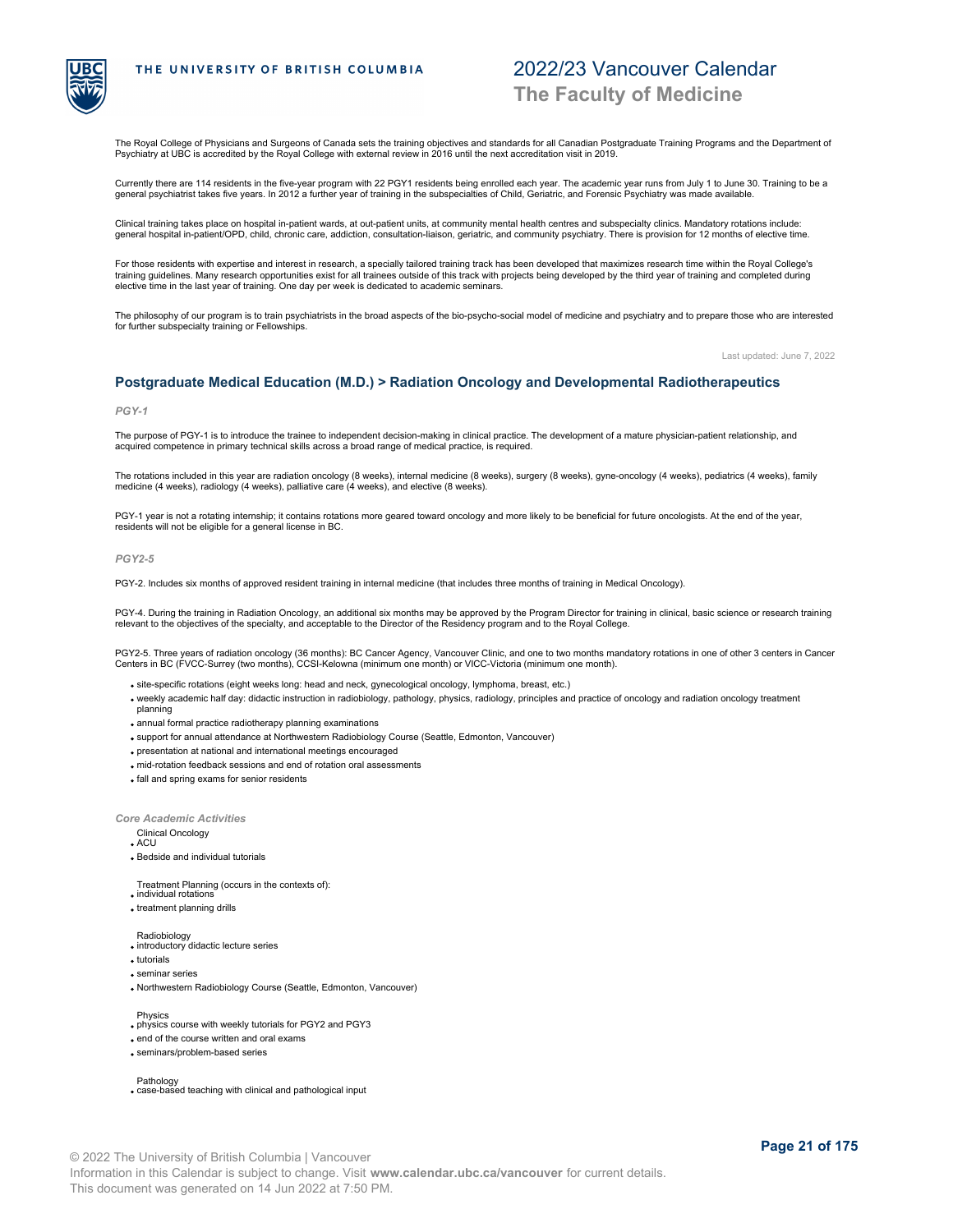

**The Faculty of Medicine**

- 
- Radiology introduction to normal and abnormal radiological anatomy
- academic sessions
- weekly seminars
- 
- Other Programs Facilitate General Surgery, Respirology, Otolaryngology, Medical Oncology, Pediatric/Hematology/Oncology/OBGyn and other programs.

### *Research*

Residents' research is a small but important and integral part in the Residency Training in Radiation Oncology. While the residents in PGY2-4 will be encouraged and<br>expected to carry out research projects, these activities

Purpose of resident research:

- To learn research methodology, importance of correct research question, choice and application of proper statistical methods, systematic approach to literature review.
- To develop the ability to successfully present conducted research work in oral and written form.
- To fulfill some of the Can Meds requirements in the overall program education:
	- Collaboration: residents are expected to independently build a relationship with other professionals (scientists, radiation therapists, physicists, other 1. physicians and colleagues) in order to complete their work.
	- 2. Management: residents will learn how to manage their time, staff and resources needed to complete the projects.
	- 3. Scholasticism: the research activities would help develop residents' scholarly abilities and foster professional curiosity
	- 4. Communication: clear communication of research findings (in written and oral form) will enhance residents communication abilities.

Residents are expected to produce a total of three projects during their residency training (PGY2-PGY4). The projects are expected to be presented at the Annual Residents Day in May/June of each year. Residents may be encouraged to send their research to other meetings. This should be at the discretion of the Program Director and the Residents Research Facilitator.

Every year we have a Residents' Day Award, where all the residents present their annual research projects. Every second year, there is a grant writing competition (Peter<br>Poon Award). Residents are encouraged to present the

Residents in good academic standing, with Program Director approval, may seek Radiation Oncology electives in other centres in Canada, the US or overseas. A six month block in research is available as well, and is again at the discretion of the Program Director. The BC Cancer Research Centre and the Genome Sequence Centre have tight collaboration with the Radiation Oncology Department and the entire BC Cancer Agency. Research activities are encouraged and supported by the Program Director, Department Head and Radiation Oncology staff.

Last updated: June 7, 2022

### <span id="page-21-0"></span>**Postgraduate Medical Education (M.D.) > Radiology**

The postgraduate program in Radiology is a five-year program fully approved for certification and fellowship in the Royal College of Physicians and Surgeons of Canada. The<br>second year provides core training in physics, che include radiography, computed tomography, and ultrasound. There are also introductions to magnetic resonance imaging, and nuclear medicine. Breast imaging is studied for one month each year. During the third year, the resident consolidates skills in film interpretation and basic procedures by functioning as a general radiologist under<br>appropriate supervision. Pediatric radiology begins wit in interventional radiology in second year, and angiography rotations begin in the third. Obstetric ultrasound rotations occur in the fourth and fifth years. Provided that the Royal College requirements are satisfied, these last two years also provide opportunities to pursue special interests in any of the sub-specialty areas, or to develop a research<br>project. Residents provide on-call service t

The academic program consists of daily sub-specialty rounds, and weekly Grand Rounds, and academic half-day sessions. The latter includes a two-year rotating series of core seminars, and a series of three or four lectures by internationally recognized visiting professors. Residents are expected to pursue at least one research project, conduct<br>one clinical audit, and present a Grand Round competencies, including ethics, biostatistics, study design and quality assurance is also offered. All residents attend the four-week American Institute for Radiologic Pathology course in Silver Spring, Maryland, at the department's expense.

Last updated: June 7, 2022

### <span id="page-21-1"></span>**Postgraduate Medical Education (M.D.) > Surgery**

The Department of Surgery postgraduate program for resident training has approved specialty programs in cardiac surgery, general surgery, neurosurgery, otolaryngology-head and neck surgery, plastic surgery, pediatric general surgery, radiation oncology, thoracic surgery, and vascular surgery.

Post Graduate Year 1 [PGY-1] positions are available in general surgery, neurosurgery, otolaryngology-head and neck surgery, plastic surgery and radiation oncology Subspecialty residency training programs are filled with candidates who have completed an approved residency in a base surgical specialty. General surgery is required for<br>pediatric general surgery; and either cardiac surge surgery after completion of general surgery. Entry into all PGY-1 positions is governed by the Canadian Resident Matching Service (CaRMS) Program.

Detailed descriptions for PGY1 positions are available at CaRMS [\(http://www.carms.ca](http://www.carms.ca)).

A list of the program directors for each of the specialties follows: Drs. A. Campbell and R. Cook [co-directors], Cardiac Surgery; Dr. M. Hameed, General Surgery; Dr. R. Akagami, Neurosurgery; Dr. F. Kozak, Otolaryngology-Head and Neck Surgery; Dr. M. Hill, Plastic Surgery; Dr. E. D. Skarsgard, Pediatric General Surgery; Dr. H. CarolanRad [Radiation Oncolog](#page-20-1)yDr. K. G. Evans, Thoracic Surgery; and Dr. R. Sidhu, Vascular Surgery.

Further information on surgical programs in the affiliated hospitals (Vancouver Hospital and Health Sciences Centre, St. Paul's Hospital, Royal Columbian Hospital, and BC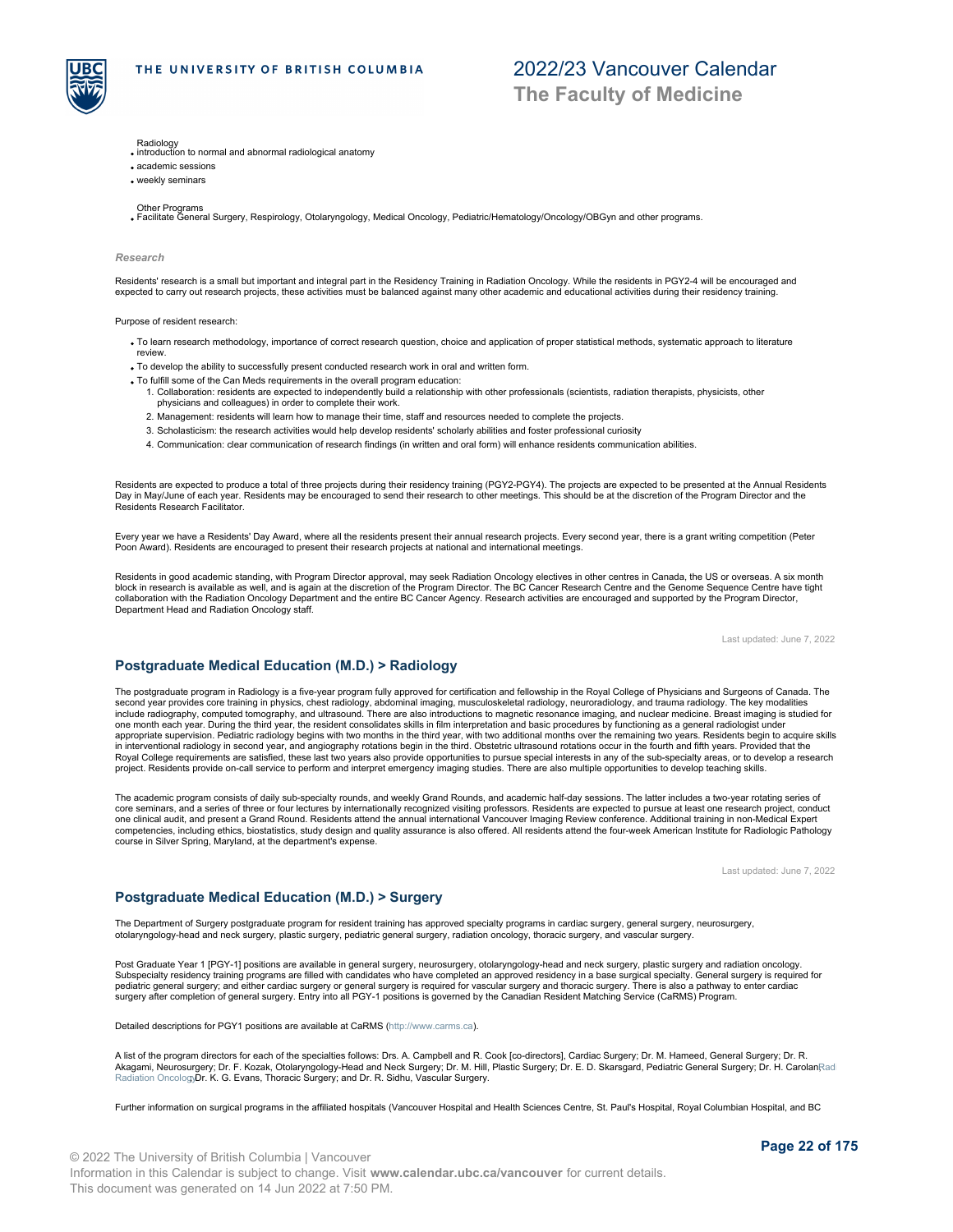# **The Faculty of Medicine**

2022/23 Vancouver Calendar

Children's Hospital in addition to numerous hospitals across the province) is available at Department of Surgery ( <http://www.surgery.ubc.ca>) and Postgraduate Programs [\(http://www.med.ubc.ca/postgrad](http://www.med.ubc.ca/postgrad)).

Residents enter the primary surgical specialties (Cardiac Surgery, General Surgery, Neurosurgery, Otolaryngology-Head and Neck Surgery, and Plastic Surgery) directly<br>following completion of the M.D. degree or equivalent. T Director, Postgraduate Education, Department of Surgery. The Surgical Foundations in Surgery incorporates clinical rotations as mandated by the Royal College of Physicians and Surgeons of Canada (RCPSC) training requirements in each entry-level discipline, together with weekly seminars and technical skills sessions, covering the Principles of<br>Surgery curriculum and leading to eligibility for

Last updated: June 7, 2022

### <span id="page-22-0"></span>**Bachelor of Medical Laboratory Science**

### <span id="page-22-1"></span>**Bachelor of Medical Laboratory Science > Introduction**

Medical Laboratory Science is the study of the scientific principles underlying the disciplines practised in diagnostic and medical research laboratories (Clinical Chemistry, Cytology, Cytogenetics, Haematology, Histology, Histochemistry, Microbiology, Microscopy, Molecular Biology, Immunopathology, Toxicology).

To earn a Bachelor of Medical Laboratory Science students must complete a two-year general program, following completion of the prerequisite courses. Emphasis is on data<br>analysis and an understanding of the underlying prin scientist, an individual who can adapt to and understand the changes that are occurring and will continue to occur in the medical laboratory.

Students are amply trained to pursue careers in teaching, administration, research and development, and industry. Students will also have fulfilled virtually all of the prerequisites for application to medical, dental, or graduate school.

Last updated: June 7, 2022

### <span id="page-22-2"></span>**Bachelor of Medical Laboratory Science > Advising and Application**

The B.M.L.Sc. Program Coordinator is available to assist undergraduate students in their general academic planning, in interpreting faculty regulations and course requirements, and in resolving academic problems which may arise.

Students should read the Frequently Asked Questions (FAQ) on the Pathology website [\(http://pathology.ubc.ca/educational-programs/bmlsc/](http://pathology.ubc.ca/educational-programs/bmlsc/)). Further questions can be sent<br>to the B.M.L.Sc. Program Coordinator.

Email is the preferred means of communication. Enquiries should be addressed to: medlab@pathology.ubc.ca. We regret that we are unable to provide one-on-one, in person advising.

Applications for the program must be made online [\(http://www.pathology.ubc.ca/educational-programs/bmlsc/prospective-students/how-to-apply/](http://www.pathology.ubc.ca/educational-programs/bmlsc/prospective-students/how-to-apply/)). Procedures, policies, and admission requirements to UBC are specified in Admissions (Calendar page: <http://www.calendar.ubc.ca/vancouver/index.cfm?tree=2,27,0,0#24063>).

More information is available from Pathology [\(http://pathology.ubc.ca/educational-programs/bmlsc/](http://pathology.ubc.ca/educational-programs/bmlsc/)).

Last updated: June 7, 2022

### <span id="page-22-3"></span>**Bachelor of Medical Laboratory Science > Admission Requirements**

Applications for the program must be made online [\(http://www.pathology.ubc.ca/educational-programs/bmlsc/prospective-students/how-to-apply/](http://www.pathology.ubc.ca/educational-programs/bmlsc/prospective-students/how-to-apply/)). Procedures, policies, and admission requirements to UBC are specified in Admissions (Calendar page: <http://www.calendar.ubc.ca/vancouver/index.cfm?tree=2,27,0,0#24063>).

Applicants for admission must meet the requirements of **either** Set A or B (not both).

*Set A, Medical Laboratory Technologist Route*

Applicants must have the following<sup>1</sup>:

1. completion of the Medical Laboratory Technologist (general) diploma of the Canadian Society of Medical Laboratory Science (CSMLS) or an equivalent diploma, plus

- 2. completion of CHEM 233 and 235 (or 203 and either 204 or the combined CHEM 213 and CHEM 245) (Organic Chemistry); plus
- 3. CHEM 205 (or 201).
- 4. CHEM 211 is not required but is **strongly recommended** for program admission.

<sup>1</sup>CHEM 211 is not required but is strongly recommended for program admission

*Set B, Science Route*

Science undergraduates and graduates must complete the following UBC courses (or their equivalents) prior to entry to the B.M.L.Sc. program:

**First Year** 

BIOL 112, 121 and 140 $^2$ 



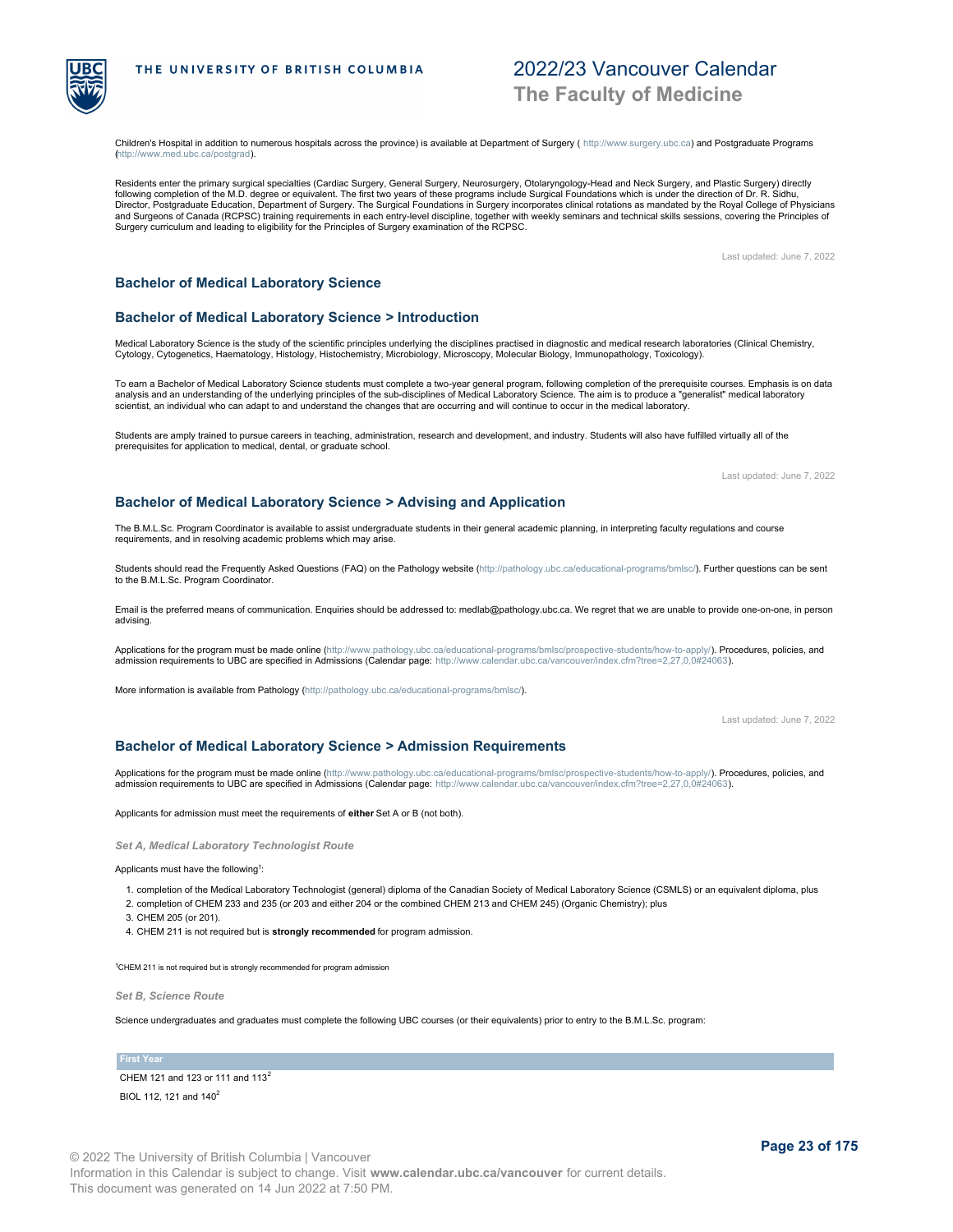

**The Faculty of Medicine**

English: 6 credits first-year level Mathematics: 6 credits first-year level<sup>2</sup> Physics: 6 credits first-year level<sup>2</sup>

**Plus the following second-year level course** 

BIOL 200 BIOL 201

CHEM 205 or 201

CHEM 233 and 235 (or 203 and either 204 or both CHEM 213 and CHEM 245)

MICB 202

Arts Elective: 6 credits, any year level

<sup>1</sup> CHEM 211 is not required but is **strongly recommended** for program admission.

 $2$  The chemistry, biology, mathematics, and physics requirements may be fulfilled with SCIE 001.

Students applying for admission directly from secondary schools are not eligible for admission to the B.M.L.Sc. program. Secondary school students should first apply through the Faculty of Science, completing the requirements in Set B, then apply to the B.M.L.Sc. program during their second year of studies.

### *International applicants*

Qualified Canadian citizens and permanent residents are given priority in the selection process. The BMLSc Program has a limited enrolment, and the number of qualified<br>applicants is expected to exceed the number of seats a for admission only if seats are available. International applicants must meet the language requirements specified under English Language Admission Standard (Calendar<br>page: http://www.calendar.ubc.ca/vancouver/index.cfm?tre endar.ubc.ca/vancouver/index.cfm?tree=2,19,911,0#18812) and the general admission requirements as specified under Admissions [\(http://www.calendar.ubc.ca/vancouver/index.cfm?tree=2,0,0,0](http://www.calendar.ubc.ca/vancouver/index.cfm?tree=2,0,0,0)) in addition to the requirements for the B.M.L.Sc. Program.

Last updated: June 7, 2022

### <span id="page-23-0"></span>**Bachelor of Medical Laboratory Science > General Academic Regulations**

Students accepted into the B.M.L.Sc. program are expected to follow a strict program of study. Changes to the required program must be requested in writing to the Director any time prior to the commencement of classes or up to two weeks after the commencement of classes. Students who change their program of study without the written permission of the Director shall suffer the consequences of rescheduling, timetable changes, and cancelled courses which in subsequent years may result in lengthening the time to complete the program.

After two weeks of lectures, students are not permitted to change the program for which they are registered except in special circumstances and with the permission of the Director.

After the close of registration, all changes in course registration must be made by students at the B.M.L.Sc. Office. Program changes must be approved by the Director. These changes are processed by the B.M.L.Sc. Office. Students may not take courses for which they have not registered, and may be considered as having failed in all courses dropped without permission.

### *Examinations*

Formal examinations are held in December or in April. Some courses also hold midterm examinations in October and/or February.

Except in cases of medical, emotional, or other reasons deemed acceptable by the Director, missed exams will result in a grade of zero. If you are unable to write an exam due to illness, you must inform the Program Assistant **before the exam**. A doctor's letter must be received by the Director within 48 hours of the missed examination. If you are unable to write an exam for a reason other than illness, contact the Program Coordinator on the day of the exam and provide a written explanation to the Director within 48 hours.

Missed exams will be made up at the discretion of the Director and Course Coordinators. Missed final exams may have to be written during the supplemental examination period.

Regular attendance is expected of students in all their classes, including lectures, laboratories, tutorials, and seminars. Students who neglect their academic work and assignments may, on the recommendation of the Head of the department, be excluded by the Dean from the final examinations.

No failed course may be repeated more than once without special permission of the Dean. This does not apply to courses in first-year English, which may be repeated twice.

### *Supplemental Examinations*

Supplemental examinations are not a right but a **privilege** granted by the Director after consideration of a student's complete academic standing. A student who has written final examinations but failed a course or courses may be granted permission to write supplementals in courses for which supplemental examinations are provided.<br>Supplemental exams are given in late July or early August. To

1. Passed the laboratory work, written the final examination and obtained at least 40% standing in the course in which the supplemental is granted;

2. In all but the final (graduating) year a candidate who has been granted a supplemental may write it only once. A student who fails a supplemental examination must<br>repeat the course. However, in the graduating year a sup

*Limitation of Enrolment*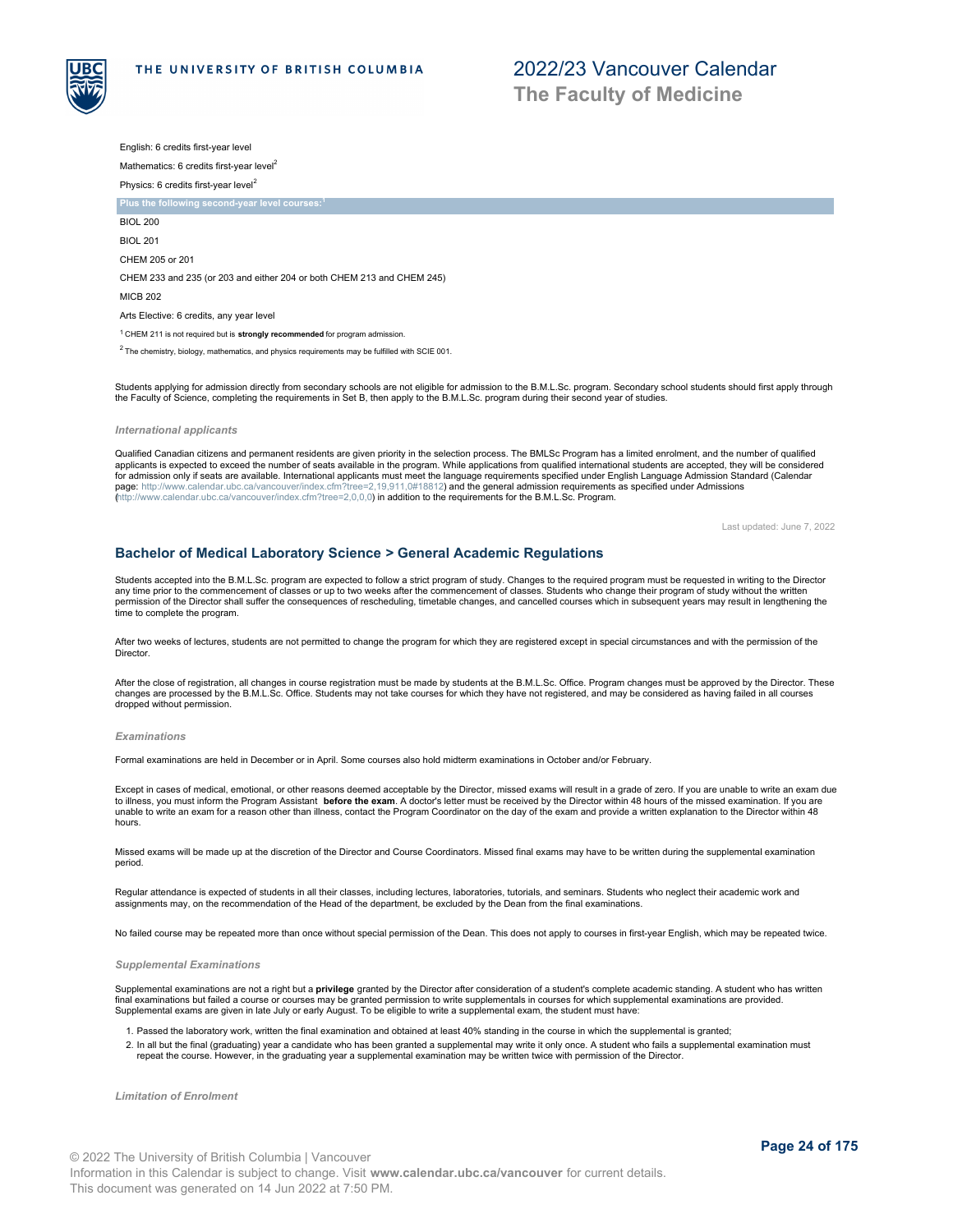

# 2022/23 Vancouver Calendar **The Faculty of Medicine**

Enrolment in the B.M.L.Sc. program is limited to a maximum of 24 new students each academic year.

### *Transfer Credit*

Students may not receive transfer credit for courses completed at other institutions where those courses were used to obtain a degree. All courses submitted for transfer credit are subject to the approval of Enrolment Services.

### *Student Academic Performance*

The minimum passing grade in each program course is 50%.

In courses with a laboratory component, students must successfully complete and pass all laboratory requirements in order to pass the course.

Fail standing in a session will be assigned unless a student meets the following conditions:

passes in all credits attempted;

- if taking more than 12 credits, passes in at least three-fifths of them and obtains an overall average of at least 60% in three-fifths of the credits taken;
- if taking 12 or fewer credits, passes in at least one-half of them.

Last updated: June 7, 2022

### <span id="page-24-1"></span>**Bachelor of Medical Laboratory Science > Degree Requirements**

| <b>Third Year</b>                                                                   |                         |
|-------------------------------------------------------------------------------------|-------------------------|
| PATH 300 <sup>1</sup> (or CHEM 205 and 211 or Arts electives or first year English) | 6(7)                    |
| CHEM $315^2$                                                                        | 1                       |
| <b>PATH 301</b>                                                                     | 4                       |
| <b>PATH 303</b>                                                                     | 4                       |
| <b>PATH 304</b>                                                                     | 4                       |
| <b>PATH 305</b>                                                                     | 3                       |
| <b>PATH 306</b>                                                                     | 2                       |
| <b>PATH 327</b>                                                                     | 4                       |
| <b>PATH 375</b>                                                                     | 3                       |
| <b>Total Credits</b>                                                                | 31(32)                  |
| <b>Fourth Year</b>                                                                  |                         |
| BIOL 300 or SPPH 400                                                                | 3                       |
| <b>PATH 402</b>                                                                     | 4                       |
| <b>PATH 404</b>                                                                     | 6                       |
| <b>PATH 405</b>                                                                     | 3                       |
| <b>PATH 406</b>                                                                     | 6                       |
| <b>PATH 407</b>                                                                     | 3                       |
| <b>PATH 408</b>                                                                     | 3                       |
| <b>PATH 415</b>                                                                     | $\overline{\mathbf{c}}$ |
| <b>Total Credits</b>                                                                | 30                      |

່ Students from the science entry stream take PATH 300. Students from the Registered Medical Laboratory Technologist entry stream either take PATH 300 or use the credit space to take CHEM 205 or<br>CHEM 211 or Arts electives 1

 $^2$  BMLSc students who have not taken CHEM 211 will be required to take it in third year, in preparation for CHEM 315.

### *English Requirement*

To qualify for the Bachelor of Medical Laboratory Science degree, students must satisfy the English requirement of the University of British Columbia. To do this, students must obtain credit for two of ENGL 110, 111, 112, 120 and 121, or their equivalents if taken at another institution. ENGL 112 is recommended.

All students admitted to the B.M.L.Sc. program must take immediate steps to satisfy the English requirement.

### *Arts Requirement*

<span id="page-24-0"></span>Students must complete 12 credits of Arts courses, consisting of 6 credits of first-year English and 6 additional credits in Arts courses.

Last updated: June 7, 2022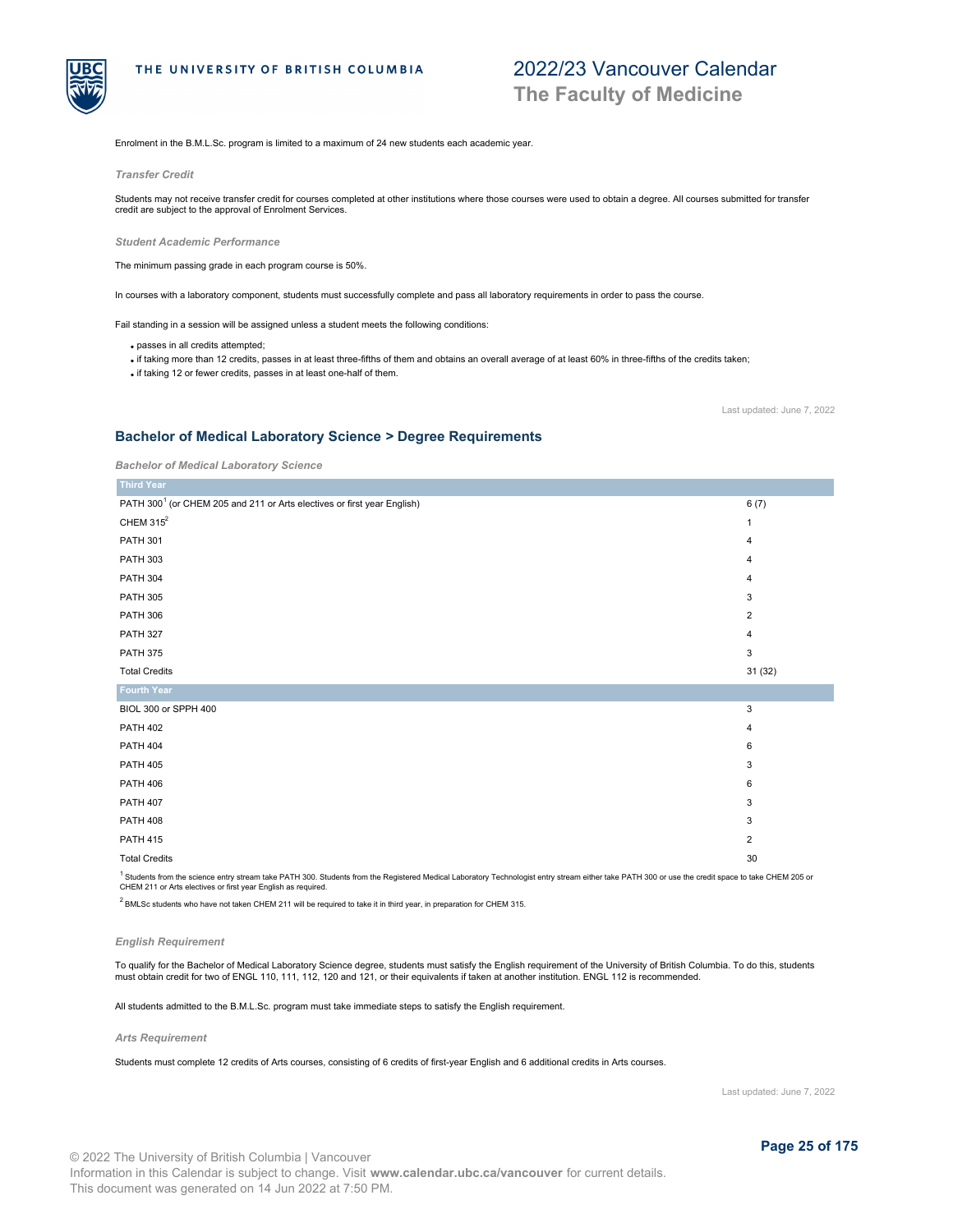### **Bachelor of Midwifery**

### <span id="page-25-0"></span>**Bachelor of Midwifery > Introduction**

Director's Office C. Jevitt, CNM, ARNP, PhD, FACNM 320-5950 University Boulevard Vancouver, BC V6T 1Z3 Telephone: 604 822 0771 Fax: 604 822 8030 Email: Cecilia.jevitt@ubc.ca Midwifery Website [\(http://www.midwifery.ubc.ca](http://www.midwifery.ubc.ca))

The Midwifery Program prepares students to provide primary care for women and their families through pregnancy and up to the third month after birth. Midwives, although independent practitioners, work as part of the health care team. The four-year program combines broad-based knowledge and understanding in the humanities, and the social and bio-medical sciences.

Advising sessions are available to perspective/current students by appointment with the Manager of Student Services. Ongoing advising regarding academic progress and

career planning are arranged by appointment with either faculty lead for the academic year or the Manager of Student Services.

### <span id="page-25-1"></span>**Bachelor of Midwifery > Academic Advising**

# <span id="page-25-2"></span>**Bachelor of Midwifery > Admission**

Students wishing to apply to the Midwifery Education Program [\(http://www.midwifery.ubc.ca/midwifery.htm](http://www.midwifery.ubc.ca/midwifery.htm)) must complete both an online application for admission to the<br>University of British Columbia (Enrolment Services) and

| <b>Application</b>                                                                                                    | Deadline (for Winter Session beginning the following<br>September) |
|-----------------------------------------------------------------------------------------------------------------------|--------------------------------------------------------------------|
| UBC online application for admission (http://ssc.adm.ubc.ca/sscportal/apply.xhtml)                                    | December 1                                                         |
| Midwifery online application<br>(http://med-fom-midwifery.sites.olt.ubc.ca/files/2019/08/New-Supplemental-2019-2.pdf) | January 15                                                         |

Official transcripts for all completed and in-progress high school and post-secondary work are to be sent to Enrolment Services no later than January 15.

*Academic Requirements*

*Application*

Admission to the Midwifery Program for applicants with only a high school diploma and less than 24 or more post-secondary transferable credits requires successful completion of high school including Mathematics and Chemistry to at least the grade 11 level. All applicants must complete the following post-secondary requirements:

7 credits of human biology (UBC BIOL 153 or approved equivalent)

3 credits of English (UBC WRDS 150 or approved equivalent)

Applicants with a minimum of 24 transferrable post-secondary credits will be evaluated on the basis of their post-secondary academic performance. Applicants with fewer than<br>24 transferrable post-secondary credits will be e

### *Additional Application Requirements*

Applicants must complete and submit an online application to the Midwifery Program by January 15. The information and documents required to be submitted as part of this additional application are found on the Midwifery Program website [\(http://midwifery.ubc.ca/program/applying-to-the-program-2/](http://midwifery.ubc.ca/program/applying-to-the-program-2/)). Late or incomplete applications will not be considered.

Admission to the four-year Bachelor of Midwifery will be offered to those students who not only demonstrate academic potential but also demonstrate the qualities, commitment, and motivation to practice as a midwife. Candidates may be invited for an interview at the discretion of the Admissions Committee.

### *Disclosure*

The Midwifery Program has a limited enrolment. Since the number of qualified applicants is expected to exceed the number of places available, fulfilment of published requirements is not a guarantee of admission. The Faculty reserves the right of selection of all students for admission to the program.

In response to human health resource challenges in British Columbia, the admissions process gives priority to qualified applicants who are also BC residents and/or Indigenous.

Last updated: June 7, 2022

Last updated: June 7, 2022



**The Faculty of Medicine**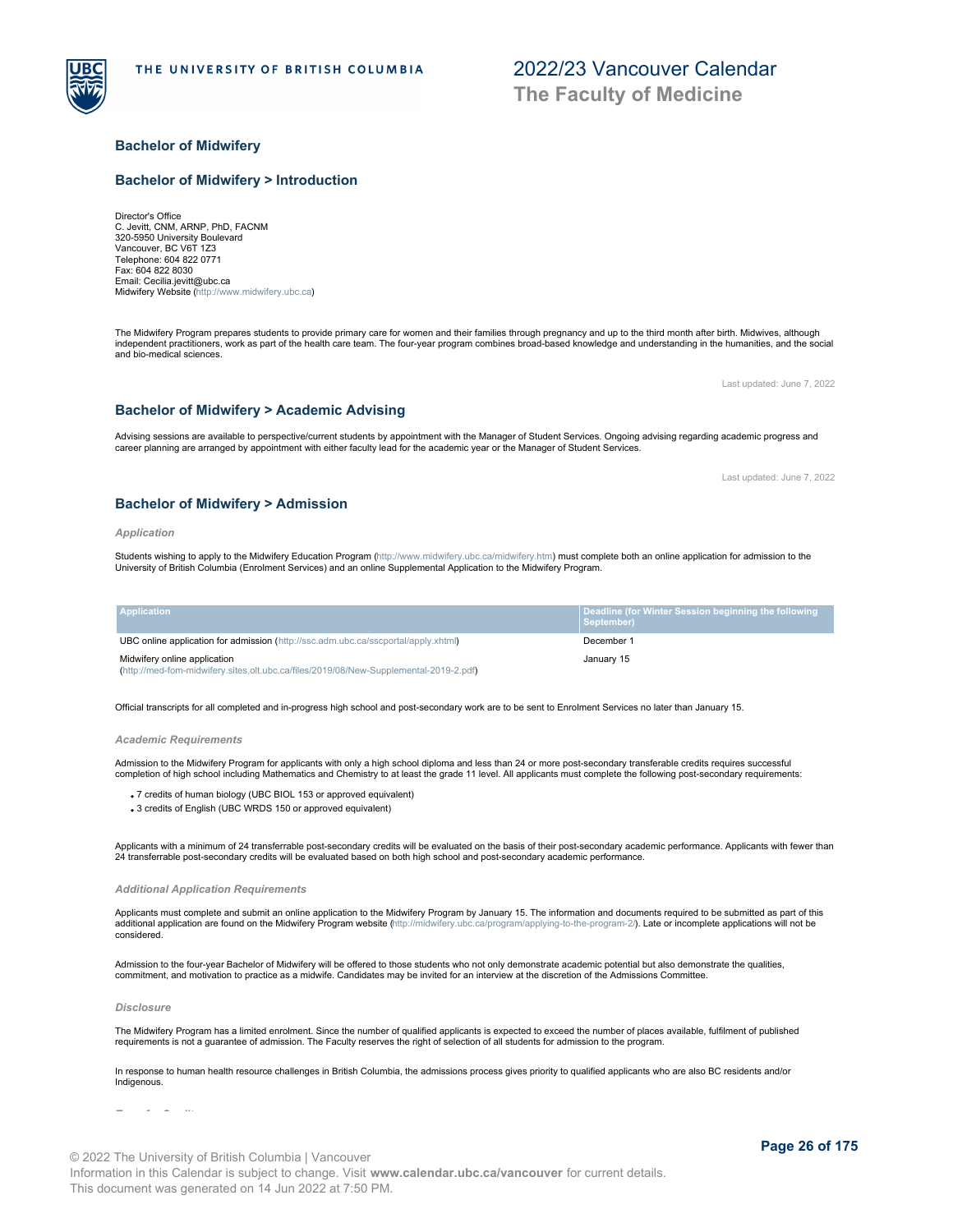

### *Transfer Credit*

The University will consider granting transfer credit for all transferable post-secondary courses completed. The number of credits that can be applied to the Midwifery degree will be determined by the program in accordance with University regulations regarding transfer credit. Three (3) credits of transfer credit may be applied to elective courses.<br>Transfer credit for core Midwifery courses wil

### *Readmission*

The Faculty reserves the right to readmit students and to stipulate conditions attached to readmission. Application for readmission to the program will be reviewed on an individual basis.

### *Post-Acceptance Requirements*

Upon acceptance each student will receive a letter asking them to confirm their seat in the program. They will sign a form acknowledging the fact that they will need to relocate for one or more terms, at their own expense, in order to fulfill clinical requirements.

All undergraduate students admitted to the Midwifery Program in the Faculty of Medicine will have their vaccination records reviewed to determine their risk for communicable diseases.

Upon acceptance, each student must submit to the Student Health Service evidence of immunizations (Tetanus/Diphtheria-Toxoid, Polio, MMR, Hepatitis B) and a negative TB skin test (if the skin test is positive, a chest x-ray is required). Students who have not demonstrated immunity to any of these conditions prior to entry should arrange to complete the immunization(s) through UBC Student Health Services as soon as possible after matriculation. Students who do not comply with the immunization requirements by the start of Term 2 of Year 1 will not be able to participate in required educational training, nor any clinical placements, thereby jeopardizing their ability to graduate from the program.

Undergraduate midwifery students who continue to fail to sero-convert will be tested for the presence of Hepatitis B antigen by the Student Health Service. Students who<br>demonstrate Hepatitis B infectivity may be required t

Counselling resources are available to any Midwifery Undergraduate student identified as Hepatitis B positive.

### *Applicants with Disabilities*

Applicants with disabilities will be considered in accordance with UBC's policy on Academic Accommodation for Students with Disabilities. This policy does not eliminate the need for evaluation or the need to meet essential learning outcomes. Students seeking academic accommodation due to disability must:

- Provide the necessary documentation to the Centre for Accessibility (the University does not provide or assume the cost of diagnostic services); and
- Bring the request for academic accommodation or for changes in accommodation needs to the attention of the appropriate personnel in a timely manner in order to allow for arrangement of accommodations.

Students with disabilities are encouraged to pursue their studies as long as their continued involvement does not pose a health or safety hazard to themselves or others, and<br>as long as they are able to meet the core requir modified course of training will meet professional licensing requirements. However, licensing requirements and decisions are within the sole jurisdiction of the College of Midwives of British Columbia.

For more information please contact the Centre for Accessibility [\(http://students.ubc.ca/about/access](http://students.ubc.ca/about/access)), 604.822.5844.

Last updated: June 7, 2022

### <span id="page-26-0"></span>**Bachelor of Midwifery > Academic Regulations**

The minimum passing grade in each midwifery course is 65%. Clinical Placement courses are graded on a Pass/Fail basis. The student is required to have successfully completed a clinical placement course before being allowed to progress to the next course level in the program.

Although satisfactory academic performance is prerequisite to advancement, it is not the sole criterion in the consideration of the suitability of a student for promotion or graduation. The Faculty reserves the right to require a student to withdraw from the program if considered to be unsuitable to proceed with the study or practice of midwifery.

A student whose academic standing is unsatisfactory may be required either to withdraw from the program or to repeat all or part of the academic work of the year.

A student who fails two courses in one academic year may be required to withdraw from the program, or to repeat all or part of the academic work of that year. A student is only permitted to fail any clinical course twice. Upon a first fail, they are offered the opportunity for remediation prior to repeating the clinical course. Should they fail the same clinical course again, they will be required to withdraw from the program.

Last updated: June 7, 2022

### <span id="page-26-1"></span>**Bachelor of Midwifery > Degree Requirements**

*Elective Requirements*

Midwifery [\(http://www.midwifery.ubc.ca](http://www.midwifery.ubc.ca)) maintains a list of suggested electives. These are the preferred electives which students are encouraged to take in order to meet the elective requirements.

*Midwifery Education Program: Curriculum Overview (<http://midwifery.ubc.ca/program/program-overview/>)*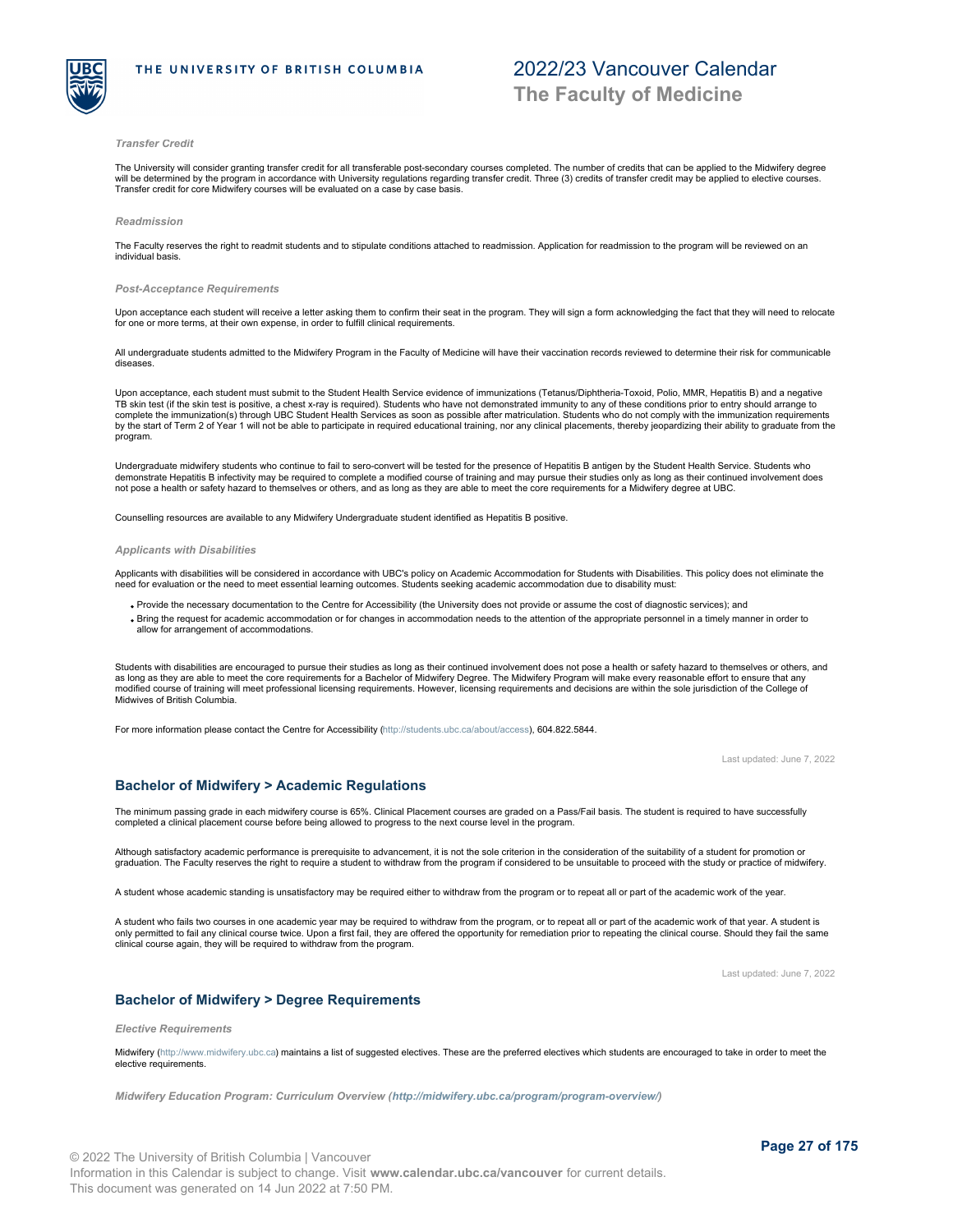

**The Faculty of Medicine**

**For Students Commencing the Program in September 2016 or earlier**

| Year 1                                                               |                           |
|----------------------------------------------------------------------|---------------------------|
| <b>GRSJ 310</b>                                                      | $\ensuremath{\mathsf{3}}$ |
| <b>MIDW 101</b>                                                      | 3                         |
|                                                                      | $\overline{4}$            |
| <b>MIDW 102</b>                                                      |                           |
| <b>MIDW 103</b>                                                      | 3                         |
| <b>MIDW 104</b>                                                      | 3                         |
| <b>MIDW 105</b>                                                      | 13                        |
| <b>MIDW 110</b>                                                      | 3                         |
| <b>MIDW 125</b>                                                      | 3                         |
| <b>Total Credits</b>                                                 | 35                        |
| Year 2                                                               |                           |
| <b>MIDW 205</b>                                                      | 8                         |
| <b>MIDW 215</b>                                                      | $\overline{2}$            |
| MIDW 2201                                                            | $10$                      |
| MIDW 221 $1$                                                         | $\mathbf{1}$              |
| <b>MIDW 240</b>                                                      | 9                         |
| Elective                                                             | 3                         |
| <b>Total Credits</b>                                                 | 33                        |
| Year 3                                                               |                           |
| <b>MIDW 305</b>                                                      | 6                         |
| MIDW 310 <sup>2</sup>                                                | 5                         |
| <b>MIDW 320</b>                                                      | 12                        |
| MIDW 322 <sup>3</sup>                                                | 8                         |
| <b>MIDW 325</b>                                                      | 3                         |
| One of MIDW 350 OR MIDW 360 and 370 OR MIDW 380 <sup>4</sup>         | $4 - 12$                  |
| <b>Total Credits</b>                                                 | 30-38                     |
| Year 4                                                               |                           |
| <b>MIDW 405</b>                                                      | 3                         |
| <b>MIDW 420</b>                                                      | 12                        |
| <b>MIDW 430</b>                                                      | 5                         |
| <b>MIDW 440</b>                                                      | 13                        |
| <b>Total Credits</b>                                                 | 33                        |
| <b>Total Program Credits</b>                                         | 131-139                   |
| MIDW 499 <sup>5</sup>                                                | $1 - 15$                  |
| <sup>1</sup> Option to take in summer between Years 1 and 2.         |                           |
| $2$ Starts in Term 1, finishes in Term 2.                            |                           |
| $3$ Optional.                                                        |                           |
| <sup>4</sup> Offered in Term 3, between Years 3 and 4.               |                           |
| $5$ Optional/remediation.                                            |                           |
|                                                                      |                           |
| For Students Commencing the Program in September 2017 to August 2022 |                           |

| Year 1          |   |
|-----------------|---|
| <b>MIDW 101</b> | 3 |
| <b>MIDW 102</b> | 4 |
| <b>MIDW 103</b> | 3 |
| <b>MIDW 104</b> | 3 |
| <b>MIDW 106</b> | 3 |
| <b>MIDW 107</b> | 3 |
| <b>MIDW 108</b> |   |
| MIDW $115^1$    | 3 |

© 2022 The University of British Columbia | Vancouver Information in this Calendar is subject to change. Visit **www.calendar.ubc.ca/vancouver** for current details. This document was generated on 14 Jun 2022 at 7:50 PM.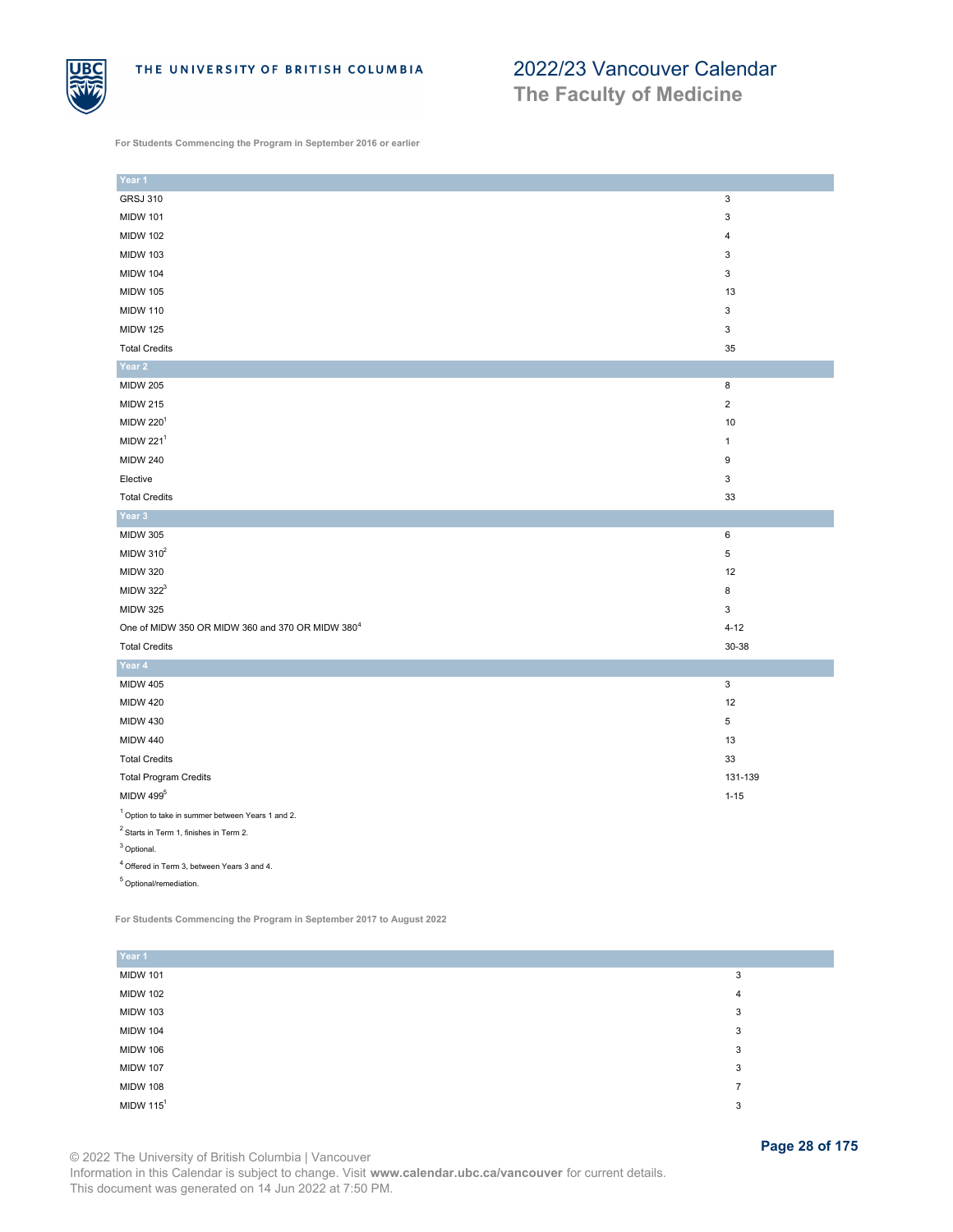

**The Faculty of Medicine**

| <b>MIDW 120</b>                                                                                                                                                     | 3                       |
|---------------------------------------------------------------------------------------------------------------------------------------------------------------------|-------------------------|
| <b>MIDW 125</b>                                                                                                                                                     | 3                       |
| <b>Total Credits</b>                                                                                                                                                | 35                      |
| Year 2                                                                                                                                                              |                         |
|                                                                                                                                                                     |                         |
| <b>MIDW 200</b>                                                                                                                                                     | 6                       |
| <b>MIDW 201</b>                                                                                                                                                     | 3                       |
| <b>MIDW 210</b>                                                                                                                                                     | 3                       |
| <b>MIDW 215</b>                                                                                                                                                     | $\overline{\mathbf{c}}$ |
| <b>MIDW 230</b>                                                                                                                                                     | 6                       |
| <b>MIDW 240</b>                                                                                                                                                     | 9                       |
| <b>Total Credits</b>                                                                                                                                                | 29                      |
| Year 3                                                                                                                                                              |                         |
| <b>MIDW 305</b>                                                                                                                                                     | 6                       |
| MIDW 310 <sup>2</sup>                                                                                                                                               | 5                       |
| <b>MIDW 320</b>                                                                                                                                                     | 10                      |
| <b>MIDW 322</b>                                                                                                                                                     | 8                       |
| <b>MIDW 325</b>                                                                                                                                                     | 3                       |
| One of MIDW 350 <sup>3</sup> OR MIDW 360 and MIDW 370 <sup>3</sup> OR MIDW 380 <sup>3</sup>                                                                         | 12                      |
| <b>Total Credits</b>                                                                                                                                                | 44-48                   |
| Year 4                                                                                                                                                              |                         |
| <b>MIDW 405</b>                                                                                                                                                     | 3                       |
| <b>MIDW 420</b>                                                                                                                                                     | 12                      |
| <b>MIDW 435</b>                                                                                                                                                     | 4                       |
| <b>MIDW 440</b>                                                                                                                                                     | 13                      |
| <b>Total Credits</b>                                                                                                                                                | 32                      |
| <b>Total Program Credits</b>                                                                                                                                        | 140-144                 |
| <sup>1</sup> Students with sufficient prior research experience may be granted an exemption from MIDW 115. Students must take at least one of MIDW 115 or MIDW 310. |                         |
| $2$ MIDW 310 may be taken in Year 1, 2 or 3.                                                                                                                        |                         |

 $3$  Offered in Summer Session, between Years 3 and 4.

**For Students Commencing the Program in September 2022 or later**

| Year 1               |    |
|----------------------|----|
| <b>MIDW 101</b>      | 3  |
| <b>MIDW 102</b>      | 3  |
| <b>MIDW 103</b>      | 3  |
| <b>MIDW 104</b>      | 3  |
| <b>MIDW 106</b>      | 3  |
| <b>MIDW 107</b>      | 3  |
| <b>MIDW 108</b>      | 5  |
| MIDW $1151$          | 3  |
| <b>MIDW 120</b>      | 3  |
| <b>MIDW 125</b>      | 3  |
| <b>Total Credits</b> | 32 |
| Year 2               |    |
| <b>MIDW 200</b>      | 6  |
| <b>MIDW 201</b>      | 9  |
| <b>MIDW 210</b>      | 3  |
| <b>MIDW 215</b>      | 1  |
| <b>MIDW 230</b>      | 6  |
| <b>MIDW 240</b>      | 9  |
| <b>Total Credits</b> | 34 |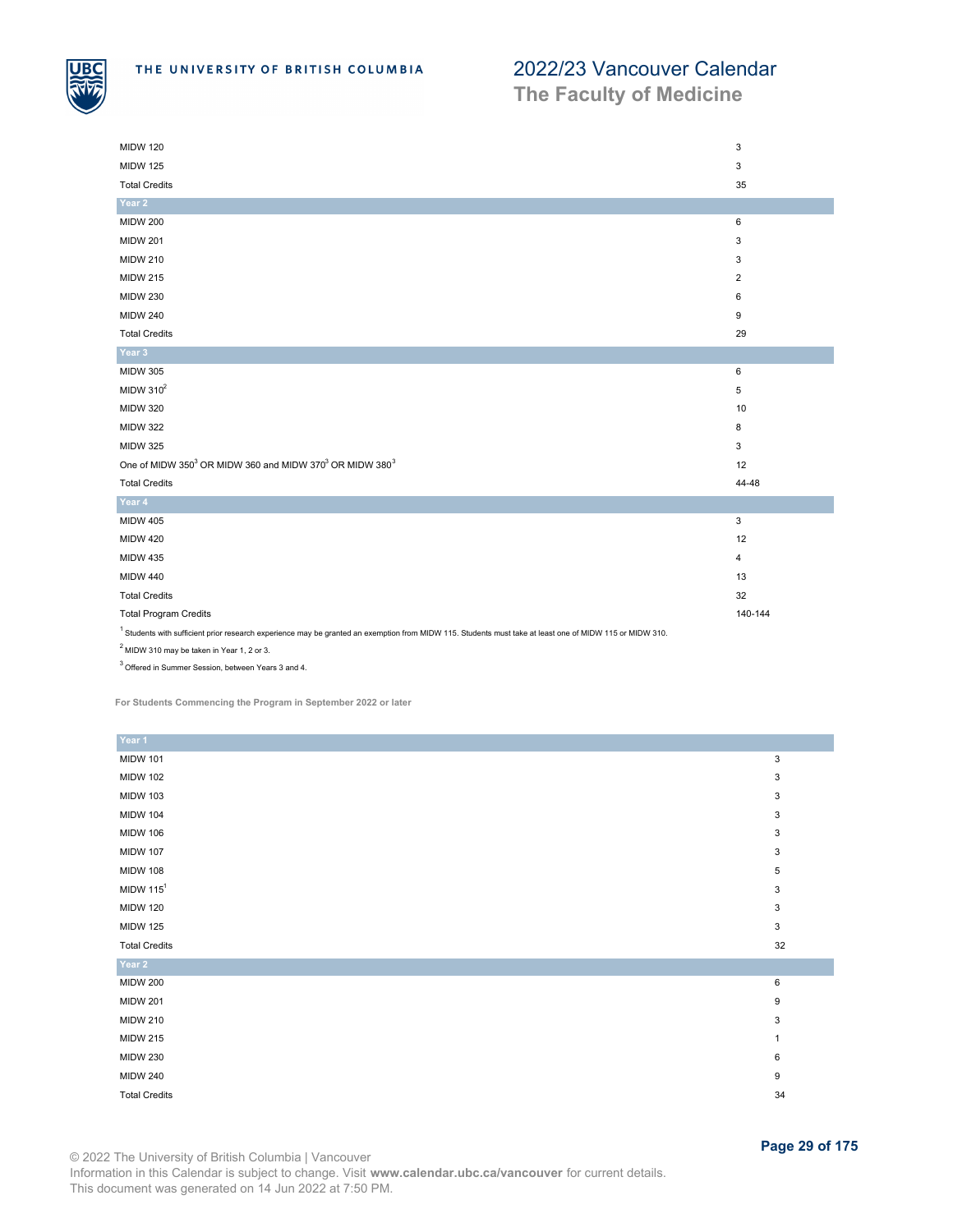

**The Faculty of Medicine**

| Year 3                                                                                                                                                              |                |
|---------------------------------------------------------------------------------------------------------------------------------------------------------------------|----------------|
| <b>MIDW 305</b>                                                                                                                                                     | 6              |
| MIDW $310^2$                                                                                                                                                        | 5              |
| <b>MIDW 320</b>                                                                                                                                                     | 11             |
| <b>MIDW 322</b>                                                                                                                                                     | 8              |
| <b>MIDW 325</b>                                                                                                                                                     | $\overline{2}$ |
| One of MIDW 350 <sup>3</sup> OR MIDW 360 and MIDW 370 <sup>3</sup> OR MIDW 380 <sup>3</sup>                                                                         | 12             |
| <b>Total Credits</b>                                                                                                                                                | 44             |
| Year 4                                                                                                                                                              |                |
| <b>MIDW 405</b>                                                                                                                                                     | 3              |
| <b>MIDW 420</b>                                                                                                                                                     | 12             |
| <b>MIDW 435</b>                                                                                                                                                     | 4              |
| <b>MIDW 440</b>                                                                                                                                                     | 13             |
| <b>Total Credits</b>                                                                                                                                                | 32             |
| <b>Total Program Credits</b>                                                                                                                                        | 142            |
| <sup>1</sup> Students with sufficient prior research experience may be granted an exemption from MIDW 115. Students must take at least one of MIDW 115 or MIDW 310. |                |

 $2$  MIDW 310 may be taken in Year 1, 2 or 3.

 $3$  Offered in Summer Session, between Years 3 and 4.

### *Costs Other than Sessional Fee*

There are additional expenses for travel and clinical practice. Students should be prepared for clinical practice outside the Vancouver area and should include travel and living costs for these experiences when estimating total expenses. See Midwifery ( <http://www.midwifery.ubc.ca>) for more information regarding additional costs.

Last updated: June 7, 2022

### <span id="page-29-2"></span>**Bachelor of Midwifery > Canadian Midwifery Regulators Consortium**

Canadian-educated midwifery candidates are eligible to write the Canadian Midwifery Registration Examination [\(http://cmrc-ccosf.ca/node/23](http://cmrc-ccosf.ca/node/23)) (CMRE) if they have completed<br>an approved program of Midwifery education within t

The CMRE is a national written examination designed to assess applicants for Midwifery registration to ensure that they meet entry-level competency standards set out in<br>Canadian Competencies for Midwives (http://cmrc-ccosf Canadian Competencies for Midwives [\(http://cmrc-ccosf.ca/files/pdf/National\\_Competencies\\_ENG\\_rev08.pdf](http://cmrc-ccosf.ca/files/pdf/National_Competencies_ENG_rev08.pdf)). Its goal is to ensure that midwives gaining registration are<br>competent and safe practitioners providing a consistent

Candidates must provide proof of program completion with a pass score to the College of Midwives of BC [\(http://www.cmbc.bc.ca](http://www.cmbc.bc.ca)). It is the candidate's responsibility to ensure<br>that transcripts are provided by the educating completed; and b) that the candidate has passed all aspects of the program, will be accepted.

Last updated: June 7, 2022

### <span id="page-29-0"></span>**Undergraduate Medical Education (M.D.)**

The possession of the Doctor of Medicine does not, in itself, confer the right to practice medicine in any province in Canada. Each province has a college of physicians and surgeons, as mentioned previously, and these colleges have the final authority to grant a licence to practice medicine within their jurisdictions. The possession of the Licentiate of the Medical Council of Canada [\(http://www.mcc.ca](http://www.mcc.ca)) (LMCC) is one of the major requirements of the provincial colleges of physicians and surgeons for registration.

To be eligible for licensure in BC, graduates will be required to have completed at least two years of postgraduate training. Please refer to the link below for additional information.

<http://www.cpsbc.ca/for-physicians/registration-licensing/applying>

Last updated: June 7, 2022

### <span id="page-29-1"></span>**Academic Staff**

### <span id="page-29-3"></span>**Academic Staff > Department of Anesthesiology, Pharmacology, and Therapeutics**

**L.R. Preston**, Head

**Professors**

**J. M. Ansermino**, M.B.B.Ch. (Johannesburg), F.F.A. (S. Africa), M.Med. (Anesth.), M.M.Inf. (Lond.), FRCPC **S. S. R. Bhagavatula**, M.Pharm. (Andhra), M.Sc., Ph.D. (Br.Col.) **P. T. L. Choi**, B.Sc., M.D. (Br.Col.), M.Sc. (McM.), FRCPC **D. Fedida**, B.M., B.Ch. (Oxf.), Ph.D. (Leeds) **D. Knight**, Ph.D. (W.Aust.)<br>**I. Laherry, B.S. (Br.Col.), Ph.D. (Br.Col.), Ph.D. (Br.Col.), Ph.D. (Br.Col.), Ph.D.**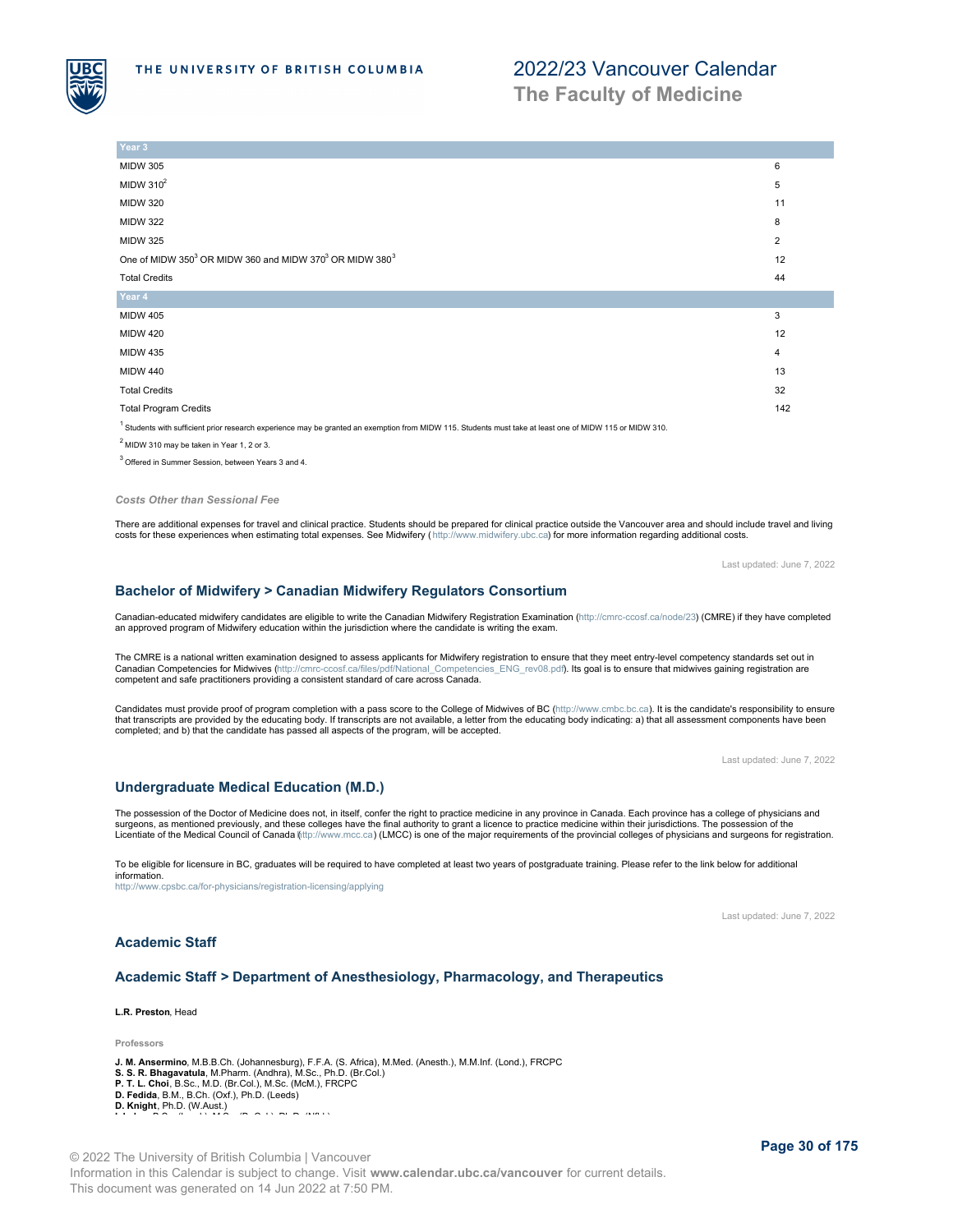

# 2022/23 Vancouver Calendar

**The Faculty of Medicine**

**I. Laher**, B.Sc. (Lond.), M.Sc. (Br.Col.), Ph.D. (Nfld.) **K. M. Maclure**, B.A. (Oxf.), Sc.D. (Harv.) **C. C. Y. Pang**, Pang, B.Sc.(Pharm.), Ph.D. (Manit.) **L. R. Preston**, B.Sc., M.D. (Ott.), FRCPC **S. K. W. Schwarz**, M.D., Dr. med. (Gottingen), Ph.D. (Br.Col.), FRCPC **J. M. Wright**, M.D. (Alta.), Ph.D. (McG.), FRCPC

**Professors Emeriti**

**D. V. Godin**, B.Sc., Ph.D. (Ott.) **J. G. McLarnon**, B.Sc., M.Sc. (Alta.), Ph.D. (Br.Col.) **E. Puil**, B.Sc., M.Sc., Ph.D. (Alta) **C. van Breemen**, D.V.M. (Tor.), Ph.D. (Alta.) **M. J. A. Walker**, B.Sc., Ph.D. (Lond.)

**Associate Professors**

- 
- **A. M. Barr**, B.A., Ph.D. (Br.Col.) **P. N. Bernatchez**, B.Sc. (Montr.) M.Sc., Ph.D. (Montr. Heart) **C. R. Dormuth**, M.A. (Vic.(BC)), S.M., Sc.D. (Harv.)
- 
- **D. G. E. Griesdale**, M.D. (Br.Col.), FRCPC **T. L. Hackett**, B.Sc., Ph.D. (S'ton)

**Associate Professors Emeriti**

- **B. A. MacLeod**, B.Sc., M.D. (Br.Col.), FRCPC **R. E. Rangno**, B.Sc., M.Sc., M.D. (Manit.), FRCPC
- **R. A. Wall**, A.B. (Calif.), Ph.D. (Edin.)

**Affiliated Associate Professor**

**C. Ahern**, B.S., M.Sc., Ph.D. (Wisc.-Mad.) **P. J. Angle**, B.S. (Wash.), M.Sc. (Hamil.), M.Sc., Ph.D. (Oxf.) **F. Jaffary**, M.Sc., M.D., Ph.D. (Isfahan) **H. Kurata** , B.Sc., M.Sc., Ph.D. (Br.Col.)

**Assistant Professors**

**J. L. K. Kramer**, B.Sc., M.Sc., PhD. (Br.Col.) **C. Loucks**, B.H.Sc.(Honours), M.Sc., PhD. (Calg.) **M. O. Wiens**, B.Sc.,PharmD., PhD. (Br.Col.)

**Affiliated Assistant Professors**

**S. L. Borgland**, B.Sc., M.Sc. (Manit.), Ph.D. (Syd.) **M. Esfandiarei**, B.Sc., M.Sc. (Iran), M.Sc., Ph.D. (Br.Col.) Partner Assistant Professors **M. Gorges**, Diplom-Ingenieur (FH) (Hamburg U.A.S.), M.Sc., Ph.D. (Utah)

**Clinical Professors**

**N. Badner**, M.D. (Qu.), FRCPC **J. B. Bowering**, B.Sc., M.D. (Br.Col.), FRCPC **C. P. Cole**, B.Sc., M.D. (Br.Col.), FRCPC **J. F. Dolman**, B.Sc., M.D. (Br.Col.), FRCPC **R. J. Finlayson**, M.D. (Qu), FRCPC **C. L. Henderson**, M.D. (W.Ont.), FRCPC **G. D. Isac**, B.Sc., M.D. (Dal.), FRCPC **M. Klas**, M.D. (Nfld.), FRCPC **G. R. Lauder**, M.B.B.Ch. (Wales), FRCA, PG, Dip.Med.Ed. **E. Ling**, B.Sc. M.Sc, M.D. (Ont), FRCPC **J. Lohser**, M.Sc. (Tor.), M.D. (Tor.), FRCPC **K. V. Mayson**, B.Sc., M.D. (Br.Col.), FRCPC **R. N. Merchant**, M.D. (Br.Col.), FRCPC **R. L. D. Moore**, B.Sc., M.D. (Alta.), FRCPC **E. J. Reimer**, M.D. (Manit.), FRCPC **D. Sirounis**, B.Sc., M.D. (Sask.), FRCPC **H. M. -H. Sung**, B.Sc., M.D. (Br.Col.), FRCPC **H. S. Umedaly**, M.D. (Br.Col.), FRCPC **H. Vaghadia**, B.Sc.M.B., B.S. (Lond.), FRCPC **T. S. Waters**, M.D. (Br.Col.), FRCPC **C. L. Wong**, M.D. (Br.Col.), FRCPC

**Clinical Professors Emeriti**

**D. M. Ansley**, M.D. (Sask.), FRCPC **A. J. Boulton**, M.B.Ch.B. (Manc.), FRCPC M. J. Douglas, M.D. (Sask.), FRCPC<br>P. G. Duncan, M.D. (Manit.), FRCPC<br>A. Enright, M.D., (Br.Col.), FRCPC<br>E. A. Gofton, B.A., M.B.B.Ch., B.A.O. (Dub.), FRCPC<br>R. P. Grant, B.Sc., M.D. (Br.Col.), FRCPC<br>J. A. Harper, M.D. (Br. **S. Karim**, Ph.D., D.Sc. (Lond.), LL.B. (Br.Col.) **W. N. McDonald**, B.Sc., M.D. (Br.Col.), FRCPC **C. J. Montgomery**, M.D. (Tor.), FRCPC **D. G. Parsons**, M.D. (Br.Col.), FRCPC **B. A. Saunders**, B.Sc, M.D. (Alta.), FRCPC **H. M.-H. Sung**, B.Sc., M.D. (Br.Col.), FRCPC **K. W. Turnbull**, B.A.Sc, M.D. (Br.Col), FRCPC **D. H. W. Wong**, M.B.B.S. (H.K.), FRCPC

**Clinical Associate Professors**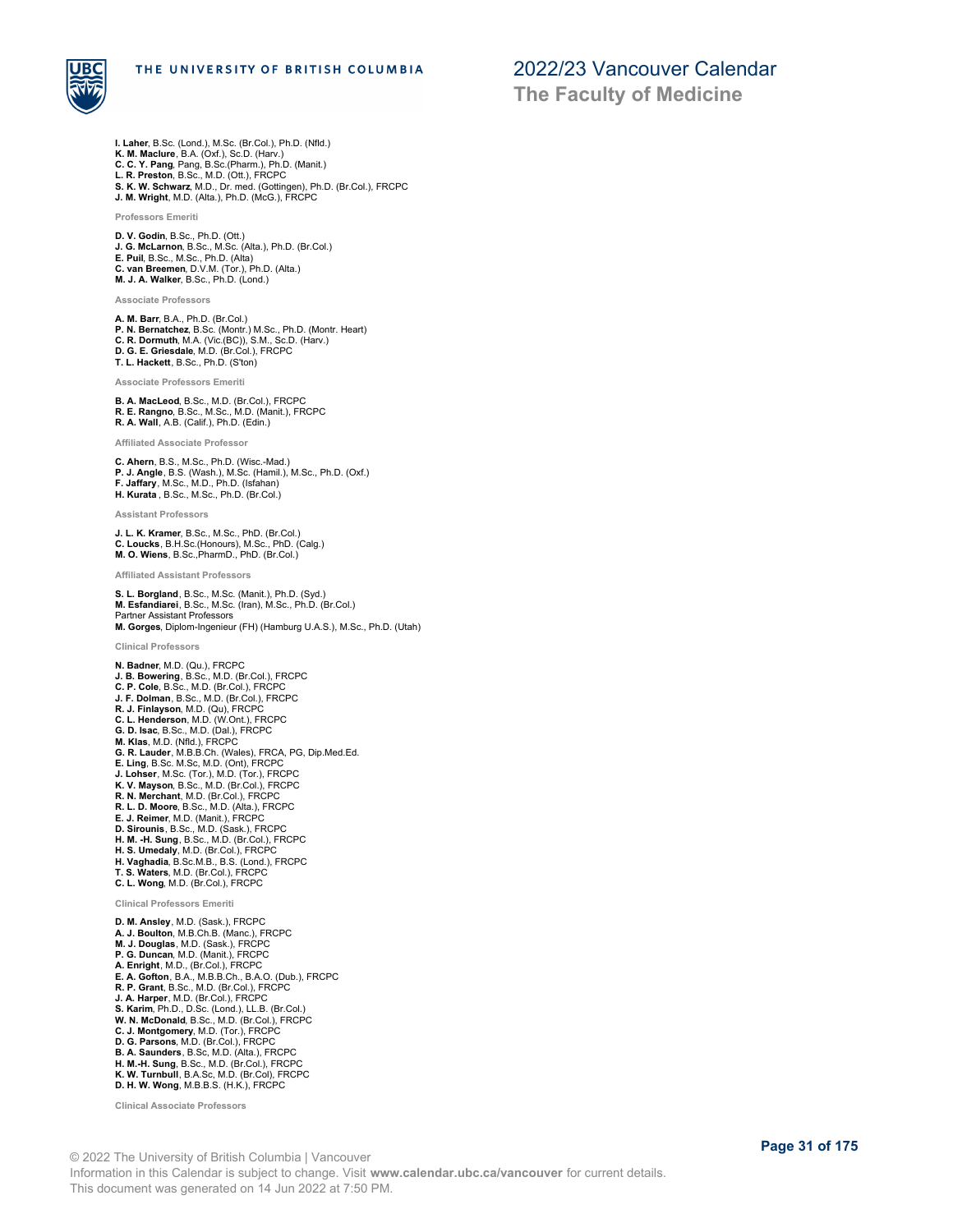

**The Faculty of Medicine**

**O. Applegarth**, B.Sc., M.D. (Alta.), FRCPC, MMEd **C. L. -S. Au**, M.D. (Ott.), FRCPC **K. M. Bailey**, B.Sc., M.D. (Br.Col.), FRCPC **S. C. Bell**, B.Sc., M.D. (Halifax), FRCPC **A. C. Berkman**, M.B., Ch.B. (S.Afr.), FRCPC **B. F. Bitter-Suermann**, B.A., B.Sc., M.D. (Halifax), FRCPC **C. Bosenberg**, M.B., Ch.B. (Cape T.), FRCPC **T. L. Bosma**, B.S.N., M.D. (Br.Col.), FRCPC **I. A. Brodkin**, M.D. (W.Ont.), FRCPC **A. T. L. Chau**, B.Sc., M.D. (Br. Col.), FRCPC, M.M.Sc. **C. Chin**, MBBS (Guy's Hospital), MRCP, FRCA, MA-ClinEd **M. A. Coley**, B.Kin., M.D. (Br.Col.), FRCPC **Y. L. Csanyi-Fritz**, M.D. (Calg.), FRCPC **B. S. Dhaliwal**, M.D. (Br.Col.), FRCPC **L. Duggan**, B.Sc., M.D. (Ott.), FRCPC **R. P. Eger**, B.Sc., M.D. (Br.Col.), FRCPC **G. N. Finlayson**, B.Sc., M.D. (Br.Col.), FRCPC **B. G. Fitzmaurice**, M.D. (Sask.), FRCPC **A. Flexman**, M.D. (Tor.), FRCPC **N. R. Froese**, M.D. (Manit.), FRCPC **V. B. Gunka**, M.D. (Czech.), FRCPC **S. C. Hall**, B.Sc., M.D. (Ont.), FRCPC **A. A. D. Hamilton**, M.B.Ch.B. (Manch.), FRCPC **S. J. Head**, B.Sc., M.D. (Calg.), FRCPC **R. W. Hoskin**, M.Sc. (Physio.), M.D. (Alta.), FRCPC **H. Huttunen**, B.Sc., M.D. (Br.Col.), FRCPC G. D. Isac, B.Sc., M.D. (Dal.), FRCPC<br>D. R. Jones, B.Sc., M.D. (Qu.), FRCPC<br>P. C. Kapnoudhis, M.B., Ch.B. (Cape T.), FRCPC<br>J. Kim, B.Sc., M.D. (Br.Col.), FRCPC<br>M. Klas, M.D. (Nifl.), FRCPC<br>R. Klein, M.B., Ch.B. (S.Afr.), F **M. A. M. Kowbel**, B.Sc., M.D. (Sask.), FRCPC **M. J. Lampa**, M.D. (Br.Col.), FRCPC **B. W. Lau**, B.Sc., M.D. (Alta.), FRCPC, FFPMANZCA **G. R. Lauder**, M.B.B.Ch. (Wales), FRCA, PG, Dip.Med.Ed. **B. S. Lee**, M.D. (Ont.) FRCPC **P. H. Lennox**, M.B., B.A.O., B.Ch., FCARCSI **C. Y. H. Lo**, B.Sc., M.D. (Br.Col.), M.B.A., FRCPC **A. I. MacInnes**, B.Sc., M.D. (Br. Col.), FRCPC **B. J. MacNicol**, B.Sc., M.D. (Br. Col.), FRCPC **D. S. Malherbe**, M.B.Ch.B., M.Med. (S.Afr.), FCA(SA), FRCPC **I. L. Martin**, B.Sc. (Dal.), M.D. (Nfld.), FRCPC **S. Massey**, M.B.B.Ch. (U.K.) MRCP, FRCA **K. O. McDonald**, M.D. (Br.Col.), FRCPC **J. McEwen**, M.D. (Calg), FRCPC **A. Meikle**, B.Sc., M.D. (Qu.), FRCPC **F. Mohamedali**, M.D. (Br. Col.), FRCPC **T. Montemurro**, B.Sc., M.D. (Calg.), FRCPC **M. D. Negraeff**, M.D. (Sask.), FRCPC **J. A. Osborn**, B.Sc., M.D. (Br.Col.), Ph.D. (Br.Col.), FRCPC **P. J. Osborne**, B.Sc., M.D. (Br.Col.), FRCPC **T. L. Perry**, B.Sc. (Br.Col.), M.D. (McG.), FRCPC **B. Prasloski**, B.Sc., M.D. (Br.Col.), FRCPC **R. Purdy**, B.Sc., M.Sc., D.V.M. (Sask.), M.D. (Br.Col.), FRCPC **R. R. Rajamohan**, M.B.B.S. (Madras..M.C.), M.D. (Bom.), FRCA, FRCPC<br>**J. E. Ramsden**, M.D. (W.Ont.), FRCPC<br>**R. M. Ree**, B.Sc., M.D. (Br.Col.), FRCPC **C. C. Reichert**, B.Sc.(Phar.), M.D. (Br.Col.), FRCPC **J. E. Renwick**, B.A., M.D. (Br.Col.) FRCPC **A. L. Roze des Ordons**, B.Sc.(Br. Col.),M.D. (Alta), MMed (Cal), FRCPC **L. I. Rupesinghe**, B.Sc., B.Med.Sci., M.D. (Nfld.), FRCPC **A. N. Sawka**, B.Sc., M.D. (Manit.), FRCPC **L. D. Scheepers**, B.Sc., M.B.B.Ch. (Johannesburg), FRCPC **P. J. Scoates**, B.Sc., M.D. (Br.Col.), FRCPC **P. A. Swart**, M.B.Ch.B. (S.Afr.), FRCPC **L. Takeuchi**, B.Sc., M.D. (Ont.), M.Sc., FRCPC **R. Tang**, B.Sc., M.Sc., (Br.Col.), M.D. (Tor.) FRCPC **S. Thobani**, M.B.B.S. (Lond.), FRCPC **G. C. Villar**, M.D. (Brazil), FRCPC **S. D. Whyte**, M.B.B.S. (Newcastle(UK)), FRCA **G. G. Wood**, M.D. (Qu.), FRCPC **I. D. Woodhouse**, B.Sc., M.D. (Halifax), FRCPC **C. F. Yarnold**, B.Sc., M.D. (Br.Col.), FRCPC **Clinical Associate Professors Emeriti**

**G. T. Manning**, M.D. (Br.Col), LMCC, CRCP, FRCPC **E. A. Peter**, B.Sc.N. (Lake.), M.D. (McM.), FRCPC **C. A. Stephenson**, M.B.B.S. (Newcastle(UK)), FRCPC **J. E. Swenerton**, B.A., M.D. (Br.Col.), FRCPC **Clinical Assistant Professors**

**S. Abdulla**, B.A., M.D. (Br.Col.), FRCPC **H. Ahmadi**, M.D. (Br.Col.), FRCPC **M. J. Akhtar**, M.B.B.S. (Punj.), FCASA **M. J. Akhtar**, M.B.B.S. (Punj.), FCASA **J. K. Andersen**, B.Sc., B.Ed. (Windsor), M.D. (W.Ont.), M.P.H. (Harv.), FRCPC **J. Atherstone**, M.D. (Br. Col.), FRCPC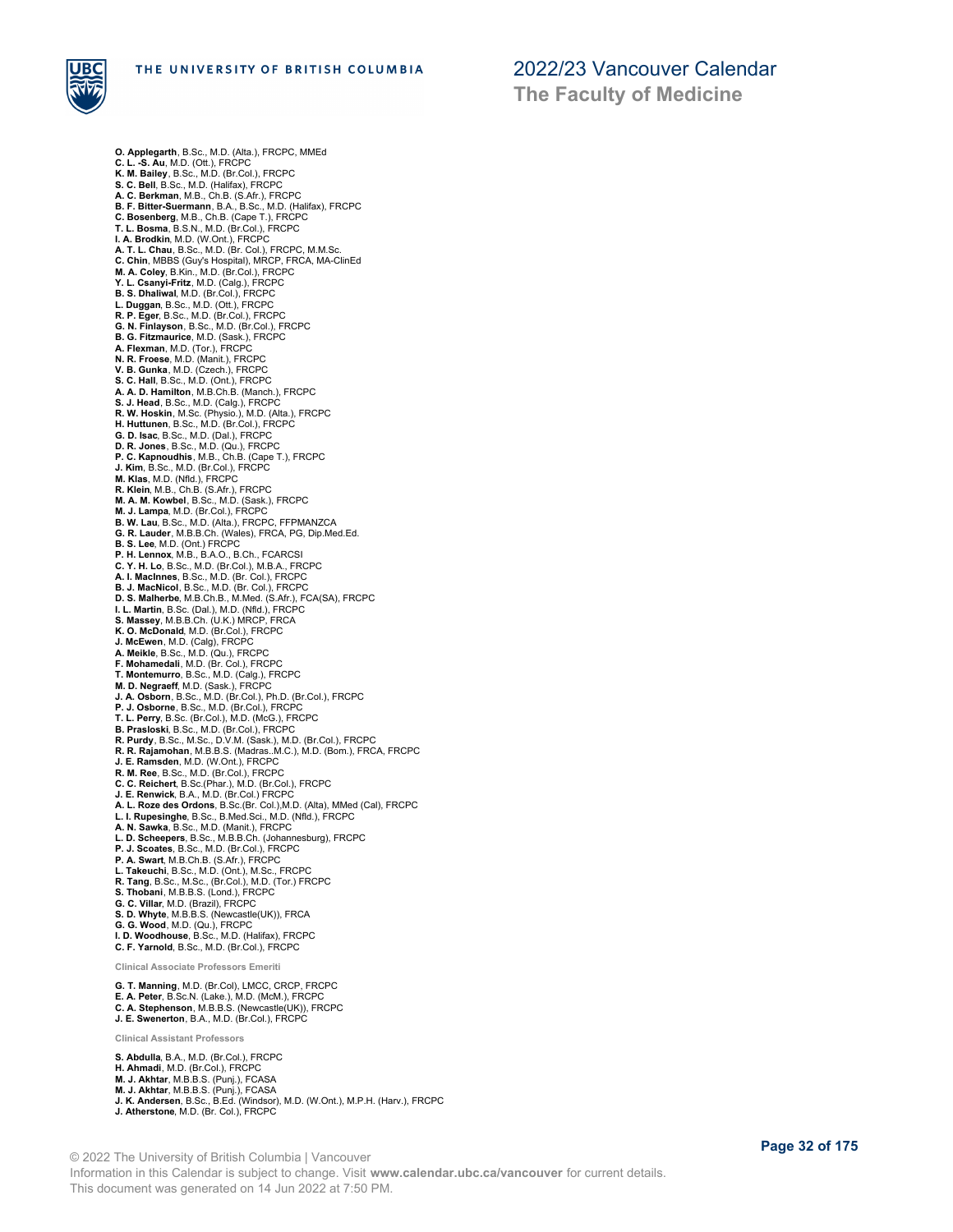

# 2022/23 Vancouver Calendar

**The Faculty of Medicine**

**P. S. Bach**, B.Sc., M.D. (Calg.), FRCPC **O. A. Bamgbade**, MBBS (Ib.), M.Sc. (Cardiff), FRCA, CCT, FRCPC **D. Y. J. Banno**, B.Sc. (Br.Col.), M.D. (Br.Col.), FRCPC **M. I. Barker**, B.Sc., M.D. (Dal.), FRCPC **N. I. Barker**, M.B., Ch.B. (U.K.), FRCA **S. C. Bell**, B.Sc., M.D. (Halifax), FRCPC **J. D. Bennitz**, B.Sc., M.D. (Ont), FRCPC **J. E. Berezowskyj**, B.Sc., M.D. (Br.Col.), FRCPC **G. Boisvenu**, M.D. (Ont.), FRCPC **C. I. Boldt**, M.D. (Sask.), FRCPC **S. Brar**, BSc., MD (W.Ont.). FRCPC M. A. Breden, B.Sc. (Br.Col.), M.D. (W.Ont.), FRCPC<br>S. E. Bright, M.D. (W.Ont.), FRCPC<br>N. V. Broemling, B.Sc., M.D. (Alta.), FRCPC<br>A. Brovender, M.D. (Br.Col.), FRCPC<br>J. P. R. Brown, MBChB (Birm.) MRCP, FRCA, PGCert MedEd **Z .E. Brown**, B.Sc, MBChB (Bristol), FRCA, MRCP **S. F. Bruce**, M.D. (Ott.), FRCPC **D. E. Burrill**, B.Sc., M.D. (Br.Col.), FRCPC **J. D. Campbell**, B.Sc., M.Sc, DPhil (Oxford),M.D.(Br. Col.) **J. R. Capstick**, M.D. (Br.Col.), FRCPC **D. W. Carrie**, M.D. (W.Ont.), FRCPC **R. G. Carruthers**, B.Sc., M.D. (Qu.), FRCPC **J. A. M. Cassidy**, B.Sc., MBChB (Glas.), FRCA **R. P. Castner**, B.Sc., M.Sc., M.D. (Tor.), FRCPC **B. W. Caton**, B.M.Sc., M.D. (Alta.), FRCPC **P. A. Chan**, B.Sc., M.D. (Tor.), FRCPC **A. T. L. Chau**, B.Sc., M.D. (Br. Col.), FRCPC, M.M.Sc. **J. Chen**, M.D. (Ill.) **J. Chen**, M.D. (Ill.) **M. Cheng**, M.D. (Br.Col.), FRCPC **F. L. Chow**, M.D. (Sask.), FRCPC **M. A. Coley**, B.Kin., M.D. (Br.Col.), FRCPC **J. P. W. Collins**, B.A., M.B.Ch.B., M.A. (Oxf.), FRCA **I. D. Courtice**, M.D. (Br.Col.), FRCPC **K. A. Dalinghaus**, M.D. (Br.Col.), FRCPC **K. Dawson**, M.B. Ch.B. (Otago), Dip. Ch.B., FANZCA, FRCPC **D. G. de Souza**, M.D. (Qu.), FRCPC **G. Del Vicario**, B.Sc., M.D. (Br.Col.), FRCPC **P. S. Dhadly**, B.Med.Sci., M.B. Ch.B. (GB), FRCA **B. S. Dhaliwal**, M.D. (Br.Col.), FRCPC **A. A .D. Doyle**, B.Sc., M.D. (McG.), FRCPC **P. N. Draper**, B.Sc., M.D. (Calg.), FRCPC **I. Dumitru**, B.Sc., M.Sc. (Tor.), M.D. (McM.), FRCPC **C. M. Durkin**, B.Sc., M.D. (Br.Col.), FRCPC **E. H. Effa**, M.D. (Br.Col.), FRCPC **R. M. Fingland**, B.Sc., M.D. (Ott.), FRCPC **A. Flexman**, M.D. (Tor.), FRCPC **J. Fridfinnson**, B.Sc., M.D. (Manit.), FRCPC **K. F. Froehlich**, B.Sc., M.D. (Manit.), FRCPC **H. Gan**, BA, M.B.Ch.B (Cambridge UK), FRCA, FRCPC **R. Gardiner**, B.Sc., M.D. (Br.Col.), FRCPC **P. V. Georgyev**, M.D. (Bulgaria), FRCPC **G. Gracias**, B.Sc., M.D. (Ott.), FRCPC **K. F. Harder**, B.Sc., M.D. (Br.Col.), FRCPC **P. W. Hecht**, B.Sc., M.D. (Br. Col.), FRCPC **T. J. Herrmann**, M.B.Ch.B. (S.Afr.), FRCPC **R. T. Hewgill**, B.Sc., M.D. (Br.Col.), FRCPC **C. Ho**, M.D. (Br.Col.), FRCPC **S. Holmes**, B.Sc., M.D. (Br.Col.), FRCPC **K. Honeywood**, B.Sc., M.D. (McM.), FRCPC **J. T. Hudson**, B.Sc., M.D. (Br. Col.), FRCPC **B. G. Hughes**, B.Sc., M.D. (Calg.),CCFP, FRCPC **S. G. Jefferys**, M.B.Ch.B. (Wales), FFARCS(I)), FRCPC **T. T-H. Jen**, B.Sc., M.D. (Br. Col.), FRCPC **P. L. Johnson**, B.Sc., M.D. (Br.Col.), FRCPC **D. R. Jones**, B.Sc., M.D. (Qu.), FRCPC L. Kahn, M.B., Ch.B. (Cape T.), FFPMANZCA, FRCPC<br>T. T. Kavanagh, M.D. (Dublin), FRCPC<br>**A. D. Kim,** B.Sc., M.D. (Br.Col.), FRCPC<br>**M. Kinahan**, M.D. (Br.Col.), FRCPC<br>**S. A. Kindopp**, M.D. (Sask.), FRCPC **W. S. King**, B.Sc., M.D. (Calg.), FRCPC **A. E. Kisilevsky**, B.Sc. (Qu.), M.Sc. (Strath.), M.D.-Ph.D. (Calg.), FRCPC **A. Klimek**, M.D. (PL), FRCPC **R. N. Kraima**, B.Sc., M.D. (Br.Col.)<br>**N. S. Kronitz**, B.A. (Israel), M.A. (Tor.), M.D. (McM.), FRCPC<br>**N. D. Kuzak**, M.D. (Tor.), FRCPC<br>**P. A. Lavin**, B.Sc., M.Sc., M.D. (Br.Col.), FRCPC<br>**M. Law**, M.D. (Br.Col.), FRCPC **D. E. Lea**, B.Sc., M.D. (Ott.), FRCPC **C-C. S. Lee**, B.H.Sc., M.D. (McM.) FRCPC **L. E. E. Lee**, B.Sc., M.Sc., M.D. (Br.Col.), FRCPC **L. W. Lee**, M.D. (Tor.), FRCPC **S. M. Lee**, B.Sc. Hons. (Qu.), M.D. (Tor.), M.A.S. (Calif., L.A./S.Fran.), FRCPC<br>**X. L. Li,** B.Sc., M.D. (Alta.), FRCPC<br>**G. K. H. Lin,** B.Sc., M.D. (Br.Col.), FRCPC<br>**C. Y. H. Lo**, B.Sc., M.D. (Br.Col.), M.B.A., FRCPC **S. L. Lockhart**, BA, M.D. (Br. Col.), FRCPC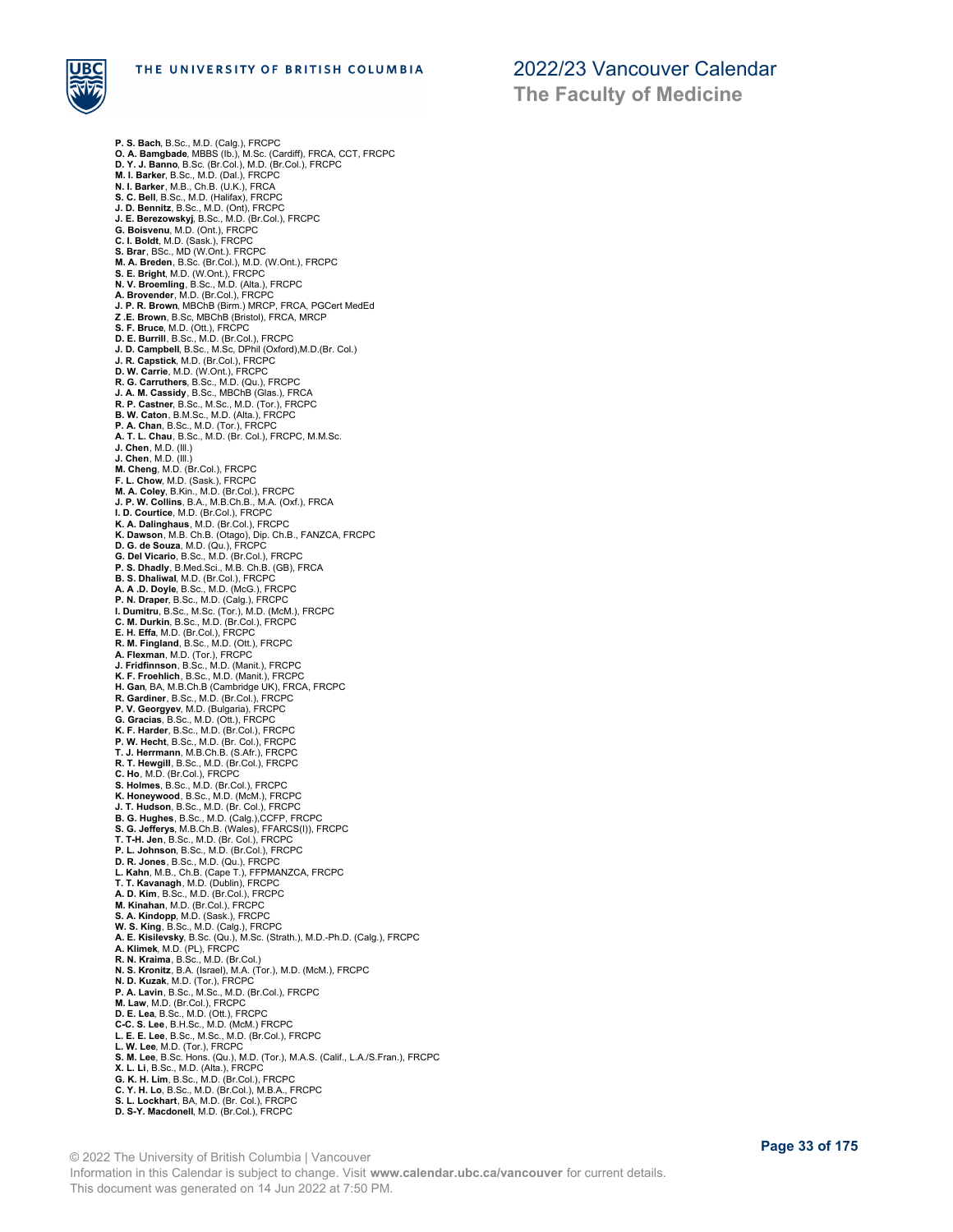



**The Faculty of Medicine**

**A. I. MacInnes**, B.Sc., M.D. (Br. Col.), FRCPC **D. J. MacLennan**, M.D. (Br.Col.), FRCPC **W. MacLeod**, M.B.Ch.B. (Cape T.), FRCPC **A. M. Madden**, B.Sc. Hons. (Vic.(B.C.)), M.D. (Br.Col.), FRCPC **R. S. Marks**, M.B., Ch.B. (Otago), FRCPC **M. Masterson**, M.Sc., M.D. (Calg.), B.E.Sc. (W.Ont.), FRCPC **J. C. McAlpine**, B.Sc., M.D. (Br. Col.), FRCPC<br>**B. D. McCarter**, B.A., M.A., M.D. (Sask.), CCFP, FRCPC<br>**A. P. McDiarmid**, B.Sc., M.D. (Br.Col.), FRCPC<br>**C. McEachern**, B.Sc., M.D. (Br.Col.), FRCPC<br>**S. R. McLean**, B.Sc., M. **S. Mehmood**, B.Sc., M.B.B.S. (Punj.), FCA, RCSI<br>**B. Merriman**, B.Comm. Hons., M.D. (Br.Col.), M.Sc. (L.S.E.), FRCPC<br>**F. Mohamedali**, M.D. (Br. Col.), FRCPC **G. Moll**, M.B.Ch.B. (Cape T.), MRCPC<br>**T. Montemurro,** B.Sc., M.D. (Calg.), FRCPC<br>**S. P. Moore,** B.Sc. (Vic. (B.C.)), M.D. (Br.Col.), FRCPC<br>**C. Morrison**, B.Sc., Ph.D., M.D. (Br.Col.), FRCPC<br>**D. P. Mullane,** M.B. Ch.B.A.O. **N. J. Murad**, M.B., Ch.B. (IQ), FRCA **T. P. Murphy**, B.Sc., M.D. (Br.Col.), FRCPC **M. Murray**, M.D. (Ott.), FRCPC **S. N. Neill**, M.B.Ch.B. (Stell.), FRCA, FRCPC **R. S. Neilson**, B.Sc., M.D. (Br.Col.), FRCPC **A. S. Neitzel**, B.Sc., M.S., M.D. (Sask.), FRCPC **K. H. Nickel**, M.D. (Sask.), FRCPC **G. B. Noble**, M.D. (Br.Col.), FRCPC **R. Orfaly**, D.C.S., M.D.C.M. (McG.), FRCPC **J. A. Osborn**, B.Sc., M.D. (Br.Col.), Ph.D. (Br.Col.), FRCPC **M. P. O'Connell**, B.Sc., M.D. (Br. Col.), FRCPC **M. Palanisamy**, M.B.B.S. (TN MEd.), FRCPC **R. J. Pantel**, B.Sc., M.D. (Alta.), FRCPC **J. E. Park**, B.Sc., M.D. (Br.Col.), Dip.Sci. (B.C.I.T.), FRCPC **Y. Y-W. Peng**, M.D. (Heidelberg), FRCPC **C. A. Peter**, B.Sc., M.D. (Calg.), FRCPC **C. E. Peters**, B.N., B.Sc., M.D. (Manit.), FRCPC **S. A. Peters**, B.Sc., M.D. (Br. Col.), FRCPC **S. D. Petrar**, B. Sc., M.D. (Calg.), FRCPC **A. F. Pitfield**, B.Sc. M.D. (Ont.), FRCPC **L. D. Porayko**, M.D. (Br.Col.), FRCPC **C. P-K. Prabhakar**, B.Sc., M.D. (Tor.), CCFP, FRCPC **J. S. Prentice**, M.D. (Br.Col.), FRCPC **L. Quon**, B.Sc., M.D. (Br.Col.), FRCPC **S. Raghavan**, MBBS (Chennai) M.D. (Manipal), FRCA, FFPMRCA, FRCPC **R. R. Rajamohan**, M.B.B.S. (Madras..M.C.), M.D. (Bom.), FRCA, FRCPC **N. Ramsay**, M.B.Ch.B., (Manc.), FRCA, PGCert-MedEd **W. A. Rieley**, B.Sc. (St.Andrew), M.B. Ch.B. (Manc.), FRCA **K. Rondi**, B.Sc., M.D. (Br.Col.), FRCPC **M. Roos**, B.Sc., M.Sc., (W.Ont.), M.D. (Calg.), FRCPC **P. G. D. Rose**, M.D. (Br.Col.), FRCPC **C. E. B. Roston**, M.D. (Br.Col.), FRCPC **T. S. Ruta**, M.D. (Manit.), FRCPC **K. Ryan**, B.Sc., M.D. (Br.Col.), FRCPC **J. Sahota**, B.Sc., M.D. (Br.Col.), FRCPC **T. R. Schisler**, B.Sc., M.D. (Br.Col), FRCPC **K. M. Seligman**, BA, M.D. ( U.S.A),Dip.ABA, FRCPC **M. E. Seltenrich**, B.Sc., M.D. (Calg.), FRCPC **P. Serowka**, B.Sc., M.D. (McM.), FRCPC **D. M. Setton**, B.Sc., M.D. (Br.Col.), FRCPC **M. Slabbert**, M.B. Ch.B. (Pret.), FRCA, RCPSC, FRCPC **T. Sun**, B.Sc., M.D., M.HS., (Br.Col.), FRCPC **A. M. Sutherland**, BSc (Qu.), Ph.D., M.D. (Br.Col.), FRCPC **T. P. Sveinbjornson**, M.D. (Ott.), CCFP, FRCPC **N. J. Svorkdal**, B.S.P, M.D. (Sask.), FRCPC **R. J. Taggesell**, M.B.Ch.B. (Oxf.), FRCPC **R. Thornloe**, B.Sc., B.S.N., M.D. (Br.Col.), R.N., FRCPC **J. D. M. Trudeau**, M.D. (Br.Col.), Ph.D. (S.Fraser), FRCPC **D. L. Twist**, B.Sc., M.D. (Sask.), FRCPC **M. Van der Wal**, M.B.Ch.B. (Cape T.), FRCPC J. Veall, B.Sc., M.D. (Qu.), FRCPC<br>A. E. Vesely, B.Sc. Hons., M.Sc., M.D. (Tor.), FRCPC<br>D. A. Viskari, B.Sc., M.D. (Br.Col.), FRCPC<br>L. Vonguyen, B.Sc., M.D. (W.Ont.), FRCPC<br>A. Vrana, B.Sc., M.D. (Br.Col.), FRCPC<br>D. Vretena M. Vu, B.Sc., M.D. (Br.Col.)<br>J. M. B. Webster, M.D. (Qu.), FRCPC<br>J. M. B. Wilson, B.Sc., Ph.D., M.D. (Br.Col)<br>J. M. B. Wilson, B.Sc., Ph.D., M.D. (Br.Col)<br>K. K.H. Wong, B.Sc., M.D. (Br.Col.), FRCPC<br>M. F. Wong, M.D. (Br.Col

**Clinical Assistant Professors Emeriti**

**R. L. D. Adams**, M.D. (Alta.), FRCPC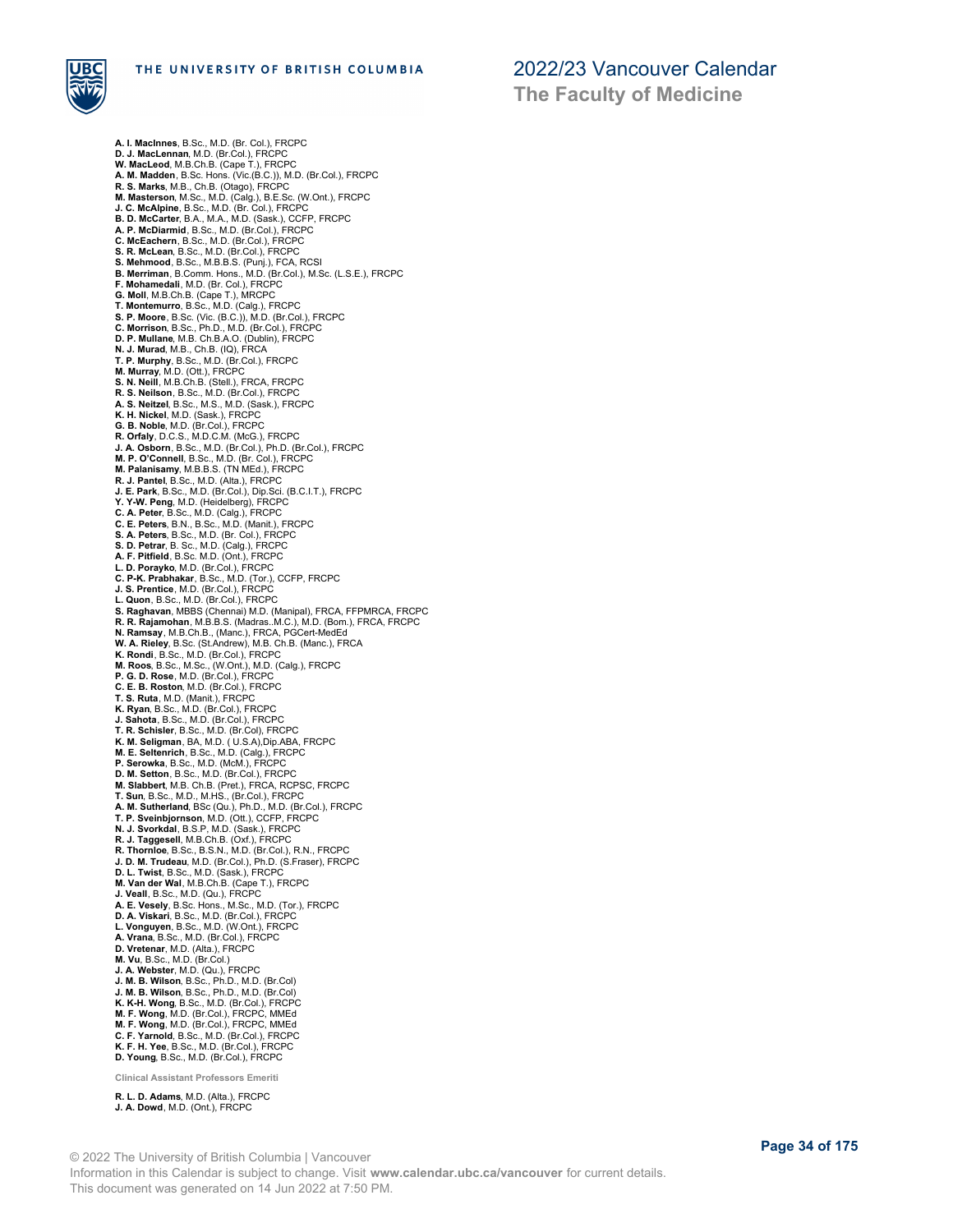

**T. M. Lau**, M.B. (China), CRCPC, FRCPC

**The Faculty of Medicine**

**Clinical Instructors S. L. Kraus**, B.Sc., M.D. (Br.Col.), M.Sc. (Calg.), FRCPC **S. Abdulla**, B.A., M.D. (Br.Col.), FRCPC **M. J. Atherstone**, B.Sc., M.D. (Br. Col.), FRCPC **C. R. J. Avenant**, M.B.Ch.B. (Stell.), D.A. (S.Af.) B. A. Balaton, B.Sc., M.D. (Sask), FRCPC<br>C. Baranieski, B.Sc. (Vic.(B.C.)), M.D. (Calg.), FRCPC<br>A. Bardhan, M.B.B.S. (Rajsh.), FCA-RCSI, FRCPC<br>N. I. Barker, M.B., Ch.B. (U.K.), FRCA<br>J. E. J. Barnbrook, M.B., Ch.B. (Dundee) **V. P. Beck**, B.A., M.D. (Alta.), FRCPC **S. Ben-Zeev**, M.B.B.Ch. (Witw.), FRCPC **K. E. P. Bennett**, B.Sc., M.D. (Br.Col.), FRCPC **E. C. Bishop**, M.B.Ch.B. (Cape T.), FANZCA, FRCPC **A. P. Blais**, B.Sc., M.D. (Vic. (Can.)), FRCPC **A. M. Bouzane**, M.D. (Sask.), FRCPC **S. F. Bruce**, M.D. (Ott.), FRCPC **C. E. G. Burlinson**, M.B.B.S., M.Sc, (U.K.), FRCA **D. G. Burnell**, B.Med.Sci., M.D. (Nfld.), FRCPC **M. A. Burns**, B.A.Eco., (U.S.A.), M.B.B.Ch.B.A.O (Dublin) **S. Burrows**, M.B.Ch.B. (Otago), FRCPC **M. Buys**, M.B.Ch.B., M.Med. (S.Africa), FRCPC **W. F. Buys**, M.B.Ch.B. M.Med. (S.Africa), FRCPC **R. A. Calvert**, M.D. (Alta.), FRCPC **D. S. Campbell**, M.D. (Ott.), CCFP, FRCPC **J. R. Capstick**, M.D. (Br.Col.), FRCPC **J. K. Carter**, B.Sc., M.D. (Calg.), FRCPC **K. S. Chana**, M.D. (Southampton), FRCPC **K. S. Chatterson**, B.Sc., M.D. (McM.), FRCPC **J. Chayka**, B.Sc., M.D. (Sask.), FRCPC **C. -L. Chiu**, M.B.Ch.B. (Glas.), FRCA, FRCPC **E. W-T. Chuah**, B.Sc., M.D. (Br. Col.), FRCPC **A. J. Cohen**, M.B.B.Ch., M.Med., (S.Africa), FRCPC **J. P. W. Collins**, B.A., M.B.Ch.B., M.A. (Oxf.), FRCA **R. M. Collins**, M.D. (Br.Col.), FRCPC **A. C. Cook**, M.B.Ch.B. (Wits. S.Africa), FRCA, FFARCSI, FRCPC **M. S. Cosman**, M.D. (Calg.), FRCPC **B. A. Crépeau**, M.D.C.M. (McG.), FRCPC **J. E. Crowther**, MBBS (UCLondon), D.A. (U.K.), FRCPC **G. T. Cull**, B.Ph.Ed. Hons. (Calg.), M.D. (Qu.), FRCPC **S. K. Dandina**, M.B.B.S. (M'lore.), FFARCSI, FFPMRCSI, FRCPC **M. M. Danelice**, M.D. (Montr.), FRCPC **A. A. Dangor**, B.Sc., M.D. (Sask.), FRCPC **K. Dawson**, M.B. Ch.B. (Otago), Dip. Ch.B., FANZCA, FRCPC **M. S. Defoe**, B.Sc., M.D. (Alta), FRCPC **T. J. Dickson**, B.A., M.D. (Br.Col), FRCPC **E. H. Diehl**, Dr.med. (Tubingen), FRCPC **M. E. DiGiuseppe**, B.Sc., M.D. (Ont.), FRCPC **G. L. Dong**, B.Sc., M.D. (W.Ont.), FRCPC **B. Duan**, B.Sc., M.D. (Dal.), FRCPC **R. K. Earle**, B.Sc., M.D. (Br.Col.), FRCPC **M. Edge**, M.B.Ch.B. (Pret.), FRCPC **M. Elliott**, M.D. (Tor.), FRCPC **S. B. Farren**, B.Sc., PhD, M.D.(Br.Col.), FRCPC **C. Fast**, B.Sc., M.D. (Br.Col.), FRCPC **W. C. Fawcett**, M.D. (Sask.), FRCPC **M. K. Fernandez**, B.Sc., M.Arch., M.D. (McG.), FRCPC **N. J. Findlay-Shirras**, M.B.B.S. (Lond.), MRCP, FRCPC **T. Fraser**, B.Sc., M.D. (Br.Col.), FRCPC **T. Fraser**, B.Sc., M.D. (Br.Col.), FRCPC J. Fridfinnson, B.Sc., M.D. (Manit.), FRCPC<br>P. J. Gajecki, M.D. (Warsaw (Pol.), FRCPC<br>C. A. Gallagher, B.ScH. M.D. (Ont.), FRCPC<br>A. Gharapetian, B.Sc., M.D. (Br.Col.), FRCPC<br>H. S. Gill, B.Sc., M.D. (Br.Col.), FRCPC<br>M. B. G **D. Goldie**, B.Sc., M.D. (Calg.), FRCPC **C. L. Goodine**, B.Sc. Hons. (Acad.), M.D. (Dal.), FRCPC **C. M. Graf**, B.Sc., M.D. (Alta.), FRCPC **A. D. Graham**, B.Sc., M.B.Ch.B. (Edin.), FRCPC **C. R. Graham**, M.D. (Manit.), FRCPC **C. C. -Y. Gramberg**, B.Sc. (Br.Col.), M.B.B.Ch.B.A.O. (RCSI), FRCPC<br>**I. R. Greant**, M.D. (Ott.), FRCPC<br>**J. A. Green**, B.A., M.D. (Br.Col.), FRCPC<br>**B. Gregson**, B.Sc., M.D. (Vic.(B.C.)), FRCPC **J. Guy**, B.Sc., M.D. (McG.), FRCPC **R. Hamidizadeh**, B.Sc., M.D. (Br.Col.), FRCPC **P. W. Hecht**, B.Sc., M.D. (Br. Col.), FRCPC **G. Hirst**, M.B.B.Ch. (Witw.), FRCPC **A. Hodgson**, B.A., M.D. (Br.Col.), FRCPC **S. Holmes**, B.Sc., M.D. (Br.Col.), FRCPC **J. Hornstein**, M.D. (Manit.), FRCPC **C. J. Huber**, M.D. (Calg.), FFARCS, FRCPC **J. T. Hudson**, B.Sc., M.D. (Br. Col.), FRCPC **A. G. R. Humble**, B.Sc., M.D. (Alta.), FRCPC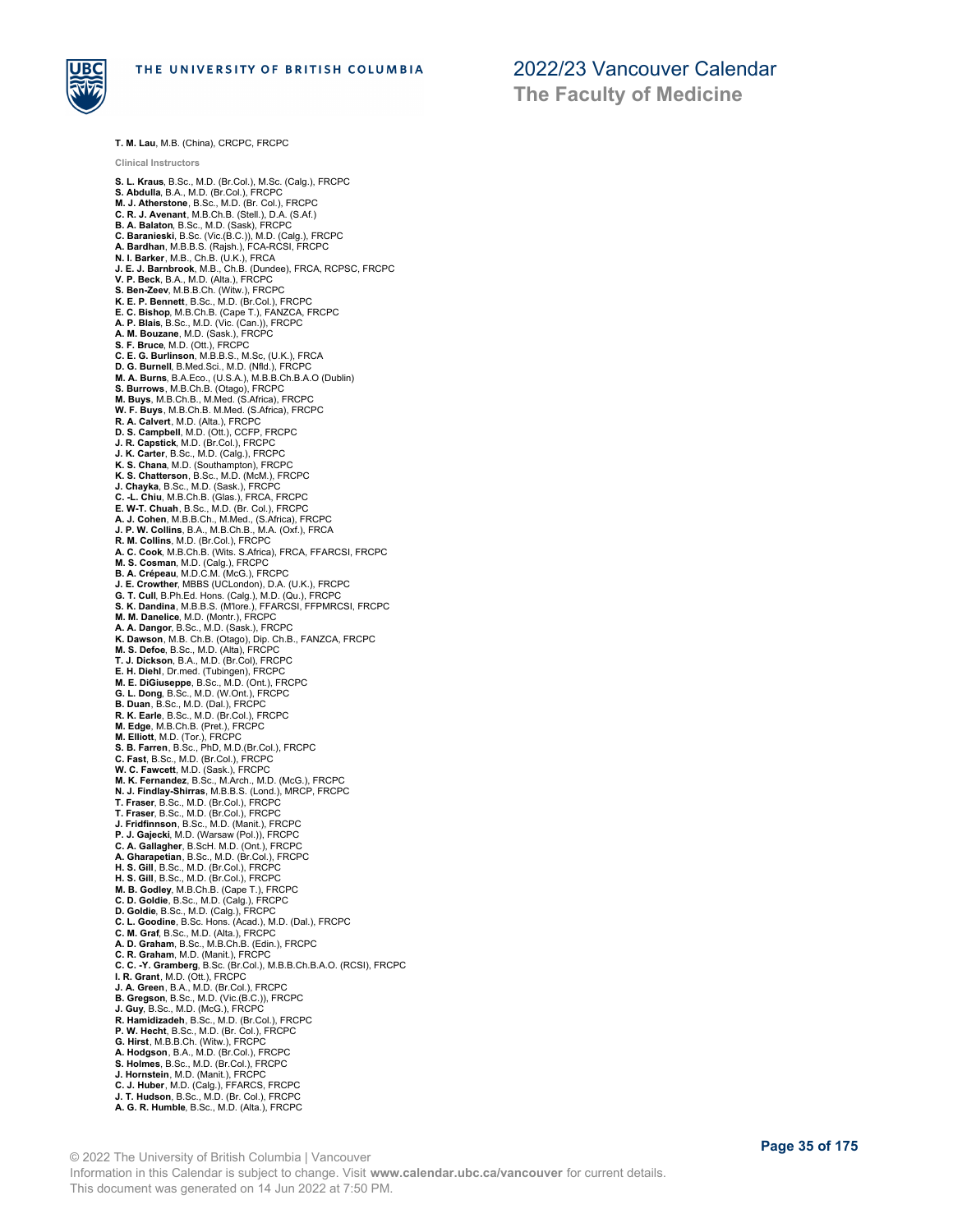

**The Faculty of Medicine**

**M. V. Iyer**, M.B.B.S. (Bombay) FCARCSI, FRCPC **A. D. Jackson**, B.Sc., M.D. (Br.Col.), FRCPC **E. J. Jacobs**, M.Sc. (S. Africa), FCA(SA),FRCA, FRCPC **M. L. James**, B.Sc., M.B.Ch.B. (S.Africa), DA(SA), FRCPC<br>**R. E. Joiner**, B.Sc., M.D. (Qu.), FRCPC<br>**N. S. Kahlon**, B.Sc., M.B.B.S. (Q'land), FRCPC **L. Karwa**, M.B.B.S. (Bombay), FRCPC **P. Kazemi**, M.D. (Br. Col.), FRCPC **X. C. Ke**, M.D. (Br.Col.), FRCPC **P. Kelly**, M.D. (Ott.), FRCPC **D. S. Kennedy**, M.D. (Tor.), FRCPC **S. Ketabi**, M.D. (Iran), FRCPC K. Kidson, B.Sc., (Ont.), M.D. (Br.Col.), FRCPC<br>D. H. Kim, M.D. (Tor.), FRCPC<br>A. E. Kisilevsky, B.Sc. (Qu.), M.Sc. (Strath.), M.D.-Ph.D. (Calg.), FRCPC<br>B. C. Klaibert, B.Sc., B.H.B., M.B.B.S. (NZ),FANZCA, FRCPC<br>K. Kojic, M **S. Kojic**, B.S.Pharm., M.D. (Br.Col.), FRCPC **O. O. Kowe**, M.B.B.S. (Nigeria), FFARCSI, FRCPC **S. L. Kraus**, B.Sc., M.D. (Br.Col.), M.Sc. (Calg.), FRCPC **P. Krishnan**, M.B.B.S., M.D., (India), FRCA, FRCPC **H. E. Kublik**, B.Sc., M.D. (Br.Col.), FRCPC **T. Kuca**, M.D. (Br.Col.), FRCPC **K. S. K. Kwan**, B.Sc. (Qu.), M.D. (Br.Col.), FRCPC **B. P-T. Lau**, B.Sc., M,D. (Br. Col.), FRCPC **J. T-Y. Lau**, B.Sc., M.D. (Br. Col.), FRCPC **T. L. Le Roux**, M.B. Ch.B. (Pretoria), FCA, FRCPC **A. K. Lee**, M.B.B.S. (U.K.), FRCPC **J. K. C. Lee**, B.Sc., M.D. (Alta.), FRCPC **L. E. E. Lee**, B.Sc., M.Sc., M.D. (Br.Col.), FRCPC **E. Lemay**, M.D. (Que.), FRCPC **X. L. Li**, B.Sc., M.D. (Alta.), FRCPC **H. B. Lim**, B.Sc., M.B.B.S. (AU), FRCA, FRCPC **R. Ling**, M.D. (Br.Col.), FRCPC **M. Lipowska**, B.Sc., M.D. (W.Ont.), FRCPC **A. Lipson**, B.Sc., M.D. (Qu.), FRCPC **D. R. A. Lister**, B.Sc. M.D. (Br. Col.), FRCPC **M. J. Little**, M.D. (Alta)., FRCPC **J. C. P. Loke**, B.Med.Sc., M.B.B.S. (Mon.), FRCPC **S. D. Lougheed**, B.Sc. (Br.Col.), M.D. (W.Ont.), FRCPC **A. P. Lutsch**, M.B.Ch.B., M.Med. (S.Afr.), FRCPC **D. S-Y. Macdonell**, M.D. (Br.Col.), FRCPC **A. M. Madden**, B.Sc. Hons. (Vic.(B.C.)), M.D. (Br.Col.), FRCPC **M. Majka**, B.Sc., M.D. (Sher.) FRCPC **S. F. Makky**, M.B.Ch.B (Baghdad), FFARCSI, FRCPC **P. L. G. Mans**, M.B.Ch.B. (S.Af.), FRCPC **P. M. Martinka,** B.Sc., M.D. (Br.Col.), FRCPC<br>**K. M. Mast,** B.Sc., B.Ed., M.Ed., M.D. (Br.Col.), FRCPC<br>**A. M. Mathieson**, B.Sc., M.Sc. (Ont.), B.M.B.S. (Aus.), FANZCA, FRCPC **C. J. Mattheus**, M.B.Ch.B. (Pret.), FRCPC **R. M. Maurice**, B.Sc. (McG.), M.D. (Br.Col.), FRCPC **S. W. Mawhinney**, M.D. (Tor.), FRCPC **K. McCaskill**, B.M.Sc., M.D. (Alta), FRCPC **C. McEachern**, B.Sc., M.D. (Br.Col.), FRCPC **L. K. McGowan**, B.Sc., M.D. (Qu.), FRCPC **D. H. McLaren**, B.Sc.HK (Guelph), M.D. (Qu.), FRCPC **L. J. McMahon**, M.D. (Qu.), FRCPC **P. D. McNeeley**, B.Sc., M.D. (McG.), FRCPC **C. A. McRae**, B.Sc. (Vic. (B.C.)), M.D. (Br.Col.), FRCPC **D. Mebel**, B.Sc., M.D. (Br.Col.), FRCPC **D. Mehta**, B.Sc., M.D. (Br.Col.), FRCPC **H. R. Mendes**, M.B.Ch.B. (Natal, ZA), D.A. (S.Af.), FCASA, FRCPC **P. Meyler**, M.D. (Alta.), FRCPC **P. Missirlis**, B.Sc., M.D. (Br.Col.), FRCPC **E. Modi**, B.Sc., M.D. (Alta.), FRCPC **S. P. Moore**, B.Sc. (Vic. (B.C.)), M.D. (Br.Col.), FRCPC **L. Mostert**, M.B.Ch.B., M.Med., (Stellen), FRCPC **K. A. Muendel**, M.D. (A.U.Carribean) **J. Naidu**, B.Sc., M.D. (Sask.), FRCPC **J. Naidu**, B.Sc., M.D. (Sask.), FRCPC **A. Navsarikar**, B.Sc., M.D. (Tor.), FRCPC **N. Naya**, M.D. (Dublin), CCFP, FRCPC J. R. Neufeld, B.Sc., M.D. (Br.Col.), FRCPC<br>C. Nixon-Giles, B.Sc., M.D. (Br.Col.), FRCPC<br>G. B. Noble, M.D. (Br.Col.), FRCPC<br>J. R. Paget, B.Sc. (McG.), M.D. (McM.), CCFP, FRCPC<br>J. R. Paget, B.Sc. (McG.), M.D. (McM.), FRCPC<br> M. J. Peck, M.D. (Calg.), FRCPC<br>M. D. A. Pelland, B.Sc.(Hon), M.Sc., M.D. (Ott), FRCPC<br>Y. Y-W. Peng, M.D. (Heidelberg), FRCPC<br>M. Penner, B.A.Sc., M.D. (Br.Col.), FRCPC<br>C. A. Peter, B.Sc., M.D. (Calg.), FRCPC<br>C. A. Peters, **S. D. Petrar**, B. Sc., M.D. (Calg.), FRCPC **K. G. Pettapiece**, B.Sc., B.A., M.D. (Br.Col.), FRCPC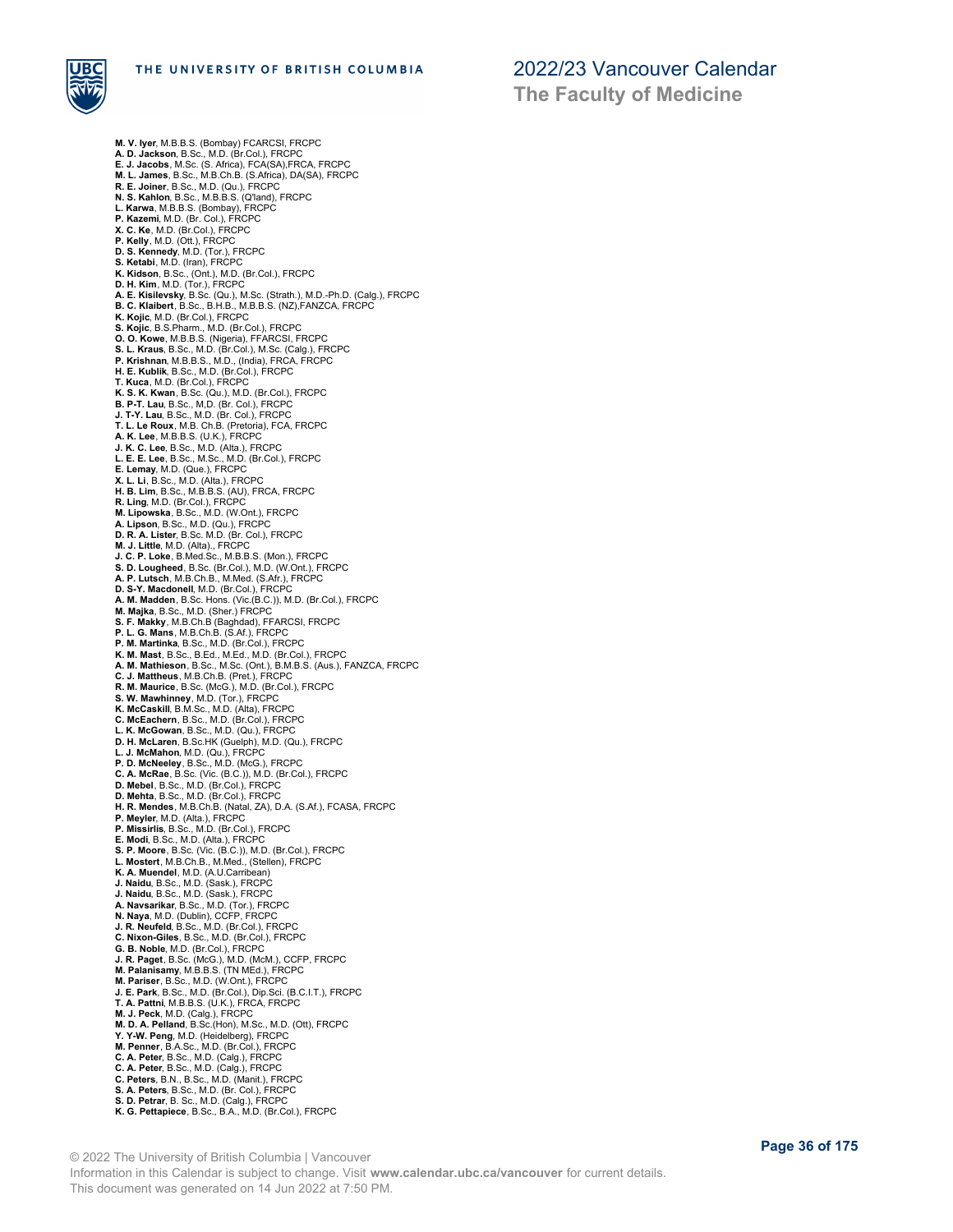THE UNIVERSITY OF BRITISH COLUMBIA



**R. J. C. Phillips**, B.Sc., (Nor.Br.Col.), M.D. (Br.Col.), FRCPC **T. C. Phu**, B.Sc., M.D. (Br.Col.), FRCPC **K. Popova**, B.Sc, M.D. (Br.Col.), FRCPC **S. Raghavan**, MBBS (Chennai) M.D. (Manipal), FRCA, FFPMRCA, FRCPC<br>**N. Ramsay**, M.B.Ch.B., (Manc.), FRCA, PGCert-MedEd<br>**A. A. Read,** B.Sc., M.D. (Br.Col.), FRCPC l. C. Reid, B.Sc., M.B.Ch.B. (Otago) FRCPC<br>R. E. Rideout, B.Sc., M.Sc. (Ott.), M.D. (Br.Col.), FRCPC<br>W. A. Rieley, B.Sc. (St.Andrew), M.B. Ch.B. (Manc.), FRCA<br>T. Ripley, B.Sc., M.D. (Calg.), FRCPC<br>W. D. Robertson, M.A., M. **M. J. Roche**, B.Sc., M.D. (Ont.), FRCPC **K. Romano**, B.Sc., M.D. (Br.Col.), FRCPC **P. G. D. Rose**, M.D. (Br.Col.), FRCPC **B. T. Runkle**, B.A. Hons., M.D. (Br.Col.), FRCPC **T. D. Runzer**, B.Sc., M.D. (Alta.), FRCPC<br>**J. A. S. Sampson**, B.Sc., Pharm, M.D. (Br.Col.), FRCPC<br>**A. Sanan**, B.Sc., M.D. (Manit.), FRCPC<br>**M. Scheepers**, M.Med. (U. Free State), RCA, FRCPC **S. Schülein**, M.B. Ch.B.(Stellen.), FCA, FRCPC **D. D. Self**, M.D. (Alta.), FRCPC **R. C. R. Senft**, B.Sc., M.B.Ch.B. (Cork), FRCPC **C. M. Shamji**, B.Sc., M.D. (Br.Col.), FRCPC **E. Shao**, B.Sc., M.D. (Br.Col.), FRCPC **R. J. Sharpe**, B.Sc., M.D. (Ott.), FRCPC **W. A. Shippam**, M.B.Ch.B. (U.K.), FRCA, CCT, FRCPC **M. Slabbert**, M.B. Ch.B. (Pret.), FRCA, RCPSC, FRCPC **A. C. Smecher**, B.Sc., M.Sc., M.D. (Br.Col.) FRCPC **J. -H. Smit**, M.B.Ch.B. (U. Free State), FRCPC, CCFP **K. F. Smith**, M.D. (Ont.), FRCPC **P. Soltani**, M.D. (Iran), FRCPC **A. Suen**, B.Sc., M.D. (Br.Col.), FRCPC **A. A. Suleman**, M.D. (Nair.), FRCPC **K. Sun**, B.Sc., M.D. (Sask.), FRCPC **S. F. Sunderland**, B.Sc. (Br.Col.), M.D. (W.Ont.), FRCPC **A. M. Sutherland**, BSc (Qu.), Ph.D., M.D. (Br.Col.), FRCPC **T. P. Sveinbjornson**, M.D. (Ott.), CCFP, FRCPC **D. Sweeney**, B.Sc., M.D. (Br.Col.), FRCPC **S. S. W. Tan**, M.B.B.S. (Natl. Singapore), FRCA **Z. Tan**, M.B.Ch.B.(U.K.), M.Med. (Singapore), FRCPC **S. L. T. Tang**, B.Sc., M.D. (Tor.), FRCPC **T. Q-G. T. Tauh**, B.Sc., M.D. (Br.Col.), FRCPC **A. T. C. Tedder**, M.B.B.Ch. (S.Africa), FCA (SA), FRCPC **D. Thangavelu**, M.B.B.Ch. (Witw.), D.A., F.C.A. (KwaZulu-N.), FRCPC **R. Theron**, M.B.Ch.B. (Stell.S. Africa), FRCPC **L L. Thibodeau**, M.D. (Br.Col.), FRCPC **M. Tholin**, M.D. (Grenada), FRCPC **T. A-T. Tran**, B.Sc., M.D. (Sask.), FRCPC **M. D. Traynor**, B.Sc., M.D. (Br.Col.), FRCPC **R. N. Truant**, B.ASc. (Vic.(B.C.)), M.D. (Br.Col.), FRCPC **M. J. E. Turnock**, B.Sc., M.S.S., M.Sc., M.D. (Ont.), FRCPC **S. D. Tweedle**, B.Sc., M.D. (Br.Col.), FRCPC **J. C. Ursenbach**, B.Sc. Eng., M.D. (Br.Col.), FRCPC **A. B. Van der Merwe**, M.B. Ch.B. (Pretoria), FRPC **T. M. Van Oostrom**, B.Sc., M.D. (Ott.), FRCPC **C. Van West**, M.B.Ch.B. (Cape Town), FRCA. FRCPC **V. P. Varshney**, M.D. (Calg.), FRCPC **A. J. Vethanayagam**, B.Sc., M.B.B.S. (Kings), FRCPC **D. D. Vincent**, M.D. (Alta.), FRCPC **O. Vvedensky**, B.Sc., M.D. (UP), FRCPC **L. Wakely**, B.Sc., M.D. (Br.Col.), FRCPC **J. Walker**, B.Sc., M.D. (Alta.), FRCPC **J. J. Wang**, BSc (Br.Col.), M.D. (Tor.), FRCPC **K. H. Wang**, B.Sc., M.D. (Br.Col.), FRCPC **B. Warnick**, B.Sc., M.D. (Br.Col.), FRCP **S. M. Waters**, B.Sc., M.D. (Br.Col.), FRCPC **D. G. Werry**, B.Sc. (Ont.), M.Sc., M.D. (Br.Col.), FRCPC **N. W. Wickett**, B.Sc., M.D. (Br.Col.), FRCPC **A. K-K. Wong**, B.Sc., M.D. (Br.Col.), FRCPC **A. P-H. Wong**, B.H.Sc., M.D. (Ont.), FRCPC **F. C. Y. Wong**, B.Sc., M.D. (Br.Col.), FRCPC K. K-H. Wong, B.Sc., M.D. (Br.Col.), FRCPC<br>S. C. K. Wu, M.D. (Br.Col.), FRCPC<br>K. F. H. Yee, B.Sc., M.D. (Br.Col.), FRCPC<br>D. Young, B.Sc., M.D. (Br.Col.), FRCPC<br>W. S. Yousef, M.B.Ch.B (Tanta, Egypt) , M.Sc., FRCPC<br>A. H. Yu, **D. L. Zimmerman**, M.D. (Sask.), FRCPC **L. M. Zolpys**, B.Sc. (McG.), M.D. (Br.Col.), FRCPC **Assistant Professor of Teaching J. Leung**, Ph.D. (Br.Col.)

**Associate Professor of Teaching**

**A. Horne**, Ph.D. (Br.Col.) **J. Shabbits**, Ph.D. (Br.Col.)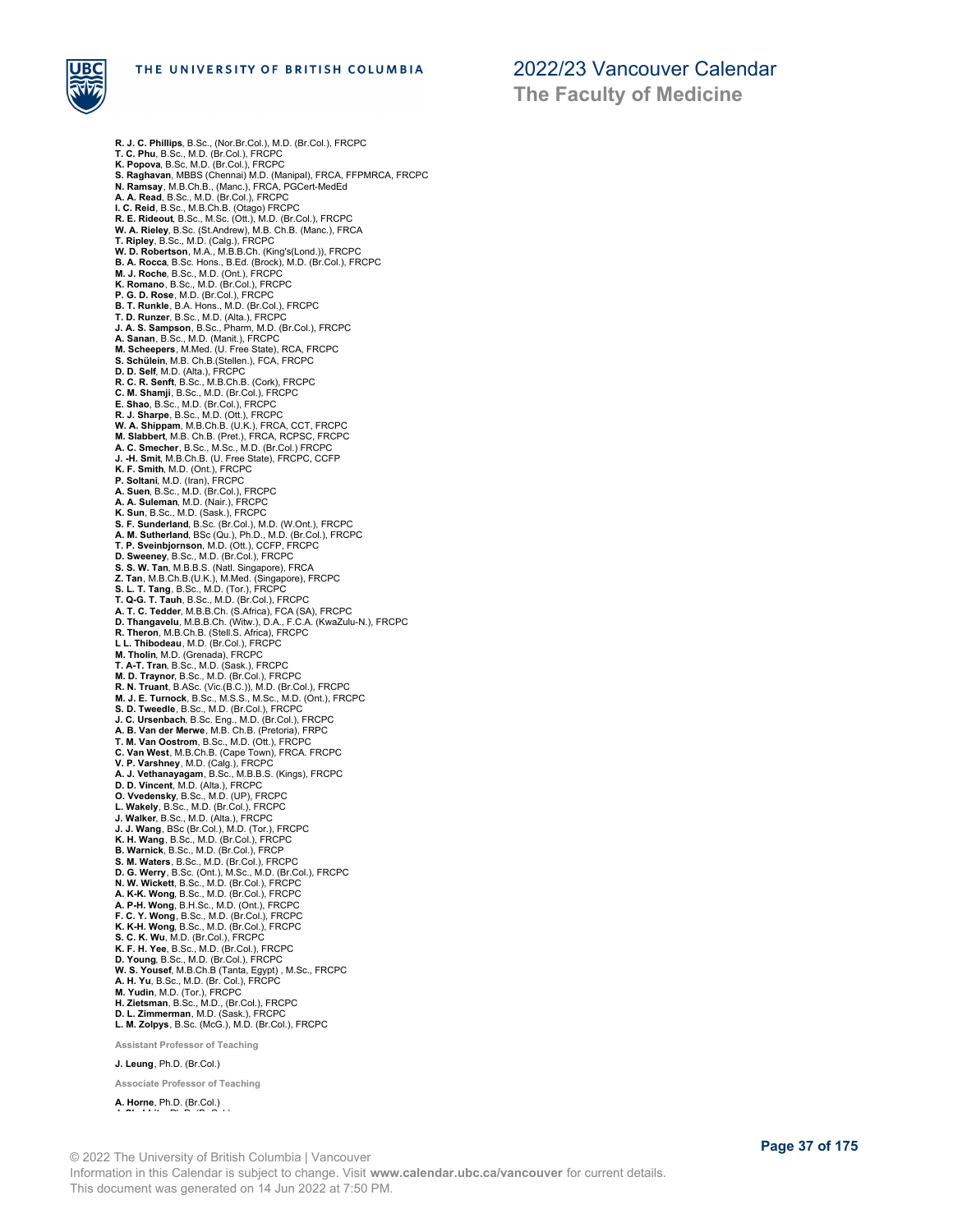

**J. Shabbits**, Ph.D. (Br.Col.)

**Affiliated Senior Instructor**

**S. Bardal**, B.S.P., M.B.A., Ph.D. (Sask.)

**Honorary Professors**

**N. Donen**, M.B.Ch.B. (Cape T.), FRCPC **D. A. McAfee**, B.Sc. (Chic.), Ph.D. (New Haven) **D. J. Steward**, M.B.B.S. (Lond.), FRCPC

**Honorary Associate Professo** 

**M. Bridges**, B.Sc., Ph.D. (Br.Col.) **Jean Templeton Hugill Chair**

**S. K. W. Schwarz**, M.D., Dr. med. (Gottingen), Ph.D. (Br.Col.), FRCPC; Centre for Analgesia and Anesthesia, Pharmacology and Therapeutics

**BC Chair in Patient Safety**

**K. M. Maclure**, B.A. (Oxf.), Sc.D. (Harv.)

#### **Adjunct Professors**

**G. Beatch**, B.Sc., Ph.D. (Br.Col.) **N. Butterfield**, B.Sc., Ph.D. (Br.Col.) **K. Curry**, B.Sc., Ph.D. (GB) **L. Franciosi**, B.Sc., M.Sc., Ph.D. (Br.Col.) **S. Goodchild**, M.Sc. (Lond.), Ph.D. (Brist.) **A. P. Hegle**, B.Sc., Ph.D. (Mich.) **B. Johnson**, Ph.D. (Calif.) **T. K. Y. Kaan**, B.Sc. (Br.Col.), Ph.D. (King's(Lond.)), M.B.A. (Oxf.) **C. O'Sullivan**, B.A. (New Br.), B.Sc. (Dal.), Pharm.D. (Wash.) **M. Pourrier**, B.Sc., Ph.D. (Mtl) **R. Rivera-Acevedo**, B.Sc. (Puerto Rico), Ph.D. (Br. Col.) **M. Wallener**, B.Sc., M.Sc., Ph.D. (Br.Col)

**Associate Members**

- **K. Bassett**, Family Practice
- **M. Butterfield**, Psychiatry
- **D. D. Y. Chen**, Chemistry
- 
- **A. W. -C. Cheung**, Surgery **J. Church**, Cellular and Physiological Sciences
- **G. Dumont**, Electrical and Computer Engineering
- **E. Eich**, Psychology **G. -Y. R. Hsiung**, Medicine
- 
- **K. -H. Kuo**, M.Sc., M.D. (Taipei), Ph.D. (Br.Col.)
- **M. Lepawsky**, Family Practice **N. Macpherson**, Family Practice
- 
- 
- **D. A. Mathers**, Cellular and Physiological Sciences **B. C. McGillivray**, Medical Genetics **B. Mintzes**, School of Population and Public Health
- **P. Retief**, Family Practice
- **A. Rizzardo**, Department of Medicine
- **C. Y. Seow**, Pathology and Laboratory Medicine
- **L. Stothers**, Urologic Sciences **J. Y. Tsang**, Medicine - ICU
- **S. van Eeden**, McDonald Research Lab, Respiratory

Last updated: June 7, 2022

### **Academic Staff > Department of Biochemistry and Molecular Biology**

#### **L. Foster**, Head

**Professors**

**S. Dedhar**, B.Sc. (Aber.), Ph.D. (Br.Col.) **F. Duong**, B.Sc., Ph.D. (France) **B. B. Finlay**, B.Sc., Ph.D. (Alta.) **L. Foster**, M.Sc. (S.Fraser), Ph.D. (Tor.) **J. Gsponer**, M.D., Ph.D. (Lausanne) **L. Howe**, B.Sc., Ph.D. (Vic.(B.C)) **E. Jan**, B.Sc. (Qu.), Ph.D. (N.W.Chic.) **T. Mayor**, B.Sc. (Geneva), Ph.D. (Max-Planck) **R. S. Molday**, B.S. (Penn.), M.S. (Georgetown), Ph.D. (Penn.) **I. J. Sadowski**, B.Sc. (Sask.), M.Sc. (Manit.), Ph.D. (Tor.) **N. C. J. Strynadka**, B.Sc., Ph.D. (Alta.) **S. Subramaniam**, M.Sc. (IIT Kanpur), Ph.D. (Stan.) **F. Van Petegem**, Candidate, Licensee, Ph.D. (Ghent) **Professors Emeriti**

**C. R. Astell**, B.Sc., M.Sc., Ph.D. (Br.Col.) **P. D. Bragg**, B.Sc., Ph.D. (Brist.) **G. D. Brayer**, B.Sc., Ph.D. (Alta.) **R. W. Brownsey**, B.Sc., Ph.D. (Bath) **E. P. M. Candido**, B.Sc. (McG.), M.Sc., Ph.D. (Br.Col.)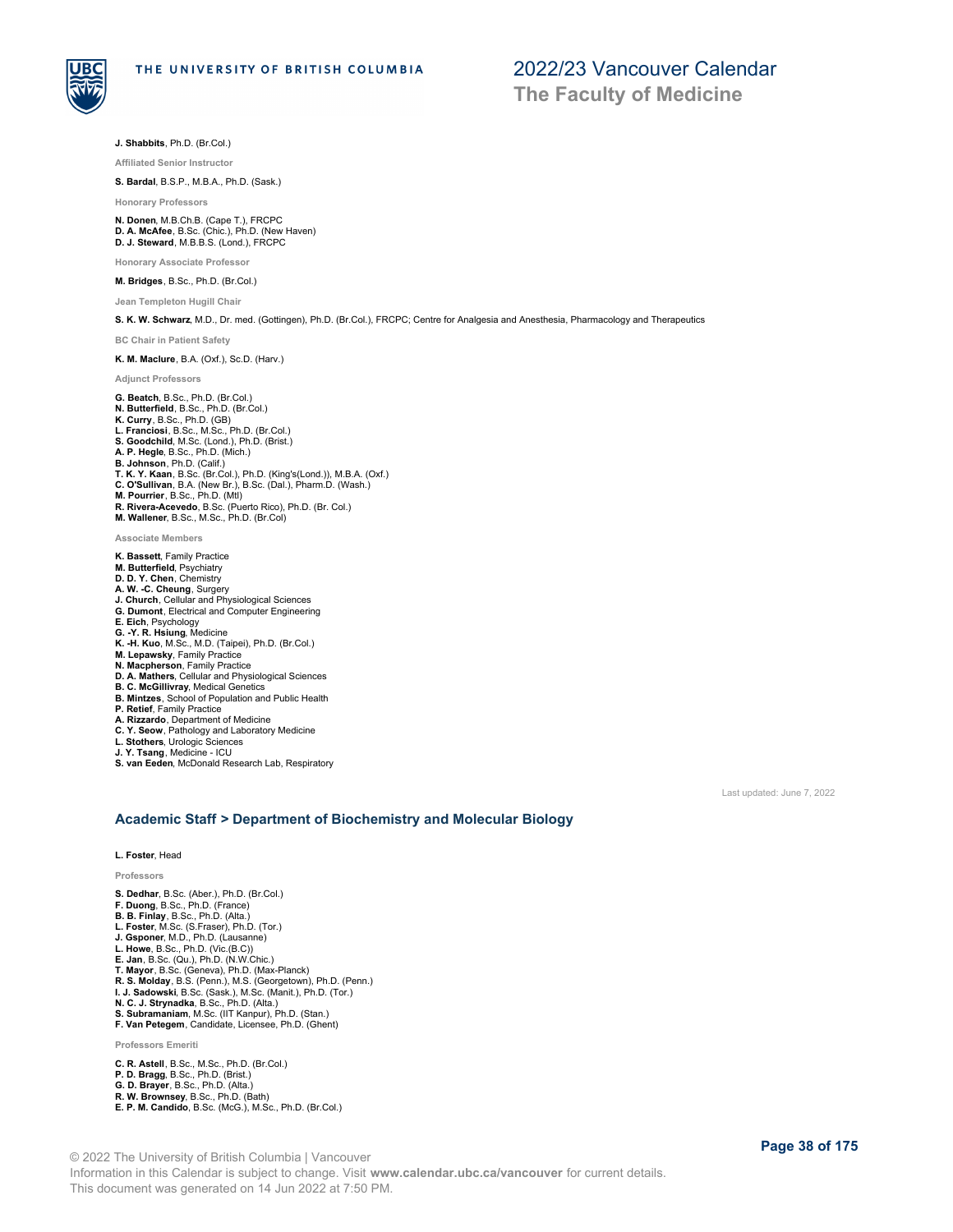

THE UNIVERSITY OF BRITISH COLUMBIA

### 2022/23 Vancouver Calendar

**The Faculty of Medicine**

- **P. R. Cullis**, B.Sc., M.Sc., Ph.D. (Br.Col.)
- **P. P. Dennis**, B.S. (Wis.), Ph.D. (Minn.) **R. T.A. MacGillivray**, B.Sc. (Leeds), Ph.D. (Miami)
- **G. A. Mackie**, B.Sc. (Tor.), Ph.D. (C'nell.)
- **A. G. Mauk**, B.A. (Lawrence), M.D., Ph.D. (Med. Coll. Wisconsin) **L. P. McIntosh**, B.Sc. (Calg.), Ph.D. (Oregon) **M. Numata**, M.D. (Niigata), Ph.D. (Tohoku)
- 
- **M. Roberge**, B.Sc., M.Sc. (Sher.), Dr. Rer. Nat. (Heidelberg)

### **Associate Professors**

- **C. J. Kastrup**, B.Sc. (New Hampshire), M.Sc., Ph.D. (Chic.)<br>**M. Krisinger**, B.Sc. (Calg.), Ph.D. (Br.Col.)<br>**A. Mui**, B.Sc.H., Ph.D. (Br.Col.)
- 
- 
- **N. Tokuriki**, Ph.D. (Osaka) **C. Yip**, B.Sc., Ph.D. (Br.Col.)
- **Assistant Professors**
- **A. Ciernia**, B.A., Ph.D. (USA) **E. Greenblatt**, B.Sc. (William and Mary), Ph.D. (Stanford) **S. Parker**, B.Sc. (Colorado at Boulder), Ph.D. (California, San Diego) **L. Rogers**, B.Sc. (Qu.), Ph.D. (Br.Col.) **S. Teves**, B.A., Ph.D. (USA)

**Associate Professor of Teaching**

#### **S. Covey**, B.Sc., Ph.D. (McM.)

**J. Read**, B.Sc. (Qu.), Ph.D. (Edinburgh)<br>**W. Williams**, B.Sc. (Cariboo), Ph.D. (Br.Col.)

**Senior Instructors Emeriti**

**R. E. Barton**, B.Sc., Ph.D. (Br.Col.) **B. E. Tiberiis**, B.A. (Arkansas), Ph.D. (Br.Col.) **E. Trip**, M.Sc. (Newcastle(UK)), Ph.D. (Alta.)

**Lecturers**

**R. Maurus**, B.Sc. (Guelph), Ph.D. (Br.Col.)

**Associate Members**

- **D. Bromme**, Oral Biological and Medical Sciences, Dentistry
- 
- **H. Brumer**, Chemistry **D. V. Devine**, Pathology and Laboratory Medicine
- **L. Eltis**, Microbiology
- **P. Hieter**, Biotechnology Laboratory and Medical Genetics, Director **D. Kelleher**, Medicine
- **H. Kim**, Dentistry
- 
- **M. Kobor**, Centre for Molecular Medicine and Therapeutics **V. Measday**, Land & Food Systems
- **C. Nislow**, Pharmaceutical Sciences
- **C. M. Overall**, Dentistry
- **S. G. Withers**, Chemistry

**Research Associates**

**C. Atkinson**, M.Sc. (Oxford), Ph.D. (Rockefeller) **A. Baradaran-Heravi** , M.D. (MUMS, Iran), Ph.D. (Br. Col.) **G. Basha**, M.D. (Tirana), Ph.D. (Leuven) **M. Bixby**, M.A. (Tor.), Ph.D. (Br. Col.) **Q. Chan**, B.Sc., Ph.D. (Br.Col.) **J. Chen**, Ph.D. (Fla.) **S. Chittori**, Ph.D. (IISc.) **J. P. Demers**, B.Sc. M.Sc. (McG) **S. Hosseini-Farahabadi**, M.D. (Mashhad), Ph.D. (Br.Col.) **I. Jigaltsev**, Ph.D. (Moscow) **J. Lee**, B.Sc., Ph.D. (Imperial) **S. Nam**, B.Sc., Ph.D. (SFU) **M. Okon**, B.Sc. (Kazan State University, USSR), Ph.D. (Institute of Theoretical and Experimental Biophysics Russian Academy of Science **G. Owen**, B.Sc., M.Sc., Ph.D. (Wales) **R. Pancaroglu**, Ph.D. (Br. Col.)<br>**F. Rosell,** B.Sc., Ph.D. (Br. Col.)<br>**F. Rossman**, B.Sc., (Austria), MSc. (Germany), Ph.D. (Max-Planck)

- 
- **L. Worrall**, B.Sc. (Manc.), M.Res. (York(UK)), Ph.D. (Edin.)

Last updated: June 7, 2022

### **Academic Staff > Department of Cellular and Physiological Sciences**

### **E.D.W. Moore**, Dept Head

#### **Professors**

**S. X. Bamji**, B.Sc., M.Sc. (Tor.), Ph.D. (McG.) **K. Haas**, B.Sc. (C'nell), Ph.D. (A.Einstein Med.)

- **J. D. Johnson**, B.SC., Ph.D. (Alta.) **T. J. Kieffer**, B.Sc., Ph.D. (Br.Col.)
- 

**C. Loewen**, B.Sc, Ph.D. (Br.Col.)

**E. D. W. Moore**, B.Sc., M.Sc. (Tor.), Ph.D. (Minn.)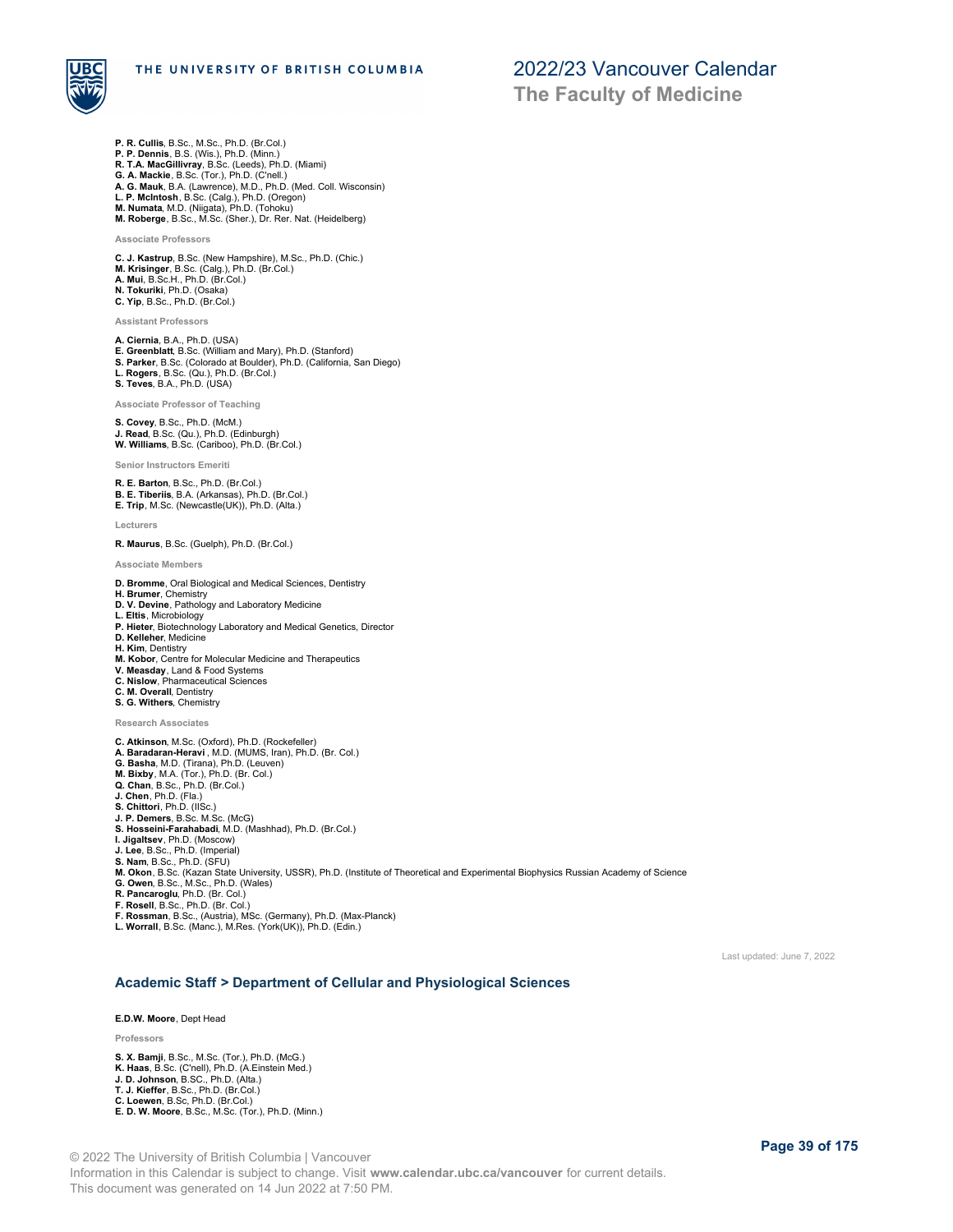

**The Faculty of Medicine**

**I. R. Nabi**, B.Sc. (McG.), Ph.D. (Weizmann) **T. O'Connor**, B.Sc., Ph.D. (Tor.) **C. D. Roskelley**, B.Sc. (Vic.(BC)), Ph.D. (Br.Col.) **G. Tanentzapf**, B.Sc., Ph.D. (Tor.) **T. M. Underhill**, B.Sc., Ph.D. (W.Ont.) **V. Viau**, B.Sc. (C'dia), M.Sc., Ph.D. (McG.) **A. W. Vogl**, B.Sc., Ph.D. (Br.Col.)

**Professor Emeritus**

- **K. G. Baimbridge**, B.Sc., Ph.D. (S'ton.)
- **B. H. Bressler**, B.Sc. (Sir G.Wms), M.Sc., Ph.D. (Manit.) **J. Church**, B.Sc., M.B., Ch.B. (Brist.), Ph.D. (Lond.)., FRCA **J. T. Emerman**, B.A. (Hofstra), M.A., Ph.D. (Calif., Berkeley)
- 
- **G. L. Hammond**, B.Sc., M.Sc. (Leeds), Ph.D. (Oulu) **S. J. Kehl**, B.Sc., M.Sc. (Ont.), Ph.D. (Br.Col.)
- **C. C. G. Naus**, B.Sc. (Qu.), M.Sc., Ph.D. (W.Ont.)
- **J. Weinberg**, A.B. (Brown), Ph.D. (Stan.)

**Affiliate Professor**

**B. Christie**, B.Sc., M.Sc. (Calg.), Ph.D. (Otago) **C. Gaul**, B.Ed. (New Br.), M.Sc. (S.Fraser), Ph.D. (Vic.(BC))

**Associate Professors**

- **E. A. Accili**, B.Sc., M.Sc., Ph.D. (Br.Col.) **D. Allan**, B.Sc., M.Sc. (Aberd.), Ph.D. (Alta.) **C. -A. M. Courneya**, B.Sc. (Guelph), M.Sc. (W.Ont.), Ph.D. (Br.Col.) **H. Moukhles**, B.Sc. (Morocco), Ph.D. (d'Aix)
- **C. R. West**, B.Sc (Essex), M.Sc, Ph.D. (Brunel)
- 

**Associate Professor Emeritus**

**Y. N. Kwok**, B.Sc. (Drake), Ph.D. (McG.)

**Affiliate Associate Professors**

**S. Gray**, B.Sc., Ph.D. (Vic.(BC)) **K. -H. Kuo**, M.D., M.Sc. (Taiwan), Ph.D. (Br.Col.)<br>**R. A. Lazenby,** B.Sc., M.A. (S.Fraser), Ph.D. (McM.)<br>**M. B. MacIver**, B.Sc., M.Sc., Ph.D. ((Calg.)<br>**G. W. Payne**, B.Sc., M.Sc., Ph.D. (Memorial, Nfld.)

#### **Assistant Professor**

- **M. S. Cembrowski**, B.Sc. (Br.Col.), M.Sc. (N'western), Ph.D. (N'western)
- **J. Kopp**, B.Sc. (SDSU), Ph.D. **E. Rideout**, B.Sc. (Tor.), Ph.D. (Glas.)
- **H. Weidberg**, B.Sc., M.Sc. (Weizmann), Ph.D. (Tel-Aviv)

**Professor of Teaching**

**P. M. Kindler**, B.Sc., Ph.D., (Ill.) **C. Krebs**, M.D., Ph.D. (Cologne)

**Associate Professor of Teaching**

- 
- **M. Alimohammadi**, B.Sc., M.Sc., Ph.D. (Tehran) **M. Doroudi**, B.Sc., M.Sc., Ph.D. (Tehran)
- **B. Mason**, B.Sc., Ph.D. (S.Fraser)
- **S. Osborne**, B.Sc., M.Sc., Ph.D. (Br.Col.) **O. Oyedele**, M.B. Ch. B. (OOU), Ph.D. (Wits), M.Sc. (Ib.)
- 
- **K. Pinder**, B.Sc. (Guelph), Ph.D. (Cape T.)

**Affiliate Senior Instructor**

**S. B. Maurice**, B. Sc. (Calg.) Ph.D. (Br.Col.)

**Lecturer**

**K. Liu**, B.Sc., Ph.D. (Br.Col.) **L. Vo**, M.D.,M.Sc., (SGU HCMC,Vietnam) **H. Yule**, B.Sc., M.Sc. (Br.Col.), Ph.D. (Belfast)

**Associate Members**

- **B. Hoffman**, B.Sc., Ph.D. (Br.Col.)
- **F. Lynn**, Surgery
- **J. Richman**, Oral Health Sciences
- **G. D. Tibbits**, Pathology and Laboratory Medicine **S. Wiseman**, Surgery

**Honorary Members**

- 
- **H.I. Halperin,** B.Sc., M.D. (McG.)<br>**A. G. Hannam**, B.D.S. (Adel.), Ph.D. (Brist.), F.D.S., R.C.S. (Engl.), F.A.C.D.S., Honorary Lecturer<br>**P. C. Nahirney**, B.Sc. (Wash.), M.Sc., Ph.D. (Br.Col.)
- **S. S. Shim**, M.D. (Yonsei), M.Sc., Ph.D. (Br.Col.), Honorary Assistant Professor

Last updated: June 7, 2022

### **Academic Staff > Department of Dermatology and Skin Science**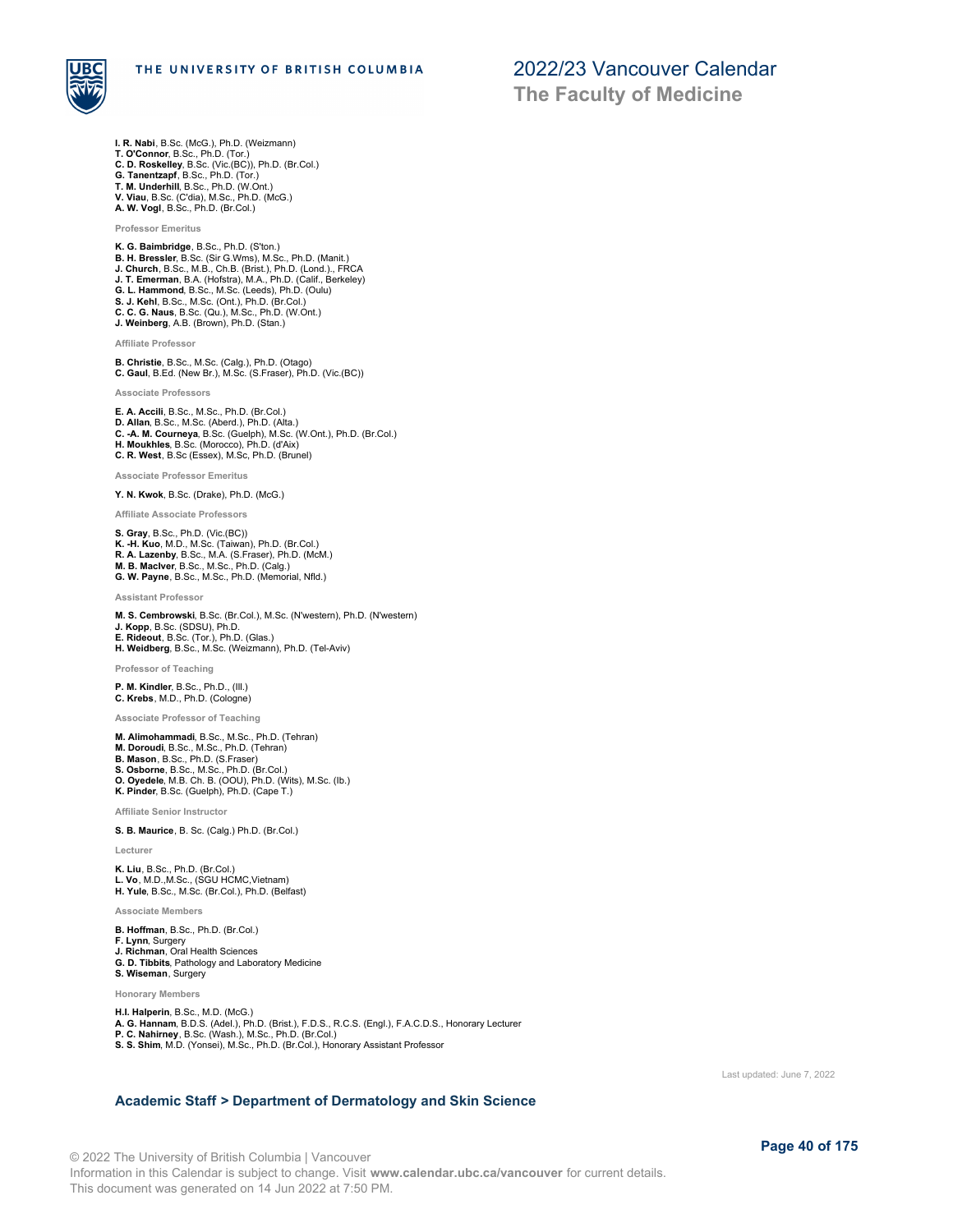

**J. Dutz**, Head

**Professors Emeriti**

**D. McLean**, B.Sc., M.D. (Manit.), FRCPC

**Professors**

- **J. Dutz**, M.D. (Qu.), FRCPC **V. C. Y. Ho**, B.Sc., M.D. (Br.Col.), FRCP (Lon.), FRCPC (Edin.)
- **H. Lui**, B.Sc., M.D. (Br.Col.), FRCPC **H. Zeng**, B.Sc., M.Sc. (China), Ph.D (Br.Col.)
- 
- **Y. Zhou**, M.D. (Tor.), Ph.D. (NYU), FRCPC

**Associate Professors**

**S. Kalia**, M.D. (Alta.), M.H.Sc. (Br.Col.), FRCPC **N. C. Kitson**, B.Sc. Hon., M.D. (McM.), FRCPC, Ph.D. (Syd.) **T. Lee**, B.Sc., M.Sc. (Br.Col.), Ph.D. (SFU)

**Clinical Professors**

**J. K. Rivers**, B.Sc., M.D. (Ott.), FRCPC **L. Warshawski**, B.Sc., M.D. (Br.Col.), FRCPC **D. Zloty**, M.D. (Alta.), FRCPC

**Clinical Professors Emeriti**

**A. Carruthers**, B.A., M.A., B.M., B.Ch. (Oxf.), MRCP, FRCPC **W. A. McLeod**, M.Sc. (Minn.), FRCPC

**Clinical Associate Professors**

**S. Au**, B.Sc., M.D. (Ott.), FRCPC **B. T. Kunimoto**, B.Sc., M.D. (Br. Col.), FRCPC **R. C. Ongley**, M.D. (Tor.), FRCPC **S. Wong**, B.Sc., M.D. (Br.Col.), FRCPC

**Clinical Associate Professors Emeriti**

**W. Buck**, B.Sc., M.D. (Alta.), FRCPC **M. Martindale**, B.Sc., M.D. (Br. Col.), FRCPC **C. Sigal**, M.D. (Br.Col.), FRCPC

**Clinical Assistant Professors**

- **L. Albrecht**, B.Sc., M.D. (Alta.), FRCPC **C. Anderson**, M.D. (Sask.), FRCPC **J. Bergman**, B.Sc. (Winn.), B.Sc. (Manit.), FRCPC **B. Cowan**, B.Sc., M.D., Ph.D. (Tor.), M.Sc. (Prin.), FRCSC **G. de Gannes**, B.Sc., M.Sc, M.D. (W.Ont), FRCPC S. Garnis Jones, B.Sc., M.Sc., M.D. (McG.), FRCPC<br>B. W. Gregory, B.Sc. (Car.), M.D. (Ott.), FRCPC<br>C. Han, B.Sc., M.D. (Br.Col.), FRCPC<br>C. Han, B.Sc., M.D. (Rr.Col.), FRCPC<br>S. Humphrey, B.Sc., M.D. (Dal.), FRCPC<br>P. Kenny, M **C. E. Morton**, M.D. (Qu.) **V. Richer**, M.D. (Montr.), FRCPC **S. F. Rossi**, M.D. (Br.Col.), FRCPC **E. J. Tuyp**, M.D. (W.Ont.), FRCPC **M. Withers**, B.Sc., M.D. (Br.Col.), FRCPC **A. Wong**, M.D. (Br.Col.), FRCPC **S. Zandi**, M.D. (Iran), FRCPC **Clinical Instructors T. Ahad**, A (Cantab) Cambridge, BM BCh (Oxf.), MRCP (UK) **B. Bahrani**, B.Sc., M.D. (Sask.) **K. Beleznay**, B.Sc., M.D. (Br.Col.), FRCPC **D. Burrows**, B.Sc. (Tor.), M.D. (Queens), FRCPC **L. Cheung**, M.D. (Qu.), FRCPC **T. Christensen**, B.Med.Sc., M.D. (Alta.), FRCPC **M. Copley**, B.Sc. (UVic.), Ph.D., M.D. (Br.Col.), FRCPC **A. Davis**, M.D. (Ott.), FRCPC
- 
- 
- **G. Dhadwal**, B.Sc., M.D. (Br.Col.), FRCPC **D. Diao**, B.Sc., M.D. (Br.Col.), FRCPC
- 
- **J. Donovan**, B.Sc. (Lake.), Ph.D. (Tor.), M.D., (Ott.), FRCPC
- **A. Gregory**, B.Sc. (Qu.), M.Sc. (Tor.), M.H.Sc. (Br.Col.), M.D. (McM.) **M. L. Haiducu**, B.Sc. (Br.Col.), M.D. (Br.Col.), FRCPC
- **T. Hamilton**, Ph.D. (UVic.), M.D. (Br. Col.), FRCPC
- 
- **D. Jenkins**, B.A. (Kansas), B.Sc., M.D. (Br.Col.), FRCPC **M. Jovanovic**, M.D. (Br.Col.)
- **G. Jung**, B.Sc. (Br.Col.), M.D. (Alta.), FRCPC
- 
- **B. Kruger**, M.B.Ch.B. (Stell.)<br>**L. A. Kuritzky**, B.Sc. (McG.), M.D. (Tor.), FRCPC<br>**A. Law**, B.Sc. (Alta.), M.D. (Br.Col.), FRCPC
- 
- **R. Lewis**, M.D. (Ott.), FRCPC **M. Li**, B.H.Sc. (McM.), M.D. (Tor.), FRCPC
- **M. Lupin**, B.Sc. (Dal.), M.D. (Tor.), FRCPC
- **P. Moccia**, B.Sc., M.D. (Br.Col.), FRCPC
- © 2022 The University of British Columbia | Vancouver Information in this Calendar is subject to change. Visit **www.calendar.ubc.ca/vancouver** for current details. This document was generated on 14 Jun 2022 at 7:50 PM.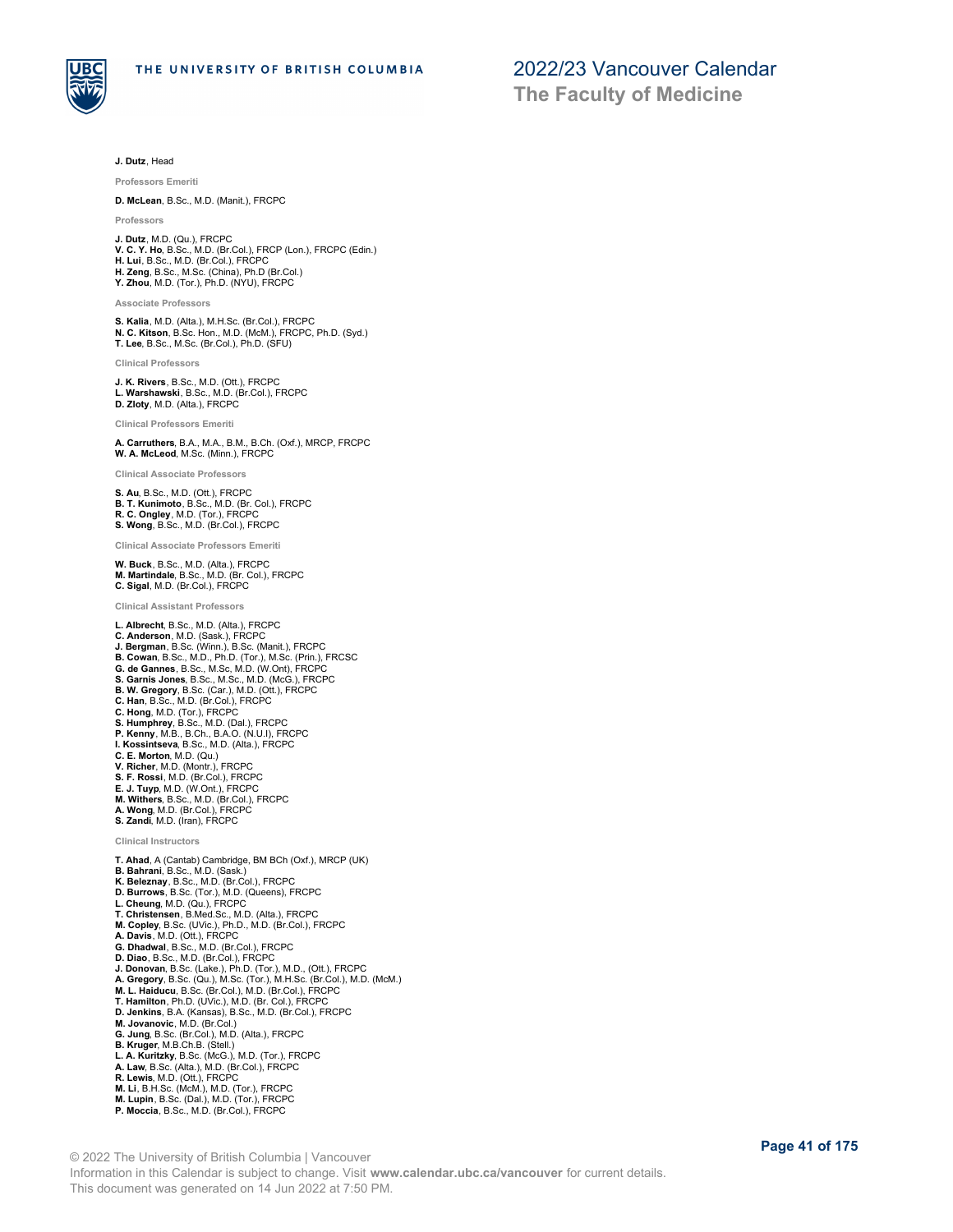

**The Faculty of Medicine**

- **K. Noiles**, B.Sc. (Qu.), M.D. (McM.), FRCPC
- **S. Nurmohamed**, B.Sc. (Western), M.D. (Tor.), FRCPC **P. O'Connor**, B.Sc., Ph.D., M.D. (Calg.), FRCPC
- 
- **K. Peter**, B.Sc., M.D. (Br.Col.), FRCPC **T. Peters**, B.Sc. (Qu.), M.Sc. (Tor.), M.D. (Calg.), FRCPC **R. Pinca**, M.D. (Br.Col.), FRCPC
- 
- **M. Ponzo**, B.Sc. (Tor.), Ph.D., M.D. (McG.), FRCPC **M. Samycia**, B.M.Sc., M.D. (Alta.), FRCPC
- 
- 
- **M. Shokravi**, M.D. (Alta.), FRCPC<br>**C. Sladde**n, B.Sc., M.D. (Wales), FRCPC<br>**A. Sutton**, B.Sc. (McG.), M.D. (Br.Col.), FRCPC<br>**G. Telford**, M.D. (Alta.), FRCPC
- 
- 
- 
- **D. To**, B.Sc., M.D., (Br.Col.), FRCPC **M. Tran**, M.B.A. M.D. (Calg.), FRCPC **M. Ulmer**, B.Sc., M.D. (Sask.), FRCPC
- 
- **G. Weichert**, B.S. (Wat.), Ph.D. (Br.Col), FRCPC **N. Wong**, B.H.Sc., M.D. (Calg.), FRCPC
- **H. Zargham**, M.D. (McG.), FRCPC

**Adjunct Professors**

**S. Atkins**, B.Sc. (Nott.), Ph.D. (Br.Col.) **E. Murray**, B.Sc. (McG.), M.D. (Manit.), FRCPC **J. Shapiro**, B.Sc., M.D. C.M. (McG.), FRCPC **J. Thewalt**, Ph.D. (SFU)

**Affiliate Professors**

**K. McElwee**, B.Sc. (Aberd.), Ph.D (Dund.)

**Associate Members**

- **D. Chen**, Pathology and Laboratory Medicine
- **R. Crawford**, Pathology and Laboratory Medicine
- **K. Fleming**, Pathology and Laboratory Medicine **R. P. Gallagher**, Population and Public Health
- 
- **A. Ghahary**, Surgery
- **S. Hedtrich**, Faculty of Pharmaceutical Sciences **B. Horst**, Pathology and Laboratory Medicine
- **J. Lam**, Pediatrics
- **M. Martinka**, Pathology and Laboratory Medicine
- **D. McKee**, Surgery
- **J. P. Pawlovich**, Family Practice
- **J. Prendiville**, Pediatrics
- **W. Rehmus**, Pediatrics
- **L. A. Sadownik**, Obstetrics and Gynaecology
- **D. Sawyer**, Pathology and Laboratory Medicine
- **C. Shiau**, Pathology and Laboratory Medicine **G. Tanhuanco-Kho**, Pathology and Laboratory Medicine
- 

Last updated: June 7, 2022

### **Academic Staff > Department of Emergency Medicine**

**J. Christenson**, Head

**Professors**

- **J. M. Christenson**, B.Sc., M.D. (Ott.), CCFP (Calg.)
- **K. Ho**, M.D. (Br.Col.), FRCPC (McG.)
- **R. Purssell**, M.D. (Br.Col.), E.M.R.C. (McG.), FRCPC

**Associate Professors**

- **R. Abu-Laban**, M.D. (Alta.), B.M.Sc., FRCPC **J. Brubacher**, M.D. (McG.), M.Sc., FRCPC **D. Harris**, M.D. (Br.Col.), CCFP **C. Hohl**, B.S., M.D.C.M. (McG.), M.H.Sc., CCFP, FRCPC
- **G. Hunte**, M.D. (Alta.), CCFP

**Assistant Professors**

- 
- **G. Andolfatto**, B.Sc. (S.Fraser), M.D. (Br.Col.), CCFP **A. Khazei**, B.Sc., M.D. (Br.Col.), CCFP, FRCPC
- **R. Stenstrom**, M.D. (McM.), CCFP

**Clinical Professors**

- **J. Etherington**, B.A.Sc. (Leth.), M.D. (Calg.), CCFP(EM)
- 
- **E. Grafstein**, B.Sc., M.D. (Tor.), FRCP<br>**J. Marsden**, B.Sc., M.D. (Qu.), CCFP(EM)<br>**J. McEwen**, M.D. (Tor.), FRCPC(EM)<br>**R. L. McFayden**, M.D. (Manit.), CCFP
- 
- **C. Sun**, M.D. (Ont.), MCFP(EM), FRCPC
- **J. Ward**
- **V. Wood**, B.Sc., M.D. (Manit.)
- **P. Yoon**

**Clinical Associate Professors**

#### **R. Berringer**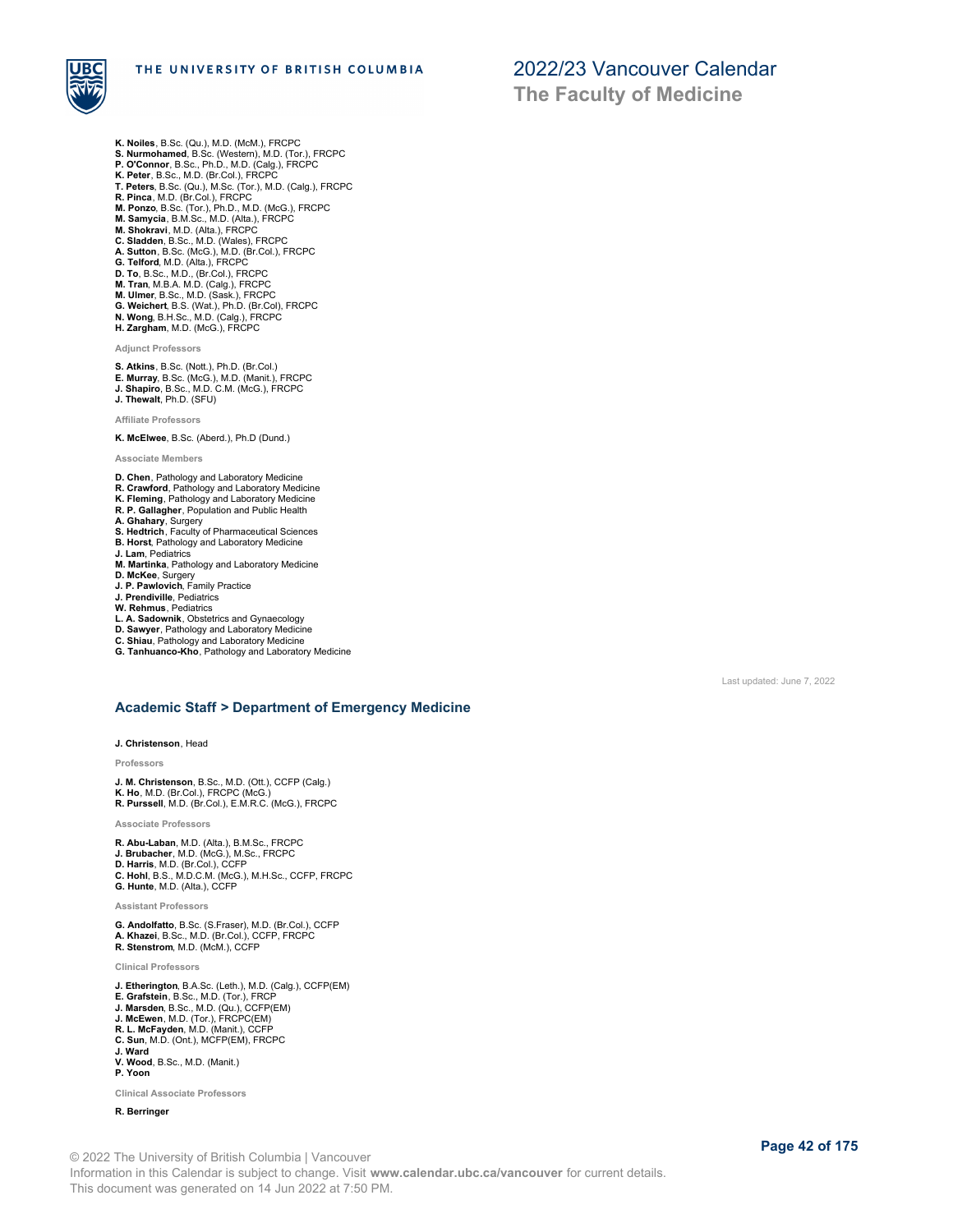

**B. A. Campana**, M.D. (McG.), FRCPC **D. Chang**, B.Sc., M.D. (Br.Col.), CCFP **L. Cheng**, M.D. (W.Ont.), CCFP **B. Chung**, M.D. (Tor.), FRCPC **J. Coleman**, M.D. (W.Ont.) **W. J. Cunningham**, M.D., C.M. (McG.), CCFP **M. Curry A. Davison**, B.Sc., M.D. (McG.), FRCPS<br>**B. L. Deady**, M.Sc., M.D. (Calg.), FRCPC<br>**M. S. Dettman**, M.D. (Br.Col.)<br>**C. Dewitt**, M.D., RCPSC W. F. Dick, B.Sc., B.S., M.D. (Br.Col.)<br>J. H. Finkler, B.Sc., M.Sc., M.D., CCFP(EM)<br>B. Fleming, M.D. (Br.Col.), CFPC<br>A. E. Gareau, M.D. (Br.Col.), CFPC<br>J. F. Goulding, B.Sc., M.D. (Tor.), FRCPC<br>A. Grunfeld, B.Sc., M.D. (To **S. Gutman**, B.Sc. (Br.Col.), M.D. (W.Ont.), CCFP, LMCC **J. G. Haegert**, M.D. (Nfld.), FRCPC **D. W. Harrison**, M.D. (W.Ont.), CCFP, FRCPC **J. Heilman**, B.Sc., M.D. (Sask.), CCFP(EM) **D. Kalla**, B.Sc., M.D. (Br.Col.), CCFP **A. Kestler B. LaHiffe W. J. Lang**, M.D. (Tor.) **T. F. -S. Lee**, M.D. (Manit.), FRCPC **A. J. Lund**, B.Sc., M.D. (Br.Col.), FRCPC **D. C. MacDonald**, B.Sc., M.D. (Tor) **A. MacPherson**, B.Sc., M.D. (Br.Col.), CCFP **D. McKnight R. D. McKnight**, M.D. (Qu.), FRCPC **M. McMeel M. Moestrenko H. Park**, M.D. (Alta.), CCFP **K. Peterson T. A. Pickett**, M.D., FRCPC **S. Pulfrey**, B.Sc., M.Sc. (McG.), M.D. (Br.Col.), CCFP **A. Ritchie**, B.Sc. (S.Fraser), M.D. (Br.Col.), CCFP **J. C. Ryan**, B.Sc., M.D. (Br.Col.), CCFP **H. Schubert**, M.D. (Br.Col.), MCFP(EM) **D. D. Sweet**, B.Sc. (Calg.), M.D. (Alta.), FRCPC (EM) **L. Vertesi**, M.D. (Tor.), FRCPC **K. Wanger**, M.D.C.M. (McG.) **D. Williscroft Clinical Assistant Professors F. Ackerman**, B.Sc., M.D. (Tor.), CCFP(EM) **D. Agulnik**, B.Sc., M.D. (Ont.), CCFP(EM) **O. Ahmad**, B.Sc., M.D. (Ott.), FRCPC **E. Angus**, B.Sc., M.D. (Br.Col.), CCFP(EM) **N. Austin**, B.Sc., M.D. (McG.), CCFP **K. Badra-Quirion P. Balcar**, B.Sc.H., M.D. (Qu.), FRCPC **N. Balfour**, B.Sc., M.D. (Br. Col.), CCFP(EM) **D. Barbic N. Barclay J. Bednarcyzk J. J. Bijlsma**, B.A., M.D. (Br.Col.), FRCPS **M. Bouchard D. Brown T. M. Cadieu**, B.A., M.D. (Br.Col.), M.Med., FRCPC **M. G. R. Carter**, M.B. (Liv.), MRCP, MRCGP **A. Carvalho A. Chahal**, B.Eng., M.A.Sc., M.D. (Alta.), FRCPC **R. Chan S. Chang A. Cheng C. Cheung**, M.D. (Br.Col.), CCFP **K. Cheung J. E. Copeland**, M.D. (US), CCFP **V. L. Cunningham**, B.Sc., M.D. (Br.Col.) **A. Davidson L. de Paoli**, B.Sc., M.D. (Alta.), LLMC, CCFP **L. Dindo C. Eberdt A. Erickson**, B.Sc., M.D. (Br.Col.), CCFP **D. Esler**, M.D. (Br.Col.), CCFP **B. Farrell**, B.Sc., M.D. (Nfld.), CCFP(EM) **S. Fedder**, M.D., CCFP **T. Fellows L. Filiatrault**, M.D. (McG.), FRCPC **D. Forth O. Frenkel E. Fukushima R. Geddes**, M.B., B.S. (Australia), CCFP **J. Ghuman A. Gilchrist**, B.Sc., M.Sc., M.D. (Br.Col.), CCFP(EM) **S. Glazer**, M.D., C.M., ABEM (I&II) **C. Goetsch**, B.Sc., M.A., M.D. (Br.Col.)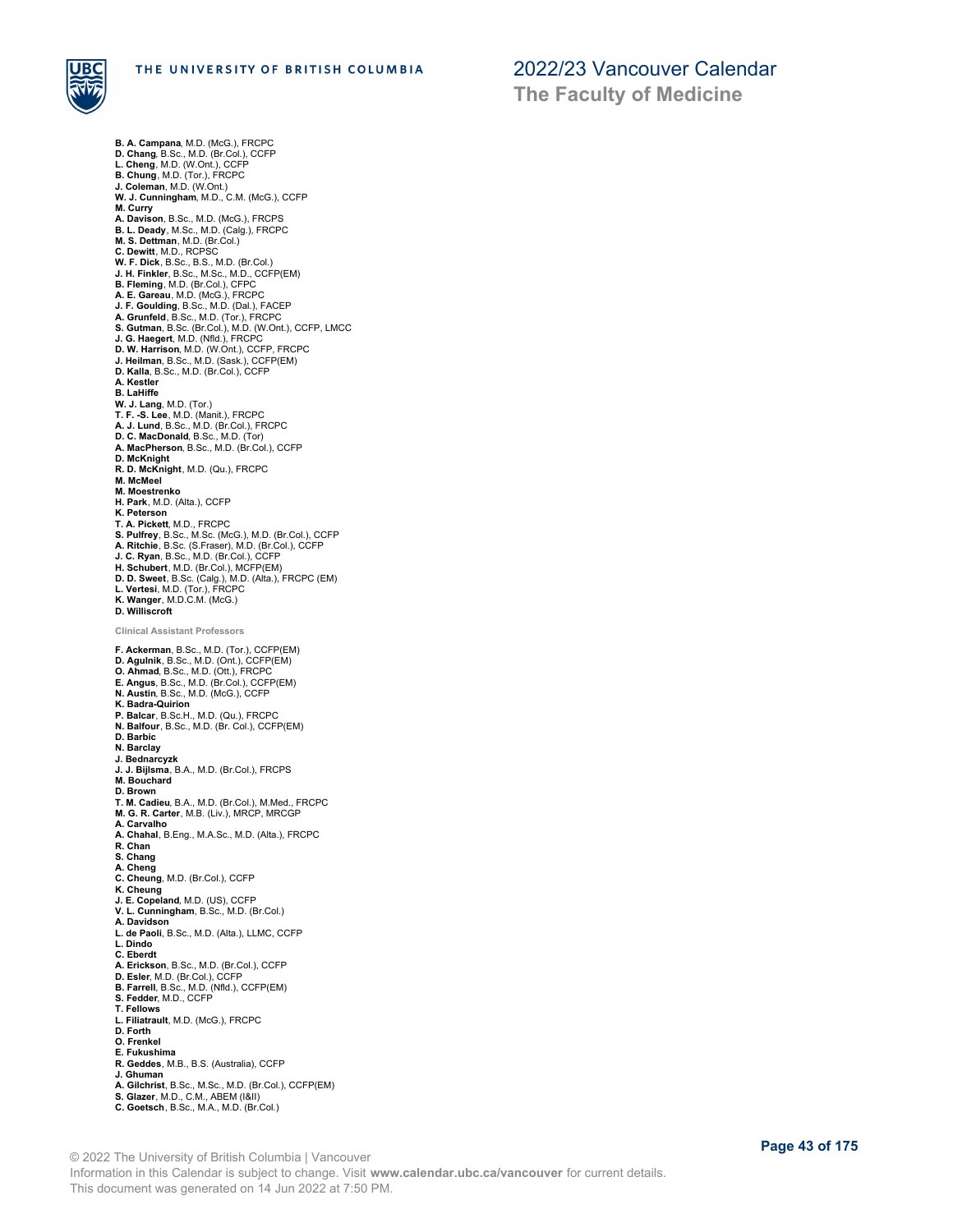

**A. Golshan**

# 2022/23 Vancouver Calendar

**The Faculty of Medicine**

**T. Green B. Grunau C. Hall**, M.Sc., M.D. (Cal), FRCPC **J. Heilman J. Hendry A. Holmes**, M.D. (Br.Col.), FRC(EM) **S. Z. Horak**, M.D. (Br.Col.), CCFP **A. Houlgrave**, M.D. (Br.Col.), CCFP **K. Hudson V. Hung J. K. H. Ip**, B.Sc., M.Sc., M.D. (Br.Col.), FRCPC **U. Ip S. P. Janes**, B.Sc., M.D. (Nfld.), FRCPC **H. P. Johar**, M.D. (Ont.), CCFP **D. Kim C. Kim-Sing**, B.Sc., M.D. (W.Ont), FRCPC **J. Kung**, B.Sc., B.Sc.P.T., M.D. (Br. Col.), FRCPC **M. Kwok**, M.D. (Br. Col.), CCFP **D. Lee P. Linden**, B.Sc., M.D. (Br.Col.), CCFP(EM) **K. Lindsay**, B.Sc., M.D. (W.Ont) **B. Long**, M.D. (Br.Col.), CCFP **S. Low-Beer G. Lowther**, M.D. **P. Macdonald K. MacKay**, B.Sc., B.S.W. (Br.Col.), M.S.W. **J. MacLeod**, M.D. (Br.Col.), CCFP **J. Macnab**, M.D. (Tor.), FRCPC **S. Mangal**, B.Sc., M.D. (Alta.), CCFP **G. McInnes**, B.Sc., B.S.N., M.D., CCFP(EM) **C. McIntyre**, B.Sc., M.D., M.H.Sc. (Ott.) **R. R. Mercier**, M.D. (Otago), FRCPC **B. J. Miller**, M.D. (W.Ont.), FRCSC **I. Mitchell**, M.D. (McG.), FRCPC **J. Moran**, B.Sc., M.D. (Qu.) **A. B. Morrison**, B.Sc., M.B., Ph.D. (U.Coll.) **C. Morrow M. Moser**, M.D. (Manit.), FRCPC **M. S. Mostrenko**, B.Sc., M.D. (Br.Col.) **K. Nemethy S. O'Donnell M. O'Neil**, M.D. (Tor.), CCFP **B. Oldring**, M.D. (Alta.), FRCPC **L. Oppel**, B.Sc., M.D. (Br.Col.), CCFP **R. Peters**, M.D., CCFP **M. Petrie**, B.A., M.D. (Qu.), CCFP(EM) **J. Plant**, P.P.E., M.D. (Calg.), FRCPC **D. Pledger A. Raine**, M.D. (Dal.), CCFP **N. Rose H. Ross**, B.Sc., B.M.S., M.D. (Mem.), FRCPC **P. Rowe**, M.D. (Br.Col.), CCFP **D. Rubin**, M.D. (Manit.), DABEM **C. Rumball**, B.Sc., M.D. (Montr.), FRCPC **A. Sajan**, B.Sc. (McG.), M.D. (Tor.), CCFP **R. Saona**, B.Sc., M.D. (Br.Col.), CCFP(EM) **R. Saunders**, B.Sc., M.D. (Dal.), FRCPC **F. Scheuermeyer**, B.Sc., M.D. (Montr.), FRCPC **K. Shi A. Skinner**, B.Sc., M.D. (Dal.), CCFP(EM) **D. Smith**, M.D. (Br.Col.), CCFP **A. J. Stager**, B.A., M.D. (Qu.), M.Sc. (Br.Col.), CCFP **S. Staniforth**, B.Sc. (McG.), M.D. (Calg.), CCFP **C. Stitt**, M.D. (W.Ont.), CCFP(FM) **R. M. Street**, B.Med.Sc., M.D. (Nfld.), FRCPC **S. Stromberg**, M.D. (Br.Col.), CCFP(EM) **D. Sue**, M.D. **R. Sunder M. Szpakowicz**, B.Ch., M.D.(Ott.), CCFP **A. Taylor J. Theoret I. Thordarson**, B.Sc., M.D. (Br.Col.), FRCPS **A. Tober**, B.Sc., M.D. (Manit.), FRCPC **J. Trojanowski F. von der Porten**, M.D. (Br.Col.), CCFP **F. Voon**, M.Sc., M.D. (Alta.), CCFP(EM) **E. Vu B. West**, B.P.E., M.Sc., M.D. (McM.), CCFP, LMCC **S. J. Wheeler**, B.Sc., M.D. (Br.Col.), ABP **D. Williams B. Wong B. M. Wong**, M.D., FRCPC, FACEP **W. Wong C. Wurster T. Yeung K. Zahn**, M.D. (Dal.), FRCP(EM) **Clinical Instructors**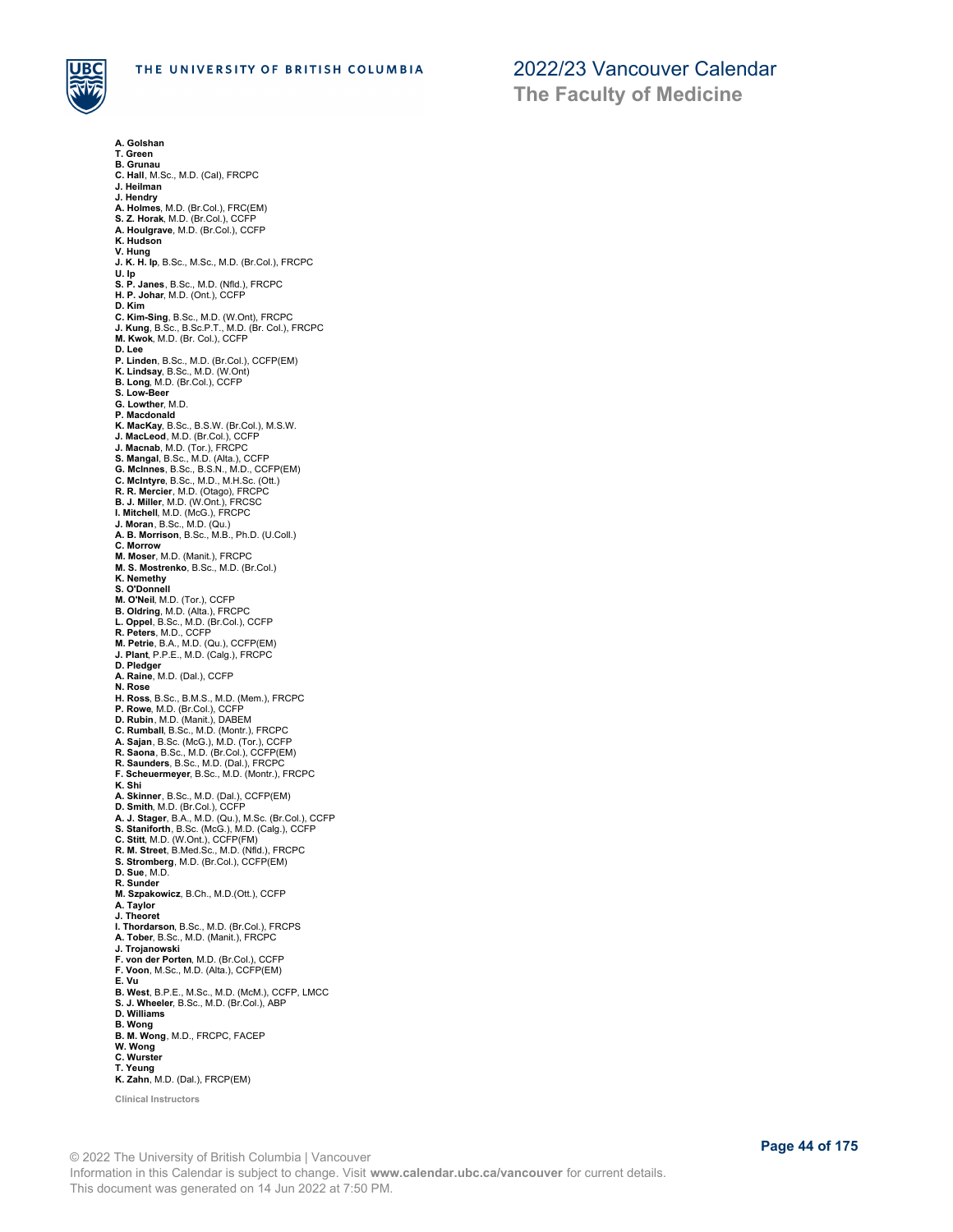

**The Faculty of Medicine**

**C. Achiam J. S. Ahn W. G. Akeroyd**, M.D. (Tor.), MCFP(EM) **K. K. L. Albert N. M. Alexander M. Allan C. D. Andrews R. G. Anthony D. M. Ariano N. E. Ashmead V. Athaide J. A. Atkins G. Z. Ayling G. R. Baxendale**, M.D. (Br.Col.), CCFP **A. Behboudi M. Belisle P. I. Beliveau**, B.Sc., M.D. (McG.), CCFP, FRCPC **M. E. B. Berg M. Bhatt**, B.Sc., M.D. (McM.), CCFP(EM) **S. M. Bianchi G. Bird**, B.Sc., M.D. (Br.Col.), CCFP(EM) **R. S. Birdi S. Blyth**, M.D. (Alta), CCFP **W. Bowden S. M. Boyd J. Braunstein J. Brock**, M.D. (Qu.), CCFP **W. S. Brown K. D. Buchanan**, B.Med.Sc., M.D. (Alta.), CCFP, ABEM, FRCPC **T. Burgess A. P. Byrne N. Byrne L. Caira A. Campbell**, B.Sc.H., M.D. (Ott.), FRCPC **M. Carroll B. A. Cassidy S. Chen S. Chen S. Chestnut**, B.Sc.H., M.D. (McM.), CCFP(EM) **C. Cheung C. Cheung R. Cheyne C. Choi G. Chomin**, M.D. (Alta.) **D. Chong A. Chou**, M.D. (Tor.), FRCPC **K. A. Clark**, M.D. (Qu.), M.Med.Ed., FRCPC **A. Clarke**, M.D. (Tor.), FRCPC **P. Cleve L. Cohen P. V. Colella T. N. Compagna M. Concannon**, B.A., M.D. (McG.), CCFP(EM) **R. Conchie M. J. Conrad**, M.D. (Ott.), CCFP **C. Cooper**, B.Sc. (McG.), M.D. (Br.Col.), CCFP **R. A. W. Cordes D. Crompton G. Culp**, B.Sc. (McM.), M.D. (Ott.), CCFP **K. Cunniffe P. A. Cunniffe M. Curry C. M. Dakin M. C. Davidson R. B. Davidson N. Dehghani A. T. Delaney R. I. DeLong V. Desai**, B.Sc., M.D. (Ott.), CCFP(EM) **S. P. Dhiman**, M.D. (Qu.), CCFP **A. Digney**, B.Sc. (Qu.), M.D. (Br.Col.), CCFP **K. Dinesh G. A. A. Dodd U. Doran T. Dorran**, B.Sc. (Alta.), M.D. (McM.), CCFP **A. Du Preez M. N. Dymond G. J. Edgar K. Edmonds**, M.D. (Calg.), CCFP(EM) **J. S. Eisen H. Enns**, B.Sc., M.D. (Br.Col.), CCFP(EM) **J. Eppler,** M.D. (Br.Col.), FRCPC<br>**G. Erhardt**, M.D. (Manit.), FRCPC<br>**M. Erskine**, M.Sc. (W.Ont.), M.D. (Qu.), FRCPC<br>**M. Ertel**, B.Sc., M.D. (W.Ont), CCFP **J. Exner**, B.Sc., M.Sc., M.D. (Br.Col.), FRCPC **S. Falz T. Findlay S. Finke A. Fitzpatrick**, B.Sc., M.D. (Dal.), CCFP(EM)

© 2022 The University of British Columbia | Vancouver Information in this Calendar is subject to change. Visit **www.calendar.ubc.ca/vancouver** for current details. This document was generated on 14 Jun 2022 at 7:50 PM.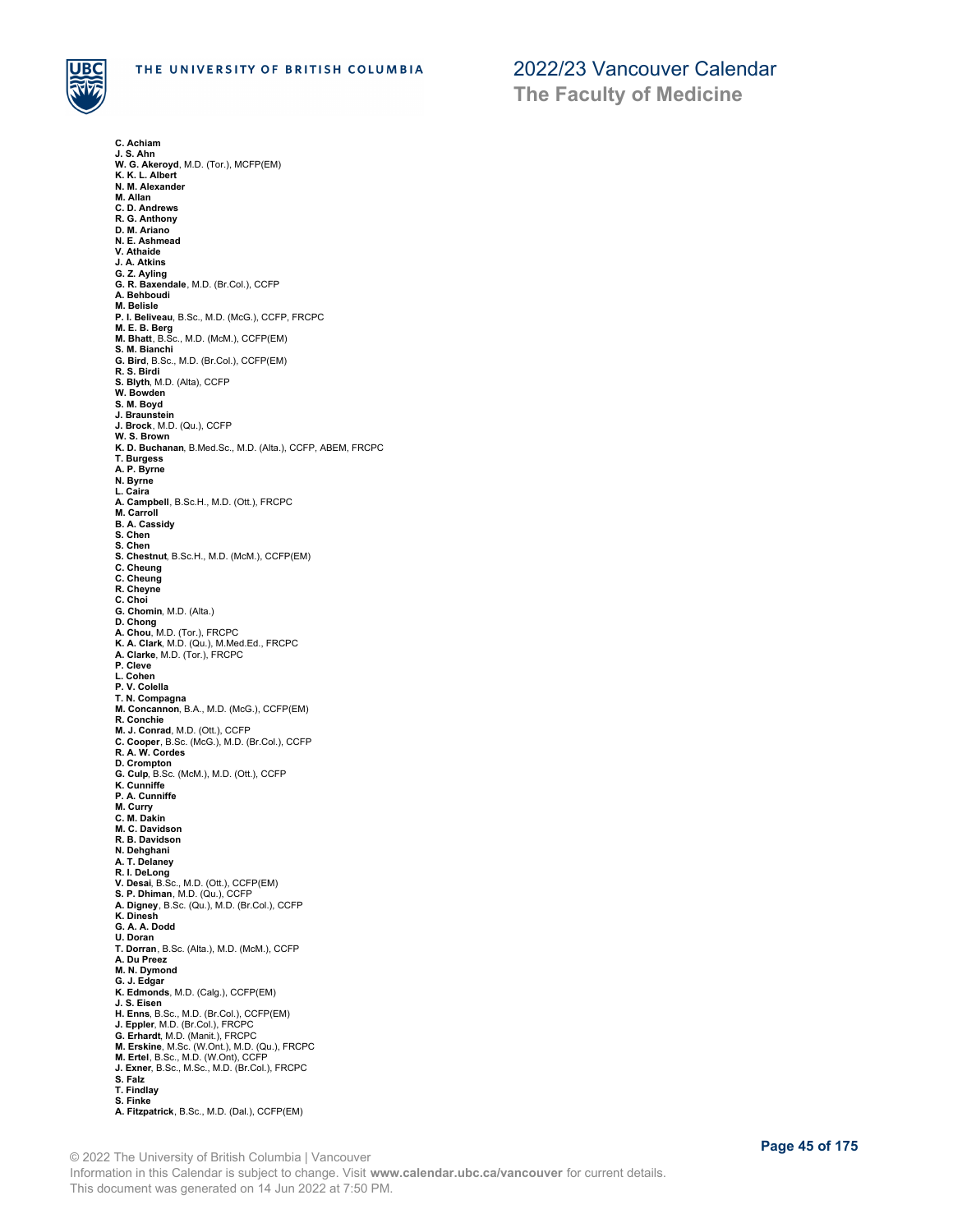

**The Faculty of Medicine**

**M. Flesher**, B.Sc., M.D. (Br.Col.), CCFP **L. K. Forest R. Forsyth**, M.D., RCPSC **J. Friesen P. H. Gaertner A. Ganstal**, B.Sc., M.D. (Qu.), CCFP(EM) **M. J. Garrard E. D. Genuis W. Gerntholz**, M.B.Ch.B. (Freestate), CCFP(EM) **G. Gill J. Golden**, M.D. (Manit.), CCFP(EM) **R. E. L. Gooch V. G. Goshko**, B.Sc., M.D. (Alta.), FRCPC, FACEP **J. Grabher M. Gracia L. G. Graham M. R. Grant N. Grewal**, B.Sc, M.D. (Br.Col.), CCFP(EM) **R. Griffiths**, M.D. (Br.Col.) **E. Grunau**, M.A., M.D. (Br.Col.), CCFP(EM) **V. Gupta J. P. Halvorson**, B.Sc., M.D., C.M. (McG.) CCFP **J. Hamilton-Irving B. Harrold**, B.Sc., M.D. (Br.Col.), CCFP(EM) **D. Haughton J. H. Hayley**, M.D., RCPSC **E. Haywood-Farmer M. Hein**, M.D. (Calg.), CCFP(EM) **C. N. Henderson J. Hendry**, B.Sc., M.Sc., M.D. (Br.Col.), CCFP **M. Hewitt B. Ho**, B.Sc., M.D. (Alta.), CCFP **A. Hoechsmann S. Hoogewerf**, B.Sc., M.D. (Br.Col.), CCFP **R. W. Hooker D. Huang P. Huang**, M.D. (Br.Col.), FRCPC **M. Hugi**, M.D. **L. Hunsinger J. Hussey B. R. Irvine**, B.Sc., M.D. (Br.Col.), CCFP **S. E. Jenneson R. E. Johnson G. D. Jones S. R. Jones D. Joo K. J. Kanerva D. Kassen**, M.D. (Sask.), CCFP(EM) **K. Kasteel J. A. Kelly L. J. Kelly C. Kelly-Smith E. Kenny**, B.Sc., M.D. (McG.), CCFP(EM) **S. A. Khan M. Khurana D. W. Kim K. M. Kim D. S. S. King S. Ko M. Koehn J. E. Kopp G. Korzan**, B.Sc., M.D. (Alta.), CCFP(EM) **V. Krajina**, M.D. (Dal.) **P. Krampl**, B.Eng., M.D. (Tor.), CCFP **C. S. Krause D. Krishna**, M.D. (W.Ont.), CCFP(EM) **A. Kuan**, M.Sc., M.D. (Manit.), CCFP **J. Lafleur J. Lafleur**, B.A., M.D. (Ott.), CCFP(EM) **J. Lai T. V. Lam T. Landsiedel**, M.D. (Br.Col.) **G. Laxdal**, B.Sc., M.D. (Sask.), CCFP(EM) **K. G. Y. Lee L. C. Lee**, M.D., CCFP **W. W. L. Lee N. Leinweber N. E. Lim H. Lindsay R. Lindstrom R. H. Little**, B.Sc., M.D. (Br.Col.), CCFP **A. Lui S. I. MacDonald O. MacSweeney**, B.Sc. (Guelph), M.D. (McM.), CCFP **P. Mallam**, B.Sc., M.D. (Nfld.), CCFP **A. Manocha K. Markel**, M.D.C.M. (McG.), FRCPC **R. T. Martin D. Marwood**, B.Sc. (Vic.(BC)), M.D. (Br.Col), CCFP **K. G. McCubbin**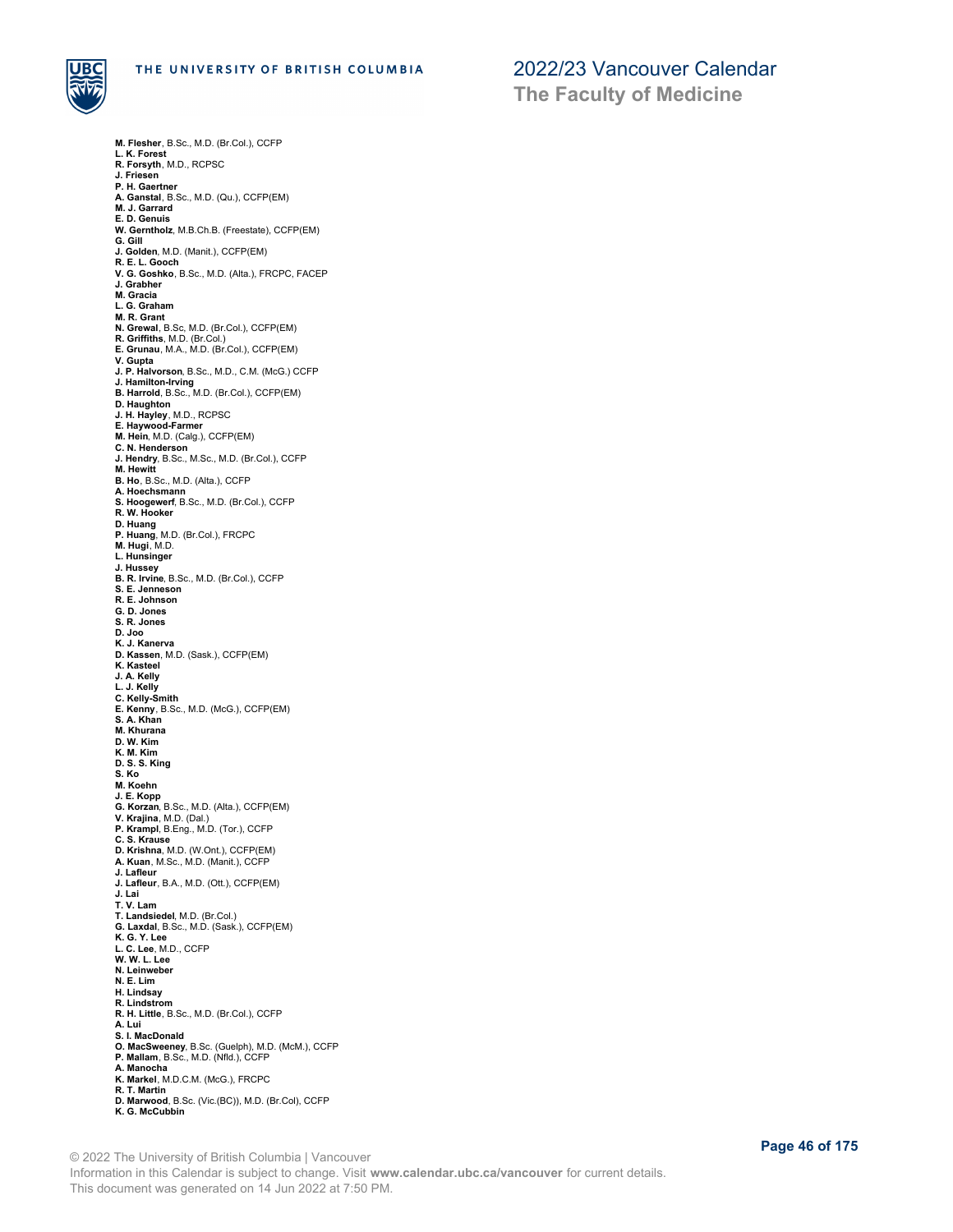

**The Faculty of Medicine**

**D. McElgunn**, M.D., RCPSC **D. M. McElgunn**, B.Sc., M.D. (Alta.), LMCC, FRCPC **B. McGowan**, M.D., RCPSC **J. McGrogan**, B.Sc., M.D. (Qu), CCFP(EM) **K. McMeel**, B.Sc., M.D. (Manit.), CCFP **M. McMillan**, B.Sc., M.D. (Br.Col.), CCFP(EM) **D. Melnychuk H. S. Millar P. Miller J. Mills B. T. Mir H. Mitenko B. Mohr**, B.Sc. (Wat.), M.D. (Ott.), CCFP **F. Mondor**, M.D., CCFP **P. M. Murphy C. Murray**, B.A., B.Sc., M.D.C.M. (McG.), CCFP(EM) **T. M. Newton P. P. Y. Ng M. Nickel**, M.D. (Br.Col.) **C. Niemand R. F. Noseworthy**, M.D. (Nfld.), FRCPC **K. S. Ogilvie J. Olsen J. Oostenbrink P. E. Oxciano M. Paris**, M.D. (Br.Col.), CCFP **A. Park**, H.B.Sc., M.D. (Tor.), CCFP(EM) **B. Passi**, B.Sc., M.D. (Qu.), FRCPC **K. Patel J. A. O. Payrastre D. Pearce G. T. Piper L. P. Plante R. Pourvali C. Prelypchan P. M. Prendergast J. M. Prevost D. Propp**, B.Sc. (Calg.), M.D. (Alta.), CCFP **G. Pugh**, M.D. (Br.Col), CCFP **N. Rainier-Pope B. W. Raison B. P. Rawston B. L. Read J. D. Reid M. E. Rempel**, M.D. (Br. Col.), CCFP **D. Rhine**, B.A., B.M.Sc., M.D. (Alta.), FRCPC **C. W. Ricketson**, M.D. (Qu.), FRCPC **I. N. Rimmer T. Ring**, B.Sc., M.D. (Br.Col.), CCFP(EM) **J. Rowell-Wong**, M.D., CCFP **E, Rydz M. Ryper W. Sabados**, B.Sc., M.D. (Br.Col.), CCFP **S. D. Samoyloff G. Sanz J. R. Sartor C. R. Schneck R. S. Sheshgiri S. Shirzad N. R. Sparrow S. D. Spelliscy R. L. Stanley T. J. Stephenson**, B.Sc., M.D. (Calg.), CCFP **M. Sze M. K. Sze**, M.D., CCFP **M. Tan D. A. Tedford M. Teixeira M. Teixeria**, M.D. (Qu.), CCFP **J. A. Tercier S. C. Thicke J. Thompson**, B.Sc., M.Sc., M.D. (Br.Col.), FRCPC **M. W. B. Thomson M. J. Thorne**, B.Sc., M.D. (Tor.), CCFP(EM) **G. A. Toth K. M. Tu**, B.Sc. (Br.Col.), M.D.( Alta.), CCFP **E. Turko J. Turner J. Unger J. Van Den Biggelaar**, B.Sc., M.D. (Tor.), CCFP(EM) **M. J. Van der Watt H. M. van Rooyen P. Van Tonder H. Van Zyl B. C. Vegsund A. Vukusic P. D. Walden**, M.D. (Tor.), CCFP **J. Wallace W. C. Y. Wan D. E. Watson**, M.D. (W.Ont.)

© 2022 The University of British Columbia | Vancouver Information in this Calendar is subject to change. Visit **www.calendar.ubc.ca/vancouver** for current details. This document was generated on 14 Jun 2022 at 7:50 PM.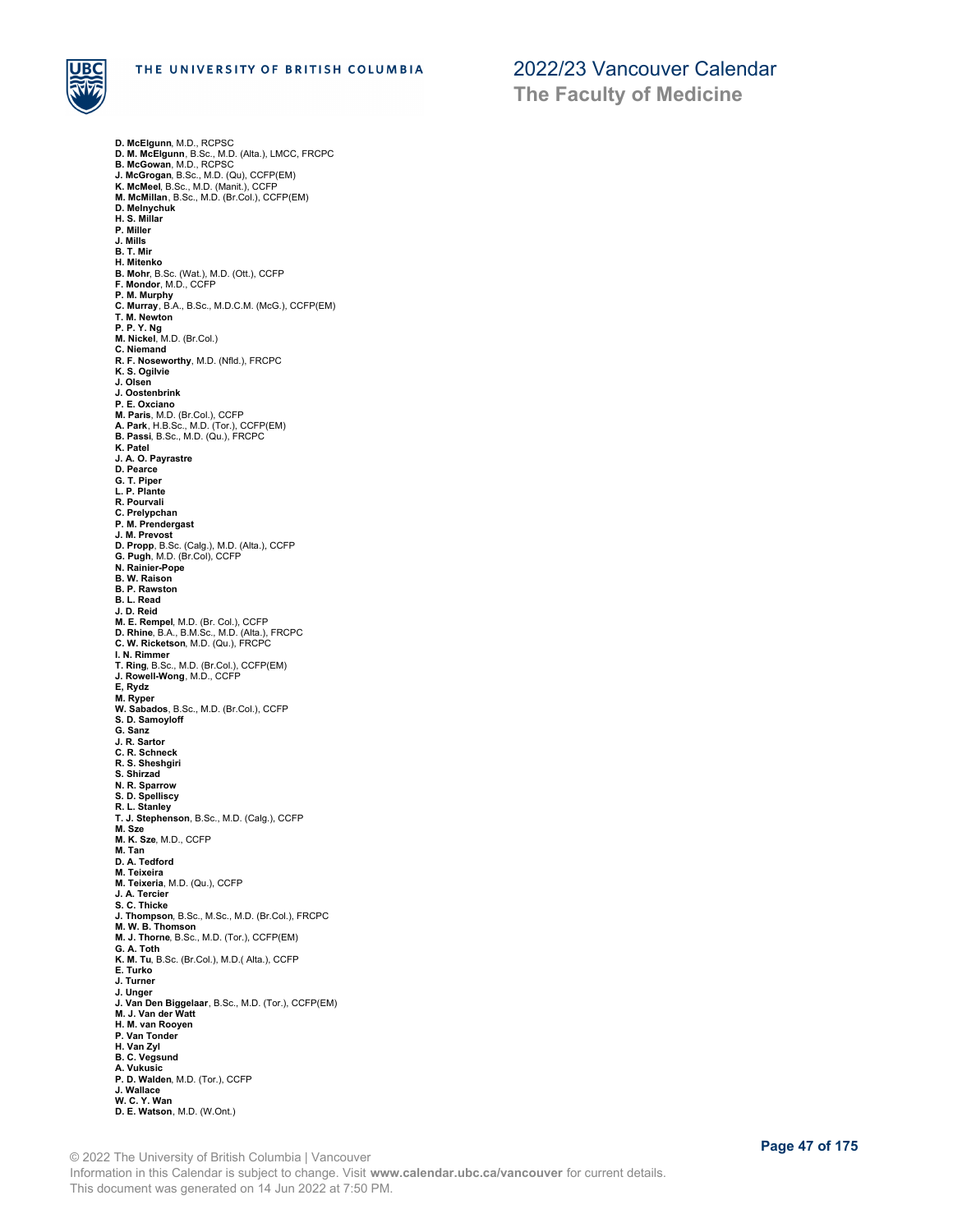

**The Faculty of Medicine**

- **A. M. Watt**, M.D. (Tor.), CCFP
- **K. Wiebe**
- **E. Wilford**, B.Sc., M.D. (Br.Col.), CCFP **C. M. Wilhelm-Boyles**
- **A. Williams**
- **J. A. Williams**
- **D. Williscroft**, M.D. (Br.Col.), CCFP
- **B. Wilson**
- **J-M Wilson J. -M. J. Wilson**, B.Sc., M.Sc., M.D.
- **K. A. Wishlow**
- **M. Wong**
- 
- **L. A. Woods S. C. Wormsbecker**
- **W. Woychuk**, M.D. (Br. Col.), CCFP **P. Wroz**
- 
- **A. Wynne**, B.Sc., M.D. (Calg.), CCFP(EM)
- **D. Yap**, B.Sc., M.D. (Calg.), CCFP(EM) **M. Yatscoff**
- **T. Yokota**
- **K. Yoshitomi**
- **R. W. Youngash**, M.D. (W.Ont.), FRCPC

**Associate Members**

- **R. D. Burgess**, M.D. (Tor.)
- **M. Clarke**
- **S. Jarvis-Selinger**, B.A., H.B.A., B.Ed., M.Ed., Ph.D. (Br.Col.)
- 
- **S. Khangura B. -K. Lim**, B.Sc., M.D. (Br.Col.), CCFP **C. -A. Lucky**, M.B., B.S. (Jamaica), CCFP
- **G. Meckler**
- 
- **D. P. Samoil**, M.D. (Alta.), CCFP **G. Sheppard**, B.Sc., M.D. (Alta.), CCFP
- **P. Zed**

### **Academic Staff > Department of Family Practice**

#### **R. Petrella**, Head

**Professors**

- 
- 
- **K. Bassett**, M.D. (Br.Col.), M.A., Ph.D. (McG.)<br>**M. Dawes,** M.B., B.S., M.D., D.R.C.O.G., F.R.C.G.P.<br>**S. C. W. Grzybowski,** M.D. (Br.Col.), M.Cl.Sc. (W.Ont.), CCFP, FCFP
- **K. Khan**, B.Med.Sc., M.B.B.S., Ph.D. (Melb.), FACSP **M. Koehle**, B.Sc., M.S. (Qu.), M.Sc. (Tor.), M.D., Ph.D. (Br.Col.)
- 
- **D. Kuhl**, M.D. (McM.), M.H.Sc. (Tor.), Ph.D. (Br.Col.)
- **H. McKay**, B.Sc. (S.Fraser), M.P.E. (Br.Col.), Ph.D. (Sask.) **D. Snadden** , M.B., Ch.B. (Scotland), M.Sc. (W.Ont.), M.D. (Dund.)
- **S. Vedam**, B.A. (Amherst), M.Ed. (Massa), C.N.M., R.N., M.S.N. ( Yale)
- **R. F. Woollard**, M.D. (Alta.), CCFP, FCFP

**Professors Emeriti**

- 
- **E. Carty**, C.N.M., B.S.N., (New Br.), M.S.N. (Yale) **M. C. Klein**, M.D. (Stan.), CCFP, FCFP
- **D. C. McKenzie**, B.Sc. (Guelph), M.D., M.P.E. (Br.Col.), Ph.D. (Ohio)
- **P. Miller**, B.Sc. (Br.Col.), M.Sc. (Calif., S. Diego) **L. L. Nasmith**, M.D., C.M. (McG.), CCFP
- **J. E. Taunton**, M.Sc. (S.Fraser), M.D. (Br.Col.), FACSM

#### **Associate Professors**

**M. Ashe**, M.Sc. (Aust.), Ph.D. (Br.Col.) **B. Calam**, M.D. (Br.Col.), CCFP, MCIS, FCFP **A. Campbell**, M.A. (S.Fraser), R.M. (Br.Col.) **K. Campbell**, B.Sc.N. (Alta.), R.M. (Alta.) **C. Ellis**, B.F.A. (Regina), D.Nurs. (SIAST), M.Sc. (Sask.) **C. Jevitt**, C.N.M., M.S.N. (Emory), Ph.D. (S.Flor.) **J. Kornelsen**, B.A. ( Vic.(BC)), M.A., Ph.D. (S.Fraser) **C. Newton**, B.Sc. (Qu.), M.D. (Qu.), LMCC, CCFP **W. Norman**, M.D. (Qu.), CCFP, FCFP<br>**M. Price,** M.D. (Calg.), CCFP<br>**I. Scott**, B.Sc. (S.Fraser), M.D., D.O.H.S. (McM.) CCFP, FRCPC, FCFP **J. Sims Gould**, MSW (Lakehead), Ph.D. (Br.Col.)

**Assistant Professors**

- **H. Bayrampour Basmenj**, B.Sc., M.Sc. (Iran) Ph.D. (MB)
- **L. Butska**, B.A. (Tor.), B.Sc. (Ryer.), M.A. (Tor.), Ph.D. (Rutgers)
- **L. Fischer**, BSc(PT), MD, CCFP(SEM), FCFP, Dip Sport Med. **R. McCracken**, M.D. (Calg.), CCFP

**Clinical Professors**

- **R. T. Abrahams**, B.Sc. (McG.), M.D. (Qu.), CCFP, FCFP **G. R. Avery**, M.B., B.S. (Lond.)
-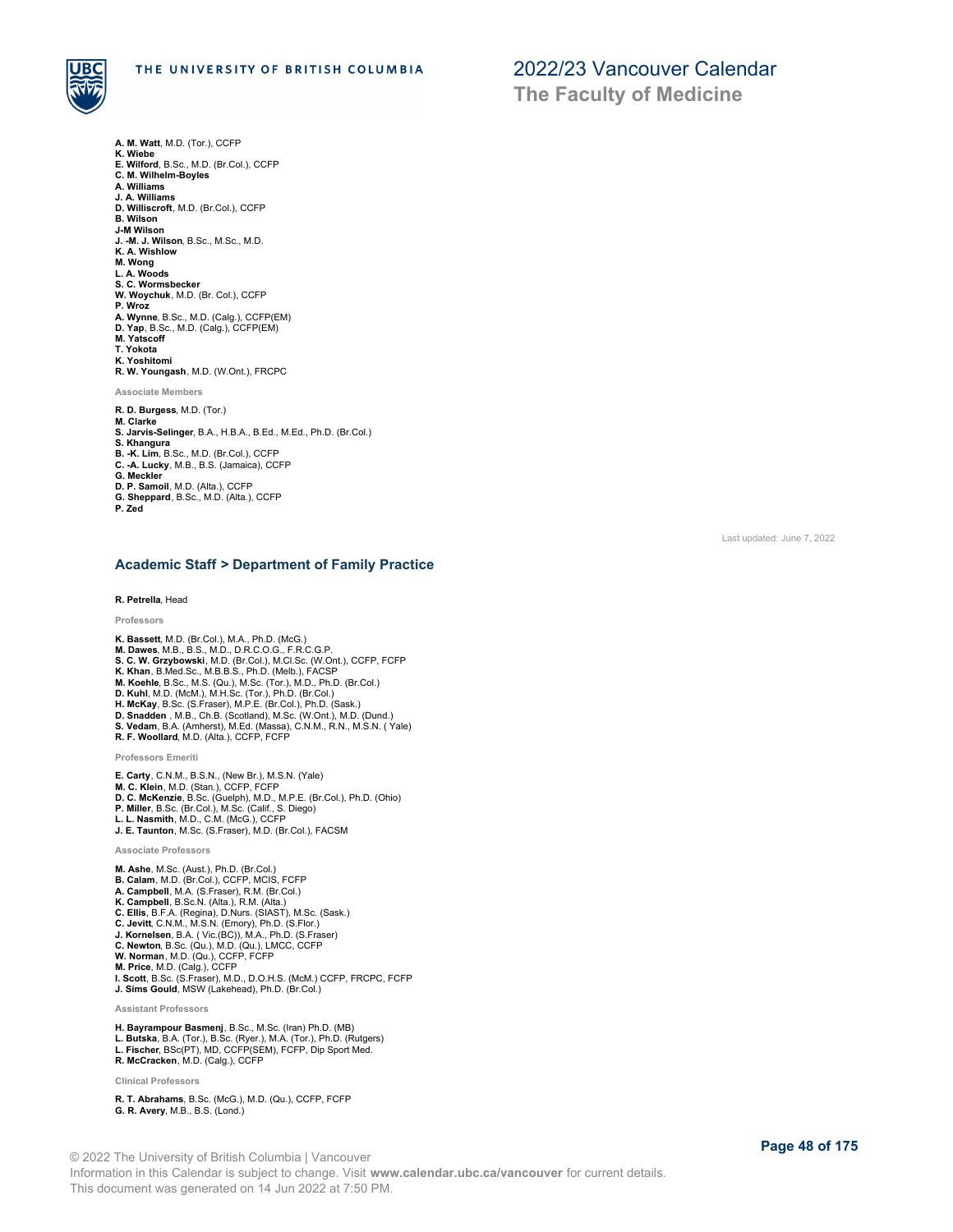

**S. B. Beerman**, B.Sc., B.S.R., M.D. (Br.Col.), CCFP, FCFP **D. Behroozi**, M.B.B.S. (Lond.), CCFP, FCFP **F. Black**, B.Sc., M.D., (Calg.), CCFP, FCFP **R. A. Bluman**, B.Sc., M.D. (Br.Col.), CCFP, FCFP P. Boston, M.A., B.A., Ph.D. (McG.), RN(NY)<br>D. A. Browne, B.A., M.A., Ph.D. (Br.Col.)<br>A. Burak, B.Sc., M.D. (Br.Col.), CCFP, FCFP<br>A. Chan, M.D. (Br.Col.), CCFP, FCFP<br>M. A. Docherty, M.B.Ch.B. (Aberd.), FCFP<br>D. Etches, M.D. **S. A. Guillemi**, M.D. (Argentina)<br>**D. Hammell**, B.Sc., M.D. (Tor.), CCFP<br>**J. K. Harris**, B.Sc., M.D. (Alta.), CCFP, FCFP **T. M. Ho**, B.Sc. (Pharm.), M.D. (Br.Col.) **B. Hougesen**, M.D. (Tor.), CCFP, RCPSC (Comm. Med.) **M. M. Hubinette**, M.D. (Br.Col.) CCFP **C. Hull**, B.Sc., M.Ped., (Colorado), M.D. (Mem.), DTM&H(UK), CCFP **D. V. Kason**, B.Sc., M.D. (Br.Col.), CCFP **S. Khan**, M.B., B.S. (F J Women's), CCFP **C. Kirkham**, M.D. (Qu.), CCFP, FCFP **E. Knell**, B.Sc., M.D. (Br.Col.), CCFP, FCFP N. K. Levitt, B.Sc., M.B., Ch.B. (Zambia), CCFP, FCFP<br>V. H. Livingstone, M.B., B.S. (Lond.), CCFP, FCFP<br>D. R. Lloyd-Smith, B.A. (Qu.), M.D., C.M. (McG.)<br>R. R. Love, B.Sc. (Vic.B.C.), M.D. (Br.Col.), CCFP **J. W. Mackie**, B.Sc., M.Sc. (Mich.), M.D. (Br.Col.), CCFP, FCFP **R. Markham**, M.B., Ch.B. (Cape T.), LMCC, CCFP **D. Ngui**, M.D. (Br.Col.), CCFP **G. Parhar**, M.D. (Calg.), M.D., CCFP, CIME **J. Pawlovich**, B.Sc., M.D. (Br.Col.), ATLS, ACLS, LMCC, CCFP, FCFP **J. Penner**, B.Sc. (S.Fraser), M.D., (McM.), CCFP **J. P. Sloan**, B.A., B.Sc., M.Sc., M.D. (Br.Col.), CCFP, FCFP **P. S. Sohal**, B.Sc., M.Sc. (India), Ph.D. (Sask.), M.D. (Alta.), CCFP, LMCC, FCFP **H. V. Thommasen**, B.Sc. (McG.), M.Sc., M.D. (Br.Col.), CCFP, FCFP **K. Trouton**, B.Sc., M.D. (Qu.), FCFP **E. R. Wiebe**, M.D. (Br.Col.) **J. G. Wilson**, M.D. (Br.Col.). CCFP, FCFP **P. C. Wong**, B.Sc., M.D., C.M. (McG.), CCFP, FCFP **Clinical Professors Emeriti S. Lubin**, M.D. (McG.), CM, CCFP, FCFP **Clinical Associate Professors A. Alexiadis**, M.D. (Dal.), LMCC<br>**R. P. Baker**, B.Sc., M.D. (W.Ont.), CCFP, ASAM, FCFP<br>**N. Baria**, B.Sc., M.D. (Br.Col.) CCFP **D. Beegan**, B.Sc., M.D. (Br.Col.), CCFP, FCFP **K. Blouw**, M.D. (Br.Col.), CCFP **P. W. Boronowski**, B.Sc., M.D. (Br.Col.), CCFP **P. Bowen-Roberts**, M.B., B.S. (Lond.), CCFP **S. Brears**, M.D. (Alta.), CCFP **H. Bright**, B.Ed. (S.Fraser), M.D. (Br.Col.), CCFP **D. R. Brook**, M.D. (Sask.), CCFP **C. Broten**, R.M. (Laur.) H. Buckley, M.D. (Br.Col.), CCFP, FCFP<br>K. Bulher, B.Sc., M.D. (Br.Col.), CCFP<br>S. Burgess, M.D. (Qu.), CCFP<br>K. A. Cadenhead, B.H.Ec., M.D. (Br.Col.), CCFP, FCFP<br>E. Cadeskey, B.Sc. (Tor.), M.D. (McG.)<br>D. Gave, B.A. (York), P **E. Cornelissen**, R.D. G. L. Deagle, M.D. (Univ. of Western Ontario), CCFP<br>J. DeWet, M.B.Ch.B. (Pretoria)<br>M. J. Donlevy, B.S.N. (Alta.), M.D. (Calg.), CCFP<br>G. M. Downing, M.D. (W.Ont.)<br>D. Drummond, B.A., M.D. (Western), CCFP **C. Dyck**, M.D. (Manit.), CCFP **J. Edworthy**, B.Sc., M.D. (Br.Col.), CCFP **T. L. Evans**, R.M. (U.K.), B.S.N. (Br.Col.) **N. Fairbrother**, B.A., Ph.D. (Br.Col.), M.A. (SFU) **P. A. Farnan**, M.B., B.C.L., B.A.O., D.Ch., B.Obs., L.R.C.P., S.(I) (Ireland), MPCGP(UK), CCFP, FCFP **M. Fitzmaurice**, M.D. (Ott.), CCFP **A.F. Frayne**, M.B.Ch.B. (Cape T.) MV (RMC), CCFP, FCFP<br>**G. M. Fyles**, B.Sc. (Tor.), M.D. (Manit.)<br>**M. M. H. Glanzberg**, B.Sc., M.D. (Br.Col.), CCFP<br>**R. Hall,** M.D. (Ont.), CFPC **K. K. Harder**, B.Ed., M.D. (Sask.), CCFP, FCFP **C. A. Harvey**, M.D. (Br.Col.) **M. P. Haskins**, M.D. (Calg.), CCFP, FCFP **K. R. Hatlelid**, B.Sc. (Calg.), M.D. (Br.Col.), CCFP(C) **S. L. Henderson**, B.Sc. (Vic.(BC)), M.D. (Br.Col.), CCFP **A. B. Hignell**, M.D. (Br.Col.), CCFP **D. Horvat**, M.D. (Br.Col.) **F. Hou**, B.Sc., Ph.D., M.D. (Br.Col.) **B. Huff**, M.D. (McM.), CCFP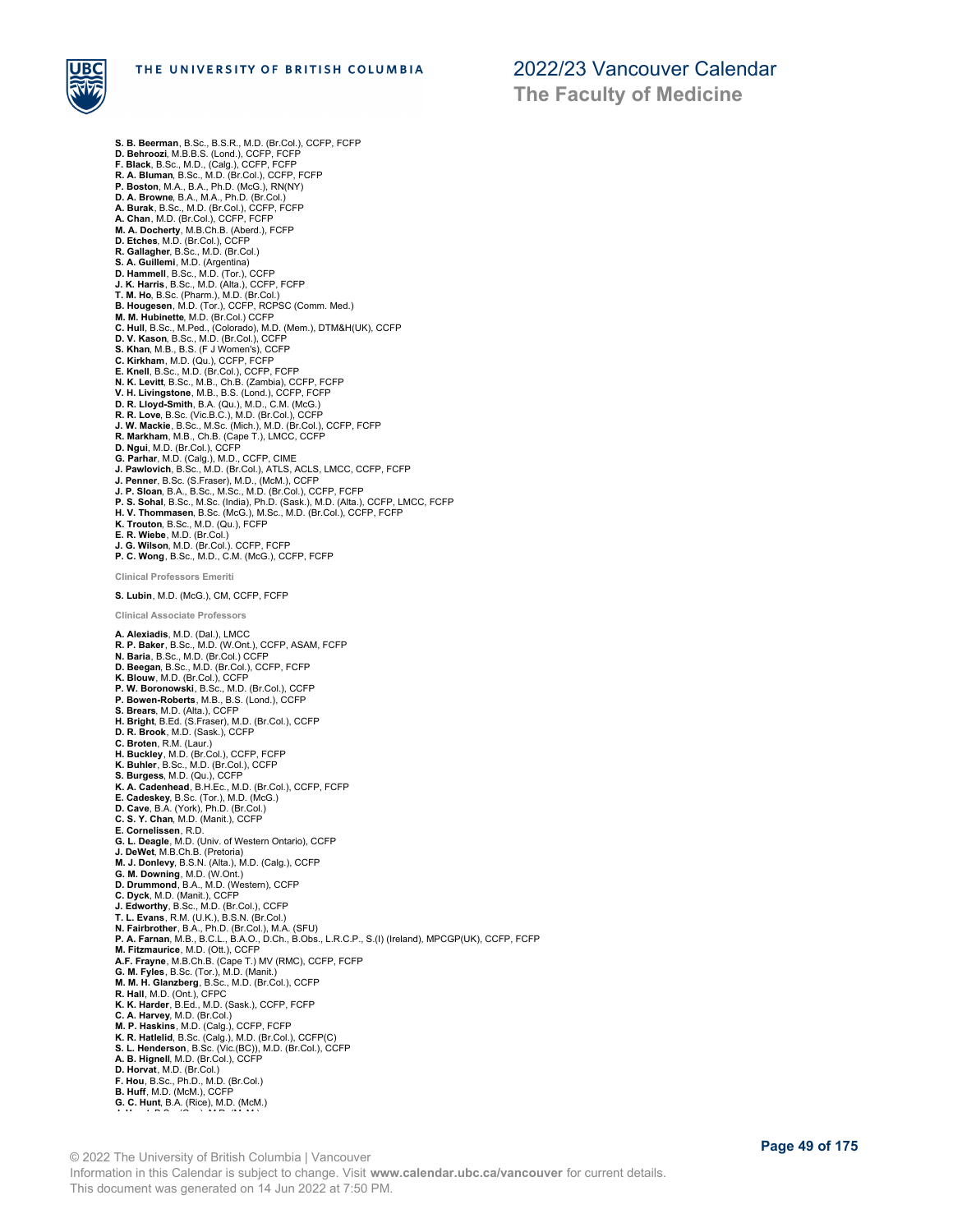

**J. Hurst**, B.Sc. (Car.), M.D. (McM.) **J. Irwin**, B.Sc., M.Sc., M.D. (Qu.), CCFP **A. Jiwani**, M.D. (Uganda), CCFP, FCFP **C. Johnston**, B.Sc., M.Sc., M.B., Ch.B. (Cape T.)<br>**R. F. Kamani**, M.D. (Manit.), CCFP, FCFP<br>**J. Kernahan**, M.D. (Manit.), CCFP, FCFP<br>**G. Knoll**, M.D. (Sask.), CCFP, FCFP **J. Lai**, M.D. (Br.Col.), CCFP, FCFP **P. Lake**, M.D. (Calg.), CCFP, FCFP **C. Lam**, M.D. (Br.Col.), CCFP **E. Leduc**, M.D. (Br.Col.), CCFP, FCFP **N. G. Leslie**, B.M.Sc., M.D. (Alta.), CCFP **B. K. Lim**, B.Sc., M.D., C.M. (McG.), CCFP, FCFP **W. F. Louw**, M.B., Ch.B. (Pret.), CCFP **R. S. Low**, B.Sc., M.D. (Br.Col.), CCFP, FCFP **C. -A. Lucky**, M.B., B.S. (Jamaica), CCFP, FCFP **M. S. MacKenzie**, B.Sc. (Dal.), M.D. (Nfld.), CCFP **M. F. Madsen**, M.B., B.S. (Lond.), CCFP **W. J. Mail**, M.D. (Tor.), CCFP, FCFP **M. Makin**, M.B.Ch.B. (Cape T.) **R. Malleson**, M.B., B.S. (Lond.) **R. S. Mann**, M.D. (Manit.), CCFP, FCFP **M. Manville**, M.D. (Br.Col.), CCFP **S. E. Martin**, M.D. (McM.) **G. P. McFetridge**, B.Sc., M.D. (Br.Col.), P.D.P. (S.Fraser), CCFP, FCFP **M. J. McGregor**, B.A. (McG.), M.D., M.H.Sc. (Br.Col.), CCFP **R. McIlwain**, M.D. (Qu.), CCFP, FCFP **A. M. Meyer**, M.B.Ch.B. (Univ of Free State, S. Africa), CCFP **A. Modi**, B.Sc., M.D. (Br.Col.), CCFP, Dip.Sp.Med., FCFP **H. Mok**, R.M. (UK), M.A., M.H.Sc. (Br.Col.) **S. Moore**, M.D. (Br.Col.), CCFP **A. K. M. Mudaliar**, M.D. (Br.Col.), CCFP **W. D. Murschell**, B.M.Sc., M.D. (Alta.), CCFP, CFP(E) **L. Nacul**, M.D. (Univ. of Sao Paulo), CCFP **A. Nagji**, M.D. (Ott.), CCFP **A. J. Nixon**, M.B., B.Ch., B.A.O. (Belf.), CCFP **B. F. O'Briain**, B.Sc., M.D., C.M. (McG.), CCFP **S. P. Ostler**, B.Sc.P.T., M.D. (W.Ont.), CCFP, FCFP **C. J. Patricelli**, M.D. (Br.Col.), CCFP **N. Petropolis**, M.D. (Dal.), CCFP **J. L. Pocock**, M.R.C.G.P., D.R.C.O.G. (Lond.), CCFP, FCFP **N. Prasad**, B.Med.Sc., M.D. (Alta.), M.Sc. (Br.Col.) **L. M. Reid**, M.D. (Tor.), CCFP, FCFP **M. Rev**, B.A. (Tor.), M.D. (McM.), CCFP, FCFP **L. M. Rieb**, B.Sc. (McG.), M.Sc. (Tor.), M.D. (McM.), CCFP, FCFP **J. Robillard**, M.D. (Manit.), CCFP **J. F. Rostoker**, B.S., M.D. (U.A.G., MX), CCFP, FCFP **L. W. Roy**, M.D. (Sask.), CCFP **C. Rusnak**, M.D. (Sask.), CCFP, FCFP **K. Ryan**, B.Sc. (Qu.), M.A.Sc., Ph.D. (Tor.), M.D. (Br.Col.), CCFP, FCFP **S. Salloum**, B.A. (McG.), D.S.P.A., M.Ed. (Tor.), M.D. (McM.), CCFP **P. Sazegar**, M.D. (Br.Col.), CCFP **I. Schokking**, M.D. (Tor.), M.Sc. (McG.), CCFP, FCFP **M. Schonfeld**, B.Sc., M.D. (Br.Col.) **P. M. Sestak**, B.A., M.D. (Sask.), CCFP **M. Sharko**, M.D. (Alta.), CFPC **S. Shore**, B.Sc. (Guelph), B.Med.Sc., M.D. (Nfld.), CCFP **V. Simmons**, R.N. (IE), R.M., M.A. (GB) **L. A. Smith**, M.D. (Tor.), CCFP **P. Squire**, M.D. (Sask.) **G. Stahl**, M.D. (Br.Col.), CCFP, FCFP **D. Stancu**, M.D. (Bucharest), CCFP **B. D. Stanley**, M.D. (Br.Col.), FCFP **K. Stevens**, B.A., M.D. (Br.Col.), CCFP **J. D. Stockdill**, B.A. (Br.Col.), M.D. (McM.), CCFP, FCFP **N. Strydom**, M.B., Ch.B. (Cape T.) **T. Suleiman**, B.Sc. (Würzburg), M.D. (Germany), CCFP **C. Sutherland**, M.D. (N.S.), CCFP **T. G. Taylor**, B.Sc., M.D. (Br.Col.), CCFP, FCFP L. Tereposky, M.D. (NL)<br>**G. Tobert**, M.D. (Br.Col.) LMCC, CCFP, FCFP<br>**D. S. Toor**, M.B., B.S. (IN), CCFP<br>**D. Tu**, M.D. (McM.), CCFP<br>**A. Tura**, M.D. (Br.Col.)<br>**G. Vaughan,** M.D. (Br.Col.) P. Walker, B.Sc. (McM.), M.D. (W.Ont.), CCFP(C), FCFP<br>R. Warneboldt, B.Sc., M.D. (Br.Col.), CCFP<br>P. Whitehead, M.A., Ph.D. (Br.Col.), CCC<br>C. Whittington, M.B., B.S., (Q'ld.), M.B.A., (Calg.), CCFP, FCFP<br>T. Wilkinson, M.D. **B. C. Willoughby**, M.D. (W.Ont.), CCFP **J. A. Wilson**, B.Sc., M.D. (Br.Col.), CCFP **R. A. Wilson**, B.Sc., M.D. (Br.Col.), CCFP **S. Witherspoon**, M.D. (W.Ont.), CCFP, FCFP **T. Wong**, B.Sc., M.D. (Br.Col.), CCFP, FCFP **K. Yang**, M.D. (Taiwan), CCFP, FCFP **S. Yau**, M.D. (Br.Col.), CCFP **L. Yeates**, B.A., BHSc., MHM (Tor.) **M. H. Zapf-Gilje**, B.Sc. (McG.), M.D. (Br.Col.), CCFP, FCFP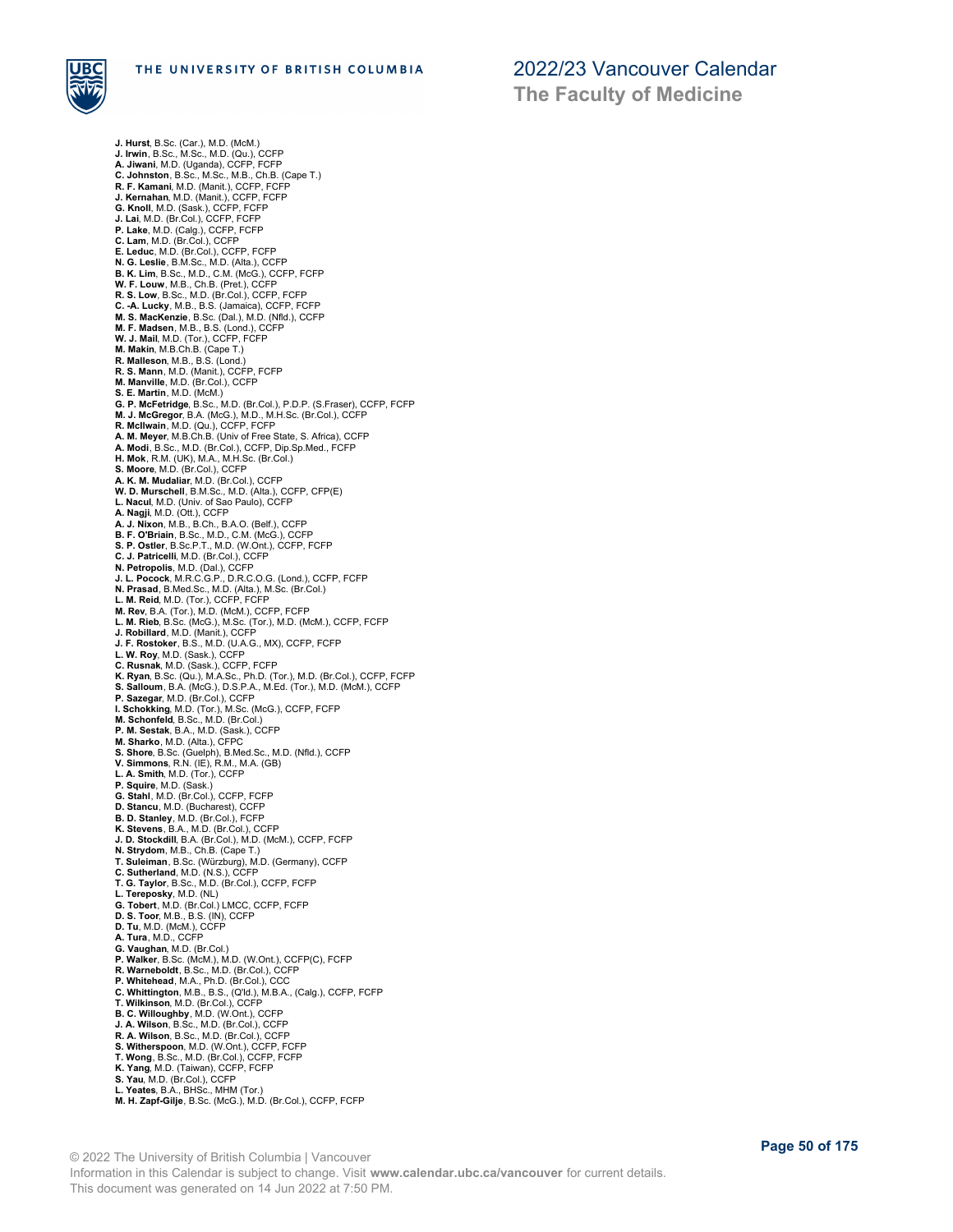

**Clinical Associate Professor Emeritus J. R. Havens**, M.D. (W.Ont.), CCFP, FCFP **The Faculty of Medicine**

**Clinical Assistant Professors S. Adilman**, B.Sc. (Guelph), M.D. (Br.Col.) **K. Ahamad**, M.D. (Br. Col.), CCFP **A. Ahmed**, M.B., B.S. (Rawal.Med.Coll.) **T. Aldred**, M.D. (Alta.), CCFP **J. Alvarez de Lorenzana**, M.D. (McM.), CCFP **M. Anand**, M.D. (Tor.), CCFP **H. Anderson**, M.D. (Alta.), RCPSC (Int. Med.) **J. M. Anderson**, M.D., R.N. (Br.Col.) **J.E. Anderson**, B.Sc. (Leth.), M.D. (Alta.), M.H.Sc. (Br.Col.) **N. Anderson**, M.D. (Calg.), CCFP **S. Anderson**, M.D. (Br.Col.), CCFP **P. Armogam**, M.B.Ch.B. (Witw.) **C. A. Armstrong**, M.D. (Br.Col.), CCFP, FCFP **A. Arora**, M.D. (W.Ont.), CCFP **K. J. Atkinson**, B.Sc. (S.Fraser), M.D. (Br.Col.), CCFP **T. Attia**, M.D. (Dal.), CCFP **S. Aujlay**, M.D. (Br.Col.), CCFP **G. R. Ayling**, B.Sc. (Vic., Well.), M.B., C.L.B. (Otago) **R. D. H. Backus**, B.Sc., M.D. (Alta.) **J. S. Baidwan**, M.B., B.S. (GB), CCFP **J. Bains**, M.D. (Alta.), CCFP **M. Banwell**, M.D. (Qu.) **S. R. Barron**, B.Med.Sc., M.D. (Nfld.), CCFP **D. Barwich**, M.D. (Manit.), CCFP, LMCC **L. Barzelai**, B.A. (Tor.), M.D. (Dal.), CCFP **P. Battershill**, M.D. (Br.Col.), M.H.Sc. (Tor.), CCFP **L. Beck**, B.Sc., M.D. (Manit.), CCFP **E. B. Becker**, M.D. (Calg.).<br>**R. Bedell**, B.Sc. (Br.Col.), M.D. (Br.Col.)<br>**R. Beever**, M.D. (Alta.), CCFP<br>**D. Behn Smith**, M.D. (McM.), CCFP<br>**J. H. Bell**, M.D. (Sask.), CCFP **A. Benitez-Gomez**, M.D. (Cordoba), CCFP **V. Berard**, R.M. (S.A.) **E. Berinstein**, B.A., B.Sc., M.D. (Manit.), CCFP **G. Bloomberg**, M.B., B.Ch (S.Afr.), RCPSC **M. Blouw**, B.Sc., M.D. (Br.Col.), CCFP **G. H. Borchert**, B.Sc., M.D. (Br.Col.), CCFP **J. Bovard**, M.D. (Br.Col.)<br>**M. Boylan**, B.Sc. (Guelph), M.D. (McM.), CCFP, FCFP<br>**R. Brar**, M.D. (Br.Col.), CCFP<br>**V. Brcic**, M.D. (McM.), CCFP **A. Brett**, R.M. (Br.Col.) **P. Brigel**, M.D. (Tor.), CCFP **G. B. Brinkman**, R.M. (Br.Col.) **S. Broughton**, M.D. (W.Ont.) **M. A. Brousson**, B.Sc. (Vic.(BC)), M.D.C.M. (McG.), CCFP, FCFP **D. V. Brown**, B.Sc., M.D. (Calg.), CCFP(EM), FCFP **M. L. Buchanan**, M.D. (W.Ont.), FRCP **C. Buckley**, M.D. (Ott.), R.C.P.S.C. (Ortho.) **M. T. Burke-Burgess**, M.B., B.Ch., B.O.A. (Ireland), CCFP **J. I. Bus**, B.A., M.D. (Br.Col.) **C. Bush**, R.M. (Br.Col.) **A. Campbell**, M.D. (McM.) **A. Cantarutti**, M.D. (McM.), CCFP **R. Carruthers**, M.D. (Br.Col.), CCFP, FCFP **C. Casselman**, M.D. (Tor.), C.C.F.P. **E. J. Cattoni**, M.D. (Alta.), CCFP **R. Chadha**, M.B., Ch.B. (Manc.), CCFP **K. Chan**, B.Sc., M.D. (Br.Col.), CCFP **A. Chang**, M.D. (Alta.), CCFP **B. H. Chang**, M.D. (Br.Col.) **C. Chang**, M.D. (Br.Col.) **H. Chang**, M.D. (Br.Col.), LMCC **H. Y. C. Chang**, B.Sc.. M.D. (Br.Col.) **M. Chang**, M.D. (Br.Col.), LMCC **T. Chang**, B.Sc., M.D. (Br.Col.) **P. Chee**, M.D. (Br.Col.), CCFP **G. S. Cheema**, M.B.B.S. (India) **D. Chen**, M.B.Ch.B. (Glas.) **H. Chen**, M.D. (Br.Col.), CCFP **S. Chen**, M.D. (Fatima), CCFP **C. Cheng**, M.D. (Br.Col.), CCFP **H. Chow**, B.M.Sc., M.D. (Alta.), CCFP **J. C. Chow**, M.D. (Br.Col.), CCFP **C. Chris**, M.D. (tOtt.), CCFP **S. Chritchley**, B.Sc., M.D. (Br.Col.), CCFP, FCFP **M. A. Clement**, M.D. (Tor.), CCFP **K. Closson**, M.D. (Br.Col.), CCFP **L. R. P. Collins**, B.Sc., M.D. (Br.Col.) **M. Collins**, M.D. (McM.), CCFP, FCFP **G. M. Comeau,** M.D. (Dal.).<br>**C. Condon**, M.B., Ch.B. (Liv.), D.O. (Eng.), CCFP<br>**H. D. Cooper,** B.Sc., M.D. (Calg.), CCFP<br>-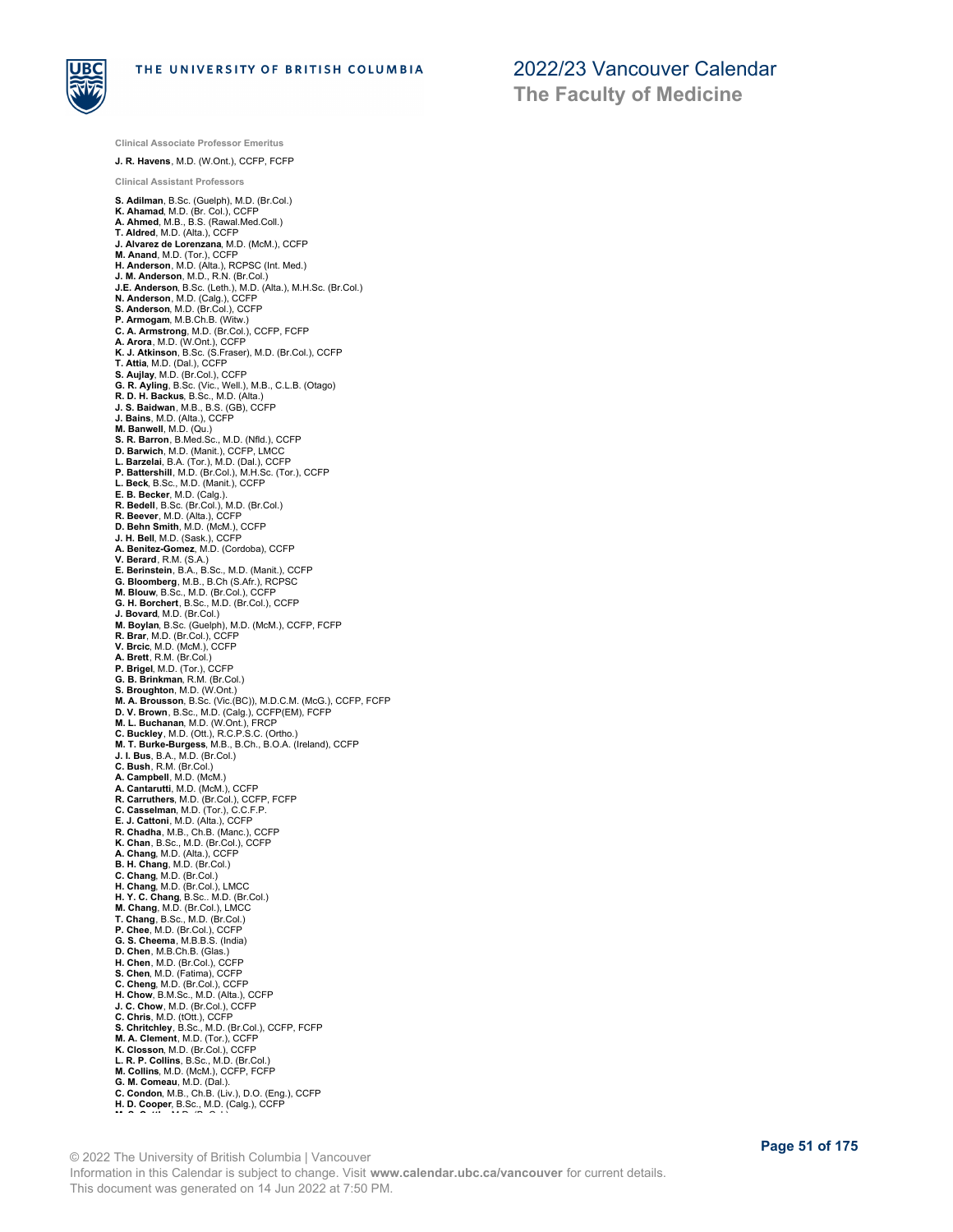

**M. S. Cottle**, M.D. (Br.Col.) **F. Covaser**, M.D. (RO), CCFP **R. Crow**, M.D. (Br.Col.), CCFP **T. Culham**, M.D., CCFP **C. Cunningham,** B.Sc., M.D. (Br.Col.), CCFP, FCFP<br>**L. Curtis**, B.Sc. (Acad.), M.D. (Dal.)<br>**V. Danescu,** M.D. (RO), CCFP<br>**A. J. de Klerk**, M.B.Ch.B. (S. Afr.) S. de Vlaming, M.D. (Manit.)<br>G. L. Deagle, M.D. (Univ. of Western Ontario), CCFP<br>P. Dhillon, M.B., B.Ch., B.A.O. (RCSI), CCFP<br>A. Dietrich, B.A., M.A., Ph.D.<br>P. Dil, M.B., Ch.B., (Zambia), CCFP<br>R. Dindo, B.Sc. (American, Be **J. Donaldson**, M.D. (Br.Col.). CCFP **F. Dossa**, M.D. (McM.), CCFP **D. Downe**, M.D. (Calg.), CCFP **S. Ducceschi**, M.D. (Ott.), CCFP **B. Dueck**, M.D. (Br.Col.), CCFP **F. Duncan**, M.D., M.A. (Br.Col.), CCFP **S. Dutchyn**, M.D. (Br.Col.), CCFP **B. A. Ebers**, R.M. (Tex.) **C. T. Eckfeldt**, B.A. (New Hamp.), B.Ed., M.D. (Br.Col.), CCFP, FCFP **W. Ehman**, M.D. (Sask.) **K. Emmott** , M.D. (Br.Col.), CCFP **P. Entwistle**, M.B., Ch.B. (Dund.) **J. -P. Etheridge**, M.B., Ch.B (S.Af.) **D. Evans**, M.D. (Manit.), CCFP **I. Fadyeyeva**, M.D. (Bogomolets), CCFP **T. Fairweather**, M.D. (Br.Col.), CCFP **A. Falk**, B.Sc. (Tor.), M.D. (Br.Col.), CCFP **M. Farmer**, M.D. (Br.Col.) **L. Farrales**, M.Sc. (Br.Col.), M.D. (Kingston), CCFP **S. C. Fedyk**, R.M. (Wash.) **B. Fehlau**, B.Sc. (Alta.), B.Sc., M.D. (Calg.), CCFP, FCFP **R. Fernandez**, M.D. (Br.Col.), CCFP **S. Ferreira**, M.B., Ch.B. (S.Afr.), CCFP **C. Ferris**, M.D. (Br.Col.), CCFP **Y. Filanovsky**, M.D. (Alta.), CCFP **S. Finkleman**, M.D., F.R.C.P(C) **T. Fisher**, M.D. (Br.Col.) **D. J. Flynn**, M.D. (Dal.), CCFP **K. Forgie**, M.D. (Nfld.), CCFP **G. Frame**, B.Sc., M.B., B.Ch. (Witw.) **L. Fredeen**, B.Sc., M.D. (Sask.), CCFP **M. Frey**, M.D. (Br.Col.), CCFP **D. Furstenburg**, M.B., Ch.B. (Pret.) **P. Gabriel**, M.D. (Br.Col.), CCFP **L. P. Gallagher**, B.Sc., M.D. (Br.Col.), CCFP **M. B. Gallagher**, M.D. (Alta.), CCFP **P. Gee**, M.B., Ch.B. (Birm.), CCFP **M. Gelfer**, M.D. (Univ. of Toronto), CCFP **K. Giang**, M.D. (Br.Col.), CCFP **R. Gordon**, B.Sc. (Dal.), M.D. (Br.Col.), CCFP **P. J. Gorman**, M.D. (Calg.), CCFP **K. A. Greenberg**, M.D. (Calif., S.Fran.) **B.S. Griffin**, M.D. (Br. Col.), CCFP **P. Gross**, M.D. (McG.), CCFP **H. Gunn**, M.D. (Br.Col.) **R. Gupta**, M.D. (Qu.), CCFP **I. Hale**, M.D. (Ott.), CCFP **C. Hall**, M.D. (Dal.), CCFP **J. Hamilton**, B.A. (S.Fraser), M.D. (Br.Col.), CCFP **A. Hansson**, M.D. (Qu.), CCFP **J. Hardial**, M.D. (Br.Col.), CCFP **B. Hardie**, M.D. (Tor.), CCFP **D. Harding**, Ph.D. Mw. (NZ) **R. A. Harpur**, B.Sc. (E.Anglia), M.D., C.M. (McG.), M.H.Sc. (Br.Col.), CCFP **M. Harris**, M.D. (Alta.), CCFP **G. W. Hayes**, M.D. (Manit.)<br>**D. Hayres**, M.D. (Calg.) CCFP<br>**J. M. Hayward**, B.A.sc. (Tor.), M.D. (Ott.), CCFP<br>**A. Heaslip,** M.D. (McM.), CCFP<br>**B. Hejdankova**, M.D. (Prague) **R. Hiebert**, M.D. (Alta.), CCFP **E.-K. Higgins**, M.D. (Tor.), CCFP **M. Hinchcliffe**, M.D. (Br.Col.), CCFP **D. Hippola**, M.D. (Alta.), CCFP, FCFP **A. Hirsh**, M.D., C.M. (McG.), CCFP **K. Hirst**, B.Sc., M.D. (Br.Col.) **Z. Hodgson**, B.Mid. (Br.Col.) **S. Hollenberg**, B.Sc., M.D. (Br.Col.) **T. Hopkins**, B.Sc. (P.T.) (Br.Col.) **A. Horii**, M.D. (Br.Col.) **B. D. Horne**, B.Sc., M.Sc., M.D. (Calg.), LMCC, FRCP(C), FACC **C. H. Horricks**, B.A., M.D. (Sask.), CCFP **S. Howard**, M.D. (Tor.)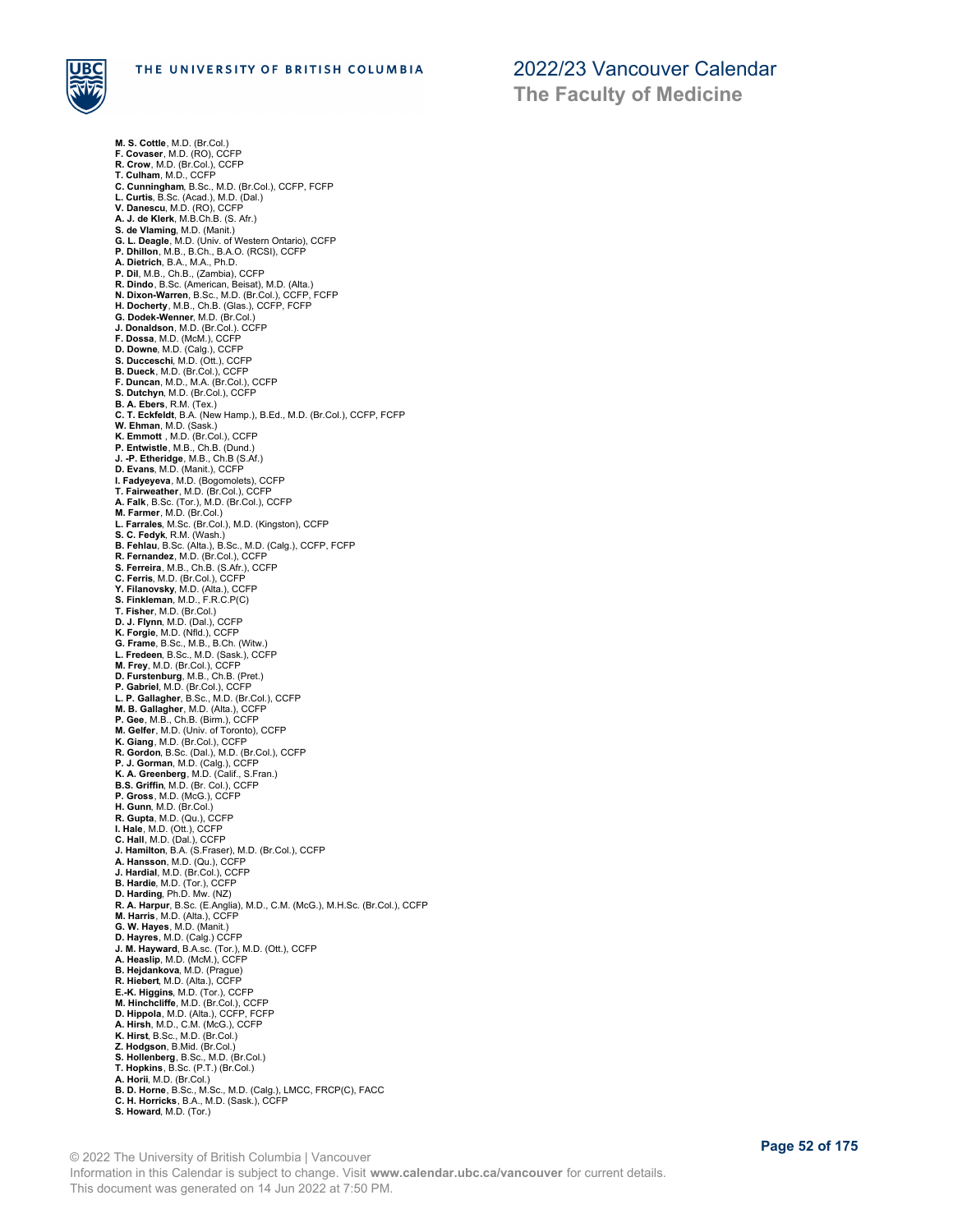

**The Faculty of Medicine**

**D. H. S. Hsu**, M.D., M.Sc. (Br.Col.), CCFP **G. Huang**, M.D. (Tor.) **C. L. Huff**, BSN, M.D. (Br.Col.), CCFP **N. Humber**, M.D. (Nfld.), CCFP **C. A. Hume**, M.D. (Calg.), CCFP **C. Hunt**, M.B.B.S. (Lond.) **B. C. Hunter**, M.D. (Calg.) A. Hutchinson, B.Sc., M.D. (Br.Col.), CCFP<br>G. B. Hutchinson, B.Sc. (Br.Col.), M.D., C.M. (McG.), Ph.D. (Br.Col.)<br>E. Idanwekhai, M.B.,B.S. (Benin), CCFP<br>S. Iglesias, M.A., M.D. (Tor.)<br>E. Iyayi, M.B., Ch.B. (S. Af.), CCFP<br>S. **L. J. Jando**, B.Sc., M.D. (Br.Col.), CCFP **K. Javed**, M.B., B.S. (Bah. Zak., PK), CCFP **J. Jayaraman**, M.B., B.S. (IN), CCFP **H. Jenkins**, M.D. (Br.Col.), CCFP **S. Jetha**, M.D. (Iran), CCFP **M. T. Johnston**, B.Sc., M.Sc., (McG.), M.D. (Dal.) **W. P. Johnston**, M.D. (Calg.) **R. M. Jones**, M.B., Ch.B. (Birm.) **D. Joyce**, M.D. (Tor.), CCFP **A. Juren**, M.D. (St. George), CCFP **B. Jurenka**, M.D. (Br. Col.), CCFP **J. L. Kailia**, M.D. (Tor.), CCFP **G. Kalsi**, B.Sc., M.Sc. (Br.Col.), M.B., B.Ch., B.A.O. (Ireland) **V. Kapoor**, M.D. (Br.Col.) **S. Karon**, M.B., B.Ch (S.Afr.), CCFP **J. C. Kennedy**, B.Sc. (Guelph), M.D.(Calg.), CCFP **J.M. Keshava**, M.D. (Dalhousie Univ.), CCFP **J. E. Ketch**, B.Sc.(H), M.D. (Br.Col.), CCFP(EM) **I. H. Khan**, M.B., B.S. (PK) **M. Khara**, M.B., Ch.B. (U.K.) **G. Killick**, M.D. (Br.Col.) **C. King**, M.D. (Tor), CCFP **K. King**, M.D. (Br.Col.), CCFP, FCFP **D. Kingsford**, M.B., B.S. (Auck.) **V. J. Klassen**, M.D. (Alta.), CCFP **L. Knox**, L.M. (Wash.), R.M. (Br.Col.) **P. Ko**, M.D. (Br.Col.) **S. Koehle**, M.D. (Alta.) **A. Koelink**, B.Sc. (Notre D.), M.Sc., M.D. (Br.Col.), CCFP **J. Kooy**, B.A., M.B.Ch.B. (Stell.), CCFP **K. Kozoriz**, M.D. (Br. Col.), CCFP **S. Kuo**, M.D. (Br.Col.), CCFP **S. A. Kurdyak**, B.A., M.D. (Qu.), LMCC, CCFP, FCFP **J. Laramee**, M.D., C.M. (McG.), CCFP **S. Larigakis**, M.D. (Br.Col.), CCFP **C. Larsen**, M.D. (Dalhousie University), CCFP **P. Latka**, B.H.Sc.(MW) (Ryerson) **L. Laughland**, M.D., CCFP **L. Lawson**, M.D. (Br.Col.), CCFP **J. Leavitt**, M.D. (Tor.), CCFP **S. W. Lee**, M.D. (Br.Col.), CCFP **T. Lee**, M.D. (Br.Col.), CCFP **R. M. Lehman**, M.D. (Br.Col.), CCFP **M. Lem**, M.D. (Ott.), CCFP **B. Lermer**, M.D.C.M. (McG.), CCFP **D. Li**, M.D. (Alta.), CCFP **J. Li**, M.D. (Br.Col.), CCFP **M. Linekin**, M.D. (Br.Col.), CCFP **G. Linton**, M.D. (Calg.), CCFP **L. Lipkowitz**, M.D. (Manit.) **J. L. Lippa**, M.D. (Br.Col.), CCFP **D. Little**, B.Sc.N. (Vic.(BC)), R.M. (Scot.) **K. Little**, M.D. (Br.Col.), CCFP **J. Liu**, M.D. (Br.Col.), CCFP **P. Lizotte**, M.D. (Manit.), CCFP **M. Look**, B.Sc., M.D. (Br.Col) **R. Loshaj**, M.D. (Unv. Of Pristini), CCFP **G. Louise**, M.D. (Br.Col.), CCFP **P. Lutsky**, B.Sc. (Alta.), M.D. (Br.Col.), CCFP **L. Lyons Richardson**, R.N. (Br.Col.), R.M. (US) **R. Ma**, M.D. (Br.Col.) **L. MacDonald**, M.D. (Ott.), CCFP **A. M. Macinnes**, M.D. (Br.Col.), CCFP **L. MacIntosh**, M.B.Ch.B. (Glas.), CCFP, FCFP F. D. MacKay, B.Sc., M.D. (Alta.)<br>P. Mackey, M.B., B.S. (Melb.), CCFP, FCFP<br>A. C. MacLeod, M.D. (Qu.), CCFP<br>M. L. Madill, M.D. (Br.Col.), CCFP, FCFP<br>F. Mah, B.Sc., M.D. (Br.Col.)<br>B. Main, M.D. (Br.Col.), CCFP<br>A. Makhoulian **U. Malhotra**, M.B.,Ch.B. (Ireland), CCFP **M. Mann**, B.M., B.S. (Notting.), CCFP **F. Manning**, M.D. (Calg.), CCFP **P. Mark**, M.B., Ch.B. (Dublin)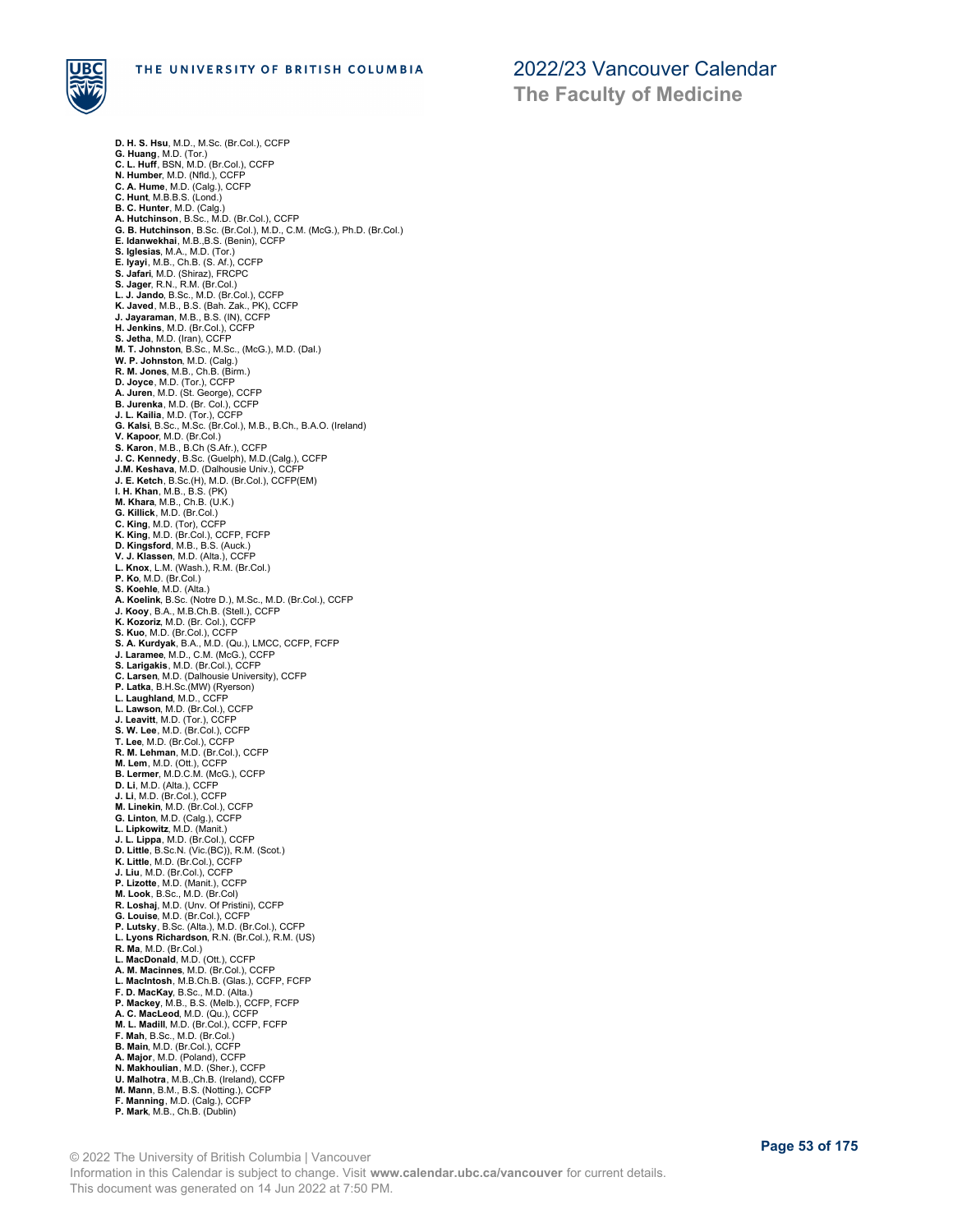

**I. Martin**, B.Sc., M.D. (W.Ont.), CCFP **R. Martin**, M.D. (McMaster Univ.), CCFP **J. Masuhara**, B.Sc., M.D. (Br.Col.), LMCC, CCFP **A. McCabe**, M.D. (Calg.), CCFP **T. McCallan**, M.D. (Dal.), CCFP **D. McGhee**, M.D. (Dal.) **J. McKeown**, M.D. (Tor.), CCFP **D. McKnight**, M.D. (Br.Col.), CCFP **M. McLean**, M.D. (W.Ont.) **J. D. McMorran**, B.Sc., M.D., C.M., (McG.) **L. McRae**, M.SW. 9Carleton Univ.), R.M. (McMaster Univ.) **A. Mead**, M.B., B.S. (Aust.) **G. Mitra**, M.D. (Br.Col.), CCFP<br>**M. Moher**, M.D. (Tor.), CCFP<br>**K. Monk**, M.D., C.M. (McG.)<br>**K. Montalbetti**, M.D. (Br.Col.), CCFP<br>**B. Monteleone**, M.D. (Br.Col.), CASM (Ott.), Ph.D. (Calg.), CCFP **K. Montgomery**, R.M. (US) **T. Morton**, M.D. (Alta.), CCFP **J. Morwen-Smith**, B.Sc., M.D. (Br.Col.) **B.J. Myhill-Jones**, M.D. (Br.Col.), CCFP **M. Nadeem**, M.B., B.S. (PK), CCFP **R. Najafi**, M.D. (Iran), LMCC, CCFP **B. Narang**, M.B., B.S. (Sydney), CCFP **S. Nash**, M.D. (Br.Col.) **S. Nathanson**, B.A., B.Sc., M.D. (Wayne), CCFP **N. Nazerali**, M.D. (Qu), CCFP **L. Nee**, B.Sc., M.D. (Br.Col.) **J. Nemrava**, R.M. (Br.Col.) **B. Ng**, M.D. (N'western), CCFP **N. Nikoo**, M.D. (Shiraz Med.), CCFP **A. B. Noble**, M.D. (Alta.), CCFP **M. Norbury**, M.B., Ch.B. (Glas.), CCFP **K. Nordahl**, M.D. (Br.Col.) **F. R. Norrie**, M.D. (Manit.), CCFP, FCFP<br>**M. L. O'Driscoll**, M.B., B.Ch., B.A.O., D.C.H., D.Obs., (Ireland), LRCP, S(I), CCFP<br>**K. J. O'Malley**, M.D. (Br.Col.), CCFP **H. Oetter**, M.D. (Br.Col.) **E. O. Ohajekwe-Aneke**, R.M., R.N. (Nigeria), B.Sc.N. (Br.Col.), M.S.N. (Ont.) **J. Otte**, M.D. (Br.Col.), CCFP **O. Oyelese**, M.B. B.S. (Nigeria), FCFP **B. Pace**, M.D. (Dal.), CCFP **D. A. Page**, M.B., Ch.B (S.Afr.) **G. H. Park**, M.D. (Alta.), CCFP<br>**T. Parnell,** B.Sc. (St.Vincent), M.D. (McM.)<br>**V. Paul**, B.Sc. (McG.), M.D. (Manit.), CCFP, FCFP **J. L. Peace**, B.Sc. (S.Fraser), M.D. (Br.Col.) **J. Petzold**, B.A. (Carl.), M.D. (Br.Col.) **W. Phimister**, M.B., Ch.B. (UK), CCFP **D. Poteryko**, M.D. (Br.Col.), CCFP, FCFP **R. Potter-Cogan**, M.B. (Cork), CCFP **M. Preece**, Ph.D., R.Psych **G. T. Prigmore**, M.B. Ch.B. (GB) **B. J. Purcell**, R.M. (Tas.) **M. Purdon**, M.D., C.M. (McGill Univ.), CCFP **N. Puri**, M.D. (W. Ont.), CCFP **M. Putland**, M.D. (Br.Col.), CCFP **A. Rabien**, B.Sc., M.D. (Br.Col.), CCFP **A. Rankin**, M.D. (McM.), CCFP **R. J. Raymond**, M.D. (Dal.) **P. Richards**, M.B. Ch.B. (Glas.) **M. Riesling**, B.Sc., M.D., (Br.Col.), CCFP **B. Roback**, M.D. (McM.) **A. H. Robinson**, M.B., B.S. (GB) **A. Roche**, B.Sc. (Surrey), M.S.W. (Liv.) **J. Roger**, M.D. (McM.), CCFP **T. Rosenberg**, M.Sc., M.D. (Manit.), FRCPC **C. Ross**, B.Sc. (Vic.(BC)), M.D. (Br.Col.) **L. Rossi**, B.Sc., M.D. (Br.Col.), CCFP **J. Russell**, B.Ed., M.D. (Br.Col.), CCFP **E. Ryan**, R.M. (Syd.) **G. Saiger**, M.D. (Tor.), CCFP, FCFP T**. Sakakibara**, B.Sc., M.D. (Br.Col.), CCFP<br>**L. Salvino**, M.D. (Br.Col.)<br>**J. R. Salzman**, M.D. (W.Ont.)<br>**D. P. Samoil**, M.D. (Alta.), CCFP<br>**Y. Savchuk**, M.D. (Ukraine), CCFP (Ternopol) **L. Saxell**, M.A. (Thames), R.M. **G. Schumacher**, B.Sc., M.D. (Br.Col.), CCFP **R. Scott**, B.Sc., M.D. (Br.Col.), CCFP **R. Sebastian**, M.D. (Alta.), CCFP **B. Segal**, M.B., Ch.B. (Cape T.), C.FP **J. M. Sehmer**, M.Sc. (Lond.), M.D. (Br.Col.), CCFP **R. Shah**, M.D. (Br.Col.), CCFP **S. Shah**, M.B., Ch.B. (Manch.), CCFP **J. Shintani**, B.Sc., M.D. (Br.Col.), CCFP **K. P. Shklanka**, M.D. (Br.Col.), CCFP **R. Shukla**, M.D. (Br.Col.), CCFP **D. A. Sinclair**, B.P.E. (Br.Col.), M.A. (Miami), Ph.D. (Camb.), Ph.D. (Ott.) **C. Singh**, M.D. (Br.Col.), CCFP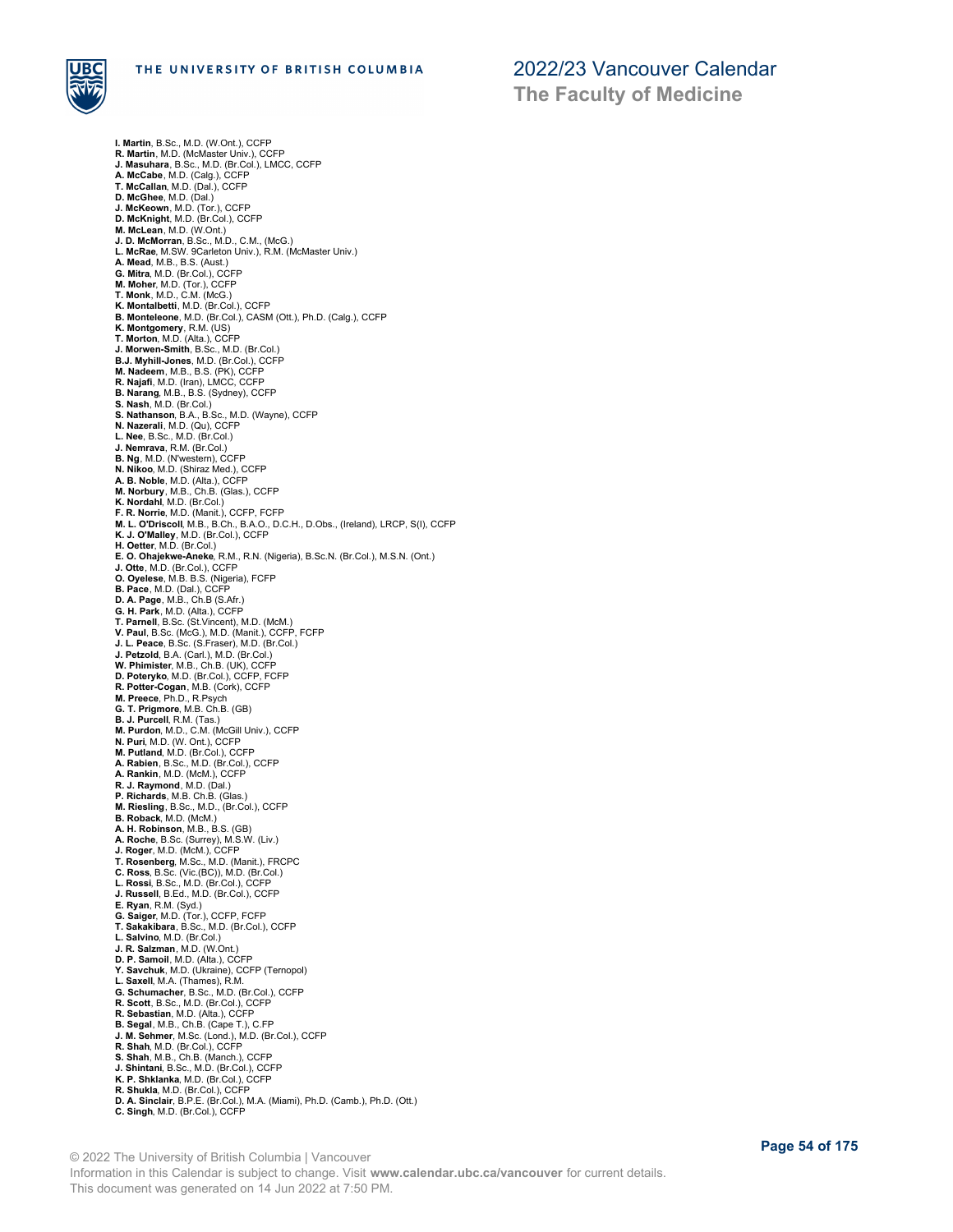

**The Faculty of Medicine**

**S. Singh**, M.H.Sc. (Br.Col.), B.A., M.D. (Qu.), CCFP **J. M. Slater**, B.Sc. (Acad.), M.D. (Calg.), CCFP **T. Smillie**, M.D. (Br.Col.), CCFP **C. Smith**, B.Sc., M.D. (Alta.) **J. T. Smith**, M.B., B.Ch. (Dub.), FRCPC **Q. A. Smith**, M.B., Ch.B. (S.Af.), CCFP, FCFP **I. Sobol**, M.D. (Qu.), M.H.Sc. (Br.Col.), CCFP **G. Spangehl**, B.Sc., M.D. (Sask.) B. Spring, M.D. (McM.)<br>S. Stasiuk, M.D. (Alta.), CCFP<br>C. L. Story, B.Sc. (Vic.B.C.), M.D. (Br.Col.), CCFP<br>W. Su, B.Sc. (S.Fraser), M.D. (Br.Col.), CCFP<br>P. Sugar, M.D. (Tor.)<br>K. Sutherland, M.B., Ch.B. (U.K.) **M. Sweeny**, M.D. (Br.Col.), CCFP **H. Swinkels**, M.D. (Br.Col.), CCFP, FCFP **A. M. Syme**, R.M., M.S.N. (Br.Col.) **M. Sze**, M.D., CCFP **S. Sze**, M.D. (Alta.), CCFP, FCFP **A. Tannis**, M.D. (McM.), ABHM, CCFP<br>**M. Terwiel**, M.B., M.D. (Utrecht), CCFP<br>**C. Textor**, M.D. (Br.Col.), CCFP<br>**A. Thompson**, B.Sc. (Alta.), M.D. (Calg.), CCFP **K. L. Tong**, M.D. (Rio de Janeiro) **H. Toor**, M.D. (Ross, DM), CCFP **M. M. Townsend**, M.D. (Br.Col.), CCFP **M. Tran**, M.D. (Calg.), CCFP **S. Tranquilli-Doherty**, M.D. (Ott.), CCFP **L. B. S. Tse**, M.B., B.S. (CN), CCFP **L. O. Tseng**, M.D. (Chung Shan Med.), CCFP **S. A. Turgeon**, M.D. (McM.), CCFP **E. R. Turski**, M.D. (Br.Col.), CCFP, FCFP **A. Vala**, M.D. (Iran) **T. van der Goes**, M.D. (Calg.), CCFP **J. Van Eeden**, M.B.Ch.B. (Pretoria), CCFP **A. Vasquez**, M.D. (Sask.), CCFP **S. Verma**, M.D. (Tor.), CCFP **P. Vizsolyi**, M.D. (Br.Col.), CCFP **B. Voth**, M.D. (Br.Col.), CCFP **M. A. Wachsmuth**, B.S.C.N. (Tor.), M.D. (McM.) **A. Walton**, M.D., CCFP **N. Walton**, M.B., B.Ch. (Liv.), CCFP **C. Wang**, M.D. (W.Ont.), CCFP **M. Ward**, M.D. (Calg.), CCFP **J. Warneboldt**, M.D. (Br.Col.), CCFP **M. J. Watt**, M.D. (Br.Col.), CCFP, FCFP **T. Watterson**, B.Sc., M.D. (Br.Col.), CCFP **A. Weber**, M.D., CCFP **K. White**, M.D. (Glas.) **M. White**, B.A. (Antioch), Ph.D. (Br.Col.) **M. Wickman**, B.Sc., M.D. (Manit.), CCFP **L. S. Wickremasinghe**, B.Sc. (Regina), M.D. (Sask.) **H. M. Wiedmeyer**, M.D., C.M. (McG.), CCFP **M. Wilkinson**, M.B., B. Ch. (S.Af.), CCFP **D. G. Williams**, B.Sc., M.D. (Br.Col.) **A. Willms**, M.D. (Calg.), CCFP(EM) **C. Wilson**, M.D., C.M. (McG.) **N. Winata**, M.D. (Tor.), CCFP **M. Winder**, M.D. (Br.Col.), CCFP **J. Wines**, R.N. (GB), R.M. (Br.Col.) **A. Wolak**, M.B., B.S. (AU) **D. Wong**, B.Sc., M.D. (Br.Col.) **D. H. K. Wong**, B.Sc., M.D. (Br.Col.) **F. Wong**, M.D. (Calg.), CCFP **G. Wong**, M.D. (Br.Col.), CCFP **L. Wong**, B.Sc., M.D. (Qu.), CCFP, ARCT **H. Wood**, R.M. (McM.) **J. Wortman**, B.Sc., M.D., (Calg.), CCFP **J. Wouterloot**, M.D. (Br.Col.), CCFP **M. Wright**, M.D. (Qu.), CCFP, FCFP **J. C. P. Yap**, M.D. (Br.Col.) **J. Young**, B.Sc. (Trent), M.Sc., M.D. (McM.), CCFP **A. Yue**, M.D. (Alta.), CCFP **K. Yue**, B.Sc., M.D. (Br.Col.), CCFP **P. Zack**, M.D. (Br.Col.), CCFP **Clinical Instructors**

**W. Abbas**, M.B., Ch.B. (Al-Nahrain), CCFP **D. Abbey**, B.A. (Univ. of Guelph), Dip. Nursing (Selkirk) **B. Abbott**, M.D. (Br.Col.), CCFP **T. Abbu**, M.D. (Man.), CCFP **S. Abdulla**, M.D. (Br.Col.), CCFP **A. Abed**, M.B.,B.Ch. (Zagazig Univ.), CCFP **Z. Abhari**, M.D. (Manit.), CCFP **I. Abou-Gareeb**, M.B., Ch.B. (Alexandria), CCFP **N. Abraham**, M.B.,Ch.B. (Univ. of the Witwatersrand), CCFP **T. Acheson**, M.D. (A.U. Caribbean) **S. Ackland**, M.D. (Br.Col.) **S.E. Acton**, M.D. (Br.Col.)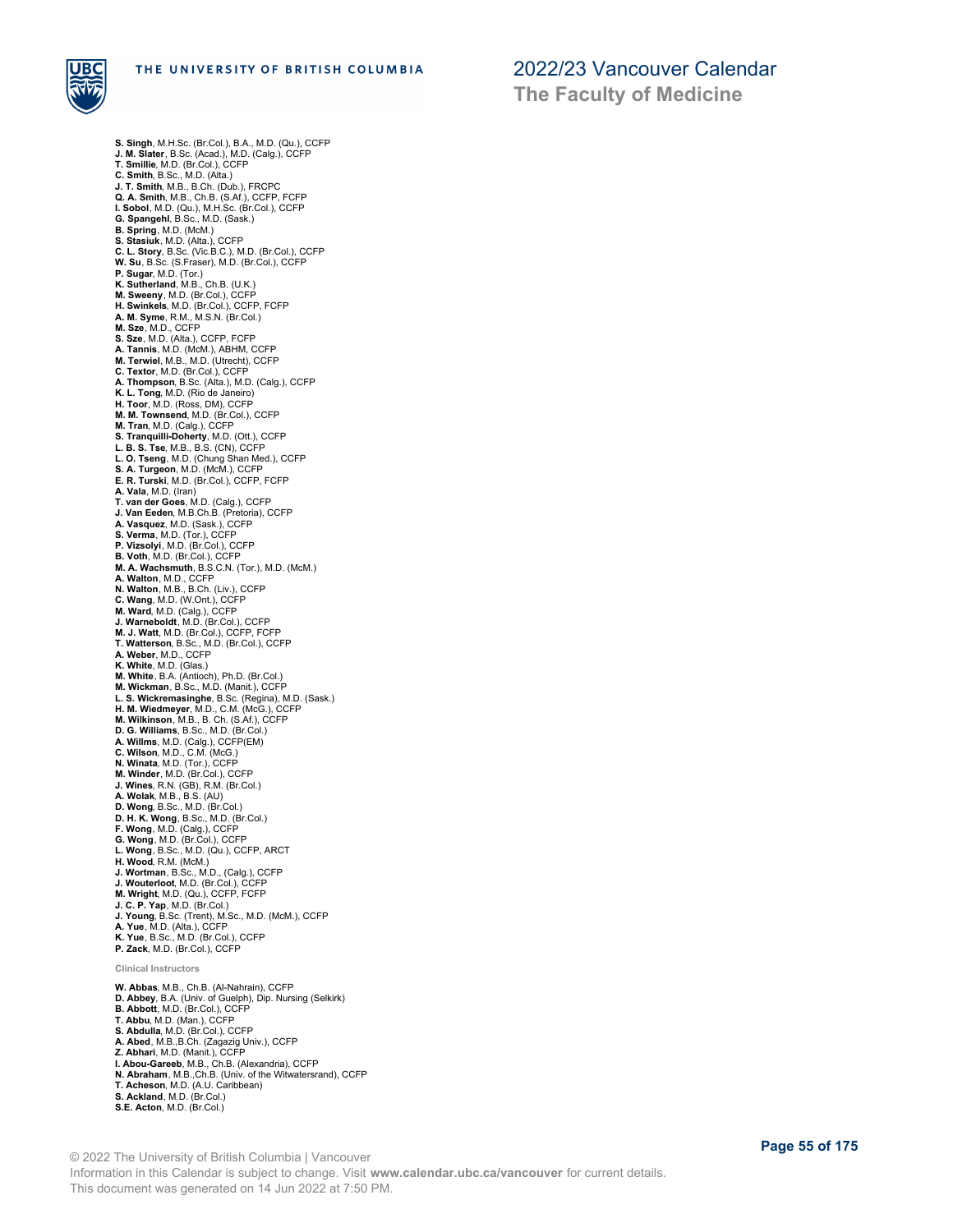

**D. Adams**, M.D. (Alta.), CCFP **R. Adams**, M.D. (Br.Col.), CCFP, CCFP (EM) **N. Adhami**, M.D. (Br.Col.), CCFP **T. Adirim**, M.D. (Tor.), CCFP **M. Afzal**, M.B.,B.S. (Islamic International Medical College) **T. L. Aganaba**, M.B., B.S. (Nigeria) **R. Aguilar**, M.D. (Far Eastern Univ.), CCFP **A. Ahmadi**, M.D. (St. George's Univ. School of Medicine), CCFP **H. Ahmed**, M.B.,Ch.B. (Univ. of Cairo), CCFP **R. Ahmed**, M.D. (Lodz Akademia Medyczna), CCFP **J. Aiken**, M.D. (Br.Col.), CCFP **T. C. Aiken**, M.B., Ch.B. (Edin.) **E. Ainsworth**, M.D. (Calg.), CCFP **J. Aitchison**, M.D. (Tor.), CCFP **K. Aiton**, M.D. (Calg.), CCFP **R. Ajayi**, M.B., B.S. (Lagos), CCFP **A. Akbarzadeh**, M.D. (Kerman), CCFP **K. Akhavein,** M.D. (Iran), CCFP<br>**A. Al-Araji**, M.B.,Ch.B. (Al-Nahrain Univ.), CCFP<br>**T. Al-Baaj,** M.D. (Al-Mustan.), CCFP<br>**O. Al-Jawadi,** M.B., Ch.B. (Mosul), CCFP<br>**H. Al-Nashef**, M.Mid. (Nott.) A. Al-Shehabi, M.B., Ch.B. (Al-Mustan.)<br>Y. Alaaraji, M.B., B.Ch., B.A.O. (RCSI), CCFP<br>S. Alam, M.D. (Calg.)<br>L. Alec, M.D. (Calg.)<br>O. Alenezi, M.B., B.S. (Kuwait)<br>C. Alexander, M.B.,B.S. (Qld.), CCFP **K. Alexander**, M.D. (Br.Col.) **N. Alhaddad**, M.D. (Arabian Gulf Univ.), CCFP **P. Ali**, B.Sc., M.B.B.S. (B.D.) **S. Ali**, M.D. (Br.Col.), CCFP **T.T. Ali**, M.D. (Man.), CCFP **H. Alibhai**, M.D., C.M. (McG.) **S. Alibhai**, M.D. (Br.Col.), CCFP **G. Allan**, B.M.W. (Br.Col.) **K. Allan**, M.D. (Br.Col.), CCFP **P. Allardyce**, M.D. (Br.Col.), CCFP **E. K. Allen**, M.D. (Dal.), CCFP **G. Allen**, M.D. (Ott.) **N. Allen**, M.D. (Sask.) **T. Allen**, M.D. (Br. Col.), CCFP **S. M. Allison**, M.B., Ch.B. (Liverpool), CCFP **E. Almaden-Camacho**, M.D. (Remedios T. Romualdez Medical Foundation), CCFP<br>**S. Alpachachy**, M.B.,Ch.B. (Al-Nahrain Univ.), CCFP<br>**Y. Altman**, M.D. (Br.Col.), CCFP (EM) **I. Amankwe**, M.B.,B.S. (Univ. of Benin), CCFP **S. Amarsi**, M.D. (Ott.), CCFP **G. Ameh**, M.B.,B.S. (A.Bello) **A. Amid**, M.D. (IUMS), CCFP **M. Amini**, M.D. (Iran U.M.S.) **A. Aminjavaheri**, M.D. (Is. Azad) **N. Amram**, B.Sc, B.Midw. (Br.Col.) **I. Amstutz**, M.D. (Poland) **S. Amundsen**, M.D. (Alta.), CCFP **C. Anchikoski**, M.D. (Br.Col.), CCFP **B. Anders**, M.D. (Br. Col.), CCFP **C. Anderson**, M.D. (Br.Col.) **G. P. J. Anderson**, M.D. (Alta.), CCFP **J. A. Anderson**, M.D. (Br.Col.), CCFP **K. Anderson**, M.D. (W.Ont.), CCFP M. Anderson, M.D. (Br. Col.), CCFP<br>**C. Andreas**, M.B., Ch.B. (Van Stellenbosch)<br>**G. Andreas,** M.B., Ch.B. (Stell.)<br>**K. Andreassen**, M.S.N, B.Sc.N (Univ. of Victoria)<br>**J. Andrew**, B.Sc. (Br.Col.), M.H.Sc. (Aust.) **E. Andrews**, M.D. (Memorial Univ. of Newfoundland) G. Andrews, M.D. (NM), CCFP<br>A. Andruchow , B.Sc., M.D. (Alta.), CCFP<br>T**. Andrusiak**, M.D. (W.Ont.), CCFP<br>**K. Aneja,** M.D. (Baba Farid), CCFP<br>**K. Angus**, M.D. (American Univ. of the Caribbean School of Medicine), CCFP<br>**N. A** W. Angus, Dip. Midw. (Maternidad La Luz)<br>J. P. Anholt, M.D. (Br.Col.), CCFP<br>M. R. Ankenbauer, M.D. (Wurzburg)<br>F. C. Ankenbauer, M.D. (Wurzburg)<br>F. C. Anrant, M.D. (Br.Col.), CCFP<br>J. Anzarut, M.D. (Br.Col.), CCFP<br>C. Aparici **D. Apps**, M.D. (McM.), CCFP **A. Aquino**, M.D. (Br.Col.), CCFP **M. Aragon**, M.D. (Br.Col.), CCFP **A. L. Araujo**, M.D. (Brasilia) **D. I. Arbuckle**, M.D. (Dal.), CCFP **M. Archdekin**, B.Sc.(Br.Col.), M.Sc., M.D. (Calg.), CCFP, FCFP **B. Arduini**, M.D. (Br.Col.), CCFP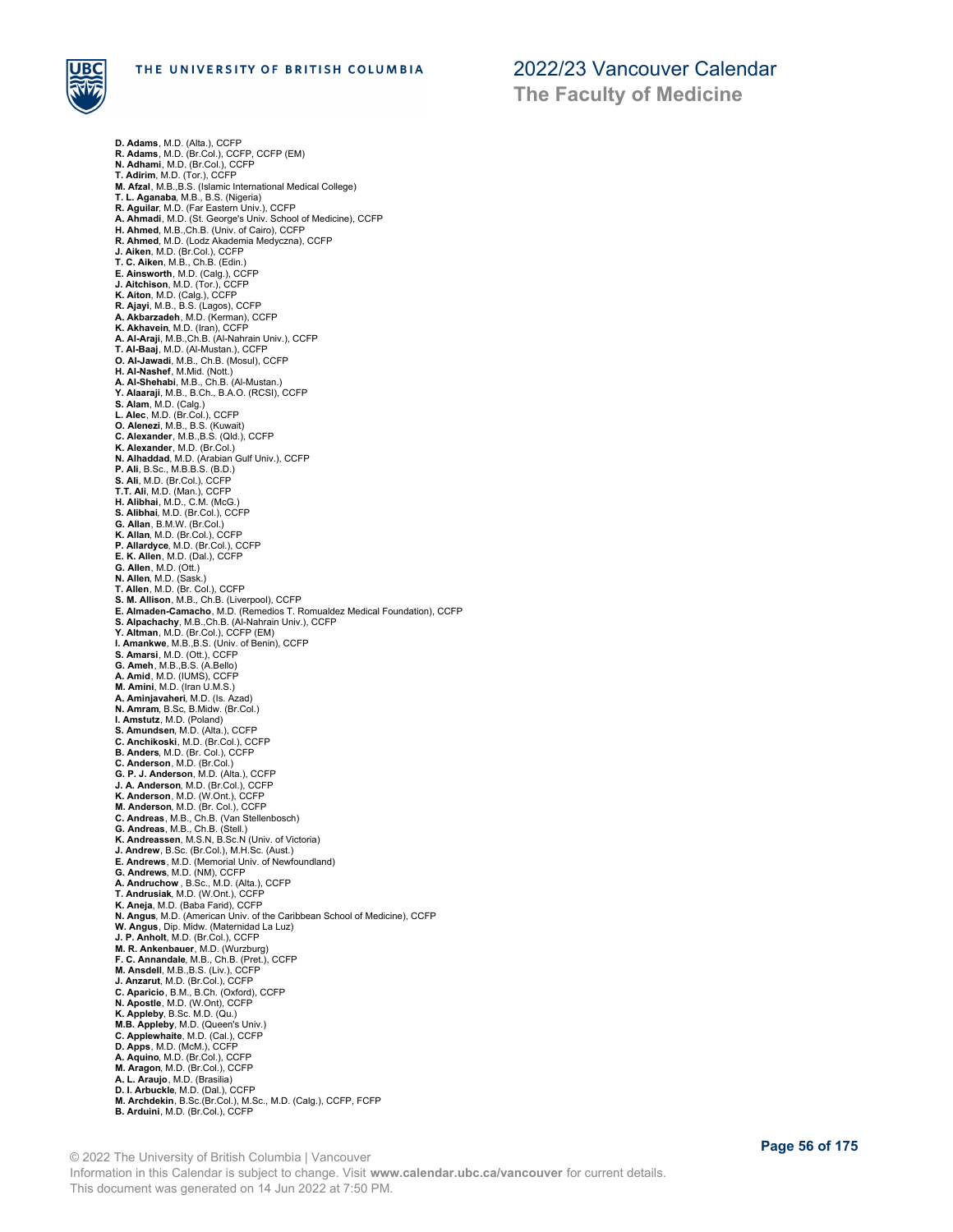

**The Faculty of Medicine**

**M.N. Arham** , M.B.,B.S. (Bahuddin Zakaria Univ.) **A. Ariana**, M.D. (Ill.), CCFP **E. Ariano**, M.D. (Alta.), CCFP **S. Arif**, M.D. (Ott.), CCFP **A. Armas Enriquez**, M.D. (Instituto Superior de Ciencias Medicas de La Habana), CCFP **B. Armstrong**, M.D. (McM.), CCFP (EM) **J.G. Armstrong**, M.D. (Ott.) **L. Armstrong**, M.D. (McMaster Univ.)<br>**B. Arnold**, M.D. (Alta.), CCFP<br>**D. H. Arnold**, M.D. (Tor.), CCFP<br>**D. W. Arnold**, M.D. (Br.Col.) **K. Arnold**, M.D. (Dal.), CCFP **G. Aronshtam**, M.D., CCFP **A. S. Arora**, M.D. (Br.Col.), CCFP **U. Arshad**, M.B., B.S. (Peshwar), CCFP **J. Arthur**, M.D. (St. George), CCFP **A. Ashley**, M.D. (Cal.), CCFP **N. Ashraf**, M.B., B.S. (Nishtar), CCFP **S. Ashwell**, M.D. (Br.Col.) **S. Aslam**, M.B.,B.S. (Allama Iqbal Medical College), CCFP **L. Asplin**, M.D. (Man.), CCFP **C. Astley**, M.D., C.M. (McG.) **A. Atchison**, M.D. (Sask.), CCFP **N. Atmuri** , M.D. (Univ. of Manitoba), CCFP **H. Aujla**, M.D. (St George's Univ. School of Medicine), CCFP **P. Aulakh**, M.B.,B.S. (Govt. Medical College, India) **S. Aulakh**, M.D. (Br.Col.), CCFP **S. Aung**, M.D. (St. George), CCFP **C. Avery-Cooper**, M.D. (Tor.), CCFP **A.A. Bacenas**, M.D. (Laurentian Univ.), CCFP **A. Bacon**, B.Sc., B.M.W. (Br.Col.) **F. Badenhorst**, M.B., Ch.B. (Stell.), CCFP **K. J. Baerg**, M.D. (Tor.), CCFP **B. Bagdan**, M.D. (Calg.), CCFP **T. Bahri Irai**, M.D. (Uludag), CCFP **J. Bai**, M.B.,B.S. (Zhejiang), CCFP **S. Baik**, M.D. (Qu.), CCFP **J. Bailey**, B.M.W. (Br.Col.) **M. Bailey**, M.B.,Ch.B. (Univ. of Stellenbosch), CCFP **J. Bajela**, M.B.,B.S. (Obafemi Awolowo Univ.), CCFP **H. Bajwa**, M.D. (St. George's Univ.), CCFP<br>**J. Baker**, B.Sc. Midw. (Midw.Utah)<br>**P. Baker**, M.D. (Saba School of Medicine), CCFP **R. A. Baker**, M.D. (Manit.) **R. N. Baker**, M. D. (Sher.) **W. Baker**, M.D. (Br.Col.), CCFP **A. Bakker**, M.D. (Br.Col.), CCFP **S. Bakker**, M.D. (W.Ont.), CCFP **J. Bakonyi**, M.D. (Budapest), CCFP **E. Balaisis**, M.D. (Ott.), CCFP **S. Balass**, M.D.,C.M. (McG.), CCFP **C. L. Baldwin**, M.D. (Br.Col.), CCFP **N. Baldwin**, M.D. (Calg.), CCFP **S. Balog** , M.D. (W.Ont.), CCFP **K. Bamigboje**, M.B.,B.S. (Ladoke Akintola Univ. of Technology (LAUTECH) College of Health Sciences), CCFP **R. Banas**, M.D. (Br. Col.), CCFP **J. Banaszek**, M.D. (Univ. of Saskatchewan) **L. Banner**, M.D. (Br.Col.), CCFP **A. Bannerman**, M.B., Ch.B. (GB), CCFP **I. Bantock**, B.M. (GB) **S. Bar-Sever**, B.M.W. (Br.Col.) **N. Baradaran**, M.D. (Is. Azad), CCFP **K. Barber**, M.D. (Br.Col.), CCFP **S. Barber**, B.M.W. (Br.Col.) **S. Barclay**, M.D. (Sask.) **K. Barden**, M.D. (Br. Col.), CCFP **A. Baribeau**, M.D. (Br.Col.), CCFP **L. Barlow**, Cert. (Sea. Midwifery) **N. Barlow**, M.D. (Br.Col.), CCFP **S. Barlow**, M.D. (Br.Col.), CCFP **A. Barnard**, M.B. (Pret.), CCFP, FCFP **C. Barnard**, M.B., Ch.B. (OFS), CCFP **H. F. Barnard**, M.D. (Br.Col.), CCFP **E. Barnes**, B.Sc. Midw (Br.Col.) **D. Barnett**, M.D. (Br.Col.) **J.A. Barnhill**, M.D. (W.Ont.), CCFP **E. Barnsdale**, M.B.,Ch.B. (Leicester), CCFP **P. Barnsdale**, M.B., Ch.B. (Leicester), CCFP **S. Barr**, M.D. (Br. Col.), CCFP **N. M. Barre**, M.D. (Br.Col.), CCFP **M. Barron**, M.D. (Tor.), CCFP<br>**A. Barss** M.D. (Alb.) **A. Barss**, M.D. (Alb.)<br>**N. V. Bartell**, M.D. (Alta.), CCFP<br>**D. Basco**, M.D. (Br. Col.), CCFP<br>**A. Bascom** , M.D. (Univ. of Alberta)<br>**S. A. Baskerville-Bridges**, M.D. (Br. Col.) **B. Bass**, M.D. (Br.Col.) **J. Bastedo**, M.D. (Northern Ontario School of Medicine) **B. Batchelor**, M.D. (Calg.), CCFP **B. Bauer**, M.B., B.Ch., B.A.O. (RCSI)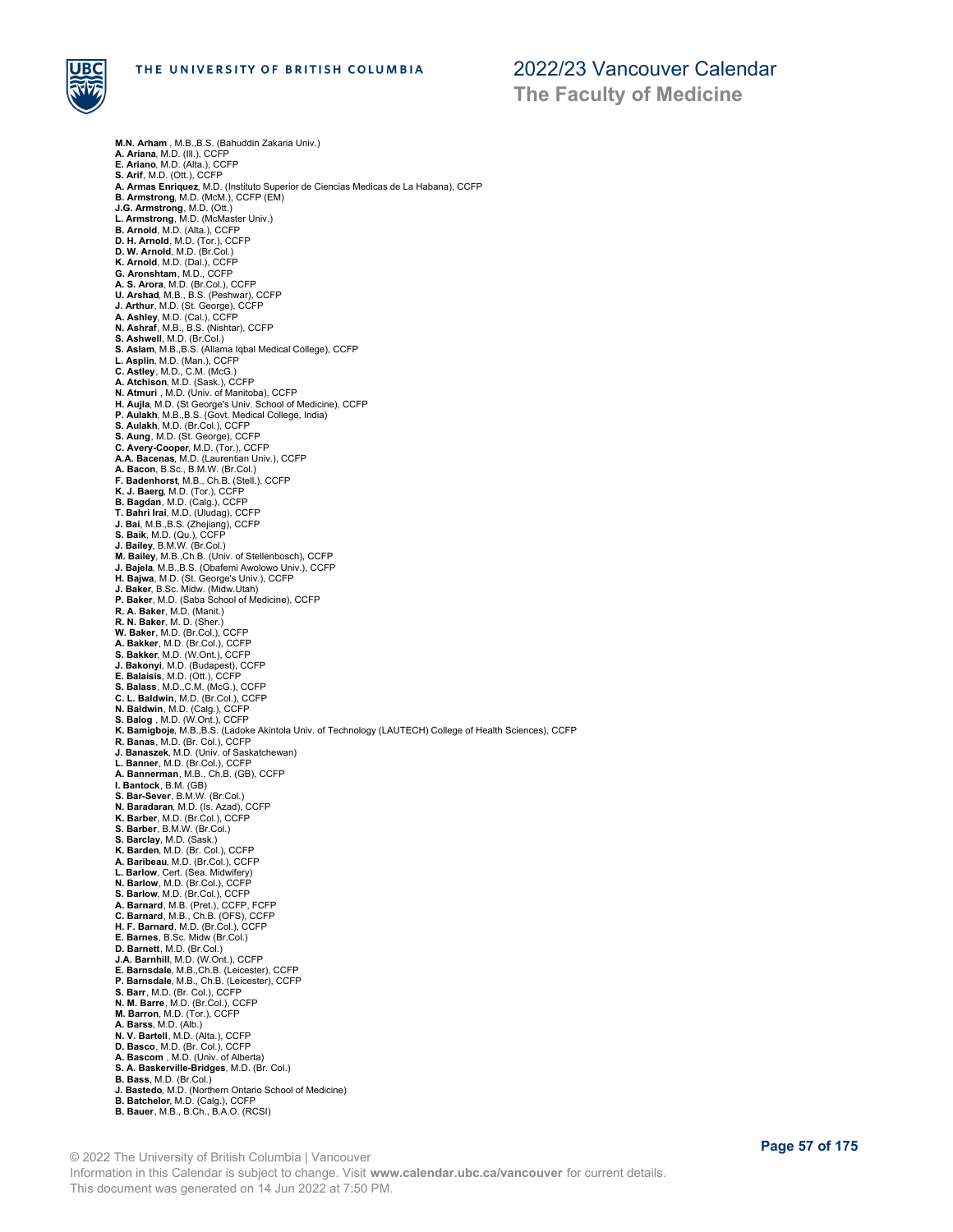

**The Faculty of Medicine**

**G. Bauman**, M.D. (Br.Col.) **A. Baxter**, M.D. (Br.Col.), CCFP **E. Baxter**, B.M.W. (Br.Col.) **J. Baxter**, M.D. (Sask.), CCFP C. Bazilli, M.D. (Calg.)<br>K. P. Bazley, M.B., Ch.B. (Otago, N.Zealand), CCFP<br>N. Beatty, M.B.,B.Ch.,B.A.O. (National Univ. of Ireland), CCFP<br>D. Beaulieu, M.D. (Br.Col.), CCFP<br>M. Beaulieu, M.D. (Man.), CCFP<br>E. Bedir, M.D. (Ha **S. Behmanesh**, M.D. (Tehran), CCFP **R. Behren**, Dip.Sc. (Dawson), B.Sc. (McG.), M.D. (Calg.), CCFP **C. P. Beitel**, B.Mw. (Br.Col.) **I. Bekker**, M.D. (Br. Col.), CCFP **U. Belgaumkar**, M.D. (Sask.), CCFP **C. Belgraver**, M.B. B.Ch. (Stell.), CCFP **G. Bell**, M.D. (St.Lucia), CCFP (Kingstown)<br>**L.P. Bell**, M.D. (Br.Col.)<br>**R.W. Bell**, M.D., C.M. (McG.), CCFP<br>**K. Bell-Irving**, B.Sc., (S.Fraser), M.D. (Dal.), CCFP<br>**J. Bellingar**, M.B., Ch.B. (Stell.)<br>**K. W. Belton**, M.D. **C. Benedek**, M.D. (Ott.), CCFP **A. Benes**, M.D. (Br.Col.), CCFP **G. Benloulou**, M.B., B.Ch. (Witsw.), CCFP **N. Bennett-Boutilier**, M.D. (Laur.), CCFP **S. Benninger**, M.D. (McM.), CCFP **J. Bentley**, M.D. (Alta.), CCFP **S. Bentzon**, M.D. (Br.Col.), CCFP **I. Bergh**, M.D. (Sask.), CCFP **N. Bergh**, M.D. (Alta.), CCFP **A. Bergman**, M.D. (Yerevan St.), CCFP **T. Bergstra**, M.D. (W.Ont.), CCFP **M. Bergunder**, M.D. (Br.Col.), CCFP (EM) **M. Berry**, M.D. (W.Ont.) **H. Bertrand**, M.D., C.M. (McG.), CCFP **K. Best**, M.D. (Br. Col.), CCFP **W. Bester**, M.B., Ch.B. (Stell.), CCFP **J. Beveridge**, M.D. (Laur.), CCFP **O. Bhargavan**, M.B., B.S. (Calicut) **B. Bhatti**, M.B., B.S. (GND), CCFP **V. S. Bhatti**, M.B., B.S. (India) **L. Bhimani**, M.B., B.S. (Aga Khan (P'stan)), CCFP **N. Bhogal**, M.N.P. (Athabasca Univ.), B.S.N. (Univ. College of the Fraser Valley) **R. Bhui**, M.D. (Saba), CCFP **R. Bieg**, M.D. (Alta.), CCFP **C. Biglow**, B.Sc. (Vic.(BC)), M.D. (Br.Col.) **R. Billinghurst**, M.D., C.M. (McG), CCFP **H. Bindra**, M.D. (Alta.), CCFP **D. J. Bircham**, M.D., (Br.Col.) **J. Birchard**, M.D. (Qu.), RCPSC **G. Bird**, M.D. (Br.Col.), CCFP **L. Birdsell**, M.D. (Calg.), CCFP **A. Birse**, M.D. (Br. Col.), CCFP **J.M. Bishop**, M.D. (Sask.), CCFP **T. L. Bjerke**, M.D. (Minn.), CCFP **K. G. Blachford**, B.Sc., M.Sc., M.D. (Manit.), FCFP **C. Black**, M.D. (Calg.), CCFP **D. Black**, M.B., B.S. (Leic.), CCFP **J. Black**, M.D. (Ott.), CCFP **G. Blackburn**, M.D. (Br.Col.), CCFP **B. Blacklaws**, M.D. (Dal.), CCFP **N. J. Blackmore**, R.N. (Selkirk Coll.) **K. Blackstock**, M.D. (Sask.), CCFP **K. Blake**, R.M. (Br.Col.) **M. Blinkhorn**, M.D. (Br.Col.) **B. Bloom**, M.D., C.M. (McG.), CCFP **J. Bluman**, M.D. (Br.Col.), CCFP **C. Blyth**, M.D. (Br.Col.) **M. Bobyn**, M.D. (Sask.) **K. Bodkin**, M.D. (McM.), CCFP **C. Boe**, M.D. (Calg.), CCFP **M. Boileau**, M.D. (Alta.) **S. Boily**, Midw. (Seattle) D. Bond, M.D. (Br.Col.), CCFP<br>A. Boon, M.D., C.M. (McG.), CCFP<br>A. D. Booth, M.B., B.S. (GB), RCPSC (Intern. Med.)<br>S.A Booth, M.B., B.S. (GB), RCPSC (Intern. Med.)<br>W. Booth, M.Sc. (U.K.)<br>J. Bootsman, M.D. (Atta.)<br>J. Boparai **C. Botting**, M.B., Ch.B. (Stell.), CCFP<br>**E. F. Botting**, M.D. (Br.Col.), CCFP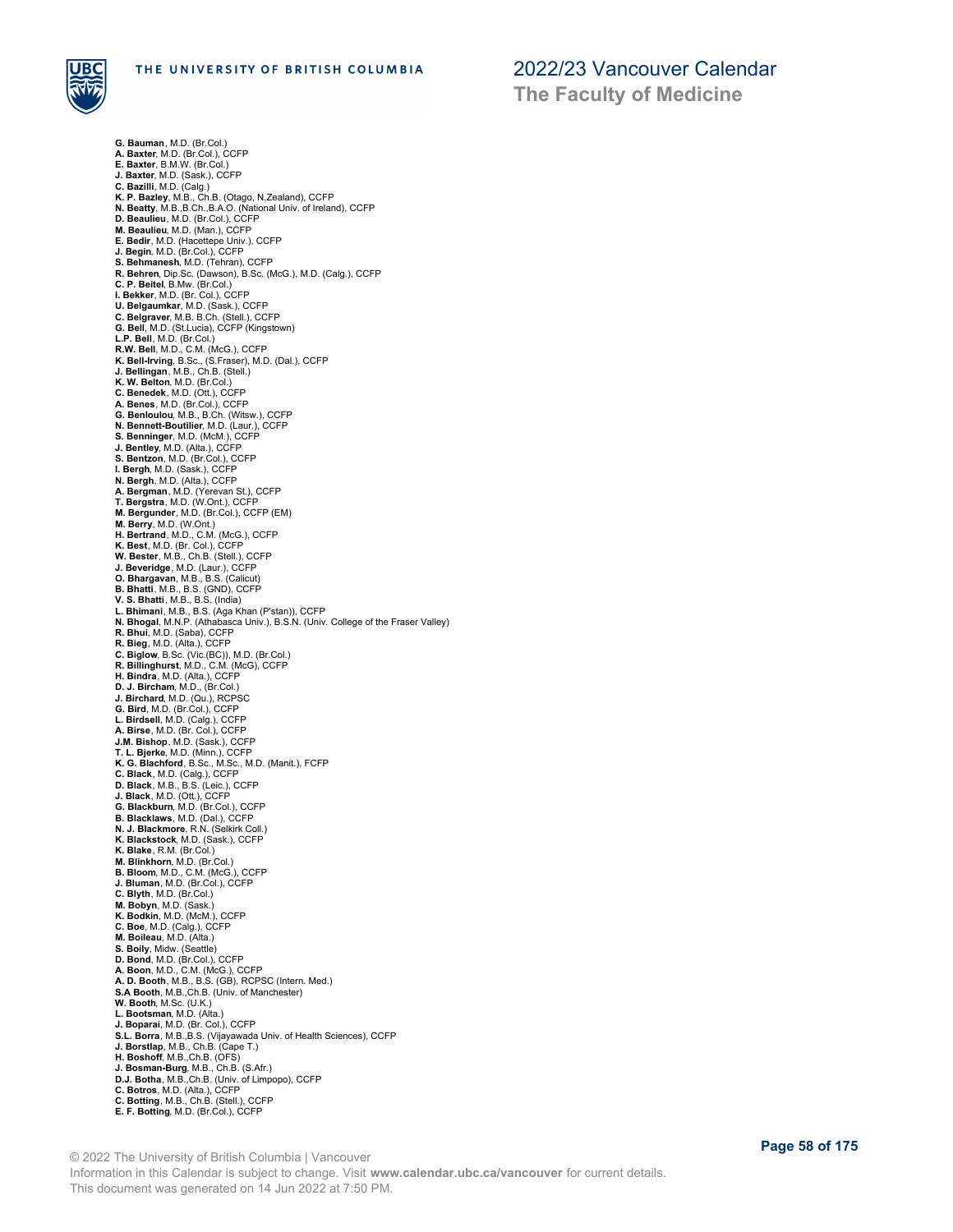

**The Faculty of Medicine**

**C. Boucher**, M.D. (Br.Col.), CCFP **K. Boudreau**, M.D. (Br.Col.), CCFP **J. Bourdeaux**, M.D. (Calg.), CCFP **S. Bourdon**, M.D. (Br.Col.), CCFP **H. Bourque**, M.Sc.N.NP. (N.Br.Col.) **J.E. Bowen**, M.D. (Br.Col.), CCFP T. Bowen-Roberts, M.D. (Br.Col.), CCFP<br>M. R. Bowering , M.D. (Nfld.), FRCPC<br>D.F. Bowler, M.B.,Ch.B. (Univ. of Cape Town)<br>J. Bowler, M.B.,Ch.B. (Univ. of Cape Town), CCFP<br>W. Bowles, M.Sc.N. (Vic.) **S. Bowling**, M.D. (Alta.), CCFP **J. Bowman**, B.Midw. (Br.Col.) **J. Boxer**, B.Sc., M.D. (Br.Col.). **L. Boyd**, Midw. (Seattle)<br>**C. Boyer**, M.D. (Univ. of Alberta)<br>**E. Braccia**, D.C. (Canadian Memorial Chiropractic College)<br>**M. Bradford**, M.D. (Br.Col.)<br>**M. Bradford**, M.D. (Br.Col.) **D. Brailey**, M.D. (Br. Col.) **A. Brais**, M.D. (Jagiellonian), CCFP **D. L. Braithwaite**, M.D. (Calg.), CCFP **L. Brand**, M.B., Ch.B. (OFS) **H. K. Brar**, M.B., B.Ch., B.A.O. (Trinity(Dub.)), CCFP **K. Brar**, M.D. (Manit.), CCFP **A. Braunstein**, BSc. (Br.Col.) **C. Breakey**, M.D. (Calg.), CCFP **J. Breen**, M.B., B.S. (James Cook) **S. Breen**, M.D. (Br. Col.), CCFP **I. Bregman**, M.D. (Br. Col.), CCFP **C. M. L. Brenckmann**, M.D. (Calg.), CCFP **D. Breugem**, M.B., Ch.B. (UVanStellen.), CCFP **I. Bridger**, M.B., B.S. (U.K.) **D. Briemon**, M.D. (Br. Col.), CCFP **P. Brierley**, M.D. (Br.Col.), CCFP **R. Brighouse**, M.D. (Br.Col.) **J. Bright**, M.D. (Br.Col.), CCFP **R. Bright**, M.D. (Br.Col.), CCFP **L. Brimblecombe**, B.A. (Ott.), B.Mw. (Br.Col.) **G. Brockley**, M.D. (Calg.), FCFP **J. Broere**, M.D. (Calg.), CCFP **H. Broker**, M.D. (Br.Col.), CCFP **S. Bromilow**, M.D. (Alta.), CCFP **C. Brooks**, M.B., B.S. (Syd.), CCFP **D. A. Brooks**, B.Sc., M.D. (Ont.) **O. Brooks**, M.D. (Ott.), CCFP **R. Brooks**, M.B., B.S. (Syd.), CCFP **A. Brookstone**, M.D., M.B., B.Ch. (S.A.) **E. A. Broome**, B.Sc., M.D. (Br.Col.) **A. J. Brosseau**, M.D. (Br. Col.), CCFP **A. Brothers**, M.D. (Calg.), CCFP **L. Brough**, M.D. (Br. Col.), CCFP **G. Brouwer**, M.D. (Univ. of Alberta), CCFP **A. Brower**, M.D. (Colorado), CCFP **A. Brown**, M.D. (Br.Col.), CCFP **C. Brown**, M.D. (Br.Col.), CCFP **D. S. Brown**, B.Sc., M.D. (Calg.) **J. Brown**, B.Sc. Midw. (McM.) **J. Brown**, M.D. (Univ. of Western Ontario), CCFP **K. S. Brown**, B.Sc., M.D. (Alta.), CCFP, FCFP **L. Brown**, M.D. (Br. Col.) **M. Brown**, M.D. (Dal.) **S. Brown**, M.D. (Br.Col.) **S. Brown**, M.D. (Calg.), CCFP **W. Brown**, M.D. (Calg.), CCFP **A. Brownhill**, R.M. (NZ) **A. Brox**, M.D. (Br. Col.), CCFP **J. Bruce**, M.D. (Calg.) **A. Brumwell**, M.D. (Br. Col.) **J. E. Brussow**, M.B., Ch.B. (S.Af.)<br>**W. Brussow**, M.B.,Ch.B. (Univ. of Pretoria)<br>**M. Bryson**, B.Sc., M.D. (Br.Col.) **H. Buchar**, M.D. (Charles), CCFP **M. Buchmann**, B.A. (Vic.(B.C.) **B. Budai**, M.D., C.M. (McG.), CCFP **E. Budd**, M.D. (McM.), CCFP **K. Buddo**, M.D. (Ott.), CCFP **M. Budzianowska-Kwiatkowski**, M.D. (Wroclaw), CCFP **F. X. Bugeja**, M.D. (Alta.) **A. Buie**, M.D. (Calg.), CCFP **M. Bukhres**, M.B.,B.Ch. (Al Arab Medical Univ.) **P. Bull**, M.B., Ch.B. (Manc.), CCFP **W. Bullock**, M.D. (McM.), CCFP **T. Burch**, M.D. (Ott.), CCFP **T. J. Burger**, M.B., B.Ch. (Pret.), CCFP **S. M. Burgess**, M.D. (Br.Col.), CCFP **N. Burget**, M.D. (McM.), CCFP **C. Burkholder**, M.D. (W.Ont.), CCFP **R. M. Burlin**, M.D. (Br.Col.) **J. Burns**, M.D. (Br.Col.)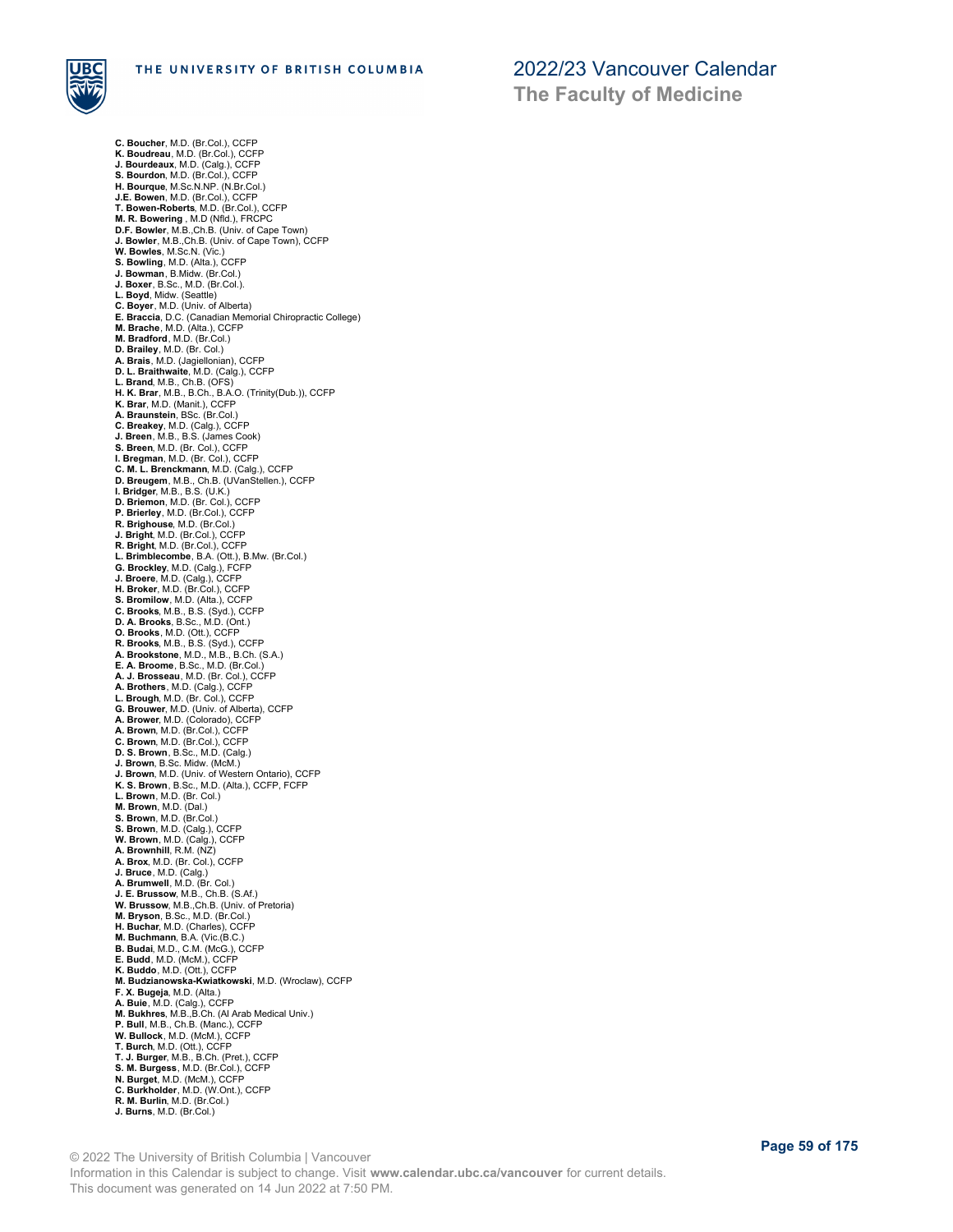

**The Faculty of Medicine**

**K. J. Burns**, B.Sc., M.D. (Br.Col.) **M. A. Burns**, M.D. (Br.Col.), LMCC **S. Burns**, B.Sc., M.D. (Br.Col.) **T. Bursey**, M.D. (Ross), CCFP **D. Butcher**, M.D. (Br.Col.) **E. Butler**, M.D. (Calg.), CCFP **S. Butow**, M.D. (Br.Col.), CCFP **E. Butt**, B.Sc. Midw. (Br.Col.) **S. Butters**, M.D. (Br.Col.) **P. Butterworth**, M.D. (Calg.),CCFP **S. Buys**, M.B., Ch.B. (Pret.) B. Byczko, M.D. (Dal.)<br>A. Byman, M.D. (Br.Col.)<br>V. Byman, M.D. (Br.Col.), CCFP (EM)<br>J. Byra, B.Sc. (Sask.), M.Ed. (Vic.(BC))<br>B. Byrne, M.D. (M.C.Ol.), CCFP<br>R. S. Bystrom, M.D. (Br.Col.), CCFP **M. L. Cabrera**, M.D. (Philippines)<br>**P. Caddy**, M.D. (Br.Col.), CCFP<br>**R. Caden**, M.B.,B.Ch.,B.A.O. (Royal College of Surgeons, Ireland), CCFP **S. Cairns**, M.D. (Br.Col.) **I. Callander**, R.M. (Br.Col.) **B. Calvin**, B.Sc. (Vic.(BC)), M.D. (Br.Col.), LMCC, CCFP **E. A. Cameron**, M.D. (Calg.), CCFP **M. Cameron**, Midw. (Laurentian) **S. Cameron**, M.D. (Br.Col.), CCFP **C. R. Campbell**, M.D. (Calg.), CCFP **C. S. F. Campbell**, M.D. (Br.Col.), CCFP **G. Campbell**, M.B.,Ch.B. (Glasgow), CCFP **K. Campbell**, M.D. (Manit.) **K. Campbell**, M.D. (Tor.), CCFP **S. Campbell**, M.B., B.Ch., B.A.O. (U.Coll.Dublin), CCFP **S. Campbell**, M.D. (Br.Col.), CCFP **T. Campbell**, M.B., Ch.B. (Cape T.), CCFP **M. R. Campling**, M.D. (Br.Col.) **T. Canale**, M.D. (Br.Col.), CCFP **J. Card**, M.D. (Br.Col.), CCFP **R. Carkner**, M.D. (Br. Col.) **W. Carlson**, M.D. (Br.Col.) **C. Carlson-Rink**, B.Sc. (Sask.), R.M. (Bastyr) **C. Carlucci**, M.D. (Laur.), CCFP **A. M. Carroll**, M.D. (Laur.), CCFP **D. Carroll**, M.B.,B.Ch (Ireland), CCFP **B. Carson**, M.D. (Alta.) **R. Carson**, M.D. (Qu.), RCPSC **R. Carvalho**, M.D. (Dub.) **R. D. Carver**, M.D. (Dal.) **D. Case**, M.B., B.S. (Syd.), CCFP **E. Casey**, M.D. (Br.Col.), CCFP **W. Caskey**, M.D. (Tor.) **D. Catterall**, M.D. (Alta.), CCFP **M. Cayer**, R.M. (Br.Col.) **M. Chabot**, M.D. (Br.Col.), CCFP **P. Chahal**, M.D. (St George's Univ. School of Medicine), CCFP **R. Chale**, M.D. (Manit.) **G. W. Chamberlain**, M.D. (W.Ont.), CCFP **C W. L. Chan**, M.D. (Br.Col.), CCFP **F-C. Chan**, M.D. (Br.Col.), CCFP **F. Chan**, M.D. (Br.Col.) **F. Chan**, M.D. (Br.Col.), CCFP **J. Chan**, M.D. (Br. Col.), CCFP **J. J. Chan**, M.D. (Tor.), CCFP **K. Chan**, M.D. (Br.Col.), CCFP **P. Chan**, M.D. (W.Ont.), CCFP **S. Chan**, M.D. (Br.Col.), CCFP **S. Chan-Yan**, M.D. (Br.Col.), CCFP C. Chandler, M.D. (Sask.), CCFP<br>D. Chang, M.D. (Laval)<br>H. Chang, M.D. (Laval)<br>H. C. H. Chang, M.D. (W.Ont.), CCFP<br>J. Chang, M.D. (Br.Col.), CCFP<br>J. C-M. Chang, M.D. (Univ. of Sydney)<br>M. Chang, M.D. (Qu.), CCFP<br>R. Y. Chang, **D. B. Chapman**, M.B.,Ch.B. (S.Afr.) **S. Chapman**, B.Sc.Midw. (McM.) **D. Chard**, M.D., C.M. (McG.), CCFP **M. Charette**, M.D. (Ott.), CCFP **E. Charman**, M.D. (Br.Col.), CCFP **S. Chater**, M.D. (Br.Col.), CCFP **T. Cheek**, M.D. (Br.Col.), CCFP **A. Chen**, M.D. (Br. Col.), CCFP **C-C. Chen**, M.D. (China Medical College) **J.C-C. Chen**, M.D. (Univ. of Calgary), CCFP **L. Chen**, M.D. (Alta.), CCFP **O. C-Y. Chen**, M.B.,B.S. (Univ. of London), CCFP **O. C-Y. Chen**, M.B.,B.S. (Univ. of London), CCFP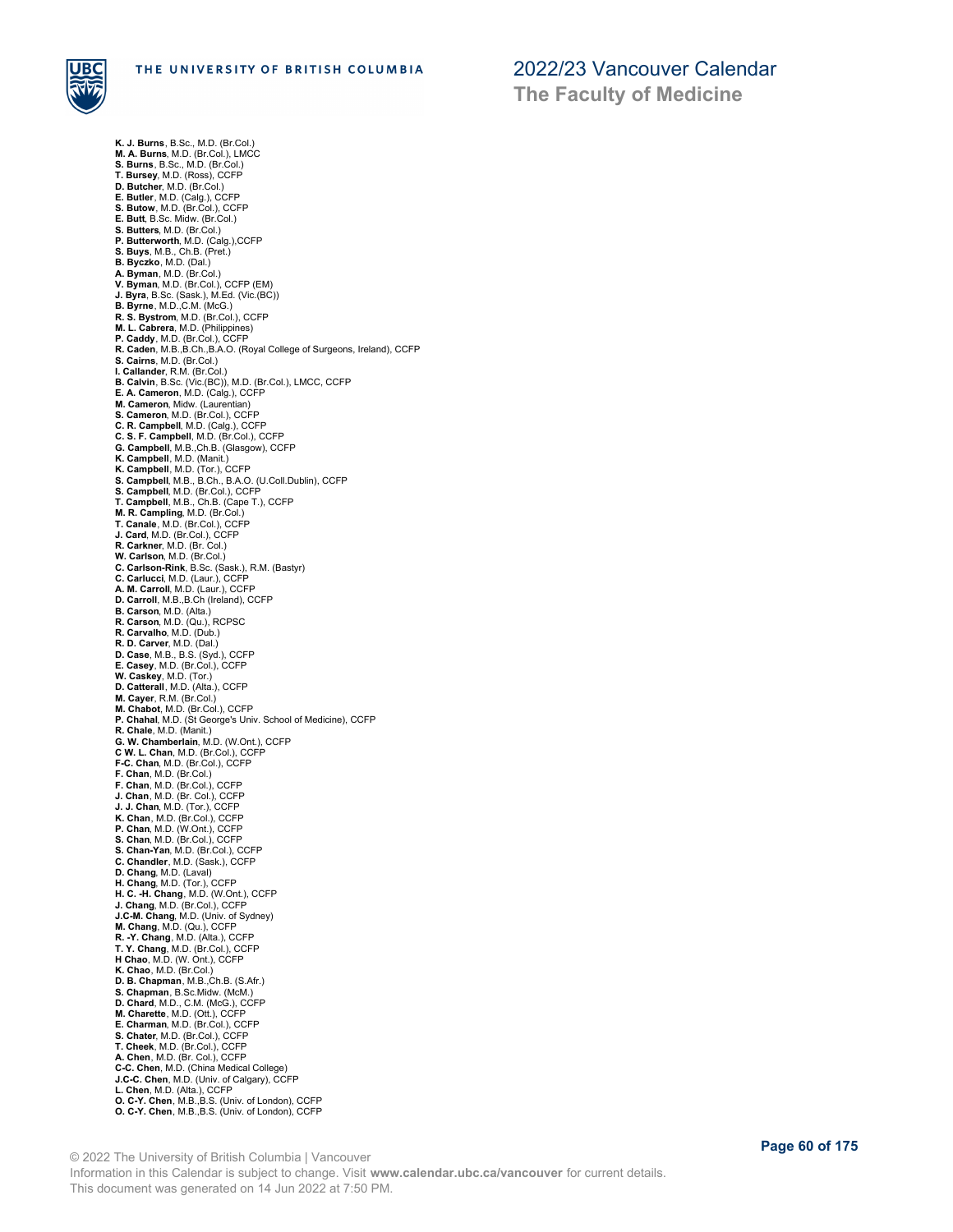



**S-Y. Chen**, M.D. (Dalhousie Univ.) **E. Cheng**, B.Sc, M.D. (Br.Col.), CCFP **L-A. Cheng**, B.M.W. (McM.) **H. Cherneski**, M.D. (Calg.), CCFP **D. Cherniwchan**, M.D., C.M. (McG.), CCFP **A. Chesters**, B.Sc.N. (Br.Col.) **M. Chevarie,** B.Sc.Psych. (Montr.)<br>**R. Cheyne**, M.D. (Br.Col.)<br>**W. Cheyne,** B.Sc. M.D. (Calg.) LMCC, CCFP<br>**Y. Chien,** B.M.,B.S. (Univ. of Limerick), CCFP<br>**D.P. Chifor**, M.D. (Universitatea de Medicina Si Farmacie 'Iuliu H **A. Childs**, M.D. (Qu.) **C. Childs**, B.H.Sc.Midw. (Laur.) **J. Chiles**, M.D. (Br. Col.), CCFP **C. Chilton**, M.D. (Br.Col.), CCFP **D. Chin** , M.D. (Br.Col.), CCFP **G. Chin**, M.B.,B.S. (WI), CCFP **L. Chin**, M.D. (Tor.) **J. C. Ching**, M.D. (Alta.), CCFP **A. Chiu**, M.B., B.Ch., B.A.O. (N.U.I.), CCFP **D. Chiu**, M.D. (Br.Col.), CCFP **K. Cho**, M.D. (Alta.), CCFP **A. Chodyra**, M.D. (Warsaw), CCFP **J. Choi**, M.D. (Br. Col.), CCFP **J.Y. Choi**, M.D. (Br.Col.), CCFP **T.L. Chong**, M.D. (Br.Col.), CCFP **I. Chorny**, M.D. (UP), CCFP **J. Chow**, M.D. (Br.Col.), CCFP **L. B. Christensen**, M.D. (Br.Col.), RCPSC **D. Christie**, M.D. (McM.), CCFP **G. Christie**, B.Sc., M.D. (Br.Col.), CCFP **S. Christie**, B.Sc., M.D. (Br.Col.), CCFP **J. Chrones**, M.D. (Tor.), LMCC **J. Chu**, M.D. (Br.Col.), CCFP **M. Chu**, M.D. (Sask.) **S. Chu**, M.D. (RCSI), CCFP **Y-J.S. Chuang**, M.D. (Poznan), CCFP **A. Chung**, M.D. (McM.), CCFP **P. Chung**, M.D. (Alta.) **A. Ciavarella**, M.D. (Tor.) **A. Cihal**, M.D. (Calg.), CCFP **P. Cilliers**, M.B., Ch.B. (S.Af.) **C. Ciolacu**, M.D. (Universitatea Transilvania), CCFP **L. Ciota**, M.D. (Universitatea de Medicina Si Farmacie 'Carol Davila'), CCFP **V. Clair**, M.D. (Mont.), CCFP **A. Clare**, M.D. (Alta.), CCFP **S. Claremont**, B.Sc. (McG.), M.D. (Br.Col.), LMCC, CCFP **A.R. Clark**, M.D. (Br.Col.), CCFP **C. L. Clark**, B.Sc. (Guelph), M.D. (Calg.), CCFP **M. Clark**, M.D. (Alta.), CCFP **M. Clark**, M.D. (Dal.) **P. Clark**, B.Sc. (Br.Col.), M.D. (Alta.) **P. Clark**, M.D. (Sask.), CCFP **R. R. Clark**, M.D. (Sask.) **V. Clark**, M.D. (Calg.), CCFP **T. Clarke**, B.Sc., M.D. (Br.Col.), CAFCI **W. Clayden**, M.D. (Br. Col.), CCFP **S. Cleave**, M.D. (Br.Col.), CCFP **M. J. Clelland**, B.A., M.D. (Br.Col.) **D. Cleveland**, M.D. (Calg.) **R. Cleveland**, M.D. (Sask.) **W. Clifford**, M.D. (Nfld.), CCFP, FCFP **L. Cline**, M.B. Ch. B. (Glas.) LMCC **D. Clinton-Baker**, M.B., Ch.B. (Auck.) **E. S. J. Coatta**, M.B., B.S. (Qld.), CCFP **P. Cobbin**, M.D. (Br.Col.), CCFP **C. Coburn**, M.B., B.Ch., B.A.O. (Belf.), CCFP **J. Coburn**, M.B., B.Ch. (Witw.), CCFP **J. Cochran**, M.D. (Dal.) **C. Cochrane**, M.B.Ch.B. (NZ) **C. Codio**, M.D., C.M. (Montr.) **D. Coetsee**, M.B.,Ch.B. (Stell.), CCFP C. M. Coetzee, M.B., Ch.B. (Pret.), CCFP<br>D. Coetzee, M.B., Ch.B. (OFS)<br>G. Coetzee, M.B., Ch.B. (OFS)<br>J. Coetzee, M.B., Ch.B. (OFS)<br>R. Coetzee, M.B., Ch.B. (Vilw.)<br>F. Coetzer, M.B., Ch.B. (Pret.), CCFP **W. Colborne**, M.D. (Manit.) **A. Cole**, M.D. (Br.Col.), CCFP **F. Coleman**, M.B., Ch.B. (Cape T.) **K. Coles**, M.B., B.S. (Lond.) **G. G. Coleshill**, M.B., Ch.B. **N. Coll**, M.D. (Calg.), CCFP **P. Colley**, M.S.N., B.Sc.N (Univ. of Victoria) **H. Collingridge**, M.D. (Br.Col.), CCFP **C.A.P. Collins**, M.B.,B.S. (Univ. of London) **J. Collins**, B.M. (Univ. of Southampton) **R. Collins**, M.B.,B.Ch. (Univ. of Cambridge), CCFP **A. Colwell**, M.D. (Dal.), CCFP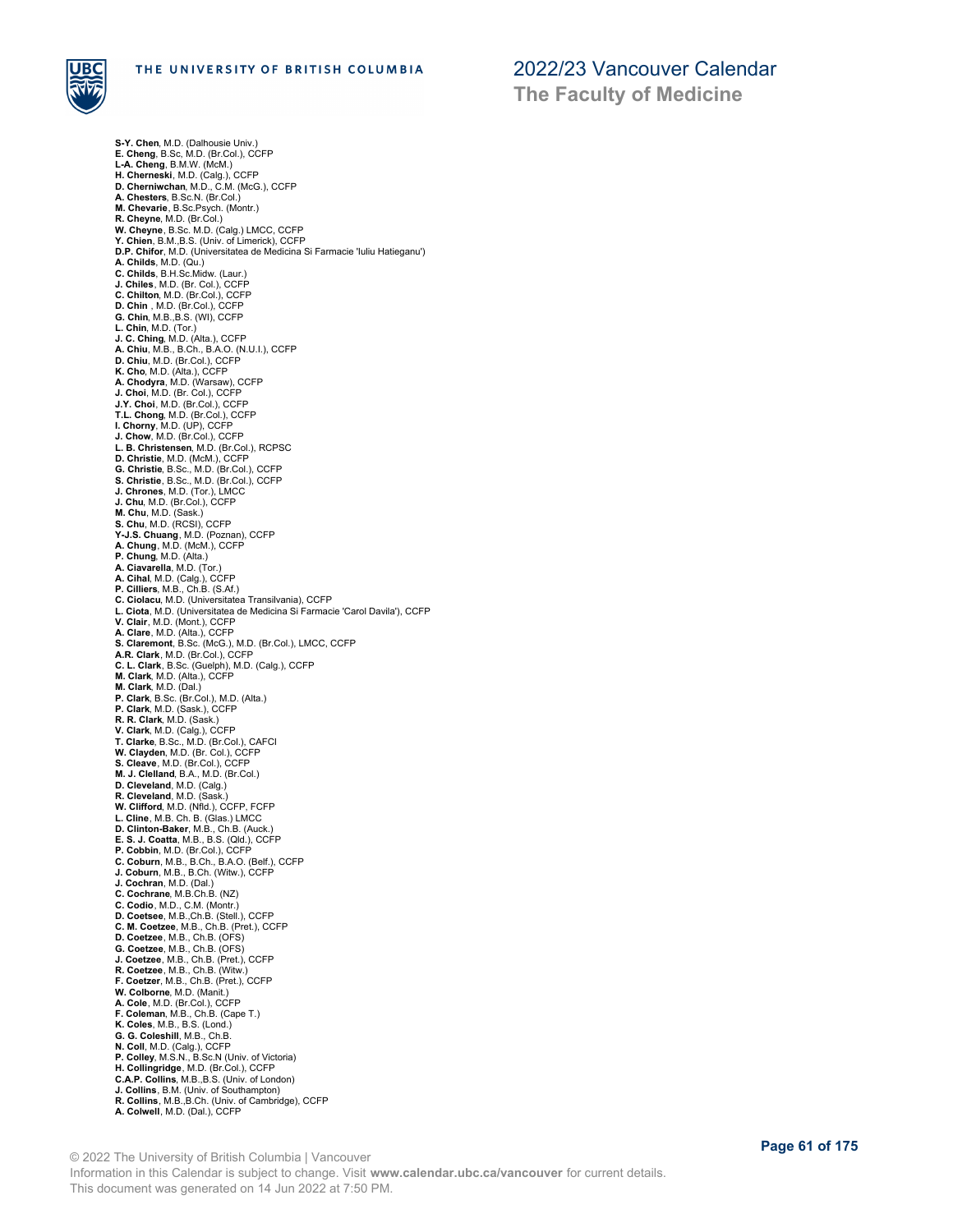

**S. E. Comay**, M.B. (Cape T.) **N. Comeau**, M.D. (Sher.), CCFP **R. Comfort**, B.Mw. (Br.Col.) **M. Conly**, M.D. (Br.Col.), LMCC, CCFP **J. Conrad**, M.D. (Dal.), CCFP **J. Conradie**, M.B., Ch.B. (Pret.), LMCC, CCFP **A. F. Cook**, M.D. (Alta.), CCFP **C. Cook**, M.B., Ch.B. (Liv.), CCFP **D. W. Cook**, M.D. (Calg.), CCFP **M. Cook**, AS MIDW (Nat.Coll.Midwifery) **M. A. Coombs**, M.D. (Dal.), CCFP **M. Cooner**, M.B., B.S. (Lond.), CCFP **F. Cooper**, B.Hs.Midw (McM.) **S. Cooper**, M.D. (Qu.), CCFP **F. Cooze**, M.D. (Memorial Univ. of Newfoundland), CCFP **I. Cosio**, B.A., M.D. (Br.Col.), CCFP **G. Costello**, M.D. (Br.Col.), CCFP **K. R. Cottick**, M.D. (Br.Col.), CCFP **R. Countess**, M.D. (Calg.) **C. Courchesne**, M.D. (Atla.), CCFP **D. Courtney**, M.B., B.Ch., B.A.O. (Belf.) **J. Coutts**, M.D. (Alta.) **J. Coward**, M.B., B.S. (UK) **A. Cowie**, M.D. (W.Ont.), CCFP **A. Cox**, M.D. (Br.Col.), CCFP **C. Cox**, M.B., Ch.B. (Cape T.) **J. H. Cox**, M.D. (Dalhousie Univ.) **B. Cracknell**, Dip. Nursing (Camosun College) **M. Craddock**, M.D. (Br. Col.) **C. Cragg**, B.A., M.D. (Br.Col.) **R. T. Craggs**, M.D. (Alta.), CCFP **L. Cram**, M.D. (Br.Col.) **J. Cranston**, M.D. (Calg.), CCFP **J. Creaser**, M.D. (Dal.), CCFP **A. S. Creba**, M.D. (Calg.), CCFP (EM) **A. Cribb**, M.D. (Sask.), CCFP **R. Crichton**, M.B.Ch.B. (S.A.), LMCC, CCFP, ATLS, ACLS **R. Cridland**, M.D. (Tor.), CCFP **C. Crippen**, M.D. (W.Ont.), CCFP **E. Crisci**, M.D. (Ott.) **B. J. Crisp**, M.D. (W.Ont.) LMCC, CCFP **R. Crittenden**, M.B., Ch.B. (S.A.) **J. D. Croft**, M.D., C.M. (McG.), CCFP **N. Crofton**, M.D. (Br.Col.) **N. Crofts**, M.D. (Br.Col.), CCFP **S.L. Crompton**, M.D. (Br.Col.), CCFP **J. Crookham**, D.O. (Touro Univ. College of Osteopathic Medicine), CCFP<br>**J. A. Crosby**, M.D. (Nfld.)<br>**I. S. Crothers**, M.B., Ch.B. (Belf.) **W. Crouse**, M.D. (McM.) **P. Crow**, M.D. (Br.Col.), CCFP **D. Crowe**, M.D. (Br.Col.) **C. Cuddeford**, M.D. (Br.Col.)<br>**L. Cui**, M.S.N. (UNBC), B.Sc.N. (Thompson Univ.)<br>**S. Culkin**, M.B., B.Ch., B.A.O. (Trinity(Dub.)), CCFP **A. Cullen**, M.D. (W.Ont.), CCFP **L. Cullingworth**, M.B., Ch.B. (Cape T.), CCFP **G. Culp**, B.Sc. (McM.), M.D. (Ott.), CCFP **J. A. Cunes**, M.D., C.M. (McG.), CCFP **E. Cunningham**, M.D. (Br. Col.), CCFP **R. Currie**, M.D. (Qu.), CCFP **D. Curry**, M.D. (Calg.), CCFP **R. Curry**, B.Mw. (Br.Col.) **R. Curry**, M.D. (St. George), CCFP **D. Curtis**, M.D. (The Ohio State Univ. College of Medicine) **L. Curtis**, M.D. (McG.), CCFP **E. D. Cusack**, M.D. (McM.), CCFP **J. D. Cutfeet**, M.D. (Laur.), CCFP **A. Cuthbertson**, M.D. (Calg.), CCFP **D. Cyr**, M.D.,C.M. (McG.), CCFP **S. Da Silva**, M.D. (Br.Col.) **K. Dabrus**, M.D. (Manit.) A. Dabu, M.D. (W.Ont.)<br>R. Dahiroc, M.D. (Univ. of Santo Tomas), CCFP<br>C. Dahl, M.D. (Calg.), CCFP<br>Y. Dai, M.D. (Br.Col.), CCFP<br>C. Dalla, M.D. (Xavier Med.), CCFP<br>E. Dalla Lana, M.D. (Alta.) **J. Dalla Lana**, B.Sc., M.D. (Alta.)<br>**N.G. Dalla Lana**, M.D. (Calg.), CCFP<br>**W.L. Dan**, M.D. (Br.Col.), CCFP<br>**N. Dang**, M.D. (Br. Col.)<br>**A. Daniel**, M.B.,Ch.B. (Univ. of Stellenbosch), CCFP **K. Daniel**, M.D. (Br.Col.), CCFP **K. Dann**, M.D., C.M. (McG), CCFP **J. -L. Dans**, M.D. (McM.), CCFP **N. Darby**, M.B., B.Ch., B.A.O. (N.U.I.) **A. Dargie**, M.D. (Calg.), CCFP **M. Darwash**, M.B., Ch.B. (Baghdad), CCFP **D. C. Das**, M.D. (Br. Col.), CCFP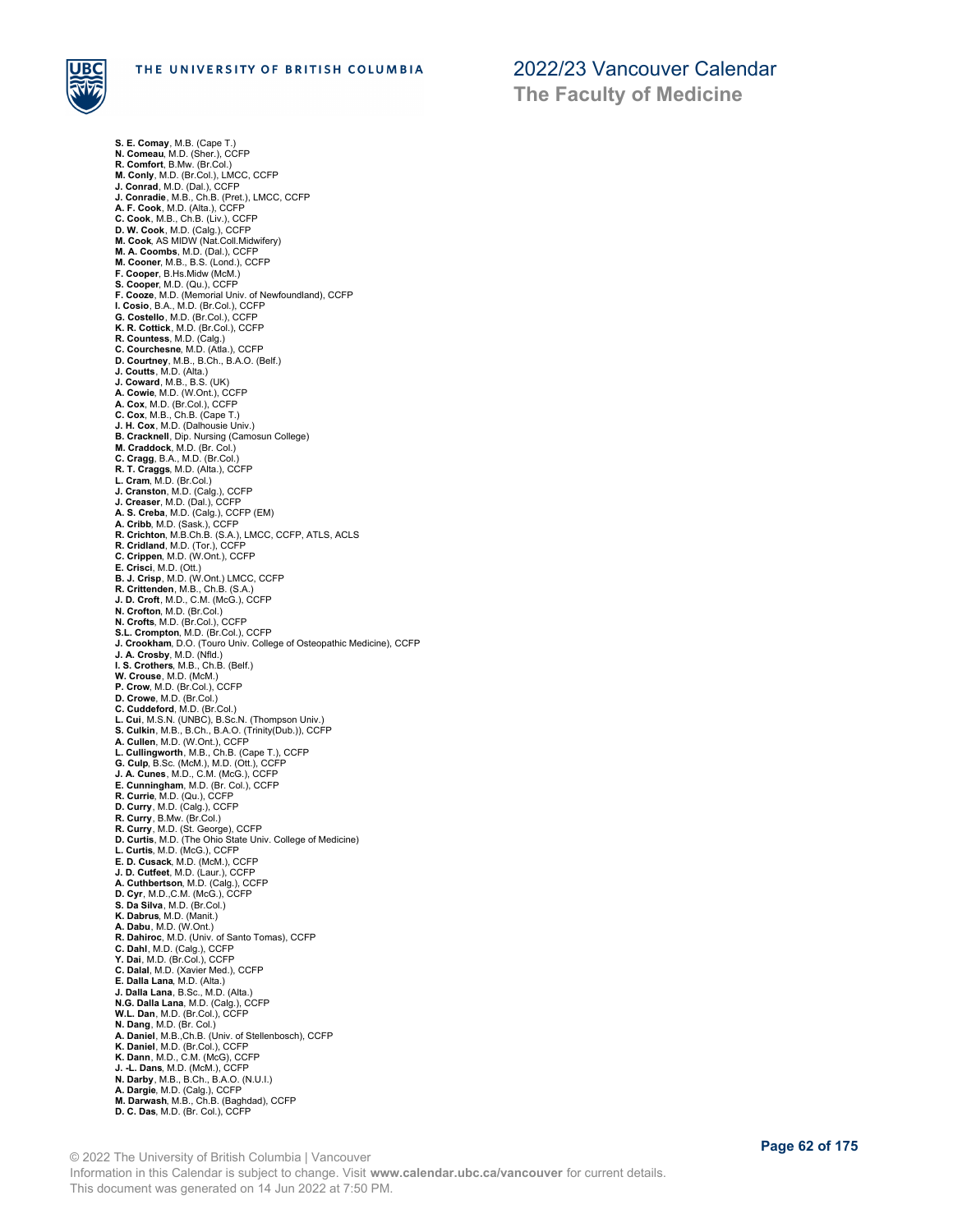

**The Faculty of Medicine**

**H. Dau**, B.M.,B.S. (Lond.), CCFP M. Dave, M.D. (Calg.), CCFP<br>**E. B. Davey**, M.D. (Ott.)<br>**J. Daviau,** R.M., M.A. (Lond.)<br>**D. Davidson**, Midw. (Midwives College of Utah)<br>**H. Davidson**, M.B., Ch.B. (C.Town), Dip.Obs., Dip.Anae., Dip.Child Health, MCFP(SA), C **R. Davidson**, M.D. (Alta.), CCFP **A. Davies**, M.D. (Tor.), CCFP **P. Davies**, M.D. (Br.Col.), CCFP **Z. Davies**, M.B.,B.Ch. (Univ. of the Witwatersrand) **B. Davis**, M.D. (McM.), CCFP **C. Davis**, M.D. (Br.Col.), CCFP **S. Davis**, M.D. (Calg.), CCFP **M. J. Davison**, M.D. (Br.Col.), CCFP **D. Davyduke**, M.D. (Sask.), CCFP **D. Dawkin**, M.D. (Br.Col.), CCFP **C. Dawkins**, B.M. (GB) **T. Dawn**, M.D. (Br.Col.), CCFP<br>**T. Daws**, M.B., Ch.B. (Pret.)<br>**J. Dawson**, M.D. (Calg.), CCFP<br>**M. Dawson**, M.D. (Medical Univ. of the Americas)<br>**H. Day**, M.D. (McM.) **T. Day**, DNP (Gonzaga), B.Sc. Nursing, M.S.N. (N.Br.Col.) **L. De Beer**, M.B., Ch.B. (Van Pretoria) **L. de Bruin**, M.B., Ch.B. (Pret.), CCFp **J. De Bruyn**, M.B.,Ch.B. (Universiteit Van Stellenbosch), CCFP **P. J. De Bruyn**, M.B., Ch.B. (S.Af.) **E. De Jager**, M.B.Ch.B. (ZA), CCFP **L. De Jager**, M.B., Ch.B. (Pret.) **T. de Klerk**, M.B., Ch.B. (Pret.) **W. De Klerk**, M.B., Ch.B. (Stell.) **H. de Kock**, M.B., Ch.B. (OFS), CCFP **J. De Kock**, M.B.,Ch.B. (Univ. of Stellenbosch) **M. De kock**, M.B., Ch.B. (Stellensbosch) **V. De Kock**, M.B., Ch.B. (Stell.), CCFP **H. De Lange**, M.B., Ch.B. (Stell.) **J. De Luce**, Ph.D. (Br.Col.) **M. de Sequera**, M.Sc.NP. (Br.Col.) **M. de Valence**, M.D. (Tor.), CCFP **F. De Villiers**, M.B., Ch.B. (Orange Free State) **K. De Villiers**, M.B.,Ch.B. (Univ. of Stellenbosch), CCFP **P. De Vos**, M.B., B.Ch. (Witw.) **W. E. De Vynck**, M.B., Ch.B. (Stell.), CCFP **J. De Wet**, M.B., Ch.B. (OFS) **C. De Wit**, M.B., Ch.B. (S.Af.) **M. de Zwager**, B.A. (Tor.), B.Mw. (Br.Col.) **M. M. DeBruin**, M.B., Ch.B. (S.Af.) **F. Deetlefs**, M.B., Ch.B. (Pret.) **J. Defreitas**, BA (McM.), B.Mw. (NZ) **G. Del Begio**, M.D. (Manit.), CCFP **N. Del Bel**, M.D. (McM.), CCFP **A. Deliyannides**, M.D. (Alta.), CCFP **L. Delorme**, BSc., MSM (Bastyr) **R. F. DeMarchi**, M.D. (Br.Col.), CCFP **T. DeMarco**, M.D. (Tor.) **G. dePape**, B.Sc. (Vic.(BC)), M.D. (Br.Col.), LMCC, CCFP **J. Dercksen**, M.B., B.Ch. (S.Af.), CCFP **S. Derkach**, M.D. (Br.Col.), CCFP **S. Desai-Ranchod**, D.C.H. (Natal) **K. Deschner**, M.D. (Br.Col.), CCFP **N. Desjardins**, M.D. (Ross Univ. School of Medicine), CCFP **K. Desjardins-Lorimer**, M.D. (Ott.), CCFP **K. Desmarais**, M.D. (Alta.), CCFP **D. Desrosiers**, M.D. (Br.Col.), CCFP **J.A. Dewhurst**, B.Sc.Midw. (Cardiff Unvi., UK) **D. Dhaliwal**, M.D. (Manit.), CCFP **H. Dhaliwal**, M.D. (SCIMD Coll.Med., SN), CCFP **R. Dhaliwal**, M.D. (St. George), CCFP **S. Dhalla**, M.D. (Br.Col.), CCFP **R. Dhami**, M.D. (Br.Col.), CCFP **R. Dhanoa**, M.B.,B.S. (Punj.), CCFP **R. S. Dhanoa**, M.B., B.S. (Imperial, London, UK), CCFP **A. Dhansay**, M.B., Ch.B. (C.Town)<br>**A. Dharamsi**, M.D. (Br.Col.)<br>**P. Dharmaraj**, M.D. (Qu.), CCFP<br>**K. Dhatt**, M.D. (Saba School of Medicine), CCFP<br>**B. Dhillon**, M.D. (UMHS), CCFP **B. S. Dhillon**, M.D. (Grace, BZ) **D. Dhillon**, B.S.M. (Trinity College Dublin) **D. Dhillon**, M.D. (Br. Col.), CCFP **D. Dhillon**, M.D. (McM.), CCFP **H. S. Dhillon**, M.D. (Med.U.Amer.) **H.S. Dhillon**, M.D. (St George's Univ. School of Medicine), CCFP **K. Dhillon**, M.D. (Br.Col.), CCFP **S. Dhillon**, M.D. (StGeorge), CCFP **A. Di Lalla**, M.D.,C.M. (McG.), CCFP **J. Diaz**, M.D. (S.Carlos) **M. Dibb**, B.Sc., M.D. (Br.Col.), CCFP, FCFP **D. Dibski**, M.Sc. (Calg.), M.D.C.M. (McG.), CCFP **R. Dickey**, M.D. (Alta.)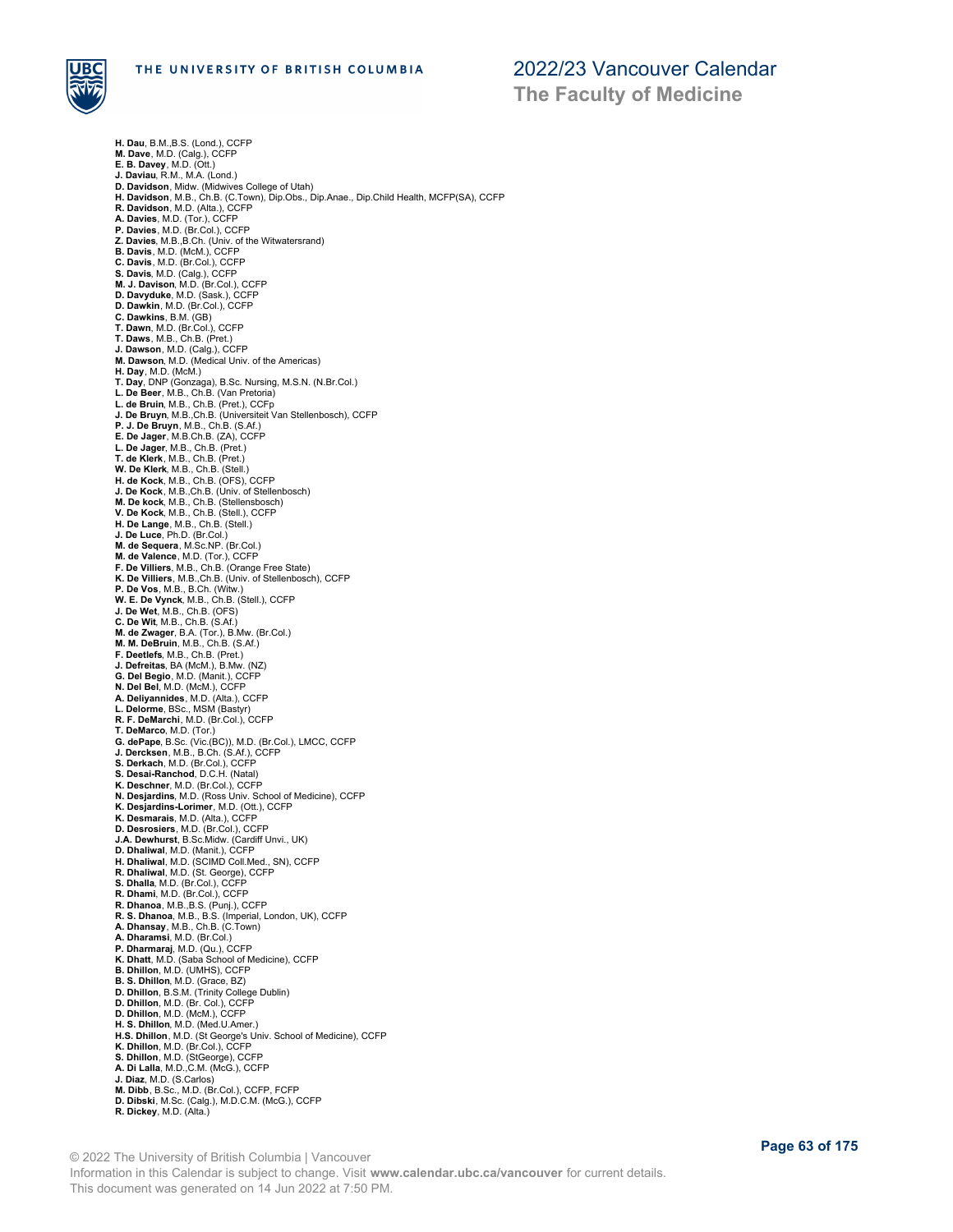

**The Faculty of Medicine**

**P. Dickinson**, M.D. (Br.Col.), CCFP **J. Dicus**, M.D. (Br.Col.), CCFP **G. Dillon**, M.D. (Univ. of Medicine and Health Sciences, St. Kitts), CCFP **M. Dillon**, M.D. (Queen's Univ.), CCFP **J. Ding**, M.D. (Cal.), CCFP **K. Dissanayake**, M.B.,B.S. (ICL), CCFP **J. Dittaro**, M.D. (Laurentian), CCFP **K. M. Do**, M.D. (Manit.), CCFP **M. Doan**, M.D. (St. Matthew's), CCFP **R. Dobrescu**, M.D. (Br.Col.), CCFP **I. Dobson**, M.D. (Br.Col.), CCFP **L. Dobson**, M.D. (Br. Col.), CCFP **E.J. Dobyns**, M.D. (Br.Col.), CCFP **M. Dodds**, M.D. (Br.Col.) **D. Y. Dodek**, M.D. (Br.Col.), CCFP **S. Donaldson**, M.D. (McM.), CCFP **W. Dong**, M.D. (Manit.) **E. Doorley**, M.B., Ch.B. (Trinity(Dub.)), CCFP **A. W. Doran**, B.Mw. (Br.Col.) **A. S. Dosanjh**, M.D. (Br.Col.), CCFP A. S. Dosanjh, M.D. (Br.Col.), CCFP<br>R. K. Dosanjh, M.D. (SCIMD Coll.Med., SN), CCFP<br>D. Douglas, M.B., Ch.B. (Cape T.)<br>S. Douglas, B.Sc. (Vic.(BC)), M.D. (Br.Col.), CCFP<br>S. Dow, B.A., Midw. (McM.) **C. Dowler**, M.B., B.Ch., B.A.O. (N.U.I.), CCFP **M. Dowler**, B.Sc. Midw (Br.Col.) **A. Dowling**, B.Mid. (Br. Col.) **H. E. Down**, M.D. (Br.Col.), CCFP **D. Downe**, M.D. (Calg.), CCFP **A. Downs**, M.D., C.M. (McG.), CCFP **D. Doyle**, M.D. (Br.Col.) **G. Doyle**, B.Sc. (S.Fraser), M.D., (Br.Col.) **R. Drapala**, M.D. (Br.Col.), CCFP **J. Dressler**, M.D. (Sask.), CCFP **S. Dressler**, M.D. (Br. Col.), CCFP **B. Driedger**, B.Sc., M.D. (Sask.) **C-L. Drimmel**, B.Sc. Mid (Laurentian Univ.) **M. Dry**, M.B.,Ch.B. (Sefako Makgatho) **F. Dryden**, M.B., Ch.B. (Edin.), CCFP **J. Du Plessis**, M.B.,Ch.B. (Stellenbosch), CCFP **M. Du Plessis**, M.B.,Ch.B. (Univ. of the Orange Free State), CCFP **M. du Preez**, M.B.,Ch.B. (Pretoria), CCFP **Q. Du Preez**, M.B., Ch.B. (S.Af.) **S. E. Du Toit**, M.B., Ch.B. (OFS) **J.J. Dubec**, M.D. (Br. Col.), CCFP **E. Dubland**, M.D. (Br. Col.), CCFP **P. Ducharme**, B.A. (Loyola), B.Sc., M.D. (Ott.) **L. Ducholke**, M.D. (Br. Col.) **K. Dueck**, M.D. (Manit.), CCFP **A. Dufour**, M.D. (Univ. of Calgary), CCFP **J. D. Duggan**, RM (El Paseo, TX) **A. Duguay**, M.D. (Univ. of Alberta), CCFP **R. Duivestein**, M.D. (Br.Col.), CCFP **P. Duke**, M.D. (Univ. of Alberta), CCFP **M. Dulai**, M.B.,B.Ch.,B.A.O. (N.U.I.), CCFP **C. Dumitrescu**, M.D. (St. George), CCFP **M. Dumont**, M.D. (Br.Col.), CCFP **B.E. Duncan**, B.Mw. (Br.Col.)<br>**M. Duncan**, M.D. (Ott.) FRCP<br>**S. Duncan**, B.Sc., M.Sc. (Ont.), M.D. (Br.Col) CCFP **C. Dunn**, M.D. (Calg.), CCFP **T. Duong**, R.M. (Wash.) **K. Durante**, M.D. (Calg.), CCFP **E.M. Durnin-Goodman**, M.D. (Calg.) **L. A. Dusik**, M.D. (Br.Col.) **H. Duyvewaardt**, M.D. (Br.Col.), CCFP **M. Dyck**, M.D. (Br.Col.), CCFP **A. Dykstra**, B.Sc. MIDW (Br.Col.) **M. Dykstra**, M.D. (Br.Col.), CCFP **C. Eadie**, M.D. (Manit.), CCFP **S. Earl**, M.B., Ch.B. (C.Town) **A. M. Early**, M.D. (W.Ont.) **K. Easley**, M.D. (McM.), CCFP **J. Easterbrook**, M.D. (Calg.), CCFP **R. Eatmon**, M.D. (Br.Col.) **S. Ebert**, B.Sc. (Alta.), M.D. (Br.Col.), ACLS, CCFP **S. Eckland Jetzer**, M.D. (Br.Col.), CCFP **D. Eddy**, M.D. (Nfld.), CCFP **L. Edelson**, B.M., B.S. (Limerick), CCFP **J. Edmeston**, M.D. (Calg.), CCFP **R. Edmonds**, M.D. (Br.Col.), CCFP **D. J. Edmunds**, M.B., Ch.B. (S.Af.), CCFP **N. Edmunds**, M.D. (Belgr.) **F. T. Edora** , M.D. (Br.Col.), CCFP, FCFP **C. Edwards**, M.D. (Br. Col.), CCFP **G. Edwards**, B.Sc., M.D. (Br.Col.) **N. Edwards**, B.Sc. Pharm. (Dal.) **S. Edwards**, M.D. (Alta.) **F. Egan**, M.B., Ch.B. (Galway)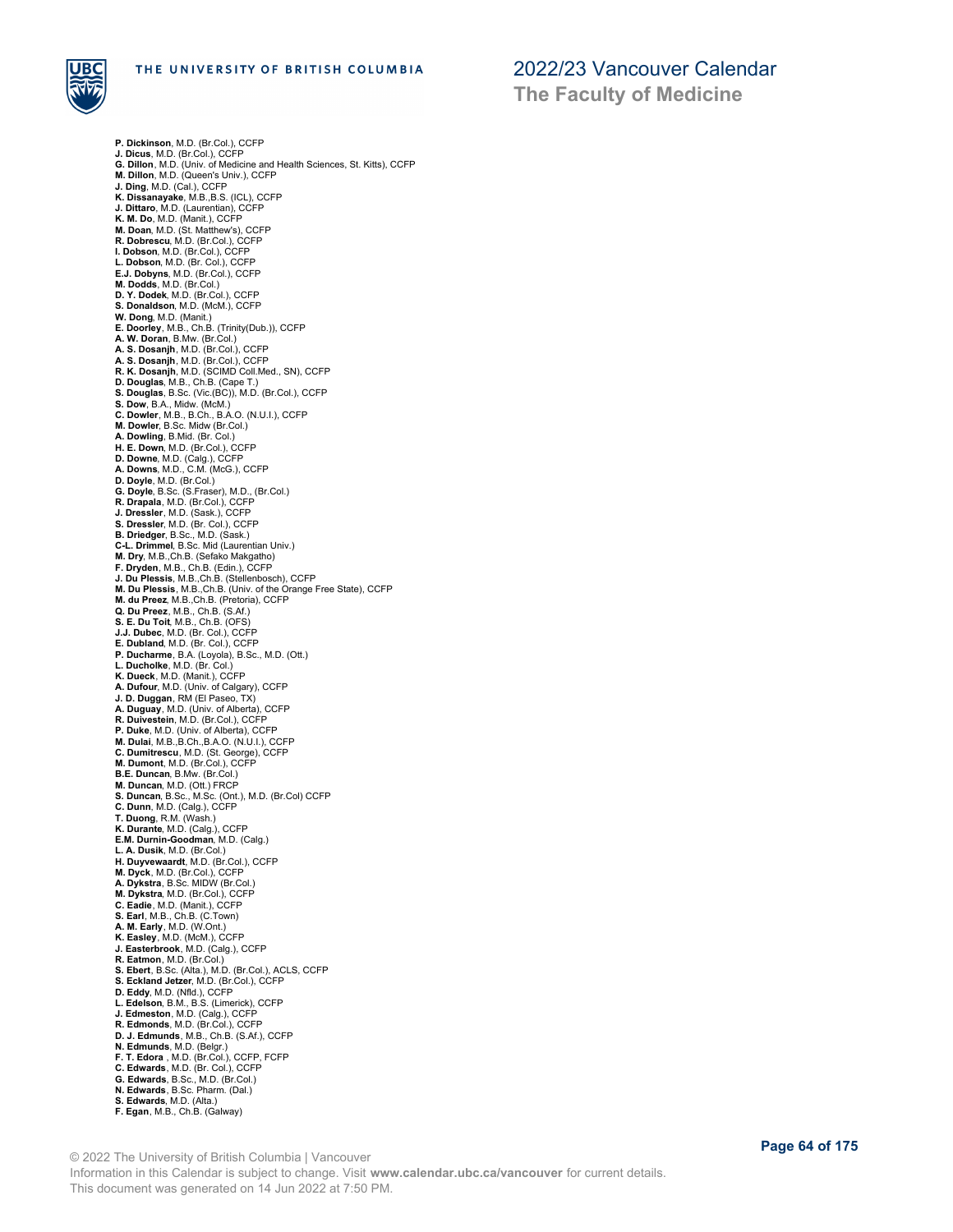

**R. J. Egolf**, M.D. (Br.Col.) **V. Ehasoo**, M.D. (Ott.), CCFP **J. Ehirchiou**, B.Sc.N. (Dal.) **N.O. Eichhorst**, M.D. (Queen's Univ.), CCFP **M. A. A. El Gendi**, M.D. (Med. Hann.), CCFP **A. El Karsh**, M.B.,B.Ch. (Ain Shams Univ.), CCFP **D. El-Zammar**, M.D. (Br. Col.), CCFP **M. Elbira**, M.B.,B.Ch. (Misurata Univ. Faculty of Medicine) **T. Elliott**, M.B.,Ch.B. (Univ. of Cape Town), CCFP **M. Elrick**, M.D. (Br.Col.) **W. Emery**, M.D. (Univ. of Alberta), CCFP **N. Encarnacion**, B.Sc. Nursing (Riverside Coll.) **H. Engelbrecht**, M.B., Ch.B. (S.Afr.)<br>**H. Engelbrecht**, M.B., Ch.B. (S.Afr.)<br>**R. Engelbrecht**, M.B., Ch.B. (Stell.), CCFP<br>**A. Enns**, M.D. (Br.Col.), CCFP<br>**G. Enns**, M.D. (Br.Col.) **M. Enos** , M.D. (Br.Col.) **M. Entwistle**, Midw. (Liv.Mat.Hosp.), R.N. **D. S. Erasmus**, M.B., Ch.B. (Pret.), CCFP **J. Erasmus**, M.B.,Ch.B. (Univ. of Pretoria) **A. Erlank**, M.B.,Ch.B. (Univ. of Pretoria), CCFP **M. Erlank**, M.D. (Univ. of Pretoria), CCFP **H. Eryan**, M.B.,Ch.B. (Ain Shams Univ.) **L. Eryuzlu**, M.D. (Univ. of Toronto) **D. Esau**, M.D. (Br.Col.), CCFP **R. Eshaghian**, M.D. (W.Ont.), CCFP **S. Esterhuizen**, M.B., Ch.B. (Limpopo), CCFP **R. Estey**, M.D.,C.M. (McGill Univ.), CCFP **C. Esume**, M.B.,B.S. (Univ. of Port Harcourtm, Nigeria), CCFP **D. Eustace**, M.B., B.Ch., B.A.O. (Ireland), CCFP **L. Eustace**, M.D. (McM.), CCFP **V. Eustace**, M.B., B.Ch., B.A.O. (Ireland), CCFP **J. Evancio**, M.D. (Br.Col.) **G. Evans**, M.D. (Br.Col.), CCFP **J. Evans**, M.D. (Alta.) **J. Evans**, M.D. (Ott.), CCFP **S. Evans**, M.D. (Alta.), CCFP **E. Ewart**, M.D. (Br.Col.), CCFP, FCFP **C. Ewert**, M.D. (Br.Col.), CCFP **T. Ewert**, M.D. (Br.Col.) **E. Ewing**, M.D. (Alta.) **G. Eydt**, M.D. (Ott.), CCFP **B. Eysele**, M.B., B.S. (Stell.), CCFP **D. Ezekiel**, M.D. (Tor.) **M. Fagan**, M.D. (Qu.), B.Sc. **Z. Fahim**, M.B., B.S. (Raj.) **C. Fairgrieve**, M.D. (W.Ont.), CCFP **M. Falat**, B.Sc. (Br.Col.) **J. Falk**, IMPP (Ryerson) **R. Falk**, M.D. (Br.Col.), CCFP **T. Falk**, M.D. (Br.Col.), CCFP **S. Famouri**, M.D. (S.B.M.U. Iran), CCFP **O. Famuyide**, M.D. (Manit.), CCFP **K. Fang**, M.D. (Br. Col.), CCFP **D. Farhan**, B.M., B.S. (Nott.), CCFP **A. Farias-Godoy**, M.D. (P.U.C.), CCFP **R. Farmer**, M.D. (Dal.), CCFP **A. Farquhar**, B.Ch., M.B. (Edin.), LMCC **N. Farrell**, M.B.,B.S. (The Flinders Univ. of South Australia), CCFP **R. Farren**, M.D. (Br. Col.) **A. Farrugia**, M.D. (Ott.), CCFP<br>**E. Fasihy**, M.D. (Calg.), CCFP<br>**S. Fasihy**, M.D. (Antigua), CCFP<br>**A. Fast,** M.Sc.NP. (UNBC), B.Sc.N. (Kwantlen)<br>**Y. Faught,** B.A. (Trent), BHSc. MIDW (McM.) **A. Fearn**, M.B.,B.S. (King's(Lond.)), CCFP **G. Fedor**, M.D. (Alta.) **C. Feeley**, M.D. (McM.), CCFP C. Feenan, M.B., B.Ch., B.A.O. (Belf.)<br>N. Feeney, B.M.,B.S. (Univ. of Limerick), CCFP<br>L. Feldhoff, M.D. (Br. Col.), CCFP<br>T. Felhaber, M.B., Ch.B. (S.Af.), CCFP<br>J. Felix, M.D. (Univ. of Alberta), CCFP<br>C. Felske-Durksen, M.D J. Fenn, M.D. (Br.Col.), CCFP<br>A. Ferg, B.Sc., M.D. (Manit.)<br>A. Fidai, M.D. (Cal.), CCFP<br>M. Fidai, M.D. (Man.)<br>H. Filek, M.D. (Br.Col.), CCFP<br>D. P. Finding, M.D. (Br.Col.)<br>S. Findlay, M.D. (W.Ont.), CCFP<br>A. Fine, M.D. (W.On **B. Finkelstein**, M.D. (Loma Linda Univ.), CCFP **H. Fisher**, B.Sc. (S.Fraser), M.D. (Br.Col.) **J. Fisher**, M.D. (Br.Col.), CCFP **J. Fisher**, M.D. (Br.Col.), CCFP **D. J. Fitzpatrick**, M.B.,B.Ch., B.A.O. (Ireland) CCFP, FCFP **M. Flanagan**, M.D. (Ott.), CCFP **K. Flannigan**, M.D. (Calg.)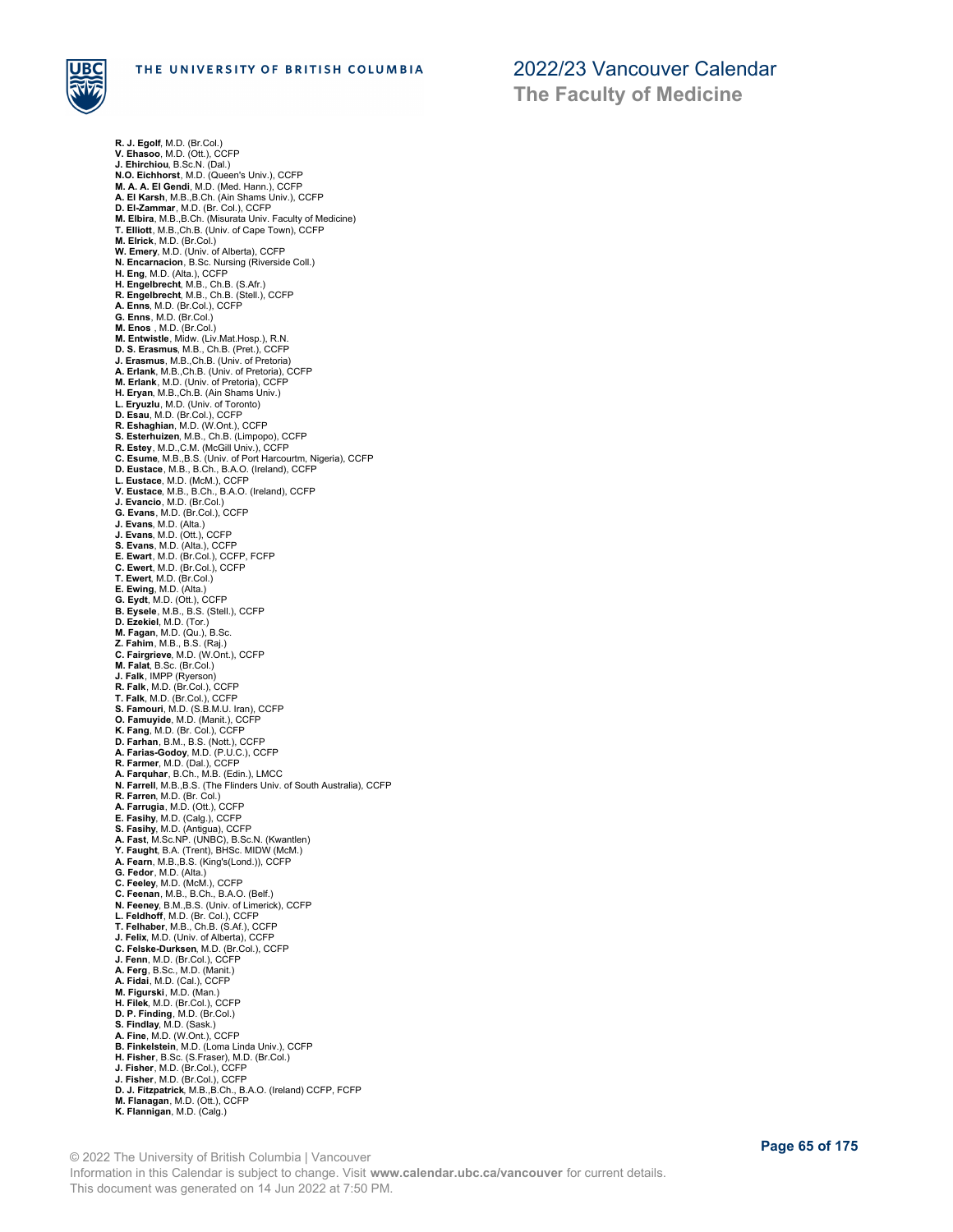

**The Faculty of Medicine**

**T. Flath**, M.D. (Alta.), CCFP **J. Flear**, M.D. (W.Ont.), CCFP **J. Fleet**, M.D. (McM.), CCFP **J. Fletcher**, M.B.,B.Ch. (Witw.), CCFP **K. A. H. Fletcher**, M.D. (S'ton)<br>**P. E. Fluit**, M.D. (Tor.), CCFP<br>**P. L. Fockler**, M.D. (Br.Col.)<br>**L. Foerster**, M.D. (Calg.), CCFP M. Fofie, M.D. (Alta.)<br>D.C. Fogarty, M.D. (Br.Col.), CCFP<br>K. L. Fong, B.S., M.B. (Lond.), LMCC<br>V. Foo, B.Sc., M.D. (Br.Col.), CCFP<br>K. Forghani, M.D. (Tex.)<br>J. M. Forman, R.M. (Tex.) **K. Forman**, M.D. (NM), CCFP **F. Foroodi**, M.D. (McM.), CCFP **S. L. Forrest**, B.Sc. (Vic.(BC)), M.D. (Br.Col.), CCFP **M. Forrester**, M.D. (McM.), CCFP **T.L. Forsberg**, M.D. (Br.Col.), CCFP **C. Fourie**, M.B.,Ch.B. (Univ. of the Orange Free State), CCFP **H. C. E. Fourie**, M.B., Ch.B. (S.Af.) **J. Fourie**, M.B., Ch.B. (Pret.), CCFP **J.A. Fourie**, B.M., B.S. (Pretoria), CCFP **W. J. Fourie**, M.B., Ch.B. (OFS) **R. Fox**, M.D. (Alta.), CCFP **J. C. Frame**, B.Sc. MIDW, M.Sc. (Br.Col.) **G. Francis**, M.D. (Br.Col.), CCFP **J. Francis**, M.D. (Qu.) **T. Francis**, M.D. (Western), CCFP **S. Frank**, B.M.B.S (Univ. of Limerick) **S. Frank**, M.B., Ch.B. (Stell.) **C.R.R. Fraser**, Fraser, M.D. (Br.Col.) **G. Fraser**, M.D. (Qu.), CCFP **P. Frazee**, M.D. (Br.Col.) **J. Freed**, B.Mw. (Br.Col.) **J. Freeman**, B.Mw. (Br.Col.), B.A. (S.Fraser) **B. Frid**, M.D. (Qu.), CCFP **G. Friderichs**, M.D. (Br.Col.), CCFP **P. Friedrichs**, M.B., Ch.B. (Cape T.) **C. Friesen**, M.D. (Manit.), CCFP **L. Friesen**, M.D. (Br. Col.), CCFP **M. Friesen**, B.Sc.N. (Br.Col.) **S. Friesen**, M.D. (Alta.), CCFP **A. Fritzsche**, B.M.W. (Br.Col.) **D. Froese**, M.D. (Qu.), CCFP **N. Froese**, M.D. (Manit.), CCFP **J. E. Fry**, M.D. (Br.Col.), CCFP **J. Fuchs**, M.D. (Stell.) **M. Fukunaga**, M.D. (Br.Col.), CCFP **R. Fulford**, B.Sc. Midw. (Br.Col.) **J. Fuller**, B.M., B.S. (Manc.), CCFP **C.K-Y. Fulton**, B.Sc. Midw. **C. Fung**, M.D. (Br. Col.), CCFP **C. Fung**, M.D. (Br.Col.), CCFP **S. Fung**, M.D. (Br.Col.), CCFP **T-W.D. Fung**, M.B.,Ch.B. (Univ. of Hong Kong), CCFP **T.J. Fung**, M.D. (Alta.), CCFP **V. Fung**, M.D. (Br.Col.), CCFP **V. W. H. Fung**, M.D. (Br.Col.), RCPSC (Med Biochem) **J. Fyfe**, M.D., C.M. (McG.) **L. Gadsen**, M.D. (Br. Col.), CCFP **L. Gaede**, M.D. (Alta.), CCFP **M. Gagliardi**, M.D. (Dal.) **P. Galanopoulos**, M.D. (Ross, NJ), CCFP **C. Galanos**, M.B., B.Ch. (S.Afr.) **L. Galbraith**, M.D. (Br.Col.), CCFP **L. D. Galbraith**, M.D. (Calg.), CCFP **B. Gall**, M.D. (McM.), CCFP **B. Gallagher**, M.D. (Br. Col.), CCFP **R. Gallagher**, M.D. (Alta.), CCFP **K. Gallins**, M.D. (Br.Col.), CCFP **S. Gallins**, M.D. (Br.Col.), CCFP **I. Gallo**, M.D. (Br.Col.), CCFP **E. Galloway**, M.D. (Br.Col.) **E. Galt**, M.D. (Br.Col.) **G. Galway**, M.D. (Br.Col.), CCFP **S. Gambhir**, M.D. (Br.Col.), CCFP **S. W. H. Gan**, M.D. (Alta.), CCFP **A. Ganesan**, B.M., B.S. (Walter Sisulu UST), CCFP **R. J. Gant**, M.D. (Br.Col.), CCFP **K. Gapp**, M.D. (Br.Col.), CCFP **Y. Garcia**, M.D. (U. East), CCFP **C. Gardner**, M.D. (McMaster Univ.), CCFP **K. Garneau-Begin**, M.D. (McG.), CCFP **B. Garrett**, M.D. (Dal.), CCFP **C. Garrett**, M.D. (Br.Col.), CCFP **B. Garry**, M.D. (Georgetown), CCFP **K.B. Garside**, M.B.,Ch.B. (Univ. of Leicester), CCFP **B.J. Gatto**, M.D. (Br.Col.) **T. Gauthier**, M.Sc.N., B.Sc.N. (Br.Col.)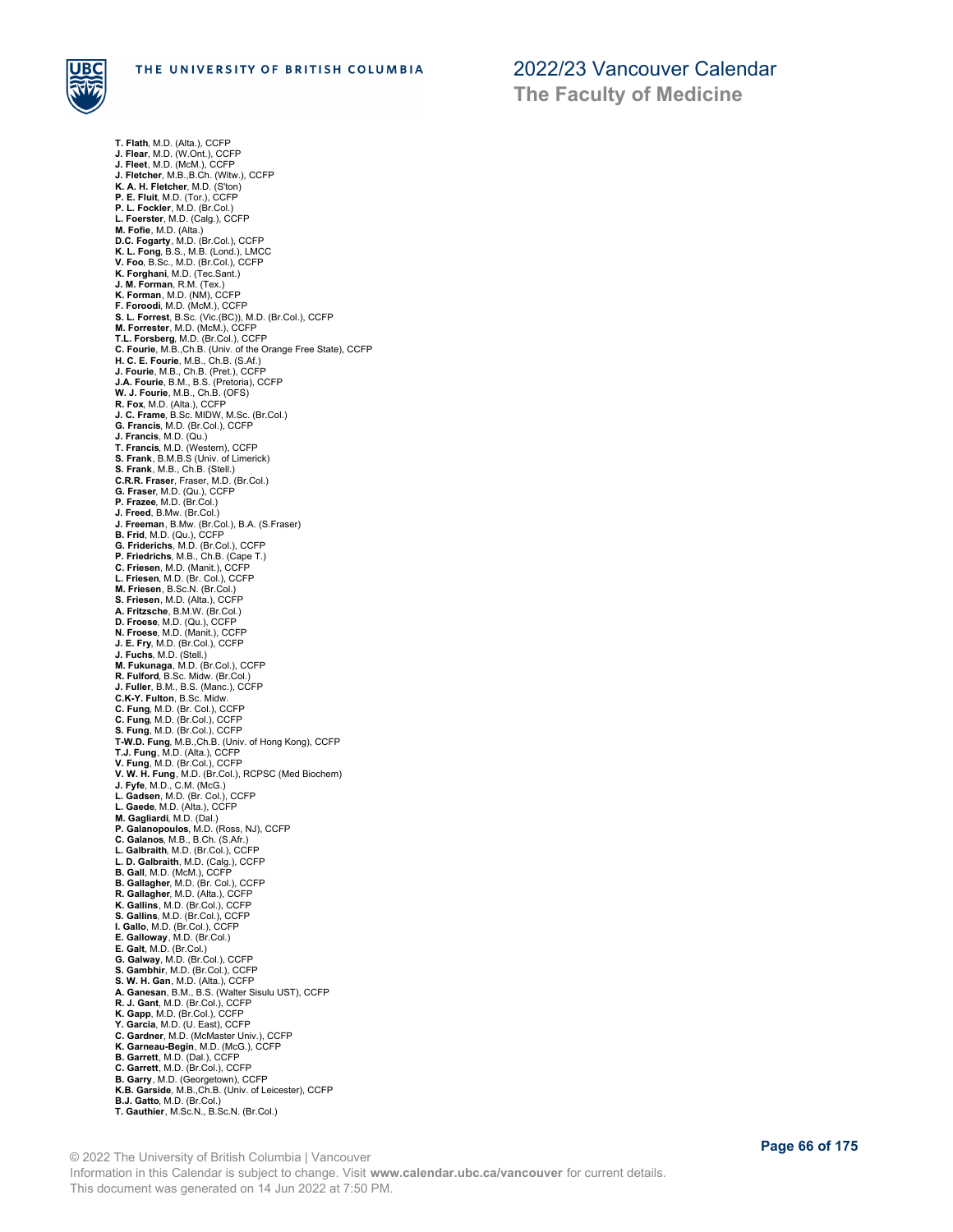

**The Faculty of Medicine**

**K. Geddes**, M.D. (Calg.), CCFP **R. Geddes** , B.Sc., Midwifery (Br.Col.) **D. Gee**, M.D. (Alta.) **K. Geerts**, M.B., Ch.B. (Louvain) **I. Gelineau**, BHSc. Midwifery (Ryerson Univ.) **A. Geller**, M.D. (Ott.) **C. Gemeinhardt**, M.B., B.Ch., B.A.O. (Nat.Ire.), CCFP **Q. Genuis**, M.D. (Univ. of Alberta), CCFP **K. Gerlach**, R.M. (Germany) **C. Germain**, M.D. (Calg.), CCFP **S. Germain**, M.D., C.M. (McG.) **S. Gershman**, M.D. (Manit.) **I. Gershtein**, B.Sc. MIDW (Br.Col.) **S. H. Ghadirian**, M.D. (Br.Col.), CCFP **A. Ghanipour Farahani**, M.D. (Br.Col.), CCFP **F. Ghannadi**, M.D. (Deb. Orvo.), CCFP **M. Gharedaghi**, M.D. (Iran U.M.S.), CCFP **S. Ghatak**, M.B., B.S. (Calcutta) **A. Gholamabbas Javan**, M.D. (Mashhad) **D. Ghosh**, B.M., B.S. (Calcutta) **P. Ghura**, M.B., B.S. (Newcastle UK) **V. Giang**, M.D. (Alta.), CCFP **H. R. Gilbert**, M.D. (Br.Col.), CCFP **L. Gilbert**, M.D. (Manit.), CCFP **A. Giles**, M.D. (Br. Col.), CCFP **C. Giles**, M.D. (Br.Col.) **A. K. Gill**, M.B., B.S. (Birm.), CCFP **C. Gill**, M.D. (U.Health Ant.), CCFP **H. Gill**, M.D. (Br.Col.), CCFP **J. Gill**, B.Sc.N., B.Sc.M. (Br.Col.) **J. Gill**, M.D. (A.U. Antigua), CCFP (EM) **J. Gill**, M.D. (Br.Col.), CCFP **M. S. Gill**, M.D. (Br.Col.) **M.K. Gill**, M.B.,B.Ch.,B.A.O. (Royal College of Surgeons in Ireland), CCFP **M.S. Gill**, M.D. (St. George), CCFP **S. Gill**, M.D. (Saba) **T. Gill**, M.D. (Br.Col.), CCFP **T. M. Gill**, M.D. (Tor.), CCFP **J. Gillies**, B.Mid. (Br.Col.) **M. C. Gillis**, M.D. (Dal.), CCFP **D. Gin**, M.D. (Br. Col.), CCFP **B. Giolma**, M.D. (Br.Col.) **B. Glanville**, M.D. (Br.Col.), CCFP **C. Glasner**, M.D. (Alta.), CCFP **G. Glattstein-Young**, M.D. (McM.), CCFP **S. Glaude**, M.D. (Ott.), CCFP **P. Glaze**, M.D. (Br. Col.), CCFP **L. Glazier**, M.D. (Br. Col.) **E. Gledhill**, R.M., R.N. (St. Mary's School of Nursing and Midwifery), B.Sc. (Cardiff) **M. Glen**, B.Sc.N., M.Sc.N. (Kwantlen) **M. C. Glen**, M.D. (Br.Col.), CCFP **A. Glesby**, M.B.,B.Ch.,B.A.O. (Royal College of Surgeons, Ireland), CCFP **N.H.G. Glick**, M.D. (Br. Col.) **R. Glynn-Morris**, M.D. (United Kindom), CCFP **K. Godlewski**, M.D. (Med.Lublin), CCFP **P. Goetz**, M.D. (St. George's Univ. School of Medicine), CCFP **C. L. Gold**, B.Sc. Midw. (Ryerson) **D. Goldberg**, M.D. (Manit.), CCFP **E. Goldberg**, M.D. (Br.Col.), CCFP **M. Gonabody Namadon**, M.D. (Iran), CCFP **C. Gooch**, M.D. (Qu.) **S. Gooch**, M.D. (Br.Col.), CCFP **R. Goodall**, M.D. (Br.Col.), CCFP **K. Goodby**, Midwifery Program (Q.E. Midw.) **V. Gooderham**, M.D. (McM.), CCFP **T. A. M. Goodman**, M.D. (Br.Col.), CCFP **C. Goojha**, M.B.,B.Ch.,B.A.O. (N.U.I.), CCFP **J. Gordon**, M.D. (NOSM), CCFP **M. Gordon**, B.S.N., M.D. (Br.Col.), CCFP B. Gore, B.Sc. (Alta.), M.D. (Calg.), LMCC<br>R. Gore, M.D. (Alta.)<br>G. Gorea, M.D. (USMF), CCFP<br>G. Gorea, M.D. (USMF), CCFP<br>M. S. Gosal, M.B., Ch.B. (GB)<br>K. Gounden, M.B., Ch.B. (Natal), CCFP<br>K. Gounden, M.B., Ch.B. (Nitw.), **D. M. Graham**, B.Sc., M.D. (Sask.), CCFP **K. Graham**, M.D. (Br.Col.) **M. Graham**, Ph.D. (Br.Col.) **M. L. Graham**, M.D. (W.Ont.), CCFP **N. Graham**, M.D. (Alta.), CCFP **P. A. Graham**, M.D. (Calg.), CCFP **C. Grant**, B.Sc.M. (Br.Col.) **J. Grant**, M.D. (Br.Col.), CCFP **N. Grant**, M.D. (Br.Col.), CCFP **S. Grant**, B.Sc. (Lakehead)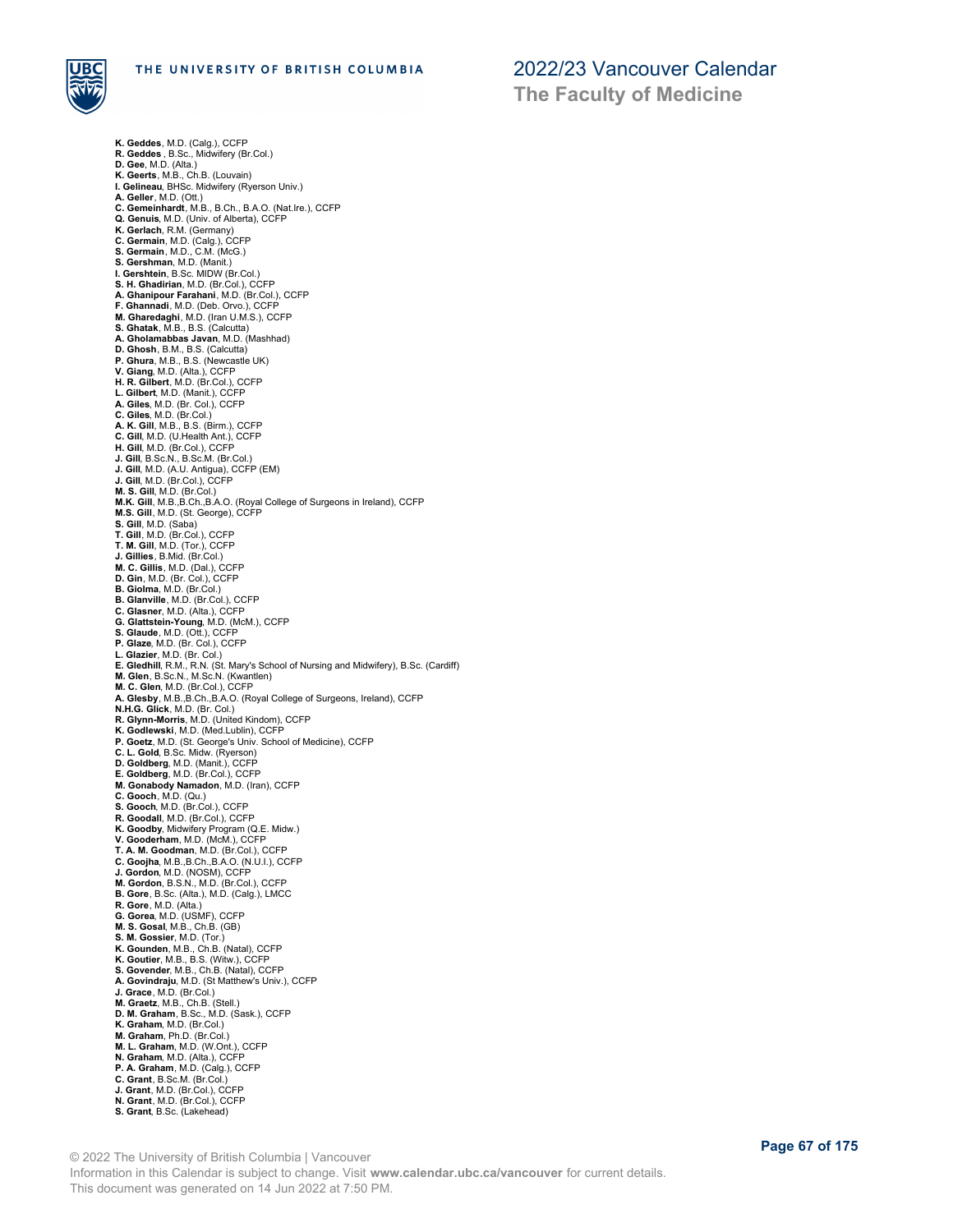

**The Faculty of Medicine**

**G. Grapes**, M.B., Ch.B. (Cape T.) **K. Grar**, M.D. (Montr.), CCFP **S. Gray**, M.D. (Br. Col.), CCFP **M. Greatheart**, M.D. (McM.), CCFP **H. Greeff**, M.B., Ch.B. (S.Af.), CCFP, FCFP **A. Green**, BSc. Nursing (Univ. of Lethbridge), BSc. Of Kinesiology (Univ. of Victoria) **A. Green**, M.D. (McM.), CCFP **C. Green**, M.D. (McM.), CCFP **I. Green**, B.M., B.S. (Limerick)<br>**M. Green**, M.D. (Br. Col.)<br>**S. Green,** B.Sc. (Tor), M.D. (McG.), CCFP<br>**S. Greenwood**, B.Sc. Midwifery (Br.Col.) **J. Greggain**, M.D. (Calg.), CCFP **E. Gregory**, M.D. (Calg.), CCFP **T. Gregory**, M.D. (Br.Col.) **M. Greidanus**, M.D. (Alta.) **M. Grenier**, M.D. (Br.Col.), CCFP **J. Grewal**, M.D. (Br. Col.), CCFP **K. Grewal**, M.D. (Br.Col.), CCFP **P. Grewal**, D.N.P. (Univ. or Portland), Ms.N. (Vic.) **S. Grewal**, M.D. (Manit.), CCFP **T. Grewal**, M.D. (Br.Col.), CCFP **K. Grieve**, B.Sc. (Winn.), M.D. (Manit.), CCFP **J. P. H Griffioen**, M.D. (Qu.), CCFP **J. Griffiths**, M.D. (Yale Univ. Medical School), CCFP **A. M. Grimes**, M.D. (Br.Col.), CCFP **D. Griswold**, M.D. (Alta.), CCFP **B. Grobbelaar**, M.B. B.Ch (N.U.I.), LMCC, CCFP **A. M. Gropper**, M.D. (Br. Col.), CCFP **C. Grose**, M.D. (Br.Col.), CCFP **E. Grove**, B.Sc. (W.Ont.), B.Mw. (Br.Col.) **A. Grover**, M.B.,B.S. (Manipal Academy of Higher Education), CCFP **B. Gu**, M.D. (Br.Col.), CCFP **S. Gu**, M.D. (Tianjin) **S. Gudapati**, M.B., B.S. (Mys.), CCFP **J. Guignard**, B.Sc.M. (Br.Col.) **C. Guillemette**, M.D. (Laval), CCFP **M. O. Gulka**, M.D. (Sask.), CCFP **I. Gummeson**, M.D. (Calg.), CCFP **L. Gunning**, B.Mid (Otago Polytechnic, New Zealand) **J. Guo**, M.D.,C.M. (McGill Univ.), CCFP **G. Gupta**, M.B.B.S. (Mysore), CCFP **S. Guruge**, M.D. (W.Ont.), CCFP **J. Gustafson**, M.D. (Br. Col.), CCFP **T. Guthrie**, M.D. (Br.Col.) **P. A. Gutmanis**, M.D. (W.Ont.) **T. J. Gutteridge**, M.D. (Alta.), CCFP **M. Guy**, M.D. (Atla.), CCFP **D. Haaf**, M.D. (Br.Col.), CCFP **S. Habibian**, M.D. (S.B.M.U. Iran), CCFP **E. Hack**, M.D. (Br.Col.), CCFP **S. Hade-Hetu**, M.D. (Montr.), CCFP **J. J. Haegert**, M.D. (Br.Col.) **N. Hafizi-Esfahani**, M.D. (Teheran Univ. of Medical Sciences and Health Services), CCFP **B. A. Hagen**, M.D. (Br.Col.) **M. J. Haiduk**, M.D. (W.Ont.), CCFP **T. Haiduk**, M.D. (Br.Col.), CCFP **B. Haines**, M.D. (Br.Col.) **V. L. Haines**, M.D. (Sask.), CCFP **A. Haji**, M.D. (Saba School of Medicine), CCFP **M. Haldorson**, M.D. (Man.), CCFP **D. Hall**, M.D. (Br.Col.), CCFP **J. Hall**, M.D. (Br.Col.), CCFP **J. Hall**, M.D. (Br.Col.), CCFP **W. Hall**, M.D. (Manit.), CCFP **M. Halliday**, M.D. (Br.Col.), CCFP **M. Halstead**, M.D. (Br.Col.), CCFP C. Ham, M.D. (Sask.)<br>B. Hamata, M.D. (Jag.), CCFP<br>C. R. Hambleton, M.D. (Alta.)<br>N. Hamel , B.Sc. (St. Francis Xavier Univ)<br>S. P. Hamersley, B.S. (Wash.), M.D. (Br.Col.), CCFP<br>S. Hamilt, M.B., Ch.B. (Cape T.)<br>A. Hamilton, M **D.B. Hamilton**, M.D. (Br.Col.) **D.J. Hamilton**, M.D. (Univ. of Alberta), CCFP **J. Hamilton**, M.D. (Br.Col.), CCFP **Q. Hamilton**, M.D. (Br.Col.), CCFP **T. C. Hammett**, M.D. (Qu.), CCFP **J. Hammond**, M.D. (Br. Col.), CCFP<br>**R. Hampole**, B.A., M.D. (Qu.)<br>**G. Hanbidge**, M.D. (Alta.), CCFP<br>**G. Hand**, M.D. (Qu.)<br>**G. Handrigan**, M.D. (Univ. of Toronto), CCFP **S. Hansen**, M.D. (Alta.) **X. Hanson Pastran** , M.D. (Univ. of Saskatchewan) **E. Hao**, M.D. (Br.Col.), CCFP **S.M. Haq**, M.B.,B.S. (Chittagong Medical College), CCFP **S. Haque**, M.B., Ch.B. (Manch.), CCFP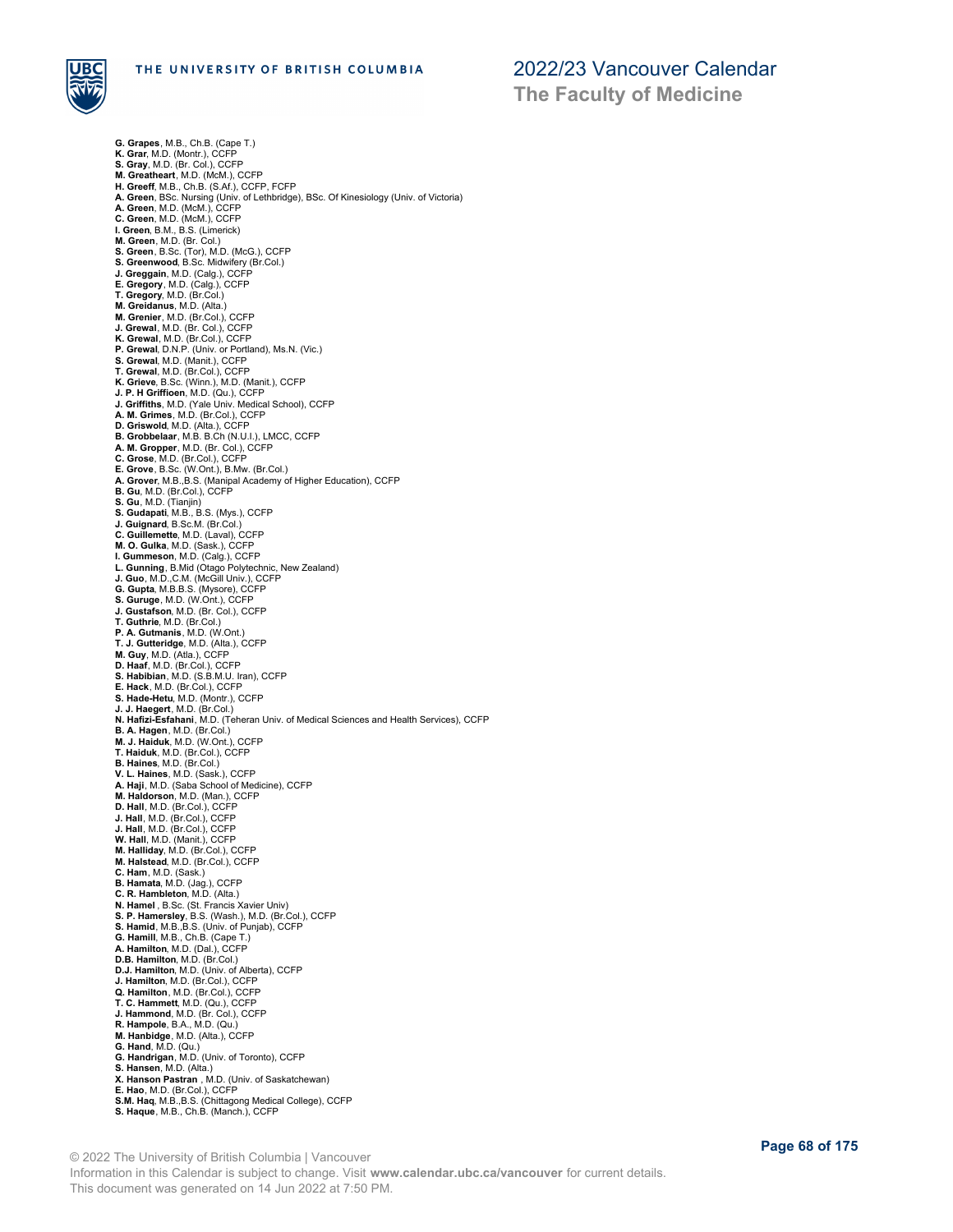

**E. Hardy**, M.D. (Calg.), CCFP **H. Harmon**, M.D. (Br. Col.), CCFP **B. Harmston**, R.N. (Selkirk) **L. Harper**, M.D. (Univ. of Calgary), CCFP **T. Harper**, B.Sc. (Vic.(BC)), M.D. (Br.Col.) **K. Harriman**, M.D. (Br.Col.), CCFP **B. Harris**, M.D. (Br. Col.), CCFP **B. Harris**, M.D. (Sask.)<br>**K. Harris**, B.Sc. Midwifery (McM.)<br>**Q. Harris**, M.D. (Br.Col.), CCFP<br>**D. Harrison**, M.D. (Br. Col.), CCFP **L. Harrison**, M.D. (Br.Col.) **S. Harrison**, M.D. (Br.Col.), CCFP **P. Hart**, M.B., Ch.B. (GB) **S. D. Hartford**, M.D. (Br.Col.), CCFP **L. Harvey**, M.D. (Nfld.), CCFP **A. Hasham**, B.Sc., M.D. (Br.Col.) E. Hasinoff, M.D. (Br.Col.), CCFP<br>I**. Hassam**, M.D. (Alta.), CCFP<br>**H. A. Hassan**, M.B., B.S. (Fiji Med.), CCFP<br>**R-U. Hassan**, M.B.,B.S. (Univ. of Health Sciences Lahore), CCFP<br>**A. Hassanali**, M.D. (Br. Col.), CCFP **R. Hassani**, M.D. (Shahid Beheshti Univ. of Medical Sciences and Health Services), CCFP **P. Hastings**, M.D. (Dal.) **C. Hatakeyama**, M.D. (Br.Col.), CCFP **A. Hatchwell**, B.Sc. (Stell.), M.B., Ch.B. (Zim.) **G. Hatlelid**, M.B.,B.S. (Univ. of Queensland Medical School) **L Hatlelid**, B.Sc., M.D. (Alta.) **J. Hattingh**, M.B., Ch.B. (S.Af.) **T. Hawkes**, M.D. (Ott.) **D. F. Hawkins**, M.D. (Tor.) **J. Hayaty**, M.D. (Shiraz Med.), CCFP **A. Hayden**, M.D. (McG.), CCFP **K. Hayes**, B.Mid. (Br. Col.) **O. Hayes**, M.D. (McM.) **C. Hayward**, M.B., Ch.B. (OFS), CCFP **L. Hayward**, M.B., Ch.B. (Manc.) **F.B. Healey**, M.B.,B.S. (United Kingdom) **A.M. Heath**, M.D. (Br.Col.), CCFP **T. Hedges**, M.D. (Br.Col.), CCFP **D. Heffner**, M.D. (Br.Col.), CCFP **K. Hegan**, M.D. (Alta.), CCFP **L. Heidt**, M.D. (Br.Col.), CCFP **M. Hellqvist**, M.D. (Br.Col.) **C. W. Helm**, M.B., Ch.B. (S.Af.), CCFP **R. P. Helmer**, M.D. (Br.Col.) **E. Hemmerich**, M.D. (Nfld.) **P. Hemmons**, M.D. (Br.Col.), CCFP **L. Henczel**, R.N. **B. Henderson**, M.D. (Br.Col.), CCFP **D. Henderson**, M.D. (Br.Col.) **D.M. Henderson**, B.Sc.Midw., B.Sc.N. (Br.Col.) **G. Henderson**, M.D. (Queen's Univ.) **L. J. Henderson**, M.D. (Tor.), CCFP **R. Henderson**, M.D. (W.Ont.) **J. Hendriks**, M.B., B.Ch. (Van.Stellen.), CCFP **K. Hendry**, M.D. (Calif. S.F.) **J. Henley**, M.B., B.S. (Manc.) **P. Henley**, M.B., B.S. (Manc.), CCFP **B. Henriquez**, M.D. (Univ. of Calgary), CCFP **A. Henry**, M.D. (Ott.), CCFP **H. Henry**, M.B., B.Ch., B.A.O. (RCSI), CCFP **R. Hepburn**, B.M., B.Ch. **D. Herbert**, M.D. (Br.Col.), CCFP (EM) **R. Hering**, M.D. (Calg.), CCFP **M. Hermann**, M.D. (Utah), CCFP **J. L. Hernandez**, M.D. (Br.Col.), CCFP **U. Herold**, Dip. Midw. (Otto von G.) **R. Heron**, M.D. (Br.Col.), CCFP **A. Heroux**, M.D. (Br.Col.), CCFP **M. Herr**, M.D. (Dalhousie Univ.), CCFP<br>**C. Herriot**, O.D. (Univ. of Waterloo)<br>**R. Herriot**, M.D. (W. Ont.), CCFP<br>**B. Herritt**, M.D. (Memorial Univ. of Newfoundland), RCPSC<br>**P. Herselman**, M.B., Ch.B. (Pretoria), CCFP **J. Hewko**, Midw (Seattle Midwifery)<br>**N. Hicken**, B.Mid. (McM.)<br>**M. Hickman,** M.B., B.Ch. (Witw.)<br>**W. Higgins**, M.B., B.Ch., B.A.O. (N.U.I.), LMCC<br>**J. Hii**, M.D. (Br.Col.) **S. Hilbert-West**, BSc., MIDW (Br.Col.) **M. Hill**, M.D. (Br. Col.), CCFP **E. W. Hillary**, M.B., Ch.B (S.Af.), CCFP **B. Hiller**, B.Sc., M.D. (Br.Col.), FRCP **B. J. Hillhouse**, M.D. (Br.Col.), CCFP **M. Hillier**, M.D. (Br. Col.) **E. Himelfarb**, M.D. (Tor.) **J. S. Hirji**, M.D. (Br.Col.), CCFP **S. Hirowatari**, M.D. (W.Ont.) **C. Hirschfield**, M.D. (Br.Col.), CCFP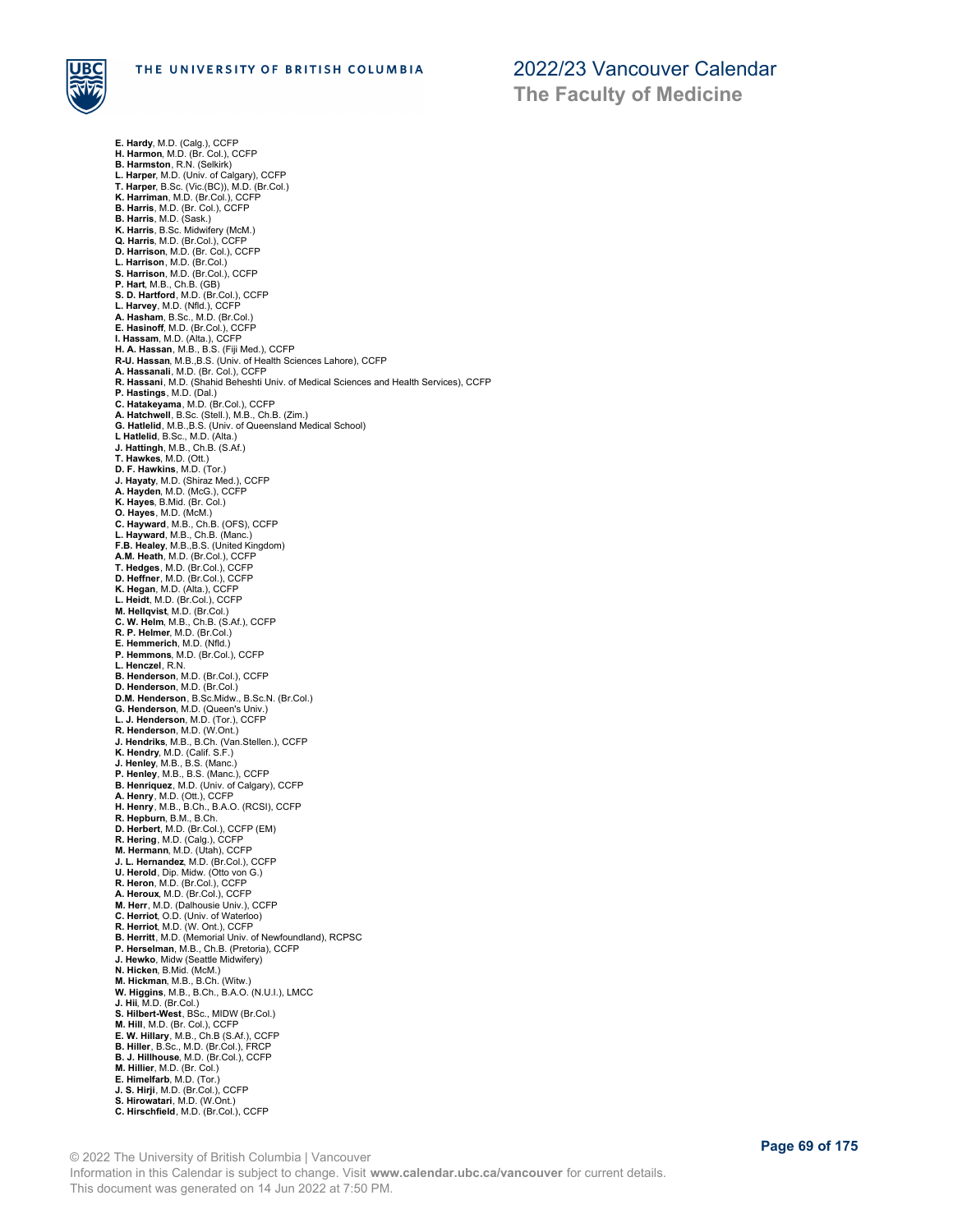

**J. Hislop**, M.D. (McG.), CCFP **D. Hitchman**, M.D. (Br. Col.) **A. Hlynka**, M.D. (Manit.), CCFP **J. Hlynsky**, M.D. (Br. Col.), CCFP **A. Ho**, M.D. (Manit.), CCFP **E. P. L. Ho**, M.D. (Br.Col.) **S. F. Ho**, M.D. (Br. Col.), CCFP **B. C. Hobson**, M.D. (Br.Col.) **S. Hobson**, M.D. (Lund) **J. Hochman**, M.D. (Manit.)<br>**D. Hocking**, M.D. (Br. Col.)<br>**S. Hodges**, B.Sc. (Br.Col.)<br>**D. Hoeberg**, B.Sc., M.D. (Br.Col.)<br>**J. Hoekstra**, M.D. (Ott.), CCFP D. R. Hoffman, M.D. (Alta.), CCFP<br>J. Holan, M.D. (CZ)<br>J. Holman, M.D. (Br. Col.)<br>R. Holman, M.D. (Br. Col.)<br>R. Holmen, M.D. (Br.Col.), CCFP<br>D. Holowenko, M.D. (Rac.O.), CCFP<br>G. D. Honeyman, M.D. (Calg.), CCFP<br>R. A. Hooper, **M. Hopman**, M.D. (Alta.), CCFP **C. Hoppe**, M.D. (Med.Coll.Wisc.), CCFP **M. Hopwood**, M.B.,Ch.B. (Sheff.), CCFP **C. Horn**, M.D. (Calg.), CCFP **T. Hornbeck**, M.D. (Alta.), CCFP **G. Horner**, B.Sc. (McG.), M.D. (Br.Col.), CCFP **D. Hoshizaki**, M.D. (Br.Col.), CCFP **C. R. Hoskins**, M.D. (McM.), CCFP **K. Hossack**, M.D. (Br.Col.), CCFP **S. Hosseina**, M.Sc.N. (Cal.), B.Sc.N. (Br.Col.) **S. Hosseini**, M.D. (Br.Col.), CCFP **C. Hostinsky**, B.Sc. Midw. (Br.Col.) **S. Houde**, M.D. (Montr.), CCFP<br>**P. Houghton**, M.B.,B.S. (Univ. of Wollongong), CCFP<br>**P. G. H. Houghton**, M.B.,Ch.B. (S.Afr.) **J. Hourigan**, M.D. (Br.Col.) **R. Houston**, M.D. (St. Matthew's), CCFP **B. K. How**, M.D. (Alta.) **L. Howard**, M.D. (Br.Col.), CCFP **A. L. Howatt**, M.D. (McM.), CCFP **P. Howitt**, B.A., B.Sc.N., M.D. (McM.) **R. Howse**, M.D. (Alta.), CCFP **T. Hsia**, M.D. (S.Calif.), CCFP **J. Hsu**, M.D. (Manit.), CCFP **A. Huang**, M.D. (Tor.) **C. Huang**, M.D. (Br.Col.), CCFP **C. Huang**, M.D. (Br.Col.), CCFP **L. M. Huang**, B.Sc., M.D. (Alta.) CCFP **D. G. Hubler**, M.D. (Calg.), CCFP **R. Hubner**, M.D. (T.U. Berlin), CCFP **S. Hudani**, M.D. (Dalhousie Univ.) **M. Hudon**, M.D. (Br.Col.) **E. Huettmeyer**, M.D. (Br.Col.), CCFP **I. Hughan**, M.B.B.S. (Lond.), CCFP **S. Hughes**, M.B., Ch.B. (Leic.), CCFP **C. C. Hui**, M.D. (Br.Col.), CCFP **H. Hui**, M.D. (Tor.) **L. Huisamen**, M.B., Ch.B. (Stell.), CCFP (EM) G. P. Human, M.B., Ch.B. (S.Afr.)<br>N. Humniski, M.D. (Univ. of Manitoba), CCFP<br>A. Humphrey, R.M. (Laur.)<br>P. Hundal, B.M., B.S. (Flin.), CCFP<br>Y. H. A. Hung, M.D. (Br.Col.), CCFP<br>C. Hunter, M.D. (Univ. of Saskatchewan), CCFP K. Hunter, B.Sc. (Br.Col.IT), M.S.N. (Athab.)<br>M. Hunter, M.D. (W.Ont.), CCFP<br>S. Hunter, M.D. (Ott.), CCFP<br>C. W. Hurdle, M.D. (Ott.), CCFP<br>M. Hurmat Ali, MD (Medical Univ. of Silesia, School of Medicine in Katowice) **A. Husband**, M.D. (St. James Med), CCFP<br>**D. Husband**, M.D. (Sask.)<br>**M. Hussain**, M.D. (Med.U.Amer.)<br>**L. Hutchinson**, M.D. (Tor.), CCFP **J. Huynh**, M.D. (Br.Col.), CCFP **N. Hwang**, M.D. (W. Ont.), CCFP **I. Hyams**, M.B., Ch.B. (Pret.) **J. Hynd**, M.D. (Br.Col.), CCFP **C. Igbinosa**, M.B.,B.S. (Benin), CCFP **O. Igbinosa**, M.B.,B.S. (Benin) **M. Ikari**, M.D. (Br.Col.), CCFP **M. Ikemura**, M.D. (Alta.), CCFP **A. Iloreta**, M.D. (Calg.), CCFP **V. Imperial**, M.D. ((Br. Col.), CCFP **J. Imrie**, M.B., C.Ch. (RCSI) **G. Inman**, M.D. (Br.Col.), CCFP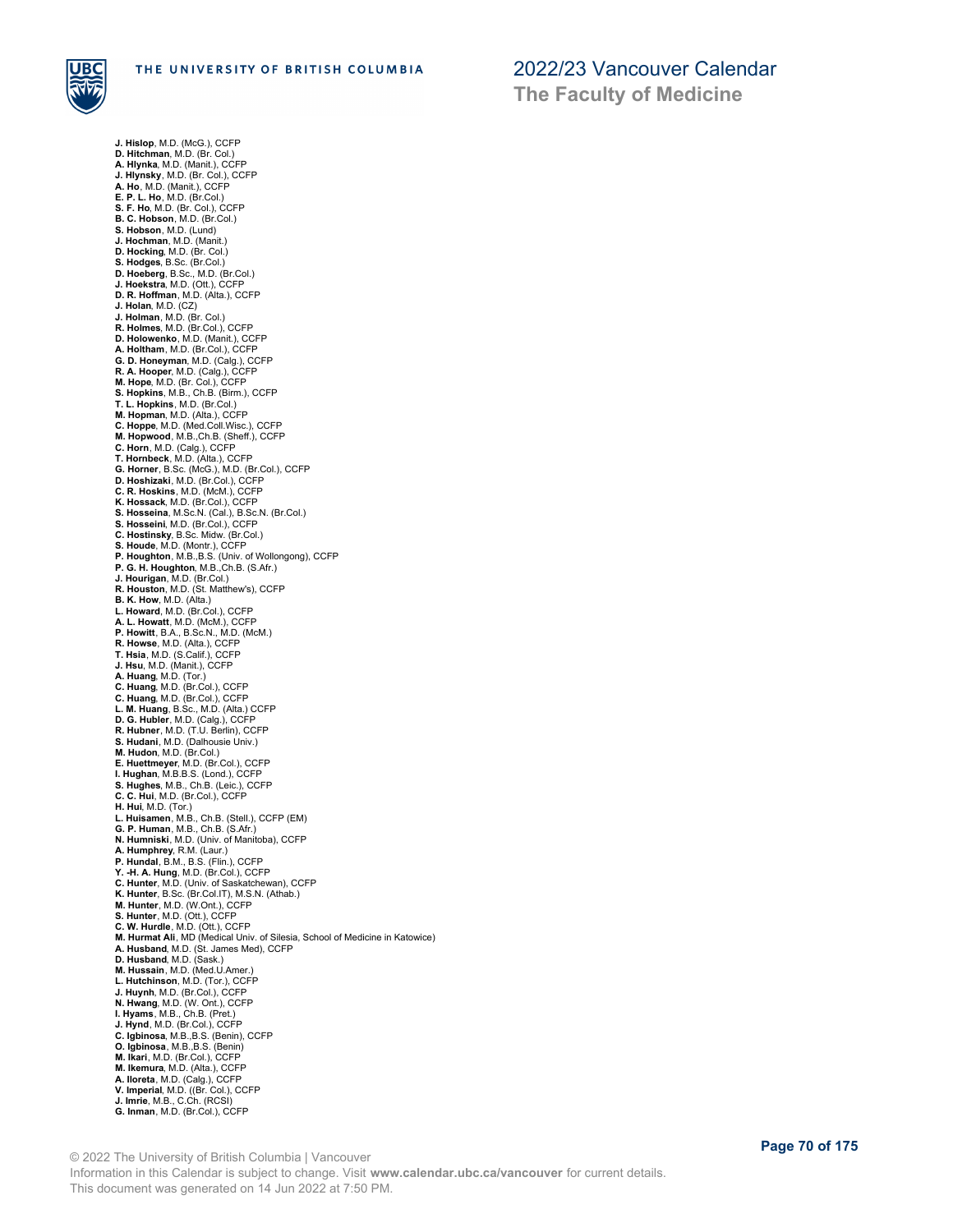

M. Inniss, M.D. (Tor.)<br>J. Ip, M.D. (Br.Col.), CCFP<br>U. Y. B. Ip, B.Sc., M.D. (Manit.), FACEP<br>V. Ip, M.D. (Manit.)<br>P. Iriarte, M.D. (Br.Col.), CCFP<br>L. Irving, B.Sc.N., M.S.N. (N.Br.Col.)<br>M. Ismail, M.B., Ch.B. (Cape T.)<br>M. I **C. S. Jackson**, B.Sc. (Vic.(BC)), M.D. (Br.Col.) **E. Jackson** , M.D. (Br.Col.) **R. P. Jackson**, M.B., B.Ch. (S.Afr.), RCPSC **T. Jacobs**, M.D. (McM.) **C. Jacobsen**, M.D., C.M. (McG.) **M. J. Jacobsen**, M.D. (Sask.) **D. Jacobson**, B.Sc. (McG.), M.D. (Dal.), CCFP **H. Jaffer**, M.D. (Br.Col.), CCFP **S. Jain**, M.D. (Boston U.) **D. M. Jakubec**, M.D. (Br.Col.), CCFP **A. Jamal**, M.D. (Br.Col.), CCFP **D. James**, M.B., B.S. (Lond.) **H. James**, M.D. (Tor.) **N. James**, M.D. (Br. Col.) **B. H. D. Jamieson**, M.B., Ch.B. (S.Af.), CCFP **J. Jamieson**, B.Ch, M.B. (Wales) **R. Janse van Rensburg**, M.B., Ch.B. (Orange Free State) **K. Jansen**, M.D. (Ott.), CCFP **R. S. Janssen**, M.D. (W.Ont.), CCFP **C. Janz**, M.D. (Br.Col.) **D. Janzen**, B.Sc., M.D. (Br.Col.) **M. Janzen**, M.D. (Br.Col.), CCFP **S. Janzen**, B.Sc.N. (Vic.) **B. M. Jarmula**, M.D. (Alta.) **A. Jarvie**, M.D. (Br.Col.), CCFP **I. Jassal**, M.B., B.S. (Syd.), CCFP **D. Jassi**, M.D. (St. George's Univ. School of Medicine), CCFP **A. Javed**, M.B.B.S. (PK) **A. K. Javer**, B.Sc., M.D. (Br.Col.) **S. Javidanbardan**, M.D. (Teheran Univ. of Medical Sciences and Health Services), CCFP **N. Jawanda**, M.D. (Br.Col.), CCFP **J. Jay**, M.D. (Br.Col.) **J. Jeans**, M.D. (Memorial Univ. of Newfoundland), CCFP **C. Jeffries-Chung**, M.B., Ch.B. (Manch.), CCFP **J. Jensen**, M.B., B.Ch., B.A.O. (RCS, Ire.), CCFP **M. B. Jensen**, M.D. (Alta.), CCFP **R. Joe**, M.B., Ch.B. (NZ), M.Sc. (Vic.(B.C.)) **M. S. Johal**, M.D. (USESOM, AN) **L. Johannson**, M.D. (Calg.), CCFP **M. Johns**, M.D. (Ibero.), CCFP **A. Johnson**, M.D. (Br.Col.), CCFP **A. A. Johnson**, M.B., Ch.B. (Manc.), CCFP **B.B. Johnson**, M.B.,Ch.B. (Univ. of Cape Town) **L. Johnson**, M.D. (Br.Col.), CCFP **N. Johnson**, Midw. (McM.) **P. Johnson**, M.D. (Calg.), CCFP **S. Johnston**, B.Sc., M.D. (Mem.), CCFP **S. Johnston**, M.D. (Br.Col.), CCFP **T. Johnston**, M.D. (Sask.) **J. Jokinen**, M.B.,B.S. (Univ. of Adelaide) **E. M. Jolly**, M.D. (W.Ont), CCFP **P.L. Jone**, M.D. (Br.Col.), CCFP **A. C. Jones**, BMW (Br.Col.) **C. A. Jones**, M.B.Ch.B. (Brist.), CCFP **E. Jones**, M.D. (Calg.), CCFP **G. C. Jones**, M.B, Ch.B., (Stell.), CCFP **J. Jones**, B.Sc., M.D. (Br.Col.) CCFP **K. G. Jones**, M.D., C.M. (McG.) **S. Jones**, M.D. (Alta.), CCFP **D. Joneson**, M.D. (Alta.), CCFP **V. Jordan**, M.D. (Br.Col.), CCFP (EM) A. Joshi, M.D. (Univ. of Saskatchewan), CCFP<br>**R. Joshua**, M.B., Ch.B. (Cape T.), CCFP<br>**K. Joss,** B.Sc., B.A., M.D. (Ont.)<br>**W. Joubert**, M.B.,Ch.B. (Univ. of the Free State Faculty of Health Sciences), CCFP<br>**D. Jovic**, M.D. **W. Julien**, M.D. (Br.Col.) **C. Just** , M.D. (Univ. of Saskatchewan), CCFP<br>**F. Kaabar**, M.D. (Ott.), CCFP<br>**S. Kabiri-Abyaneh**, M.D. (Iran), CCFP<br>**P. Kachan**, M.D. (Sask.), CCFP **M. Kagan**, M.D. (Manit.) **S. Kahrobaei**, M.D. (Iran U.M.S.), CCFP **D. Kahwaji**, M.D. (F.U. Brussels) **T. Kaikov**, M.D. (Br.Col.), CCFP **D. Kalia**, M.D. (Saba), CCFP **J. Kam**, M.D. (Br.Col.), CCFP **T. Kam**, M.D. (Tor.), CCFP **R. Kamath**, M.B., B.S. (Delhi)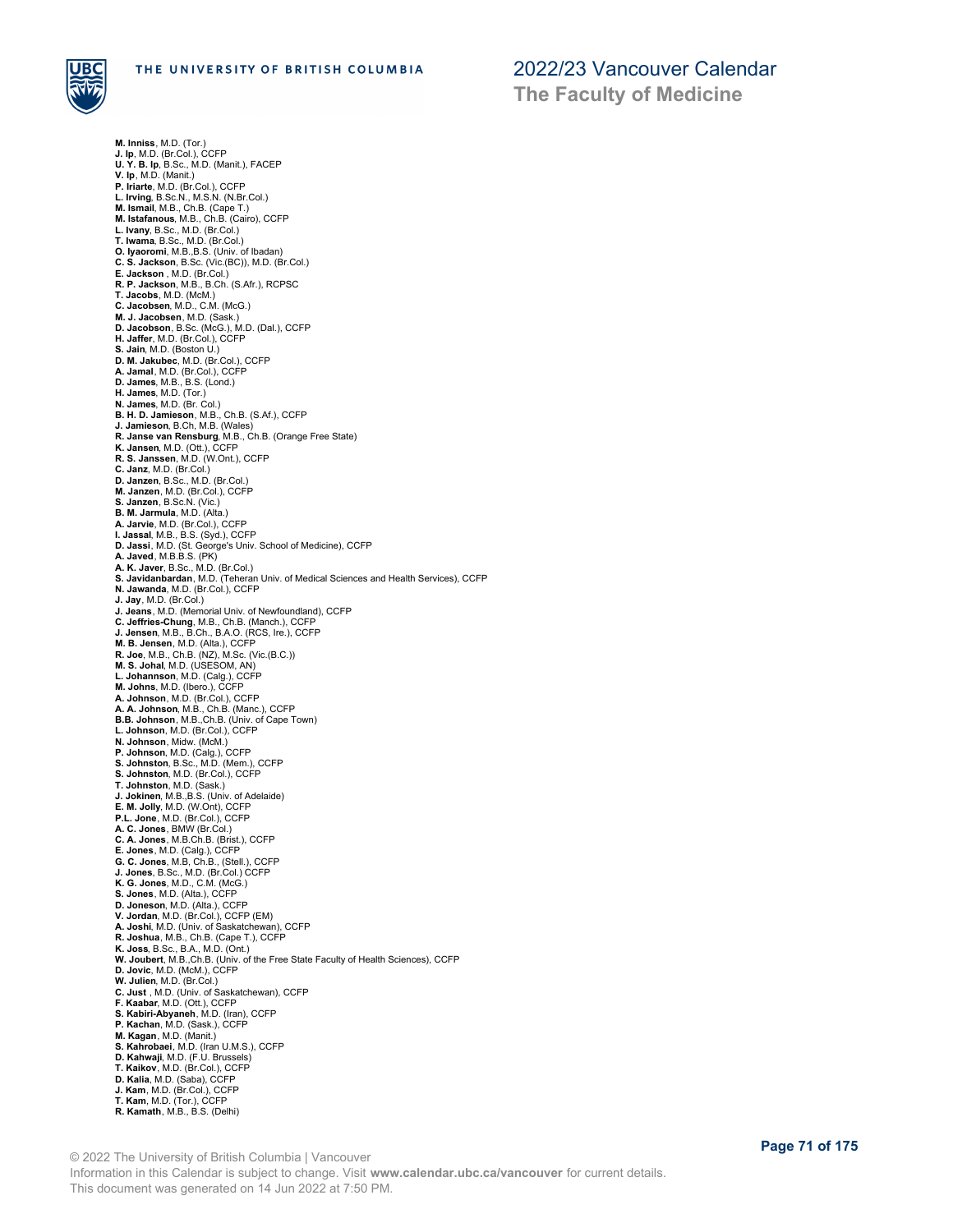

**The Faculty of Medicine**

**J. R. Kamstra**, M.D. (Br.Col.), CCFP **L. Kan**, M.D. (Br.Col.), CCFP **V. C. Kan**, M.D. (Br. Col.) **L. Kane**, M.D. (Alta.), CCFP **D. Kang**, M.D. (Br. Col.), CCFP **S. Karalic**, M.D. (Br. Col.), CCFP **H. Karimirad**, M.D. (IR), CCFP **A. Karmali**, M.B.,Ch.B. (Sheff.) **A.S. Karwowski**, M.B.,B.Ch.,B.A.O. (Univ. of Dublin), CCFP **J. Kask**, M.D. (Br.Col.), CCFP **C. Kaskamin**, M.D. (Br.Col.), CCFP **D. Kason**, M.D. (Br.Col.), CCFP **J. Kason**, M.D. (Br.Col.), CCFP<br>**J. Kaur**, M.B.,B.S. (Baba Farid Univ. of Health Sciences), CCFP **F. Kavosian**, M.B.,Ch.B. (Univ. of Edinburgh), CCFP **K. Kay**, M.D. (St. Matthew's), CCFP **S. Kay**, M.D. (Tuzli) **D. Kayal**, M.D. (Montreal), CCFP **A-R. Kazemi**, M.D. (Iran), CCFP **R. S. Ke**, M.D. (Br.Col.), CCFP **S. Keeler**, M.D. (Nfld.) **M. Keenan**, M.B., B.Ch., B.A.O. (N.U.I.), CCFP **O. Keenan**, M.D. (Calg.), CCFP<br>**K. Keith**, M.D. (Alta.), CCFP<br>**A. Kelly**, B.Sc. Midw (L'tian)<br>**H. Kelly**, M.D. (Br.Col.), CCFP **K. Kelly**, M.D. (Dalhousie Univ.) **P. Kelly**, M.D. (Br.Col.), CCFP **R. Kelly**, M.D. (Ott.), CCFP **S. Kelly**, M.B.,B.Ch.,B.A.O. (N.U.I.), CCFP **T. Kemp**, B.Mw. (Br.Col.) **F. Kennedy**, M.B., B.Ch. (N.U.I.) **K. Kennedy**, M.D. (Calg.), CCFP **M. Kennedy**, M.D. (Br.Col.), CCFP **B. Kenney**, B.M.,B.S. (Univ. of Limerick), CCFP **D. Kenny**, M.D. (Univ. of Toronto), CCFP **E. Kenward**, M.D. (Br. Col.), CCFP **L. Kerby**, M.D. (Br.Col.), CCFP **J. Kerr**, M.D. (Tor.), CCFP **J. M. Kerr**, M.D. (Br.Col.), CCFP **P. Kerridge**, M.D. (Br.Col.) **G. Keshavarzi**, M.D. (Shiraz Med.), CCFP **S. Key**, M.D. (Br.Col.), CCFP **H. Keyter**, M.B., Ch.B. (S.Af.), CCFP **Y. Keyzer**, M.D. (Tor.), CCFP **T. Khalil**, M.B., B.Ch. (Cairo), CCFP **A. M. Khan**, M.D. (Alta.), CCFP **M. M. Khan**, M.B., B.S. (Aga Khan), CCFP **S. Khan**, M.D. (Br.Col.), CCFP **H. Kharrat**, M.D. (Alta.), CCFP **N. Khatkar**, M.B.,B.Ch.,B.A.O. (Univ. College Cork School of Medicine) **S. Khayambashi**, M.D. (Saba) **K. Khazamipour**, M.D. (Santiago) **Z. Khoddamy**, B.Sc. MIDW (Br.Col.) **R. Khosla**, M.D. (Br.Col.), CCFP **V. Khramova**, M.D. (Br.Col.), CCFP **N. Kienitz**, M.D. (Ott.), CCFP (EM) **V. M. Kilvert**, M.D. (Calg.), CCFP **A. Kim**, M.D. (Br. Col.), CCFP **B. Kim**, M.D. (Br.Col.), CCFP **J. Kim**, M.D. (Ott.) **J. Kim**, M.D. (Tor.), CCFP **M. H. Kim**, M.D. (Seoul Nat'l), CCFP **M.S. Kim**, M.D. (Br.Col.), CCFP **C. Kimber**, M.D. (Sask.), CCFP **N. Kimberley**, M.D. (Br.Col.) **A. Kindy**, M.D. (Atla.) M. H. King, M.B., B.S. (GB)<br>P. B. King, M.D. (Br.Col.)<br>S. King, M.D. (Br.Col.)<br>V. King, M.D. (Br.Col.), CCFP<br>V. King, M.D. (Poznan), CCFP<br>J. Kingston, M.B., B.Ch. (UK), RCPSC<br>W. Kingston, M.B., B.Ch. (UK), RCPSC C. Kipnis, M.D. (Memorial Univ. of Newfoundland)<br>J. Kirk, M.D. (Memorial Univ. of Newfoundland), CCFP<br>S. Kirkman, M.B., Ch.B. (S.Afr.), CCFP<br>A. Kirsten, M.B., Ch.B. (Pret.), CCFP<br>G. Kisman, M.D. (Tor.), CCFP<br>K. Kisser , M. **A. Kitshoff**, M.D. (Pret.), CCFP **R. Klair**, M.D. (A.U. Caribbean), CCFP **S. Klaire**, M.D. (McMaster Univ.), CCFP **P. Klakowicz**, M.D. (Alta.), CCFP **G. Klammer**, M.D. (Alta.), CCFP **R. Klassen**, M.D. (Calg.), CCFP (EM) **J. Kleger**, B.A., N.D., Midw (National College of Midwifery) **G. Klein**, M.B., Ch.B. (S.Af.Med.), CCFP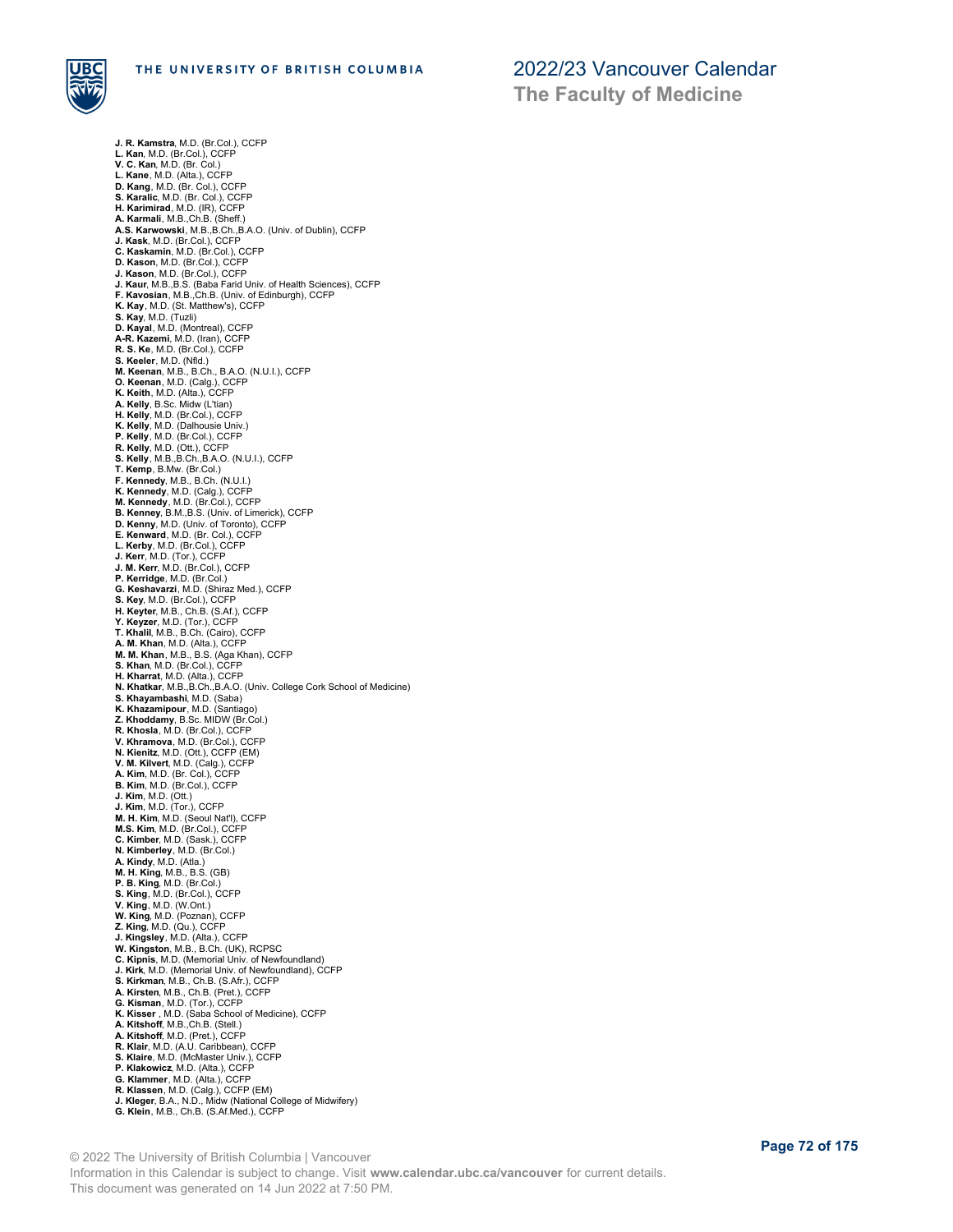

**The Faculty of Medicine**

**L. Klein**, M.D. (Br.Col.), CCFP **N. Kleinhans**, M.B., Ch.B. (Pretoria) **R. Klepsch**, M.D. (Sask.), CCFP **A. Kliber**, M.D. (McM.) **E. Kligman**, M.D. (Univ. of Arizona College of Medicine) **J. Kliman**, B.Sc., M.D. (Br.Col.) L. Klopper, M.B.,Ch.B. (Univ. of the Orange Free State)<br>A. Kloppers, M.B., Ch.B. (S.Af.)<br>A. Klorpers, M.B., Ch.B. (S.Af.)<br>H. Klutinger, M.D. (McM.), CCFP<br>H. Kluge, M.D. (McM.), CCFP<br>L. Knapbel, M.D. (Univ.of Calgary), CCFP **M. Knight**, M.D. (Alta.), CCFP **C. Knox**, M.D. (W.Ont.), CCFP **G. Ko**, M.D. (Br.Col.), CCFP **R. Kobayashi**, M.D. (McMaster University), CCFP **J. Koehn**, M.D. (Br.Col.), CCFP **A. Kohansal-Vajargah**, M.B.B.S. (Flinders (S.Australia)) **J. Koide**, M.D. (The Oregon Health Sciences Univ. School of Medicine), CCFP **H. Kolac**, M.B.,B.Ch.,B.A.O. (National Univ. of Ireland), CCFP **S. Kolesar**, M.D. (Br.Col.), CCFP **K. Kolkind**, M.D. (Br.Col.), CCFP<br>**D. Kolodziejczyk,** B.Sc. (Br.Col.), M.Sc. (Alta.), M.D. (Br.Col.), CCFP<br>**J. Kondra**, M.D. (Br.Col.), CCFP **K. Koopman**, M.D. (Br.Col.), CCFP **J. Koopmans**, M.D. (Br.Col.), CCFP **J. Kooy**, M.B.,Ch.B. (Univ. of Stellenbosch), CCFP **L. Kordic**, M.D. (Bosnia), CCFP **J. Kornelsen**, M.D. (Sask.), CCFP **K. Korol**, M.D. (McM.) **M. Koss**, M.D. (Br.Col.), CCFP **C. Kotze**, M.B., Ch.B. (Pret.), CCFP **D. Kotze**, M.B.,Ch.B. (V.Stell) **V. Kovacevic**, M.D. (Br.Col.), CCFP **T. Kovacs**, M.D. (Br.Col.), CCFP **K. Koyote**, Dip.Midw. (King Alfred's) **M. Koziol** , M.D.,C.M. (McGill Univ.) **M. Krabbe**, M.D. (Calif.), CCFP **G. Krahn**, M.D. (Br.Col.), CCFP **O. Krajden**, M.D. (Dal.), CCFP **Z. Krasnozhon**, M.D. (Vladivostok State Medical Univ.), CCFP **D. Kraubner**, M.D. (Br.Col.), CCFP **S. Krausz**, M.D. (W.Ont.), CCFP **D. Krawciw**, M.D. (Alta.), CCFP **T. Kreke**, O.D. (Univ. of Waterloo) **E. Krickan**, M.B.,B.Ch.,B.A.O. (National Univ. of Ireland), CCFP **J. Kritzinger**, M.B. Ch. B. (S.Af.) **T. Krivokapic**, M.D. (Univ. of Belgrade), CCFP **J. Kroeze**, M.B.,Ch.B. (Pretoria) **E. Kroll**, M.D. (Alta.) **K. Kroschinsky**, B.A. (Vic.(B.C.) **J. Krueger**, M.D. (Br.Col.), CCFP **F. J. Kruger**, M.B., Ch.B. (Pret.), CCFP **E. Kruithof**, M.D. (Br.Col.), CCFP **J. Krupa**, M.D. (Calg.), CCFP **P. Krykorka**, M.D. (CZ), CCFP **P. Kryskow**, M.D. (Br.Col.), CCFP **S. Krywulak**, B.Sc. (S.Fraser), M.D. (Calg.), FRCSC, LMCC **P. Kubara**, M.D. (Tor.), CCFP **J. Kugyelka**, M.D. (Alta.), CCFP **F. Kuhn**, M.B., Ch.B. (S.Af.) **S. K. Kular**, M.D. (Br.Col.), CCFP **S. Kulkarni**, M.B., B.S. (DR MGR) **S.B. Kulla**, M.D. (Br.Col.), CCFP **N. Kumar**, M.D. (Br.Col.), CCFP **S. Kumar**, M.B.,B.S. (Lucknow Univ.) **T. Kung**, M.D. (Br.Col.), CCFP **R. Kurytnik**, M.D. (Br.Col.), CCFP **A. Kurz**, M.B.,B.S. (Univ. of Wollongong) **K. Kuss**, M.D. (Br.Col.), CCFP G. Kutney, M.D. (Dal.), CCFP<br>R. Kutsche, M.D. (Br.Col.), CCFP<br>C. Kutsche, M.D. (Br.Col.), CCFP<br>J. Kwantes, M.D. (Br.Col.), CCFP<br>L.N. Kwantes, M.D. (Br.Col.), CCFP<br>A. Kwasnica, M.D. (Br. Col.), CCFP<br>J. Kwasnica, M.D. (Br. C **S. Kyle**, M.D. (Calg.), CCFP **M. L'Esperance**, M.D. (Queen's Univ.) **D. La Porte**, M.D. (NYSM S.Brook) **E. J. LaBossiere**, M.D. (Br.Col.) **L. Lacroix**, M.D. (Ott.) **D. Lafferty**, M.B., B.Ch., B.A.O. (N.U.I.) **P. L. Lafleche**, M.D. (Ott.), CCFP **S.C.M. Lai**, M.D. (Br.Col.) **A. Lail**, M.D. (RCSI), CCFP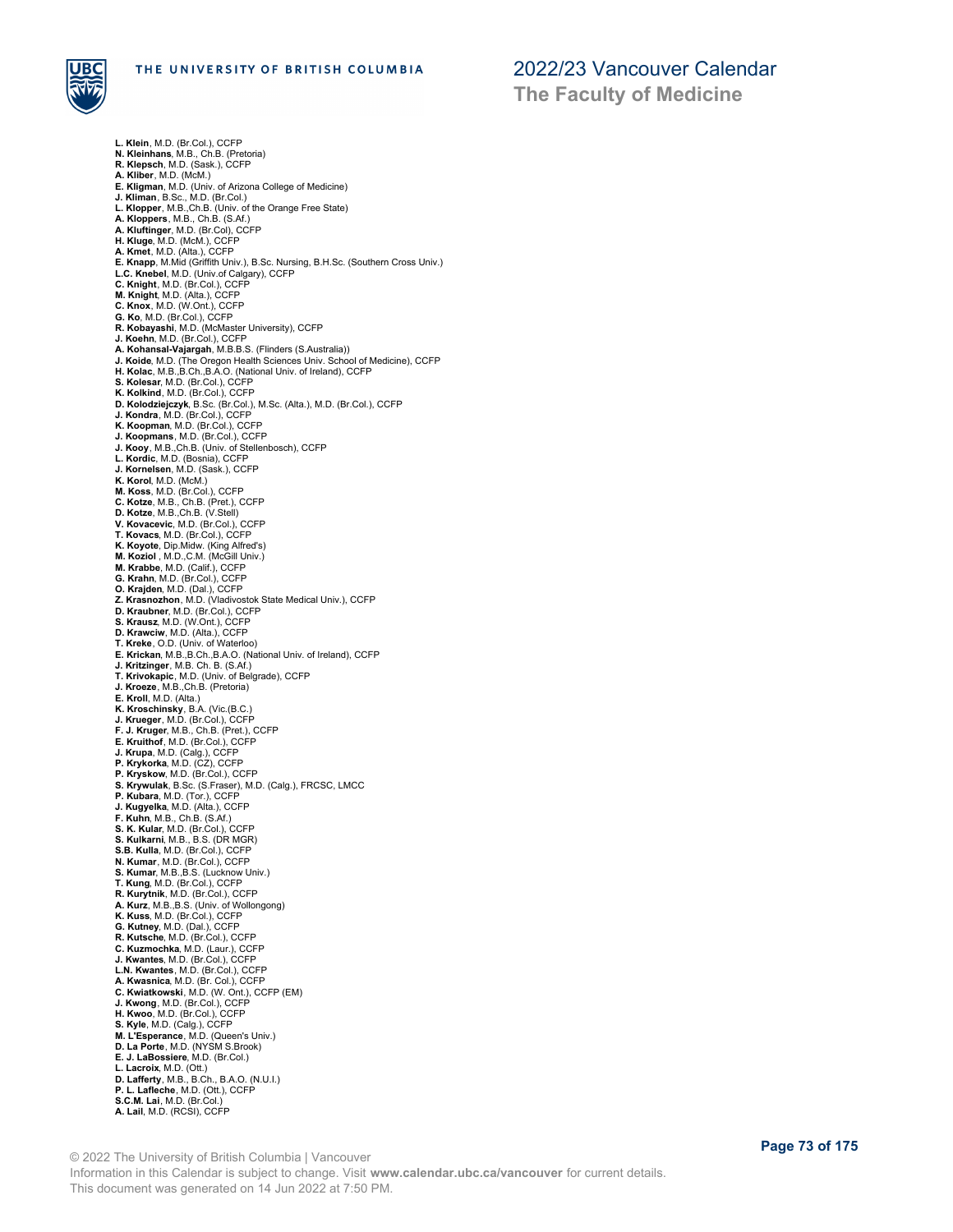

**The Faculty of Medicine**

**H. S. Lail**, M.D. (Alta.), CCFP **J. Laing**, M.B., Ch.B. (OFS), CCFP **A. Lakha**, M.B., Ch.B. (Sheff.) **P. Lakhoo**, M.B., Ch.B. (Witw.) **S. Lal**, M.B., B.S. (Bom.) **C. Lam**, M.D. (Tor.) J. Lam, M.D. (Br. Col.), CCFP<br>K. Lam, M.D. (Br.Col.), CCFP<br>W. Lam, B.Sc. (Dal.), M.D. (Br.Col.), FRCP<br>J. Lamb, M.D. (Calg.), CCFP<br>S. Lamb, B.Sc., M.D. (Ott.), LMCC<br>T. H. Lamb, M.D. (Br.Col.), CCFP **V. Lamb**, B.Sc. Nursing (Foothills School of Nursing) **A. Lamba**, M.D. (McMaster Univ.) **G. Lamprecht**, M.B., Ch.B. (OFS) **S. Lan**, M.D. (Tor.), CCFP (EM) **E. Landsbergen**, M.S.M. (Rij.Limb.) **A. Lange**, M.D. (Br.Col.), CCFP **J. Langhans**, M.D. (Friedrich Alex. U.), CCFP **S. Langille-Rowe**, M.D. (McM.), CCFP **K. Lanuke**, M.D. (Alta.) **L. Lappalainen**, M.D. (McM.), CCFP **M. Lapuste**, M.D. (RO), CCFP **D. Larocque**, B.Sc., M.D. (McG.), CCFP, FCFP **D. Larsen**, M.D. (Br. Col.), CCFP **J. Larsen**, M.D. (Br.Col.) **S. Larsen**, M.D. (Alta.), CCFP **T. Larsen-Soles**, M.D. (Br.Col.) **A. Laskowski**, M.D. (Calg.) **S. Lasuta**, M.D. (Br.Col.) **M. Latendresse**, M.D. (Montr.), CCFP (EM) **M. Latifiyan**, M.S.Mid. (Tehran) **C. Lau**, M.D. (McM.), CCFP **I. Lau**, M.B., B.Ch., B.A.O. (N.U.I.), CCFP **J. Lau**, B.S., M.B. (H.K.), CCFP, FCFP **K. Lau**, M.D.,C.M. (McG.), CCFP **M. Lau**, M.D. (Br.Col.), CCFP **J. Laughren**, M.D. (Tor.) **B.R. Laupland**, M.D. (University of Toronto), CCFP **C. Laursen**, B.Sc.M. (Br.Col.) **G. Lauzon**, M.D. (Ott.) **M.C. Lavanchy**, M.D. (Chile), CCFP **B. Law**, M.D. (Br.Col.), CCFP **J. Law**, M.D. (Br.Col.) **C. Lawlor**, M.D. (Tex.), CCFP **M. Lawrie**, M.D. (Br.Col.) **S. Lawrie**, M.D. (Br.Col.), CCFP **M. Lawson**, M.D. (Br.Col.), CCFP **C. Layton**, M.D. (Br.Col.), CCFP **M. Le Bel**, M.D. (Sherbrooke) **J. Le Roux**, M.B., Ch.B. (V.Stell.) **J. Lea**, M.D. (Br.Col.) **N. Lea**, M.D. (Calg.), CCFP **S. Lea**, M.D. (Dal.), CCFP **L. LeBel**, M.D. (Br.Col), CCFP **S. J. Lebeuf**, M.D. (Sask.), CCFP **M. Lebl**, M.D. (Prague), CCFP **J. Lebrun**, B.Sc., M.D. (Man.) **A. Lee**, M.D. (Br.Col.), CCFP **A. J. Lee**, M.D. (Br.Col.), CCFP **A. Y. M. Lee**, M.D. (Br. Col.) **C. Lee**, M.D. (Br. Col.), CCFP **C. Lee**, M.D. (Dal.) **C. Lee**, M.D. (Qu.), CCFP **C. W. Lee**, M.D. (Union), CCFP **H. Lee**, M.B., B.Ch. (Witw.) **J. Lee**, B.Sc. (Br.Col.), M.D. (Sask.) **J. Lee**, M.B.,Ch.B. (Univ. of Leicester), CCFP **J. Lee**, M.D. (Br. Col.), CCFP **J. Lee**, M.D. (Br.Col.), CCFP **J. Lee**, M.D. (McM.), CCFP **J. H. Y. Lee**, M.D. (Br.Col.), CCFP **K. Lee**, M.D. (Br.Col.) **L. Lee**, M.D. (Br.Col.), CCFP **M. Lee**, M.D. (W.Ont), CCFP **M.M.F. Lee**, M.D. (Br.Col.) **N. K. N. Lee**, M.B.,B.S. (Newcastle(UK)), CCFP **P. -Y. Lee**, M.B., B.Ch., B.A.O. (RCSI) **R. J. Lee**, M.D. (Br.Col.), CCFP **S. Lee**, M.D. (Br.Col.), CCFP **S. Lee**, M.D. (Br.Col.), CCFP **W. Lee**, M.D. (Ont.), ABIM, FRCPC **K. Leech-Porter**, M.D. (Br.Col.), CCFP **A. Lees**, M.D. (Univ. of Alberta), CCFP **L. Leeuwner**, M.B., Ch.B. (Pret.) **S. Leggatt**, B.Sc., M.Sc., M.D. (Br.Col.), CCFP, FCFP **R. J. Legge**, M.D. (Br.Col.), CCFP **L. B. LeGresley**, M.D. (McM.) **R. Lehal**, M.Sc.N., B.Sc.N. (Vic.) **M. Lehmkuhl**, M.D. (Br.Col.), CCFP

© 2022 The University of British Columbia | Vancouver Information in this Calendar is subject to change. Visit **www.calendar.ubc.ca/vancouver** for current details. This document was generated on 14 Jun 2022 at 7:50 PM.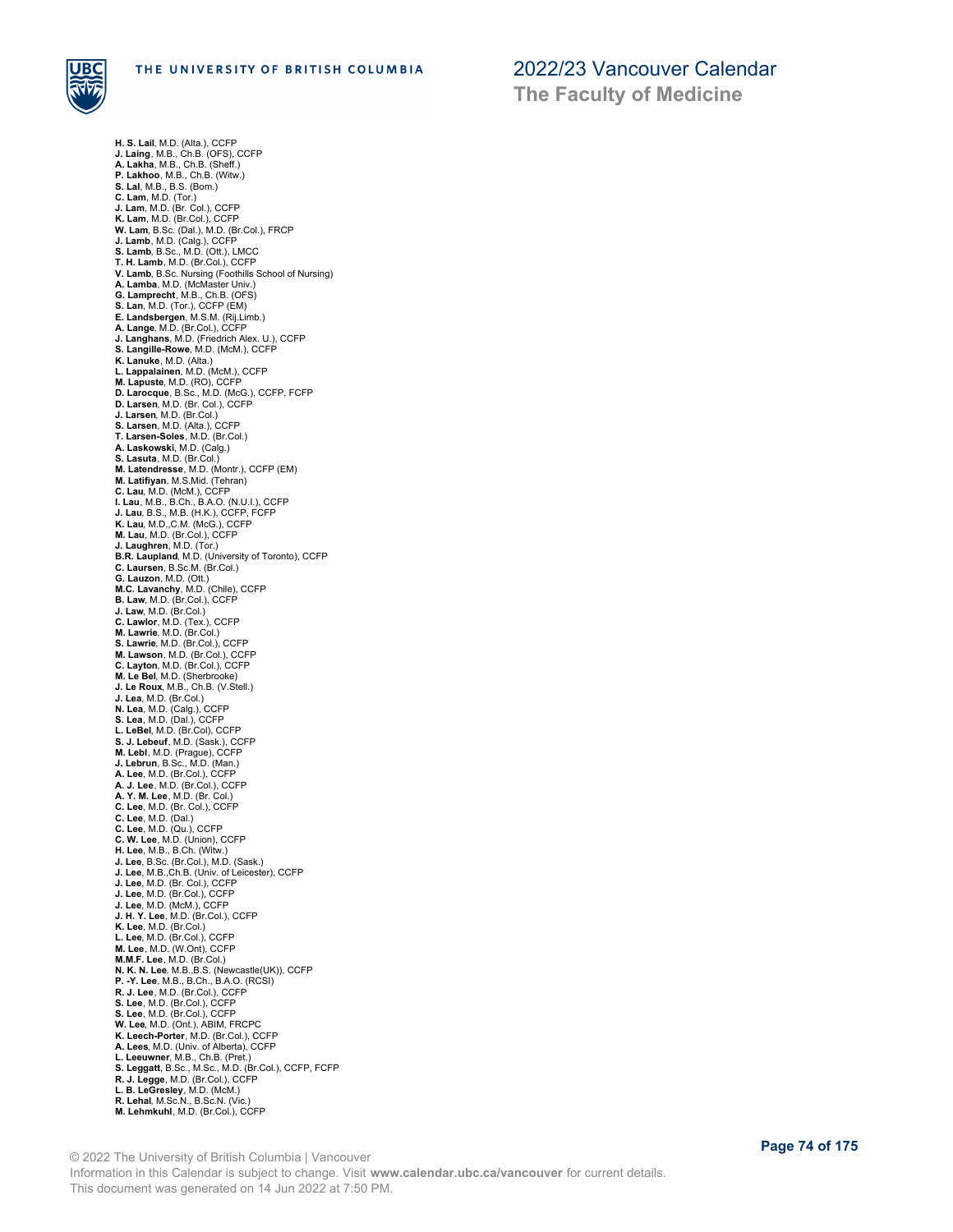

**A. Leighton**, M.D. (Br.Col.), CCFP **D. Leiski**, M.D. (Br.Col.) **A. Leiva**, M.D. (Alta.), CCFP **S. Lelievre**, M.D. (Dal.), CCFP **C. Lemire-Elmore**, M.D. (Ott.), CCFP **M. G. Lemke**, M.D. (Alta.) **R. Lenser**, M.D. (Br.Col.), CCFP **N. Lenskyj**, M.B., B.S. (Qld.) **R. Leo**, M.D. (Br.Col.), CCFP **M. Leon**, M.D. (Central Venez.), CCFP **R. Leonor**, M.D. (Br.Col.), CCFP **J. Leslie**, M.D. (Br. Col.), CCFP **M. Leslie**, M.D. (McM.), CCFP **B. Lester**, O.D. (Univ. of Waterloo) **C. Leung**, M.D. (Br.Col.), LMCC, CCFP **J. Leung**, M.D. (Alta.), CCFP **P. Leung**, M.D. (Calg.) LMCC, CCFP **T. Leung**, M.D. (Br.Col.) **A. Leverrier**, M.D. (Br.Col.), CCFP **M. Levesque**, M.D. (Universite Laval), CCFP **J. Levi**, M.D. (Br.Col.), CCFP **J. Levins**, B.Sc., M.D. (Br.Col.), CCFP **J. Lew**, M.D. (Br. Col.), CCFP **K. Lewi**, M.D. (Windsor Univ. School of Medicine), CCFP **A. Lewis**, M.D. (Br.Col.), CCFP **R. Lewis**, M.D. (Br.Col.) **R. Lewis**, M.D. (Br.Col.), CCFP **B. Lewke**, M.D. (Calg.), CCFP **H. Leyen**, M.D. (Calg.) **A. Li**, M.D. (Br.Col.), CCFP **C. Li**, M.D. (Br.Col.), CCFP **H. Li**, M.D. (Br. Col.), CCFP **H. M. Li**, M.D. (Br.Col.), CCFP **J. Li**, D.O. (Touro Univ. College of Osteopathic Medicine), CCFP **J. G. M. Li**, M.D. (Br.Col.), CCFP **K. Li**, M.D. (Montr.), CCFP **S. J. Li**, M.D. (Br.Col.), CCFP **W. Li**, M.D. (Br.Col.), CCFP **T. Lichtenstein**, M.B., Ch.B. (Pret.) **J. Lidder**, M.D. (Br.Col.), CCFP **J. Liebscher**, M.D. (Sask.), CCFP **R. Liebscher**, M.D. (Sask.), CCFP **S. Ligertwood**, M.D. (Alta.) **B. Lilgert**, M.Sc.N; B.Sc. Nursing (Br.Col.) **M. Lim**, B.Sc., M.D. (Br.Col.) **R. V. Lima**, M.D. (Sao Paulo), CCFP **B. Lin**, M.D. (Br. Col.), CCFP **C.H. Lin**, M.D. (Br.Col.), CCFP **J.F. Lin**, M.D. (Sun Yat-Sen Univ. of Medical Sciences), CCFP **M. Lin**, M.D. (Univ. of Toronto), CCFP **S. P. Lin**, M.D. (Br. Col.), CCFP **R. J. Lindley**, B.Sc. (McG.), M.D. (McM.), CCFP **M. Lindsay**, M.D. (Br.Col.), CCFP **E. Lindsey**, BSc., MSc. (Vic(B.C.)) **T. Lindstrom**, B.Sc. Midw. (Br.Col.) **C. Ling**, M.D. (Tor.) **F. Ling**, M.D. (Br. Col.) **M. Lipka**, M.D. (Argentina; Sask.), CFPC(EM), CCFP, FCFP **J. Lising**, M.B.B.S. (Sydney), CCFP **J. Litchfield**, B.Sc.N. (Br.Col.) **B. Little**, M.D. (Sask.), CCFP **B. Liu**, M.D. (Br.Col.), CCFP **I. Liu**, M.D. (Br. Col.), CCFP **J. Liu**, M.D. (Br. Col.), CCFP **T. Liu**, M.D. (Br.Col.), RCPSC **C. Livingston**, M.B., Ch.B. (GB) **A. Loader**, M.D. - 2016 - Univ. of Manitoba **D. Lobb**, M.D. (Qu.) **S. Lobb**, B.S.Mid. (McM.) **M. Lobsinger**, M.D. (Ott.), CCFP **T. Loewen**, M.D. (Br. Col.) **T. D. Loewen**, M.D. (Sask.), CCFP **A. Logan**, M.D. (Qu.), CCFP **E. Logan**, M.D. (Dal.), CCFP **L. A. Logan**, M.D. (Qu.), CCFP **J. Loken**, M.D. (Sask.), CCFP **N. Loland**, M.D. (Br.Col.), CCFP **P. Loland**, M.D. (Br.Col.), CCFP **S. R. Long**, M.D. (Ont.) **C. Loomes**, M.D. (Calg.), CCFP **T. Lorenzo**, M.B.Ch.B. (Cape T.) **J. Lorne**, M.D. (Br.Col.), CCFP **K. T. Losie**, M.D. (Calg.), CCFP **J. Losier**, M.D. (SCMUS), CCFP **H. K. Lotay**, M.D. (Alta.), CCFP **P. C. Lotz**, M.D. (Pret.) **T.A. Lotze**, M.B.,Ch.B. (Univ.of Cape Town), CCFP **L. Loubert**, M.D. (Ott.) **E. Loucks**, M.D. (Calg.), CCFP **K. Louie**, M.D. (Br.Col.), CCFP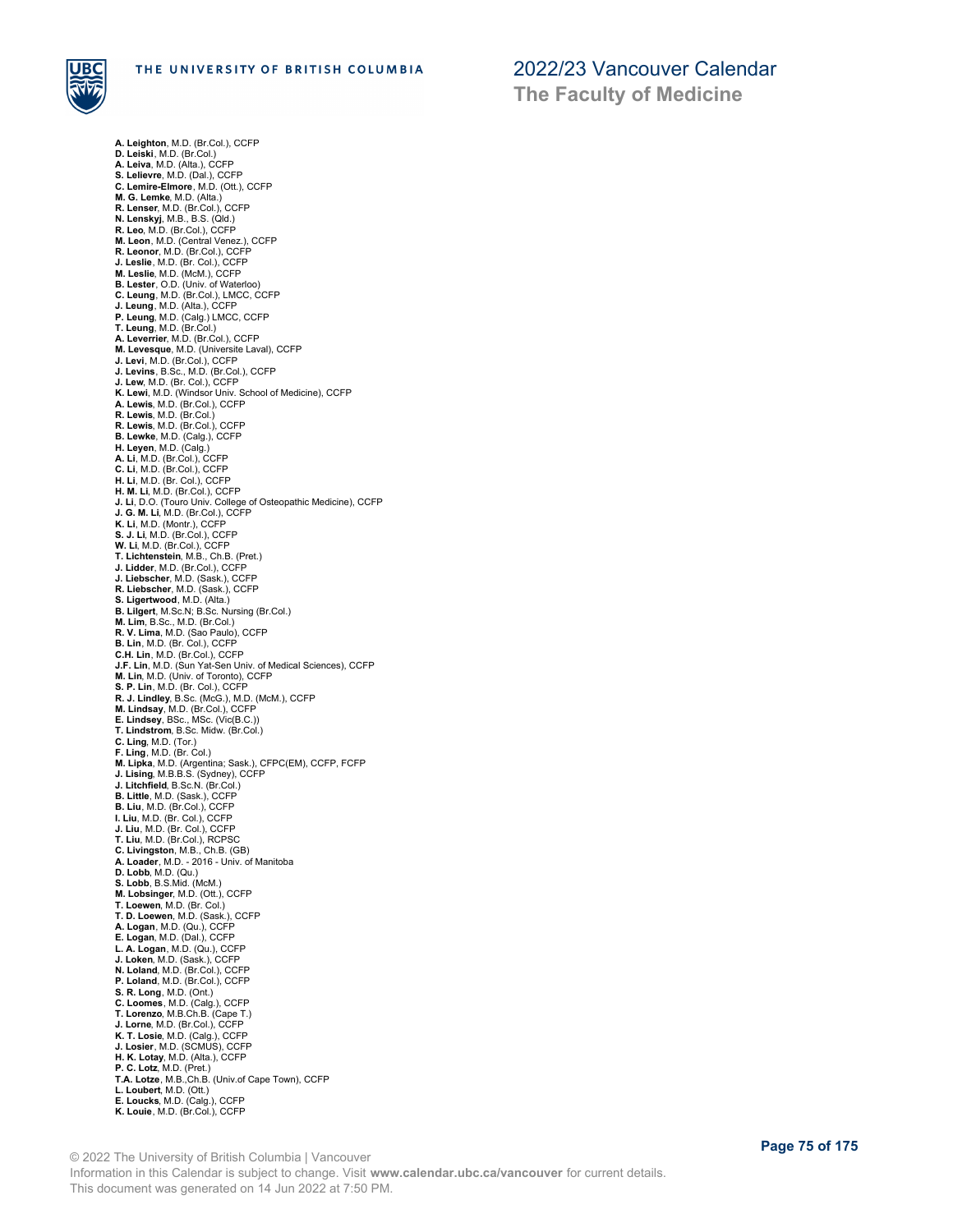

**The Faculty of Medicine**

**M. Lourens**, M.B., Ch.B. (Cape T.) **P. J. Louw**, M.B., Ch.B. (Pret.), CCFP **B. Love**, M.D. (Laur.), CCFP **E. Love**, M.D. (Br.Col.), CCFP **W. Loveless**, M.D. (U.K.), CCFP **D. Lovely**, M.D., C.M. (McG.)<br>**K. Lovett**, M.D. (Br. Col.), CCFP<br>**A. Lovold**, B.A. (McG.), B.Sc.Mid. (Laur.)<br>**B. Low,** M.D. (Br.Col.), CCFP **E. Low**, M.D. (Br. Col.) **K. Low**, M.D. (Br.Col.), CCFP **L. L. Low**, M.D. (Br.Col.) **J. Low Ah Kee**, M.D. (Br.Col.), CCFP **K. G. Lowden**, M.D. (Br.Col.) **D. Lowe**, MSn. Nurse Practioner (Athabasca Univ.), BSc. Nursing (Univ. of Victoria) **Y.C. Lu**, M.D. (Br.Col.), CCFP **G. Lubbe**, M.B., Ch.B. (Stell.), CCFP **B. Lubelsky**, M.D. (Tor.), CCFP<br>**A. Lui**, M.D. (Br. Col.)<br>**A. Lui**, M.D. (Sask), CCFP<br>**C. Lui**, B.Sc. (Qu.), M.D. (Br.Col.), CCFP<br>**D. Luk**, M.D. (Br.Col.) **J. Luksts**, M.D. (McM.), CCFP **D. Lum**, M.D. (Cal.) **E. Lum**, M.D. (Br. Col.), CCFP **R. Lung**, M.D. (Br.Col.), CCFP **R. Lunge**, M.D. (Calg.) **W. T. Luo**, M.D. (Br.Col.), CCFP **I. Lupu**, M.D. (Br.Col.), CCFP **J. Lush**, M.D. (Br.Col.), CCFP **J.B. Lusina**, M.D. (Br.Col.) **T. Luu**, B.Sc. (Ont.), M.D. (Sask.), CCFP **P. Lyle**, M.D. (Laur.), CCFP **C. Lynch**, M.D. (Br.Col.) **B.M. Lynn**, B.H.Kin., M.Sc. (Br.Col.) **J. Lynskey**, M.D. (Calg.) **M. Lyon**, M.D. (Calg.) **J. Lyons**, M.S.M (Thames Valley Univ., London) **L. Lyons**, M.B.,B.S. (Oxf.), CCFP **L. Lypchuk**, M.D. (Br.Col.), CCFP **M. Lyttle**, M.D. (St. George)<br>**N. Lyu**, M.B.,B.Ch.B.A.O. (Trinity(Dub.)), CCFP<br>**C.Y.Y. Ma**, M.D. (Br.Col.), CCFP **R. Ma**, B.Sc., M.D., (Ont.) CCFP **S. Maan**, M.D. (Br.Col.), CCFP **A. Mabie**, M.D. (Br.Col.), CCFP **G. MacCharles**, M.D. (Nfld.) **D. S. MacDonald**, M.D. (Dal.) **I.A. MacDonald**, M.D. (Br.Col.) **K. MacDonald**, M.D. (Br.Col.), CCFP **M. MacDonald**, M.D. (Br.Col.), CCFP **M. K. MacDonald**, B.Sc. (Br.Col.), M.D. (Calg.), CCFP **S. Macdonald**, M.D. (Poznan), CCFP **S. MacDonald**, M.D., C.M. (McG.), CCFP **S.D. Macdonald**, M.B., Ch.B. (Cape T.), CCFP **J. R. Mace**, M.D. (Br.Col.), CCFP **D. Macfillivray**, M.D. (Dal.), CCFP **S. MacGregor**, M.D. (Br.Col.), CCFP **L. MacHattie**, B.Mid. (Br. Col.) **H. Machnee**, B.Sc.N. (Sask.), B.Sc.M. (Br.Col.) **W.D. MacIntosh**, M.D. (Br.Col.) **M. A. MacIntyre**, M.D. (McM.), CCFP **B. MacKay**, M.B.,Ch.B. (Univ. of Bristol), CCFP **L. MacKay**, M.D. (Br.Col.), CCFP **L.D.M. Mackay**, M.D. (Manit.) **R. MacKay**, M.D. (Br.Col.), CCFP **J. C. MacKenzie**, M.D. (Dal.), CCFP **J. S. MacKenzie**, M.D. (Br.Col.), CCFP **J.K. MacKenzie**, M.B.,B.S. (Univ. of London) **M. MacKenzie**, M.D. (Br.Col.), CCFP **M. Mackie**, M.S. (Shiraz Med.), CCFP **L. Mackin**, B.Mid. (U.Coll. North) **L. MacKinnon**, M.D. (Br.Col.), CCFP **W. R. Mackle**, M.B., B.Ch., B.A.O (Dub.) **J. Maclean**, M.D. (Br.Col.), CCFP **J. MacLeod**, M.D. (Br.Col.), CCFP **M. L. MacNicol**, M.D. (Br.Col.), CCFP **N. MacPherson**, M.D. (Dalhousie Univ.), CCFP **H. Mader**, M.D. (Br. Col.), CCFP **P. R. Mader**, M.D. (Br.Col.), CCFP **P. Magnuson**, M.D. (Br.Col.) J. Mah, B.Sc. M.D. (Alta.), CCFP<br>V. Mah, M.D. (Br. Col.), CCFP<br>I. Mahal, M.D. (Manit.), CCFP<br>M. Maharaj, M.D. (Br. Col.), RCPSC<br>**C. Mahoney**, M.D. (McM.)<br>P.**L-K. Mahn, M.D. (Br. Col.), CCFP<br><b>B.A. Main,** M.D. (Br. Col.), CC **H. Majeed**, M.D. (Br.Col.), CCFP **J-A. Major**, BSc. Dietetics (Br.Col.)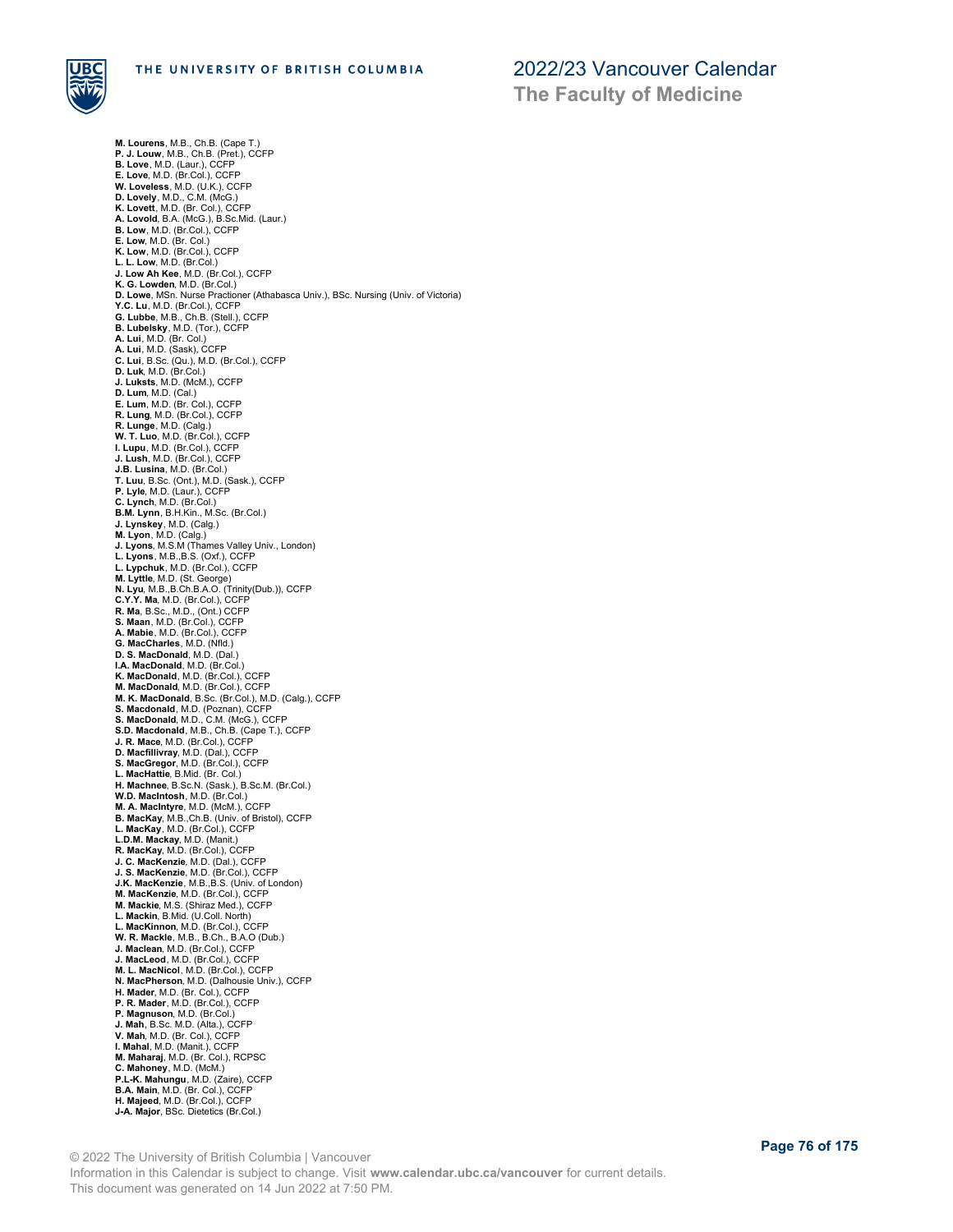

**J. Mak**, M.D. (Tor.), CCFP **S. Makaroff**, M.D. (Br.Col.), CCFP **R. Maki**, M.D. (Br.Col.) **B. Makwati**, M.B.,B.S. (China Med.), CCFP **G. Malherbe**, M.B., Ch.B. (OFS), CCFP **J. Malherbe**, M.B., Ch.B. (Stell.) **S. Malleson**, M.B., B.S. (E.Anglia), CCFP **P. Mallette**, M.D. (Br.Col.) **C. Malloff**, M.D. (Med.U.Amer.), CCFP **J. Malookaya**, M.D. (Stav.Med.), CCFP<br>**C. Man**, M.D. (Wayne), CCFP<br>**D. Man**, M.D. (A.U. Caribbean), CCFP<br>**S. Man,** M.B.,B.S. (Syd.), CCFP<br>**M. Man Fai Lee**, M.D. (Br.Col.), RCPSC (Int.Med.) **M. K. Manak**, M.D. (Br.Col.) **M. Manampuram**, M.B.,B.S. (Mahatma Gandhi Univ.), CCFP **R. Manchanda**, M.D. (Ont.), CCFP **S. Mancini**, M.B.,B.Ch.B.A.O. (RCSI), CCFP **J. Mander**, M.B., Ch.B. (Sheffield), CCFP **M. Mander**, M.D. (Queen's Univ.), CCFP **G. Manders**, M.D. (Br.Col.), CCFP **J. Mangat**, M.D. (Br.Col.), CCFP **R. Mangat**, B.Sc., M.D. (Br.Col.), CCFP **A. Manhas**, M.D. (Saba School of Medicine), CCFP **A. Manji**, M.D. (Br.Col.), CCFP **R. Manji**, M.D. (W.Ont.), CCFP **J. Manklow**, M.D. (Br.Col.), CCFP **S. Manktelow**, M.D. (Univ. of Calgary), CCFP **D. Mann**, B.P.E. (Br.Col.), M.Sc., M.D. (Alta.), CCFP **J. Mann**, M.D. (Manit.), CCFP **M.K. Mann**, M.B.,Ch.B. (Univ. of Liverpool) **S. K. Mann**, M.B., B.S. (IN), CCFP **G.J. Mannheimer**, M.B.,Ch.B. (Univ. of Cape Town) **S. Manning**, M.D. (Br.Col.), CCFP **S. Mansingh**, M.B.,Ch.B. (Medical Univ. of Southern Africa), CCFP **A. Mantha**, M.D. (Laur.), CCFP **A. Marazzi**, M.D. (Br.Col.) **R. Marback**, M.D. (Br.Col.) **C. Marchand**, M.D. (Br.Col.) **A. Marchenko**, M.D. (Russian State Medical Univ.), CCFP **D.S. Marentette**, M.D. (Br.Col.), CCFP **W. Marhin**, M.D. (Tor.), CCFP **M. Marin**, M.D. (Univ. of Alberta), CCFP **M. Marino**, M.D. (Br.Col.), CCFP **S. Mark**, M.D. (Br.Col.), CCFP **S. T. Markey**, M.D. (Br.Col.), CCFP **C. Marko**, M.D. (Br.Col.), CCFP **W. Marlatt**, M.D. (Manit.), CCFP **A. Marmel**, M.D. (Univ. of Manitoba), CCFP **E. Marquis**, M.D. (Alta.) **P. Marr**, L.L.B. (Dal.), M.D. (Ott.) **A. A. Marsh**, M.D. (W.Ont.) **C. Marshall**, M.D. (Hawaii), CCFP **S. Marshall**, M.D. (Br.Col.), CCFP **B. Martens**, M.D. (Br.Col.), CCFP **A. Marthyman**, M.D. (Br.Col.) **B. Martin**, M.B., B.Ch., B.A.O. (N.U.I.), CCFP **H. S. Martin**, M.D. (Sask.), CCFP **K. Martin**, B.Sc. Midw (Br.Col.) **K. Martin**, M.B., B.Ch. (Witwatersrand), CCFP **L. Martin**, M.D. (Ont.), CCFP **T. Martin**, M.D. (Sask.), CCFP **T. Martin**, M.D. (St George's Univ. School of Medicine), CCFP **G. Martins**, M.D. (Manit.), CCFP **M.E. Marton**, M.D. (Br. Col.), CCFP **J. Martyn**, M.D. (Br.Col.), FRCP **L. Martz**, M.D. (Calg.), CCFP **H. Masata**, M.D. (Br. Col.), CCFP **K. H. Mascher**, M.D. (Leopold-Franzen-Universitaet Innsbruck) **K. Maslowska**, M.D. (Pomorska Akademia Medyczna), CCFP **A. Mason**, M.B.B.Ch. (Camb.) **A. Mason**, M.D. (Tor.), CCFP **D. R. T. Mason**, M.D. (Calg.), CCFP **J. Mason**, M.D. (Calg.)<br>**A. Masoumi**, D.C., M.S.M. (Univ. of Western States)<br>**W. S. Masselink**, M.B., B.Ch., B.A.O. (U. Coll. Dublin)<br>**R. K. Masson**, M.D. (Br.Col.), CCFP<br>**T. Masyk-Neumeier**, M.D. (Br.Col.), CCFP **J. Mathers**, M.D. (Br.Col.), CCFP **J. Mathew**, M.B., B.S. (Manipal), CCFP **S. Matic**, M.B., B.S. (Syd.), CCFP **S. Matossian**, M.D. (Alta.) **A. Mattenley**, B.Mw. (Br.Col.) **K. Mattheis**, M.D. (Alta.) **R. B. Matthews**, M.D. (Qu.) **S. Matthews**, B.Sc. (Br.Col.), M.D. (McG.), CCFP **N. Maughn**, M.D. (Laur.), CCFP **S. Mawani**, M.B.Ch.B. (Sheff.) **C. Mawdsley**, M.B., Ch.B. (Pretoria), CCFP **J. M. Mawdsley**, M.D. (Alta.), CCFP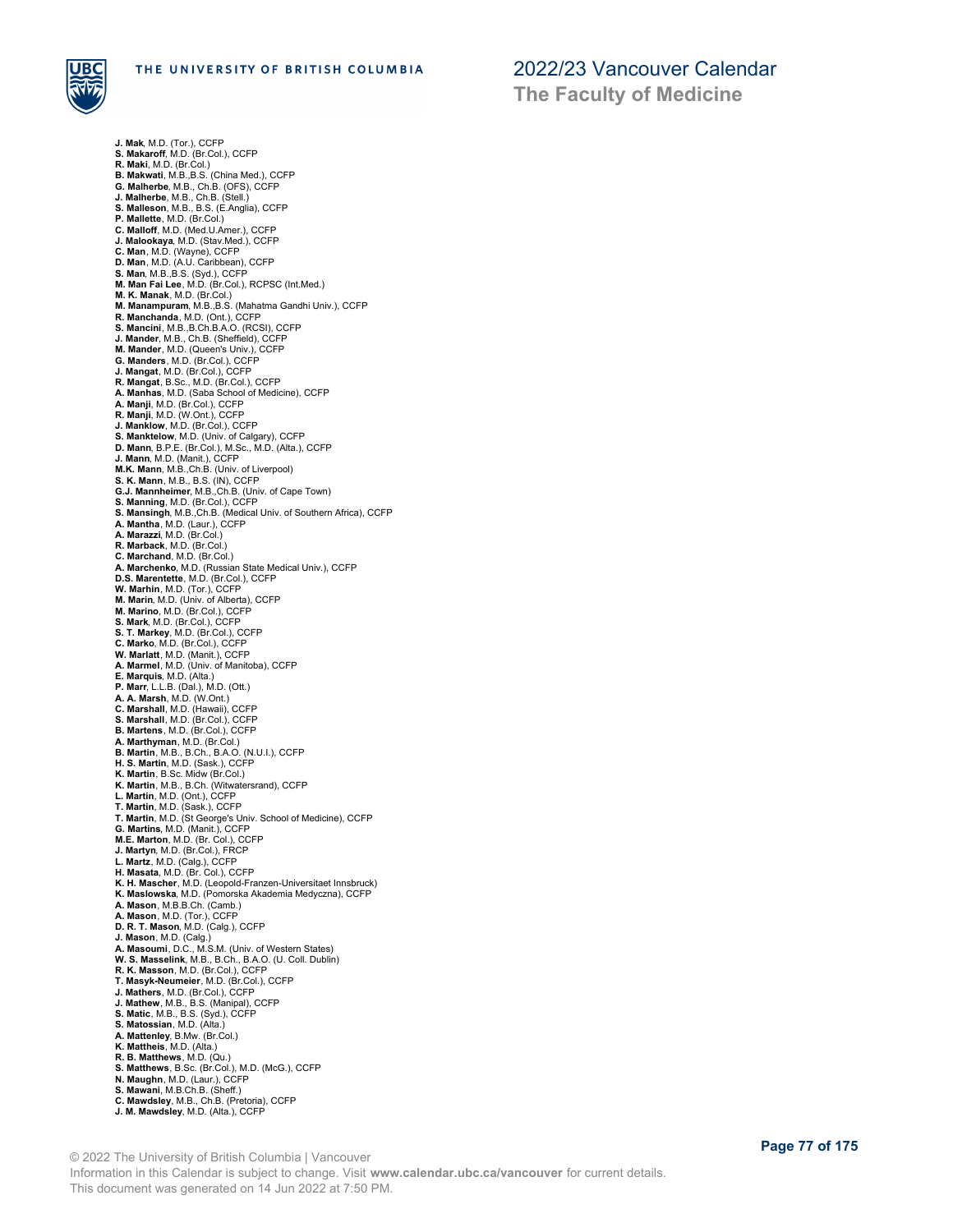

**J. Mawhorter**, M.D. (Br.Col.), CCFP **D. Mayer**, M.D. (Tor.), CCFP **A. Mayes**, M.D. (Qu.), CCFP **T. Mayson**, M.D. (Sask.), RCPSC (Anesth.) **S. Mazaheri**, M.D. (Queen's Univ.), CCFP **D. McBain**, M.D. (McM.), CCFP **D. McBeath**, M.D. (Br.Col.), CCFP, FCFP **D. McBride**, M.D. (Qu.), CCFP **P. McCaffery**, M.D. (Br.Col.), CCFP **J. McCaffrey**, B.Sc., M.D. (Calg.) **A. McCall**, M.D. (Br. Col.), CCFP **K. McCallum**, B.M.W. (Br.Col.) **K. McCarroll**, M.D. (Dal.), CCFP **K.E. McCarroll**, M.D. (Dal.), CCFP **B. McCarthy**, M.D. (Br.Col.), CCFP **M. A. McCarthy**, B.Sc., M.D. (Dal.). **A. McCaskill**, M.B.,B.S. (The Flinders Univ. of South Australia), CCFP **K. McClellan**, M.D. (Nfld.), CCFP **H. McClenaghan**, M.D. (McMaster Univ.), CCFP **D. McClure**, M.D. (W.Ont.), CCFP **W. T. P. McCluskey**, M.D. (Br.Col.), CCFP **M. McCoach**, M.D. (Br.Col.), CCFP **S. McCoach**, M.D. (Br. Col.), CCFP **E. McCoid**, M.D. (Nfld.) **R. J. McConville**, M.B., Ch.B. (UK) **C. McCormack**, B.A. (McM.) **L. McCoy**, M.D. (Br. Col.), CCFP **C.E. McDermid**, M.D. (Br. Col.) **B. McDonald**, M.D., C.M. (McG.) **J. McDonald**, M.B., Ch.B. (Stell.) **S. Mcdonald**, M.D. (Calg.), CCFP **T. McDowell**, M.D. (Manit.) **H. McEwen**, M.D. (Sask.), CCFP **C. McFadden**, M.D. (Sask.) **N. McFadden**, M.D. (Br. Col.), CCFP **J. McFarland**, M.D. (McM.), CCFP **L. McFarlane**, M.D. (W.Ont.) **D. McFee**, M.D. (Br.Col.) **I. McFee**, M.D. (Br.Col.), CCFP **R. McGhee**, M.D. (Br.Col.), CCFP **C. McGinness**, M.D. (Edin.), CCFP **J.P. McGregor**, M.D. (Br.Col.), CCFP **A. McHale**, M.D. (Ott.), CCFP **M. C. McIlwaine**, M.D. (Br.Col.)<br>**J. McIntosh**, M.D. (Alta.), LMCC, CCFP, FCFP<br>**K. L. McIntyre**, M.D. (Br.Col.), CCFP **K.V. McIntyre**, M.D. (Calg.), CCFP **T. McKay**, M.B., B.Ch., B.A.O. (Nat.U.Ire.) CCFP **K. McKechnie**, M.D. (Br.Col.), CCFP **J. McKeen**, M.D. (Br.Col.), CCFP **M. McKeen**, M.D. (Br.Col.), CCFP **D.R. McKenzie**, M.D. (Br.Col.), CCFP **L. McKenzie**, B.S.M. (Br.Col.), B.S.N. (U.Vic.) **R. McKenzie**, B.M.,B.S. (The Univ. of Nottingham), CCFP **Z. McKenzie**, M.D. (Laur.), CCFP **A. McKnight**, M.D. (Br.Col.), CCFP **B.E. Mcknight**, M.D. (Univ. of Calgary), CCFP **B.L. Mcknight**, M.D. (Br. Col.), CCFP **I. McKnight**, M.D. (Br.Col.), CCFP **D. McLachlan**, B.Sc., M.D. (Br.Col.), CCFP, FCFP **A. A. McLaren**, M.D. (Br.Col.), RCPSC **R. McLaren**, M.D. (Br.Col.), CCFP **G. McLean**, M.B.,Ch.B. (Univ. of Cape Town) **J.G. McLean**, M.Sc. Nursing (Univ. of Victoria), B.Sc. Nursing (Br.Col.) **C. McLellan**, M.D. (Ott.) **S. McLellan**, M.D. (Alta.), CCFP **D.C. McLeod**, M.D. (Br.Col.), CCFP **D.M. McLeod**, M.D. (Br.Col.) **G. McLeod**, M.D. (Br.Col.) **H. McLeod**, M.D. (Dal.), CCFP **J. McLeod**, M.D. (Alta.), CCFP **N. McLeod**, M.D. (Sask.) **T. McLeod**, M.D. (Br. Col.), CCFP **R. S. McLoughlin**, M.D. (Br.Col.) **F. McNeil**, M.D. (Br.Col.), CCFP **J. McNern**, M.D. (Br.Col.), CCFP **A. McNestry**, M.B., B.Ch., B.A.O. (Dublin), CCFP **K. A. McNiven Gladman**, B.Mw. (Br.Col.) **L. McQuarrie**, M.D. (Br. Col.), CCFP **K.R. McQueen**, M.D. (Br.Col.) M. McTavish, M.D. (Calg.), CCFP<br>L. McVicar, M.D. (Ott.), CCFP<br>J. Medernach, M.A. (Vic), B.A. (Regina)<br>**S. Médiné,** M.Couns. (City Univ. of Seattle)<br>**S. C. Medynski,** M.D. (McM.), CCFP<br>**K. Meeker,** M.B., B.C.h., B.A.O. (Nat **A. Megyesi**, M.D. (Ott.), CCFP **K. Mehaffey**, M.D. (Calg.), CCFP **A. Meher**, M.B., B.S. (BD) **M. Mehraein**, M.D. (Saba), CCFP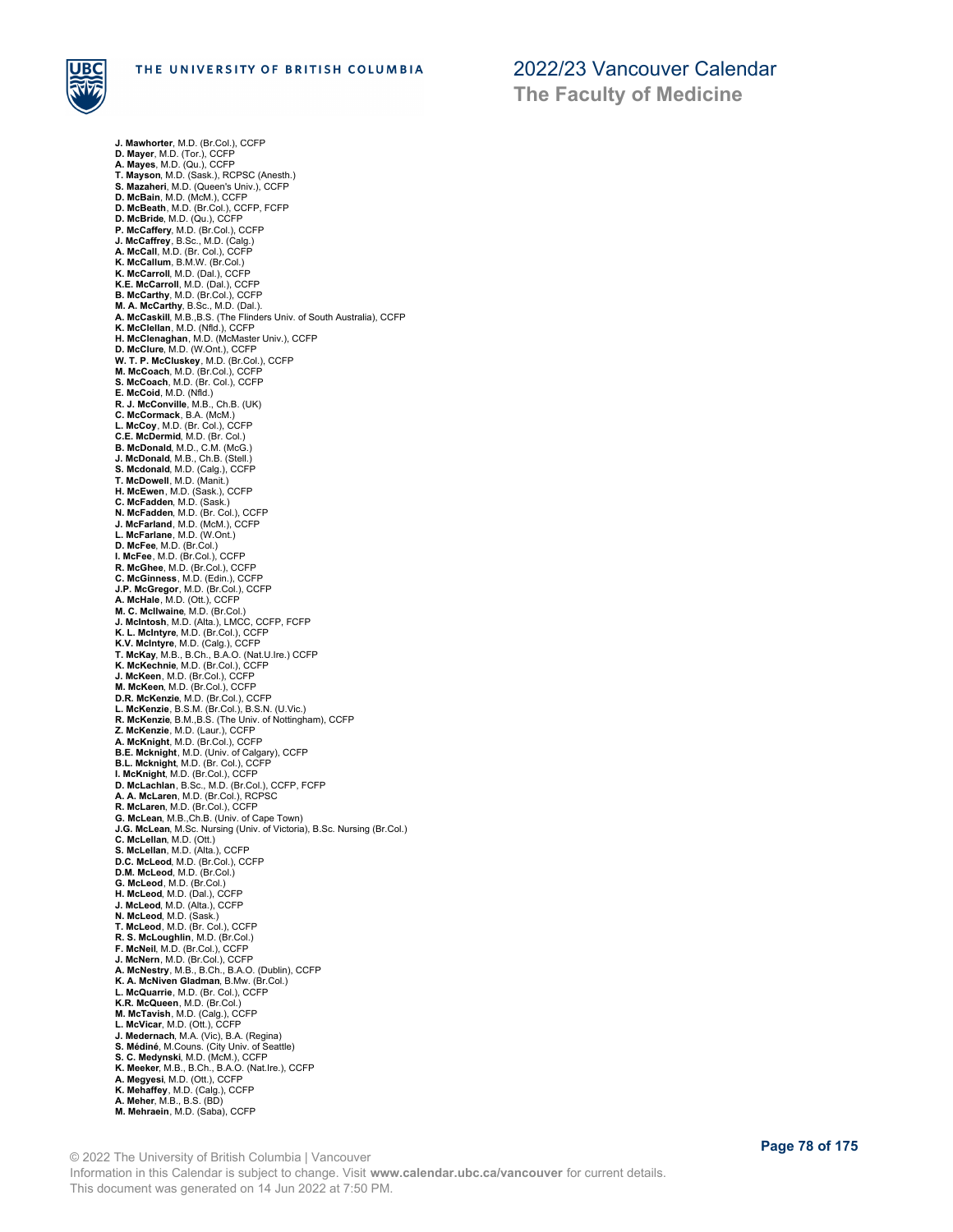



**J.B. Melamed**, M.B.,B.Ch. (Univ. of the Witwatersrand) **J-M. Melegrito**, M.D. (Br.Col.), CCFP (EM) **R. Melek**, M.B.,B.Ch. (Univ. of Cairo) **H. Mentz**, M.B., Ch.B. (Limpopo) **M. Mentz**, M.B.,Ch.B. (Univ. of Stellenbosch) **M. Mentz-Serfontein**, M.B., Ch.B. (Pret.), CCFP **P. Methven**, M.B., Ch.B. (Cape T.), CCFP **P. Metrowich**, M.B., Ch.B. (Witwatersrand), CCFP **J. M. Meyburg**, M.B., Ch.B. (S.Af.)

- **M. Wm. Meyer**, M.D. (Calg.),CCFP **U. Meyer**, M.D. (DE), CCFP **R. Mia**, M.D. (Br.Col.), CCFP **C. Miceli**, B.Sc., B.M.W (Br.Col.) **P. Michal**, B.Sc. (Br.Col.), M.D., C.M. (McG.), CCFP **A. Michel**, M.D. (McM.) **M. Michel**, M.D. (St.Andrews), CCFP **K. Mieske**, M.B., B.Ch., B.A.O. (N.U.I.), CCFP **T. Mihalynuk**, B.Sc. (Alta.), M.Sc. (Calg.), M.D. (Alta.)
- **J. R. Mijares**, M.D. (Manila Central), CCFP **A. Mikkelson**, B.Sc. Midw. (Br.Col.)
- **S. Milanovic**, M.D. (Belgrade), CCFP

**N. Mehraein**, M.D. (Tor.), CCFP **P. Mehta**, M.D. (Alta.), CCFP **A. Mejia-French**, M.D. (Br.Col.), CCFP

**L. N. Meloche**, M.D. (Alta.), CCFP **P. Memar**, M.D. (Br.Col.), CCFP **M. Menard**, M.D. (McM.), CCFP **D. Mendrek**, M.D. (St.James), CCFP **B. Mensah**, R.M., R.N. (W.Africa)

**R. Menzies**, B.Sc., M.D. (Br.Col.), CCFP **N. Merali**, M.D. (Br.Col.)

**L. Mercer**, B.Mid. (Br. Col.) **C. Merchant**, M.D. (Br.Col.), CCFP **K. Merritt**, M.D. (Ont.), CCFP, FCFP **K. D. Merritt**, M.D. (Br.Col.), CCFP **D. Merry**, M.D. (Alta.), CCFP **K. D. Merth**, M.D. (Sask.) **Q. Metcalfe**, B.M.W. (Br.Col.)

- **R. W. Milde**, M.D. (Br.Col.) **K. Millar-Lewis**, R.M. (U.S.), R.N. (Br.Col.)
- 
- **D. R. Miller**, M.D. (Br.Col.), CCFP **J. Miller**, B.Sc.N. (Br.Col.), M.S.N. (Athabasca) **K. Miller**, M.D. (Sask.), CCFP
- **L. Miller**, M.D. (Dal.) **L. Miller**, M.D. (Dal.), CCFP
- **F. Millerd**, B.M.W. (Br.Col.)
- **M. Milliken**, M.D. (W.Ont.), CCFP **K. Mills**, B.Sc. (Alta.), M.D. (Qu.)
- **M. Mills**, M.D. (Memorial Univ. of Newfoundland)
- **D. Milne**, M.D. (Alta.), CCFP **E. Milne**, M.D. (Univ. of Alberta), CCFP **S. Milne**, M.B., Ch.B. (Cape T.)
- 
- **A. Miners**, M.D. (Br.Col.), CCFP **K. Minhas**, M.B.,B.S. (Punjab Univ.), CCFP
- **M. Minhas**, M.B.,Ch.B. (Manc.), CCFP
- **S. Minhas**, M.D. (Sask.), CCFP **K. L. Minish**, M.D. (Manit.), CCFP
- **R. Minnaar**, M.B., Ch.B. (Witw.)
- **J. Mirashiro**, B.M.W. (Br.Col.) **Z. Miroshnychenko**, M.D. (D.H.L.N.M.U.), CCFP
- **M. Miskelly**, R.N., R.M. B.Sc., M.Sc. (N. BC.)
- **S. Mistry**, M.B., B.S. (Bombay), CCFP **R. Mitchell**, M.D. (Ural M.A.), CCFP
- **J. Mitchinson**, M.B.B.S. (UK)
- 
- **L. Mitchner**, M.D. (Calg.), CCFP **K. Mitha**, M.D. (Br.Col.)
- 
- **T. L. Mogentale**, M.D. (Br.Col.) **A. Moghadam**, M.D. (Poznan), CCFP **P. Mohajer**, M.D. (St. James Med.), CCFP
- **S. Mohamed**, B.Sc.Pharm (Br.Col.), D.P.M. (CSPM)
- **A. Mohammad**, M.B.,Ch.B. (Univ. of Al-Mustansiriyah), CCFP **S. Mohammed**, M.D. (Tor.), CCFP
- 
- 
- 
- J. Mohr, M.D. (Br.Col.)<br>R. Moise, M.D. (McM.)<br>A. Moise, M.D. (McM.)<br>C. J. Molder, M.D. (Sr.Col.), CCFP<br>C. J. Molder, M.D. (Sask.)<br>A. Mommen-Smith, B.M., B.S. (Limerick), CCFP<br>D. Mongar, M.D. (Br.Col.), CCFP<br>D. Mongar, M.D.
- 
- 
- 
- 
- 
- 
- **B. Montgomery**, M.D. (Br. Col.)<br>**C. Montgomery**, B.A., M.B. (Dublin)<br>**E. Montgomery**, M.D. (W.Ont.), CCFP<br>**I. Montgomery**, M.D. (Br. Col.)<br>**J. Montis**, M.D. (McM.)
- 
- 
- **D. Montoya**, M.D. (Br.Col.), CCFP **N. P. Moodley**, M.B., Ch.B. (Pretoria), CCFP
- © 2022 The University of British Columbia | Vancouver Information in this Calendar is subject to change. Visit **www.calendar.ubc.ca/vancouver** for current details. This document was generated on 14 Jun 2022 at 7:50 PM.

# 2022/23 Vancouver Calendar

**The Faculty of Medicine**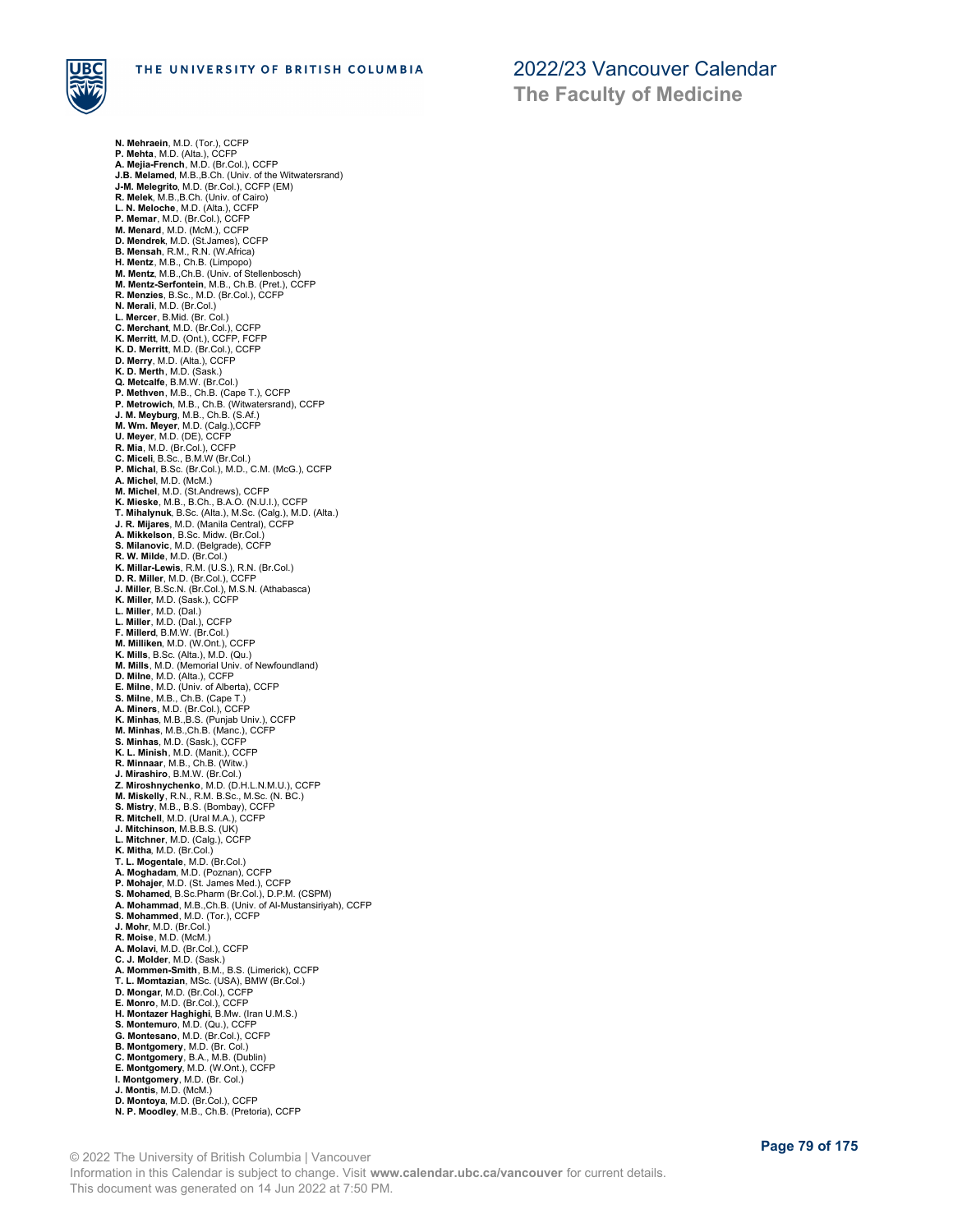

**R. G. Moody**, M.B., B.S. (AU), CCFP **S. Moola**, M.D. (Qu.) **J. Moolman**, M.B,Ch.B. (Univ. of the Orange Free State) **T. Moon**, M.D. (Sask.), CCFP **C. Moonsamy**, M.B., B.S. (Mysore) **A. Moore**, BSc. (TWU) G. D. Moore, M.D. (Calg.), CCFP<br>J. Moore, M.D. (Dal.)<br>J. Moore, M.D. (Tor.), CCFP<br>M. Mordasiewicz, M.D. (Sask.), CCFP<br>A. E. Moreau, M.D. (Br.Col.), CCFP<br>B. J. Morgan, M.B. (Ch.B. (S.Af.), CCFP<br>M. Morganstern, M.D. (Br.Col. **A. Morham**, M.D. (Univ. of Ottawa), CCFP<br>**M. A. Moric**. M.D. (Br.Col.) **M. A. Moric**, M.D. (Br.Col.)<br>**F. Morkel**, M.B.,Ch.B. (Orange Free State)<br>**L. M. Morrice**, M.D. (Br.Col.), CCFP<br>**A. Morris**, M.D. (Br.Col.), CCFP<br>**D. Morris**, M.D. (Br.Col.), CCFP **M. Morris**, M.D. (Man.), CCFP **T.M. Morris**, M.D. (Dalhousie Univ.), CCFP **T.W.G. Morris**, M.D. (Br. Col.), CCFP **A.B. Morrison**, M.D. (Br.Col.), CCFP **E. Morrison**, BSc. Midwifery (Br.Col.) **H. Morrison**, M.D. (Dal.) **K. Morrison**, M.D. (Br.Col.), CCFP (EM) **J. Morrow**, M.D. (Br.Col.), CCFP **A. Mortimore**, M.D. (Ross), CCFP **D. H. Morton**, M.D. (Br.Col.) **P. Morton**, M.B., B.Ch., B.A.O. (Trin.Coll.), CCFP **C. Morwood**, M.D. (Br.Col.), CCFP **D. Moseley**, M.D. (Br.Col.) **A. W. Mostert**, M.B.Ch.B. (ZA), CCFP **M. Mostert**, M.B., Ch.B. (Pret.) **H. Mostofi Sadri**, M.D. (Isfahan), CCFP **S. Motsiri**, M.B.,Ch.B. (Univ. College London), CCFP **B. Moulson**, M.D. (Br.Col.) **B. Moulson**, M.D. (Br.Col.), CCFP **C. Mount**, Midw. (Manchester) **R. Mourh**, M.D. (St. George), CCFP **M. Mousa**, M.B., Ch.B. (Alexandria) **N.E. Mousa**, M.B.,B.S. (Univ. of Baghdad) **K. Mousavinejad**, M.D. (Iran U.M.S.) **J. Moxley**, B.Mid. (Br. Col.), B.A. **D. Mudie**, M.D. (Br.Col.), CCFP **D. Mullard**, M.D. (U.K.) **E. Mulvaney**, M.Sc.N. (Vic.), M.P.H. (Wash.), B.Sc.N. (Ariz.) **D. Mulzet**, M.D., CCFP **M. R. Mummery**, M.D. (Manit.), CCFP **A. Mundhenk**, M.D. (Br. Col.), CCFP **M. Munn**, M.D. (Qu.), CCFP (EM) **C. Munro**, M.D. (Br.Col.), CCFP **A. Murata**, M.D. (Ott.), CCFP **J. P. E. Murphy**, M.B., B.Ch. (U. Coll. Dublin) **M. J. Murphy**, M.D. (McG.), CCFP **P. Murphy**, M.D. (McM.), CCFP (EM) **T. A. Murphy**, M.D. (Br.Col.), CCFP **M. J. Murray**, M.D. (W.Ont.), CCFP **S. Musaji**, M.D. (Tor.), CCFP **T. Musgrave**, M.D. (Br.Col.), CCFP **S. Musharaf**, M.B.,B.S. (Univ. of Punjab), CCFP **A. Musial**, M.D. (Univ. of Western Ontario), CCFP **N. Myers**, M.B.Ch.B (S.Afr.), CCFP, FCFP **L. Myroniuk-Morgadinho**, M.D. (Calg.), CCFP **L. Myronuk**, M.D. (Br.Col.) **W. Naaykens**, M.D. (Br.Col.) **P. Nabai**, M.D. (Tehran U.M.S.), CCFP **M. Nadafi**, M.Sc., B. Midw **R. Nadella**, M.B., B.S. (B'lore), CCFP **C. Nagle**, M.D. (Br.Col.) **T. Nahhas**, B.Mid. (Br. Col.), B.A. **S. Naidu**, M.D. (Ross), CCFP **E. Naiker**, B.M., B.S. (Witw.), CCFP **K. Nair**, M.D. (Univ. of Manitoba), CCFP **I. Nanda**, M.D. (St. James Med.), CCFP **S. Nap**, M.D. (Manit.), CCFP **M. Naran**, M.B., Ch.B. (Stell.) **B. Narang**, M.B., B.S. (Sydney), CCFP **D. E. Narvas**, M.D. (Manit.), CCFP **R. Nash**, M.D. (Br.Col.) **J. J. S. Naude**, M.B., Ch.B. (Van.Pret.) **A. P. Neary**, M.B., B.Ch, B.A.O. (N.U.I.) **C. Neil**, M.D. (Br. Col.) **J. Nel**, B.M., B.S. (OFS) **H. Nell**, M.B.Ch.B. (Stell.) **B. Nelson**, M.D. (Calg.) **H. Nelson**, B.Sc., B.M.W. (Br.Col.) **M. Nelson**, M.D. (Br.Col.), CCFP **L. Ness**, B.Sc., M.D. (Sask.), CCFP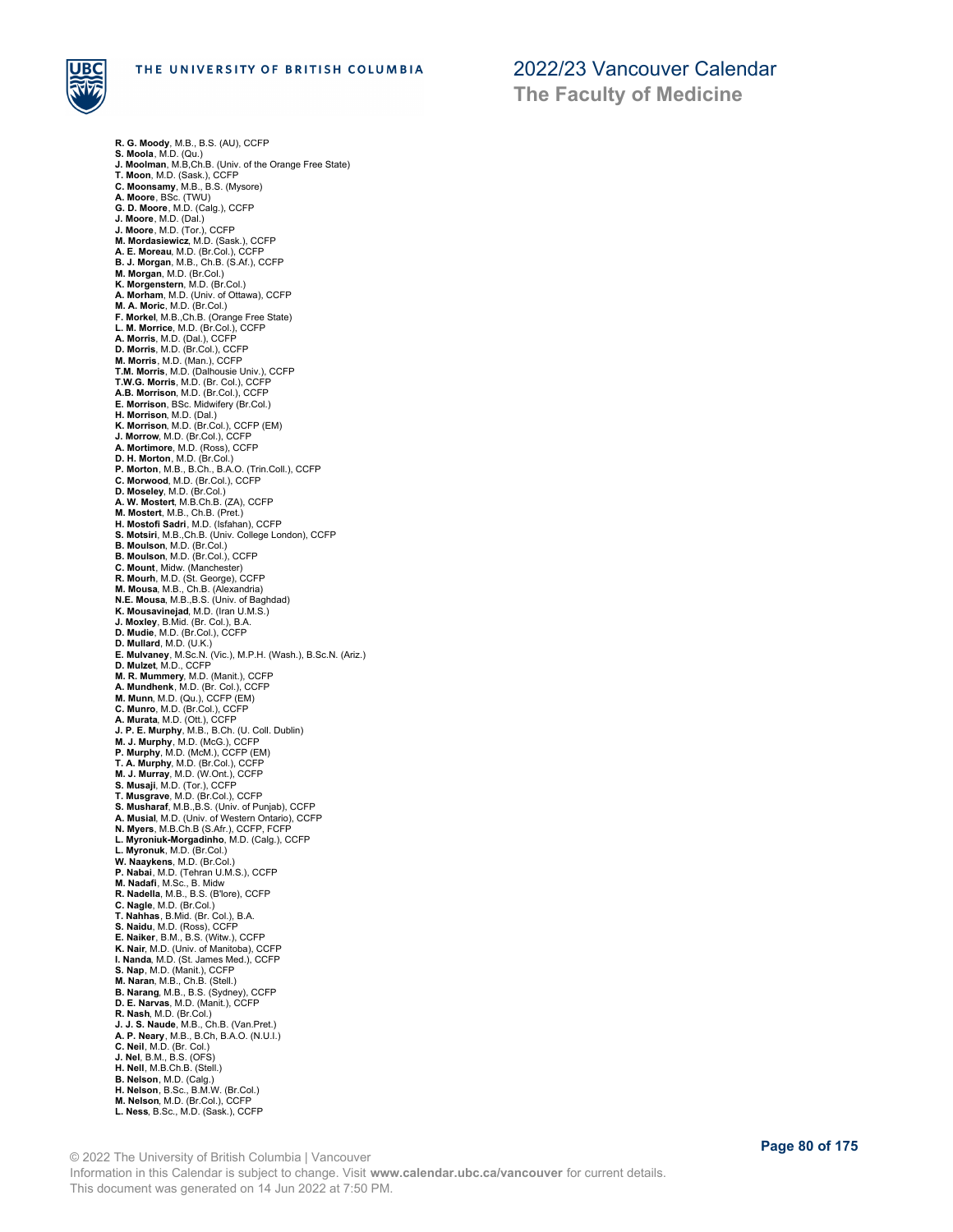

**The Faculty of Medicine**

**M. Ness**, M.D. (Br.Col.), CCFP **H. E. Nette**, M.D. (N.Scotia) **J. Neufeld**, M.D. (Br.Col.) **B. Neumann**, B.Sc.N. (Vic.) **J. Neves**, M.D. (McM.), CCFP **C. Newcombe**, M.D. (Qu.), CCFP **M. Newcombe**, M.D. (Calg.), CCFP **P. Neweduk**, M.B.,B.Ch.,B.A.O. (National Univ. of Ireland) **D. Newman**, M.D. (Qu.), CCFP **B. Newmarch**, M.D. (Br.Col.), CCFP(EM) **F. Nezil**, M.D. (Br.Col.) **C. S. Ng**, M.D. (Br.Col.), CCFP **J. Ng**, M.D. (Br.Col.) **S. Ng**, M.D. (Br.Col.), LMCC **T. Ngai**, M.D. (Br.Col.), CCFP **W. Ngai**, M.D. (W.Ont.), CCFP **A. Nguan**, M.D. (McMaster Univ.) **A. Nguyen**, M.D. (McM.), CCFP **H. Nguyen**, M.D. (Ross, DM) **J. Nguyen**, B.H.Sc.Midw. (McM.) **N.P.J. Nguyen**, M.D. (Mont.), CCFP **A. Nicholson**, M.D. (Karlova), CCFP **D. Nicholson**, M.Sc.N. (Vic.) **S. Nicholson**, R.M. (Utah) **J. P. Nickerson**, B.Sc. (S.Fraser), M.D. (Br.Col.), CCFP **L. Nickson**, M.D. (Kharkov), CCFP **R. Nicoll**, M.D. (Univ. of Alberta) **R. Nicolson**, B.Sc., M.D. (Br.Col.) **A. Nielsen**, M.D. (Br.Col.) **B. Nielsen**, MSn. Nurse Practioner (Br.Col.) **D. Nielsen**, R.N., M.D., (Br.Col.) **G. Nielsen**, R.I. N.M., B.Sc, M.D. (Br.Col.) **K. Niethammer**, M.B.,B.Ch.,B.A.O. (N.U.I.) **H. Nijm**, M.D. (Univ. of Aleppo), CCFP **S. Nilavar** , M.D. (Ross), CCFP **S. Nilsson**, B.Sc.N. (Cariboo) **S. Nimmo**, M.D. (Br. Col.), CCFP **W. Niou**, M.D. (Alta.), CCFP **S. Nixon**, M.D. (Br.Col.), CCFP **T. Njalsson**, M.D. (Iceland), CCFP **M. Nobar**, M.D. (Ross, DM), CCFP **S. J. Noble**, M.D. (Br.Col.) **M-F. Noel**, M.D. (Univ. of Montreal), CCFP **J. Noiles**, B.A. (Qu.), M.D. (Qu.), CCFP, FCFP **S. Nomani**, M.D. (Ross Univ.) **B. E. Noon**, M.D. (Ross, DM), CCFP **C. M. Nordli**, M.D. (Alta.) **L. Norgrove**, B.Sc. (Qu.), M.D. (McM.), CCFP, FCFP **G. Norman**, M.D. (Calg.), CCFP **J. Norris**, M.D. (Calg.), CCFP **R. Norris**, M.D. (Calg.), CCFP **S. Norton**, M.D. (W.Ont.), CCFP **S. Nouch**, M.D. (Br.Col.), CCFP **A. Nowell**, M.D.,C.M. (McGill Univ.), CCFP **A. Nuhn**, M.D. (W.Ont.), CCFP **J. Nusche**, B.A. (S.Fraser), B.Mw. (Br.Col.) **C. Nwankwo**, M.B.,B.S. (Univ. of Lagos), CCFP **M. K. Nyvall**, M.D. (Ott.), CCFP **J.M. O'Brien**, M.D. (Univ. of Ottawa), CCFP **D. F. O'Connell**, M.D. (Calg.) **J.C. O'Connell**, M.B.,Ch.B. (Univ. of Otago) **K. O'Connor**, M.D. (McM.), CCFP **R.K. O'Connor**, M.B.,B.Ch.,B.A.O. (National Univ. of Ireland) **N. O'Dwyer**, M.D. (Alta.), CCFP **J. O'Farrell**, M.D. (Br.Col.) **M. J. O'Malley**, M.B., B.Ch (N.U.I.), CCFP, FCFP **T. O'Neill-Haugland**, M.D. (Br.Col.), CCFP **E. Obarisiagbon**, M.B.,B.S. (Benin) **J. Obayashi**, M.D. (Br. Col.) **C. Oberg**, M.D. (Alta.), CCFP **M. Oberholster**, M.B.,Ch.B. (Unive. Of Stellenbosch), CCFP **S. Ockelford**, M.B., Ch.B. (Brist.) A. Odoh, M.B.,B.S. (Ebonyi), CCFP<br>S. Ogundipe, M.B.,B.S. (Univ. of Ibadan), CCFP<br>S. Okereke, M.D. (Nigeria)<br>O. Oketona, M.B.,B.S. (Obafemi Awolowo Univ.), CCFP<br>A. Okhowat, M.D. (Univ. of Toronto), CCFP<br>B. Olajide, M.B., Ch **O. Olatunde**, M.B., B.S. (Ibadan) **P. Olesen**, M.D. (Alta.) **T. Oliver**, M.D. (Trinity), CCFP **J. Olsen**, M.D. (Br.Col.), CCFP **P. Olsen**, M.D. (Ott.), CCFP **S. E. Olson**, M.D. (Br.Col.), CCFP **K. Oluyede**, M.B.B.S. (Jos) **V. Omelchenko**, M.D. (D.H.L.N.M.U.) **R. Oosthuizen**, M.D. (McM.), CCFP **C. Oppel**, M.D. (Br.Col.), CCFP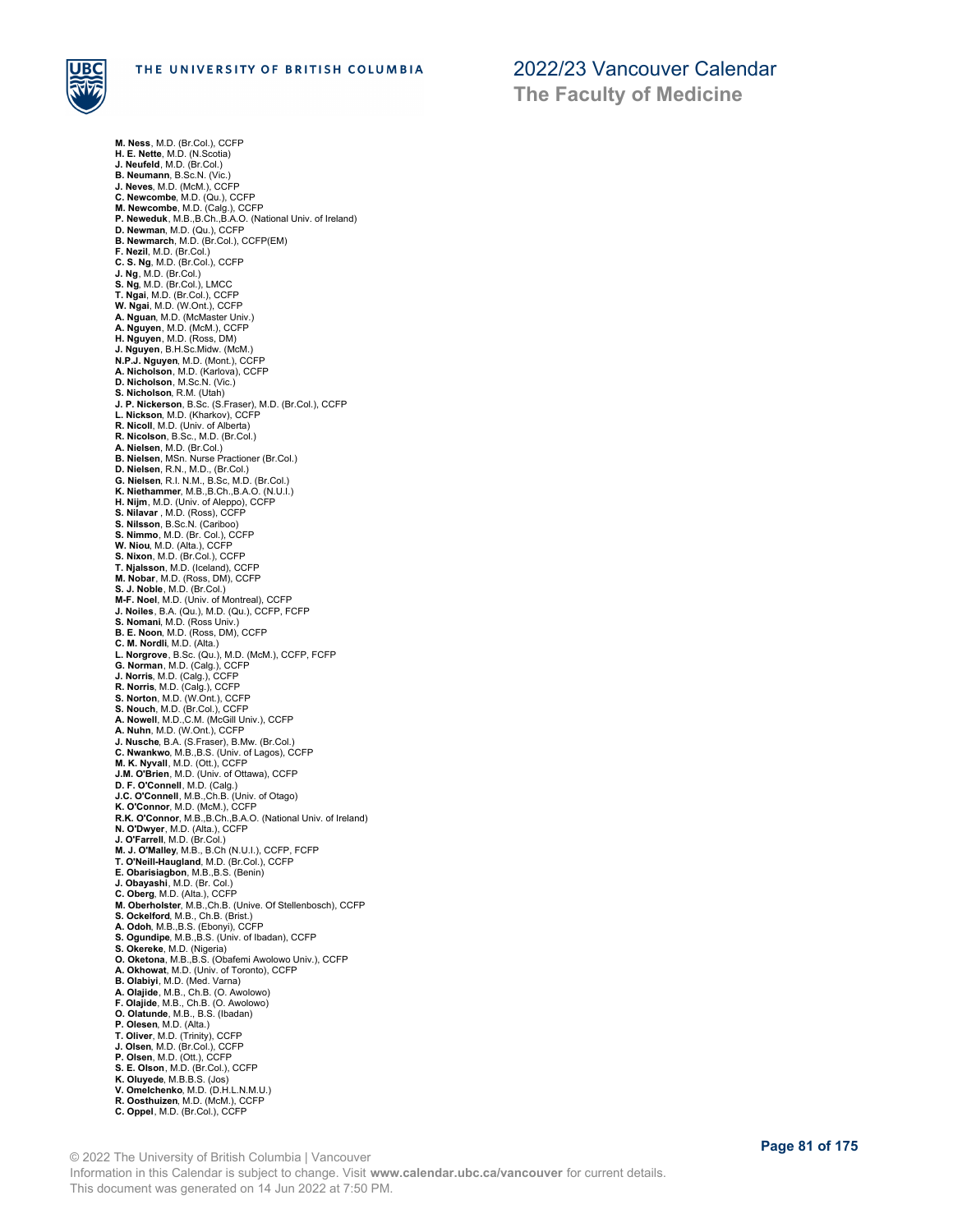

**The Faculty of Medicine**

**C. C. M. Or**, M.D. (Br.Col.), CCFP **A. Oremakinde**, M.B.,B.S. (Ladoke Akintola Univ. of Technology (LAUTECH) College of Health Sciences) **M. Orenstein**, M.D. (McG.), CCFP **K. Orng**, M.D. (McG.), CCFP **L. Osachiff**, M.D. (Odessa S.M.U.), CCFP J. Osiowy, M.D. (Br.Col.), CCFP<br>R. Ostby, M.D. (Br. Col.), CCFP<br>C. Ostry, M.D. (Alta.), CCFP<br>K. Oswald, M.D. (Qu.), CCFP<br>K. Oswald, M.D. (Qr.Col.), CCFP<br>K. Overhill, M.D. (Ott.), LMCC, CCFP, FCFP<br>A.I. Oyedeji, M.B., B.S. ( **S.D. Page**, M.B.,Ch.B. (Univ. of Leeds)<br>**E. Pai**, M.D. (Br.Col.), CCFP<br>**D. Paisley**, M.B., Ch.B. (Stellenbosch)<br>**M. J. Paletta**, M.D. (Br.Col.) **J. Palmer**, M.D. (Br.Col.), CCFP **J. Pan**, M.D. (Manit.), CCFP **G-Y.H. Pang**, M.D. (Br.Col.), CCFP **A. Pankalla**, M.D. (Br.Col.), CCFP **O. Papic**, M.D. (Tor.), CCFP (EM) **A. J. Papp**, M.D. (Br. Col.) **D. Pare**, M.D. (Br.Col.), CCFP **J. Park**, M.D. (Br.Col.) **J. L. Parker**, M.D. (Calg.), CCFP **S. Parker**, M.B., Ch.B. (S.Af.), CCFP **S. Parkin**, R.M. (Br.Col.) **T.K.M. Parkin**, B.Sc.M. (Br.Col.) **M. Parr**, B.Sc. (Br.Col.), M.D. (Alta.) **D. Parsons**, M.D. (Br.Col.), CCFP **J. Parsons**, M.D. (Penn. State), CCFP **E. Parton**, M.D. (Br.Col.), CCFP **G. Partridge**, B.Sc., M.D. (Alta.) **S. Partridge**, M.D., C.M. (McG.), CCFP **A. M. Pasenau**, M.D. (Calg.), CCFP **C. Pasko**, M.D. (Qu.), CCFP **O. Passerin**, M.D. (Saba), CCFP **A. Passmore**, M.D. (Br.Col.), CCFP **P. S. Patel**, M.B., B.S. (UK), CCFP **S. G. Patel**, M.B., Ch.B (Aberd.) **S. Patrascu**, M.D. (Mon.), CCFP **K. Patterson**, M.D. (Manit.) **R. Patyal**, M.D. (Br.Col.), CCFP **T. K. Paul**, M.D. (Br.Col.), CCFP **L. A. Pavan**, M.D. (Br.Col.), CCFP **P. Pavlovich**, M.D. (Br.Col.), CCFP **B. Pawa**, M.D. (Memorial Univ. of Newfoundland) **M. Pawlik**, M.D. (Jagiellonian) **S. Pawlovich**, M.D. (Ont.), CCFP, FCFP **A. Pawluk**, M.B., Ch.B. (Manch.), CCFP **E. Payne**, M.D. (McM.) **B. Peddle**, M.D. (W.Ont.) **I. C. Peer**, M.B., Ch.B. (S.Af.), CCFP **S. Peimer**, M.B.,Ch.B. (Univ. of Cape Town) **A. Pelman**, M.D. (Br.Col.), CCFP **L. A. Pelser**, M.B., Ch.B. (S.Af.) **E. Pendziwol**, B.HSc. (Laurent.) **C. Pengilly**, M.B., Ch.B. (Leeds), CCFP **J.R.H. Penhall**, M.B.,Ch.B. (Univ. of Pretoria), CCFP **D. C. Penman**, M.D. (Br.Col.), CCFP **P.R. Penner**, M.D. (Univ. of Manitoba) **R.M. Penner**, M.D. (Univ. of Alberta) **M. R. Penney**, M.D. (Calg.), CCFP **P. Pepler**, M.B.,Ch.B. (Univ. of Stellenbosch), CCFP **K. Perdue**, M.D. (Br.Col.), CCFP **K. Perecko**, B.Sc. Midwifery (Laurentian Univ.) **A. R. A. Perera**, M.D. (Calg.), CCFP **E. Perkins**, M.D.C.M. (McG.), CCFP **E. Perri**, M.D. (Br.Col.) **E. Perron**, M.D. (Laval), CCFP **A. Persad**, M.D. (Br.Col.), CCFP, CFPC **K. Persad**, M.D. (Br.Col.), CCFP **S. Persaud**, M.D. (Calg.), CCFP<br>**C. Peters**, M.D. (Univ. of Calgary), CCFP<br>**H. Peters**, M.D. (Ata.)<br>**F. Petigara**, M.D. (Br. Col.), CCFP **N. Pewarchuk**, M.D. (Univ. of Alberta), CCFP **C. Pfefferkorn**, M.D. (Br. Col.) **K. Phan**, M.D. (Sask.), CCFP **N. T. Phan**, M.D. (Br.Col.), CCFP **T. C. Phan**, M.D. (Hue) **P. Philip**, B.M.,B.Ch. (Univ. of the Witwatersrand), CCFP **C. Philippson**, M.B., Ch.B. (Warw.), CCFP **J.M. Phillips**, M.D. (Br.Col.), CCFP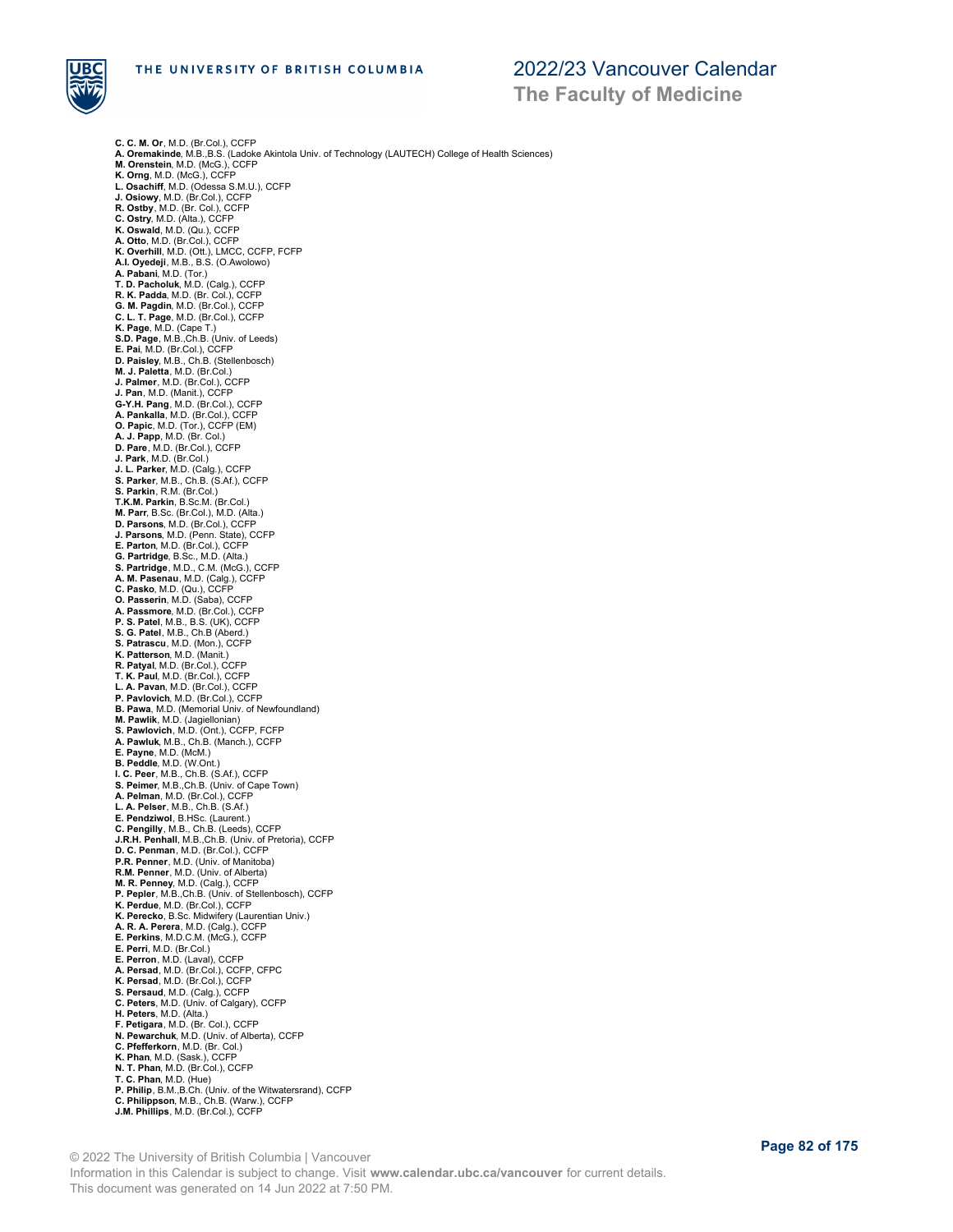

**L. Phillips**, M.D. (Br.Col.), CCFP **R. Phillips**, M.D. (Calg.), CCFP **R. L. Phillips**, B.Sc. (New Br.), M.D. (Dal.) **T. Phillips**, M.D. (Br.Col.)<br>**M. Pho,** M.D. (Alta.), CCFP<br>**D. R. Pichie**, M.D. (Br.Col.), CCFP<br>**B. Picken,** M.D. (Manit.)<br>**A. Rickersgil**l, M.D. (Br.Col.)<br>**A. R. Picton**, M.D. (Br.Col.) **R. Pilapil-Lee**, M.D. (Cebu Med.), CCFP **M. Pilgrim**, M.D. (Alta.) **R. Pinsky**, M.D. (Br.Col.), CCFP **S. Pires**, M.D. (Br.Col.), CCFP **E. Pitman**, B.M.W. (Br.Col.) **A. Piver**, M.D. (Montr.), CCFP **E. Plant**, M.D. (Br.Col.), CCFP **J. Plante**, M.D. (Br. Col.), CCFP **J. Plavsic**, M.D. (Br.Col.), CCFP **B. G. Plecash**, M.D. (Calg.), CCFP **A. Plessis**, M.D. (Br.Col.) **C. Plohman**, B.Mw. (Br.Col.) **N. Plotnikoff**, M.Sc. P.T. (Br.Col.) **J. Podavin**, M.D. (Sask.), CCFP **B. J. Poelzer**, M.D. (Br.Col.) **N. Pollock**, M.D. (Manit.), LMCC **S. Polyhronopoulos**, M.D. (Alta.) **C. Pomeroy**, M.D. (Br.Col.) **N. Pooyan**, M.D. (Shahid Beheshti Univ. of Medical Sciences and Health Services), CCFP **C. Popa**, M.D. (Bucharest), CCFP **A. Porter**, B.M.W. (Br.Col.) **K. Porter**, M.D. (Br. Col.), CCFP **V. Portnik**, B.Sc. Nursing (York (Can)) **J. Pottinger**, M.D. (Br.Col.), CCFP **J. Potts**, M.D. (Br.Col.) **B. Poulin**, M.D. (Calg.), CCFP **J. Poulin**, M.D. (Laurentian Univ.), CCFP **A. Pousette**, B.Sc., M.D. (Br.Col.), LMCC **R. Powell**, M.D. (Dal.), CCFP **A.M. Power**, M.D. (Br.Col.), CCFP **D. T. Powter**, M.D. (McG.) **K. Prabhakar**, M.D. (Tor.), CCFP **L. Pradhan**, M.D. (St. George), CCFP **K. Prass-Aksu**, B.Mid. (Heidel.) **A. Pratt**, M.D. (Br.Col.), CCFP **B. Prentice**, M.D. (Br.Col.) **A. J. Preston**, M.B., B.Ch.,B.A.O. (N.U.I.) **E. Preston**, M.D., C.M. (McG.), CCFP **J. K. Preto**, M.D. (Br.Col.), CCFP **B. A. Pretorius**, M.B., Ch.B (Stell.) **I. G. Pretorius**, M.B., Ch.B. (OFS) **L. Pretorius**, M.B., Ch.B (OFS) **C. Pretto**, M.D. (Saba), CCFP **J. Price**, M.B., Ch.B. (Sheff.), CCFP **M. Price**, B.A., B.M. (Br.Col.) **M. Prins**, M.D. (Calg.), CCFP **G. Prinsloo**, M.B., Ch.B. (OFS), CCFP **L. Prinsloo**, M.B. Ch.B. (Stell.), CCFP **W. Prinsloo**, M.B., Ch.B. (Orange Free State), CCFP **J. Proctor**, M.D. (Br.Col.), CCFP **B. Prozesky**, M.B.,Ch.B. (Univ. of Medunsa), CCFP **R. Pullan**, M.D. (Man.), CCFP **S. Pullin**, R.N. (Alta.), R.M. (Br.Col.) **R. Punambolam**, M.D. (W.Ont.) **B. Purcell**, BSc., MIDW (Br.Col.) **E. Purssell**, M.D. (Br.Col.) **A. Purvis**, M.D. (Br. Col.) **A. Quan**, M.D. (Br. Col.) **A. Quayle**, M.Sc. (Br.Col.), M.D. (Calg.), LMCC, CCFP **J. Querido**, M.D. (Br.Col.), CCFP **S. Quigley**, M.B.,B.Ch.,B.A.O. (National Univ. of Ireland), CCFP **H. Quinn**, M.D. (Br.Col.), CCFP **M. Quinn**, M.D. (Br.Col.), CCFP **L. Quirt**, B.Mid. (Br. Col.), B.A. **J. Raath**, M.B.,Ch.B. (Univ. of Pretoria), CCFP **N. Rabbani**, M.D. (Qu.) **S. Raber**, M.D. (Br.Col.), CCFP **G. Rabu**, M.D. (Br.Col.) **S. Raddalgoda**, BSc.P.T. (Queen's Univ.) **J.J. Rader**, M.D. (Univ. of Western Ontario), CCFP **I. Radev**, M.D. (Santo Tomas) **G. Radhi**, M.B., B.S. (K. Saud) **T. Radovic**, M.D. (Sarajevu), CCFP **D. Raff**, M.D. (Br.Col.), CCFP **V.J. Raffle** , M.D. (Br.Col.), CCFP **N. R. Rafo**, M.D. (W. Ont.), CCFP **K. Rahal**, M.B., B.S. (Syd.) **N. Rahnema**, M.D., C.M. (McG.), CCFP (EM) **P. Rai**, M.D. (Saba) **S. Raina**, M.D. (Med.U.Amer.), CCFP **M. Rajora**, M.D. (Alta.), CCFP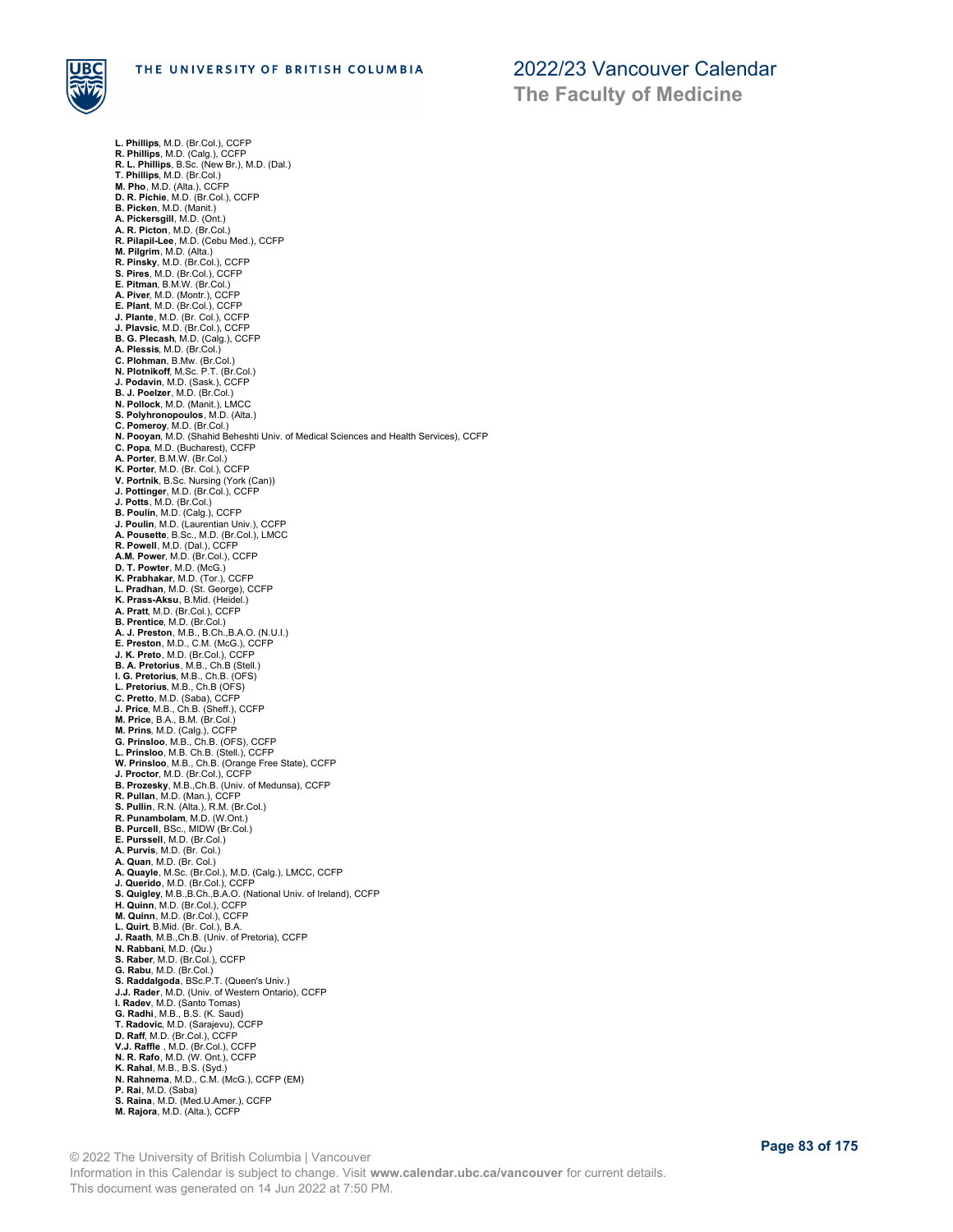

**R. Rakhra**, M.D. (Br.Col.), CCFP **P. Ram**, M.B., B.S. (Med. Coll. Amritsar) **N. Ramani**, M.B., B.S., Dr.M.G.R. (Kilpauk), CCFP **F. Ramji**, M.D. (Br. Col.), CCFP **R. Rampersaud**, B.Sc., M.D. (Ont.) LMCC, CCFP D. Ramsey, M.D. (McM.), CCFP<br>M. Ramsey, Dip.Nurs. (B.C.I.T.), R.M. (Br.Col.)<br>R.T. Ramsey, M.D. (Br. Col.)<br>N. Ranchod, M.B., Ch.B. (Witw.), CCFP<br>B. Randhawa, M.D. (USESOM, AN), CCFP<br>H. Randhawa, M.D. (St. George's Univ. Sch **J. Rapp**, M.Sc. (Yale) **A. Rashidi**, M.D. (Br.Col.), CCFP **A. Rastikerdar**, M.D. (IUMS), CCFP **S. Rasul**, M.B.,B.S. (Mymensingh Medical College), CCFP **M. Rath**, M.D., C.M. (McG.), CCFP **N. Rattan**, M.D. (Br.Col.), CCFP **P. Rauniyar**, M.D. (Univ. of Alberta), CCFP **M. Ravaghi**, M.D. (Tehran U.M.S.), CCFP **B. Rawlek Stone**, M.D. (Br.Col.) **J. Rawstron**, B.Sc.Midw. (Laur.) **J. Ray**, M.D. (McM.) **C. Raynolds**, B.M.W. (Br.Col.) **S. Reaburn**, B.Sc.M., B.Sc.N. (Ryerson Univ.) **R.L. Read**, M.D. (Br.Col.), CCFP **W. Rebeyka**, M.D. (Ireland) **B. A. Rebner**, M.D. (Br.Col.), CCFP **D. Reddy**, M.B., Ch.B. (S.Af.) **I. Reddy**, M.B.B.Ch. (Witw.) **A. Redel**, M.D. (Manit.), CCFP **T. Redelinghuys**, M.B., Ch.B. (Pret.), CCFP **Z. Redenbach**, M.D. (Br.Col.) **K. Redgers**, B.S.M. (Laurentian Univ.) **B. Redpath**, B.Sc., M.B., Ch.B, D.C.H. (Edin.) MRCGP, LMCC **R. Rees**, B.Mid. (Br. Col.), B.A. **B. Rees-Thomas**, M.D. **B. Rees-Thomas**, M.D. (Br.Col.), CCFP **A. S. Reid**, B.Sc. (McM.), B.Sc., R.N. (Br.Col.), Midw. IMPP (Tor.) **H. Reimer**, M.D. (Br.Col.), CCFP **C. Reinecke**, M.B., Ch.B. (Pret.), CCFP **S. Reineking**, M.D. (Br. Col.), CCFP **E. Reiser**, M.D. (Tor.), CCFP **V. Rembez**, M.D. (Ukraine), CCFP (Odessa) **C. D. Rennie**, M.D. (Ott.), CCFP **P. Retief**, M.D. (Pret.), CCFP **L. Reyes-Smith**, B.Sc. (Velez), M.D. (St.F.X.), CCFP, FCFP **J. Reynolds**, M.D. (Sask.) **L. Reynolds**, M.D. (Calg.), CCFP **F. Rezazadah**, M.D. (Avicenna State Medical Institute of Kabul) **S. S. Reznick**, M.D. (Br.Col.), CCFP **D. Richardson**, M.D. (Sask.), CCFP **J. Richardson**, M.D. (Alta.) **M. Richardson**, M.D. (W.Ont.), CCFP **J. Ricketson**, M.D. (Br.Col.), CCFP **C. Riddler**, M.D. (Br.Col.) **E. Rideout**, M.D. (Memoral, Nfld.), CCFP **J. Ridley**, Medicine **J.R. Riemer**, M.D. (Univ. of Alberta), CCFP **E. Ries**, M.B.Ch.B. (ZA) **T. Rimmer**, B.Sc., M.D. (Br.Col.), CCFP, FCFP **S. Riome-York**, B.Sc., M.D. (Sask.), CCFP **J. Rishi**, M.D. (Alta.), LMCC, CCFP **F. Riskalla**, M.B., Ch.B. (EG), CCFP **A. Riskin**, M.D. (Br.Col.), CCFP R. Ritenour, M.D. (Calg.)<br>L. Ritonja, M.D. (Qu.), CCFP<br>A. Rivers, B.Sc., M.D. (Br.Col.), LMCC, CCFP<br>M. C. Roberts, BMW (Br.Col.)<br>L. Robertson, M.D. (Calg.), CCFP<br>M. E. Robertson, M.D. (Calg.), CCFP<br>M. Robichaud, M.D. (Dal. **B. Robinson**, M.D. (Dal.)<br>**C. E. Robinson**, M.D. (Br.Col.), CCFP<br>**R. Robinson**, M.D. (Br.Col.), RCPSC<br>**V. Robinson**, M.D. (Queen's Univ.), CCFP<br>**M. Robitaille**, M.D. (St. George) **G. Robson**, M.D. (McM.), CCFP **N. Rockerbie**, M.D. (Calg.), CCFP **M. Rodd**, M.D. (S.B.M.U. Iran), CCFP **K. Roden**, M.D. (Br.Col.), CCFP **I. Rodger**, M.D. (Alta.), CCFP **T. Rodgers**, M.D. (Nfld.) **A. Rodrigue**, M.D. (Univ. of Alberta), CCFP **J. G. Rodriguez-Sarmiente**, M.D. (Col.), CCFP **K. Roeck**, M.D. (Br. Col.), CCFP **N. Roehlig**, M.D. (I.M. Sechenov Moscow Medical Academy), CCFP **E. K. Rogers**, M.D. (W.Ont.), CCFP **J. E. Rogerson**, M.D. (Br.Col.), CCFP **C. K. E. Roh**, M.D. (Univ. of Saskatchewan), CCFP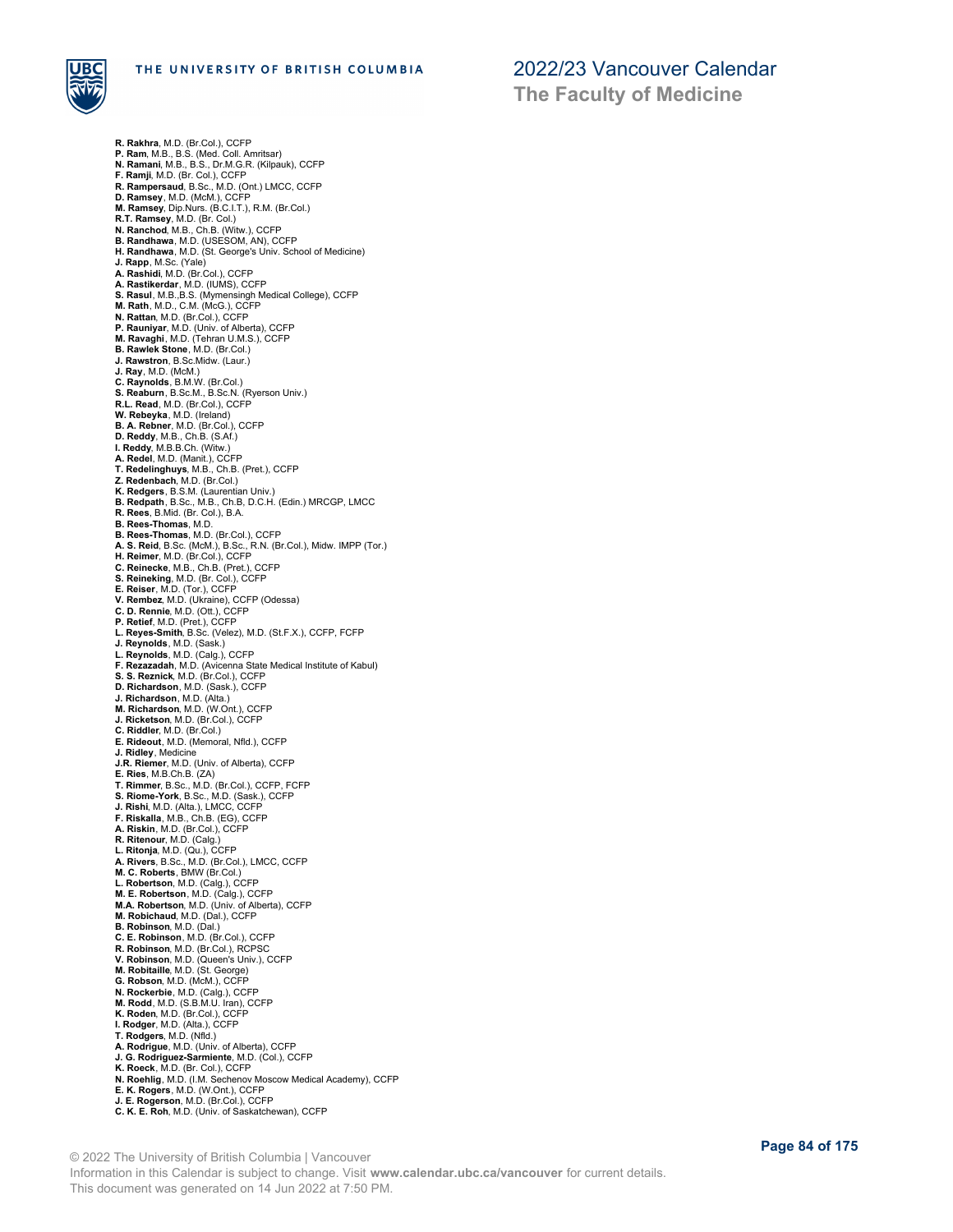

**C. K. E. Roh**, M.D. (Univ. of Saskatchewan), CCFP **P. Rohlfs**, B.Sc. (Br.Col.) **S.E. Rohn**, M.D. (McMaster Univ.), CCFP **J. E. Roll**, M.D. (Calg.), CCFP **S. Rollheiser**, M.D. (Sask.) **D. Rollo**, M.D. (Br.Col.), CCFP **R. Romain**, M.D. (Br.Col.), CCFP **J. Romey**, M.D. (SE), CCFP **M. -C. Romulus**, M.D. (Laval), CCFP **J. A. Ronald**, M.D. (Manit.), RCPSC **C. Rooke**, M.B., Ch.B. (Stell.) **E. Rooke**, M.D. (Sask.), CCFP **H. Roos**, M.B., Ch.B. (OFS), CCFP **A. Rose**, M.D. (Br.Col.), CCFP **L. Rose**, B.H.Sc. Midw. (McM.) **J. Rosenberg**, M.D. (Calg.) **C. Rosenblatt**, Ph.D. (Yeshiva Univ. ) **D. A. Ross**, M.D. (Br.Col.), CCFP **E.P. Ross**, M.D. (W.Ont.), CCFP **J. A. Ross**, M.D. (Qu.), CCFP, FCFP **K. Ross**, M.D. (Br.Col.) **L. M. Ross**, M.D. (Br.Col.), CCFP **L. M. Ross**, M.D. (Br.Col.), CCFP **T. Ross**, M.D. (Dal.), CCFP **P. Rossouw**, M.B.,Ch.B. (Univ. of Stellenbosch), CCFP **A. Rounis** , M.D. (Rosalind Franklin Univ.), CCFP **S. Rourke**, M.D. (Nfld.), CCFP **T. Routtu**, M.D. (Br.Col.), CCFP **E. Roux**, M.B., Ch.B. (OFS), CCFP **L. T. Rowat**, B.A. (Mass.), CPM Mdw. Dip. (Tex.), Midw. IMPP (Tor.) **K. Rowswell**, M.Sc. (Nor.Br.Col.) **L. Rowthorn**, M.D. (McM.), CCFP **C. Rucker**, B.I.S. (Wat.), M.D. (W.Ont.), CCFP **A. Ruddiman**, M.B., Ch.B. (Witw.) **D. Ruffell**, M.D. (Tor.) **C. J. Ruffo**, M.D. (Br.Col.) **S. Ruley**, B.M.W. (Br.Col.) **E. Rushton**, B.Sc.M. (Br.Col.) **A. Russell**, M.D. (Alta.) **P. Russell**, M.D. (Tor.), CCFP **K.S. Ruthe**, M.D. (Br. Col.), CCFP **K. Rutherford**, M.D. (McM.), CCFP **A. Ryan**, M.D. (Br. Col.), CCFP **C. Ryan**, B.Sc., M.D. (Br.Col.) **P. P. Ryan**, B.Sc. (McG.), M.Sc. (Br.Col.), M.D. (Tor.), ACLS **J. Ryckman**, M.D. (Manit.) **T. Rypkema**, M.Ed. (Br.Col.) **S. Sabanathan**, M.B., B.S. (West Indies) **J. Saczek**, M.D. (A.M. Warszawie), CCFP **L. Sadler**, M.D. (Dalhousie Univ.), CCFP **M. Sadouski**, M.D. (Qu.), CCFP **A. Sadr**, M.D. (Alta.), CCFP **I. Sahota**, M.D. (Calg.), CCFP **P. Sahota**, M.D. (Br.Col.), CCFP **H. Said**, M.D. (McM.), CCFP **K. Saif**, M.B., B.S. (Bah. Zak. U., PK) **A. Saincher**, M.B., B.S. (S. Guj.) **I. Sainchuk**, M.D. (Alma Atinskij State) **K. K. Sajjan**, M.D. (Br.Col.), CCFP **T. J. Sakaluk**, M.D. (Alta.), CCFP **N. Sakian**, M.D. (Saba), CCFP **C. K. Saldana del Pielago**, M.D. (San Martin de Porres), CCFP **R. Sales**, M.D. (Man.), CCFP **W. Salmaniw**, M.D. (Ont.) **K. Salmon**, M.D. (Br.Col.), CCFP **A. Salter**, M.D. (Calg.), CCFP **N. C. P. Salvaterra**, M.D. (McM.), CCFP **K. Sambor**, M.D. (Br. Col.), CCFP **N. Samir**, M.B.B.S. (Dow International Medical College), CCFP **V. Samur**, B.Sc. Midwifery (Br.Col.) **A. Sandell**, B.M.,B.Ch. (Oxford Univ. Medical School), CCFP **M. Sanders**, M.D. (Sask.), CCFP **A. Sandhu**, M.D. (Br.Col.), CCFP **R. Sandhu**, M.B.,B.S. (Punjabi Univ.), CCFP **R. Sandhu**, M.D. (Br.Col.), CCFP **H. Sandrik**, M.D. (Komenskeho), CCFP **J. Sandstrom**, M.D. (W.Ont.), CCFP **S. Sandwith**, M.D. (McMaster Univ.), CCFP **A. Sanei-Moghaddam**, M.D. (Iran), CCFP **J. E. Sangster**, M.D. (Qu.), CCFP **M. Santerre**, M.D. (McM.), CCFP **M. Sapozhnikov**, M.D. (Vinnica), CCFP **N. Sara**, R.M. (Wash.) **A. Sarabi Jamab**, M.D. (Mashhad Univ. of Medical Sciences and Health Services), CCFP **D. Sarbit**, M.D. (Alta.), CCFP **D. Sargent**, M.D. (Qu.), CCFP **A. Sasi**, M.D. (Alfateh), CCFP **D. Sauder**, M.D. (Br.Col.), CCFP **C. Saunders**, R.M. (Br.Col.) **M. Saunders**, B.Sc., (Br.Col.), M.D. (Sask.)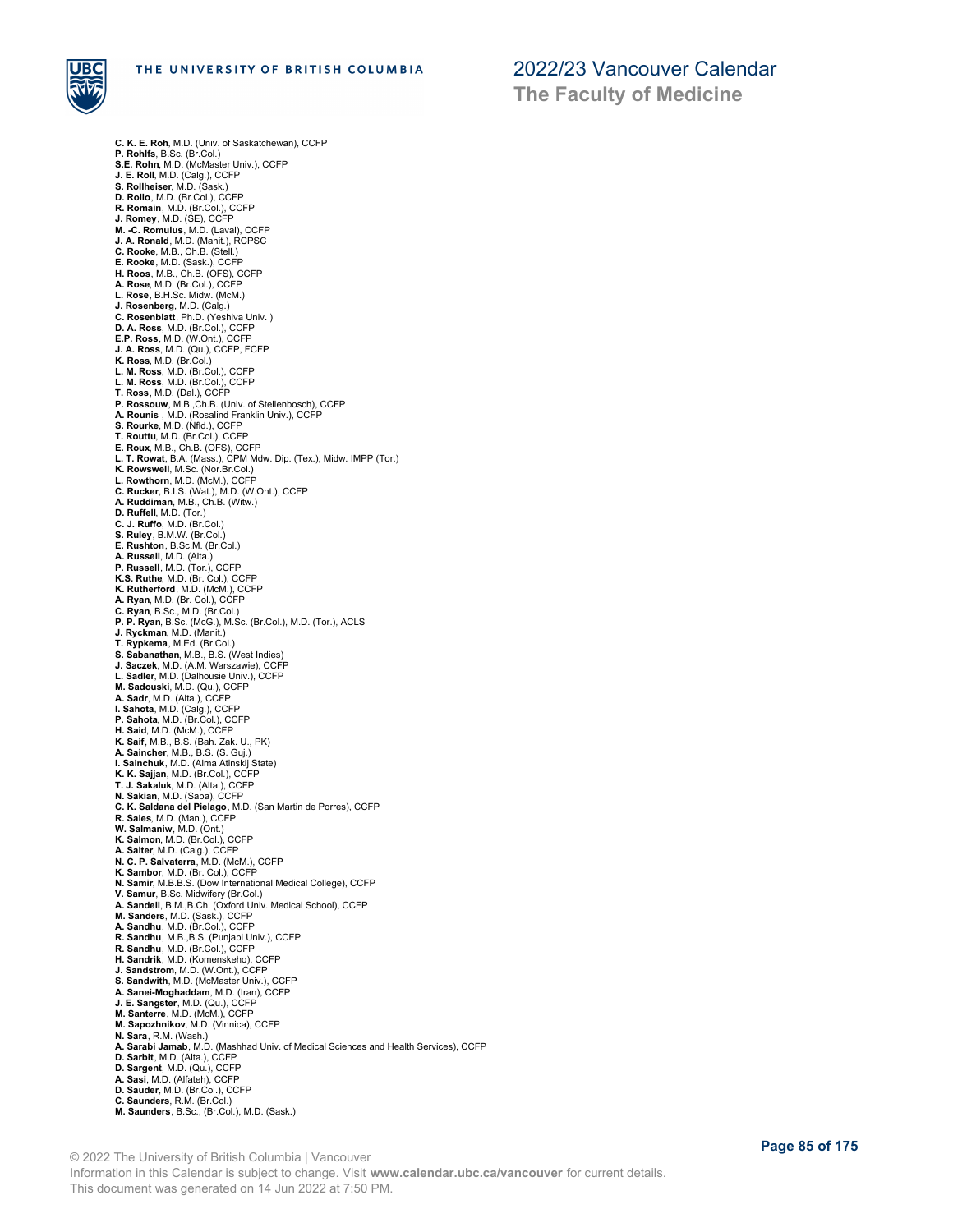

**The Faculty of Medicine**

**R. D. Saunders**, B.Sc., M.B. (Lond.) **J. Saunier**, M.D. (Br.Col.), CCFP **P. Sawal**, M.B., B.S. (Punjabi U.), CCFP **J. Sawatsky-Martens**, M.D. (Calg.), CCFP **S. Scaffidi Argentina**, M.D. (Ott.), CCFP **D. Scaman**, M.D. (Alta.), CCFP **F. Scanlan**, M.D. (Br.Col.), CCFP **S. Scarisbrick**, M.Sc.N. (Vic. (B.C.)) **B. J. Scarth**, M.D. (Tor.), CCFP **S.J. Scarth**, M.D. (Univ. of Manitoba) **L. Schaefer**, M.D. (Alta.) E. Schaffer, M.D. (Calg.), CCFP<br>B. Schecter, M.D., C.M. (McG.)<br>E. Scheffler, M.D. (Sask.), CCFP<br>R. Schielke, M.D. (Alta.), CCFP<br>T.A. Schissler, M.D. (W.Ont.), CCFP<br>B. Schlatter, M.D. (Manit.), CCFP **L. Schmidt**, R.N. Dip. (Mount Royal College), B.A. Psychology (Univ. of Calgary), M.Ed. Counselling (UNBC)<br>**K. Schneider,** M.D. (W.Ont.), CCFP<br>**M. L. N. Schneider-MacRae**, M.D. (Alta.) **M. Scholtens**, M.D. (Br.Col.), CCFP **M. Scholtz**, M.B., Ch.B. (OFS) **S. Schovanek**, M.D. (Alta.) **E. J. Schreve**, M.B., Ch.B. (Stell.) **S. E. Schreve**, M.B., Ch.B. (Stell.) **H. Schriefers**, M.D. (F.U.Berlin) **R. Schriemer**, M.B., Ch.B. (Stell.), CCFP **W. Schuch**, M.B., Ch.B. (Pret.), CCFP **M. Schulson**, M.B., B.S. (Sydney), CCFP **N. Schulson**, M.D. (Br.Col.) **J. Schulz**, M.D. (Br.Col.), CCFP **S. A. Schwab**, B.Sc. (York), M.D. (Sask.) **F. Schwarz**, M.B., B.S. (Qld.), CCFP **N. E. Schwarz**, M.D. (Ont.) RCPSC **K. W. Sclater**, M.D. (Alta.) **D. Scott**, M.D. (Mem.Nfld.), CCFP **K.A. Scott**, M.D. (Univ. of Manitoba)M.D. (Queen's Univ.), CCFP **S. Scott**, M.D. (Br.Col.), CCFP **I.G. Scrooby**, M.B.,Ch.B. (Univ. of Stellenbosch) **M. Scully**, M.D. (U.S.) **L. Seaman**, M.D. (Br.Col.), FCFP **R. Sebba**, M.B., Ch.B. (C.Town) **M. Segal**, M.D. (Br. Col.), CCFP **M. Seger**, M.D. (Br.Col.)<br>**A. N. Seguin**, B.HSc. (Ryerson)<br>**L. Seibert**, B.Sc.M **K. S. Sekhon**, M.B., B.S. (Punj.), CCFP **R. C. Seldon**, M.B., Ch.B. (C.Town) **G. Selinger**, M.D. (Sask.), CCFP **M. Seliske**, M.D. (Tor.), CCFP **A. Sellars**, M.D. (Br. Col.), CCFP **L. Sennewald**, M.D. (Br.Col.), CCFP **P. Senra**, M.B., B.S. (B'lore), CCFP **S. Sereacki**, M.D. (Ott.), CCFP **K. Serwa**, M.D. (Br.Col.), CCFP **J. Seshia**, M.D. (Manit.), CCFP **P. Seymour**, M.D. (W.Ont.), CCFP **M. Shafie**, M.D. (Tehran), CCFP **E. Shafonsky**, M.D., C.M. (McG.) **S. Shah**, M.D. (Tor.), CCFP **T. K. Shaha**, M.B, B.S. (Dhaka) **S. Shahban**, Ph.D. (Medicine & the Sch. Of Public Policy), M.A. (Univ. of Seattle), B.A. (Br.Col.) **S. Shahram**, M.D. (St. George), CCFP **M. Shamsi**, M.D. (S.Sadoughi U., IR), CCFP **C. A. Shapiro**, M.D. (W. Ont.), CCFP **Z. Sharghi Gourabi**, M.D. (Kurdistan Univ. of Medical Sciences and Health Services), CCFP **N. Sharifi**, M.D. (Dal.) **B. Sharkey**, M.D. (Man.), CCFP **A. Sharma**, M.D. (Queen's Univ.), CCFP **R. Sharma**, B.H.Sc. Midwifery (Tor.)<br>**S. Sharma**, M.B., B.S. (Poona), CCFP<br>**R. Sharma Aucone**, M.B., B.S. (MDU), CCFP **S. Sharp**, M.D. (Sask.), CCFP **S. Shaver**, M.D. (McM.) **C. Shaw**, M.D. (Ott.), CCFP **J. P. Shaw**, M.D. (Br.Col.), CCFP **K. Shaw**, M.D. (Sask.) **L. Shaw**, M.D. (Alta.), CCFP **L. Shaw**, M.D. (Br.Col.), CCFP **P. Shaw**, M.D. (Ott.), CCFP **T. Shea**, M.D. (Calg.), CCFP **C. Shearer**, B.Sc., M.Sc,, M.D. (Br.Col.) **L. -A. Shearer**, M.D. (Ott.), CCFP **H. Shehata**, M.B.,Ch.B. (Cairo), CCFP **O. Sheikh**, M.D. (Ott.), CCFP **A. Shen**, M.D. (Br.Col.), CCFP **D. Shepherd**, M.D. (Br.Col.), CCFP **M. Shepherd**, M.D. (Br.Col.) **R. Shepherd**, M.D., C.M. (McG.), CCFP **G. Sheppard**, B.Sc., M.D. (Alta.), CCFP, FCFP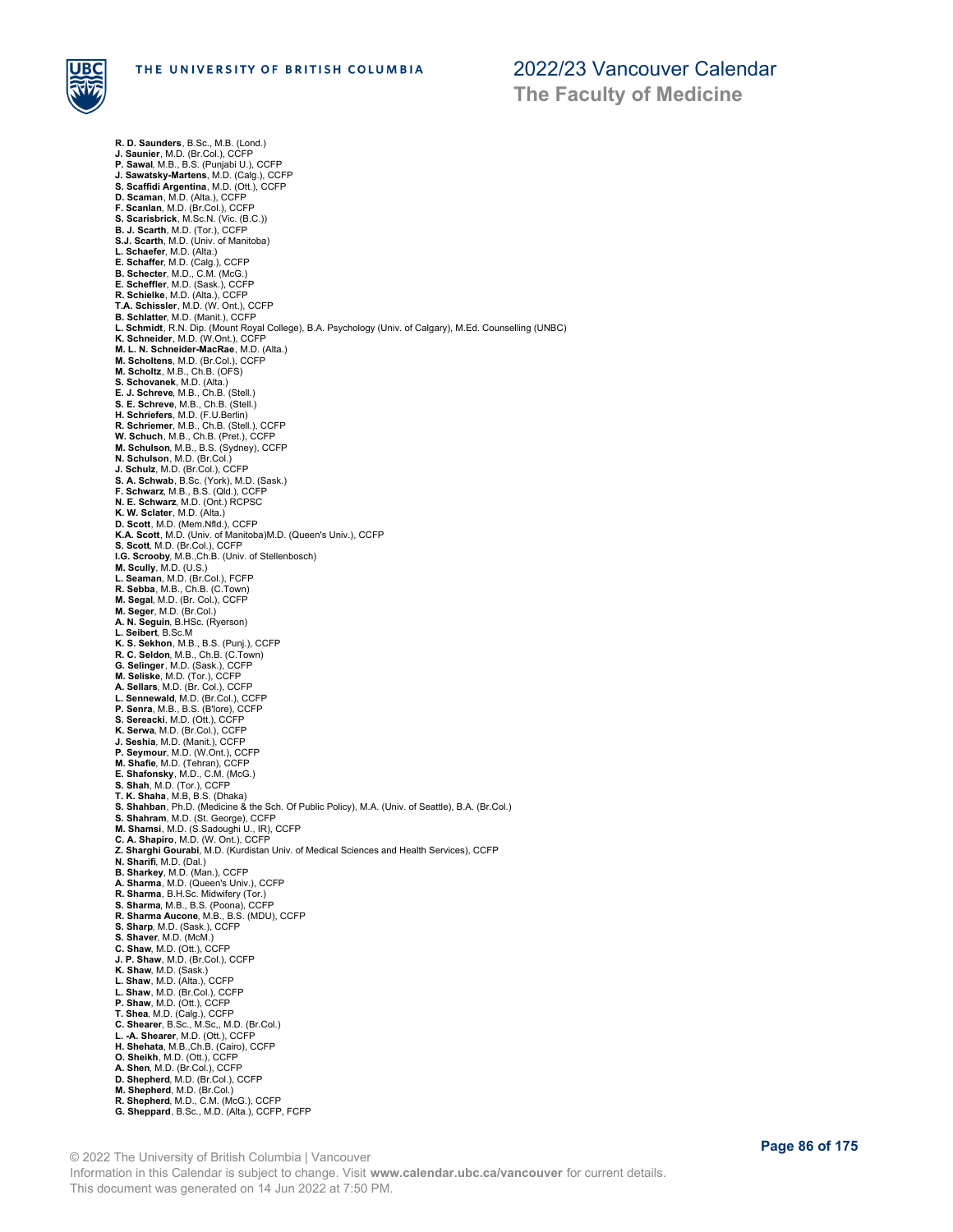

**M. K. Sheriff**, M.B., Ch.B. (Nairobi) **M. Sherman**, M.D., C.M. (McG.) **M. Sherwood**, M.D. (W.Ont.) **E. C. Shier**, M.D. (Br.Col.), CCFP **C. Shilhan**, M.D. (Ott.), CCFP **D. Shiu**, M.D. (Univ. of Toronto) **P. Shiu**, M.D. (Tor.) **S. Shivkumar**, M.D., C.M. (McG.), CCFP **D. R. Shoesmith**, M.D. (Griff.), CCFP **T.W. Shoesmith**, M.D. (University of Manitoba), CCFP **S. Shojaie**, M.D. (Iran Univ. of Medical Sciences) **N. Shojania**, M.D. (Br. Col.) **C. A. Shooner**, M.D. (McG.), CCFP **S. Shuel**, M.D. (Manit.), CCFP **L. Shyman**, M.D. (Grodno Medical Institute), CCFP **I. Sibbald**, M.D. (Sask.) **I. Siddiqui**, M.B., B.S. (Aga Khan), CCFP **J. Sidhu**, M.D. (Br. Col.) **K. Sidhu**, M.D. (Hope Univ. School of Medicine), CCFP **M. Sidhu**, M.D. (Br. Col.) **N. Sidhu**, M.D. (Alta.), CCFP **N. Sidhu**, M.D. (Br.Col.), CCFP **P. Sidhu**, M.D. (Br.Col.), CCFP **R. Sidhu**, M.D. (Medical Univ. of the Americas), CCFP **S. S. Sidhu**, M.D. (Br.Col.), CCFP **T. Sidhu**, M.D. (Br.Col.) **V. Sidhu**, M.D. (Saba), CCFP **J. L. Sidorov**, M.D. (Dal.) **J. Sieberhagen**, M.B., Ch.B. (Pret.), CCFP **L. Siebert**, R.M. (Br.Col.) **J. Siedlecki**, M.D. (Calg.), CCFP **A. Siemens**, M.D. (Br.Col.), CCFP **H. Siemens**, M.D. (Br.Col.), CCFP **C.J. Sigalet**, M.Sc.N. (Br.Col.) **J. P. Sigalet**, M.D. (Br.Col.) **J. Sigismund**, M.D. (Br. Col.) **R.A. Silcox**, M.B.,B.S. (Univ. of London), CCFP **V. E. Silva**, M.B.Ch.B. (Cape T), RCPSC **C. Silveira Da Graca Costa**, M.D. (Windsor Univ. School of Medicine), CCFP **M. Simcoff**, M.D. (Manit), CCFP **Y. Simice**, M.D. (Br.Col.), CCFP **R. Simkus**, M.D., C.M. (McG.) **R. Simms**, M.D. (Calg.), CCFP **P. Simpson**, M.B., B.S. (Syd.), CCFP **T. Simpson**, Midw. (Seattle) **D. Sims**, M.D. (Br.Col.), CCFP **D. Singh**, M.D. (Br.Col.), CCFP **J. Singh**, M.B., Ch.B. (Leeds), CCFP **A. Singleton-Polster**, M.D. (Br.Col.), CCFP **G. Siren**, M.B., B.Ch., B.A.O. (RCSI), CCFP **T. Siu**, M.D. (Br.Col.), CCFP **R. Sivakova**, M.D. (Plovdiv), CCFP **C. X. Skala**, BMW (Laur.) **R.A. Skillen**, M.D. (McMaster Univ.), CCFP **B. Skrenes**, M.D. (Johan.) **N. Skuridina**, M.D. (Bogomolets) **P. Slabbert**, M.B., Ch.B. (Pret.) **H. Slakov**, M.D. (Br.Col.) **M.A. Slatnik**, M.D. (Univ. of Western Ontario), CCFP **S. Slemko**, M.D. (Ben Gurion Univ. of the Negev) **P.W. Slobodian**, M.D. (Univ. of Alberta), CCFP **L. Sloss**, M.D. (Dal.), CCFP **M. Smallwood**, M.B.,Ch.B. (Univ. of Stellenbosch), CCFP **E. Smart**, M.D. (Oregon H&S), CCFP **G. Smart**, M.D. (Br.Col.) **M. Smialowski**, M.D. (Ont.) **I. Smirnov**, M.D. (Br.Col.), CCFP **E. Smit**, B.Sc., Midw (McM.) **F. Smit**, M.D. (Alta.) **A. Smith**, M.D. (Br.Col.), CCFP **D. Smith**, M.D. (Dal.) **D. J. Smith**, M.B., Ch.B. (Cape T.), CCFP **H. Smith**, M.B., Ch.B. (Pret.) **H. L. Smith**, M.D. (Br.Col.), CCFP **J. -M. Smith**, M.D. (Br.Col.), CCFP **J.G. Smith**, M.D. (St George's Univ. School of Medicine), CCFP<br>**K. Smith**, Dip.Nursing (B.C.I.T.)<br>**K. Smith**, M.D. (Br.Col.)<br>**K. Smith**, M.D. (Br.Col.), CCFP<br>**M. Smith**, B.Sc., M.D. (Alta.) **M. J. Smith**, M.D. (Alta.), CCFP **M. M. Smith**, M.D. (Dal.), CCFP **S. Smith**, M.D. (Qu.) **S. D. Smith**, M.D. (Tor.), CCFP **W. Smith**, M.D. (Calg.) **C. Smithbower**, M.D. (Br.Col.), CCFP **J. Snodgrass**, M.D. (Qu.), CCFP **P. Snozyk**, M.D. (Calg.), CCFP **D. Snyder**, M.D. (Tor.), CCFP **G. Snyman**, M.D. (Calg.), CCFP

© 2022 The University of British Columbia | Vancouver Information in this Calendar is subject to change. Visit **www.calendar.ubc.ca/vancouver** for current details. This document was generated on 14 Jun 2022 at 7:50 PM.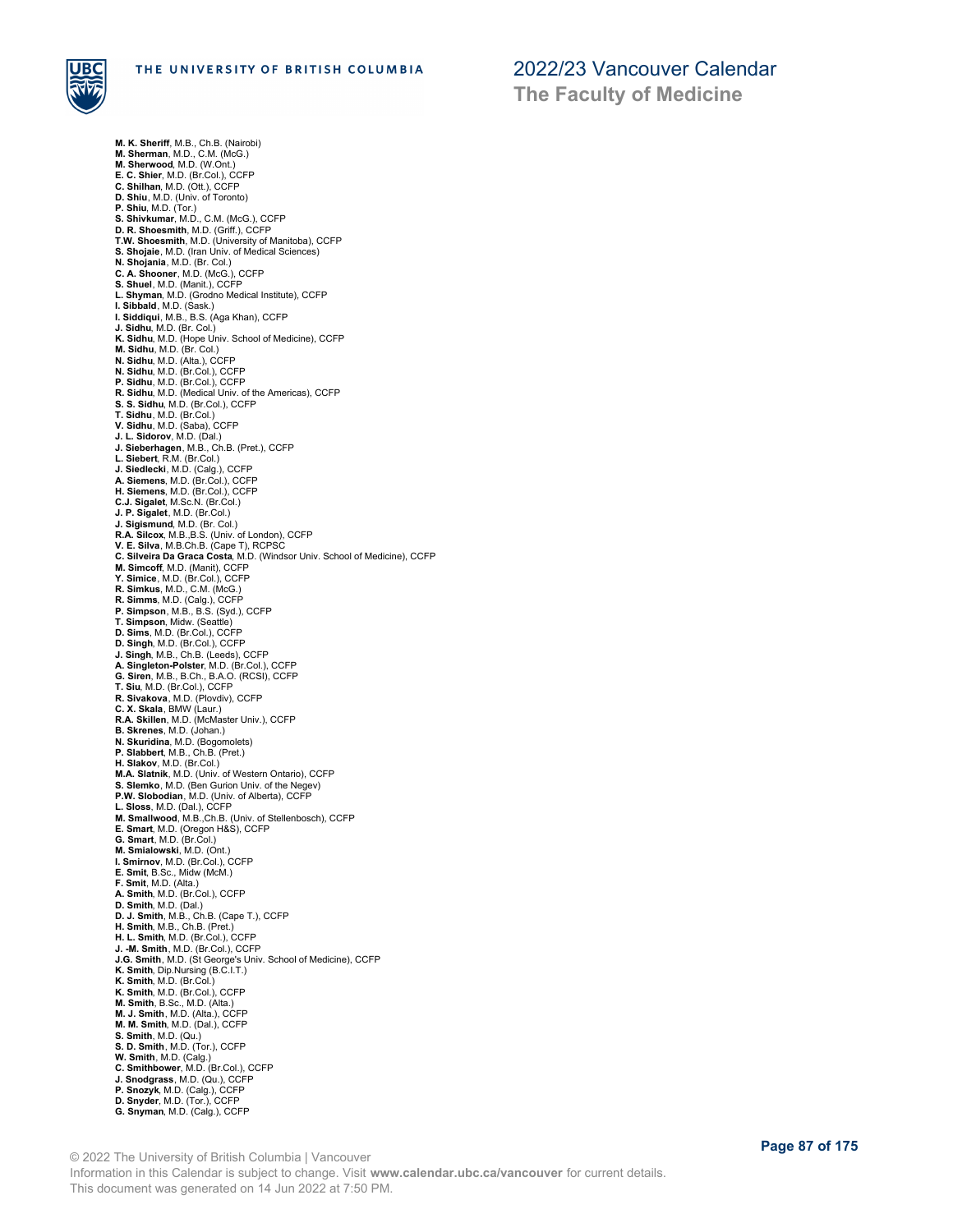

**M. Snyman**, M.B., Ch.B. (Pret.), CCFP **R. So**, M.D. (Br.Col.), CCFP **P. W. Sobey**, M.D. (Alta.), CCFP **A. Sobkowicz**, M.D. (Br.Col.), CCFP **D. Soderberg**, M.D. (Aureus), CCFP **S. Soetaert**, M.D. (Alta.) **O. Sogbein**, M.D. (All Saints Med.), CCFP **R. Sohal**, M.D. (Br. Col.), CCFP **A. Sola**, M.B.,B.Ch. (Univ. of Al Fateh), CCFP **C. Solanki**, M.D. (Univ. of Calgary) **E. Solano**, M.D. (Alta.) **J. Soles**, M.D. (Br.Col.)<br>**S. Solomon**, M.B.,B.S. (Univ. of Ilorin)<br>**A. Somani**, M.D. (Br.Col.), CCFP **A. Song**, M.D. (Univ. of Saskatchewan)<br>**J. Song**, M.D. (Br.Col.), CCFP<br>**D. Song**, M.D. (Fuj. Med.), CCFP<br>**D. Sonnichsen**, M.D. (Br. Col.)<br>**S. Sood**, M.B., B.Ch., B.A.O. (RCSI), CCFP **D. Sorensen**, M.D. (Univ. of Alberta), CCFP **M. Sorestad**, M.D. (Sask.), CCFP **C. Soriat**, M.D. (Br.Col.), CCFP **L. Sourisseau**, M.D. (Br.Col.) **S. Spassova**, M.B.,Ch.B. (Manc.), CCFP **G. Spencer**, B.Sc., M.B., Ch.B, F.R.C.S.Ed. (UK), LMCC **J. Spencer**, M.D. (Br.Col.), CCFP **J. A. Spencer**, M.D. (Atla.), CCFP **M. Spencer**, M.D., RCPSC (Opth.) **L. Spiegelman**, B.A. (McG.), M.Sc.M. (Univ. Central Lancashire) **A. Spiess**, M.D. (Dal.) **A. Spink**, M.D. (Br.Col.) CCFP **D. Spithoff**, M.D. (McM.), CCFP **L. Spratt**, M.D., C.M. (McG.), CCFP **A. Sproule**, B.Sc. Midw (L'tian) **J. Spurr**, B.A. (Br.Col.), B.H.Sc.(Mw) (Ryerson) **E. St. John**, M.D. (N.Ont.), CCFP **A. St. Rose**, B.Sc., M.D. (Br.Col.) CCFP, FCFP **S. Stacey**, M.D., C.M. (McG.), CCFP **H. Stamm**, M.D. (Calg.), CCFP **K. Stancer**, M.D. (Ont.) **B. Stancheva**, M.D. (Bulgaria), CCFP **I. Stanger-Ross**, B.Sc.Midw. (Br.Col.) **C.C. Stanley**, M.D. (Univ. of Toronto), CCFP **V. Starke**, M.B., Ch.B. (S.Afr.) **L. Stasiak**, M.D. (Calg.), CCFP **E. Steeves**, M.D. (Br. Col.) **H. Stefanyk**, M.D. (Alta.), CCFP<br>**J. Stein,** M.D. (Br.Col.)<br>**M. W. Steinruck**, B.Sc., M.D. (Br.Col.), LMCC, CCFP **D. Steinson**, B.Sc. (S.Fraser), M.D. (Br.Col.), CCFP **P. Stel**, M.D. (Br.Col.), CCFP **J. Stempien**, B.Sc. (Ont.), M.D. (Tor.), CCFP **P. Stent**, B.Sc. (Natal), M.B.Ch.B. (Witw.) **R. Stephens**, B.M.W. (Br.Col.) **C. J. Stephenson**, M.D. (Br. Col.), CCFP **E. Steve**, M.D. (Sask.), CCFP **C. Stevenson**, M.D. (Br.Col.), CCFP **M. Stevenson**, B.Sc., M.D. (Br.Col.) **W. Steward**, M.D. (Alta.) **J.N. Stewart**, M.D. (Br.Col.), CCFP **J.R. Stewart** , M.D. (Univ. of Montreal), CCFP **M. Stewart**, M.B.,Ch.B. (Univ. of Liverpool), CCFP<br>**F. Stey**n, M.B., Ch.B. (Pret.)<br>**M. Stey**n, M.B., Ch.B. (S.Afr.), CCFP<br>**R. Stimpson**, M.D. (McM.), CCFP<br>**J. Stimson**, M.D. (Alta.), CCFP **J. Stimson**, M.D. (Calg.), CCFP **A. Stinson**, B.Sc. (S.Fraser), M.D. (Br.Col.), CCFP **R. Wm. Stinson**, M.D. (Calg.) **A. Stobo**, B.M.W. (Br.Col.) **J. Stockburger**, M.D. (Alta.), CCFP **J. Stockton**, M.D. (Calg.) **K. Stogryn**, M.D. (Br.Col.), CCFP **E. L. Stokes**, M.D. (Memorial, Nfld.) **L. Stokvis**, M.D. (Br.Col.), CCFP **J. Stolk**, B.M.W. (Br.Col.) **D. Stoll**, M.D. (Sask.), CCFP **D. Stoltze**, M.D. (Calif.), CCFP **S. J. Stone**, M.D. (Br.Col.), CCFP **D. Stothart**, M.D. (Ott.), CCFP **J. Strasberg**, M.D. (McM.), CCFP **A. Stratis**, M.D. (Dal.),CCFP **F. J. Strauss**, M.B., Ch.B. (S.Af.) **N. Strauss**, M.D. (St. George), CCFP<br>**I. Streng-Coetzee**, M.B.,B.Ch. (U. Free State)<br>**S. Strovski**, M.D. (USSR), CCFP<br>**J. Strydom**, M.B.,Ch.B (S.Afr.)<br>**K. Stuart**, M.D. (Br.Col.), CCFP **E. Stubbs**, M.D. (Qu.), CCFP **M. Stuckey**, M.B., B.S. (NSW), CCFP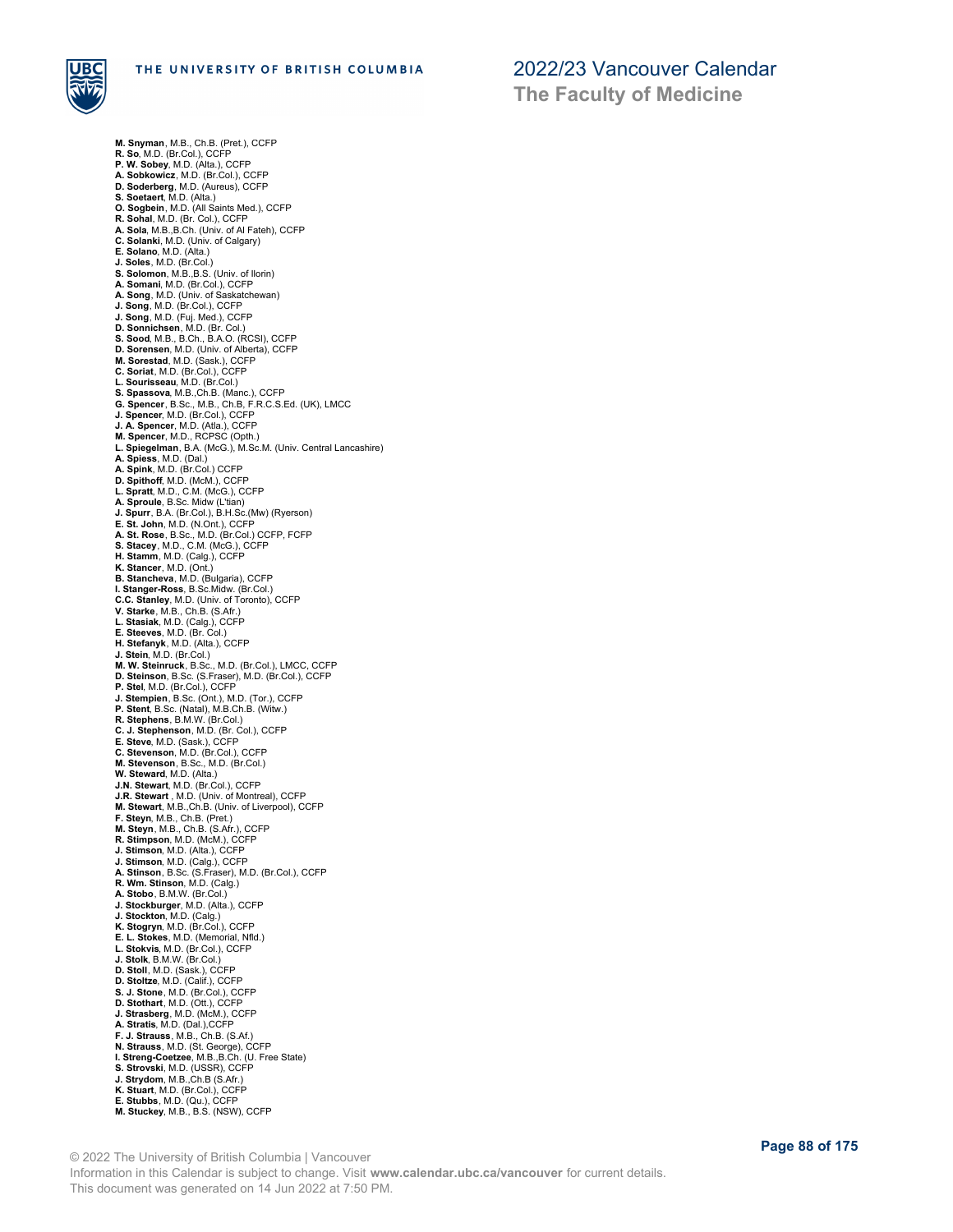

**K. Sue**, M.D. (Atla.), CCFP **J. Sugie**, M.D. (Queen's Univ.), CCFP **A. Suleiman**, M.D. (Br.Col.), CCFP **E. Sullivan**, B.M., B.S. (Limerick), CCFP **A. K. Sun**, M.D. (Br.Col.), CCFP **C Sun**, M.D. (Ott.), CCFP **J. Sun**, M.D. (Br.Col.), CCFP **S. Sundvick**, M.D. (Br.Col.) **H. Surgenor**, M.B., Ch.B. (Manch.) **L. C. Sutherland**, B.A. (Vic.(BC)), B.Mw. (Br.Col.) **R. Sutherland**, M.B.Ch.B. (Cape T.) **C. Sveen**, M.D. (Cal.), CCFP **D. Swab**, M.D. (Sask.), CCFP **P. Swamy**, M.D. (Sask.), CCFP **R. Swan**, M.D. (Br.Col.) **K. Swanson**, M.D. (Univ. of Alberta), CCFP **T. Swanson**, M.D. (Br. Col.), CCFP **R.S. Swart**, M.D. (Univ. of Western Ontario), CCFP **S. J. Swartz**, R.M. (Br.Col.) **R. Switzer**, M.D. (Br. Col.), CCFP **S. Swope**, B.Sc. (S.Fraser), M.D. (Br.Col.) **C. Sy**, M.D. (Br.Col.), CCFP **O. Syal**, M.D. (Br.Col.), CCFP **H.T. Syyong**, M.D. (Br.Col.), CCFP **B. Szeto**, M.D. (Br.Col.), CCFP **S. Szeto**, M.D. (Br.Col.), CCFP **A.E. Szewchuk**, M.D. (Univ. of Calgary), CCFP **T.M.S. Szezepaniak**, M.B.,Ch.B. (Univ. of Leicester) **M. Szynkaruk**, M.D. (Tor.), CCFP **H. R. Tabassi**, M.D. (Zahedan), CCFP **L. Tai**, M.D. (Br.Col.) **M. Tait**, M.B., Ch.B. (Pret.) **D. Takata**, M.D. (Br.Col.), CCFP **S. Takeda**, M.D. (Br.Col.), CCFP **C. Talbot**, B.Sc., M.D. (Br.Col.) **N. Tam**, M.D. (Br.Col.), CCFP **C. Tamboline**, B.Sc., Ph.D. (Vic.(BC)), M.D. (Br.Col.) **J. Tamura-Wells**, M.D. (Calg.), CCFP **B. P. Tan**, M.D. (Tor.)<br>**N.B.J. Tan**, M.D. (Univ. of Toronto), CCFP **W. Q. Tan**, M.D. (Duke-National Univ. of Singapore Graduate Medical School), CCFP **W. Q. Tan**, M.D. (Duke-National Univ. of Singapore Graduate Medical School), CCFP **G. Tancon**, B.Sc. M.D. (Br.Col.) **J.M. Tang**, M.D. (Br.Col.), CCFP **S. T. Tang**, M.D. (Br.Col.), CCFP **M. Tantongco**, M.S.N. (Vic.) **R. Tatham**, M.B.B.S. (Lond.), CCFP **R. Tatlock**, M.S.N. (Br.Col.) **N. Taub**, M.D. (Univ. of Manitoba), CCFP **A. Tavaria**, M.D. (St George's Univ. School of Medicine) **S. Tayebi**, M.D. (Kerman), CCFP **D. Taylor**, M.D. (Br. Col.) **J. Taylor**, B.A. Midwifery (Br.Col.) **L. Taylor**, M.D. (Br.Col.), CCFP **L. Taylor**, M.D. (Br.Col.), CCFP **M. Taylor**, M.D. (Alta.), CCFP **R. Taylor**, M.D. (Br.Col.), CCFP **S. B. Taylor**, M.D. (W.Ont), CCFP **J. Tejada**, M.D. (Manila Central), CCFP **K. Tekano**, M.D. (Br.Col) **S. D. Tellier**, M.D. (W. Ont.), CCFP **B. A. Temple**, M.D. (Br.Col.) **T. Temple**, M.B., B.S., LRCP, MRCS. (Lond.), CCFP **W. Teo**, M.D. (Calg.) **T. Teoh**, M.D. (Br.Col.), CCFP **P. C. Terlien**, M.B., B.Ch. (S.Af.), CCFP **L. Teskey**, M.D., C.M. (McG.), CCFP **L. S. Tessler**, M.D. (Manit.) **A. Thamboo**, M.D. (Br. Col.), CCFP **J. Theron**, M.B., Ch.B. (Orange Free State) **D. Thibodeau**, M.D. (Nfld.) **M. Thibodeau**, M.D. (Dal.), CCFP **M. K. Thida**, M.B., B.S. (Dhaka), CCFP **T. Thiessen**, B.Sc. Nursing (Br.Col.) **D. Thom**, B.S.R., M.D. (Br.Col.) CCFP, FCFP **J. Thomas**, M.D. (McM.), CCFP **M. D. Thomasse**, M.D. (Sask.), CCFP **R. Thomasse**, M.D. (Sask.), CCFP **E. Thompson**, M.D. (McM.), CCFP **I. Thompson**, M.D. (Qu.), CCFP **J. Thompson**, M.D. (Ott.), CCFP **J. Thompson**, M.D. (Qu.), CCFP **P. Thompson**, R.M. (Br.Col.) **T. Thompson**, M.D. (Br.Col.), CCFP **D. Thomsen**, M.D. (Br.Col.), CCFP **D. Thomson**, B.Sc., M.D. (Br.Col.), M.Sc. (S.Fraser), CCFP **M. Thomson**, M.B., Ch.B. (SAfr.) **N. Thong**, M.D. (Br.Col.), CCFP **D. Thordarson**, M.A. Psych., Ph.D. (Br.Col.) **T. Thorne**, M.D. (Dal.), CCFP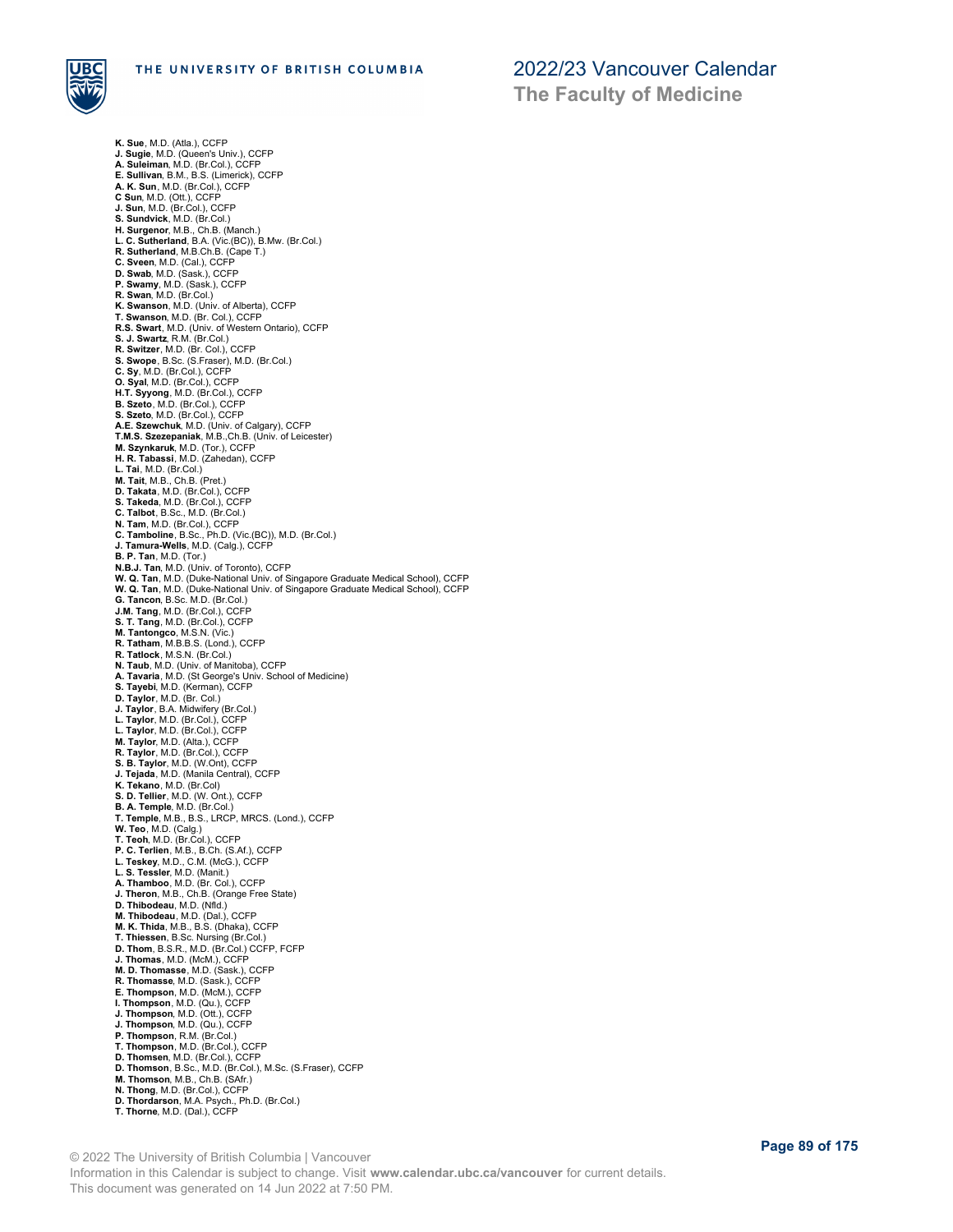

**The Faculty of Medicine**

**R. Tiede**, M.D. (Manit.) **T. Tien**, M.D. (Alta.), CCFP **S. Tierney**, M.D. (Br.Col.), CCFP **M. Tiislar**, M.D. (Tor.), CCFP **E. Tikhonova**, M.D. (Minsk Medical Institute), CCFP **T. Timothy**, M.D. (Br.Col.), CCFP J. Timothy Mutie, D.N.P. (The college os St. Scholastica, USA)<br>H. C. Ting, M.D. (Br.Col.)<br>J.W. Ting, M.D. (Manit.), CCFP<br>L. Ting, M.D. (Br.Col.), CCFP<br>R. Tingey, M.D. (Br. Col.)<br>C. Todorovic, M.D. (Univerziteta u Beogradu) **V. Tokic**, M.D. (Prague), CCFP **T. Tom**, M.D. (Calg.) **M. A. Tommy**, M.A. (Br.Col.) **J. Tong**, M.D. (Br.Col.), CCFP **V. Tong**, M.D. (Br. Col.), CCFP **V. Tong**, M.D. (Br.Col.), CCFP **R. Tooby**, M.D. (Univ. of Calgary), CCFP **M. Toom**, M.D. (Br.Col.), CCFP **B. Toor**, M.D. (Br. Col.), CCFP **D. Torchinsky**, M.D. (Br.Col.), CCFP **K. Torrie**, M.D. (Br.Col.) **M. Tosefsky**, M.B., Ch.B. (S.Afr.)<br>**J. Totton**, B.Sc.M. (Laurentian Univ.), B.Sc.Pharm. (Dal. Univ.)<br>**N. Touhey,** M.D. (Gr.Col.), CCFP<br>**R. Tower**, M.D. (Calg.) **L. Traczyk**, M.D. (Ott.), CCFP **S. Trainor**, M.B., B.Ch., B.A.O. (U. Coll. Dublin), CCFP **A. Tran**, M.D. (Alta.), CCFP **M. Tran**, B.Sc. Midw (Br.Col.) **J. E. Tranmer**, M.D. (Qu.), CCFP **P. Trayer**, M.D. (L.Linda U.), CCFP **B. J. Trenholme**, B.Sc., M.D. (Br.Col.) **B. Trepanier**, M.D. (Br.Col.), CCFP **T. Tresoor**, M.D. (Manit.), CCFP **T. Trinh**, M.D. (Sher.), CCFP **G. Tropini**, M.D. (Tor.), CCFP **T. Troughton**, M.B.,B.Ch.,B.A.O. (The Queen's Univ. of Belfast), CCFP **A. Tsang**, M.D. (Calg.), CCFP **C. Tsang**, M.D. (Alta.), CCFP **T. Tsang**, M.D. (Br.Col.), CCFP **J. Tsang-Cheng**, M.D. (Alta.), CCFP **S. Tsuchiya** , M.D. (Tor.), CCFP **S.H-T. Tsuei**, M.D. (Br.Col.), CCFP **C. Tsui**, M.D. (Br.Col.), CCFP **E. Tucker**, M.D. (Br.Col.), CCFP **J.D. Tucker**, M.D. (Tor.), CCFP **S. Tucker**, M.D. (Br.Col.), CCFP **R. P. Tukker**, M.D. (Qu.), CCFP **S. A. Tully**, M.D. (Manit.), CCFP **A. Tung**, M.D. (GND) **E. Tura**, M.D. (Br.Col.), CCFP **S. Turcotte**, M.D. (Univ. of Toronto), CCFP **M. Turner**, B.H.Sc.Midw. (Ryerson) **P. Turner**, M.D. (Br.Col.), CCFP **C. Turski**, M.D. (Br. Col.), CCFP **D. Uchman**, M.D. (Br.Col.), CCFP **C. Unger**, M.D. (Br.Col.), CCFP **L. Untereiner**, B.Sc. (Van.Is.U.) **G.D. Urban**, M.D. (Western Ont.) **A. Uribe Lima**, M.D. (Universidad Nacional Autonoma de Mexico), CCFP **D. Urquhart**, M.D. (Br. Col.), CCFP **K. Uunila**, M.D. (Tor.), CCFP **R. Uy**, M.D. (Br.Col.), CCFP **L. Uyeda**, M.D. (Br. Col.), CCFP **N. Vagelatos**, M.B., B.S. (Syd.), CCFP **S. Vaish**, M.B., B.S. (IN), CCFP **V. Valdrez**, M.D. (Univ. of Toronto) **W-U-N. Valiani**, M.D. (Br.Col.), CCFP **A. Vallee**, M.D. (Cal.), CCFP **T. Vally**, M.D. (Br.Col.), CCFP **M. T. Van**, M.D. (Montr.), CCFP T. Van Aerde, M.D. (Univ. of Alberta), CCFP<br>D. van Aggelen, M.D. (Br. Col.)<br>**J. Van Bockxmeer**, M.B.,B.S. (Univ. of Western Australia), CCFP<br>**D. van Breda**, M.B.,Ch.B. (Univ. of Cape Town), CCFP<br>**D. Van de Vosse**, M.D. (Br **T. W. Van Der Heide**, M.D. (Loma Linda)<br>**M. A. van der Linden**, B.Sc. (Vic.(BC)), M.D. (Br.Col.), CCFP, FCFP<br>**X. Van Der Poll,** M.B., Ch.B. (Van.Stellen.)<br>**R. Van Der Ross**, M.B., Ch.B. (Stell.), CCFP **I. A. Van Der Vyver**, M.B.,Ch.B. (Pret.) **M. van der Weyde**, M.D. (Tor.), CCFP **A. Van Duyvendyk**, M.D. (Univ. of Saskatchewan) **F. Van Dyk**, M.B.,Ch.B. (Universiteit Van Stellenbosch) **J. van Eeden**, M.B.,Ch.B. (Univ. of Pretoria), CCFP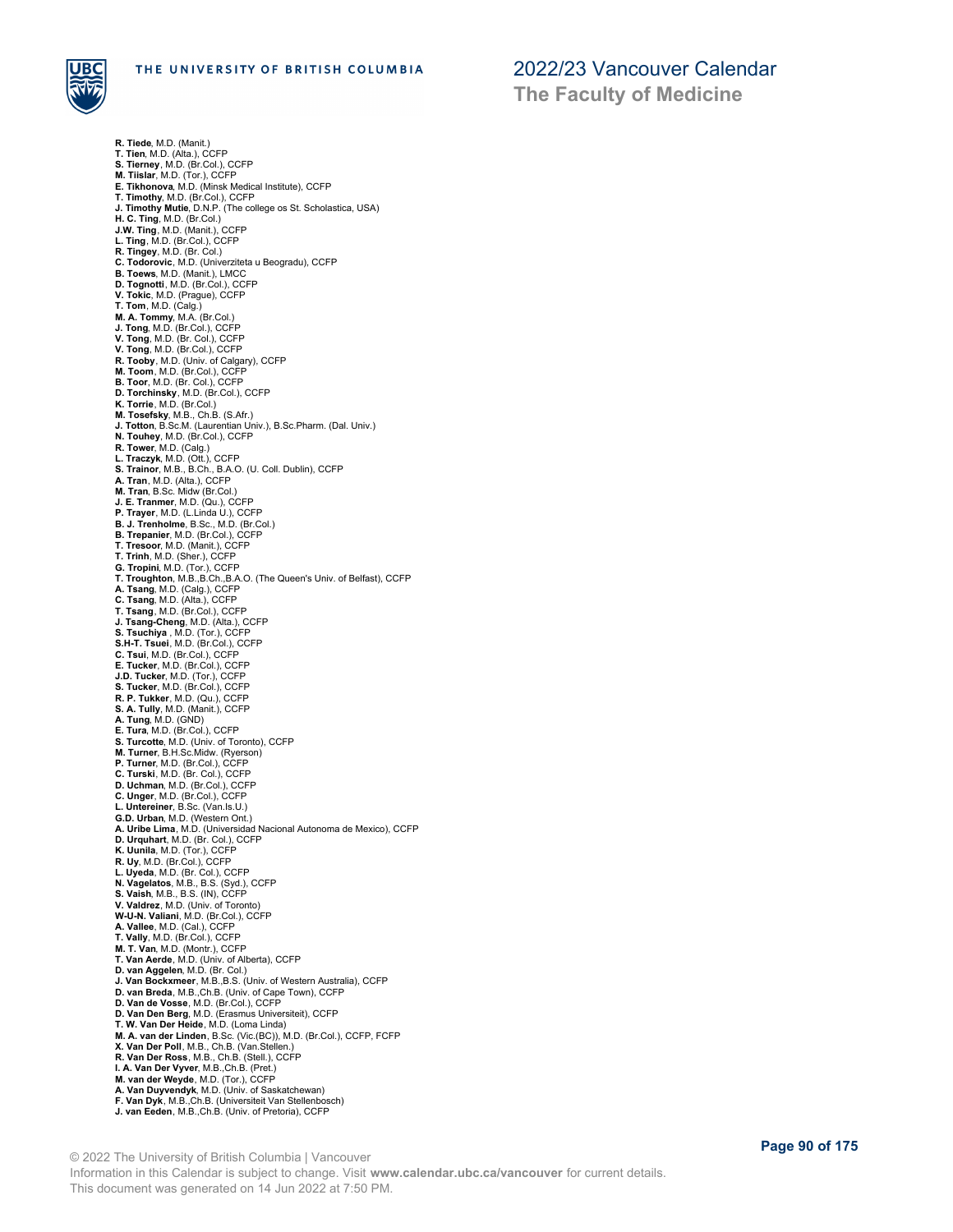

**A. Van Heerden**, M.B., Ch.B. (Pret.), CCFP **J. A. W. Van Heerden**, M.B., Ch.B. (S.Af.) **T. Van Heerden**, M.B.,Ch.B. (OFS) **S. Van Horn**, M.D. (Br.Col.), CCFP **F. S. Van Osch**, M.D. (W. Ont.), CCFP **S. van Pel**, M.D. (Br. Col.), CCFP **L. Van Pelt**, M.Sc.N., F.N.P. (N.Br.Col.) **B. Van Rensburg**, M.B., Ch.B. (Pret.) **D. Van Rensburg**, M.B.,Ch.B. (Pret.) W. Van Rietschoten, M.D. (Br.Col.), CCFP<br>R. Van Rooyen, M.B.,Ch.B. (Univ. of Pretoria), CCFP<br>C. Van Schagen, M.D. (Br. Col.), CCFP<br>R. Van Schalkwyk, M.D. (S.A.)<br>J. Van Sittert, M.B., Ch.B. (Pret.), CCFP **M. van Soeren**, M.D. (Br.Col.), CCFP **C. Van Valkenburg**, M.D. (W.Ont.), CCFP **M. K. Van Vliet**, M.D. (DM), CCFP (EM) **A. Van Wyk**, M.B., Ch.B. (Stell.), CCFP **H. Van Wyk**, M.B., Ch.B. (Van.Stellen.), CCFP **M. Van Zyl**, M.B., Ch.B. (Stell.) **M. L. Van Zyl**, M.B., Ch.B. (Pretoria, S. Africa) **P. Van Zyl**, M.B., Ch.B. (Stell.) **S. van Zyl**, M.B.Ch.B. (S.A.) **M. Vance**, M.D. (Calg.), CCFP **J. Vanderhorst**, M.D. (Br.Col.), CCFP **J. Vanderveen**, M.D. (Alta.), CCFP **D. Vaney**, M.D. (Alta.), CCFP, FCFP **V. Vanukuru**, M.B.,B.S. (Vijayawada Univ. of Health Sciences), CCFP **S. Varasteh-Badri**, M.D. (Islamic Azad Univ.), CCFP **H. Varto**, M.S.N. (Univ. of Victoria) **E. A. Varughese**, M.D. (Sask.) **N. Vashisht**, M.D. (Br. Col.), CCFP **L. Vasil**, M.D.,C.M. (McG.), CCFP **G. Vasile**, M.D. (RO), CCFP **A. Vasquez**, M.D. (Sask.), CCFP **J. Vassel**, M.D. (Br. Col.), CCFP **A. Vastardis**, M.D. (Br.Col.), CCFP **M. W. Vaughan**, M.D. (Memorial) **M. W. C. Vaughan**, M.D. (Br.Col.), CCFP **K. Veale**, M.D. (Cal.), CCFP **K. Veldhuis**, M.D. (Amst.) **C. Veldman**, M.D. (Manit.), CCFP **Z. Vellani**, M.B., Ch.B. (U.K.) **M. Venkataraman**, M.D. (Br.Col.) **A. Venter**, M.B., Ch.B (S.Afr.) **M. Verdurmen**, M.D. (Br.Col.), CCFP **L. Veres**, M.D. (Br.Col.) **P. Verheul**, M.B.,Ch.B. (Univ. of Bristol), CCFP **L. Verhulst**, M.D. (Alta.) **K. Verma**, M.D. (Manit.), CCFP **G. Verster**, M.B., Ch.B. (Stell.), CCFP **S. Vestvik**, M.D. (Br.Col.) **S. Vickerman**, M.D. (Ott.), CCFP **R. Vijendra Das**, M.D. (Saint Petersburg State Medical Academy), CCFP **J. Viljoen**, M.B.,Ch.B. (Stell.) **L. Viljoen**, M.B., Ch.B. (Van Pret.), CCFP **M. Viljoen**, M.B., B.Ch. (S.Afr.) **A. Villaruel**, M.D. (Br.Col.), CCFP **F. Villasenor**, M.D. (MX), CCFP **A. Vincent**, M.B., B.S. (B'lore), CCFP **R. Virk**, M.D. (Br.Col.) **R. Vogler**, M.D. (Qu.), CCFP **Y. Vorobeychik**, M.D. (USSR), CCFP **J. Vorster**, B.M.,B.Ch. (Sefako Makgatho), CCFP **D. Vosloo**, M.B., Ch.B. (Pret.), CCFP **Y. Vostrcil**, B.Mw. (Br.Col.) **S. Vostretsov**, M.D. (Kharkov), CCFP **W.R. Vroom**, M.D. (McG.), CCFP **S. Vukicevic**, M.D. (Br.Col.), CCFP **D. Wachowich**, M.D. (Alta.), CCFP **K. Wade**, M.D. (Br. Col.), CCFP **M. Wahab**, M.D. (Br.Col.), CCFP **M. Wahl**, M.B.,Ch.B. (Universiteit Van Stellenbosch)<br>**C. Walker**, M.D. (Sask.)<br>**C. A. Walker**, M.D. (Br.Col.), CCFP<br>**M. B. Walker**, M.B., Ch.B. (S.Af.)<br>**C. L. E. Wall**, M.D. (Sask.), CCFP **M. Wall**, M.D. (Nfld.) **R. Walmsley,** M.D. (McM.)<br>**M. Walsh**, B.Sc., M.D. (Alta.)<br>**S. Walter**, M.D. (A.L.U. Freiburg), CCFP<br>**M. Walton**, M.B., Ch.B. (Lond.), CCFP **N. Walton-Knight**, M.B.,Ch.B. (Univ. of Leeds), CCFP **D. Wan**, M.D. (Alta.), CCFP **A. Wang**, M.D. (Br.Col.), CCFP **A. Wang**, M.D. (Br.Col.), CCFP **A. Wang**, M.D. (W.Ont.), CCFP **C. Wang**, M.D. (Br.Col.), CCFP **D. -Y. H. Wang**, B.Sc. Midw. (Br.Col.) **J. Wang**, M.D. (Alta.), CCFP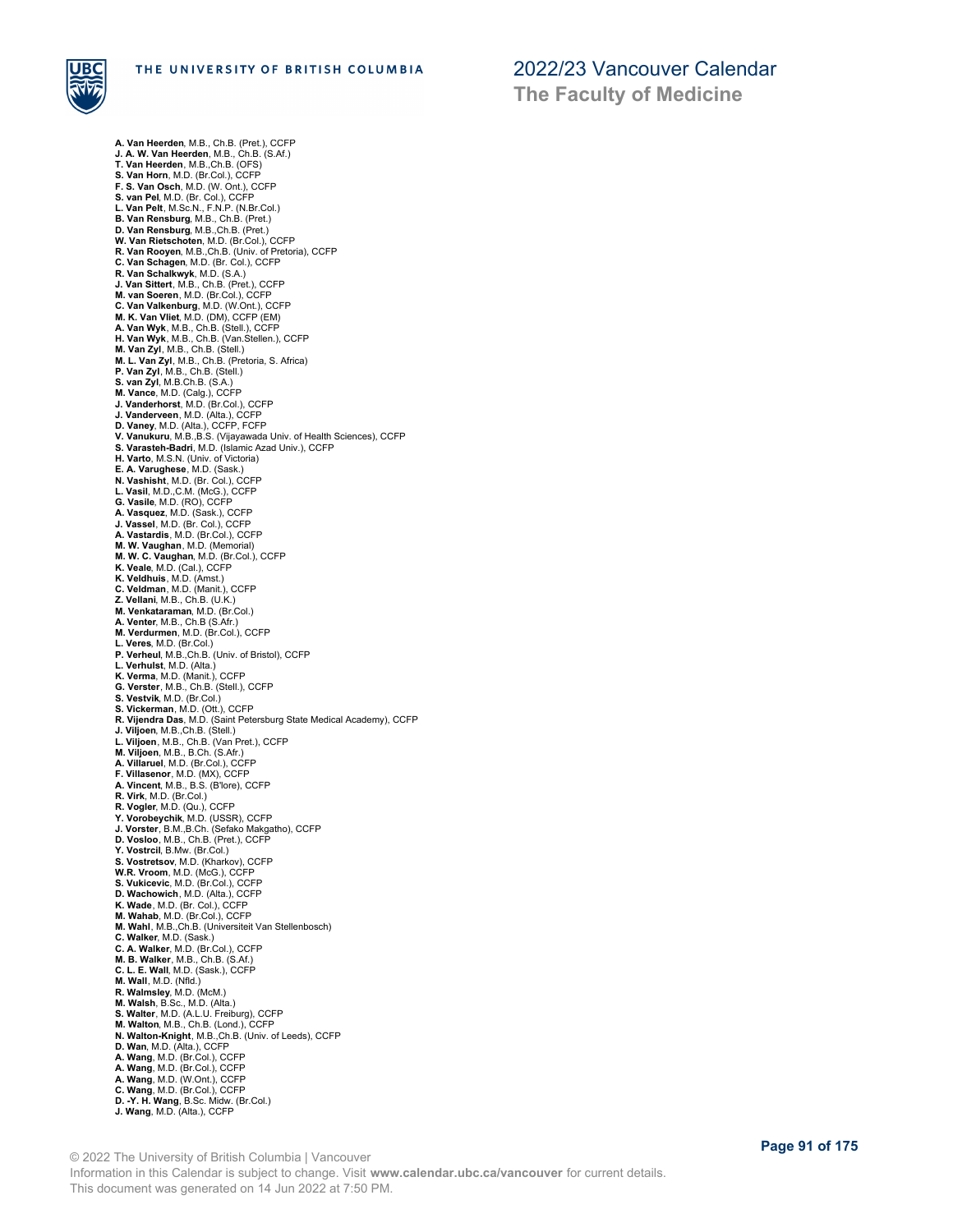

**K. Wang**, M.D. (Br.Col.), CCFP **L. Wang**, M.D. (Atla.), CCFP **S. Wang**, M.D. (Cap. Beijing) **Y. Wang**, M.D. (China), CCFP **P. Warbeck**, M.D. (Qu.), CCFP **K. Ward**, B.A. Midwifery (Br.Col.) **L. Warder**, M.D. (Br.Col.), CCFP **J. Warkentin**, M.D. (Calg.), CCFP<br>**D. Warner**, M.D. (Alta.), CCFP<br>**P. Warnock**, M.D. (Br. Col.)<br>**P. Warren**, M.D. (Calg.), CCFP<br>**M. Wasserfall**, M.B., Ch.B. (Stell.), CCFP **L. Wasserman**, M.B., B.S. (Van Stellenbosch) **B. Wasyluk**, B.H.Sc. Midw. (McM.), B.Sc. **M. Wasyluk**, B.H.Sc.(Mw) (Laur.) **W. Watanabe**, M.D. (Br. Col.), CCFP **A. Watchorn**, M.D. (Br. Col.), CCFP **K. Waterman**, M.D. (Br.Col.) **L. Waterman**, M.D. (Queen's Univ.), CCFP **S. Waterman**, M.D. (Trinity Univ.), CCFP **A. Watson**, M.B., Ch.B. (Pret.), CCFP **E. Watson**, M.D. (Br.Col.), CCFP **B. C. Watt**, M.D. (Br.Col.) **E.J. Watt**, M.D. (Br. Col.), CCFP **E. C. Watters**, M.D. (McM.) **S. Watters**, M.D. (McM.), CCFP **E. Watts**, M.D. (Br.Col.) **P. M. Weatherston**, B.Sc., M.B., Ch.B. (Edin.) **A. Weaver**, M.D. (Calg.), CCFP **J. R. Webb**, M.D. (Spartan HS), CCFP **N. Webb**, M.D. (Br.Col.), CCFP **K. Weber**, M.D. (Sask.), CCFP **M. F. Weckworth**, M.D. (Sask.) **L. Weger**, M.D. (Br.Col.), CCFP **K.A. Weiler**, M.D. (Queen's Univ.), CCFP **A. Weinberg**, M.D. (Br.Col.), CCFP **E. Weisenburger**, M.D. (Alta.) **D. Weisgarber**, M.D. (Sask.), CCFP **K. Weisgerber**, M.D. (Sask.) **S. Weissinger**, B.Sc., Ph.D., B.Mw. (Br.Col.) **C. Weisstock**, M.D.,C.M. (McG.), CCFP **M. Weizel**, B.Sc., M.D. (Br.Col.), CCFP **M. Weldon**, M.B., Ch.B. (Pret.), CCFP **R. Welsh**, M.D. (Br.Col.), CCFP **G. Wenzel-Smith**, M.D. (R.W.T.H. Aachen) **F. Wernicke**, M.D. (Luebeck) **W. Wertlen**, M.B.,Ch.B. (Univ. of Stellenbosch), CCFP **M. -L. Wessels**, M.B.,Ch.B. (Pret.), CCFP **S. Westra**, B.Hsc. MIDW (Laur) **W. Wetzer**, B.Sc. (Bishop), M.D. (McG.), LMCC, CCFP, Dip.Sp.Med.<br>**D. Whalley**, M.D. (Calg.), CCFP<br>**K. Whetter**, M.D. (Manit.) **D. White**, M.B., B.Ch. (Witwatersrand), CCFP **M.S. White** , M.D. (Br.Col.), CCFP **O. White**, M.B., B.S. (Lond.) **D. Whiting**, M.B., Ch.B. (Cape T.), CCFP **D. Whittaker**, M.B., Ch.B. (Van Stellenbosch) **A. Whitten**, M.D. (Univ. of Calgary), CCFP **K. Whitworth**, B.Sc. Midw. (Otago Polyt.) **J. K. Wickens**, M.D. (Br.Col.), CCFP **W. Wickstrom**, M.D. (W.Ont.), CCFP **L. P. Wiebe**, M.D. (Alta.) **S. Wiebe**, M.D. (Manit.) **J. Wiedrick**, M.D. (Alta.), CCFP **D.D. Wiens**, M.D. (Calg.)<br>**R. Wiens**, M.D. (Br. Col.), CCFP<br>**B. Wiese**, M.B., Ch.B. (Univ. of Pretoria)<br>**L. Wiese**, M.D. (Univ. of Pretoria)<br>**K. Wight**, M.D. (Br.Col.), CCFP **W. Wigmore**, M.D. (Univ. of Alberta), CCFP **S. Wilansky**, M.D. (Nfld.), CCFP **E. Wiley**, M.D. (GWU), CCFP A. Wilhelm, M.D. (McM.), CCFP<br>**G. Wilkhu,** M.D. (St. George), CCFP<br>**J. Wilkhu,** M.D. (Ross), CCFP<br>**E. Wilkinson**, M.D. (Sask.), CCFP<br>**V. Willaens,** M.D. (Universitair Instelling Antwerpen)<br>**A. Williams**, M.B.,Ch.B. (Univ. **B. T. Williams**, M.D. (Br.Col.), CCFP **C. L. Williams**, M.D. (Alta.), CCFP **K. Williams**, M.D. (Br.Col.), CCFP **R. Williams** , M.D. (Br.Col.) **R. Williams**, M.D. (Br.Col.), LMCC **T. Williams**, M.D. (Dal.) **L. Williamson**, M.D. (Calg.), CCFP (EM) **L. Willihnganz**, B.Mw. (Br.Col.) **L. Williston**, M.D. (Br.Col.) **E. Willms**, M.D. (Br.Col.), CCFP **E. Willsey**, M.D. (Br.Col.) **A. Wilson**, M.D. (Calg.), CCFP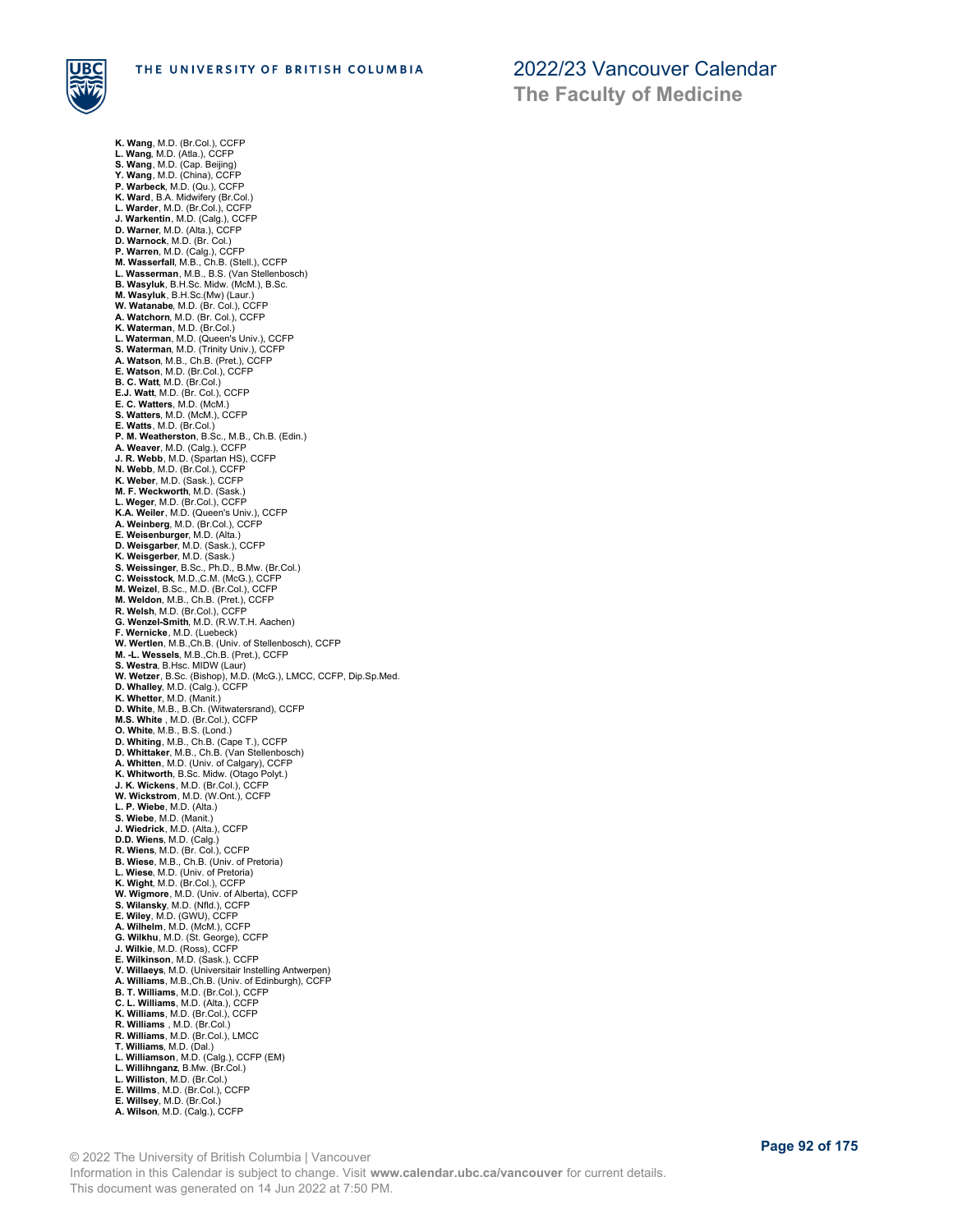

**The Faculty of Medicine**

**B. Wilson**, M.D. (Br.Col.) **D. Wilson**, M.D. (McM.) **E. Wilson**, B.Sc.N. (N.Br.Col.), M.S.N. (Br.Col.) **G. Wilson**, M.D. (Br. Col.), CCFP **J. Wilson**, M.D. (Br.Col.), CCFP **J. Wilson**, M.D. (Br.Col.), CCFP **L. Wilson**, M.D. (Qu.) **L. Wilson**, M.D. (Qu.), CCFP, FCFP **M. S. Wilson**, M.D. (Alta.)<br>**P. Wilson**, M.B.,B.S. (Univ. of Western Australia), CCFP **R. Wilson**, M.D. (Dal.) **R. A. Wilson**, M.D. (Br.Col.), CCFP **S. Wilson**, M.D. (Br.Col.) **T. Wilson**, M.D. (McM.), CCFP **D. Wilton**, M.D. (W.Ont.), CCFP **A. Windt**, M.B., Ch.B. (S.Af.) **J. Winner**, M.B., Ch.B. (Lond.) **K. Winter**, M.D. (Br. Col.), CCFP **K. Winton**, M.D. (Atla.), CCFP **S. Wiseman**, M.D. (Ott.), CCFP **R. Wiss**, M.D. (McM.), CCFP **A. Wladichuk**, M.D. (Qu.), CCFP **M. Wlodarski**, M.D. (Br.Col.), CCFP **Z. Wolf**, M.D. (Univ. of Alberta), CCFP **J. Wolfe**, M.D. (Br.Col.), CCFP **A. Wolff**, M.D. (LMU Munich), CCFP **J. Wolff**, M.D. (Univ. of Alberta), CCFP<br>**A. Wong**, B.Sc., M.D. (Br.Col.)<br>**A. G. H. Wong**, M.N.P. (Vic.)<br>**A. K. Wong**, M.D. (Man.)<br>**A. R. Wong**, M.D. (Br.Col.), CCFP **A. S-W. Wong**, M.D. (W.Ont.), CCFP **B. Wong**, B.Pharm. (Nott.), M.B., B.S. (Lond.) **B. Wong**, M.D. (Manit.), CCFP **C. Wong**, M.D. (Br.Col.), CCFP **D.K. Wong**, M.B.,B.S. (Univ. of Adelaide) **E. Wong**, M.D. (Alta.), CCFP **E. Wong**, M.D. (W.Ont.), CCFP **H. C. D. Wong**, M.B., B.Ch., B.A.O. (RCSI), CCFP **J. Wong**, M.Sc. (McG.), M.D. (Manit.), CCFP **L.T. Wong**, M.D. (Atla.), CCFP **M. Wong**, M.D. (Alta.) **R. K. W. Wong**, M.D. (Trin.Coll.(Tor.)), CCFP **S. Wong**, M.B.,B.S. (Univ. of Hong Kong), CCFP **V. Wong**, M.D. (Br.Col.), CCFP **W. Wong**, M.D. (Br.Col.) **C. Woo**, M.D. (Sask.) **L. Woo**, M.D. (Br.Col.), CCFP **L. Wood**, B.HSc. MIDW (Ryerson), B.Sc.N. (Alta.) **M. Wood**, M.B.,Ch.B. (Univ. of Glasgow), CCFP **M. L. Wood**, M.B., Ch.B. (Glas.), CCFP **T. Woods**, M.D. (McM.) **B. Woodward**, B.Sc. (S.Fraser), M.D. (Br.Col.) **G. Wooldridge**, M.B.,B.S. (Qld), CCFP **M. Woolgar**, M.D. (Calg.), CCFP **M. Woolner**, M.D. (Tor.), CCFP **J. Woolsey**, M.D. (Calg.), CCFP **H. Workman**, M.D. (Qu.) **K. Woudstra**, M.B., Ch.B. (Pret.) **H. Wray**, M.D. (Calg.), CCFP **A. Wright**, M.D. (Br.Col.), CCFP **J. Wright**, M.D. (McM.), CCFP **S. Wright**, M.B.,Ch.B. (Univ. of Leicester), CCFP **E. Wu**, M.D. (Br.Col.), CCFP **Y. Xiao**, M.D. (W.U.H.S.), CCFP **A. Xiong**, M.D. (Br.Col.), CCFP **F. J. Xu**, M.D. (Br.Col.), CCFP **S. Yager**, M.D. (Br.Col.), CCFP **T. Yagos**, M.D. (Br.Col.), CCFP P. Yam, M.D. (Calg.)<br>A. Yamada, M.D. (Br.Col.), CCFP<br>L. Yan, M.D., C.M. (McG.), CCFP<br>L. Yan, M.D., C.M. (McG.), CCFP<br>D.Y. Yang, M.D. (Ross), CCFP<br>D.Y. Yang, M.D. (Universite de Montreal), CCFP (EM)<br>F. Yang, M.D. (Br. Col.) **B. T. Yarrow**, B.Sc. (McG.), M.Sc., M.D. (Br.Col.), CCFP<br>**B. T. Yau**, M.D. (Br.Col.), CCFP **R. Yee**, M.D. (Br.Col.), CCFP **W. Yeomans**, B.S.R., M.D. (Br.Col.)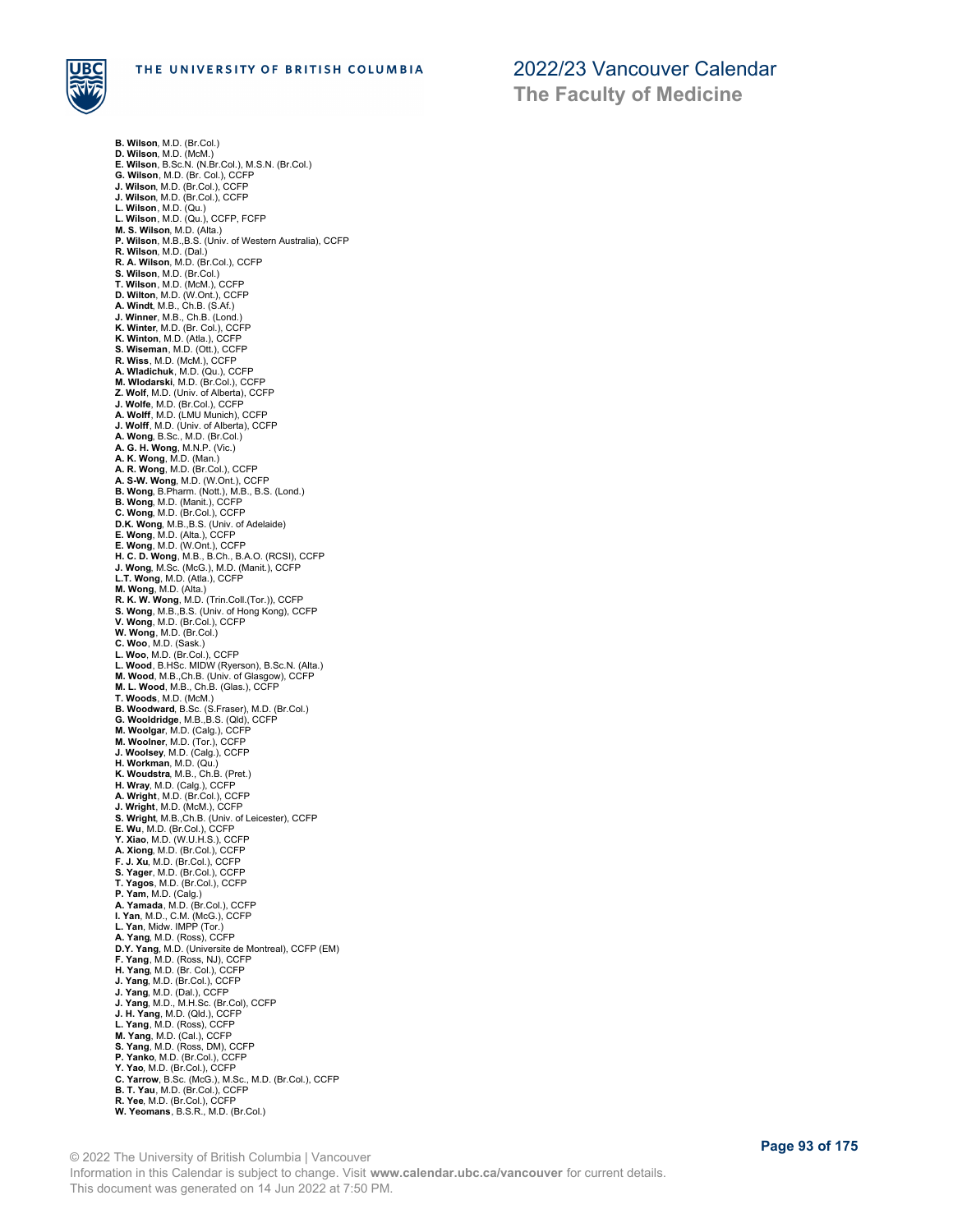

**C. Yeung**, M.D. (Qu.), CCFP **G. Yeung**, M.D. (Alta.) **M. D. C. Yeung**, M.D. (Alta.), CCFP **B. Yip**, M.D. (Alta.) **D. Yip**, M.D. (Alta.) **K. Yip** , M.D. (Ross Univ.), CCFP **D. Yiu**, B.Sc., M.D. (Br.Col.) LMCC, CCFP **B. Yokoyama**, M.D. (Br. Col.) P. Yong, M.B.B.S. (Sing.)<br>D. York, M.D. (Sask.), CCFP<br>H. Yoshida, M.D. (Br.Col.), CCFP<br>C. E. Young, M.D. (Br.Col.), CCFP (EM)<br>L. Young, M.D. (Br. Col.), CCFP (EM)<br>T. Young, B.Sc. Nursing (Vic.(B.C.))<br>V. Yousefi, M.D. (Br.C **G. Youssef**, M.B.,B.Ch. (Ain Shams Univ.) **P. Youssef**, M.B.,Ch.B. (Univ. of Minya) **J. Yu**, M.D. (Tor.), CCFP **P. Yu**, M.D. (W. Ont.), CCFP **R. Yu**, M.D. (Br.Col.), CCFP **R. Yu**, M.D. (Saba School of Medicine), CCFP **X. Yuan**, M.D. (Br.Col.), CCFP **F. Yue**, M.D. (Br.Col.) **M. K. Yuen**, M.D. (W.Ont.), CCFP **J. Yun**, M.D. (Nfld.), CCFP **J. H. G. Yun**, Cert. Midw. (Bastyr) **I. Yunus**, .D. (Univ. of Sint Eustatius), CCFP **M. Yurkovich**, M.D. (Br.Col.), CCFP **G. Zacharias**, M.D. (Man.), CCFP **K. Zahynacz**, M.D. (Qu.), CCFP **P. Zaidel**, B.Sc., M.D. (Br.Col.) **A. Zake**, M.B.,Ch.B. (Univ. of Cairo), CCFP **E. Zallen**, M.D. (Br.Col.), CCFP **U. Zandy**, M.D. (Is. Azad) **E. Zannier**, M.D. (Ott.), CCFP **E. Zaremba**, M.D. (Jagiellonian), CCFP **B. Zavaglia**, M.D. (Br. Col.), CCFP **D. Zayonc**, M.D. (Br.Col.), CCFP **C. Zeglinski**, M.D. (Manit.), CCFP, Dip.Sp.Med. **K. Zeidler**, M.D. (Br.Col.), CCFP **P. Zeindler**, M.D. (Cal.), CCFP **M. Zeineddin**, M.D. (Br.Col.) **M. Zeng**, M.D. (Alta.), CCFP **M. Zeron-Mullins**, M.D. (Br.Col), CCFP **L. Zhang**, M.D. (Alta.), CCFP **R. Zhang**, M.D. (Binzhou), CCFP **M. Zhao**, M.D. (Mudanjiang Medical College), CCFP **G.Q. Zheng**, M.D. (Br.Col.), CCFP **K. Zhou**, M.D. (Br.Col.), CCFP **S. Ziai**, M.D. (Alta.), CCFP **K. E. Zibin**, M.D. (Br.Col.), CCFP **J. Zimbler**, M.D., C.M. (McG.), CCFP **Z. Zimmerman**, M.D. (Br.Col.), CCFP **J. Zroback**, M.D. (Lauren.), CCFP **E. Zubek**, M.D. (Man.), CCFP **T. Zuccaro**, M.D. (Br.Col.), CCFP, FCFP **A. Zuidhof**, M.D. (Br.Col.), CCFP (EM) **Adjunct Professors**

**E. Bodner**, M.Sc. (USA) M. Brophy, B.Comm (S. Africa)<br>L. Brown, B.A., B. Ed (Al.), M.A., Ph.D. (Br. Col)<br>B. Buckley, B.Sc(Br.Col.), M.Sc., Ph.D. (UBC)<br>C. Canfield, B.A. (Grinnell)<br>S. Davis, Ph.D. (Vic(BC))<br>R. Maiwald, Ph.D. (Masstricht)<br>K. Maiwal **T. Momtazian R. Price**, School of Nursing Centenary Medal of Distinction (Br.Col.) **M. Ryan**, B.Sc., M.Sc., Ph.D. (Br. Col) **F. Shroff**, M.P.H.C. (GB), Ph.D. (Tor.) **B. Sporer**, M.Sc. (Vic.(BC)), Ph.D. (Br.Col.) **Associate Members**

**D. Agulnik**, Emergency Medicine

- **W. Akeroyd**, Emergency Medicine
- 
- **M. Allan**, Emergency Medicine **N. Austin**, Emergency Medicine
- **H. Baillie**, Medicine
- 
- **A. Barry**, Pharmaceutical Sciences **J. Berkowitz**, Sauder School of Business
- **E. Bodner**, M.Sc., B.Sc. Nursing (Seattle Univ. College of Nursing)
- **J. Brock**, Emergency Medicine **J. Buxton**, Popluation and Public Health
- **D. Chang**, Emergency Medicine
- 
- **J. Cheng**, Surgery **L. Cheng**, Emergency Medicine

© 2022 The University of British Columbia | Vancouver Information in this Calendar is subject to change. Visit **www.calendar.ubc.ca/vancouver** for current details. This document was generated on 14 Jun 2022 at 7:50 PM.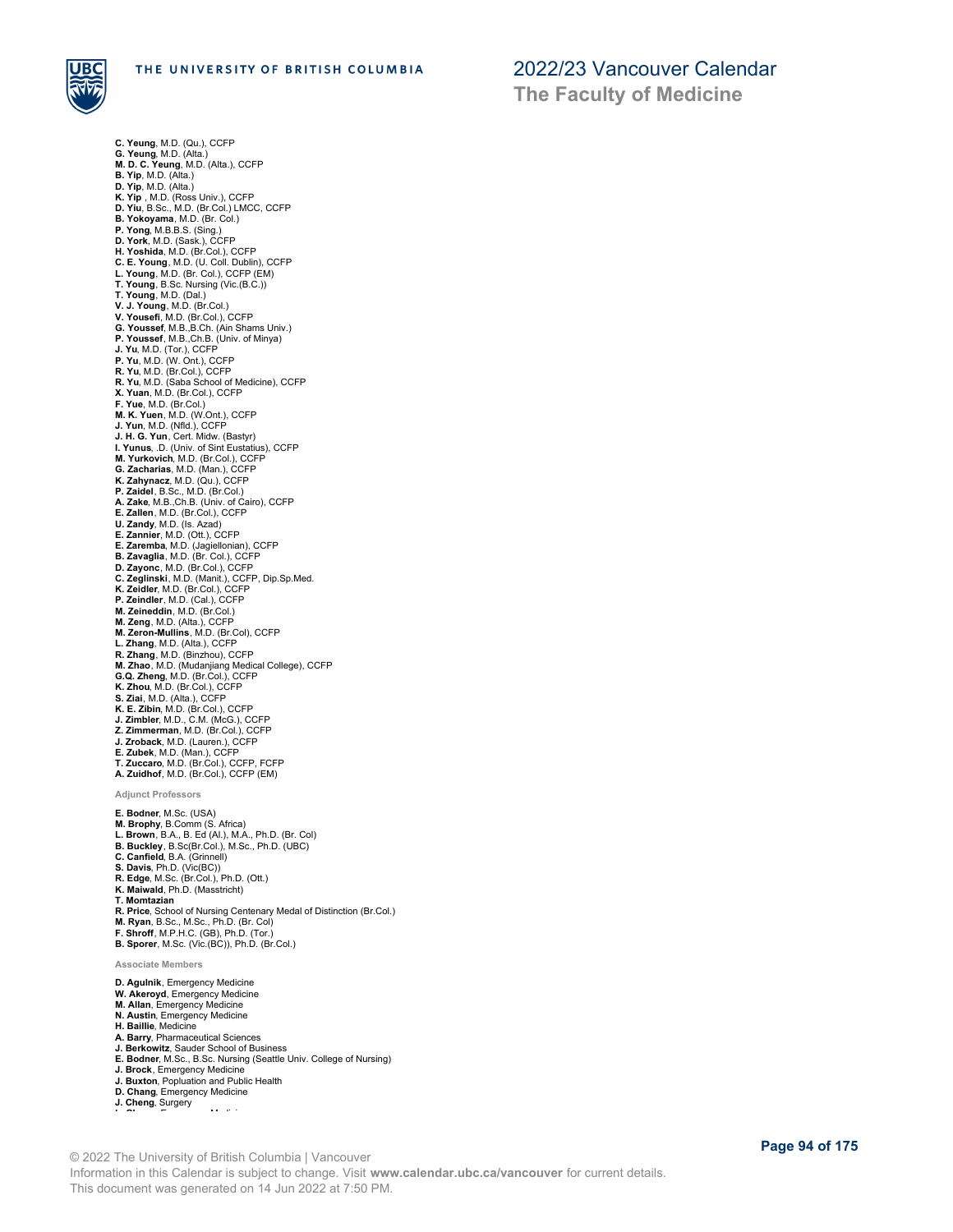

- **L. Cheng**, Emergency Medicine
- **A. Cheung**, Obstetrics and Gynaecology **C. Cheung**, Emergency Medicine
- 
- **G. L. Chomin**, Emergency Medicine **A. Collins**, Medicine **C. N. Cooper**, Emergency Medicine
- 
- **J. Copeland**, Emergency Medicine
- 
- **D. Crompton**, Emergency Medicine **M. Dawar**, Health Care and Epidemiology
- **S. P. Dhiman**, Emergency Medicine
- **J. Etherington**, Emergency Medicine **B. Forster**, Radiology
- **R. Forsyth**, Emergency Medicine
- 
- **R. Geddes**, Emergency Medicine **B. Gullason**, Emergency Medicine
- **S. Gutman**, Emergency Medicine **B. Harrold**, Emergency Medicine
- 
- **P. Hawley**, Medicine **M. Hein**, Medicine
- **S. Z. Horak**, Emergency Medicine
- **P. Janssen**, Population and Public Health
- **H. P. S. Johar**, Emergency Medicine **A. Kuan**, Emergency Medicine
- **E. Kwok**, Biomedical Engineering
- **M. Kwok**, Emergency Medicine
- **L. C. F. Lee**, Emergency Medicine
- **K. Lindsay**, Emergency Medicine **A. Lipson**, Paediatrics
- 
- **D. MacDonald**, Emergency Medicine
- **J. MacLeod**, Emergency Medicine **A. MacNab**, Pediatrics
- **A. MacPherson**, Emergency Medicine
- 
- **O. MacSweeney**, Emergency Medicine **S. Mangal**, Emergency Medicine
- **M. Mayhew**, Population and Public Health
- **R. McFadyen**, Emergency Medicine **A. Mithani**, Psychiatry
- 
- **B. Mohr**, Emergency Medicine
- **F. Mondor**, Emergency Medicine **J. Moran**, Emergency Medicine
- **M. Moran**, Orthopedics
- 
- **S. Munro**, Obstetrics & Gynaecology **M. Nickel**, Emergency Medicine
- **M. O'Neil**, Emergency Medicine **M. Paris**, Emergency Medicine
- **R. Peters**, Emergency Medicine
- **B. Pipher**, Psychiatry
- 
- **S. Pulfrey**, Emergency Medicine **T. A. Raine**, Emergency Medicine
- **M. E. Rempel**, Emergency Medicine **J. Ridley**, Medicine
- 
- **J. Rowell-Wong**, Emergency Medicine
- **A. Sajan**, Emergency Medicine **F. Scheuermeyer**, Emergency Medicine
- **A. Sheel**, Graduate Studies
- 
- **H. Siden**, Pediatrics **J. Soon**, Pharmaceutical Sciences
- **A. Stager**, Emergency Medicine
- **R. Stenstrom**, Emergency Medicine **S. Stewart**, Emergency Medicine
- 
- **C. Sun**, Emergency Medicine
- **M. K. Sze**, Emergency Medicine **M. Szpakowicz**, Emergency Medicine
- **K. Tu**, Emergency Medicine
- 
- **C. Van Tongeren**, Obstetrics **F. von der Porten**, Emergency Medicine
- **P. D. Walden**, Emergency Medicine
- **K. Wanger**, Emergency Medicine **K. P. Wiebe**, Emergency Medicine
- 
- **D. Williscroft**, Emergency Medicine
- **M. Wong**, Emergency Medicine **S. Wong**, Nursing
- 
- **D. Zanozin**, Emergency Medicine/Psychiatry

Last updated: June 7, 2022

### **Academic Staff > Department of Medical Genetics**

#### **M. Lorincz** , Interim Head

**University Distinguished Professor Emerita**

**P. A. Baird**, OC, OBC, B.Sc. (McG.), Hons. Ph.D. (Qu), Hons. LL.D. (Laurier), Hons. D.Sc. (McM.), Hons. D.U. (Ott.), FRSC, MD (McG.), CM (McG.), FRCPC, FCCMG, FCAHS

**Professors Emeriti**

**L. A. Clarke**, B.Sc., M.D., C.M. (McG.), FRCPC, FCCMG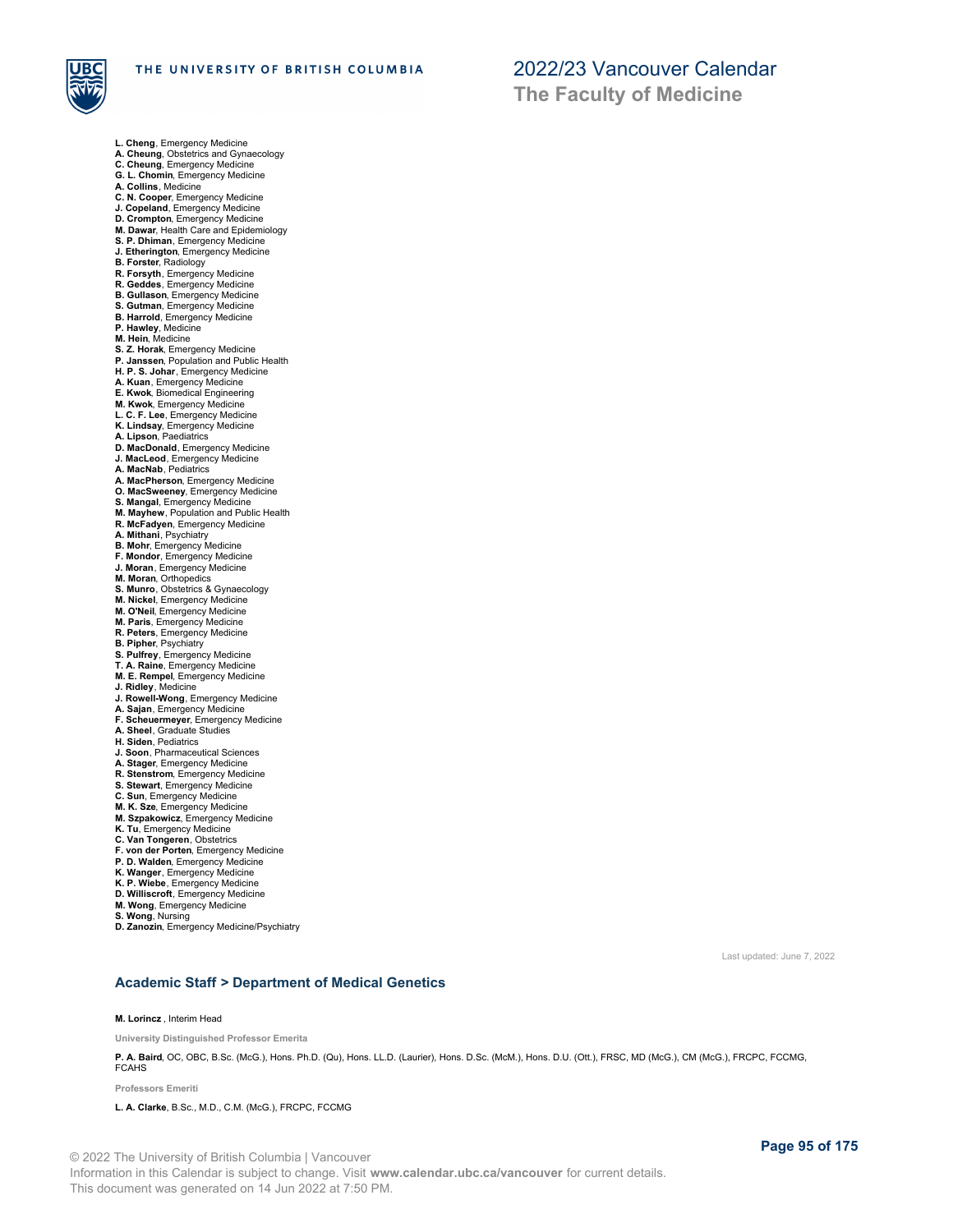

THE UNIVERSITY OF BRITISH COLUMBIA

**L. L. Field**, B.Sc. (Br.Col.), M.A. (Tor.), Ph.D. (Tor.)

### 2022/23 Vancouver Calendar

**The Faculty of Medicine**

**J. G. Hall**, O.C., B.A. (Wellesley Coll.), M.S., M.D. (Wash.), FCCMG, FRCPC, FAAP, FABMG, FCAHS **D. M. Juriloff**, B.Sc., M.Sc. (Br.Col.), Ph.D. (McG.) **R. J. Kay**, B.Sc., Ph.D. (Br.Col.) **D. L. Mager**, B.Sc. (Nebraska), M.Sc., Ph.D. (Tor.) **B. C. McGillivray**, B.Sc. (Br.Col.), M.D. (Calg.), FRCPC, FCCMG **A. M. Rose**, B.A. (Sask.), M.Sc. (Br.Col.), Ph.D. (S.Fraser) **S. Wood**, B.Sc. (Sheff.), M.Sc., Ph.D. (McG.), FCCMG **Associate Professors Emeriti M. J. Harris**, B.Sc. (Br.Col.), M.Sc. (McG.), Ph.D. (Tor.) **University Killam Professor M. R. Hayden**, M.B., Ch.B., Ph.D. (Cape T.), FRCPC, FRSC **Professors L. Arbour**, B.Sc. (Wind.), M.Sc., M.Sc. (McG.), M.D. (McM.) FRCPC, FCCMG<br>**J. Austin**, B.Sc. (Bath U.), M.Sc. (Br.Col.), Ph.D. (Wales)<br>**I. Birol,** B.Sc., M.Sc., Ph.D. (Bogazici) **R. Brinkman**, B.Sc. (Car.), Ph.D (Br.Col.)<br>**A. R. Brooks-Wilson**, B.Sc. (S.Fraser), M.Sc. (Tor.), Ph.D. (Br.Col.)<br>**C. J. Brown**, B.Sc. (Guelph), Ph.D. (Tor.) **M. Burgess**, B.A. (Spring Arbor), M.A., Ph.D. (Tennessee) **E. Conibear**, B.Sc. (Car.), Ph.D. (Camb.) **C. J. Eaves**, B.A., M.Sc. (Qu), Ph.D (Manc.), FRSC **J. M. Friedman**, M.S., M.D. (Tulane), Ph.D. (Wash.), FAAP, FABMG, FCCMG, FRCPC<br>**W. Gibson**, B.Sc. (Tor.), M.D. (W.Ont.), Ph.D. (Camb.), FRCPC, FCCMG **D. Goldowitz**, B.A. (Calif., S.Cruz), Ph.D. (Calif., Irvine) **P. A. Hieter**, B.A., Ph.D. (Johns H.), FRSC **R. Holt**, B.Sc. (Br.Col.), Ph.D. (Alta.) **P. A. Hoodless**, B.Sc., Ph.D. (Qu.) **W. A. Jefferies**, B.Sc. (Vic.(BC)), D.Phil. (Oxf.) **X. Jiang**, M.D. (CN), Ph.D. (McG.) **S. J. M. Jones**, B.Sc. (Brist.), M.Sc. (S.Fraser), Ph.D. (Sanger) **M. Kobor** , B.Sc. (Heidel.), Ph.D. (Tor.) **S. Langlois**, M.D. (Sher.), FRCPC, FCCMG **P. Lansdorp**, M.D. (EUR), Ph.D. (Amst.) **B. R. Leavitt**, B.Sc., M.D., C.M. (McG.), FRCPC **M. Lorincz** , B.A. (Calif., Berkeley), Ph.D. (Stan.) M. A. Marra, B.Sc., Ph.D. (S.Fraser), D.Sc. (Hon.), LL.D. (Hon.), FRSC, FCAHS<br>W. R. McMaster, B.Sc., M.Sc. (Br.Col.), D.Phil. (Oxf.)<br>K. McNagny, B.Sc. (Worc.), Ph.D. (Alabama)<br>F. Miller, B.Sc. (University of Saskatchewan), **P. Penninger**, M.D. (Inns.) W. P. Robinson, B.Sc. (Lewis&Clark), Ph.D. (Calif., Berkeley)<br>F. Rossi, M.D. (Genova), Ph.D. (Heidelberg)<br>A. D. Sadovnick, B.Sc., M.Sc. (McG.), Ph.D. (Br.Col.)<br>**E. M. Simpson**, B.Sc., M.Sc., Ph.D. (Tor.)<br>**M. I. Van Allen**, **Associate Professors A. Elliott**, B.Sc. (Qu.), M.Sc. (Cinc.), Ph.D. (Manit.), C.H.E.T. (Manit.), C.H.S.M. (Red River), ABGC

**L. Lefebvre**, B.Sc. (Laval), Ph.D. (Br.Col.)

**A. Lehman**, M.D., M.A. (Br.Col.) **G. B. Morin**, B.A. (Carleton, MN) M.Sc. (Calif, S.Diego), Ph.D. (Colorado)

**M. Pouladi**, B.Sc. (McMaster University), M.Sc. (McMaster University), Ph.D. (University of British Columbia)

**P. Stirling**, B.Sc. (Vic.(BC), Ph.D. (S.Fraser) **S. Taubert**, B.Sc. (Basel), Ph.D. (Fribourg)

**C. Van Raamsdonk**, B.Sc (Wm.&Mary), M.Sc., Ph.D. (Prin.)

**Assistant Professors**

**J. Dennis**, B.Sc. (Guelph), M.Sc. (Ott.), Ph.D. (Tor.) **L. Evgin**, B.Sc. (University of Ottawa), Ph.D. (University of Ottawa)

- **K. Schrader**, MBBS (Melb.), Ph.D. (Br.Col.), FRCPC, DABMG
- **A. Steif**, B.Sc. (University of British Columbia), Ph.D. (University of British Columbia) **C. Vilarino-Guell**, B.Sc. (Barcelona), Ph.D. (Leic.)

**Clinical Professors**

**M. E. S. Lewis**, B.Sc., M.D. (W.Ont.), FRCPC, FAAP, FCCMG **P. M. J. MacLeod**, M.D. (Br.Col.), FRCPC, FCCMG, FABMG

**M. S. Patel**, B.Sc., M.Sc., M.D. (Alta.), FRCPC, FCCMG

**Clinical Associate Professors**

**L. Armstrong**, B.Sc., M.D. (Br.Col.), FRCPC **P. Birch**, B.Sc., M.Sc. (McG.), R.N.

**C. F. Boerkoel**, B.A. (Calvin), M.D., Ph.D. (Case W.)<br>**S. Creighton**, B.Sc. (Qu.), M.S. (S.Lawrence), Genetic Counsellor, CGC<br>**S. Nikkel**, B.Sc. (Br.Col.), M.D. (Alta.), FRCPC, FCCMG

**J. Scott**, B.Sc. (Qu.), M.S. (S.Lawrence), Genetic Counsellor, CGC

**Clinical Assistant Professors**

**S. Adam**, B.Sc., M.Sc. (McG.) **K. Blood**, B.Sc. (University of Victoria), Ph.D. (University of Cambridge), M.D. (University of British Columbia)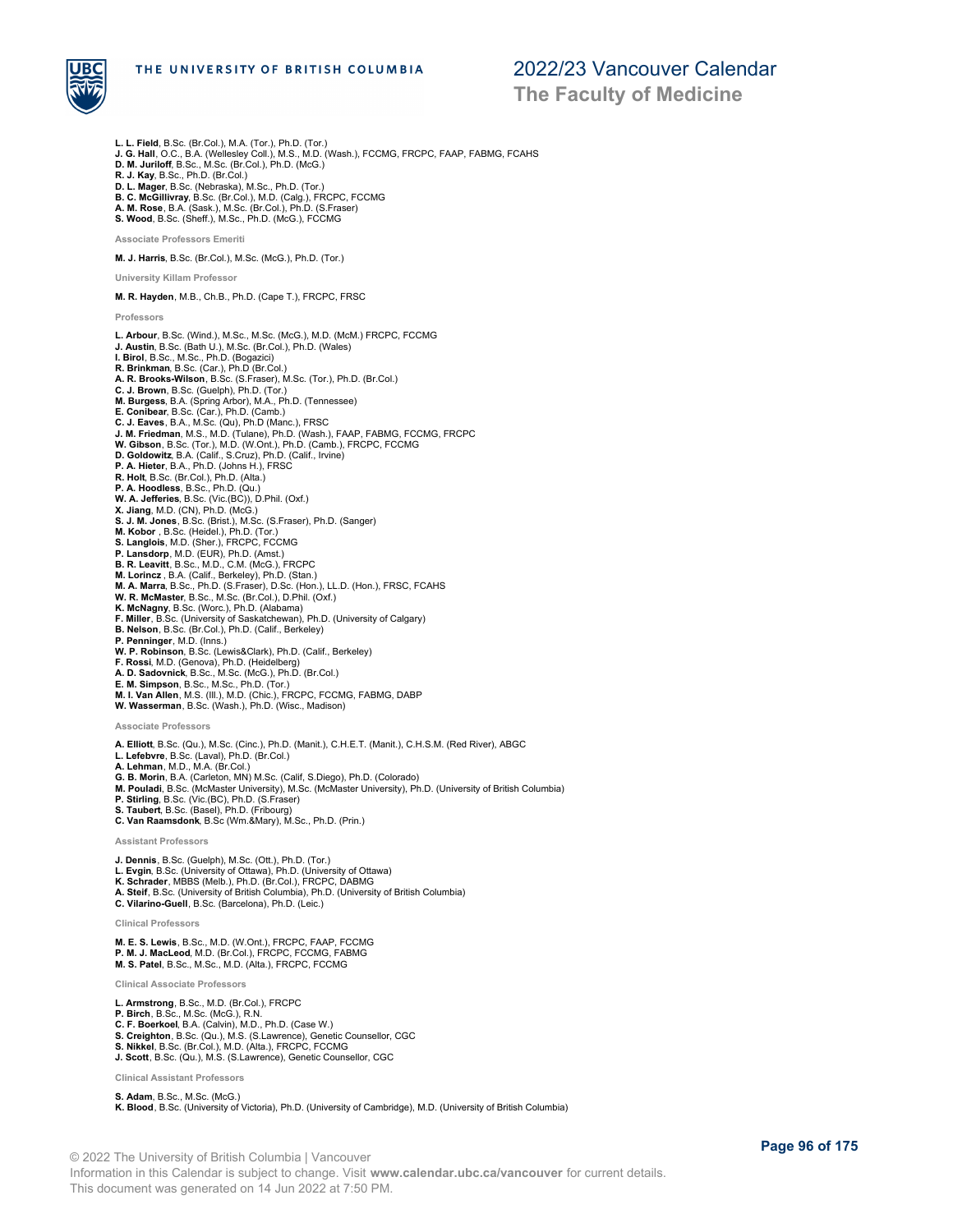#### THE UNIVERSITY OF BRITISH COLUMBIA

## 2022/23 Vancouver Calendar

**The Faculty of Medicine**

- 
- 
- 
- **C. Cremin, B.Sc. (Queen's University), M.D. (University of Western Ontario)**<br>C. Cremin, B.Sc. (Br.Col.), M.Sc. (McG.), Genetic Counsellor, CCGC<br>C. du Souich, B.Sc. (McG.), M.Sc. (Reclie Counsellor, CCGC, GCC<br>E. Dwosh, B.E
- 
- 
- 
- 
- 
- **R. Rupps**, B.Sc. (Sask.), M.Sc. (McG.), Genetic Counsellor, CGC
- 
- 
- **K. Sangha,** M.Sc., B.Sc. (Br.Col.), Genetic Counsellor, CCGC<br>**M. Steinraths**, B.Sc. (Vic. (B.C.)), M.D. (Br.Col.), FRCPC, FCCMG<br>**A. Virani,** M.Am. (Ox.), M.Sc. (S.Lawrence), M.PH. (Mailman), Ph.D. (Br.Col.)<br>**J. Zambonin**,
- 

**Clinical Instructors**

- **E. Alderman**, B.Sc.H. (Queen's University), M.Sc. (Dalhousie University), M.Sc. (University of British Columbia), CGC, CCGC
- **M. Asrat**, B.Sc. (Vic.(B.C.)), M.Sc. (Br.Col.), Genetic Counsellor, CCGC<br>**K. Bartels**, B.Sc. (Simon Fraser Univesity), M.Sc. (University of British Columbia), CCGC
- **A. Bedard**, B.Sc. (Manit.), M.S. (Cincinnati), Genetic Counsellor, CGC
- 
- **K. Binnington**, B.Sc. (Queen's University), M.Sc. (University of British Columbia), CCGC, CGC<br>**R. Butler**, B.Sc. (Vic.(BC)), M.Sc. (Br.Col.), Genetic Counsellor, CGC, CCGC
- **C. Chijiwa**, B.Sc. (McG.), M.S. (S.Lawrence), Genetic Counsellor, CGC
- **E. Crosley**, B.Sc. (Simon Fraser University), M.Sc. (Simon Fraser University), M.Sc. (University of British Columbia), CGC, CCGC<br>**E. Freeth (Leach)**, B.Sc. (W.Ont.), M.Sc. (S.Fraser), M.Sc. (Br.Col.), Genetic Counsellor,
- 
- **C. Guimond**, B.Sc. (Guelph), M.Sc. (Br.Col.), Genetic Counsellor, CGC, MSCS
- **S. J. Hamilton**, B.Sc. (Lakehead University), M.Sc. (University of British Columbia), CCGC **J. Hathaway**, B.Sc. (University of British Columbia), M.Sc. (University of Toronto), CGC, CCGC
- **H. K. Heran** , B.Sc., B.Ed., M.Sc. (Br.Col), Genetic Counsellor, CCGC
- 
- **G. K. Hulait**, B.Sc., M.Sc. (Br.Col.), Genetic Counsellor, CGC, CCGC **S. Huynh**, .Sc. (University of British Columbia), M.Sc. (University of British Columbia), CGC
- **P. Kaurah**, B.Sc. (U.A.), M.Sc. (McG.), Research Genetic Counsellor, CCGC
- **S. Lauson**, B.Sc. (Simon Fraser University), M.Sc. (University of British Columbia), CGC, CCGC **H. Lee**, B.Sc. (University of British Columbia), M.Sc. (University of British Columbia), CCGC
- 
- 
- **Z. Lohn**, B.Sc. (Qu.), M.Sc. (Br.Col.), Genetic Counsellor, CGC, CCGC<br>**K. Louie,** B.Sc. (University of British Columbia), M.Sc. (University of British Columbia), CGC<br>**H. MacRitchie,** B.Sc., M.Sc. (Br.Col.), Genetic Counse
- 
- 
- **S. McIntosh**, B.Sc. (Vic.(BC)), M.Sc. (Br.Col.), Genetic Counsellor, CCGC<br>**K. Meagher,** B.Sc. (Br.Col.), M.S. (S.Lawrence), Genetic Counsellor, CGC<br>**C. Portigal-Todd**, B.Sc. (McG.), M.Sc. (Br.Col.), Genetic Counsellor, CG
- 
- 
- **J. Rice**, B.Sc. (Alta.), M.Sc. (Br.Col.), Genetic Counsellor, CCGC<br>**T. Romanuik,** B.Sc., M.Sc., Ph.D. (Br.Col.), CGC, CCGC<br>**D. Salema,** B.Sc. (McGill University), M.Sc. (University of British Columba), CGC, CCGC
- 
- **J. Sawkins**, B.Sc. (University of British Columbia), M.Sc. (University of British Columbia), CGC, CCGC<br>**K. Seath,** B.Sc. (Simon Fraser University), M.Sc. (University of British Columbia), CGC, CCGC<br>**J. Sekhon-Warren**, B.S
- 
- **H. Sroka**, B.Sc., M.Sc. (Br.Col.), Genetic Counsellor, CGC, CCGC,<br>**A. Swenerton**, B.Sc. (University of Western Ontario), CGC<br>**C. Tan**, B.Sc. (Wat.), M.Sc. (S.Lawrence), CGC
- 
- 
- **J. Thompson**, B.Sc. (McGill University), M.Sc. (University of British Columbia), Genetic Counsellor, CAGC, ABGC<br>**E. K. Wong**, B.Sc. (University of Toronto), M.Sc. (University of British Columbis), Genetic Counsellor, CGC<br>
- 

**Affiliate Professors**

**M. Farrer**, B.Sc. (King's(Lond.)), Ph.D. (Imperial Coll.) **S. Gorski**, B.Sc. (S.Fraser), M.Sc. (Br.Col.), Ph.D. (Wash.)

**Affiliate Associate Professor**

**S. Mostafavi**, B.Sc. (Tor.), M.Sc. (Qu.), Ph.D. (Tor.)

#### **Affiliate Professor of Teaching**

**J. Gair**, B.Sc. (McM.; Br.Col.), Ph.D. (Br.Col.)

**Affiliate Assistant Professor**

**L. Vu**, B.Sc. (Vietnam National University), Ph.D. (Memorial Sloan Kettering Cancer Center, New York)

#### **Associate Members**

- **L. Brown**, Pathology and Laboratory Medicine
- **L. Brunham**, Medicine
- **H. Bruyere**, Pathology and Laboratory Medicine
- **B. Carleton**, Pediatrics
- 
- **C. Gregory-Evans**, Ophthalmology and Visual Sciences **K. Gregory-Evans**, Ophthalmology and Visual Sciences **K. Hay**, Medicine
- 
- 
- **C. Hippman**, Psychiatry **D. Huntsman**, Pathology and Laboratory Medicine
- **F. Kuchenbauer**, Medicine
- **M. MacDougall**, Dentistry **M. MacDougall**, Oral Biological and Medical Sciences
- **A. Matthews**, Pathology and Laboratory Medicine
- **T. N. Nelson**, Pathology and Laboratory Medicine
- **C. Ross**, Pediatrics
- **D. Shaw**, Obstetrics and Gynaecology
- **S. Sirrs**, Endocrinology<br> **C. Tyson, Pathology** Medicines Medicines Medicines Medicines Medicines Medicines Medicines Medicines Medicines

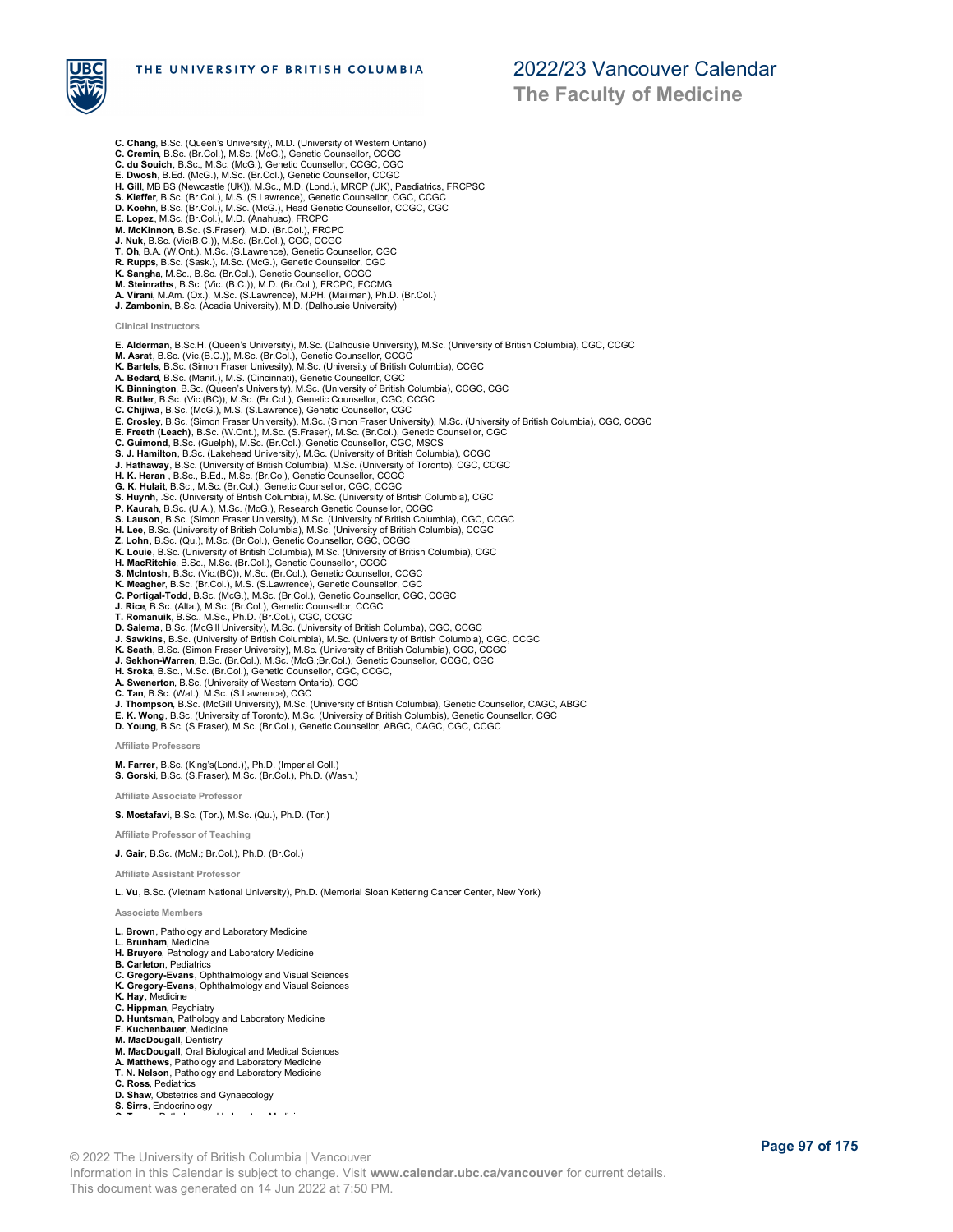

**The Faculty of Medicine**

**C. Tyson**, Pathology and Laboratory Medicine

**J. Wong**, Pharmaceutical Sciences

**P. Zandstra**, Biomedical Engineering

Last updated: June 7, 2022

#### **Academic Staff > Department of Medicine**

**A. Palepu**, Head, Department of Medicine **A. Townson**, Associate Head Education

**T. Tsang**, Associate Head Research

*Department of Medicine*

**Associate Professor**

**A. Towle**, B.Sc. (Lond.), Ph.D. (Reading)

**Clinical Professor**

**Y. Lefebvre**, B.Sc. (Ott.), M.Sc. (Calg.), Ph.D. (Nott.)

**Clinical Associate Professors**

**P. Sparks**, B.S. (Ariz.), M.D. (Utah), M.P.H., M.S. (Harv.), ABPM, ABIM

**Clinical Assistant Professors**

**S. Baker**, B.Sc., M.Sc., M.D. (Calg.), LMCC, RCPSC, ABIM, FACC

- **D. Cuff**, B.Sc. (Br.Col), M.Sc. (Tor.), Ph.D. (Br.Col)<br>**G. Hargrove**, B.Sc., M.D. (Calg.), LMCC, FRCPC<br>**Z. Iqbal**, M.B.B.S. (Karachi), LMCC, FRCPC, ABIM, FMGEMS
- **D. Rupka**, B.Sc. (Ryerson), B.Sc., M.D. (McM.), LMCC, FRCPC, FACC
- 
- **V. Saly,** M.Sc. (Qu.), M.D. (Comenius), LMCC, FRCPC<br>**K. Veerapen,** M.B.B.S. (Punj.), FRCP (Edin.), MMEd (Dund.), PhD (Vic.(B.C.))<br>**M. Wong**, M.Sc., M.D., FRCPC
- **M. Yamanaka**, B.Sc., M.D. (Br.Col.), M.Sc. (Alta.), FRCPC

**Clincal Instructors**

- **F. Kaboli**, M.D. (Tehran), FRCPSC
- **D. Pettit**, C.D., M.D., D.I.H. (Lond.), M.H.Sc. (Br.Col.), FCBOM, FRCPC **P. Polasek**, M.D. (Charles U.), LMCC, ABIM, RCPSC

**Associate Members**

**R. Copes**, School of Population and Public Health

- **D. Gibsson**, Department of Biology, Irving K. Barber School of Arts and Sciences **D. Hamm**, School of Population and Public Health
- 

**L. Warshawski**, Dermatology

*Division of Social Medicine*

**Head**

**T. Kerr**, Ph.D. (UVic.)

**Professors**

- **P. Harrigan**, Ph.D. (Br.Col.)
- **T. Kerr**, Ph.D. (UVic.) **J. Montaner**, M.D. (B.Aires), O.C., O.B.C., M.D., D.Sc. Hons., FRCPC, FCCP, FACP, FRSC **K. Shannon**, Ph.D. (Br.Col.) **E. Wood**, Ph.D. (Br.Col.), M.D. (Calg.)
- 

**Associate Professors**

**D. Moore**, M.D.C.M. (McG.), FRCPSC

**Associate Professor, Partner**

**V. Lima**, Ph.D. (Br.Col.)

**Assistant Professors, Grant Tenure Track**

**K. Deering**, M.D., Ph.D. **N. Fairbairn**, B.Sc., (Br.Col.), M.D. (Ott.), FRCPC **M.-J. Milloy**, Ph.D., M.Sc. (Br.Col.), B.Sc. (Trent) **S. Nolan**, FRCPC (Br.Col.), MB BCh (RCSI), BSc (Vic. (B.C.))

**Assistant Professors, Partner**

- **J. Boyd**, B.F.A. (S.Fraser), M.A. (York), Ph.D. (Br.Col.)
- **D. Fast**, B.A. (UVic.), M.A. (Amst.), Ph.D. (Br.Col.)
- **J. Joy**, Ph.D. (S.Fraser) (Br.Col.)
- **R. Knight**, B.A. (Alta.), M.Sc., PhD (Br.Col.)
- **A. Krusi**, BSc (Kingston(UK)), M.Sc. (S.Fraser), PhD (Br.Col.) **E. Socias**, M.D. (B.Aires), M.Sc. (Br.Col.)
- **L. Ti**, M.P.H. (S. Fraser), Ph.D. (Br.Col.)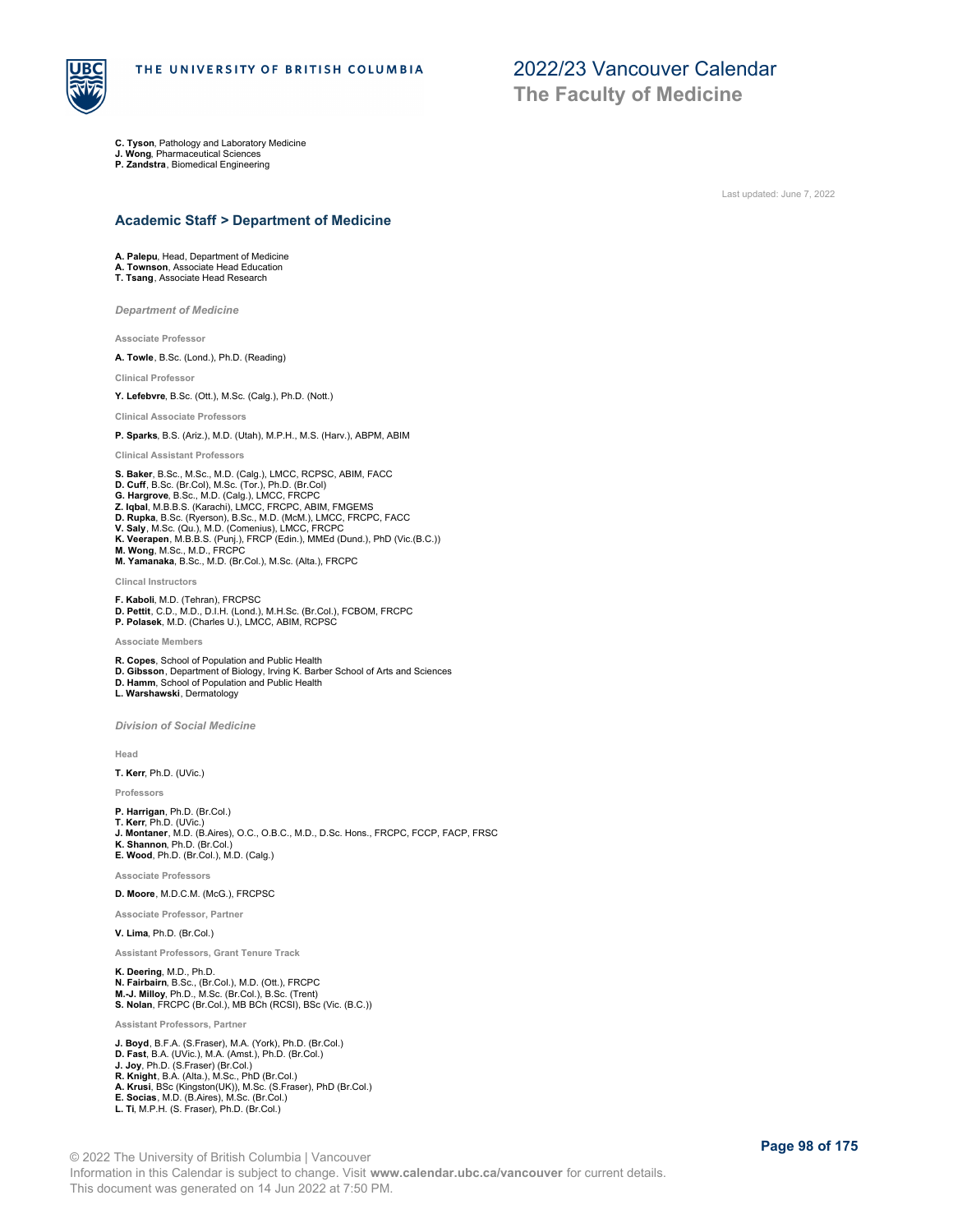

**Clinical Associate Professor**

#### **M. Hull**, M.D. (Sask.)

#### **Associate Members**

**R. Barrios**, Family Practice

- **R. Lester**, M.D., FRCPC **M. Murray**, M.D. (Manit.)
- **P. Phillips**, M.D., FRCPC
- **N. Pick**, M.D. (B.Gurion), FRCPC **N. Press**, M.D., FRCPC
- **L. Richardson**

**Adjunct Professors**

**L. Farrell**, M.Sc. (Lake.), Ph.D. (S.Fraser) **E. Nosova**, M.Sc. (St. Peter U.), Ph.D. (Salerno)

**Honorary Professors**

**M. O'Shaughnessy J. Ruedy**

*Division of Allergy and Immunology*

#### **Head**

**A. Kanani**, B.Sc., M.D., C.M. (McG.), LMCC, ABIM, FRCPC

**Professor**

**R. R. Schellenberg**, M.D. (Manit.), FRCP

**Clinical Professor**

**H. C. G. Wong**, B.Sc. (Manit.), M.D. (Br.Col.), FRCPC, FACP, FAAAAI, FCCP

**Clinical Associate Professors**

# **A. Kanani**, B.Sc., M.D., C.M. (McG.), LMCC, ABIM, FRCPC **D. F. Stark**, B.Med.Sc., M.D. (Alta.), FRCPC

**Clinical Assistant Professors**

**M. Kaviani**, M.D., FRCPC **S. Y. Kim**, B.Med.Sc., M.D. (Alta.), ABIM **C.S. Lee**, M.D., FRCPC **K. Lee**, M.D., FRCPC **H.N. Reeves**, M.D.

**Clinical Instructor**

**I. Chair**, M.D. (Br.Col.) **A. Jagdis**, M.D., FRCPC **H. Kular**, B.Sc., M.D., FRCPC (Br.Col.) **G. Lam**, M.D., FRCPC (Alta.), FRCPC (W.Ont.) **K. Lee**, M.D., FRCPC<br>**R. Mak,** B.Sc., M.D. (Alta.), FRCPC - Royal College of Physician and Surgeons of Canada<br>**S. Perkins,** B.Sc. (Alta.), M.B.B.S. (WI), FRCPC (McG.) **P. Pourshahnazari**, B.Sc., M.D. (Br.Col.), FRCPC - Royal College of Physician and Surgeons of Canada<br>**J. Ruiz,** M.D. (Calg.)<br>**K. Vostretsova**, M.D. (Br.Col.) **S. Wadiwalla**, M.B.B.S. (Mumbai)

**Associate Member**

**C. Biggs**, M.D. (Br.Col.) **R. Mak**, M.D. (Alta.) **J. Yeung**, M.D., FRCPC

*Division of Cardiology*

**K. Gin**, Head, VGH **A. Krahn**, Head, UBC **S. Vlrani**, Head, SPH

**Professors**

- 
- **A. Krahn**, M.D., FRCPC, FHRS **G. B. J. Mancini**, M.D. (Tor.), FRCPC, FACC
- **J. Mayo**, Radiology
- 
- **S. Rabkin**, B.Sc.(Med), M.D. (Manit.), FRCPC **T. Tsang**, M.D., B.Sc. (Alta.), MCC, ABIM **J. Webb**, B.Sc. (S.Fraser), M.D. (Br.Col.), FRCPC
- 

**Professors Emeriti**

**J. Boone**, B.A., M.D. (Br.Col.), FRCPC **J. A. Cairns**, M.D. (Br.Col.), FRCPC, FRCPC, FCAHS, FRCPC (London), FACC

**D. Kavanagh-Gray**, M.D. (Ott.), FACP, FACC, FRCPC

**H. Mizgala**, B.A. (Loy.), M.D., C.M. (McG.)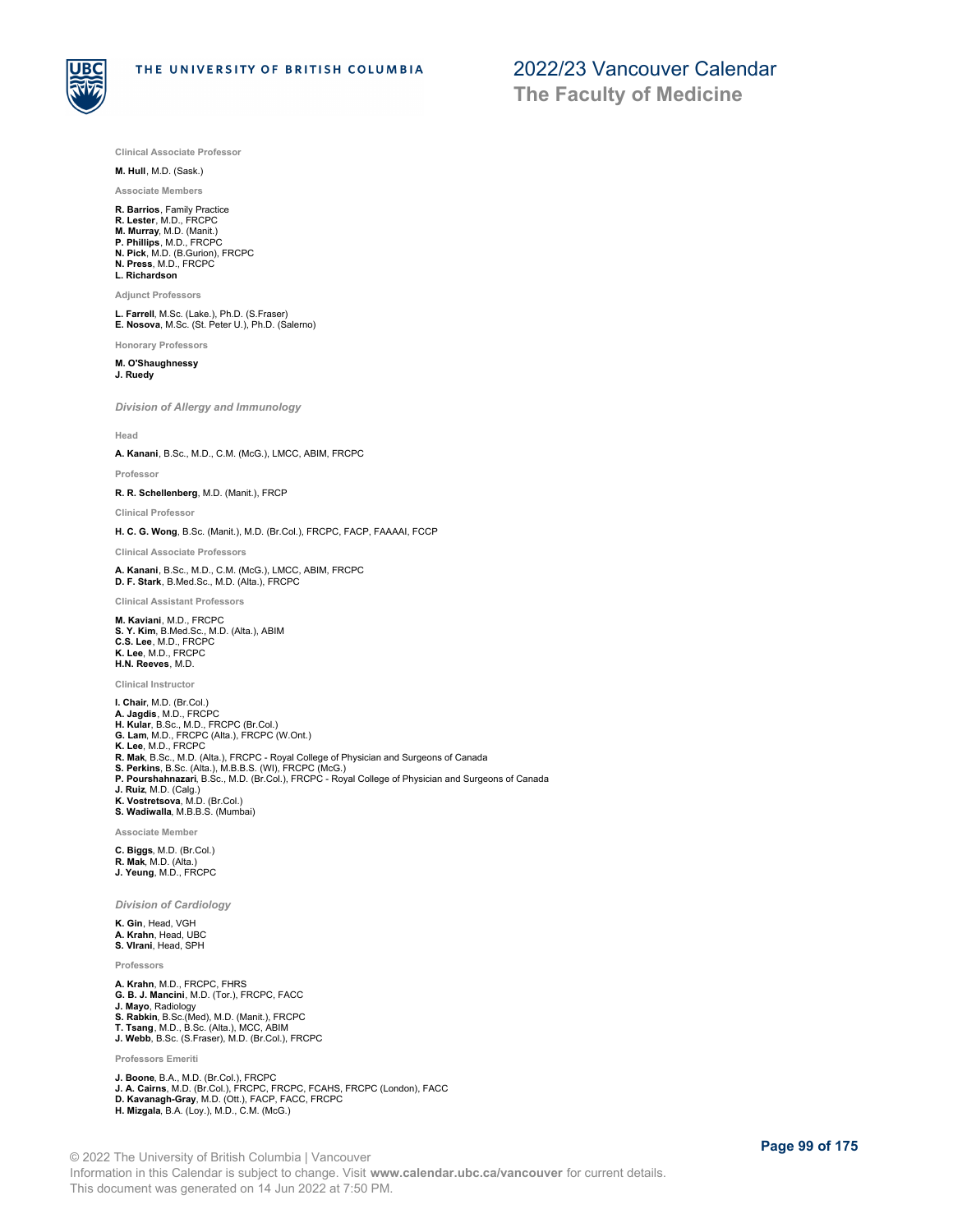

**The Faculty of Medicine**

**Associate Professor**

#### **J. Leipsic**, B.Sc., M.D. (Manit.), FRCPC

**Associate Professor Emeritus**

**H. Henning**, B.Sc. (Tuebingen), M.D., Ph.D. (Munich), ABIM **K. Humphries**, M.Sc. (Br.Col.), M.B.A. (S.raser), D.Sc. (Netherlands), B.G.S. (S.Fraser)

#### **Clinical Professors**

- **R. Carere**, B.Sc. (Guelph), M.D. (Ott.), FRCPC
- **A. Chan**, M.D. (Tor.), M.Sc. (Harv.), ABIM, LMCC, FRCPC, FACC, FSACI, FESC<br>**A. Fung**, M.D.,B.S. (H.K.), FRCPC, ABIM, FACC, FSCAI<br>**K. G. Gin**, M.D. (Br.Col.), FRCPC, FACC
- 
- **V. F. Huckell**, B.Sc., M.D. (Br.Col.), FRCPC, FACC
- 
- **A. Ignaszewski**, M.D. (Lubin), FRCPC, FACC **M. Kiess**, B.Sc., M.D. (Br.Col.), FRCPC
- **I. Penn**, B.A, M.B., B.S. (Syd.), FRCPC, FRACP
- **K. Ramanathan**, M.B., Ch.B. (Otago), M.D., FRCP, FRCPC, FRACP **J. Saw**, B.Sc. (S.Fraser), M.D. (Ott.), FRCPC, LMCC, ABIM
- 
- **G. Wong**, B.Sc., M.D. (Br.Col.), M.P.H. (Harv.), ABIM, FRCPC **D. Wood**, B.Sc., M.D. (Br.Col.), ABIM, FRCPC **J. Yeung-Lai-Wah**, M.B., Ch.B. (Glas.), FRCPC
- 

**Clinical Professors Emeriti**

- **V. Bernstein**, M.R.C.S. (Engl.), L.R.C.P. (Lond.), FRCPC **A. Dodek**, M.D. (Br.Col.), FRCPC
- 
- **D. Ricci**, B.Sc., M.D. (Br.Col.), FRCPC

**Clinical Associate Professors A. Aminbakhsh**, M.D. (Tehran), FRCPC (Col. and Br.Col.) J. Andrade, B.Sc., M.D., FRCPC<br>**E. Aymong**, M.Sc. (Col.), M.D. (Tor.)<br>**M. Bennett**, M.D. (Br.Col.), ABIM, FRCPC<br>**S. Chakrabarti**, M.B.B.S. (Calc.), M.D. (Pg.IMER), MRCPCH<br>**S. Chan**, M.D. (Br.Col.), ABIM, FRCPC, LMCC M. Davis, M.D. (Br.Col.), BSc (McG.)<br>M. Deyell, M.D., M.Sc.<br>N. Elmayergi, MBBCh (Cairo), MCC, FRCP(C), ABIM<br>P. Gladstone, M.D., FRCPC (Tor.), M.P.H. (Harv.)<br>J. Grewal, B.Sc. (Br.Col.), B.Sc., M.D. (Manit.), LMCC, FRCPC<br>N. **R. Hooper**, M.D. (Br.Col.) **J. Jue**, B.Sc., M.D. (Br.Col.), FRCPC **A. Lalani**, M.Sc. (Alta.), M.B., B.S. (Lond.), ABIM, FRCPC, FACC, FSCAI<br>**R. Leather**, M.D., FRCPC<br>**D. Manyari**, M.D. (Lima) (Associate Member) **P. Nair**, B.Sc. (C'dia), M.D. (Qu.), M.H.P.E. (Ill.), FRCPC **S. Pearce**, M.D. **A. Rabinowitz**, M.B., Ch.B (Cape T.), FRCPC, ABIM, LMCC, FLEX, ECFMG, FMGEMS **S. Robinson**, BMedSci, MBChB, MD MRCP (UK) **T. Sedlak**, M.B.A. (Can.West), M.D. (Br.Col.), B.Sc. (Alta.) **G. Simkus**, M.D.C.M. (McG.), LMCC, FRCP, CPSQ **E. Swiggum**, B.A., M.D. (Dal.), FRCPSC, ABIM **J. Tang**, B.Sc. (S.Fraser), M.D. (Br.Col.), FRCPC **C. Taylor**, B.A., M.D. (Br.Col.), M.P.H. (Harv.), ABIM, FRCPC **C. Thompson**, M.D., C.M. (McG.), FRCPC **M. Toma**, M.D. (Br.Col.), ABIM, FRCPC **S. Virani**, B.Sc., M.D., M.Sc. (Br.Col.), MRCPCH ( M.R.H. (Col.), LMCC, FRCPC, ABIM, MBC **Clinical Associate Professor Emeritus I. Macdonald**, M.D. (Qu.), C.C.F.P., FRCPC **Clinical Assistant Professors T. Ashton**, M.D. (Br.Col.), FRCPC, LMCC **B. Ayach**, B.Sc. (Vic.(B.C.)), M.Sc. (Laval), Ph.D. (Tor.), M.D. (St. George)<br>**K. Bhagirath**, M.D. FRCP(C), FACC, FASE<br>**M. Blackwell**, R.N. (B.C.I.T.), B.Sc. (Br.Col.), M.D., FRCPC, FACC R. Boone, B.Sc., M.D. (Br.Col.), M.Sc. (Lond.S.H.T.M.), FRCPC<br>K. Brown, B.Sc. (Vic.(B.C.)), M.D. (Calg.), FRCPC<br>N. Brunner, M.D., (Alta.), FRCPC<br>A. Chou, M.D. (Br.Col.), FRCPC<br>R. Chow, B.Sc., M.D. (Br.Col.), FRCPC<br>S. Chow,

- 
- 
- **S. Dhesi**, B.Sc., M.D. (Br.Col.), FRCPC
- **M. Diamant**, M.D.
- **R. Dong**
- 
- **D. Dulay**, B.Sc. (Windsor), M.D. (Memorial, Nfld.)<br>**C. Fordyce,** B.Sc.H. (Qu.), M.Sc. (Tor.), M.D. (McG.), FRCPC (Br.Col.), MHS (Duke)<br>**C. Franco**, Ph.D., MD (Tor.), FRCPC (Br.Col.)<br>**O. Gusbi**, M.D. (St. George), FRCPC
- 
- 
- **F. Halperin**, B.Sc. (Qu.), M.D. (Tor.), FRCPC, FACC **R. Hiralal**, M.D , FRCPC
- 
- **S. Isserow**, M.B.B.Ch. (Witw.), FRCPC **K. Kaila**, M.D. (Manit.), FRCPC (Alta.)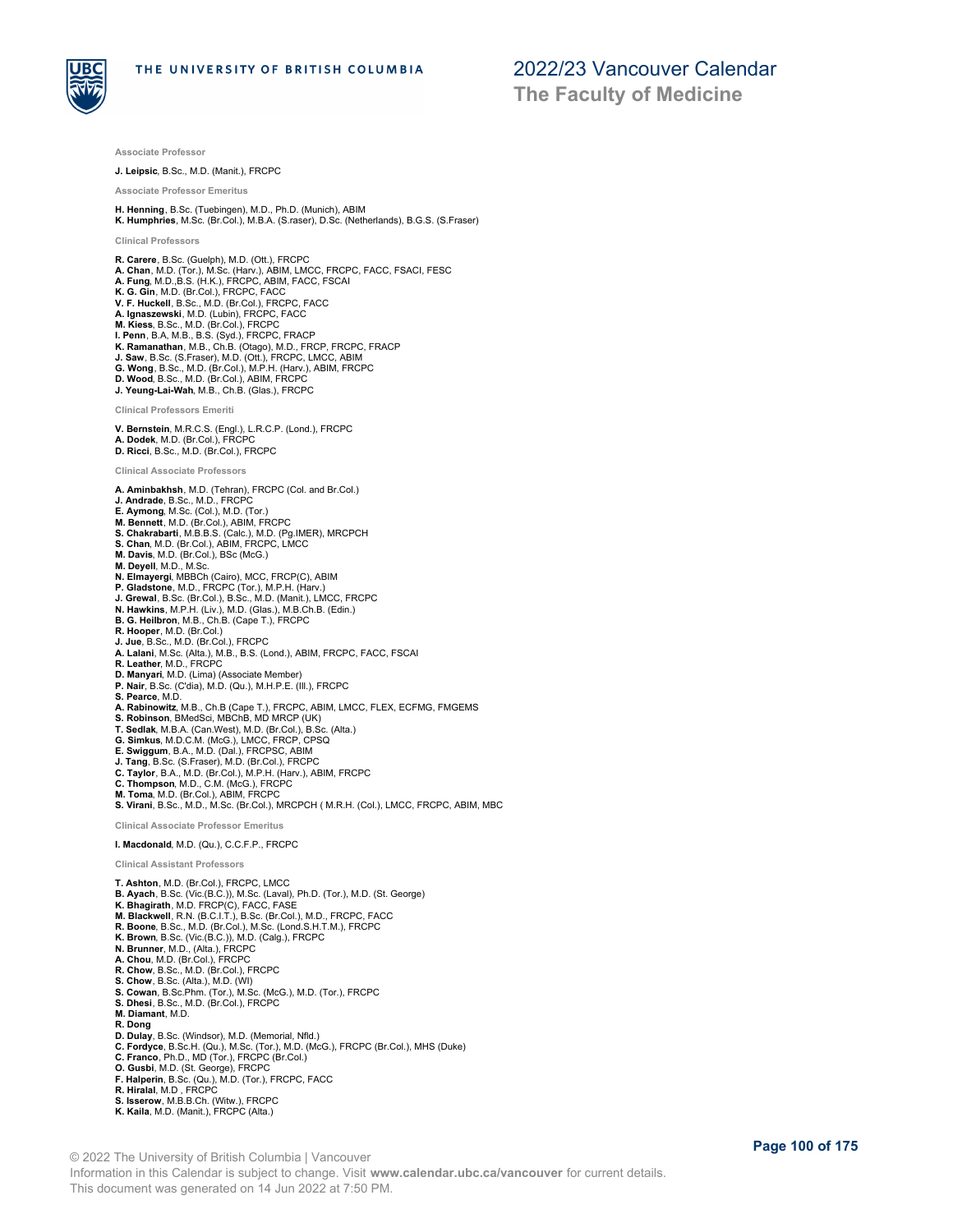

**The Faculty of Medicine**

**M. Kanakos**, B.Sc. (W.Ont.), M.D. (Qu.), FRCPC, LMCC **R. Khan**, B.Sc. (Qu.), M.D., C.M. (McG.), M.Sc. (Harv.) **A. Khosla**, B.Sc.(p), M.D. (Br.Col) **Z. Laksman**, B.Sc., M.Sc., M.D. (Tor.), FRCPC **C. Lane**, M.D. (Tor.), B.A.S., MEng (Br.Col.) **B. Lau**, M.D., FRCPC (Br.Col.) **T. Law**, M.D. **J. LeMaitre**, B.Sc. (Edin.), M.B. Ch.B., MRCP (GB), M.D.<br>**C. Luong**, B.Sc. (Alta.), M.Sc. (Br.Col.), M.D. (Alta.), FRCPC, CSE/CCS Level III (Br.Col.)<br>**M. Luong**, M.D. (Tor.), B.Sc. (Br.Col.), FRCPC<br>**M. Mann**, M.D., FRCPC **J. McKinney**, B.Sc.H., M.Sc. (W. Ont.), M.D. (Tor.), FRCPC (Br.Col.)<br>**P. Novak,** B.Sc., M.D. (W.Ont.), FRCPC<br>**K. Ong**, B.Sc. (Qu.), M.D. (Tor.)<br>**T. Orenstein-Lyall**, M.D., FRCPC<br>**D. Patton,** B.Sc. (Qu.), M.D. (Tor.), FRCP **K. Pistawka**, M.D., FRCPC **E. Rayner-Hartley**, M.D. **J. Sathananthan**, M.D. **K. Shetty**, B.Sc. (Dal.), M.D. (Nfld.), FRCPC **M. Sikkel**, M.D. **R. Sochowski**, M.D. **G. Sra**, M.D. **L. Sterns**, B.M.Sc., M.D. (Alta.), LMCC, FRCPC, ABIM L. Straatman, B.Sc. (W.Ont.), M.D. (Alta.)<br>P. Tan, M.D. (Br.Col.), LMCC, FRCPC<br>**M. Tsang**, B.Sc., M.D. (Br.Col.)<br>**K. W. S. Tung**, B.Sc., M.D. (Manit.), LMCC, ABIM<br>**L. Vatrdergriend,** B.Sc., M.D. (Alta.)<br>**R. Vandergriend, R. Vandergriend**, B.Sc., M.D. (Alta.) (Associate Member) **A.T. Verma**, BSc (Vic.(B.C.)), M.D. (Br.Col.), FRCPC **J. Vuurmans**, M.Sc., M.D. (Amst.), Ph.D. (Utrecht) **J. Webber**, B.Sc. (Trin.W.), M.D. (Calg.) **Clinical Instructor S. Alipour**, M.Sc., M.D. (Br.Col.) **S. Au**, M.D., FRCPC **V. Bhan**, M.D. **H. Bhugra**, M.D. **S. H. Chan S. Cheung**, B.Sc., M.D. (Br.Col.) **K. Chu**, M.D. (Br.Col.), FRCPC **C. Dehoney**, M.D. **O. Desplantie**, M.D. (McG.) **L. Dewart**, B.Sc., M.B.B.S. (King's(Lond.)), LMCC, FRCPC **D. Lee**, B.A. (McG.), M.D. (Tor.), FRCPC **B. Leung**, B.Sc., M.D. (Br.Col.), FRCPC **B. I. Munt**, B.Sc. (Mt.All.), M.D. (Br.Col.), FRCPC, ABIM, LMCC, FACP **A. Natarajan**, M.B.B.S. (NTR), MRCP(UK), M.D. (Newcastle(UK)), FRCPC **J. Rajala**, B.Sc., M.D. (Alta.) **J. Todd**, M.D. **W. Tsui**, B.Sc. (Br.Col.), M.D. (Qu.), FRCPC **A. Verma**, M.D. **J. Vyselaar**, M.D., FRCPC **K. Wallace**, M.B., B.S. (WI) **M. Williams**, M.B., B.Sc., M.R.C.P. (UK), FRCPC, FACC **A. Yeung**, M.D. **Adjunct Professor S. Lear**, B.Sc. (S. Fraser), Ph.D. (Br.Col.) **Associate Member**

#### **A. Barlow**, Pediatrics

**Associate Member, External**

#### **A. Ahmadi**

**Affiliate Assistant Professor**

#### **A. Ahmadi**, B.Sc., M.D. (Br.Col.), FRCPC

*Division of Community Internal Medicine*

#### **B. Kassen**, Acting Head

**Clinical Professor**

**H. Baillie**, B.Sc., M.Sc., M.B.Ch.B. (Glas.), FRCPC **S. Jaffer**, B.Med.Sci., M.D. (Mem.), M.H.Sc. (Br.Col), FRCPC

**Clinical Associate Professors**

- **N. Cummins**, M.D. University of Hawaii
- 
- **S. Ensworth**, M.D. (Br.Col.) **L. Farrell**, B.Sc. (Vic.(B.C.)), M.D. (Br.Col.), FRCPC **S. Gill**, M.B.B.S. (Patiala), FRCPC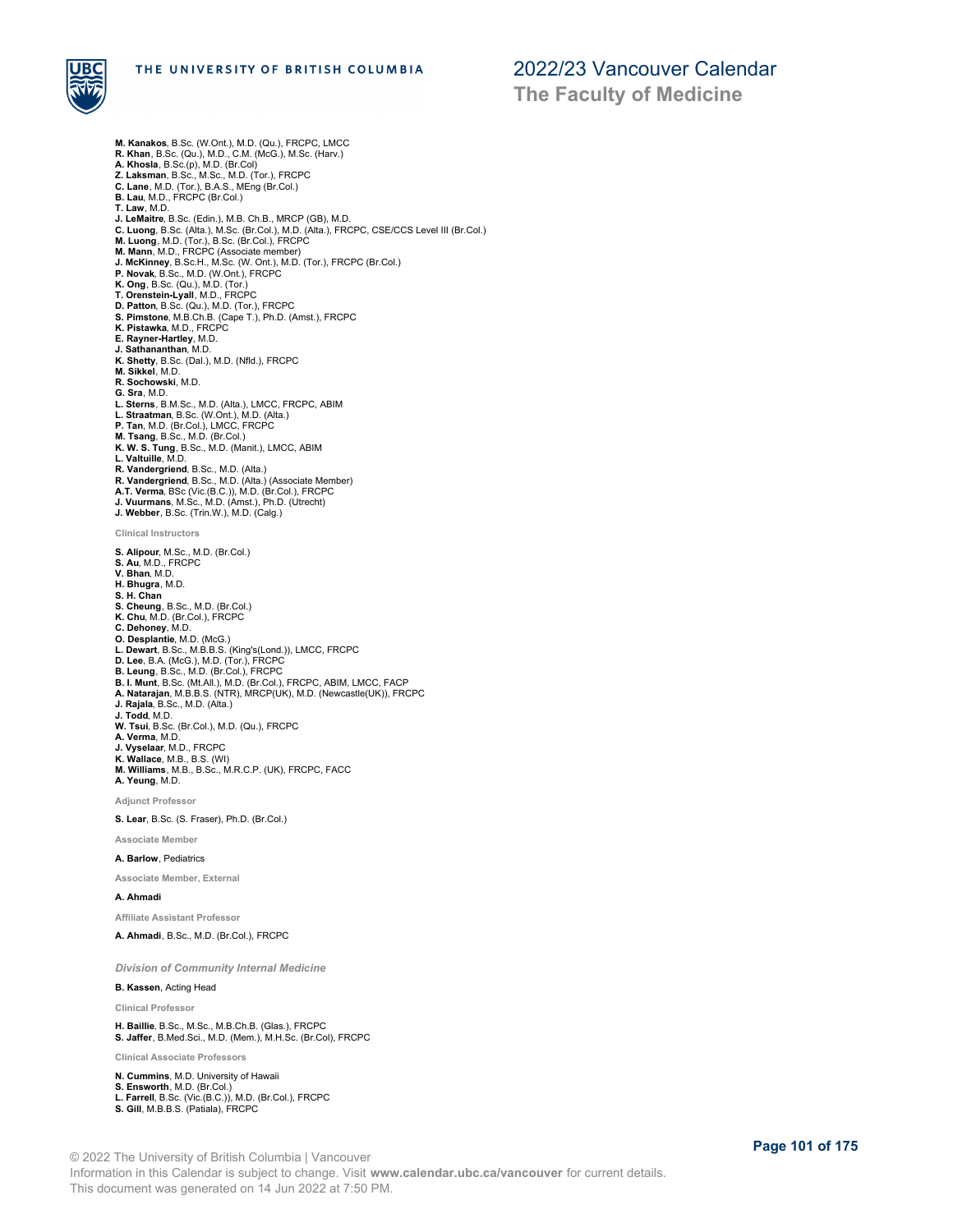

**A. Hamour**, M.B., B.S. University of Khartoum **P. Malpass**, M.D. (Br.Col.) **A. Markanday**, M.D., FRCPC, ABIM **T. Maung**, M.B.B.S. (Yangon), FRCPC **C. Morris**, M.D. (Tor.), FRCPC **S. Sullivan**, M.D. (Br.Col.), MRCP, FRCPC, FRCPL **S. Taylor**, B.Sc. (Wat.), M.D. (McM.), FRCPC **S. Walker**, B.Sc., M.D. (Br.Col.), FRCPC **S. Wong**, B.Sc., M.D. (Calg.), FRCPC **Clinical Assistant Professors M. Ali**, M.B., B.S. **Y. Arikan**, B.Sc. (McG.), M.D. (Calg.), FRCPC **E. Auersperg**, M.Sc., M.D. (Br.Col.), ABIM, FRCPC, LMCC **N. Baradaran**, M.D. (Iran U.M.S.), FRCPC **K. Bashir**, M.B., B.S. (Dow), ECFMG, LMCC, ABIM **B. Behesti**, M.D. (Tor.), FRCPC **M. Bernard**, M.D. (Br.Col.) **S. Broder**, M.D. (McM.), FRCPC **D. Burke**, M.D. (Tor.), FRCPC **P. Camateros**, M.D. (Calg.) **B. Chai**, M.D. (Alta.) **N. Chan**, M.B.,B.Ch.,B.A.O. National University of Ireland **D. Chandler**, M.D. (Manchester) **P. Chang**, M.D. (W.Ont.), FRCPC **J. Dunne**, M.B. (Ireland), FRCPC **C. L. Dyck**, B.Sc. (McM.), B.Sc., M.D. (Manit.), FRCPC, LMCC **A. Elekiaby**, M.B.Ch.B., ABIM, ABPM<br>**D. Ervin**, M.D. (Dal.), ABRM, ACLS, ATLS, ACCP, LMCC, ABIM, FRCPC<br>**R. Foster**, M.D. (Calg.) **G. Gabana**, M.D. (Br.Col.), FRCOC **C. Hennessy**, M.D. (Dalhousie) **A. Hoffman**, M.D. (Tor.), FRCPC **L. Hollands**, B.Sc. (Br.Col.), M.Sc. (W.Wash.U.), M.D. (Calg.), FRCPC<br>**B. Hughes**, M.D. (Br.Col.), FRCPC<br>**Z. Iqbal**, M.B.B.S. (Karachi), LMCC, FRCPC, ABIM, FMGEMS **A. Kang**, M.D. (Calg.), ABIM, FRCPC **G. Karr**, M.D., Ph.D. (Br.Col.), FRCPC **M. Kenyon**, M.B.B.Ch. (Witw.), FRCPC **J. Kerr**, M.D. (Queen's)<br>**J. Kerrie**, M.D. (Manit.), FRCPC<br>**M. Keshmiri**, B.Sc.(Med.), M.D., Ph.D. (Alta.), FCCP, LMCC, ABIM **E. Kim**, M.B.,B.S. Imperial College London Faculty of Medicine **R. Kumar**, M.D. (Br.Col.), FRCPC **E. Lai**, B.Sc., M.D. (Br.Col.), FRCPC **P. Lail**, M.Sc., M.D. (Calg.), FRCPC **A. Lakhani**, M.D. (U.Coll.Dublin), M.Sc. (NUI), MRCP (RCPI) **A. Lam**, M.D. (Br.Col.) **M. Lang**, M.D. (Col.), FRCPC **M. Lapin**, M.D., C.M., (1981 McG) **M. Lee**, M.D., (Br.Col.) **C. Little**, M.D. (Memorial, Nfld.), FRCPC **J. MacIsaac**, M.D. (McM.) **D. MacRitchie**, B.Sc. Hons., M.D. (Br.Col.), FRCPC **N. Mahmoudi**, M.D. (Shiraz), LMCC, CCFP, ABIM, FRCPC **C. Mahony**, B.Sc., M.D. (Ott.) **C. Main**, M.D. (Br.Col.) **S. Matossian**, B.Sc. (Br.Col.), M.D. (Alta.), LMCC, ABIM **B. McArdle**, M.D. **K. McDermid**, M.D. (Br.Col.), FRCPC **D. McDonald,** B.A. (Tor.), M.D. (Manit.), LMCC<br>**S. McKee**, M.D. (Duke), M.P.H. (Harv.), ABIM, ACLS, ATLS<br>**M. McKnight,** M.D. (Br.Col.)<br>**D. Min,** M.D. (Br.Col.)<br>**S. Min**, B.Sc. (Br.Col.), M.D. (Tor.), FRCPC **D. Myers**, M.D. (Manit.) **D. Naude**, M.B.Ch.B., M.Med. (Pret.), FRCPC **D. Negash**, M.D. (JTSE), FRCPC **M. Nezerali**, M.B. (Lond.), FRCPC **R. O'Dwyer**, M.B., MRCPI, FRCPC **W. Pewarchuck**, B.M.Sc., M.D. (Alta.), ABIM, FRCPC **J. Pewarchuk**, B.Sc., M.D. (Alta.), FRCPC **B. Phillips**, B.A., M.D. (Qu.), FRCPC **J. Rai**, M.D. (Alta.) **A. Rizzardo**, M.D. (Br.Col.) **J. Rudnik**, B.Sc., M.Sc., M.D.C.M., FRCPC **R. Shaw**, M.D. Albany Medical College of Union University **P. A. Sherk**, M.D. (Tor.) **C. Simpson**, M.D. (Alta.) **T. Sindhar**, MBBS (Kasturba) , M.D. **A. Singh**, MBBS (GND), MRCP (UK), Ph.D. (Exe.) **J. Spence**, M.D. (Br.Col.) **V. Stoynova**, M.D. (McG.) **B. Sugars**, M.D. (Calg.) **S. Sutcliffe**, M.D. (Sask.), ABIM, FRCPC **A. Tothill**, M.D. (Br.Col.) **I. Tynan**, M.D. (Br.Col.), FRCPC **A. -A. Varadarasa**, M.B.B.S. (Jaffna), FRCPC, LMCC, MCCQE, ABIM, MCCEE **S. M. Wadge**, B.Sc. (S.Fraser), M.D. (Br.Col.), FRCPC, LMCC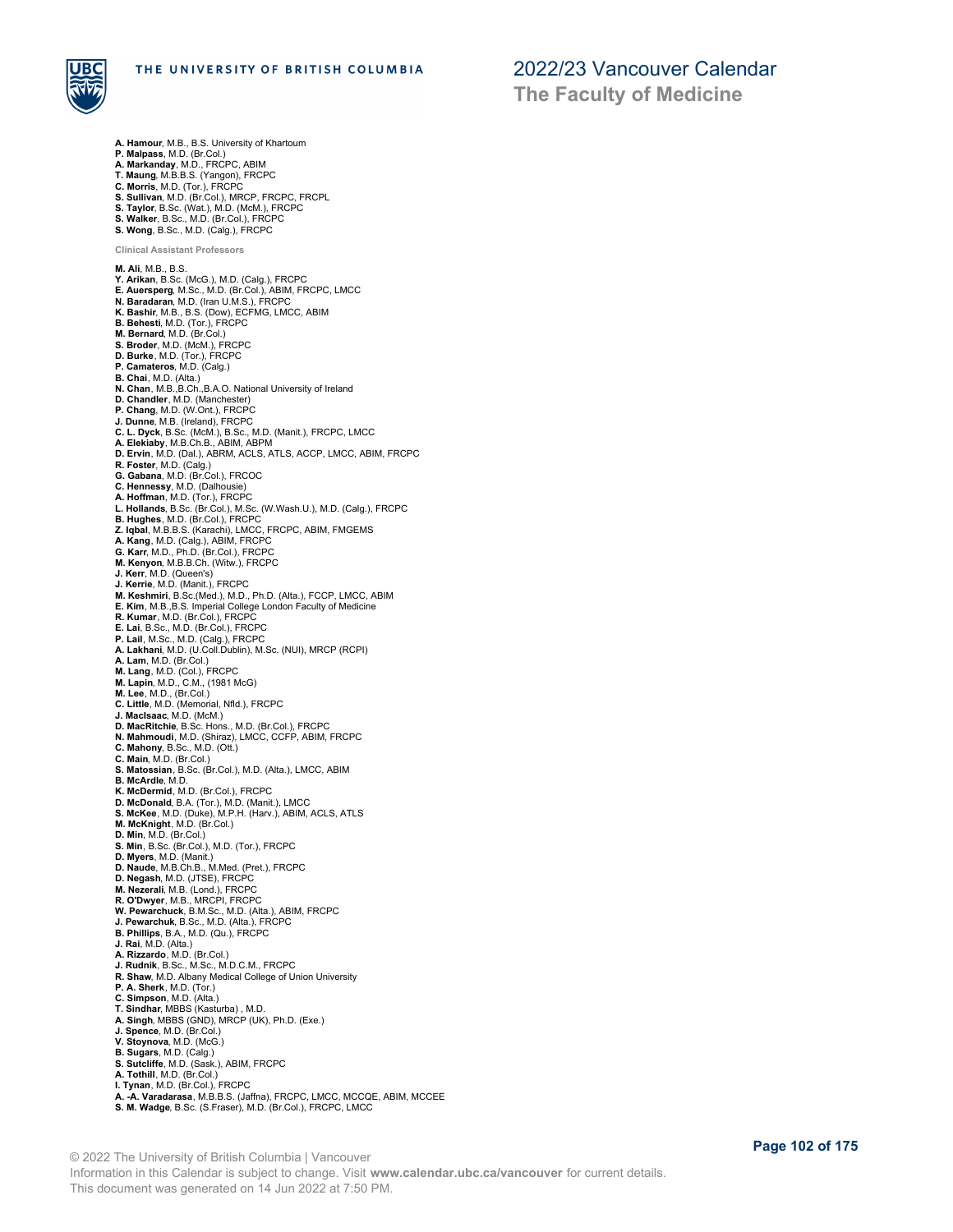

THE UNIVERSITY OF BRITISH COLUMBIA

### 2022/23 Vancouver Calendar

**The Faculty of Medicine**

**A. Walzak**, M.D. (Calg.), FRCPC **L. Wik**, M.D. (Br.Col.) **D. Williams**, M.B.B.S., B.Sc. (W.I.), M.Sc. (Alta.), M.B.A. (Qu.), FRCPC **L. Winkler**, M.D. (Ont.), S.B. (Mass.) **E. Wojtowska**, M.D. (Poznan), CSIM, MCCEE, FRCPC **T. Yang**, B.Sc., B.Med.Sc., M.D. (Ott.), FRCPC **S. Youakim**, M.Sc., M.D., C.M., M.Sc.(A) (McG.), FRCPC **Z. Yu**, M.D. (China) **S. Zavareh**, M.D. (Isfahan), M.H.Sc. (Br.Col.), FRCPC, ABIM **Clinical Instructors A. Aziz**, M.B., Ch.B.University of Baghdad **M. Aziz**, M.B., Ch.B. Fayoum University **M. Ballard**, M.D. (Br.Col.), FRCPC **J. Belle**, M.D. (Br.Col.) **G. Bhurji**, B.M.,B.S. University of Limerick **H. Blair**, M.D. (Br.Col.) **E. Blake**, M.D. (Br.Col.) **P. Campsall**, M.D. (Br.Col.) **S. Caswell**, M.D., FRCPC **T. Cessford**, M.D. (Br.Col.) **C. Chan**, M.D. (Br.Col.) **A. Cherry**, M.D. (Br.Col.) **M. Choi**, M.D. (Tor.) **K. Cindrich**, M.D. (Br.Col.) **K. Cunningham**, M.D. (W.Ont.), LMCC, FRCPC **O. Drouin**, M.D. (Lom.Linda), FRCPC **M. Eddy**, M.D. (Br.Col.) **E. Fam**, M.B.B.Ch., M.Sc. (Cairo), USMLE, ATLS, ACLS, ABIM, AMCC **M. Fazil**, M.B., B.S. (Aga Khan(P'stan)), FRCPC **S. Fazlagic**, M.D. (Br.Col.), FRCPC **L.M. Fong**, M.D., C.M. (McG.), FRCPC **C. Foster**, M.D. (Br.Col.) **L. Fraser**, M.D. (Br.Col.) **N. Frolova**, M.D. (Tyumen) **C. Gabana**, M.D. (Br.Col.), FRCPC **S. Galindo**, M.D. (Western) **D. George**, M.B., Ch.B. (UNITRA), FRCPC **S. Gharbi**, M.D.C.M. (McG.), FRCPC **S. Ghosh**, M.B., B.S. (Calc.), FRCPC **N. Golishevski**, M.D. (Lugansk), FRCPC **P. Gosset**, M.D. (Br.Col.) **J. Grace (Sunderwood)**, B.Sc., M.D. (Br.Col.), FRCPC **L. Gutierrez**, M.D. (Calg.), FRCPC **A. Hak**, M.D. (Manit.) **B. Heidary**, M.D. Teheran University of Medical Sciences and Health Services<br>**P. Herta**, M.D. (Queen's)<br>**R. Hicks**, M.D. (Br.Col.) **M. Ho**, M.H.S.C. (Br.Col.), M.D. (Tor.), FRCPC **R. Holden**, M.D. (Br.Col.), FRCPC **K. Humphreys**, M.D. (Manit.) **T. Jankowski**, M.D. (Br.Col.) **M. Jansz**, M.D. (Western Ont.) **D. Jaworsky**, M.D. (Tor.), FRCPC **K. Jongewaard (Kelly)**, M.D. (Br.Col.), FRCPC<br>**R. Kahlon**, M.B., B.Ch., B.A.O. (N.U.I.), FRCPC<br>**S. Kalikias**, M.D. Shiraz University of Medical Sciences and Health Services **A. Kecskes**, M.D. (Tor.)<br>**H. Khangura**, M.D. (St. George), FRCPC<br>**H. R. Kim**, M.D. (Tor.)<br>**D.D. Kincade**, B.Sc., M.D. (Br.Col.), BCLS, ACLS, LMCC, FRCPSC<br>**J. Kler**, M.D. (Western Ont.) **A. Kostyniuk**, M.D. (Calg.) **K. Lai**, M.B.B.Ch. (S.A.), FRCPC **S. Lakhi**, B.Sc., M.D. (Manit.), FRCPC **G. Lea**, M.D. (Br.Col.) **H. Lee**, M.D. (Br.Col.) **J. Lim**, M.D. (Br.Col.), FRCPC **P. Ling**, M.D. (Br.Col.) **C. MacCallum**, M.D. Memorial University of Newfoundland **R. Majere**, M.D. (Br.Col.) **F. Mansour**, M.D. University of Damascus **P. Martin**, M.D. Xavier University School of Medicine **A. H. Martyn**, M.D. (Br.Col.) **K. -J. McKenzie**, M.D. (Br.Col.) **K. McLeod**, B.Sc. (Vic.(BC)), M.D. (Br.Col.), ABIM **F. Moein Vaziri**, M.D. (Br.Col.) **J. Morantz**, M.D. (B.Gurion), FRCPC **J. Nathan**, M.D. (Br.Col.) **W. Newsome**, M.D. (Okla.), FRCPC **L. Nguyen**, M.D. (Sask.), FRCPC **C. Niu**, M.D. (Tor.) **B. Nouthe Tietchou**, M.D. (McG.) **D. Ortved**, MB. Bch. BAO (U.Coll.Cork), FRCPC **E. Parfitt**, M.D. (Br.Col.) **M. Pascas**, M.D. (Br.Col.) **M. Perlman**, M.D. (Br.Col.) **S. Perlman**, M.D. (Br.Col.) **V. Petrovic**, M.D. (Br.Col.), FRCPC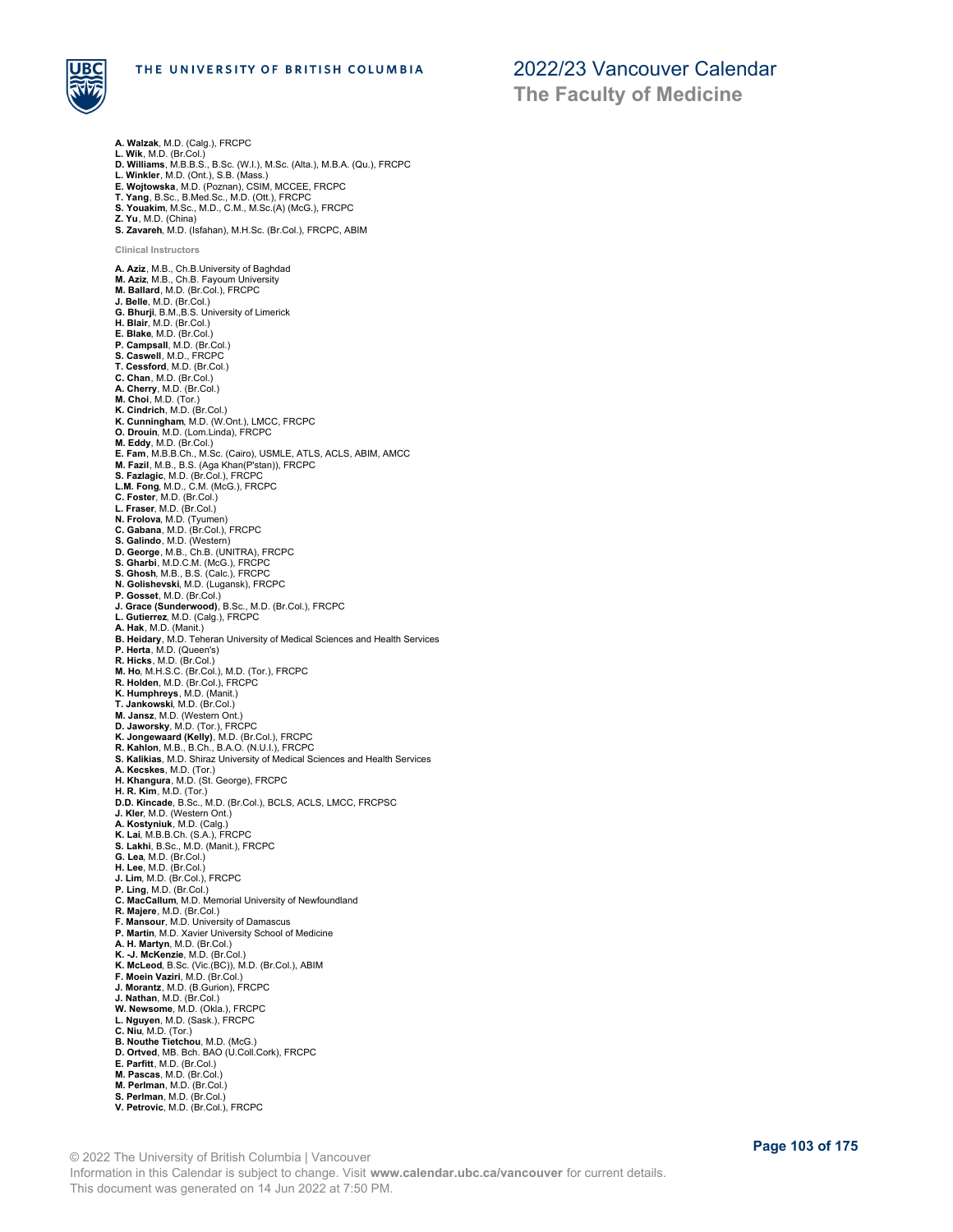

**The Faculty of Medicine**

**G. Polley**, M.D. (Sask.), FRCPC **S. Prasad**, M.B.B.S. (Jiw.), FRCPC **H. Qamar**, M.B., B.S. Baqai Medical College **N. Quershi**, M.D. (Br.Col.) **C. Reid**, M.D. (Br.Col.), FRCPC **I. Roshan Afshar**, M.D., C.M. (McG) **D. Roux**, M.B.,Ch.B. Universiteit Van Pretoria **F. Rydz**, M.D. Jagiellonian University Medical College **A. Saadeddin**, M.D. **V. Sahiholnasab**, M.D. (Pécs), FRCPC **S. Sajjadi**, M.D. (Shiraz Med.), FRCPC<br>**G. Sajjady**, M.D. Shiraz University of Medical Sciences and Health Services<br>**J. Saluja,** M.D. (Queen's)<br>**N. Sandhu**, M.D. (Dal.), FRCPC **H.S. Sarkaria**, M. D. (Ross) **N. Saukila**, M.B.,B.S. University of Malawi **E. Sawatsky**, M.D. (Sask.), FRCPC **T. Schmidt**, M.D.,C.M. McGill University **B. Sehmer**, M.B.,B.Ch.,B.A.O. Trinity College **K. Shoults**, M.D. (Br.Col.) **K. Sidhu**, M.D. (Br.Col.) **N. Sidhu**, M.B.,B.S. Bharati Vidyapeeth Deemed University **D. Siew**, MBBS (James Cook), FRCPC **B. Simona**, M.D. Universitatea de Medicina Si Farmacie **D. Skinnider**, B.Sc., M.D. (Sask.), FRCPC **N. Sood**, M.D. (Ott.) **H. Sotoudeh Ravan**, M.D. Shahid Beheshti University of Medical Sciences and Health Services **S. Sriram**, M.D. (Queen's) **H. Stefanison**, M.D. (Calg.), FRCPC **A. Stewart**, M.D. (McM.), FRCPC **S. Svarta**, M.D. (Copenhagen), FRCPC **D. Teichrob**, M.D. (Br.Col.) **T. Thomas**, M.D. (Br.Col.), FRCPC **X. Thompson**, M.D. (McM) **F. Y. Trang**, M.D. (Br.Col.) **Z. Trutsov**, M.D.(Pleven) **B. Tuvel**, M.D. (Qu.), FRCPC **M. Vaid**, M.D. (Br.Col.), FRCPC<br>**G. Vaz**, M.D. (Br.Col.), FRCPC<br>**V. Veleva**, M.D. M.D. Higher Medical Institute **J. Von Sychowski J. Wallach**, M.D. (W.Ont.), FRCPC **C. Walsh**, M.D. (Br.Col.) **M. Warwas**, M.D. (Br.Col.) **N. Widmer**, M.D. (Br.Col.), FRCPC **A. Wilson**, M.D. (Br.Col.) **R. Wong**, M.D. (Minn.), FRCPC **B. A. Woodrow**, M.D. (Br.Col.) **Y. You**, M.D. (Dal.), FRCPC **A. Zentner**, M.D. (McM) **Associate Members C. Mahoney**, M.D. (McM.), FRCPC *Division of Critical Care Medicine* Head

**C. Holmes**, M.D., LMCC, FRCPC

**Professors**

**P. Dodek**, M.D. (Tor.), M.H.Sc. (Br.Col.), FRCPC, FACP **J. A. Russell**, A.B. (Prin.), M.D. (Tor.), FRCPC **K. Walley**, B.Sc., M.D. (Manit.), FRCPC

**Associate Professors**

**N. Ayas**, M.D. (Alta.)<br>**J. Boyd**, B.Sc., M.D. (W.Ont.)<br>**D. Dorscheid**, M.D., Ph.D., B.Sc. (McG.), LMCC, ABIM

**Clinical Professors**

**V. Dhingra**, M.D. (Sask.), MCCE, ABIM, RCPSC, FCCS<br>**W. R. Henderson**, B.Sc., M.D. (Br.Col.), RCPSC, FCCS<br>**R. McDermid**, B.Sc. (McG.), M.D. (Br.Col.)<br>**J. J. Ronco**, M.D. (B.Aires), MCCEE, ABIM, RCPSC

**Clinical Associate Professors**

**D. R. Chittock**, B.Sc. (W.Ont.), M.Sc. (Harv.), M.D. (W.Ont.) **G. Haljan**, M.D. (Alta.), FRCPC **H. Kanji**, M.D. (Calg.)<br>**S. Keenan**, M.D. (Tor.), M.Sc. (McM.), FRCPC<br>**D. Ovakrim**, M.D. (Tor.)

**A. Peets**, B.Sc. (S.Fraser), M.D., M.Sc., Med. Edu. (Calg.), FRCPC **S. Reynolds**, B.A. (McG.), M.D. (Calg.), FRCPC

**Clinical Assistant Professors**

**N. Bradley**, M.D. (Tor.)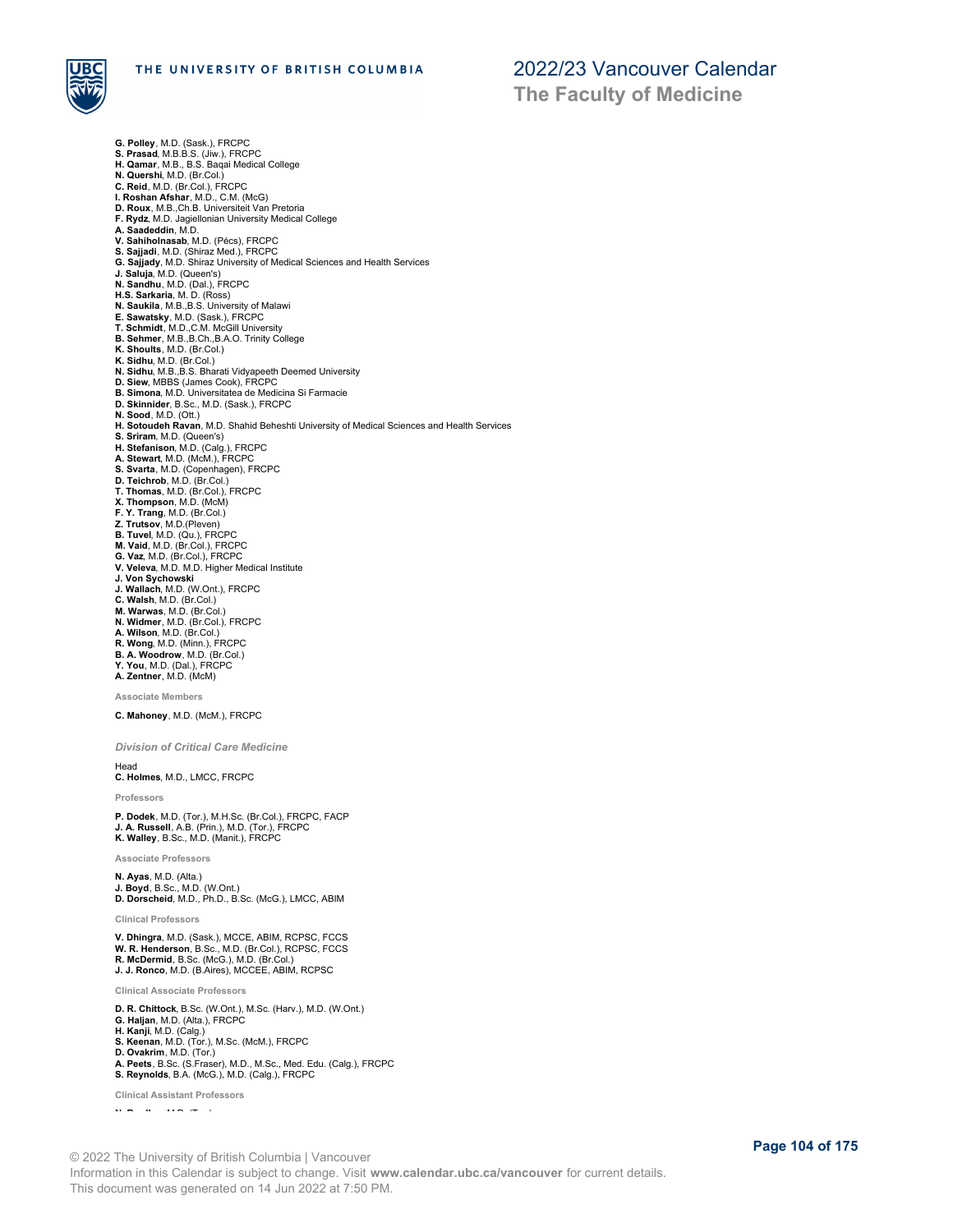

**The Faculty of Medicine**

**N. Bradley**, M.D. (Tor.) **V. Chaubey**, B.Sc., M.D. (McG.) **D. Fareen**, M.B.,B.Ch.,B.A.O. National University of Ireland **C. Fava**, B.Sc. (Vic.(BC)), M.D. (Br.Col.), RCPSC, ABIM **D. Forrest**, M.D. (Alta.) **G. Grant**, B.Sc., M.D. (Alta.), FRCPC, ABIM **A. Hughes**, M.D. (Br.Col.) **S. Kwan**, M.B., B.S. (H.Kong), M.R.C.P. (Edin.), FRCPC (Internal Medicine), FRCPC (Resp.), ABIM **D. Liu**, M.D. (Dalhousie) **R. MacRedmond**, M.B. B.Ch., B.A.O. (Trinity(Dub.)), M.D., FRCPC **B. Mann**, M.D. (Br.Col.) **G. Martinka**, M.D. Akademia Medyczna W Lublinie **G. McCormack**, B.Sc., M.D. (Br.Col.), FRCPC **A. Mitra**, M.D. (Br.Col.), M.P.H. (Harv.), FRCPC **S. Mountain**, B.Sc., M.Sc., M.D., M.D. (Br.Col.), FRCPC **A. Nazerali-Maitland**, M.B.,B.S. University of London **T. Paul**, M.D. (Br.Col.) **M. Sekhon**, M.D., FRCPC **B. Wierstra**, M.D. (Ott.) **J. Wong**, M.D. (Br.Col.), FRCPC **T. Yerman**, M.D., FRCPC **Clinical Instructors A. Babuk**, M.D. (Br.Col.) **H. Brar**, M.D., FRCPC **K. Craig**, B.Sc., M.D., M.Sc. (Br.Col.), LMCC, FRCPC **D. Jaswal**, M.D. (Br.Col.) **L. Khara**, M.D. (N.Y.State), M.Sc. (Calg.), FRCPC **E. Lau**, M.D. (Br.Col.), FRCPC **T. Lee**, M.D. (McM) **J. Mackenzie-Feder**, M.D.C.M. (McG.) **G. Miller**, M.D. (McM) **K. Murphy**, M.D. (Br.Col.) **A. Polson**, M.D.C.M. (McG.), FRCPC **A. A. S. Sarao S. Taylor**, M.D. (Queen's) **S. Thiara**, M.D. (Br.Col.) **B. Wierstra W. Wormsbecker**, M.D. (Br.Col.)

**C. A. Yelle**, B.Sc., M.D. (Ott.), FRCPC

**Associate Members**

- **J. Barnbrook**, Anesthesia, MBChB (Dundee), FRCA(UK), FRCPC
- **G. Finlayson**, Anesthesia, M.D., FRCPC
- **M. Hameed**, Surgery & Critical Care Medicine, M.D., FRCPC **G. Isac**, Anesthesia, M.D., FRCPC
- 
- **R. Sharpe**, Anesthesia, M.D., FRCPC
- **D. Sirounis**, Anesthesia, M.D., FRCPC, FASE
- **D. Sweet**, Critical Care & Emergency Medicine, M.D., FRCPC
- **A. Thomas**, Emergency Medicine, M.D. (Calg.)
- **C. Turner**, Emergency Medicine, M.D. (Calg.) **E. Vu**, Emergency MEdicine, M.D. (Br.Col.)
- 

*Division of Endocrinology and Metabolism*

#### **M. Dahl**, Head

**Professors**

**G. Francis**, B.Sc. (S.Fraser), M.D.,M.S. (McG.), LMCC, FRCPC, ABIM **J. C. Prior**, B.A. (Linfield), M.D. (Boston), FRCPC **E. Ur**, M.B., B.S. (Lond.), LMCC, FRCPC

**Professors Emeriti**

**K. Dawson**, B.Sc., M.D. (Br.Col.)

**Associate Professors**

**C. Jones T. Tang**, B.A. (Duke), Ph.D. (Vermont)

**Clinical Professors**

**M. Dahl**, B.Sc., M.D., Ph.D. (Br.Col.) **S. Gill**, M.D. (Br.Col.), M.P.H. (Harv.), FRCPC **D. L. Kendler**, M.D. (Tor.) FRCPC, FRCP(C) **D. Miller**, M.D. (Western Ont.) **S. Sirrs**, M.D. (Br.Col.), FRCPC

**Clinical Professor Emeritus**

**Gr. E. Wilkins**, B.A., M.D. (Br.Col.), FRCPC

**Clinical Associate Professors**

**T. G. Elliott**, B.M.Sc., M.B.B.S. (Q'ld.), FRCPC **H. Marshall**, M.D., B.A. (Sask.), ABEM, FRCPC **B. Paty**, B.A (Emory), B.A., M.D. (Br.Col.), ABIM, LMCC **C. Wallace**, B.Sc., M.D. (Qu.), FRCP

**Page 105 of 175**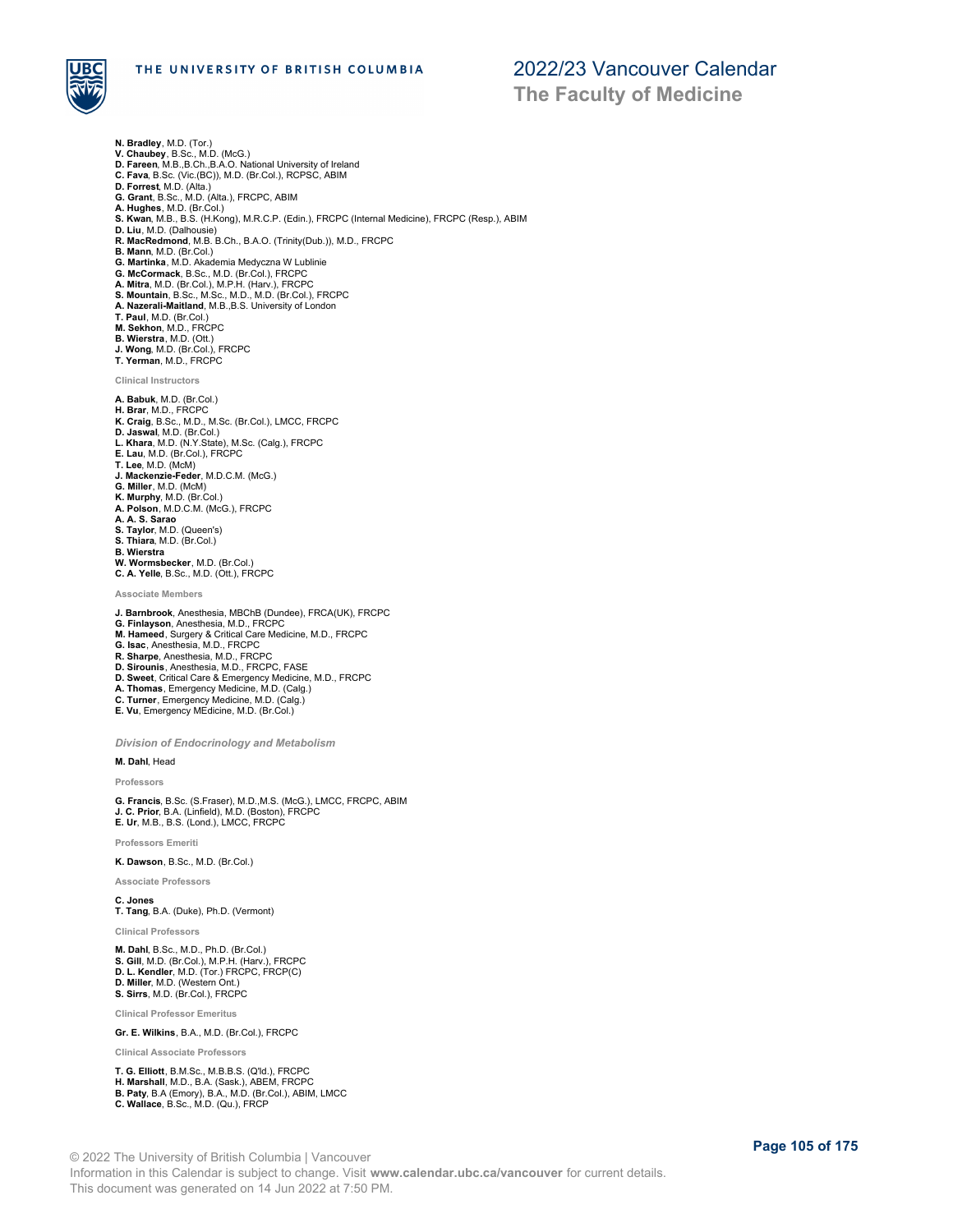

**Clinical Assistant Professors**

- **S. Capes**, M.D. (Ott.) **D. Clayton**, M.d. (Hal.) **P. Darras**, M.D. (Manit.) **M. Johnson**, B.Sc., M.D. (Man.) **J. Kapeluto**, M.Sc., M.D. (Br.Col.) **J. Klinke**, M.D. (Br.Col.), FRCPC, ABIM **J. M. Kong**, M.D. (Br.Col.) **S. H. Kreisman**, M.D. (McG.) **J. Lee**, B.Sc., M.D. (Br.Col.), LMCC, ABIM, FRCPC **J. Leung**, M.D. (Br.Col.) **A. Liu**, M.D. (Tor.) **J. Mackenzie-Feder**, MDCM (McG.) **P. Manjoo**, (Associate Member) **A. Moldoveanu**, B.Sc., M.Sc., M.D., FRCP(C), Cert Endo **M. Moosavi M. Pawlowska**, M.D. (Alta.) **R. Phillips**, M.D. (Alta.), FRCPC **B. A. Priestman**, M.D. (Br.Col.), LMCC, FRCPC **J. Ren**, (Associate Member), M.D. (Br.Col.), FRCPC **B. Schroeder**, (Associate Member) **D. Shu**, M.D., B.Sc. (Br.Col.), LMCC, FRCPC **S. Stafford**, M.D., C.M. (McG.) **D. M. Thompson**, B.Sc., M.D. (Br.Col.), FRCPC **A. White**, B.Sc., B.Ed., M.D. (Br.Col.), FRCPC **A. Zelichowska**, B.Sc., M.Sc., M.D. (Br.Col.) **Clinical Instructors R. Chen**, M.D. (Br.Col.) **H. Choi**, M.D. (Br.Col.), FRCPC **X. Feng**, M.D. (Calg.) **D. Harris**, M.D. (Br.Col.) **A. Inman**, (Associate Member) **A. Jain**, M.B., B.S. (Shiv.) **R. Khurana**, B.Sc., M.D. (Br.Col.), LMCC, ABIM, RCPSC **I. Ksseiry** , M.D. (Damascus) **L. Materek**, M.D. (Br.Col.)
- 
- **M. Pavlic**, M.D. (Br.Col.)<br>**S. R. Pisani**, Ksseiry, M.D. (Damascus)
- **S. Sandhu**, M.D. (Br.Col.)
- **N. Severin**, (Associate Member) **G. Smushkin**, M.D. (N'western)
- **Adjunct Professor**

**D. T. Finegood**, B.S.Ch.E. (Mich.), M.Sc. (N'western), Ph.D. (S. Calif.) **S. Kalyan**

**Associate Members**

**G. Bondy**, Pathology **R. Rothstein**, Pediatrics **L. Stewart**, Pediatrics

*Division of Gastroenterology*

**Head**

**R. Enns**, M.D. (Br.Col.)

**Professors**

H. J. Freeman, B.Sc. (Loyola), M.D., C.M. (McG.), FRCPC, ABIM, ABGE, FACP, FACG<br>**D. Kelleher**, M.B., M.D. (Trinity(Dub)),FRCPI, FRCP, FMedSci, FTCD, AGAF, FIAMS<br>**E. Yoshida**, OBC, B.Sc. (West), M.D. (Tor.), M.H.Sc. (Br.Col

**Professor Emeritus**

**S. Stordy**, M.D.C.M. (McG.), FRCP(C)

**Associate Professors**

**B. Salh**, M.B., Ch.B. (Leeds), MRCP, LMCC, FRCPC

**Clinical Professors**

**M. Byrne**, B.A., M.B. Ch.B., M.A., M.D. (Camb.), FRCPC **R. Enns**, B.Sc., M.D. (Br.Col.), FRCPC, ABIM **J. Gray**, M.D. (Br.Col.), FRCPC **E. Lam**, B.Sc. (Br.Col.), M.Sc. (Tor.), B.Med.Sc., M.D. (Mem.), LMCC, FRCPC **J. Telford**, B.Sc., M.D. (Br.Col.), M.P.H. (Harv.) **A. A. Weiss**, M.D. (Br.Col.), FRCPC, CME Director, ABIM, FRCPC

**Clinical Professors Emeriti**

#### **H. Chaun**, M.A., B.M., B.Ch. (Oxf.) **L. S. Halparin**, M.D. (Manit.), FRCPC

**Clinical Associate Professors**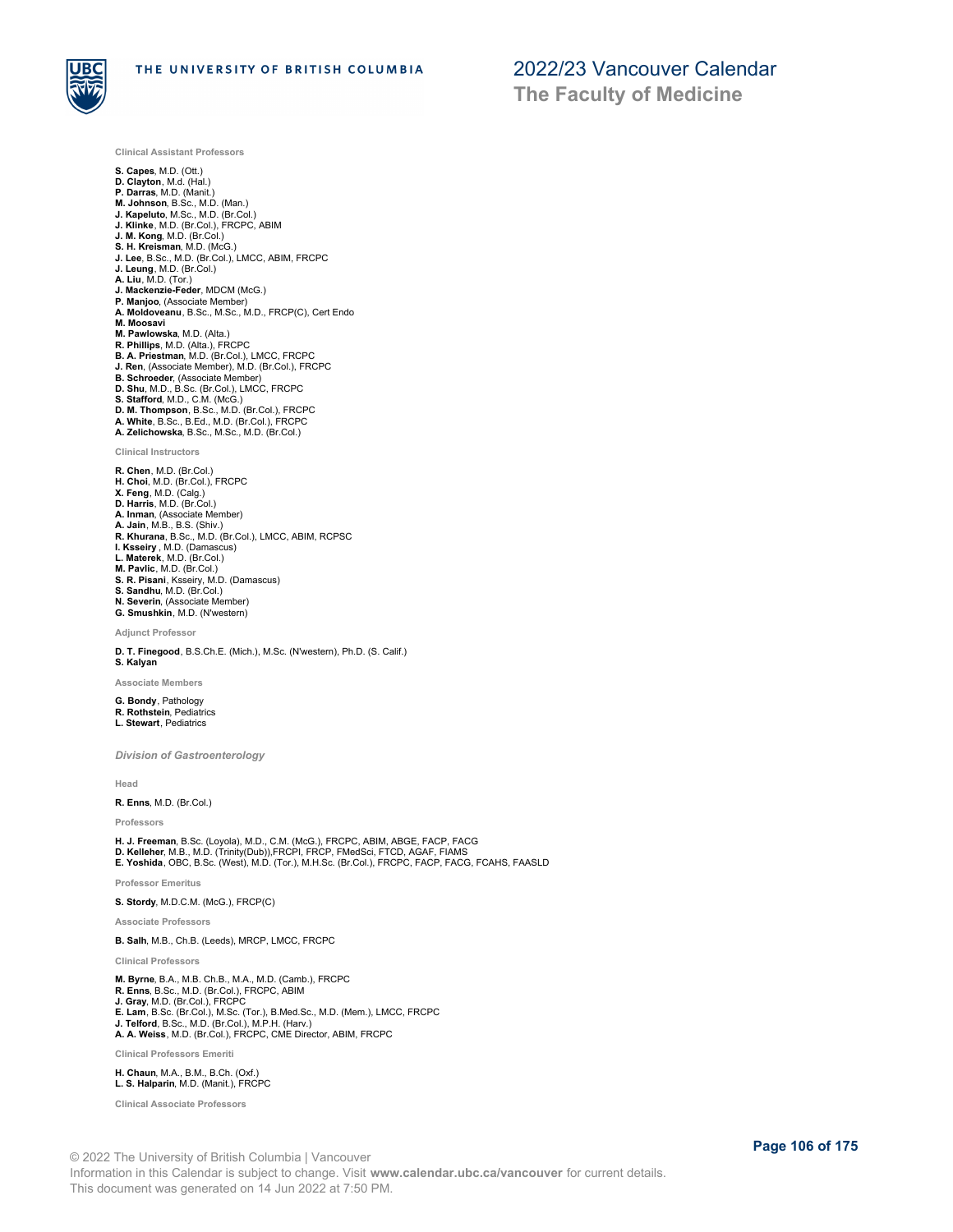

**The Faculty of Medicine**

**B. Bressler**, B.Sc., M.D. (Br.Col.), M.Sc. (Harv.), ABIM, ACLS **N. Chatur**, B.Sc. (S.Fraser), M.D. (Br.Col.), FRCPC **F. Donnellan**, M.B., B.Ch., B.A.O., M.D., M.R.C.P.I M. Fishman, M.D. (Br.Col.), ABIM, FRCPC<br>S. Gan., B.Sc. (McG.), M.D. (Br.Col.), FRCPC<br>H. H. Ko, M.D. (Tor.), FRCPC<br>W. C. P. Kwan, M.D. (W.Ont.), FRCPC<br>Y. Leung, B.Sc. (Br.Col.), M.D. (Calg.), FRCPC<br>A. Ramji, B.Sc., M.D. (Br **G. Rosenfeld**, B.Sc., M.D., M.H.Sc. (Br.Col.), FRCPC **R. A. Singh**, B.S., M.D. (Br.Col.), FRCPC, ABIM **I. Tai**, M.D., PhD, FRCPC **Clinical Assistant Professors J. N. Amar**, B.Sc. (McG.), M.D. (Tor.), FRCPC **K. Atkinson**, B.Sc. (McM.), M.D. (Ott.), FRCPC **A. Bak**, M.D. (Ott.), FRCPC **R. Barclay**, M.D. (Tor.) **A. Buckley**, M.D. (Dal.), FRCP(C), ABIM **T. Burgmann**, B.Sc., M.D. (Br.Col.), FRCPC **T. Chalmers-Nixon**, M.D. (Alta.) **A. Chang**, M.D. (Tor.) **Y. Chen**, M.D. (Calg.) **J. Cheung**, B.Sc., M.D. (Br.Col.), RCPSC, FRCPC O. Cruz Pereira, B.Sc., M.D. (Alta.), FRCPC<br>J. Emery, B.Sc. (Wat.), M.D. (Ott.), FRCPC<br>S. R. Erb, M.D. (W.Ont.), FRCPC<br>A. Flynn, B.Sc. (Br.Col.), M.D., Ph.D (Calg.), FRCPC<br>Y. N. Fu, B.Sc. (Pharm.), M.D., M.H.Sc. (Br.Col.), **F. Jowhari**, M.D. (Calg.)<br>**L. Keyvani**, M.D. (Tehran), FRCPC (Manit.), ABIM<br>**K. Koziol**, B.M.S., M.D. (Alta.), M.Sc. (Calg.), ABIM, FRCPC **M. Lam**, B.Sc. (H), M.H.Sc., M.Sc. (Br.Col.), M.D. (Alta.), FRCPC **C. Lin**, M.D. (W.Ont.), FRCPC **D. Loomes**, B.Sc., M.D. (Alta.), FRCPC **V. Marquez-Azalgara**, B.Sc., M.D.C.M., M.Sc. (McG.)., FRCPC **R. A. Mitchell**, M.D. (Tor.) **S. Moosaviasi**, B.Sc. (McG.), M.D. (Br.Col.), FRCP **P. Mullins**, M.B.B.S. (Lond.), M.D. (S'ton.), FRCPC London **G. Ou**, B.Sc. (Br.Col.), M.D. (Penn.State), FRCPC **R. A. Pai**, B.Sc. (Br.Col.), M.D. (Tor.), FRCPC **D. Pearson**, B.Sc., M.D. (Br.Col.), LMCC, FRCPC, ABIM **R. Penner**, B.Sc. (Calg.), M.D., M.Sc. (Alta), FRCPC **R. Perini**, M.D. (PUUCAMP), FRCPC **M. D. Petrunia C. Render**, M.D. (Qu.), FRCPC **S. J. Robbins**, M.D. (Calg.) **J. Shah**, M.D. (Br.Col.), FRCPC **J. S. Whittaker**, B.Sc., M.D. (Br.Col.), FRCPC **I. Zandieh**, B.Sc., M.D. (Br.Col.), LMCC, FRCPC **Clinical Instructors H. Chung**, M.D., B.Sc. (Br.Col.), ABIM, LMCC, FRCPC<br>**C. Evaschesen**, B.Sc. (Br.Col.), FRCPC<br>**V. Jovanovic**, B.Sc. (Br.Col.), M.D. (Alta.), FRCPC<br>**Z. Karim**, B.Sc. (Br.Col.), M.D. (Tor.), FRCPC **D. Krygier**, M.D. (Alta.), FRCPC **E. Lee**, M.D. (Manit.) **K. Milne**, M.D. (Alta.), FRCPC

- 
- **C. Nash**, M.D. (Calg.), FRCPC **J. Nero**, M.D. (Br.Col.)
- **T. Picton**, M.D., FRCPC
- **D. Sandhu**, M.D. (Ireland), FRCPC **S. Singh**, B.Sc. (Winn.), M.D. (Manit.)
- **J. Singham**, M.D., FRCPC
- **V. Wong**, M.D. (Br.Col.), FRCPC **H. Yau**, B.Sc., M.D. (Br.Col.), FRCPC
- **D. Yik**, B.A. (Prin.), M.D. (Tor.), FRCPC

**Affiliate Associate Professors**

**P. Winwood**, B.Sc. M.B., B.S. (Lond.), D.M. (S'ton.), MRCP, FRCPC

*Division of General Internal Medicine*

**Head**

**N. Khan**, B.Sc., M.D. (Alta.), M.Sc. (Calg.), FCCPC,

**Professors**

#### **K. Eva**, B.Sc., Ph.D. (McM.) **R. Hatala**, B.Sc., M.D., M.Sc. (McM.), LMCC **A. Palepu**, B.Sc. (St.FX), M.D. (McM.), M.P.H. (Boston)

**Professors Emeriti**

**M. Schulzer**, M.A., M.D. (Br.Col.), Ph.D. (Wash.)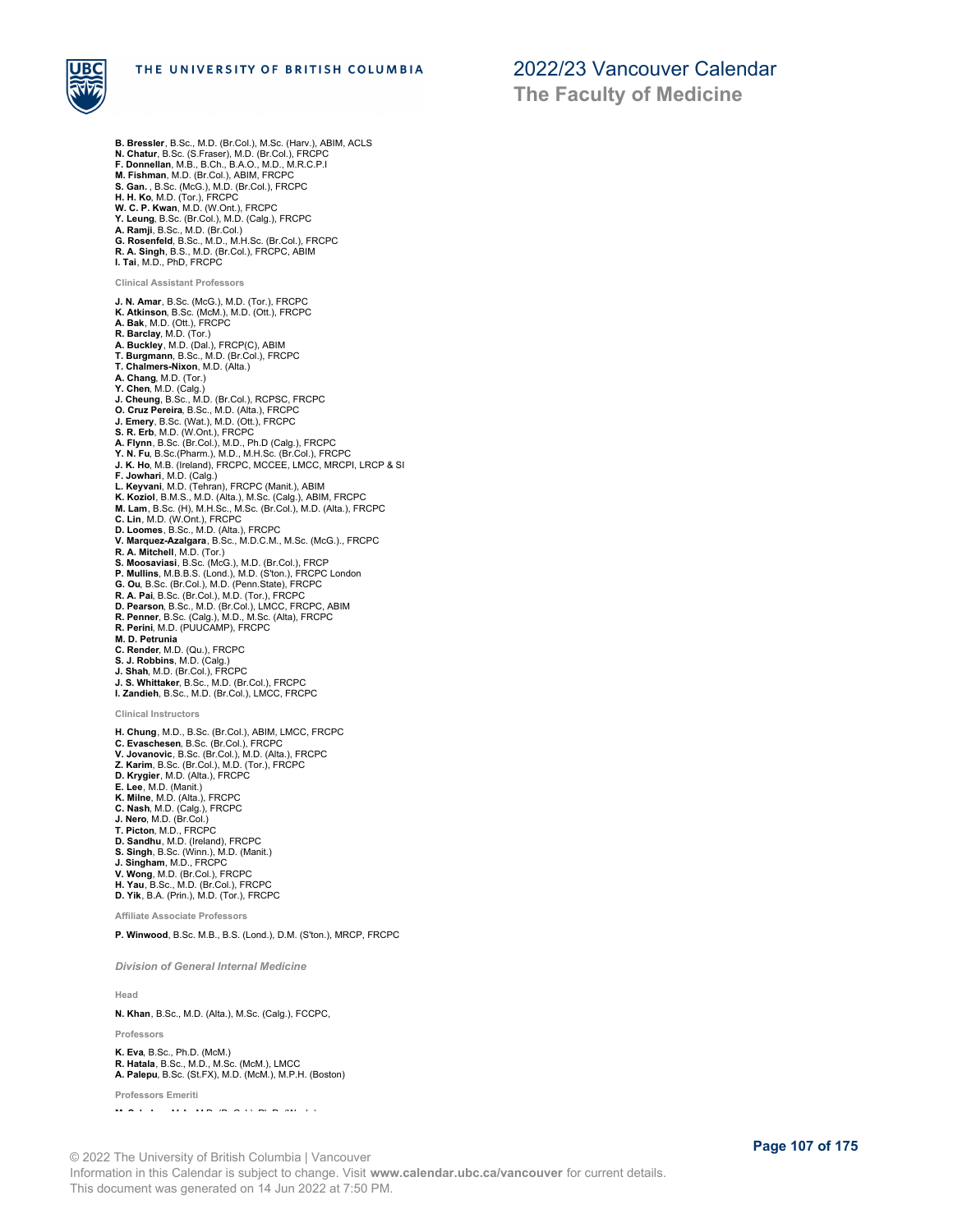

**M. Schulzer**, M.A., M.D. (Br.Col.), Ph.D. (Wash.) **D. R. Studney**, B.A.Sc., M.A.Sc., M.D. (Tor.), FACP, FRCPC

**Associate Professors Emeriti**

**L. Brunham**, M.D. (Br.Col.), FRCPC **R. Rangno**, B.Sc., M.D., M.Sc. (Manit.), LMCC, FRCPC

**Clinical Professors**

**R. Arseneau**, B.Sc. (Qu.), M.D., FRCPC, FACP, M.A. (Ed.), M.B.A. **W. Chan**, B.Sc., M.D. (Alta.), M.Sc. (Clinical Epidemiology), FRCPC **B. Kassen**, M.D. (Sask.), FRCPC **I. Mackie**, M.D. (Tor.), FRCPC **J. M. Onrot**, M.D. (Tor.), FRCPC **J. M. Roberts**, B.Sc., M.D. (Calif.), M.M.E. (Dund.)

**Clinical Associate Professors**

**A. C. H. Chan**, M.D. (Manit.) **C. Cuncic**, B.Sc. (Wat.), M.Sc. (Calg.), M.D. (McM.), FRCPC **G. Kimel**, B.Sc., M.Sc., M.D., FRCPC **R. McKay**, B.Sc., M.D. (Sask.) **A. Nijjar**, M.D. (Calif.) **M. Ong-Lam**, B.Sc. (Minn.), M.D. (Tor.), FRCPC **P. A. Rahmani Gorji**, M.D. (Br.Col.), FRCPC **D. Rosenbaum**, M.D. (McG.), LMCC, FRCPC **S. Voyer**, B.Sc., M.D. (McG.), FRCPC

**Clinical Assistant Professors**

**S. Arishenkoff**, M.D. (Br.Col.), FRCPC **B. Chan**, M.B.,B.Ch.,B.A.O. Royal College of Surgeons in Ireland **T. Chaworth-Musters**, M.D. (Br.Col.) **M. Dallaire**, M.D.C.M. (McG.) **S. Das**, B.Sc., M.D. (Qu.), FRCPC **T. Gilchrist**, M.D. (Br.Col.) **J. Greiner**, M.D. (Br.Col.) **L. Kuyper**, M.D. (Br.Col.), FRCPC<br>**B. Mangat**, M.D. (Br.Col.)<br>**I. McCormick**, B.A., M.D. (Qu), LMCC, ABIM, FRCPSC, BCCPS<br>**E. Morley**, M.D. (Br.Col.), FRCPC<br>**H. Nagi**, M.D. (Br.Col.), FRCPC **T. Nasmith**, M.D.C.M. (McG.)<br>**S. Nayar,** B.Sc., M.D. (McM.), FRCPC - Internal Med, Respirology, Palliative Care<br>**S. Pimstone,** M.B.,Ch.B. University of Cape Town **J. Potts**, M.D. (Qu.), FRCPC **Z. Schwartz**, M.D. (McM.), FRCPC **D. Shanks**, MDCM (McG.), FRCPC **A. Shariff**, M.D. (Calg.)<br>**S. Sohi**, M.Sc. (Lond.), M.D. (Br.Col.), FRCPC<br>**J. Staples,** B.Sc., M.D. (Alta.), FRCPC<br>**J. Tessaro**, B.Sc., M.D. (Br.Col.), FRCPC<br>**T. Wan**, M.D. (Br.Col.), FRCPC **C. Weerasinghe**, M.D. (Alta.), FRCPC

**Clinical Instructors**

**J. Bittman**, M.D. (Br.Col.), FRCPC **T. Cannon**, M.D. (Br.Col.) **Y. C. Chen**, M.D. (Br.Col.) **L. Chow**, M.D. (Br.Col.) **K. Cunningham**, M.D. (Western Ont.)

- **H. Ham**, M.D. (Ott.)
- 
- **R. Janssen**, M.D. (Br.Col.) **M. Michaeleski**, M.D. (Br.Col.)
- **E. Sloan**, M.D. (Br.Col.) **K. Wiskar**, M.D. (Br.Col.) **T. Yung**, MD (Br.Col.), FRCPC
- 

**Associate Members**

**P. Zaidel**, Family Practice

**Affiliate Assistant Professor**

**W. Alkeridy**

*Division of Geriatric Medicine*

**J. V. Kushner-Kow**, Head

**Professor**

**G. S. Meneilly**, M.D. (Sask.), FRCPC, ABIM, FACP

**Professor Emerita**

**B. L. Beattie**, M.D. (Br.Col.), FRCPC

**Associate Professor**

**K. Madden**, M.Sc., M.D. (Qu.), FRCPC

© 2022 The University of British Columbia | Vancouver Information in this Calendar is subject to change. Visit **www.calendar.ubc.ca/vancouver** for current details. This document was generated on 14 Jun 2022 at 7:50 PM.

# 2022/23 Vancouver Calendar

**The Faculty of Medicine**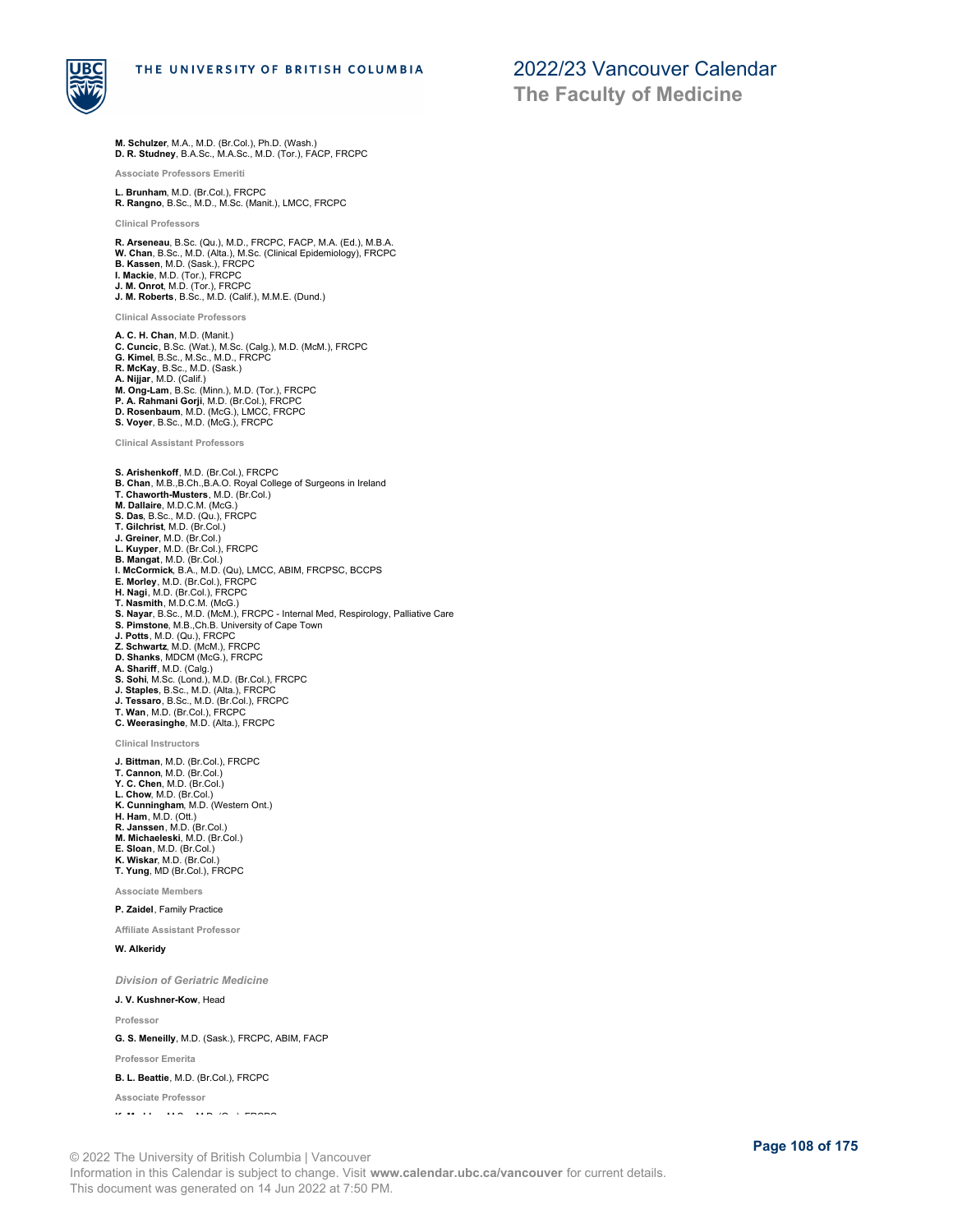

**K. Madden**, M.Sc., M.D. (Qu.), FRCPC

**Clinical Professors**

**R. Adler**, M.D. **L. Dian**, M.B., B.Ch. (Witw.), FRCPC **R. Wong**, B.M.Sc., M.D., FRCPC

**Clinical Associate Professors**

**A. Hill**, M.B., B.Ch. (Witw.) **J. V. Kushner-Kow**, M.D. (Calg.)

**Clinical Assistant Professors**

**I. Alimoradi**, M.D. (Tehran), FRCPC, M.H.Sc. (Br.Col.), LMCC, ECFMG **K. Bell**, M.D. (Br.Col.), FRCPC **J. Chase**, B.Sc., M.D. (Alta.) **S. Comeau**, B.Sc. (S.Fraser), M.D. (Br.Col.) **M. Fok**, M.D. **A. Forbes**, R.N., B.Sc., M.D. (Calg.), FRCP(C) **J. Liao**, B.Sc., M.D. (McM.) **L. Lo**, M.D. (Tor.), FRCPC, MHPE **D. Maher**, M.D., B.A., B.Sc. (Alta.) **P. O'Connor**, B.A., M.B., B.Ch., B.A.O., (Dub.), FRCPC **N. Parmar**, M.D., FRCPC **C. Petrossian**, B.Sc. (S.Fran.), M.D. (Br.Col.), FRCPC **C. J. Rauscher**, M.D. (Manit.), FRCPC **M. Spencer**, M.D. **S. Sy**, M.D. **H. Syed**, M.Sc., M.D. **D. Villanyi**, B.Sc. (Pharm.), M.D.

**Clinical Instructors**

**K. Barnett**, B.Sc., R.N., M.D. (Alta.), FRCPC **M. Bater**, M.D. (Alta.), FRCPC **J. Budlovsky**, M.D. (Br.Col.) **D. Chan**, M.B.,B.Ch.,B.A.O (Ire) **J. Chase**, B.Sc., M.D. (Alta.) **P. Chin**, M.D. **L. Jain**, M.D., FRCP **C. Jenkins**, M.D. **K. King**, B.Sc., M.D. (Br.Col.) **M. Kjorven**, M.D. **L. Lai**, M.D., FRCPC **G. Lee**, B.Sc. Pharm, M.D., FRCPC **A. Li**, B.Sc. (H), M.Sc. M.D. (Br.Col.) **W. Lin**, M.D., FRCPC **K. Lupton**, M.D. (Br.Col.) **M. MacKay-Dunn**, B.Sc., M.D., FRCPC **M. Malone**, M.D. **J. Menezes**, M.D. (Ott.) FRCPC **M. Mian**, M.D., FRCPC **R. Parekh**, B.Sc., M.B.B.S., M.P.H. (Syd.) **H. Ranchod**, M.B. (S.Africa) **S. Rodger**, M.D. **B. Rodis**, M.D. **K. Sall**, M.D. **N. Stewart**, M.D. (Alta.), FRCPC **P. Thornton**, B.Sc., M.D., FRCPC **P. Thornton**, B.Sc., M.D., FRCPC **N. Varshney**, B.Sc., M.D., FRCPC **M. Wan**, B.Sc. Pharm, M.D., FRCPC **D. Williams**, M.D. (Alta.), FRCPC **Associate Members**

**L. Sheldon**, Psychiatry

*Division of Haematology*

### **S. H. Nantel**, Head

**Professors**

**E. Conway**, B.A.Sc., M.D. (Tor.), M.B.A. (H-W), Ph.D. (Leuven), FRCPC, FACP, ABIM **K. Humphries**, B.Sc. (Alta.), M.Sc. (Tor.), M.D., Ph.D. (Br.Col.)<br>**A. Jones**, B.Sc., M.D.C.M. (McG.), LMCC, FRCPC, ABIM<br>**A. Lee**, M.D. (Br.Col.), M.Sc. (McM.), LMCC, FRCPC

**Associate Professor, Partner**

**F. Kuchenbauer**, M.D. (LMU Munich), Ph.D (Br.Col.)

**Assistant Professor, Partner**

**K. Hay**, M.Sc., M.D. (Manit.)

**Clinical Professors**

**P. J. Ballem**, B.Sc. (McG.), M.Sc. (W.Ont.), M.D. (Br.Col.), FRCPC **L. Foltz**, B.Sc., M.D. (Br.Col.), FRCPC, LMCC, USMLE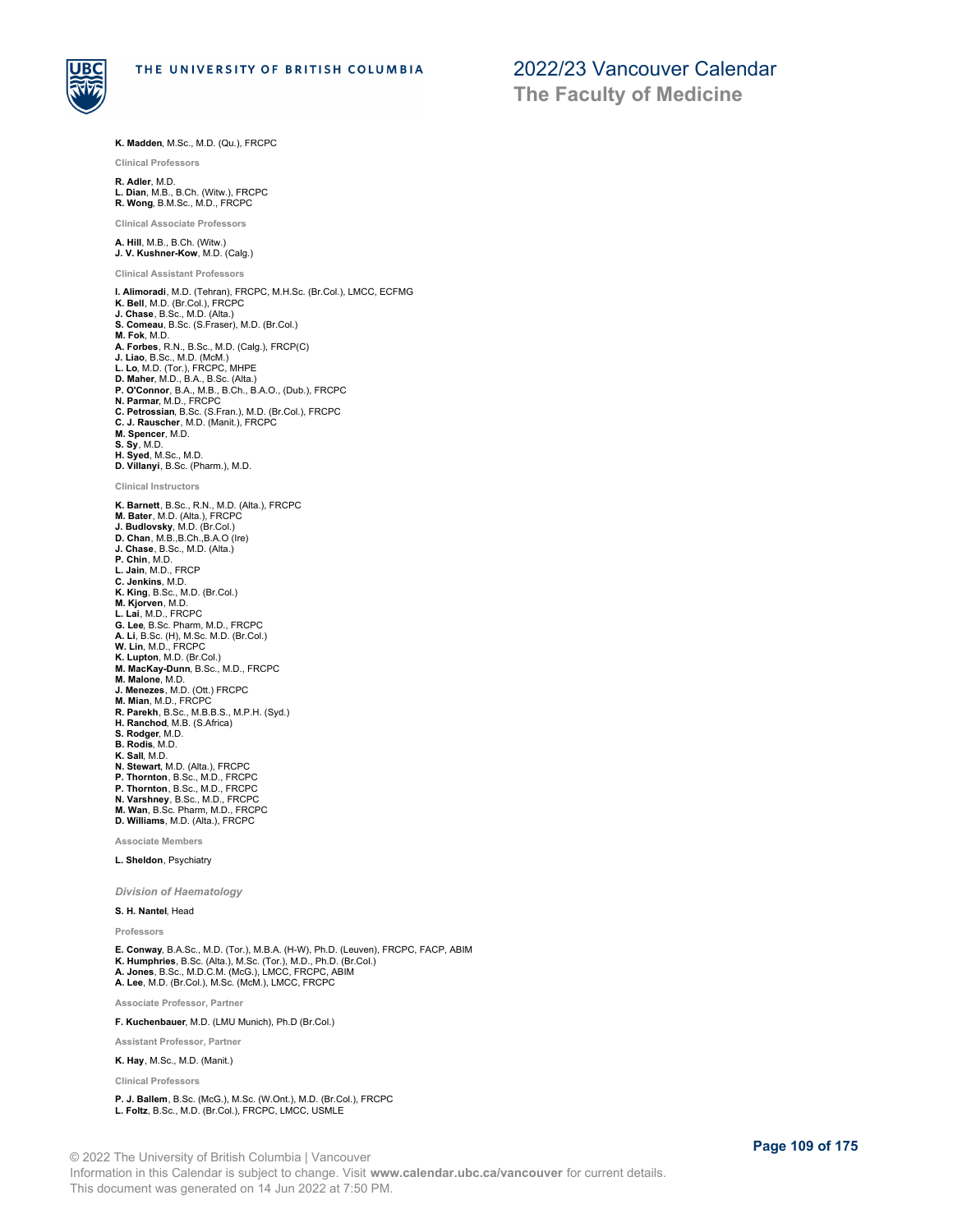

**The Faculty of Medicine**

- **D. Forrest**, M.D. (Manit.), FRCPC
- 
- D. E. Hogge, B.Med.Sc., M.D. (Alta.), FRCPC, Ph.D. (Alta.)<br>H. Leitch, B.Sc. (Qu.), Ph.D., M.D. (Er.Col.), ABIM, FRCPC<br>S. H. Nantel, B.Sc. (McG.), M.D. (Calg.), FRCPC, ABIM, FRCPC<br>T. J. Nevill, M.D. (Tor.), FRCPC<br>M. Seffel,
- 
- 
- 
- 
- 
- 

**Clinical Professors Emeriti**

**M. Barnett**, B.M.E.D. Sc., B.M. B.S. (Nott.), FRCPC, FACP **N. Buskard**, M.D.

#### **Clinical Associate Professors**

**Y. Abou Mourad**, M.D. (U.Sofia), FRCPC, FACP **L. Chen**, B.Sc., M.D. (Dal.), M.Med.Ed. (Dund.), FRCPC **M. Constantine**, B.Sc., M.D. (McG.) **H. Ezzat**, M.D. (K.Abdulaziz), FRCPC, MBBS, ABIM **S. Jackson**, B.Sc. (Alta.), M.D. (Calg.), FRCPC **C. Leger**, B.Sc. (McG.), M.D. (Ott.), FRCPC **C. Li**, B.Sc.(Alta.),M.D.(Alta.), FRCPC **S. Narayanan**, MBBS, MRCP,MRCPath, FRCPath **T. Petraszko**, M.D. (W.Ont.) **K. Ramadan**, M.B. B.Ch. (Alfatah), MRCPI, FRCPath, FRCP, FRCPC **G. Sreenivasan**, M.D. (Br.Col.), FRCPC **A. Wright**, M.D. (Tor.), FRCPC **A. Yee**, M.D. (Tor.) **P. Yenson**, B.Sc., M.D. (Br.Col.), LMCC, FRCPC **L. Zypchen**, B.Sc., M.Sc. (Qu.), M.D. (Ott.), FRCPC, LMCC **Clinical Assistant Professors**

- **K. Ambler**, M.D., FRCPC
- **V. Chan**, M.D. (Tor.), FRCPC
- **N. Desilet**, M.D.
- **A. Gerrie**, M.D., MPH, FRCPC
- **C. Griffiths**, M.D. (Sask.) **A. R. Hayden**, M.D.
- **A. Kahlon**, M.D., (Br.Col.), FRCPC
- **K. Leucke**
- **H. Merkeley**
- **S. Parkin**, M.D.
- **E. Peterson**, M.Sc., M.D. (Ott.), FRCPC
- 
- **M. Power**, M.D. **C. Ross**, M.D. (Br.Col.), FRCPC **D. Sanford**, B.Sc., M.D. (Qu.), FRPC
- 
- **P. W. Tsang**, M.D. (W.Ont.), FRCPC **J. White**, M.D. (Qu.), FRCPC

**Clinical Instructors**

- **A. Abdulla**, M.D. **S. Chung M. Hodgins**, M.D. (Sask.)
- **M. Richards**, M.D.
- **J. Rodrigo**, M.D. **U. Skalska**, M.D.
- **M. Szeto**, M.D. (Br.Col.)

**Associate Members**

- **K. Chipperfield**, Pathology and Laboratory Medicine
- **X. Jiang**
- **A. Karsan**, Pathology **D. Scott**, MBChB, Ph.D. (Auck.), FRACP, FRCPA, Medicine Oncology
- **Affiliate Professor**

**P. M. Lansdorp**, M.D. (Erasmus), Ph.D. (Amst.)

#### *Division of Infectious Diseases*

Head

**T. Steiner**, B.A. (Harv.), M.D. (Duke), ABIM, LMCC

**Professors**

**Y. Av-Gay**, B.Sc., M.Sc., Ph.D. (Tel Aviv), LMCC **W. R. Bowie**, B.Sc. Med., M.D. (Manit.), FRCPC **D. Moore**, M.D., C.M. (McG) **N. E. Reiner**, A.B. (Oberlin), M.D. (Case W. Reserve), FRCPC, FACP

**Professor Emeriti**

**R. Brunham**, M.D. (Br.Col.) **A. W. Chow**, M.D. (Manit.), FRCPC, FACP **H. G. Stiver**, B.Sc. (Med.), M.D. (Manit.), FRCPC

**Associate Professors**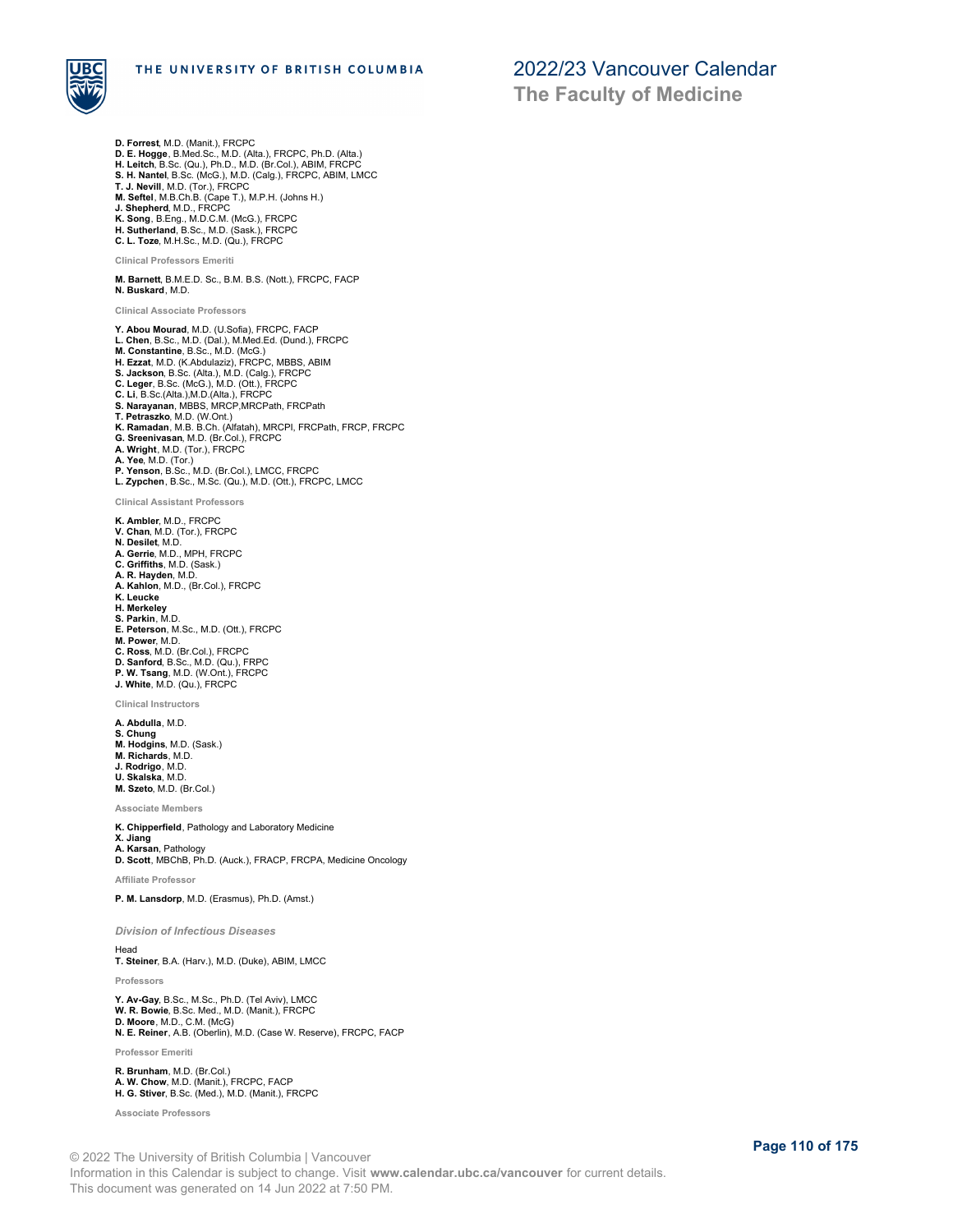

**R. Lester**, B.Sc., M.D. (Alta.), FRCPC

**Assistant Professor, Partner**

**C. Brumme**, B.Sc. (Qu.), Ph.D. (Br.Col.)

**Clinical Professors**

**P. Phillips**, M.D. (Tor.) **N. Pick**, M.D. (Ben Gurion)

**Clinical Associate Professors**

**T. Grennan**, M.Sc., M.D., FRCPC, DTM&H **Y. Mirzanejad**, Medicine **V. C. Montessori**, M.D. (Br.Col.), LMCC, FRCPC **M. Murray**, M.D. (Manit.) **N. Press**, B.Sc., M.D. (Tor.) **A. Wright**, M.D. (Br.Col.), FRCPC

**Clinical Assistant Professors**

**K. Afra**, M.D. (Calg.) **H. Bach**, Ph.D. **S. Belga**, M.D. (Universidade de Lisboa) **M. Chapman**, M.D., FRCPC **W. Connors**, M.D. (Br.Col.) **G. Deans**, M.D. (Manit.) **Q. Dinh**, M.Sc., M.D., FRCPC **J. Douglas**, M.D. (Univerzity Karlovy) **I. Ephtimios**, M.B.,B.Ch. (Ain Shams University) **D. Ferris**, M.D. (Queen's) **W. Ghesquiere**, M.D. (McM) **K. Gupta**, M.D. (Dal.) **J. Hajek**, M.D., FRCPC **D. Harris**, M.D. (Laurentian) **M. Kestler**, M.D. (Col.) **A. Mah**, M.D. (Alta.) **S. Malhotra**, M.D. (Br.Col.) **K. Plewes**, M.D. (Calg.) **R. Reynolds**, M.D. (Tor.) **J. Salmon**, M.D. (Alta.) **D. Virmani**, M.D. (Br.Col.) **J. Vortel**, M.D., FRCPC **D. Wong**, M.D. (Manit.) **P. Wong**, M.D. (Sask.)

**Clinical Instructor**

**M. P. Clifford Rashotte** , Clifford Rashotte, M.D. (McM) **M. Holland**, M.B.,B.S. University of Wollongong **C. Kwok**, M.D. (Br.Col.), FRCPC **R. LeBlanc**, M.D. (Br.Col.) **L. Luft**, M.Sc., M.D., FRCPC, DTM&H **N. Lyle**, M.D. (McG.), DTM&H, FRCPC **C. Marek**, M.D. (Sask.) **E. Partlow**, M.D. (Br.Col.) **L. Peters**, M.D. (Calg.) **R. Sandhu**, M.D. St George's University School of Medicine **E. Stevens**, M.D. (Br.Col.), FRCPC **A. Teale**, M.D. (Br.Col.)

**Honorary Associate Professor**

**Z. Hmama**, D.E.A., Doc. 3ème Cycle, Ph.D. (C.Bernard)

**Associate Members**

- **W. Ghesquiere**, Community Internal Medicine
- **J. Grant**, Pathology and Laboratory Medicine
- **T. Lau**, Pharmaceutical Sciences **V. Leung**, Pathology and Laboratory Medicine
- 
- 
- **R. McMaster**, Medical Genetics **D. Money**, Obstetrics and Gynaecology **D. Patrick**, School of Population and Public Health
- **M. L. Rekart**, M.D. (Ohio), School of Population and Public Health

*Division of Medical Oncology*

Head

**S. Chia**, B.Sc., M.D. (Br.Col.)

**Professor**

**K. Chi**, M.D. (Ott.), ABIM, LMCC, FRCPC **S. Chia**, B.Sc., M.D. (Br.Col.) **S. Gill**, B.Sc., M.D. (Br.Col.), M.P.H. (Harv.), FRCPC **K. Savage**, B.Sc., M.Sc. (Harv.), M.D. (Br.Col)

**Professor, Partner**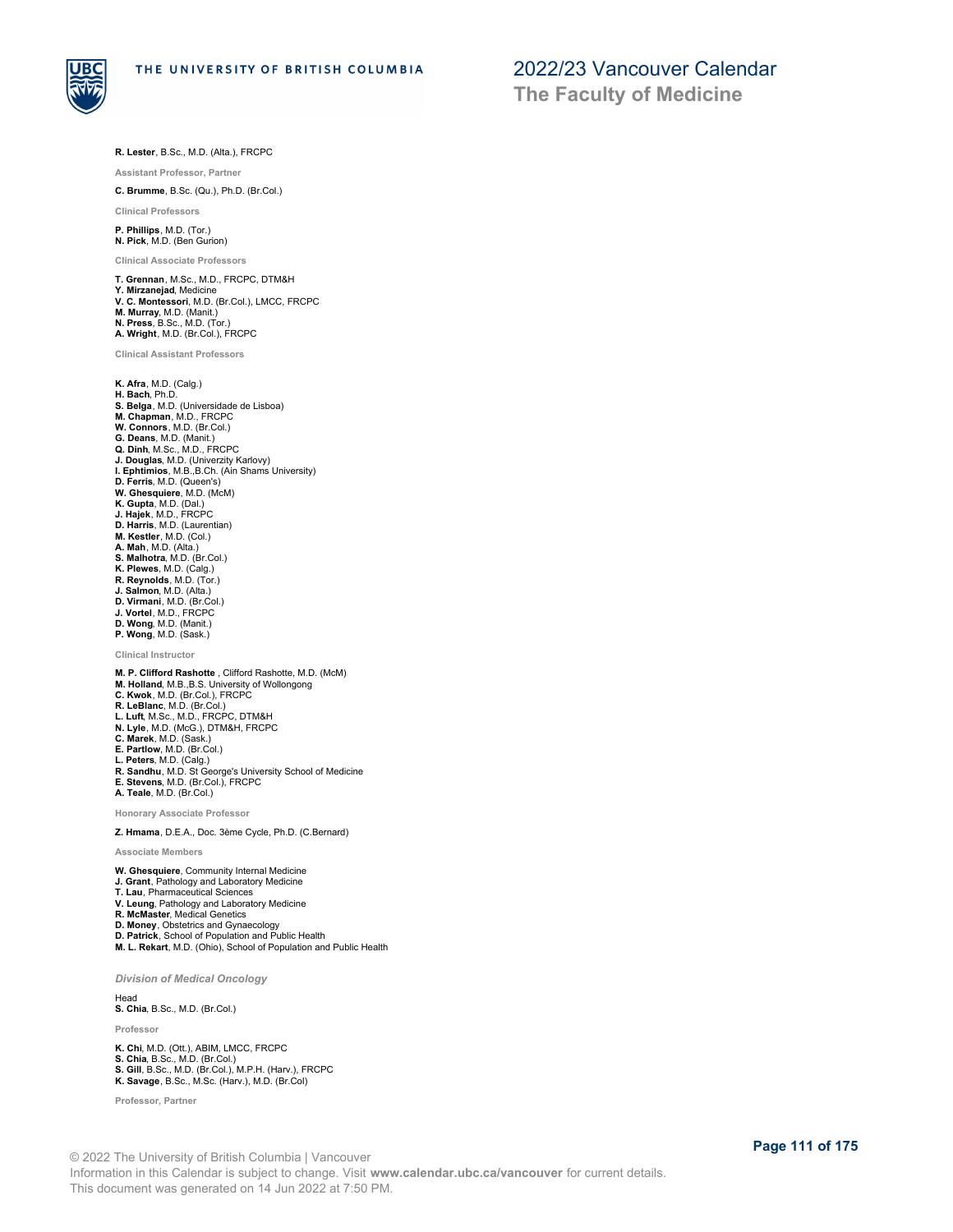

**The Faculty of Medicine**

**K. Gelmon**, B.A., ABIM, M.D. , FRCPC

**Associate Professors**

**Y. C. Drew**, M.B., B.S. (University of Newcastle-Upon\_Yne)

**Associate Professor, Partner**

**D. Renouf**, M.D., M.P.H., FRCPC **D. Scott**, MBChB, FRACP, FRCPA, Ph.D.

**Assistant Professors, Partner**

**J. Loree**, M.D. with STIR & BMSC (Alta.), M.S. (Texas)

**Clinical Professors**

**B. Campling**, M.D., FRCPC **J. Connors**, M.D. (Yale University Medical School) **P. J. Hoskins**, B.A. (Oxf.).), M.B.B., CHIR. (Camb.), MRCP (U.K.), FRCPC **R. Klasa**, M.D., C.M. (McG) **C. Kollmannsberger**, M.D. (Munich) **B. Melosky**, M.D. (Manit.), FRCPC **L. Sehn**, M.D. (McG.) **A. Shah**, M.D. (McG) **T. Shenkier**, D.E.C., M.D.C.M. (McG.) **K. Wilson**, M.B, Ch.B. (University of Edinburgh)

**Clinical Associate Professors**

#### **A. Altourah**

**H. Anderson**, M.B.Ch.B. (Auck.), FRACP, M.D. (Lond.), FRCPC **V. Bernstein**, M.D. (Br.Col.) **D. Calverly N. Chau**, M.D. (Tor.) **G. Dueck**, M.D., FRCP, M.Sc. **B. Eigl**, M.D. (W.Ont.), FRCPC **S. Ellard**, B.Sc., M.D. (Tor.) **D. Fenton**, M.D. **C. Fibich J. Hart**, B.Sc. (Calg.), M.D. (Alta.), LMCC, FRCPC **C. Ho**, B.Sc. (Tor.), M.D. (W.Ont.), M.Sc. (Tor.), FRCPC, ABIM **D. Ksienski**, M.D. (Alta.) **J. Laskin**, B.Sc. (McG.), M.D. (Br.Col.), FRCPC **U. J. Lee**, M.D. (Br.Col.) **H. Lim**, B.Sc., Ph.D., M.D. (Br.Col.), LMCC, FRCPC **C. Lohrisch**, B.Sc., M.D. (W.Ont.), FRCPC **N. MacPherson**, B.Sc. M.D (Queen's University) Ph.D **L. A. Martin**, B.Sc., M.A., M.D. (W.Ont.) **C. Simmons**, M.D. (Queen's) **S. Sun**, B.Sc., M.Sc. (McG.), M.D. (Tor.), FRCPC, ABIM **M. Taylor**, B.Sc., M.D. (W.Ont.) **A. Tinker**, B.Sc. (Br.Col.), M.D. (Calg.), FRCPC, ABIM **D. Villa**, M.D. (Col.), M.P.H. (Harv.) **Clinical Assistant Professors A. Attwell**, B.Sc. (Br.Col.), M.D. (W.Ont.) **A. Avanessian**, M.D., FRCPC **S. Baxter**, M.D. (Tor.) **S. Bourque**, B.Sc., M.Sc., M.D., FRCPC **A. Chan**, B.Comp.Eng., M.D., FRCPC **T. Chan**, B.Sc., M.D., FRCPC **J. Davies**, M.D., M.Sc., FRCP **W. Den Brok T. Do**, B.Sc. (Manit.), M.Sc. (Br.Col.), M.D. (Alta.), ABIM, FRCPC **X. Feng D. Finch**, B.Sc. (Cal.), M.D. (Alta.), FRCPC **A. Freeman**, M.D. **E. Fretz**, M.D. (Western Ont.) **P. Galbraith**, M.D. (Manit.)FRCPC **K. Gill**, B.Sc., M.D., (Ont.), FRCPC **A. Gurjal**, M.B.B.S., M.D. (Ind.) **E. Hardy**, M.D. (Sask.) **B. Johal**, M.D. (Br.Col.) **B. Keith**, B.Sc., M.Sc., M.D. **D. Khalaf**, M.D. (Sherbooke) **J. Ko**, M.D. (Br.Col.) **A. Kumar**, B.ES., M.D., M.H.S., FRCPC **J. Lavoie**, M.D., C.M. (McG) **D. Le**, M.D. (Br.Col.) **L. Lê**, B.Sc., M.D.,C.M. (McG.), FRCPC **C. Lee**, B.Sc., M.D. (Dal.) **N. LeVasseur**, M.D. (Ott.) **C. Mariano**, B.Sc., M.D.C.M., FRCPC **C. Metcalf**, M.D. (Manit.) **D. Mirchandani**, M.D. (Calcutta) **K. Noonan**, M.D. (Memorial University of Newfoundland) **C. Oja**, B.Sc., Ph.D., M.D. (Br.Col.)

**S. Rao**, B.A. (Car., Minn.), B.A. (Ott.), M.D. (Qu.), LMCC, FRCPC<br>————————————————————

© 2022 The University of British Columbia | Vancouver Information in this Calendar is subject to change. Visit **www.calendar.ubc.ca/vancouver** for current details. This document was generated on 14 Jun 2022 at 7:50 PM.

**G. Pansegrau**, M.D. (Tor.) **S. Parimi**, M.D. (Alta.)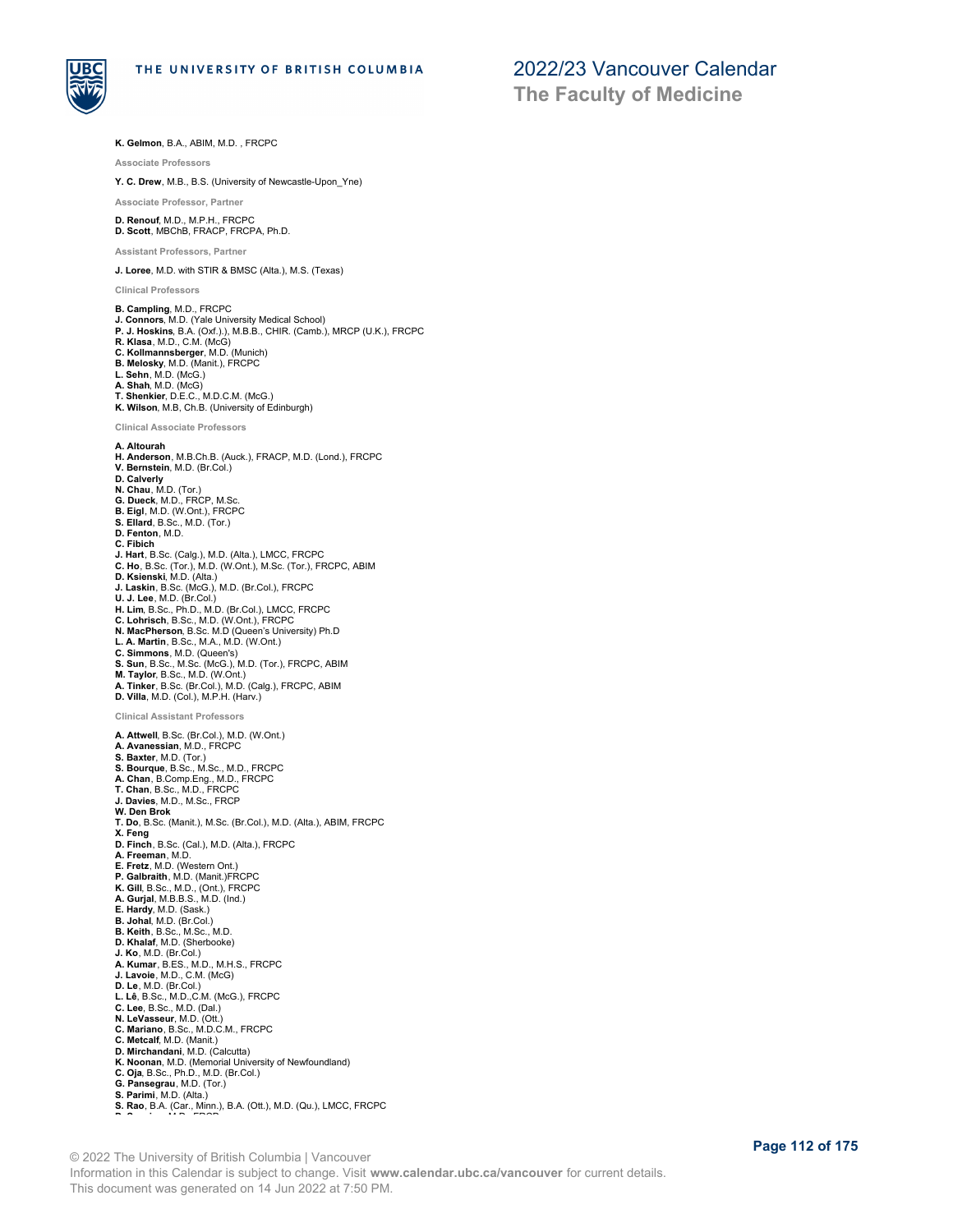

**The Faculty of Medicine**

- **D. Sauciuc**, M.D., FRCP **R. P. S. Sawhney**, M.B.B.S. (Kashmir) **M. A. Shaikh**, M.B., B.S. (Bombay University) **J. Shustik**, B.A., M.D.C.M., FRCPC **A. Smrke**, M.D. (McM) **C. Solas**, M.D. (Alta.) **A. Srikantha J. Sulpher**, B.Sc. Hons., M.D., FRCPC **A. Tan**, M.D., ABIM **S. Taylor**, M.D., FRCP **D. Topic**, M.D. (Tor.) **D. Uhlman**, M.D. (University of Michigan Medical School) **J. Vergidis**, B.Sc., M.Sc., M.D., FRCPC **D. Wadhwa**, M.D. (Dalhousie) **Y. Wang**, M.D., FRCPC
- **R. Winston**, M.D. (University of North Carolina at Chapel Hill)
- **H. K. Xing**, M.D. (McM)
- **J. Yun**, M.D. (Nfld.), LMCC, FRCPC, ABIM **M. Zuiiqar**, M.D.

**Clinical Instructors**

**P. Bains**, M.D. (St. George's University School of Medicine) **E. Brooks**, M.D. (Br.Col.) **K. Clarke**, M.D. (Br.Col.) **L. Fiorino**, M.D. (Manit.) **G. Geller**, M.D. (Br.Col.) **J. Ho**, M.D., FRCPC **M. Humphreys**, M.D. **J. P. McGhie**, M.D. **S. Miltrovic T. Nguyen**, M.D., N.D., B.Sc., FRCPC **Z. Poonja**, M.D. (Sask.) **J. Rauw**, M.D. (Alta.) **S. Roberts**, B.Sc., M.D., FRCPC **W. Shan**, B.Sc., M.D., FRCPC **D. Telio**, M.D. (Tor.) **T. Walia**, M.D., ABIM **S. Yu**, B.Sc., M.D.

**Honorary Professor**

**N. Bruchovsky**, M.D., Ph.D. (Tor.), FRCPC

*Division of Nephrology*

**Head**

**A. Levin**, M.D. (McM)

**Professors**

**J. Gill**, B.Sc., M.D. (Br.Col.), M.Sc. (Tufts), FRCPC **P. A. Keown**, M.B., Ch.B. (Manc.), FRCPC, FRCP, FACA, MRCP(UK) **A. Levin**, B.Sc., M.D. (Tor.), FRCPC, FACP

**Professors Emeriti**

**N. Wong**, M.D.,C.M. (McG)

**Associate Professor**

**J. Gill**, B.Sc., M.D. (Br.Col.), M.P.H. (Harv.)

**Clinical Professors**

**M. Copland**, M.D. (Br.Col.), FRCPC, LMCC **G. da Roza**, B.Sc., M.D., M.H.Sc. (Br.Col.), FRCPC **D. Landsberg**, B.Sc., M.D. (Tor.), FRCPC **R. J. Shapiro**, B.A., B.Sc., M.D., C.M. (McG.), FRCPC **P. Taylor**, B.Sc., M.B., B.S. (Lond.), FRCPC **R. Werb**, M.B., Ch.B. (Cape T.), MRCP(UK), FRCPC **C. K. Yeung**, M.B., B.S., M.D. (H.K.), FRCPC, FRACP

**Clinical Professor Emeritus**

**C. Chan-Yan**, M.B., Ch.B. (Cape T.), F.C.P. (S.Afr.), FRCPC **A. Rae**, M.B., B.S., M.R.C.P., M.R.C.P. (Lond.), FACP, FRCP(C)

**Clinical Associate Professors**

- **S. Barbour**, M.D. (Br.Col.)
- **M. Beaulieu**, B.Sc., M.D., M.H.A. (Br.Col.), FRCPC **J. A. Duncan**, M.D. (Ott.), LMCC
- 
- **J. Jastrzebski**, M.D. (Warsaw), FRCPC **O. Johnston**, B.M.Sc., M.B., B.Ch., B.A.O., D.D.M. (U.Coll.Dublin), M.H.Sc. (Br.Col.), LMCC **B. Jung**, B.Sc. (Br.Col.), M.D. (Tor.), FRCPC
- 
- **M. Karim**, M.D. (Br.Col.), ABIM, FRCPC, LMCC
- 
- **M. Kiaii**, M.D. (Br.Col.), FRCPC **P. Neufeld**, B.Sc. (Qu.), M.Sc., M.D. (Br.Col.), LMCC, FRCPC
- **N. Zalunardo**, B.Sc., M.D. (Br.Col.), M.S. (Harv.), LMCC, ABIM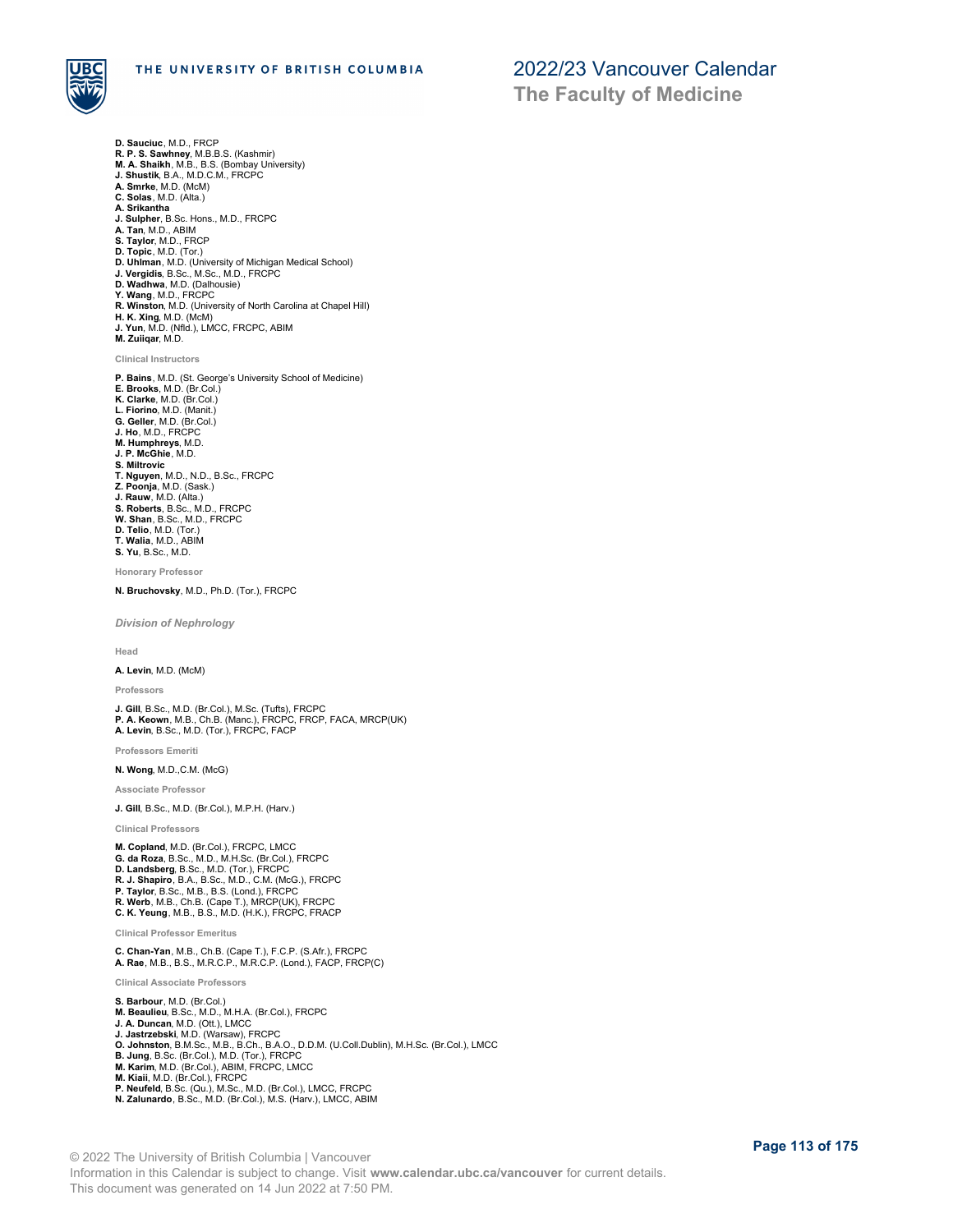

**The Faculty of Medicine**

**Clinical Assistant Professors**

**M. Bevilacqua**, M.D. (Calg.) **P. Birks**, M.D. (Br.Col.) **G. Carpenito**, M.D. (Br.Col.) **A. Chiu**, B.Sc., M.D. (Alta.) **C. Constantine**, M.D., C.M. (McG) **L. De Luca**, M.D. (McM.) **F. Din**, M.B. (NUI), BCH, BAO FRCPC **M. Farah**, B.Sc., M.D. (Br.Col.), FRCPC **B. Forzley**, M.D. (Manit.) **J. Gill**, M.D. (Br.Col.) **C. Harris**, M.D. (Br.Col.) **K. Horgan**, B.Sc., M.Sc. (Tor.), M.D. (McM.), FRCPC **A. Jamal**, B.Sc. (Br.Col.), M.D., C.M. (McG.), FRCPC **C. Jones**, B.Sc. (Vic.(B.C.)), M.D. (Br.Col.) **M. Kadatz**, M.D. (Br.Col.) **M. Lam**, M.D. (Br.Col.) **S. Lam**, M.B., M.R.C.P. (Hong Kong.), FRCP, MCHK **J. Lan**, M.D., FRCPC, D(ABHI) **S. Mann**, M.D. (Br.Col.) **M. Michaud**, M.D. (Calg.) **G. Nussbaumer**, M.D. (Sask.) **K. Poinen**, M.D. (Br.Col.) **D. Prchal**, B.Sc., M.C., C.M. (McG.), FRCPC **T. Rajan**, M.D. (Br.Col.) **D. Raju**, M.D. (Sask.) **M. Schacter**, M.D. (Calg.) **D. Schwartz**, B.Sc. (McG.), M.D. (Br.Col.), ABIM **K. Scobie**, M.D. (Alta.) **R. Singh**, M.Ed., B.Sc., M.D. (McG.), FRCPC **R. Starko**, B.Sc., M.D. (Alta.), LMCC **C. Stigant**, M.D. (Br.Col.) **B. Strijack**, B.Sc. (Manit.), MSHc (Tor.), M.D. (Manit.), FRCPC **S. Torng**, M.D. Memorial University of Newfoundland **C. Zhang**, M.D., FRCPC

**Clinical Instructors**

**K. Bronn**, M.B.,Ch.B. University of Cape Town **M. Brown**, M.D., FRCPC **V. Casilla**, M.D. (Alta.) **E. Chum**, M.D. (Alta.) **J. Conley**, M.D., M.Sc., FRCPC **M.A. Garfinkel**, M.D. (McG.) **E. Lee**, M.D. (Br.Col.) **S. Lyle**, M.D. Eastern Virginia Medical School **D. Nicholl**, M.D. (Calg.) **E. Welsh**, M.D. (Br.Col.) **S. Yao**, M.D. (Br.Col.) **Y. Zheng**, M.D. (Ott.)

**Associate Member**

**M. L. Bisonette**, Pathology **S. McRae**, Pathology **M. Riazy**, Pathology

### *Division of Neurology*

**J. Stoessl**, Head, CM, MD, FRCPC, FAAN, FCAHS

**Professors**

- **J. Barton**, B.Sc., M.D. (Br.Col.), Ph.D. (Tor.), LMCC, FRCP
- **O. Benavente**, M.D. (Cordoba), LMCC, FRCPC, ABIM, ABPN **N. Cashman**, B.A. (Bowdoin), M.D. (Mass.)
- **D. Doudet**, B.S., Ph.D. (Bordeaux)
- **J. Illes**, B.A. (Brandeis), M.A. (McG.), Ph.D. (Stan.), FCAHS, FRSC **M. McKeown**, M.D. (Tor.), LMCC, FRCP
- 
- **S. Pelech**, B.Sc., Ph.D. (Br.Col.)
- 
- **A. J. Stoessl**, M.D. (W.Ont.), FRCPC **A. Traboulsee**, B.Sc. (McG.), B.Sc., M.D. (Dal.), FRCPC
- **H. Tremlett**, B.Sc.(Bath), Ph.D. (Wales)
- **Y. T. Wang**, M.D. (Shandong)

**Professors Emeriti**

- **A. R. Anzarut**, M.D. (Paris)
- 
- **D. Calne**, M.D., FRCPC **A. Eisen**, MRCS, LRCP, LMCC(UK) **S. U. Kim**, M.D. (Korea), Ph.D. (Japan)
- 
- **J. Oger**, B.A., M.D. (Rennes), FRCPC **B. Pate**, B.Sc., M.Sc., (Lond.), Ph.D. (McG.)
- **J. Tsui**, M.B., B.S. (H.K.), MRCA (U.K.), FRCPC

**Associate Professors**

#### **S. Cresswell**, M.D. (Giessen/Heidel.) **T. Field**, M.D., FRCPC, MH.Sc.

- **G. -Y. Hsiung**, B.Sc., M.H.Sc. (Br.Col.), M.D. (Qu.), LMCC, FRCPC, FACP, FABPN
- **L. F. Kastrukoff**, B.Sc., M.D. (Br.Col.), FRCPC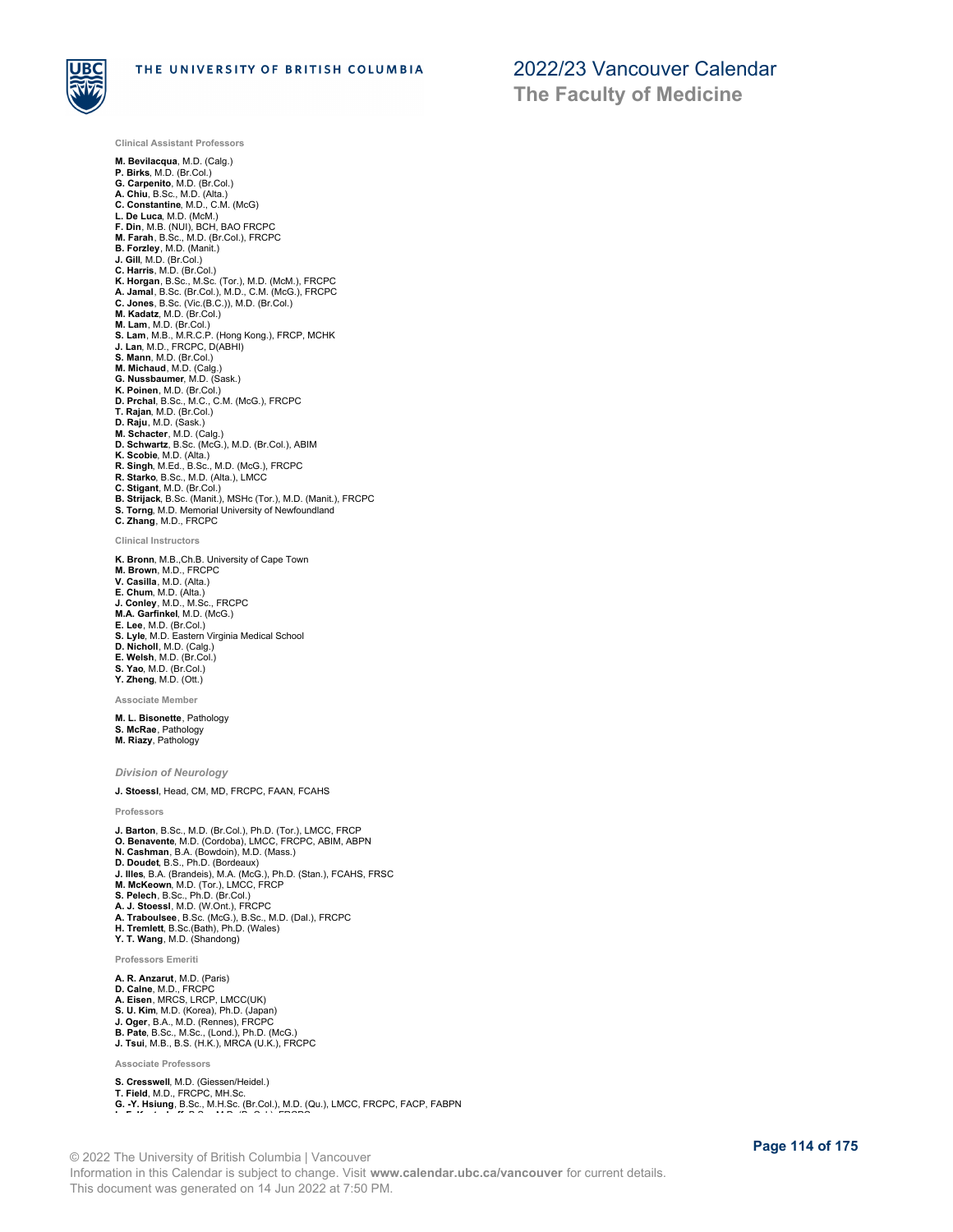

**The Faculty of Medicine**

**L. F. Kastrukoff**, B.Sc., M.D. (Br.Col.), FRCPC

**S. Kolind**, Ph.D. **J. Pettersen**, B.Sc., M.Sc. (Vic.(B.C.)), M.D. (Tor.), FRCPC

**Assistant Professors**

**H. Nygaard**, M.D. Ph.D.

**Assistant Professor, Partner**

**J. Robillard**, Ph.D.

**Clinical Professors**

**J. H. Beckman**, M.D. (W.Ont.), FRCPC **K. Chapman**, B.Sc., M.D. (Br.Col.), FRCPC **M. Javidan**, M.D. (Iran), M.Sc. (Alta.), FRCPC, FLEX, LMCC **R. D. Keyes**, B.Sc., M.D. (Br.Col.), FRCPC **R. G. Robinson**, B.Sc., M.D. (Br.Col.), FRCPC

**P. Teal**, B.M.E.Sc., M.D. (Alta.), FRCPC

**Clinical Professors Emeriti**

**M. W. Jones**, M.D. (Br.Col.), FRCPC

**Clinical Associate Professors**

- **Y. Agha-Khani**, M.D. (Isfahan), RCPSC
- **E. J. Atkins**, M.D. (McM.)
- **V. Bhan**, M.D., FRCPC
- **H. Briemberg**, B.Sc.O.T., M.D. (McM.), FRCPC
- 
- 
- 
- 
- R. Carruthers, B.A. (Brown), M.D. (Tulane), FRCPC<br>V. Devonshire, M.D. (Calg.), FRCPC<br>J. Falconer, M.D. (Br.Col.), FRCPC<br>A. Henri-Bhargava, M.D., FRCPC<br>D. Johnston, B.Sc., M.D. (Br.Col.), M.H.S.C. (Duke), FRCPC<br>C. Krieger,
- 
- 
- **F. Moien Afshari**, M.D. (Mashad), M.Sc., Ph.D., FRCPC, CSCN (EEG) **A. Moll**, M.B., Ch.B. (University of Cape Town)
- 
- **A. Penn**, M.B., B.Ch (Cambridge)<br>**S. Spacey**, B.Sc. (Br.Col.), M.B.B.S. (Lond.), CIP, FRCPC<br>**S. Yip**, B.Sc., Ph.D., M.D. (Br.Col.), FRCPC, LMCC
- 

**Clinical Assistant Professors**

- **D. Adams**, M.B., B.Ch., B.A.O. (U.Coll.Dublin), FRCPC
- **K. Beadon**, M.D., RCPSC **N. Bogod**, B.A. (McM.), M.Sc., Ph.D. (Vic.(B.C.))
- 
- 
- **S. Chen**, M.D., RCPSC **T. Collier**, M.D. (Tor.), B.Sc. (Br.Col.), FRCPC, ABPN, CACN **A. D. Costantino**, M.D. (Dal.) FRCPC
- 
- **L. Daly**, B.Sc. (Wat.), M.D. (McM.), FRCPC
- **H. Dhaliwal**, M.B, B.S. (Armed Forces Medical College) **P. Dhawan**, M.D. (Saba School of Medicine)
- 
- **J. Diggle**, B.Sc. (Br.Col.), M.D. (Calg.), FRCPC **E. Dilli**, M.D., FRCPC **E. Elamin**, M.B., B., RCPSC
- 
- 
- 
- **D. Fok**, M.D. (Alta.) **D. Foti**, M.D.C.M. (McG.) **H. Frykman**, M.D. (Karolinkska), Ph.D., FRCPC
- 
- **C. Funnel**, M.D. (Br.Col.) **C. Gervais**, M.D. (St George's University School of Medicine) **S. Hayden**, B.A. (Alta.), Ph.D., M.S. (Miami)
- 
- **J. Hegedus**, M.D., RCPSC **C. Hinnell**, B.Sc. (Vic.(B.C.)), M.D. (Br.Col.)), FRCPC **C. Holtby**, M.D., RCPSC
- 
- 
- **M. Horton**, M.D. (Manit.) **C. Hrazdil**, B.MSc., M.D. (Alta.), FRCPC **O. Hrebicek**, B.Sc., M.D. (McM.), FRCPC
- 
- **K. Jack**, B.Sc., M.D. (Sask.), FRCPC, CSCN **N. Jiwa**, M.B, B.S. (University of London)
- **S. Kaiway**, M.D. (Br.Col.)
- 
- **A. Kanungo**, M.D., RCPSC **K. Kowal**, M.D. (Calg.) **M. Kula**, B.Sc., M.Sc., M.D. (Alta.), FRCPC, CSCN
- 
- **W. Lai**, M.D. (Ross) **M. Mackenzie**, M.D. (Tor.)
- **J. Madhani**, M.D. (Br.Col.)
- 
- **S. Mann**, B.Sc., M.HSc., M.D. (Br.Col.), FRCPC **J. Martzke**, M.A., Ph.D. (Iowa)
- **G. Medvedev**, M.D. (Moscow), LMCC
- 
- **R. Mosewich**, M.D. (Alta.) **C. Murphy**, B.A., B.Sc., M.D. (Br.Col.) **J. Oyler**, B.Sc., M.D. (Br.Col.), FRCPC
- 
- 
- **D. Parton**, M.D. (Ott.), FRCPC **J. Percy**, B.Sc., M.D., RCPSC **A. Prout**, M.B., Ch.B. (Cape T.), FRCPC **N. Randhawa**, M.D., RCPSC
- **T. Rastin (nee Rasgardani)**, M.D., RCPSC
- **D. Rydz**, M.Sc., M.D. (Alta.)
- **A.- L. Sayao**, M.D., FRCPC **A. Schabas**, M.D., RCPSC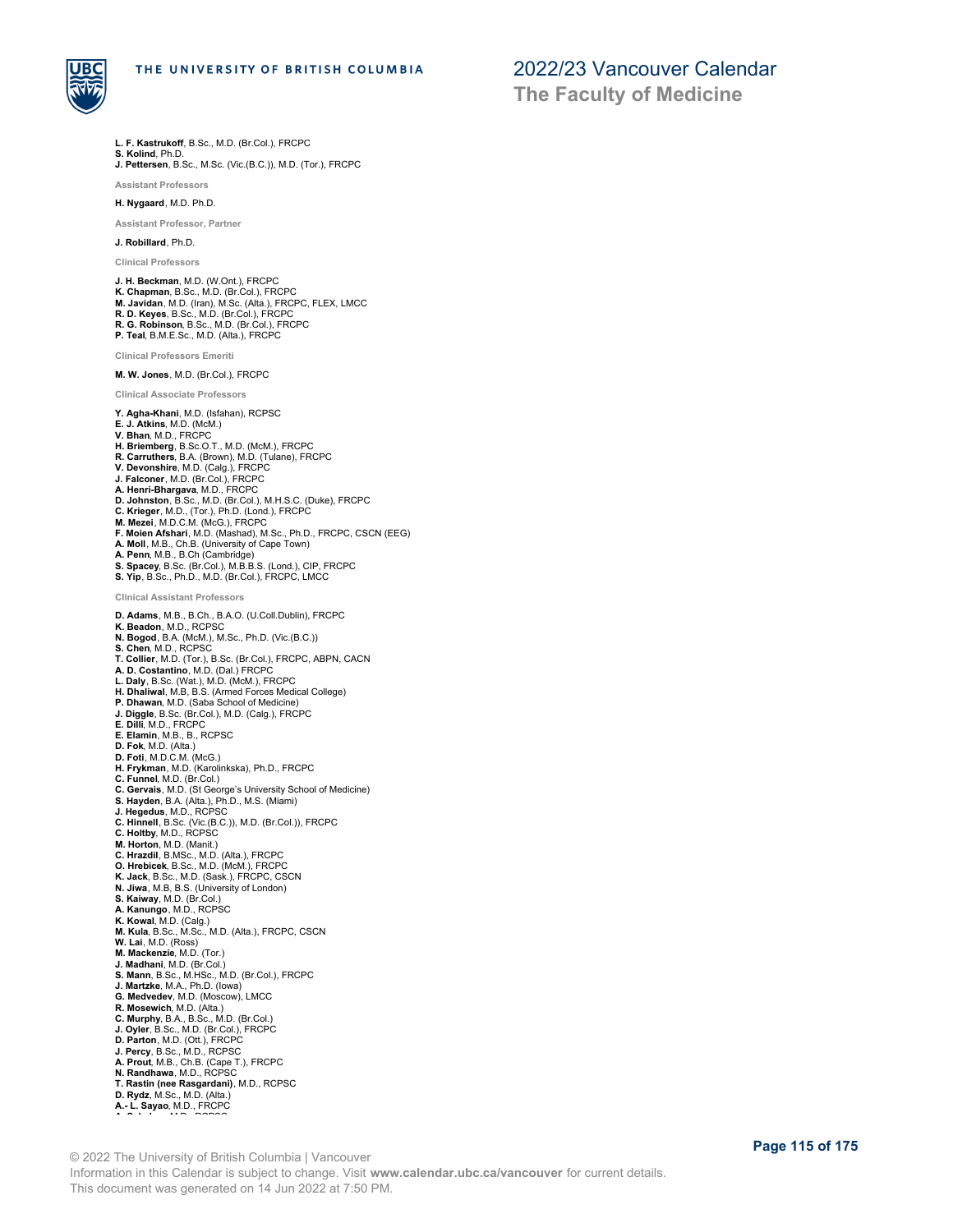

- **A. Schabas**, M.D., RCPSC **J. Scott**, M.D. (Memorial University of Newfounland) **S. Simpson**, M.D. (McM) **J. Squires**, B.Sc., M.D. (Ott.) C. Stabels, M.D. (Br.Col.)<br>M. Sutton-Brown, M.D. (Calg.)<br>J. E. Tan, B.Sc. (Vic.), M.Sc., Ph.D. (Vic.(B.C.)), R. Psych.<br>B. Thiessen, M.D. (Sask.)<br>M. Y. D. Tse, M.B., Ch. B. (University of Auckland)<br>J. Valerio, B.Sc., M.Sc., **G. Vorobeychik**, M.D. (R.S.M.U.), FRCPC, ABIM **G. Walker**, M.D., RCPSC **D. Wile**, M.D. (Calg.), M.Sc., FRCPC **L. Wilson**, B.Sc., M.D. (Alta.), FRCPC **A. Woolfenden**, B.Sc., M.D. (Alta.), FRCPC
- 

**Clinical Instructors**

- **N, Alhalabi, M.B., B.S. (University of Damascus)**
- 
- **E. Bogusz**, M.D. (Br.Col.) **E. Book P. Boulton**, M.D., B.Sc. (Alta.), FRCPC, LMCC **J. Chan**, M.D. (Ross) **T. Chen**, M.D., RCPSC **N. Davidson**, M.D. (Manit.), FRCPC **S. Dommann**, B.M, B.S. (Universiteit Van Pretoria) **A. Durocher**, M.D. (Montreal) **A. Ivanovic**, M.D. (Calg.) **B. Jones**, M.D., C.M. (McG.) **J. Lai**, M.D. (Br.Col.) **J. Lee**, B.Sc (McM.), M.Sc (Western), M.D. (Western), FRCP **D. Li**, M.D. (Br.Col.) **G. Mackie**, M.Sc., M.D. (Br.Col.), FRCPC **M. Mann**, M.D. (Br.Col.)
- **S. Meckling**, M.D. (Alta.)
- **K. Pope**
- 
- **N. Schepmyer**, M.D. (Tor.) **C. Tai**, M.D. (Alta.), FRCPC **M. Varelas**, M.D. (Br.Col.), FRCPC
- **Adjunct Professors**

### **N. Fallah**, Ph.D.

- **T. Ruth**, M.A. (Wm. Mary), M.A., Ph.D. (Clark) **C. Tan**, Ph.D.
- 
- **Associate Members**
- **P. Boulton**, M.D., B.Sc. (Alta.), FRCPC, LMCC
- **D. Cameron**, Cerebrovascular Disease
- **M. Etminan**
- **M. Farrer**, B.Sc. Hons., Ph.D.
- **S. Forwell**, Occupational Science and Occupational Therapy **D. Griesdale**, B.Sc., M.D. (Br.Col.), FRCPC **M. Heran**, Radiology
- 
- **T. Hurwitz**, Psychiatry
- **B. Leavitt**, Medical Genetics
- **D. Li**, Radiology
- **I. MacKenzie**, Pathology and Laboratory Medicine
- **G. R. W. Moore**, Pathology and Laboratory Medicine
- **R. Mosewich**, M.D.
- 
- **L. Raymond**, Psychiatry **A. D. Sadovnick**, Medical Genetics
- **V. Sossi**, Medical Physics

**R. Stowe**, Psychiatry **Affiliate Professors**

**H. Feldman**, D.C.S., M.D., C.M. (McG.), FRCP

**Affiliate Assistant Professors**

**C. Jacova**

**J. Mohapel**

*Division of Palliative Care*

**P. Hawley**, Head, B.Med., FRCPC

**Clinical Professors**

**P. Boston**, B.A., M.A., Ph.D., R.N. **E. Drysdale**, B.A. Hons., M.D., FRCPC (Psychiatry) **R. Gallagher**, B.Sc., M.D., C.C.F.P. (PC), F.C.F.P. **P. Hawley**, B.Med., FRCPC **P. Louie**, M.D., FRCPC **R. Love**, M.D., F.C.F.P., C.A.C. (P) **H. Siden**, M.D., M.H.Sc.

**Clinical Associate Professor**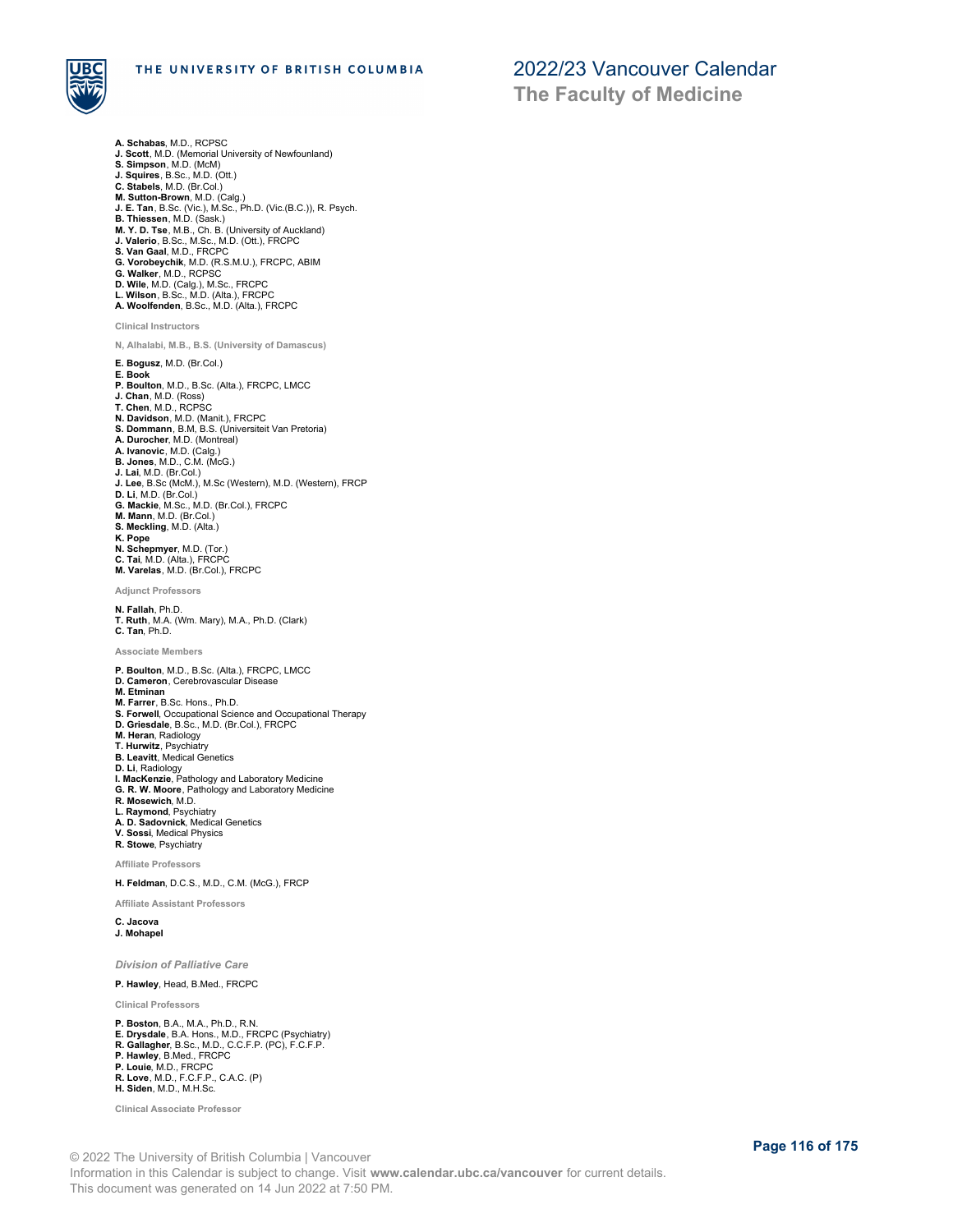

**A. Alexiadis**, M.D., LMCC **D. Barwich**, M.D., C.C.F.P., LMCC **C. Chen**, M.D., C.C.F.P., Dip.Pall.Med. (U.K.) **M. Chung**, MDCM, FRCPC **G. M. Downing**, M.D. **N. Hilliard**, M.D., M.C.F.P. (PC) **M. Karim**, M.D., RCPSC **G. Kimel**, M.D., M.Sc., FRCPC **N. MacPherson**, M.D., FRCPC (Anesthe) **V. Masuda**, B.Sc., M.D., FRCPC **D. McGregor**, M.B., Ch.B., F.R.C.P., (Glas), M.R.C.G., P.B.A., C.C.F.P. (PM) **P. Squire**, M.D. **A. Tan**, M.D. **W. Williscroft**, M.D., C.C.F.P. (EM) **Clinical Assistant Professors S. Burgess**, M.A., M.D., C.C.F.P. **A. Cass**, M.D., FRCPC **A. Collins**, M.D., C.C.F.P. **M. S. Cottle**, M.D., C.C.F.P., C.A.C. (Palliative Care) **P. Edmunds**, M.D., Ch.B., Dip.Pall.Med. (U.K.) **B. Fehlau**, B.Sc., M.D., C.C.F.P., FCFP **A. Hansson**, M.D., C.C.F.P. **D. Hsu**, B.Sc., M.Sc., M.D. **C. Jones**, B.Sc., M.D., C.C.F.P. (PC) **A. Joshi**, M.B.B.S (UK), MRCGP (UK), C.C.F.P., Dip.Pall. Med. (UK)<br>**S. Kara**, CCFP (PC)<br>**A. Lakha**, M.D., Ch.B., Dip.Pall. Med (UK) **L. MacDonald**, M.D., C.C.F.P. **S. Nayar**, M.D., FRCPC **J. Pearce**, M.D., C.C.F.P. **J. Ridley**, B.Sc., M.Ed., M.D., C.C.F.P. (PC) **J. Slater**, M.D. **F. Soeyonggo**, M.D., C.C.F.P. (PC) **B. Spring**, M.D., M.C.F.P. (PC) **L. Straatman**, M.D., FRCPC **A. Tamber**, (PC) **J. Walker**, B.Med.Sc.,M.D.,C.C.F.P.,Dip.Pal.Med. **Clinical Instructor P. Brar**, C.C.F.P. (PC) **S. Bunn**, M.D., C.C.F.P. **L. Chew**, M.D. **L. Cline**, M.D., Ch.B., LMCC **K. Courteau**, M.D. **L. Daley**, M.D., C.C.F.P. **E. Dubland**, M.D., AAHPM **A. Fowler**, M.D. **S. Germain**, M.D., C.M. **S. Gustafson Vickers**, M.D., C.C.F.P. **E. Harrison**, C.C.F.P. (PC) **C. Hoffmann Borenko**, B.A., B.S.W. **M. Hubert**, M.D. **R. Liebscher**, M.C., C.C.F.P. **D. Lobb**, M.D., C.C.F.P., C.AC. (Palliative Care) **K. Longworth**, M.D. **C. Lou A. Mabie**, M.D., C.C.F.P. (PC) **N. MacGowan**, M.D. **A. Mangalji**, B.S.W., M.A. **S. Minhas**, B.A., M.D. C.C.F.P. (PC), F.C.F.P. **K. Mueller**, M.D., C.C.F.P. **S. Murphy**, B.M.B.S., M.B.A. **J. O'Brien**, CCFP (PC) **W. Phan**, C.C.F.P. (PC) **B. Rance**, M.D., C.C.F.P. **T. Rosenberg**, M.D., M.Sc., FRCPC **S. Saran**, C.C.F.P. (PC) **I. See**, R.N., B.S.N., M.Ed., C.H.P.C.N. (C) **M. Smit**, M.D. **C. van Breemen**, M.N., C.H.P.C.N., N.P. **E. Wu**, M.D. **W. Yeomans**, B.S.R., M.D., M.C.F.P., C.A.C. (PC) **M. Yeung**, B.Sc., M.D., C.C.F.P. (PC) **J. Zhai** , C.C.F.P. (PC) **Adjunct Professors R. Carter L. Cheung G. Ladd**, B.A., B.F.A., DVATI, RCAT **H. Mohan Van Heerden**, B.M.T., M.M.T., Ph.D., R.C.C., M.T.A. **Associate Members C. Aparicio**, B.M., B.C.H. (Oxf.), MRCGP (UK), M.D., C.C.F.P. **F. Black B. Eddy**, NP **E. Hassen**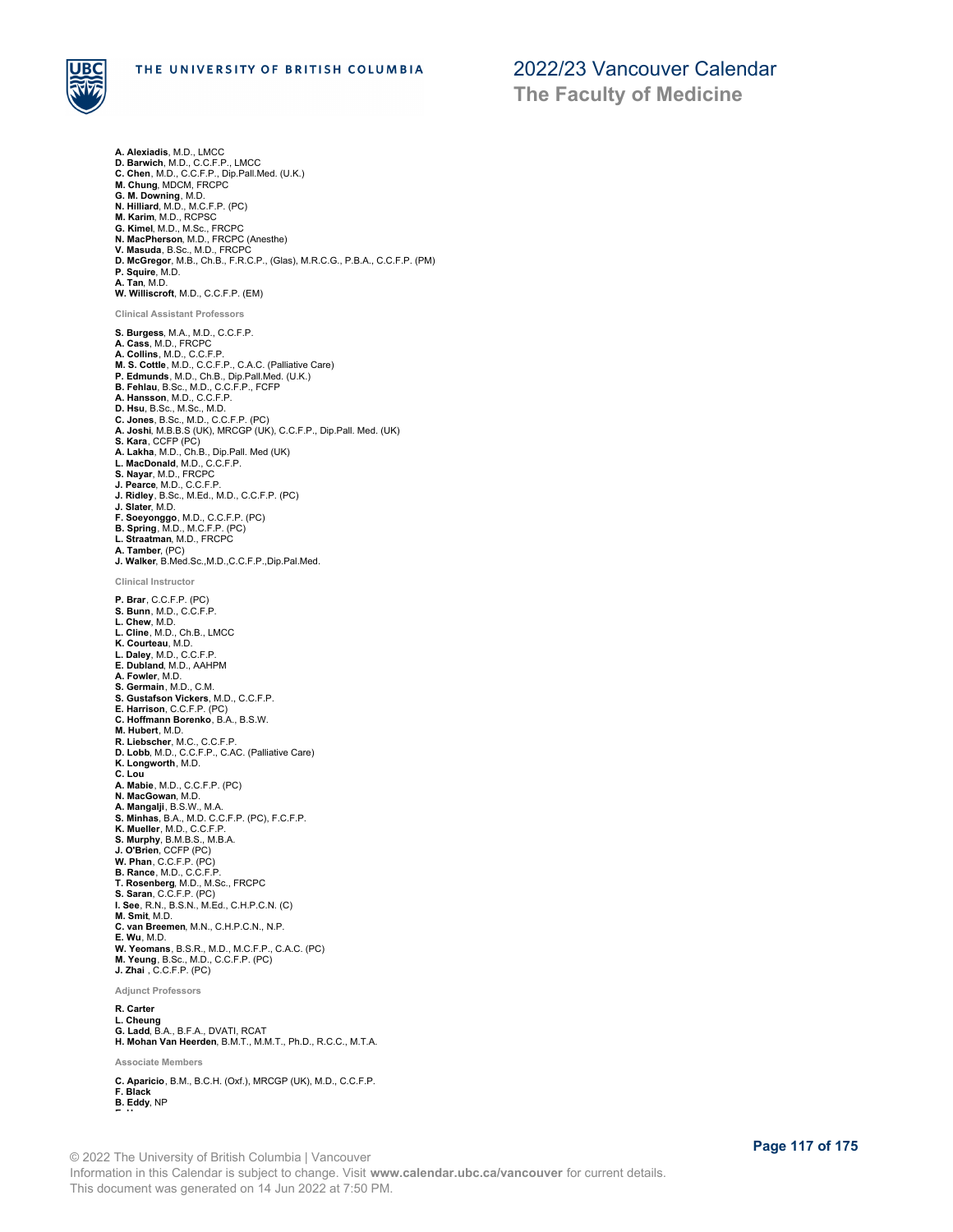

**The Faculty of Medicine**

- **E. Hassen J. Jayaraman**, C.C.F.P. (PC), Family Practice **L. Kerby P. Louie**
- **R. Moore**, FRCPC, Anesthesia **P. Munk**, M.D.C.M., FRCPC, F.S.I.R.
- **G. Saiger**
- **J. Stoessl**, C.M., M.D., FRCPC, FAAN

*Division of Physical Medicine and Rehabilitation*

**Head**

**J. Yao**, M.D. (Br.Col.)

**Professors**

**A. Krassioukov**, M.D. (Volograd), Ph.D. (R.A.S.), FRCPC **K. Martin Ginis**, Ph.D. (Wat.), OMC

**Clinical Professor** 

**H. Anton**, M.D. (Calg.), FRCPC **A. Townson**, M.D. (Qu.), LMCC, FRCPSC, ABPMR **A. Travlos**, M.B., B.Ch. (Witw.), FRCPC, ABIM

**Clinical Associate Professors Emeritus**

### **W. Schambeger**, M.D. (Br.Col.), FRCPC

**Clinical Associate Professors**

- **D. De Forge**, M.D. (Qu.)
- **R. Reebye**, B.Sc. Pharm. (Br.Col.), B.Med.Sc., B.Med., B.Surg. (Nott.), LMCC, PEBC, FRCP(C) **P. Winston**, B.Sc. (Tor.), M.D. (W.Ont.), FRCPC **J. Yao**, B.Sc., M.D. (Br.Col.), FRCPC

**Clinical Assistant Professors**

**M. Adrian**, M.D. (Manit.), CCFP, FRCPC

- 
- **M. Berger**, M.D. (Western Ont.) **J. Calder**, B.S.R. (Br.Col.), M.D. (Qu.), FRCPC (Dal.) **K. Chawla**, M.B.B.S (Manipal), FRCPC Physiatry (Manit.), FRCPC Pain Medicine (Ott.)
- 
- **A. Chen**, M.D. (Calg.) **M. Crossman**, B.Sc., M.D. (Br.Col.), FRCPC **D. Dance**, J.D., M.P.H., M.D., FRCPC
- 
- 
- **A. Fan**, B.Sc. (Qu.), M.D. (Ott.), FRCPC **J. Filbey**, M.D. (McM.), LMCC, FRCPC
- **H. Finlayson**, B.Sc. (Wat.), M.D. (Ont.), FRCPC
- **J. Foley**, B.Kin. Hons., B.Sc., M.D. (Memorial, Nfld.), FRCPC **B. Hallam**, Ph.D., R. Psych
- 
- **A. Hanlan**, MBBS (Sydney), FRCPC
- 
- **S. Helper**, M.D. (Manit.), FRCPC, ABPMR **G. Hirsch**, M.D. (Hamburg), FRCPC **C. Ho**, M.D., FRCPC. FABPMR, CSCN Diplomate (EMG), Dip. Sports Med
- **K. Holtz**, M.D. (Br.Col.)
- **E. Hui**, M.D. (Br.Col.)
- **P. Inkpen**, BSc. (Hon), MD, FRCPC (PM&R), CSCN (EMG)
- **D. Koo**, M.D. (Calg.)<br>**E. Kwong,** B.Sc. (Br.Col.), M.D. (Tor.), MSc (UBC), FRCPC, CSCN Diplomate (EMG)<br>**J. LeNobel,** B.Sc., M.D., FRCPC<br>**G. Li,** M.D. (Br.Col.), FRCPC, EMG, CSCN
- 
- 
- **L. Mackean**, B.Sc. (N.Dakota), M.D. (Calg.), FRCPC, ABIM, CASM **S. McCann**, M.D., FRCPC
- 
- **N. Mian**, H.B.Sc., MD (Alta.), FRCPC Physiatry (Tor.), FRCPC Pain Medicine (Tor.), Dip Sport Med
- **P Mills**, M.D. (Br.Col.), FRCPC **R. O'Connor**, M.D. (Calg) FRCPC, Diploma Sports Medicine CASEM, EMG designation
- 
- G. S. Palak, M.B.,B.Ch.,B.A.O. 2012 University College Cork School of Medicine<br>S. Rajasekaran, H.B.Sc., M.D., FRCPC, CSCN Diplomate (EMG), RMSK, CIME<br>G. Simonett, M.H.Sc. (Br.Col), M.D. (W.Ont.), FRCPC
- 
- **M. Sudol**, B.Sc., M.D. (Alta.), FRCPC, CSCN (EMG)
- 
- **H. Underwood**, M.D. (McM.) **V. Vu**, B.A., M.S., D.O., ABPMR, Subspeciality SCIM
- **R. Willms**, B.Sc. (S.Fraser), M.D. (Br.Col.), FRCP
- 
- **S. Zaki**, M.B., B.Ch., FRCPC **R. Zhang**, B.M. Shanghai Medical University

**Clinical Instructors**

- **A. Azadi**, M.D. Shahid Beheshti University of Medical Sciences and Health Services
- 
- **A. Bohorquez**, M.D. (Br.Col.), FRCPC **T. Cabrita**, M.D. St. Christopher's College of Medicine
- **L. Callier**, B.Sc., M.D. (Br.Col.), FRCPC **A. Chan**, B.Sc.Pharm, M.D. (Br.Col.), FRCPC
- **P. Chapman**, M.D., FRCPC
- **S. Courtice**, M.D. (Br.Col.)
- **C. Cunningham**, MD (Br.Col.), FRCPC (PM&R), CSCN (EMG)
- **R. Davidson**, B.Sc., M.D., FRCPC, CSCN diplomate
- **A. Dawson**, B.Sc., M.D. (Br.Col.) **J. Ennis**, B.Sc., M.D. (W.Ont.) FRCPC
- **C. Graboski**, M.D. (W.Ont.), FRCPC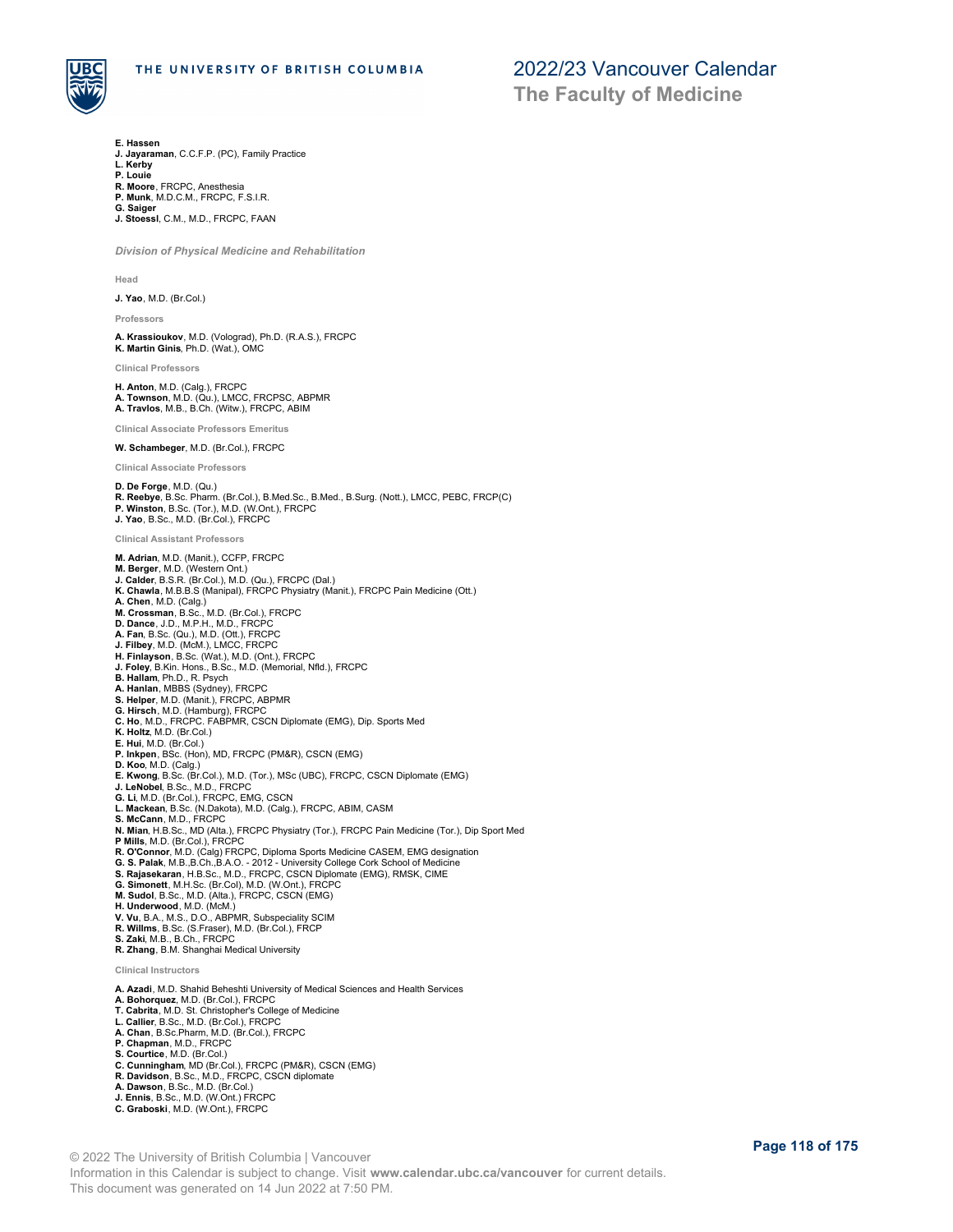

**The Faculty of Medicine**

- **N. Hahn**, B.Sc., M.D., (Br.Col.), FRCPC
- **J. Hawkeswood**, M.D. (Br.Col.), FRCPC **R. K. T. Ho**, M.D. (Br.Col.)
- 
- **L. Kei**, M.D. (Br.Col.)
- **D. Krete**, M.D. Medical University of the Americas **H. Lau**, M.D. (Manit.), FRCPC
- 
- **D. Lee**, M.D. University of Washington School of Medicine **G. Li**, M.D. (Br.Col.), FRCPC, EMG, CSCN
- **P. Motyka**, M.D. (Br.Col.)
- **C. Paramonoff**, M.D. (Br.Col.), FRCPC
- **J. Pierce**
- **N. Tchajkova**, M.D. (Br.Col.)
- 
- **K. Waspe**, M.D. Rijksuniversiteit Limburg **E. Weiss**, M.D. (Tor.), M.B.A. (Halifax)
- **T. Yipp**, M.D. (Queens')

**Adjunct Professor** 

**L. Gross**, B.Sc., M.Sc. (Alta.), M.D. (Calg.), FRCPC

**Associate Members**

### **J. Eng**, Physical Therapy

**J. Guzman**, Paediatrics

**W. Miller**, Occupational Science and Occupational Therapy **J. Purtzki**, Paediatrics

*Division of Respiratory Medicine*

**Head**

**C. Carlsten**, M.D. (Standord)

**Professors**

**C. Carlsten**, B.A., M.D. (Stan.), M.P.H., (Wash.), ABIM **V. Duronio**, B.Sc. (Windsor), Ph.D. (W.Ont.) **M. Fitzgerald**, M.B.B.C.H. (Dub.), MRCP(I), FRCP(C) **J. A. Fleetham**, M.B., B.S. (Lond.), MRCS, LRCP(UK), FRCPC **S. Lam**, B.Sc., M.D. (Tor.), FRCPC **J. Road**, B.Sc., M.D. (Sask.), FRCPC, LMCC **C. F. Ryan**, M.B., B.Ch., B.A.O. (N.U.I., Galway), FRCPI, FRCPC, FCCP **A. Sandford**, Ph.D. (Oxf.) **D. Sin**, B.Sc., M.D. (Alta.), M.P.H. (Harv.) **S. Tebbutt**, B.A. (Oxf.), Ph.D. (E.Anglia) **S. F. Van Eeden**, M.D. (Stell.) **P. G. Wilcox**, M.D. (Qu.), FRCPC

**Professors Emeriti**

**R. T. Abboud**, M.D. (Beruit), FRCPC **T. R. Bai**, M.D. FRPC **P.S.F. Man**, B.Sc., M.D. (Alta.) **D. Ostrow**, B.Sc, M.D. (Manit.), M.A. (Mich.), FRCPC **P. Paré**, M.D. (McG.), FRCPS **M. M. -W. Yeung**, M.B.B.S. (H.K.), M.R.C.P. (Lond.; Edin.), FRCPC, FACP

**Associate Professors**

- **D. Daley**, B.S. (Utah), Ph.D. (Case W.) **B. Quon**, B.Sc. (Br.Col.), MBA, (McG.), M.Sc. (Wash.), M.D. (McG.), FRCPC **C. Ryerson**, B.Sc.H. (Qu.), M.D. (W.Ont.), M.Sc. (Calif., S.Diego), FRCPC
- **Assistant Professors**

**C. Miller**, B.A. (Ott.U., KS), Ph.D. (Br.Col.)

**Affiliate Assistant Professor**

**J. Hirota**, B.Sc., M.A., Ph.D. (McM.)

**Clinical Professors**

**R. K. Elwood**, M.B., B.Ch., (Dub.), MRCP(UK), FRCPC **T. Fera**, M.B., Ch.B. (Cairo), M.D. (Athens), EEMCC, LMCC, FRCPC, ABIM **N. Khalil**, B.Sc., M.D. (Nfld.) **R. Levy**, M.D.C.M. (McG.), FRCPC

**Clinical Professors Emeritus**

**B. E. M. Nakielna**, M.B., Ch.B. (Liv.), MRCP(UK), FRCPC

**Clinical Associate Professors**

- **I. Ahmed**, M.B., Ch.B. (Manc.), M.Sc. (Alta.), M.P.H.(Johns H.), FRCPC, FCCP, LMCC
- 
- **C. Bergeron,** B.Sc. (Montr.), M.D., M.Sc. (Queb.), FRCPC<br>**R. Cohen**, M.B.Ch.B. (Cape T.), FRCPC<br>**V. Cook,** B.A. (Brown), M.D. (Br.Col.), LMCC, ABIM, FRCPC<br>**W. J. Davidson,** B.Sc., M.H.Sc., M.D. (Br.Col), FCCP
- 
- 
- **R. Geza Nador**, M.D. (Pécs) **J. Johnston**, B.Sc. (McG.), M.Sc. (Harv.), M.D. (Qu.)
- **R. Myers**, B.Sc. (Bran.), MD (Manit.)
- **J. Reid**, B.Sc. (S.Fraser), M.D. (Br.Col.), FCCP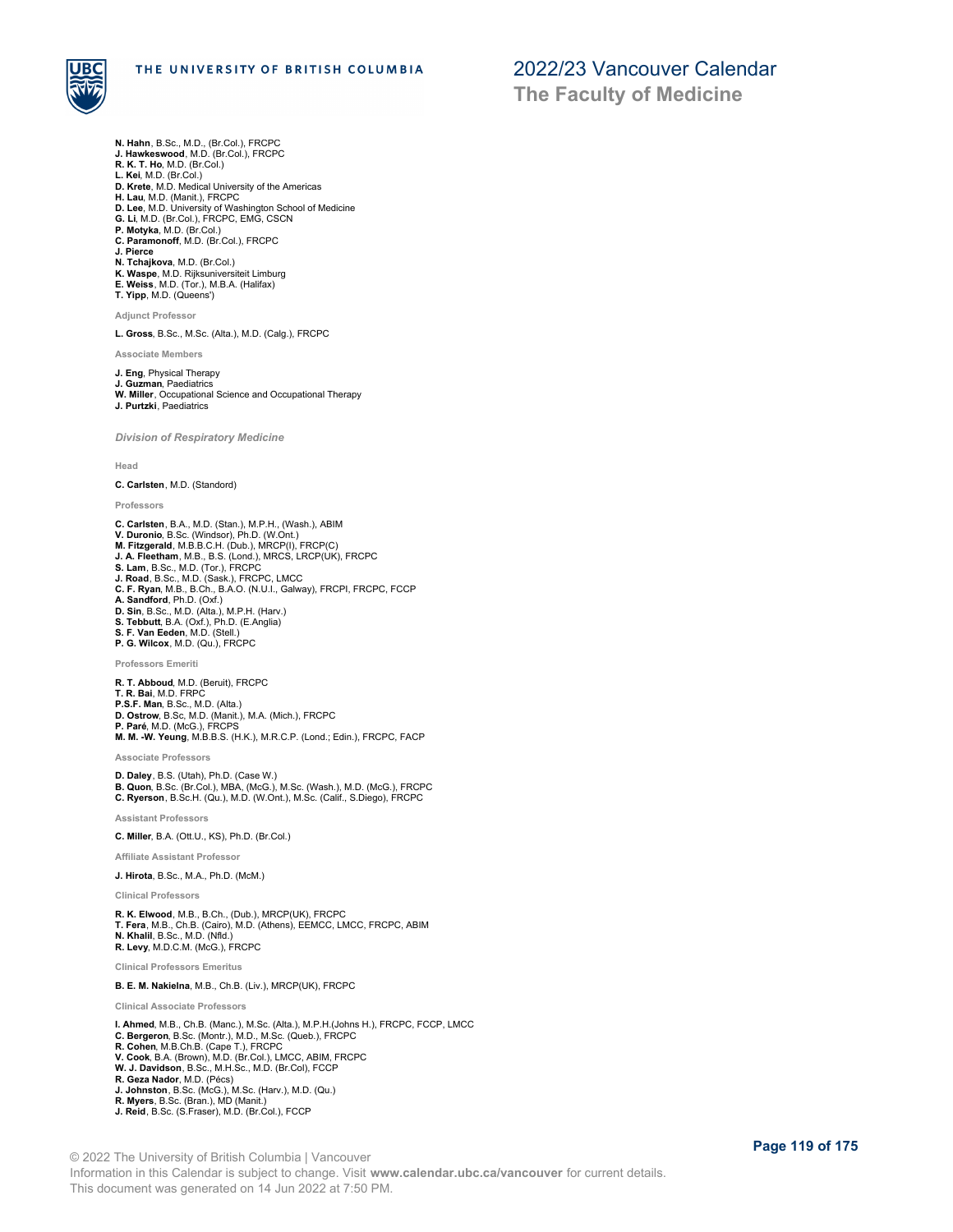

**The Faculty of Medicine**

- **J. Swiston**, M.D. (Alta.), B.Sc. (Calg.), M.Sc., M.P.H. (Harv.) **W. Tan-Hogg**, M.B., Ch.B., M.D. (Aberdeen), MRCP(UK), FRACP, FCCP, FRCP (Lond.;Edin.)<br>**S. Webster**, D.V.M. (Sask.), B.Sc. (Vic(B.C.)), M.D. (Br.Col.), FRCPC **J. Wilson**, B.Mus. (Tor.), M.D. (McM.), FACCP, FRCPSC **Clinical Assistant Professors S. Amlani**, B.Sc., M.A., M.D. (Qu.), FRCPC **S. Apperley**, M.D. (Br.Col.) **E. Beaudoin**, D.E.C., M.D. (Queb.), FRCPC
- **R. Feige**, M.D. (Calg.) **A. K. Gordon**, B.Sc., M.D.C.M. (McG.) **P. Hui**, B.Sc., M.D. (Br.Col.), FRCPC
- 
- **S. Janda**, B.Sc., M.D. (Br.Col.), FRCPC
- **R. Jen**, M.A.Sc., M.D. (Br.Col.), FRCPC **R. Kyskan**, B.Sc. (C'dia.), M.D., C.M. (McG.)
- **E. Lawson**, M.D. (W.Ont.), FRCPC
- 
- **J. Leung**, B.A. (Harv.), M.D. (Baltimore), ABIM, FRCPC **S. Malhotra**, B.Sc. (S.Fraser), M.D. (Br.Col.), FRCPC
- **G. McCauley**, B.Sc., M.D. (Br.Col.) **A. McNamara**, M.B., Ch.B. (Otago), FRCPC, LMCC **S. Olsen**, M.D., FRCPC
- 
- **S. Phang**, M.D. (McM.)
- 
- **J. Rolf**, B.Sc., M.D. (Alta.), LMCC, FRCPC **T. Shaipanich**, FRCPC, FACP, ABIM
- **M. Turner**, M.D. (McG.), FRCPC
- **L. Van Tongeren**, B.Sc., M.D. (Br.Col.), FRCPC **T. Winstone**, B.Sc. (S.Fraser), M.D. (Br.Col.)
- 
- **A. Young**, M.D. (Br.Col.)
- **Clinical Instructors**
- **K. Aboulhosn**, B.Sc., M.D. (Br.Col.) **K. Al Efraij**, M.B.,B.S. Imam Abdulrahman Bin Faisal University College of Medicine **B. Biagioni**, M.D. (Queen's) **K. Chow**, M.D. (Calg.) **R. Chung**, B.Sc., M.D. (Br.Col.), FRCPC **H. Clark**, B.Sc. (Dal.), M.D. (McG.) **G. Dominelli**, B.Sc., M.D. (Br.Col.), FRCPC **B. Fulton**, M.D. (Br.Col.) **G. Giustino**, B.Sc., M.D. (Tor.), FRCPC **J. Goodwin**, B.Sc. (Tor.), M.D. (Br.Col.), FRCPC **D. Han**, M.D. (Manit.) **J. Kambo**, M.B.,B.S. University of Sydney<br>**S. Leung**, B.Sc., M.D. (Br.Col.)<br>**K. Milne**, M.D. (Br.Col.) **S. Phang**, M.D. (McM.) **C. Pierce**, M.D. (Manit.) **J. Pritchard**, B.Sc. (Vic.(B.C.)), M.D. (Br.Col.) **A. H. Shoki**, M.B.,B.S. University of Sydney **S. Tsang**, B.Sc., M.D. (Br.Col.), FRCPC **A. Wong**, M.D. (Br.Col.)

#### **Associate Members**

- **M. Brauer**, Environmental Health
- **P. Camp**, Physical Therapy
- **N. Eaves**, School of Health and Exercise Sciences **J. English**, Pathology and Laboratory Medicine
- 
- **J. Guenette**, Physical Therapy **J. J. Ronco**, Critical Care
- **M. Sadatsafavi** , Pharmaceutical Sciences
- **Honorary Professors**

**M. Lertzman**, M.D. (Manit.), LMCC, FACP, FCCP, FRCPC

**Adjunct Professors**

**M. Idrees**, M.B.B.S. (K. Saud)

*Division of Rheumatology*

**K. Shojania**, Head

**Professors**

**J. Esdaile**, M.D. (McG.), MPH (Yale), FRCPC **D. Lacaille**, M.D. (McG.), LMCC, ABIM, FRCPC

**Professor Emeritus**

**A. Chalmers**, B.Sc. (Cape T.), M.D. (Br.Col.), FRCPC

**Associate Professors**

## **J. Avina-Zubieta**, M.D. (Guadalajara), M.Sc. (Alta.) **J. Cibere**, M.D. (Sask.), Ph.D. (Br.Col.), FRCPC

**Clinical Professors**

**K. Blocka**, M.D. (Sask.), FRCPC **J. Kelsall**, B.Sc. (Br.Col.), M.D. (McG.), FRCPSC, ABIM, LMCC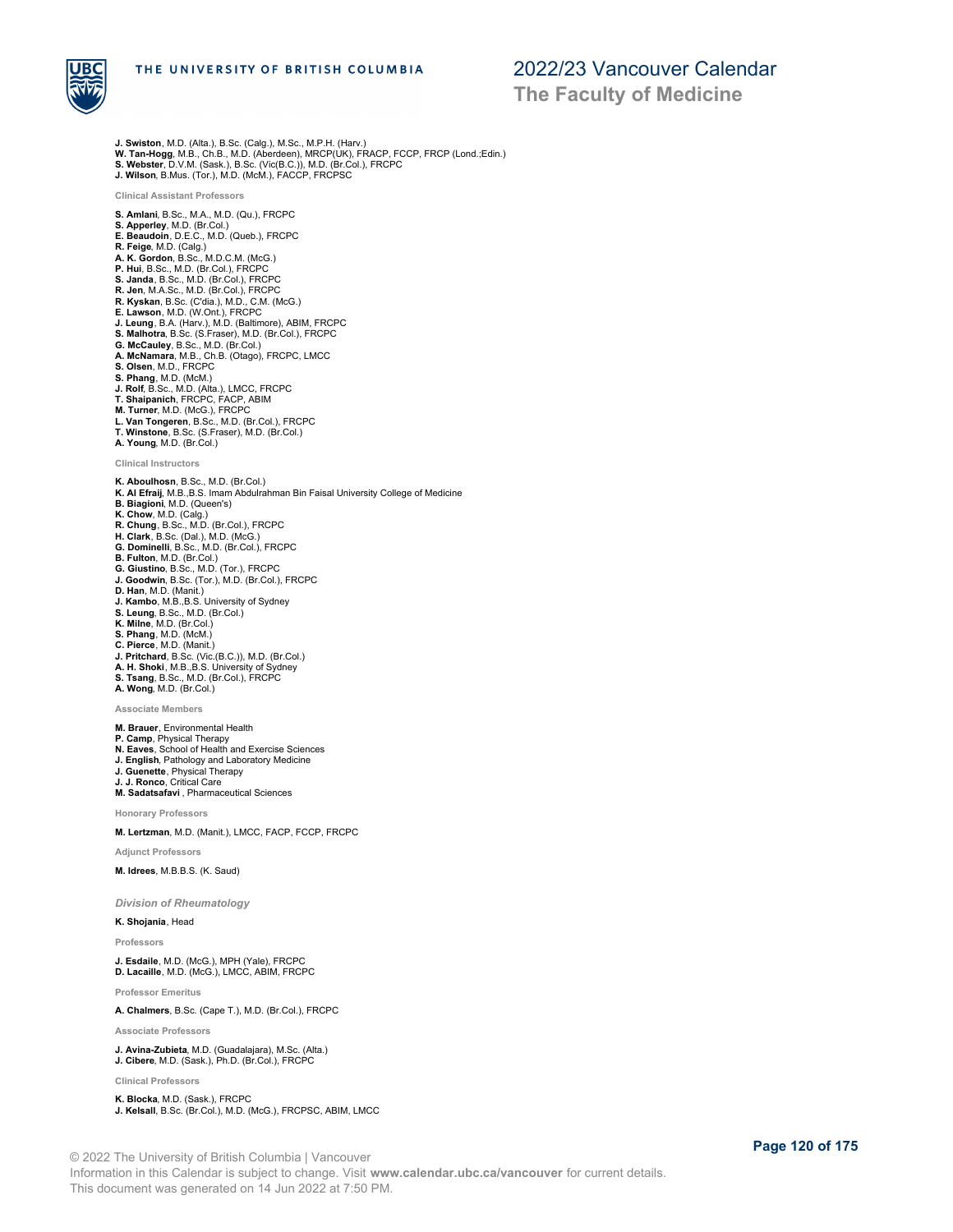

**G. D. Reid**, M.B., Ch.B. (Aberd.), FRCPC

**The Faculty of Medicine**

**K. Shojania**, B.Sc., M.D. (Br.Col.), FRCPC **R. Shuckett**, M.D. (Manit.), FRCPC **Clinical Professors Emeriti B. Koehler**, M.D. (Tor.), FRCPC **Clinical Associate Professors M. Carruthers**, B.Sc. (Cornell), M.D. (Tulane), FRCPC **D. Collins**, B.Sc., M.D. (Br.Col.), FRCPC **S. H. K. Huang**, M.D. (Sask.), FRCPC **R. Kherani A. V. Klinkhoff**, B.A. (McG.), M.D., C.M. (McG.), FRCPC **J. Kur**, B.Sc., M.D. (Alta.), FRCPC **A. Kydd**, B.Sc., M.D., Ph.D. (Calg.), FRCPC **R. Offer**, M.D. (Br.Col.), FRCPC **J. Reynolds J. P. Wade**, M.D. (Br.Col.), FRCPC **Clinical Assistant Professors N. Amiri-Bostan-Abad**, M.D. (Br.Col.) **B. Appleton**, M.D (University), M.S. (Mich), FACR **M. Badii**, B.Sc., M.D. (Br.Col.), FRCPC **M. Baker**, M.D. (Alta.) **C. Baldwin**, M.D. (Tor.) **J. Chan**, B.Sc., M.D. (Br.Col.), FRCPC **A. M. Colwill**, B.Sc., M.D. (Br.Col.), FRCPC **N. Dehghan**, M.D. (Br.Col.), FRCPC **N. Dhindsa**, M.D. (Punjab University) **D. Ennis**, M.D. (Tor.) **C. Flanagan Simkus**, M.D.C.M. (McG.), LMCC, FRCPC **A. Godin**, M.D. (Sher.), FRCPC **I. Hemmati**, B.Sc., M.D. (Br.Col.), FRCPC **M. Klaus**, M.B., Ch.B. (Universiteit Van Stellenbosch) **K. Northcott**, M.D., ABIM, FRCP **B. Ohata**, B.A. (Yale), M.D. (McG.), FRCPC **S. Rachapalli**, M.B., B.S.(Vijayawada University of Health Sciences) **S. Seigel**, B.Sc. (Tor.), M.D. (Qu.), FRCPC **J. Stewart**, M.D. (Tor.) **M. Sun**, M.D. (Br.Col.), FRCPC **M. Uh**, M.D (Br.Col.), FRCPC **J. R. Watterson**, B.Sc. (Br.Col.), M.D. (Br.Col.), FRCPC **J. Yeung**, B.M.Sc., M.D., FRCPC (Alta.) **Clinical Instructors A. Asaduzzaman**, M.D. (Queen's) **M. Bardi**, M.D. (Br.Col.) **N. Baur**, M.D. (Br.Col.) **C. Chin**, M.D. (Br.Col.) **J. Corpuz**, M.D. (Br.Col.) **S. Galway**, M.D. (Br.Col.) **J. Gillies**, M.D. (Br.Col.), FRCPC **M. Hiltz**, B.Sc. (Mt.All.), M.Sc. (Br.Col.), M.D. (Dal.), FRCPC **K. Huang**, M.D. (Tor.) **E. Kwok**, M.D. (Br.Col.) **A. Mai**, M.D. (Br.Col.) **G. Marcotte**, M.D. (Br.Col.) **K. Northcott**, M.D., ABIM, FRCPC **B. Ohata**, B.A. (Yale), M.D. (McG.), FRCPC **D. M. Shaw**, M.D. (Dalhousie) **M. Stolar**, M.D. (McM.) **M. Teo**, M.D. (Calg.) **F. To**, M.D. (Br.Col.) **W. Wong Associate Members**

**J. Kopec**, School of Population and Public Health

Last updated: June 7, 2022

## **Academic Staff > Department of Obstetrics and Gynaecology**

**G. C. E. Stuart**, M.D. (W.Ont.), FRCSC, Head

**Professors Emeriti**

**N. Auersperg**, M.D., Ph.D. (Br.Col.) **T. G. Ehlen**, M.Sc., M.D. (Germany), FRCSC **D. F. Farquharson**, M.D. (Tor.), FRCSC **V. M. Frinton**, M.D. (Br.Col.), FRCSC **V. Gomel**, M.D. (Istanbul), FRCSC **R. M. Liston**, M.B., Ch.B. (St And.), FRCSC<br>**P. F. McComb**, M.B., B.S. (W.Aust.), M.R.C.O.G. (Lond.), FRCSC<br>**Y. S. Moon**, M.V.M., D.V.M. (Seoul), M.Sc., Ph.D. (Guelph) **A. Perks**, B.Sc., Ph.D. (St.And.), FRSM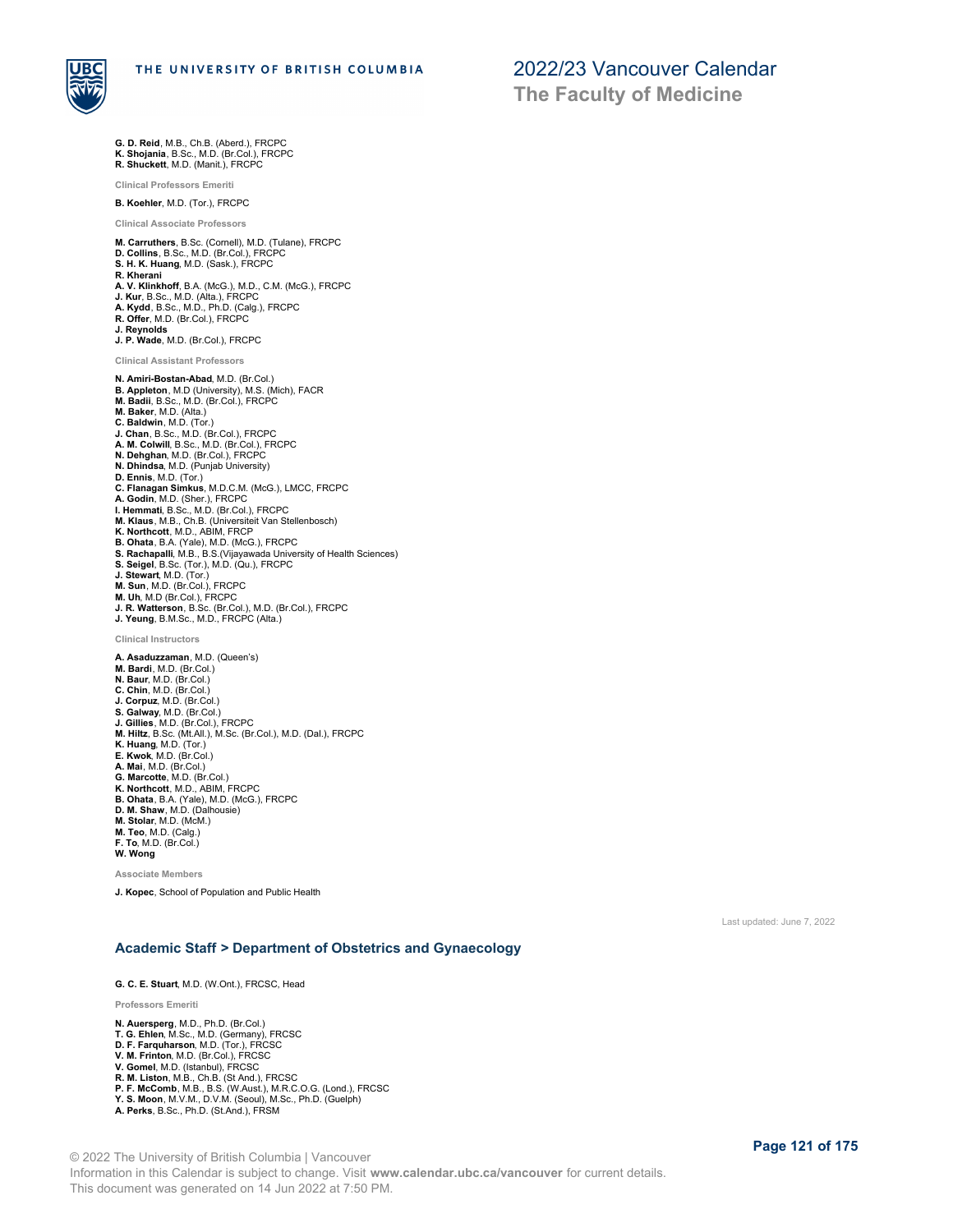

**The Faculty of Medicine**

**D. W. Rurak**, B.Sc., M.Sc. (Br.Col.), Ph.D. (Oxf.)

**Associate Professors Emeriti**

**M. M. Garrey**, M.B., B.Ch. (Glas.), FRCSC **M. A. Skoll**, M.D. (Sask.), FRCSC **S. Thomson H. Woo**

**Clinical Professors Emeriti**

**M. S. Heywood**, M.B, Ch.B (Dund.), FRCSC **G. Marquette**, M.D. (Montr.), FRCSC

**D. Shaw**, M.B., Ch.B. (Edin.), FRCSC

**Clinical Associate Professor Emeriti**

**G. E. J. Kinney**, B.Sc. (McM.), M.D. (W.Ont.), FRCSC **J. D. Mathews**, M.D. (W.Ont.), FRCSC **W. G. Unger**, M.D. (Br.Col.), FRCSC

**Professors**

**M. A. Bedaiwy L. A. Brotto**, B.Sc., M.Sc., Ph.D. (Br.Col.) **G. W. Cundiff**, B.A., M.D. (Tex.), FRCSC **G. L. Hammond**, B.Sc., M.Sc. (Leeds), Ph.D. (Oulu) **D. Huntsman**, M.D. (Memorial, Nfld.), FRCPC **K. S. Joseph**, M.D. (Madras), Ph.D. (McG.) **P. C. K. Leung**, B.Sc., M.Sc. (Br.Col.), Ph.D. (W.Ont.) **J. N. McAlpine**, B.Sc., M.D. (Johns H.) **D. M. Money**, B.Sc., M.D. (Br.Col.), FRCSC **G. C. E. Stuart**, M.D. (W.Ont.), FRCSC **P. Von Dadelszen**, M.D. (Otago), FRCSC

**Associate Professors**

**A. G. Beristain**, B.Sc., Ph.D. (Br.Col.) **R. Geoffrion**, M.D. (McG.), FRCSC **J. A. Hutcheon**, B.A. (Br.Col.), M.Sc., Ph.D. (McG.) **J. S. Kwon**, M.D. (Qu.), FRCSC **S. Lisonkova**, M.D. (Palacky), M.Sc. (N.Y.State), Ph.D. (Br.Col.) **S. Ma**, B.Sc., M.Sc., Ph.D. (Br.Col.) **D. Miller**, M.D. (Br.Col.), FRCSC **T. C. Rowe**, M.B., B.S. (Adel.), M.R.C.O.G. (Dal.), FRCSC **L. Sadownik**, M.D. (Alta.), FRCSC **P. J. Yong**, M.D., Ph.D. (Br.Col.), FRCSC

**Assistant Professors**

- **L. S. Dahlgren**, M.D. (Sask.), FRSCS
- **Y. Drew G. Hanley**, M.A. (McM.), Ph.D. (Br.Col.)
- **S. Mitchell**, B.Sc., M.D. (Calg.), MPH (Johns H.), FRCSC

**Clinical Professors**

- **C. Allaire**, M.D. (Queb.), FRCSC **G. Bourgeois-Law**, M.D. (Manit.), FRCSC **M. S. Carey**, M.D. (W.Ont.), FRCSC **A. P. Cheung**, M.B.B.S., M.P.H. (Aust.), MRACOG, FRACOG, FRCSC **J. E. Christilaw**, B.Sc. (Wat.), M.D. (McM.), FRCSC **G. Cundiff J. Dansereau**, M.D. (Montr.), FRCSC **M. -F. Delisle**, M.D. (Laval), FRCSC **B. P. Fitzsimmons**, M.D. (Calg.), FRCSC **M. R. Fluker**, M.D. (Alta.), FRCSC **A. Gagnon**, M.D. (Sherbrooke), FRCSC **E. A. Joa**, B.Sc., M.D. (Br.Col.), FRCSC **S. Kaye**, M.D. (Witw.), FRCSC **N. Kent**, M.D. (W.Ont.), FRCSC **K. Lim**, M.D. (Br.Col.), FRCSC **D. Millar**, B.Sc., M.D. (Br.Col.) **S. M. Pride**, M.D. (Dal.), FRCSC **B. H. Sanders**, M.D. (McM.), FRCSC **P. Selke**, M.D. (Br.Col.), FRCSC **L. Simpson**, M.D. (W.Ont.), FRCSC **J. E. van Schalkwyk**, M.D. (Dal.), FRCSC **D. H. L. Wilkie**, M.D. (Br.Col.), FRCSC **A. A. Yuzpe**, M.D. (Br.Col.), FRCSC **Clinical Associate Professors**
- **R. Anderson**, M.D. (Qu.), FRCSC **A. G. Benoit**, M.D. (Manit.), FRCSC **P. Beresford**, M.B.B.Ch. (Cape T.), FRCSC **D. Black**, M.B.Ch.B. (Dund.) **D. Bloomenthal**, B.Sc. (Vic.(BC)), M.D. (Alta.), FRCSC **J. Burrows**, M.D. (Br.Col.), FRCSC **B. W. E. Butler**, M.D. (Nfld.), FRCSC **J. K. Cooper**, M.D. (Nfld.), FRCSC **L. Dawson**, BA, BSc, MD **G. B. Doersam**, M.D. (Tor.), FRCSC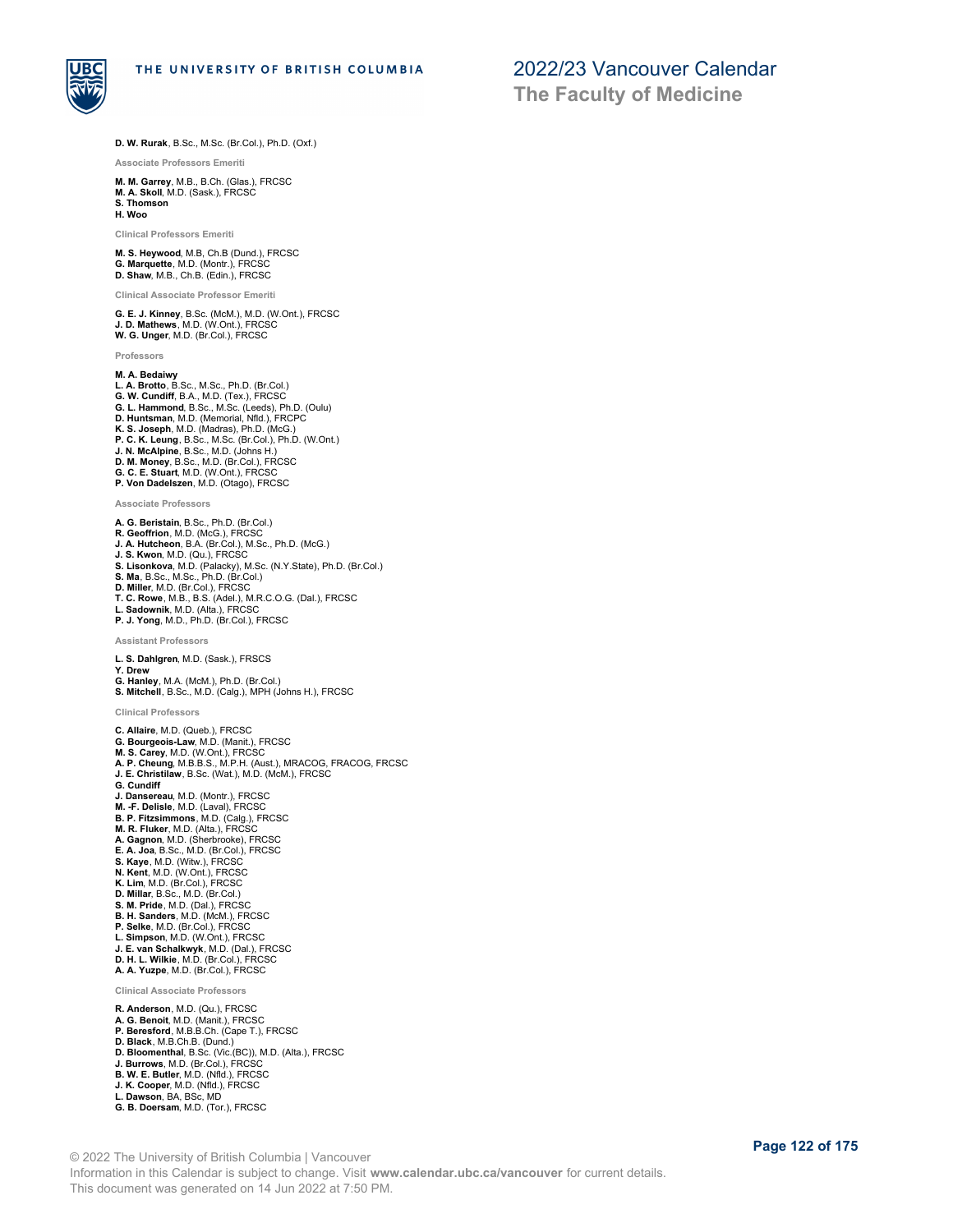

**K. Duckitt**, M.B., Ch.B. (Camb.), FRCSC **C. Dunne S. J. Finlayson**, M.D. (Qu.), FRCSC **S. Fisher**, M.D. (Qu.), FRCSC **G. H. Gill**, M.D. (Dal.), FRCSC **M. Gogela-Spehar**, M.D. (Alta.) FRCSC **M. Gupta**, M.B. (Kanpur), FRCSC **A. P. Hunt**, M.D. (Johannesburg), FRCSC **Y. Kalyanpur**, M.B., B.S. (IN), MRCOG, FRCSC **L. J. Kanke**, M.D. (Br.Col.), FRCSC **S. Lalji**, M.D. (Br.Col.), FRCSC **O. Lampen**, M.B., Ch.B. (Pret.), FRCSC **D. M. Lazare**, M.D. (Ross, DM) **M. Lee**, M.D. (Alta.), FRCSC **P. M. Lott**, M.D. (Alta.), FRCSC **J. Lyons**, M.D. (Dal.), MPH (Johns H.), FRCSC **F. Mohtashami**, M.D. (Qazvin, IR), FRCSC **G. Nakhuda**, M.D. (N.Y.M.C.) **T. L. Pressey**, M.D. (Alta.), FRCSC **J. Purcell**, M.D. (Br.Col.), FRCSC **D. D. J. Quinlan**, M.B., B.Ch. (Witw.), FRCSC **N. Racette**, M.D. (Queb.), FRCSC **S. A. Rhone**, M.D. (Emory), FRCSC **J. E. Roberts**, M.D. (Br.Col.), FRCSC **M. I. Rosengarten**, M.B., B.Ch. (Johannesburg), FRCSC **V. Rychel**, M.D. (McG.), FRCSC **J. Schouls**, M.D. (Alta.), FRCSC **K. Seethram**, M.D. (Alta.), FRCSC **K. D. Still**, M.D. (Alta.), FRCSC **N. Tallon**, MB., BCh , BAO, LRCP & SI (NUI), FRCSC **E. L. Taylor**, M.D. (Dal.), FRCSC **F. Tessier**, M.D. (Queb.), FRCSC **S. Thomson**, M.D. (Br.Col.), FRCSC **N. Todd**, M.D. (Alta.), FRCSC **J. Ubhi**, M.D. (Sask.), FRCSC **B. L. Wagner**, M.D. (Mich.), FRSCS **D. Waterman**, M.D. (Alta.), FRCSC **C. Williams**, M.D. (Barcelona), FRCSC **H. Woo**, M.D. (W.Ont.), FRCSC **Clinical Assistant Professors R. Adelasoye F. W. Ahman**, M.D. (W.Ont.), FRCSC **L. Almas**, M.D. (Br.Col.), FRCSC **B. M. Bagdan**, M.D. (Alta.), FRCSC **M. Bakhet M. Belanger** , M.D. (Ott.), FRCSC **M. Bleszynski**, M.D., FRCSC, NCMP **N. Branco**, M.D. (Alta.), FRCSC<br>**M. Chan,** B.Sc. (Alb.), B.Sc. (Otago), M.D. (Calg.), M.H.Sc. (Br. Col.)<br>**T. Cohen**, M.D. (W.Ont.), FRCSC **U. Dehaeck**, B.Sc., M.Sc., M.D. (Calg.) **J. M. Dennie**, M.D. (Br.Col.), FRCSC **A. Dobson**, B.A., B.Sc. (Qu.), M.D. (Ott.) **H. Ezzat**, M.D. (Tor.), FRCSC<br>**E. M. Giesbrecht**, M.D. (Calg.), FCSC<br>**R. Gill**, B.Sc. (Qu. Ont.), M.D. (Tor.), FRCSC **K. M. Grabowska**, M.D. (W.Ont.), FRCSC **J. A. Graham**, M.D. (Memorial), FRCSC **K. D. Gustafson**, M.D. (Br.Col.), FRCSC **C. Guzzo-Arkuran**, M.D. (Br.Col.), FRCSC **J. C. Havelock**, M.D. (Manit.), FRCSC **D. Hawkins**, M.D., FRCSC **J.A. Hitkari**, M.D. (Br.Col.), FRCSC **S. Houlihan**, B.Sc., B.S.P., M.D. (Alta.) **S. Hudson**, M.B., Ch.B. (Cape T.), FRCSC **D. Hugo**, M.B., Ch.B. (Stellenbosch), FRCSC **A. Jamieson**, MBChB, MD, FRCSC **S. Johnson E. Karacabeyli**, MD, BSc, PhD **S. Kashyap**, M.D. (Ott.), FRCSC A. Kennedy<br>S. Lalani, M.D. (Calg.), FRCSC<br>J. Liauw, M.H.Sc. (Br. Col.), M.D. (Qu. Ont.), B.H.Sc. (Guelph-McM), FRCSC<br>M. M. Lipp, M.D. (Calg.), FRCSC<br>A. Long, B.Sc., M.D. (Alta.)<br>C. M. H. Mayer , M.D. (McG.), FRCSC<br>M. Mazga **J. McGinnis**, B.Sc. (Alb.), M.Sc. (Tor.), M.D. (Alb.), FRCSC **E. J. McMurtrie**, M.D. (Br.Col.), FRCSC **N. Mehra**, M.D. (Alta.) **P. J. Mitchell**, M.D. (Alta.), FRCSC **S. K. Monahan**, M.D. (Wash.), FRCSC **J. Mui**, MD, FRCSC **N. Nakatsuka**, M.D. (Br.Col), FRCSC **C. Ng K. Niles**, MD, PhD, BSc **C. Nowik**, M.D. (Qu. Ont.), FRCSC (Br. Col.) **D. O'Connor**, B.Sc., M.D.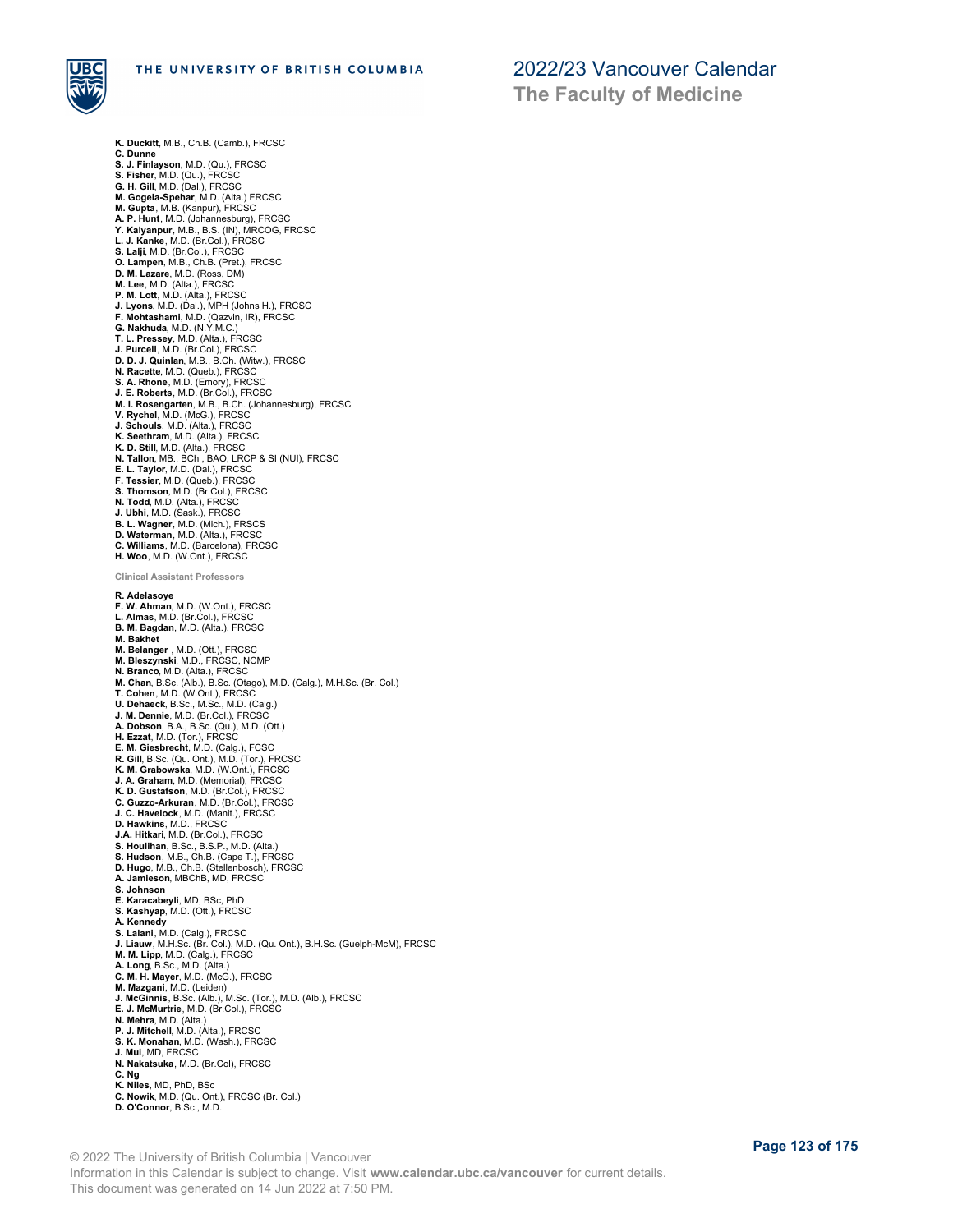

THE UNIVERSITY OF BRITISH COLUMBIA

**S. A. Pedersen**, B.Sc., M.D. (W.Ont.), FRCSC

**L. Proctor**, B.Sc., M.D. (Br.Col.) **R. Rivera**, M.D. (Br.Col.), FRCSC **J. E. Robertson**, M.D. (W.Ont.), FRCSC

# 2022/23 Vancouver Calendar

**The Faculty of Medicine**

**J. G. M. Robertson**, B.Sc., M.D. (Br.Col.), FRCSC **R. P. A. Roy**, M.D. (Man.), FRCSC **A. Sachedina**, B.Sc., M.D. (Br. Col.) **C. Smith**, M.B.Ch.B., D.A. (Stell.) **J. D. Smith**, M.B.Ch.B. (Pret.), FCOG, FRCSC **J. d. W. Smith**, M.Med. (Stell.), FRCSC **D. Steele**, M.D. (N.S.), FRCSC **F. Teng**, M.D. (Br.Col), MPH (Yale), FRCSC **M. J. B. Treissman**, M.D. (W.Ont.), FRCSC **K. J. Whitehill**, M.D. (Manit.), FRCSC **K. E. Wise**, M.D. (W.Ont.), FRCSC **B. Woolnough**, B.Sc., M.D., FRCSC **T. Wroz**, M.D. (Dal.) **A. Zhang**, B.Sc. (McG.), M.D. (Calg.) **Clinical Instructors L. Mourant, B.Sc. (Guelph), F.R.C.Sc. (Guelph-McM) E. Adams**, M.D. (Br.Col.), M.Sc. (Lond.S.H.T.M.) **S. Alger**, B.Sc. OT (Alta.), M.D. (McM.), FRCSC **J. Andrews**, H.B.Sc., M.D. (W.Ont.) **H. Baikie**, M.D. (Memorial, Nfld.), FRCSC **J. Baxter**, B.Sc. (Bishop's), M.D. (McG.) **L. Benoit**, B.Sc., M.D. **C. Brace**, B.Sc., M.D. **M. Brunner**, M.D. (Br.Col.), FRCSC **E. Catt**, B.Sc., M.D. (Calg.) **M. Chan**, M.D. (Calg.) **A. Cheung**, M.D. (Tor.) **O. P. Coll**, M.D. (Alta.), FRCSC **K. Collins**, FRCSC, M.D. **D. D'Aleo**, M.D. (Br.Col.), H.B.Sc. (Lakehead) **K. B. Daniel**, M.D. (Calg.), FRCSC **R. Dayan**, M.D. **C. Donnelly**, M.Sc. (Br.Col.), M.D. (Calg.) **P. du Plessis**, M.Med. (Stell.), FRCSC **P. Espino**, M.D. **I. Ferguson**, B.Sc., M.D. **S. Fung**, M.D., B.M.Sc. (Albe.) **B. W. Galliford**, M.D. (Br.Col.), FRCSC **A. A. Golosinski**, M.D. (Alta.) **J. L. Goncalves**, M.D. (Br.Col.), FRCSC **D. D. Goswami**, M.D. (Br.Col.), FRCSC **H. Gottlieb**, B.Sc. (McGill), M.D. (Calif.) **H. Grant**, M.D. (Br.Col.), FRCSC **K. B. Hale**, M.D. (Alta.), FRCSC **N. Half**, M.D. (Br. Col.) **V. Han**, B.Sc., M.D. **L. A. M. Heslip**, M.D. (Alta.), FRCSC **E. M. L. Hoyer**, M.D. (Br. Col.), FRCSC **L. Hsaio**, M.D. **H. G. Hunt**, M.D. (W.Ont.), FRCSC **M. T. Hyakutake**, M.D. (Alta.), FRCSC **D. Janse Ven Rensburg**, M.Med. (U. Free State) **R. L. Johnson**, M.D. (Br.Col.), FRCSC W. G. Johnston, M.B. (Belf.), FRCSC **L. Jony**, M.D. (Cluj-Napoca) **R. Kellett**, M.D. (Sask.), FRCSC **L. Knutzen**, M.D., (Nott.) M.A. (Camb.) **J. Kowalczyk**, M.S. (Sask.), FRCSC **J. M. Lajoie**, M.D. (Br.Col.), FRCSC **M. Lavoie**, M.D., F.R.C.Sc. (Laval) **C. Lepik**, B.Sc., M.D. **T. Lin**, MD, MSc, BHSc **H. P. Mackoff**, M.D. (Br.Col.), FRCSC **E. McComb**, M.D. (Guelph-McM.), B.Sc. (Vic.) **K. A. Meathral**, M.D. (W.Ont.), FRCSC **A. Mendlowitz**, B.Sc. (W. Ont.), M.D. (Tor.) **N. L. Mitenko**, B.Sc., M.D. (Calg), FRCSC **J. C. Muir**, M.D. (Br.Col.), FRCSC **L. A. Neapole**, M.D. (McG.), FRCSC **J. Oakes**, M.D. (Qu.), FRCSC **G. O. Oluyede**, M.B.B.S. (Jos, NG) **N. Pascas**, M.D. (UBC), B.Sc. (UBC) **M. P. Pienaar**, M.B., Ch.B. (Stellenbosch), FRCPSC, FACOG **L. Porteous**, B.Sc. (Winn.), M.D. (Manit.) **D. A. Price**, M.B.B.S. (Engl.), FRCSC **S. Raffard**, M.D. (Br.Col.) **S. Ravn**, B.Sc., M.D. (Alta.) **H. J. Robson**, M.D. (Man.), FRCSC **P. Rode**, M.B.B.Ch. (Stell.) **S. Sadeghi**, M.D. (Br.Col.), FRCSC **B. Sandhu**, B.Sc. Nursing (Br.Col.), RN **A. Shan**, B.Sc., M.D. (Br. Col.) **G. Song**, M.D. (Sask.), FRCSC **P. Sriram**, B.Sc., M.D.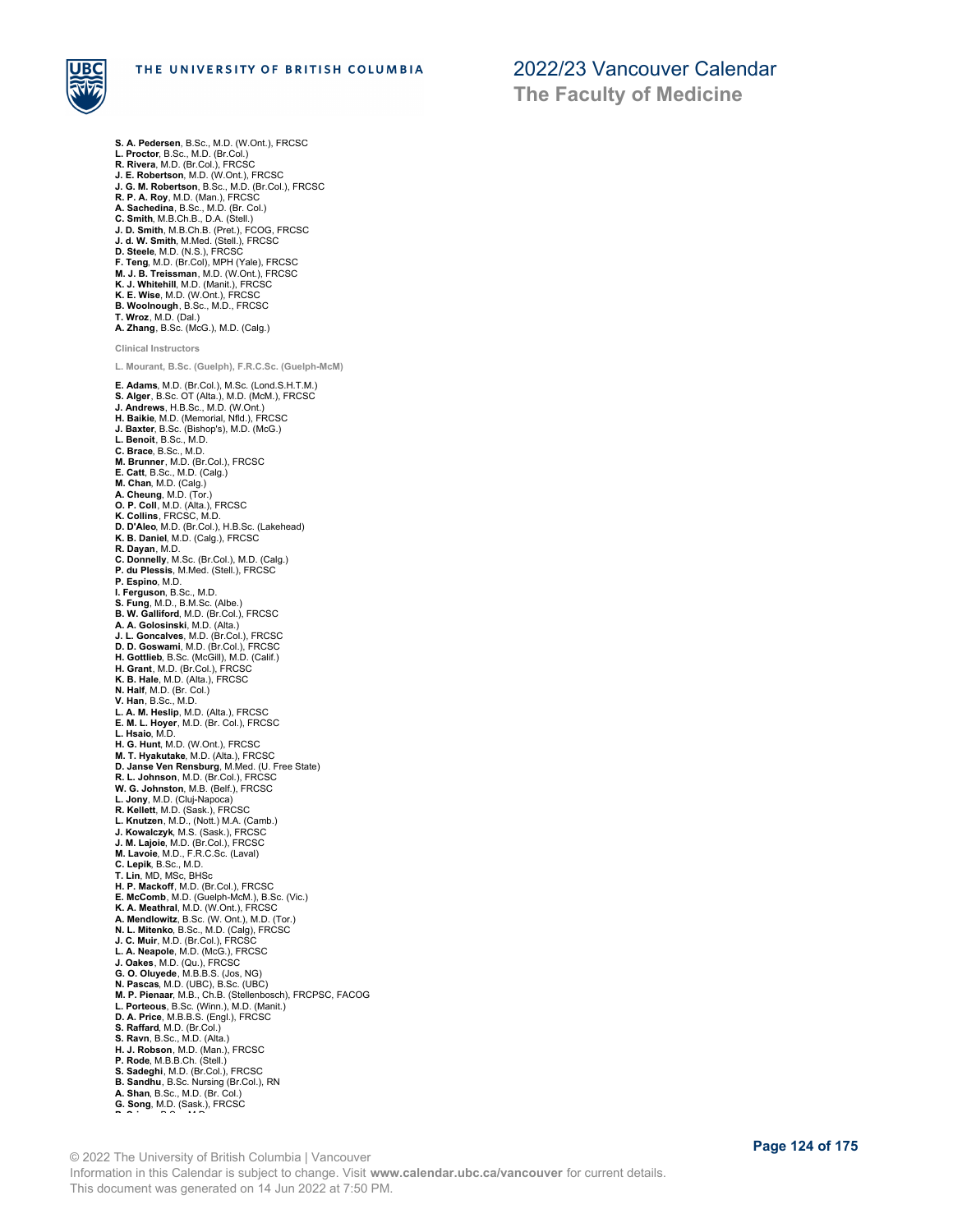

- **P. Sriram**, B.Sc., M.D.
- **M. Suen**, B.Sc., M.D. (Br.Col.) **S. K. Tregoning**, M.B., Ch.B. (Witw.), FRCSC
- **K. Upton**, MBChB (Capetown), FRCSC
- **R. Vilayil** , B.Sc., M.D.
- **E. J. Waterman**, M.D. (Br.Col.), FRCSC
- 
- **C. Wilson**, M.D. (Br. Col.)<br>**P. S. Wilson**, M.D. (Br.Col.), FRCSC<br>**S. Wong-Merrick**, B.Sc., M.D. (Br.Col.)<br>**J. Yam,** B.Sc., M.D. (Br.Col.)<br>**P. Yeung**, M.D. (Br.Col.), FRCSC<br>**J. J. W. Yue**, M.D. (Br.Col.), FRCSC
- 
- 
- 
- **K. Ziola**, B.Sc., B.Ed. (Vic.(Br.Col.)), M.D. (Sask.)

**Adjunct Professor**

- **Y. -M. Lin**, M.D. (NTNU, Taiwan)
- 
- **S. Mortimer H. Mubarak**, M.B, B.Ch. (Cairo), M.H.P.E. (Maas.)
- **D. Sawchuck**, Ph.D., R.N. **M. Stephenson**, B.Sc., M.D., M.Sc. (Br.Col.), FRCSC

**Affiliate Assistant Professor**

**A. M. Cote**, M.D. (Mont.), FRCPC

**Associate Members**

- **R. Basson**, Psychiatry **K. Cebellos**, Pathology and Laboratory Medicine **B. Everett**, Physical Therapy **P. Hoskins**, Medicine **D. Ionescu**, Pathology and Laboratory Medicine **J. Irving**, Pathology and Laboratory Medicine **P. Janssen**, Population and Public Health **L. Magee**, Medicine **G. Naus**, Pathology and Laboratory Medicine **W. Norman**, Family Practice **G. Ogilvie**, School of Population and Public Health Shared Services BC **C. Overall**, Dentistry **C. I. Poon**, Urologic Sciences **D. Pugash**, Radiology **M. L. Stothers**, Urologic Sciences **A. Tinker**, Medicine
- 

Last updated: June 7, 2022

## **Academic Staff > Department of Occupational Science and Occupational Therapy**

**Professors**

**C. Backman**, B.S.R. (Br.Col.), M.S. (Wash.), Ph.D. (Br.Col.) **S. J. Forwell**, B.Sc.(O.T.) (W.Ont.), M.A., Ph.D. (S.Calif.) **L. Holsti**, B.S.R., M.A., Ph.D. (Br.Col.) **T. Jarus**, B.O.T. (Hebrew), M.A., Ph.D. (N.Y.) **W. H. Miller**, B.Sc.(O.T.) (Br.Col.), M.Sc.(O.T.), Ph.D. (W.Ont.)

**Professor Emeritus**

**I. Dyck**, Dip.O.T. (Engl.), B.A., M.A. (Manc.), Ph.D. (S.Fraser)

**Associate Professors**

**W. Mortenson**, B.Sc.(O.T.) (Alta.), M.Sc. (Br.Col.) **L. Nimmon**, B.A. (Vancouver Island University), M.A. (UVic.), Ph.D. (Br.Col.) **J. Zwicker**, B.Sc.(O.T.), B.A. (Qu.), M.A. (U.Vic.(B.C.)), Ph.D. (Br.Col.)

**Associate Professor Emeritus**

**L. Jongbloed**, Dip.O.T. (S.A.), B.Sc.(O.T.) (W.Ont.), M.A., Ph.D. (Br.Col.) **S. J. Stanton**, Dip.O.T. (N.Z.), B.S.R.(O.T.), M.A. (Br.Col.) **M. Suto**, B.S.(O.T.) (Calif., S.Jose), M.A. (S.Calif.), Ph.D. (Br.Col.)

**Assistant Professors**

**S. Barbic**, B.Sc. (Queen's), B.Sc.(O.T.) (Queen's), M.Sc. (Queen's), Ph.D. (McG.) **S. Huot**, B.A., M.A., Ph.D. (Western Ontario) **B. Sakakibara**, B.Sc. (Br.Col.), Ph.D. (Br.Col.) **J. Schmidt**, B.Sc.(O.T.), (Alta.), Ph.D. (Queensland)

**Professor of Teaching**

**M. Lee**, Dip.O.T. (H.K.), M.B.A. (Wash.)

**Associate Professor of Teaching**

**D. Drynan**, B.Sc.(O.T.), M.Ed. (Tor.)

**Assistant Professor of Teaching**

**K. L. Bunting**, B.Sc. (Br.Col.), M.Sc.(Tor.)

© 2022 The University of British Columbia | Vancouver Information in this Calendar is subject to change. Visit **www.calendar.ubc.ca/vancouver** for current details. This document was generated on 14 Jun 2022 at 7:50 PM.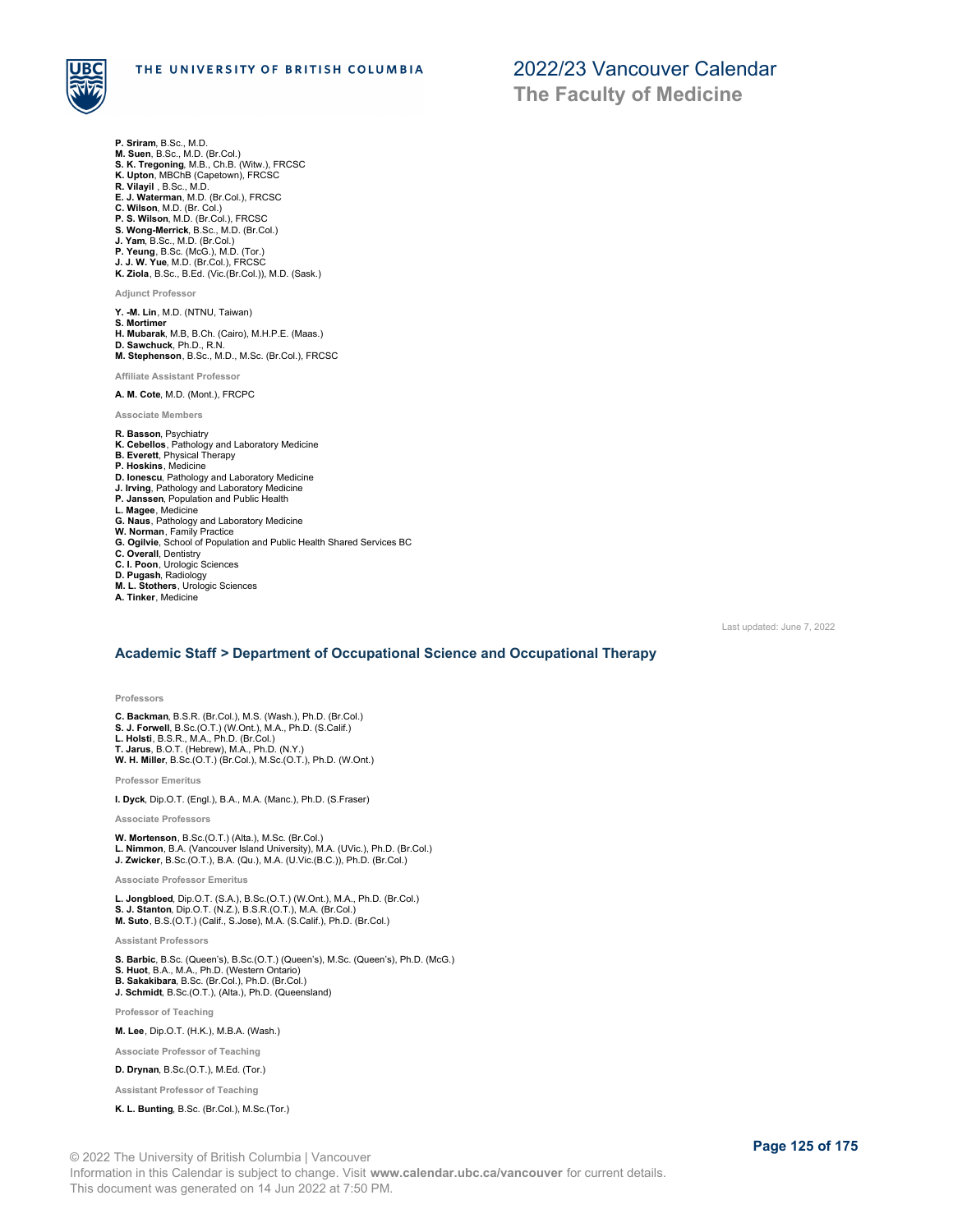

### THE UNIVERSITY OF BRITISH COLUMBIA

## 2022/23 Vancouver Calendar

**The Faculty of Medicine**

**J. MacDonald**, B.A. (St. Francis Xavier), B.Sc.Kin. (New Brunswick), M.Sc. (O.T.) (McM.)

- **E. Park**, B.Sc. (Br.Col.), M.Sc. (O.T.) (Alta.), Ph.D. (Alta.)
- **E. Williams**, Bachelor of Physical Education (Alta.), B.Sc. (Alta.), M.A. (UNBC), PhD (Alta.)

**Clinical Professors**

**P. Erlendson**, B.Sc.(O.T.) (McG.)

**Clinical Professor Emeritus**

**C. Carpenter**, Dip.P.T. (Liv.), M.Ed., Ph.D. (Br.Col.) **G. Fearing**, B.S.(O.T.) (Kansas)

**Clinical Associate Professors**

**H. Boyes**, B.Sc. (O.T.) (Br.Col.), MALT (R.Roads) **K. Carwana**, B.S.R. (Br.Col.) **R. Casey**, Dip.OT (Trin.Coll.(Tor.)), (M.A. (R.Roads), Ph.D. (Br.Col.) **J. Chisholm**, B.S.R., M.Sc.(Rehab.) (Br.Col.) **M. Clark**, B.Sc.(O.T.) (Tor.),M.Ed. (Athabasca) **J. Duivestein**, B.S.R. (Br.Col.) **D. Field**, B.Sc.(O.T.) (Tor.), M.H.Sc.(O.T.) (Indianapolis) **T. Green**, B.Sc.(O.T) (Br.Col.)<br>**D. Kendrick**, B.A. (Psych.) (S.Fraser), P.B.D. (Geron.) (S.Fraser), M.O.T. (O.T.) (Br.Col.)<br>**M. T. Kyi**, B.Sc.(O.T.) (Br.Col.) **P. Mortenson**, B.Sc.(O.T.), M.Sc., Ph.D. (Rehab.) (Br.Col.) **A. Neale**, Dip.O.T. **B. Robinson**, Dip.O.T., B.Sc.(O.T.) (Alta.)

**T. A. White**, B.S.O.T. (Wayne)

**Clinical Associate Professor Emeritus**

**S. Bressler**, B.O.T. (McG.), M.A. (R.R.M.C.) **M. J. Clark**, B.Sc.(O.T.) (W.Ont.) **P. Corbett**, B.S.R. (Br.Col.) **J. Gauthier**, B.Sc., B.S.R. (Br.Col.)

- **J. Rihela**, B.S.R. (Br.Col.)
- **L. Roxborough**, B.S.R. (Br.Col.)

**Clinical Assistant Professors**

**T. Adams**, B.H.Kin. (Br.Col.), M.Sc. (O.T.) (Alta.) **D. Arsenault**, B.S.R. (Br.Col.) **S. Barlow**, B.Sc. (O.T) (Br.Col.), (B.P.E) (McM.) **S. Berg**, B.Sc.(O.T.) (Alta.), M.Sc. (Br.Col.)<br>**B. Borry**, B.Sc. (Alta.), M.Sc. (Alta.)<br>**B. Boniface,** B.Sc. (O.T.), B.Sc. (Br.Col.)<br>**J. Boniface**, B.P.E., B.H.Sc.(O.T.) (McM.)<br>**M. Bozzer**, B.S.R. (Br.Col.) **M. G. Brown**, B.A. (SFU), MOT (Br.Col.) **L. Bulk**, Bachelor of Social Work (UVic.), MOT (Br.Col.), Ph.D. (Br.Col.) **H. Burrett**, B.Sc.(O.T.), M.R.S.C. (Rehab) (Br.Col.) **I. M. Chappell**, B.Sc.(O.T.) (Qu.) **S. Charchun**, B.Sc., B.Sc.(O.T.) (Br.Col.) **J. Cobb**, B.Sc (O.T.) (Br.Col.) **A. Davis**, B.G.S. (Athabasca), B.Sc.(O.T.) (Br.Col.)<br>**L. Del Fabro Smith**, Dip. (St.Lawr.Coll.), B.Sc.(O.T.), M.Sc.(Rehab.) (Br.Col.)<br>**J. Dueck**, B.A., M.Sc. (O.T.) (McM.) **L. Duran**, B.A. (Lib.Arts) (Colorado), M.S. (O.T.) (Col.State)<br>**K. Durlacher**, B.P.E.(Ex.Sci.), B.Sc.(O.T.), G.C.R.(Rehab.) (Br.Col.)<br>**K. Elissat**, B.H.Kin. (Br.Col.), M.Sc.(O.T.) (W.Ont.) **S. Epp**, B.H.Kin. (Ex.Sci.) (Br.Col.), M.S.I.Sc. (O.T.) (W.Ont.) **J. Fischer**, B.Sc.(O.T.) (Qu.) **J. Fong**, BCR (Calg.), MOT (Br.Col.) **N. Forseth**, B.Sc.(O.T.) (Br.Col.) **C. Fraser**, B.A., B.Sc.(O.T.), (Br.Col.) **S. Garret**, B.S.R. (Br.Col.) **A. Gerlach**, Dip.O.T. (St Loyes), M.Sc.(O.T.) (Calif., S.Jose) **S. Gmitroski**, B.Sc.(O.T.) (McG.) **S. Hale**, B.Sc.(Rehab.) (Alta.) **H. Hergeshiemer**, B.Sc. (O.T.) (Br.Col.) **W. Jelley**, D.E.C. (Dawson), B.Sc.(P.T) (McG.), M.Ed. (Ott.) **M. Konkin**, B.M.R.(O.T.) (Manit.) **L. Kristalovich**, B.Sc. (Manit.) **C. Lefaivre**, B.Sc.(O.T.) (Alta.) **S. Leznoff**, B.Sc.(O.T.) (W.Ont.), B.Ed. (Ott.), M.A. (Ed.) (Br.Col.) **R. Livingstone**, Dip.O.T. (Q.M.Edin.), M.Sc. (McM.) **S. Magnuson**, B.M.R.(O.T.) (Manit.), M.R.Sc. (Br.Col.) **M. McCuaig**, B.S.R. (Br.Col.), M.A. (S.Calif.) **T. McElroy**, B.Sc.(O.T.), Ph.D. (Br.Col.) **A. McLean**, B.Sc.(O.T.) (Br.Col.) **M. Metzger**, B.A. (S.Fraser), B.Sc.(O.T.) (Br.Col.) **I. Montgomery**, B.Sc.(O.T.) (Alta.) **M. Nalewajek**, B.A. (McG.), MOT (Br.Col.) G. Ng, Dip.O.T. (HKPU) **B. Porter**, B.S.R. (Br.Col.) **P. Rushton**, MClSc(OT) (W.Ont.), Ph.D. (Br.Col.) **J. Selman**, B.Sc. (Vic.(BC)), B.Sc.(O.T.) (Br.Col.) **C. Sheffield**, B.Sc.(O.T.) (Qu.) **S. Sinanan**, B.A., B.Sc.(O.T.) (Br.Col.) **L. A. Smith**, B.Sc.(O.T.) (Qu.) **S. Smith**, Ph.D., M.A. (Christian Stdy.), B.Sc.(O.T.)

© 2022 The University of British Columbia | Vancouver Information in this Calendar is subject to change. Visit **www.calendar.ubc.ca/vancouver** for current details. This document was generated on 14 Jun 2022 at 7:50 PM.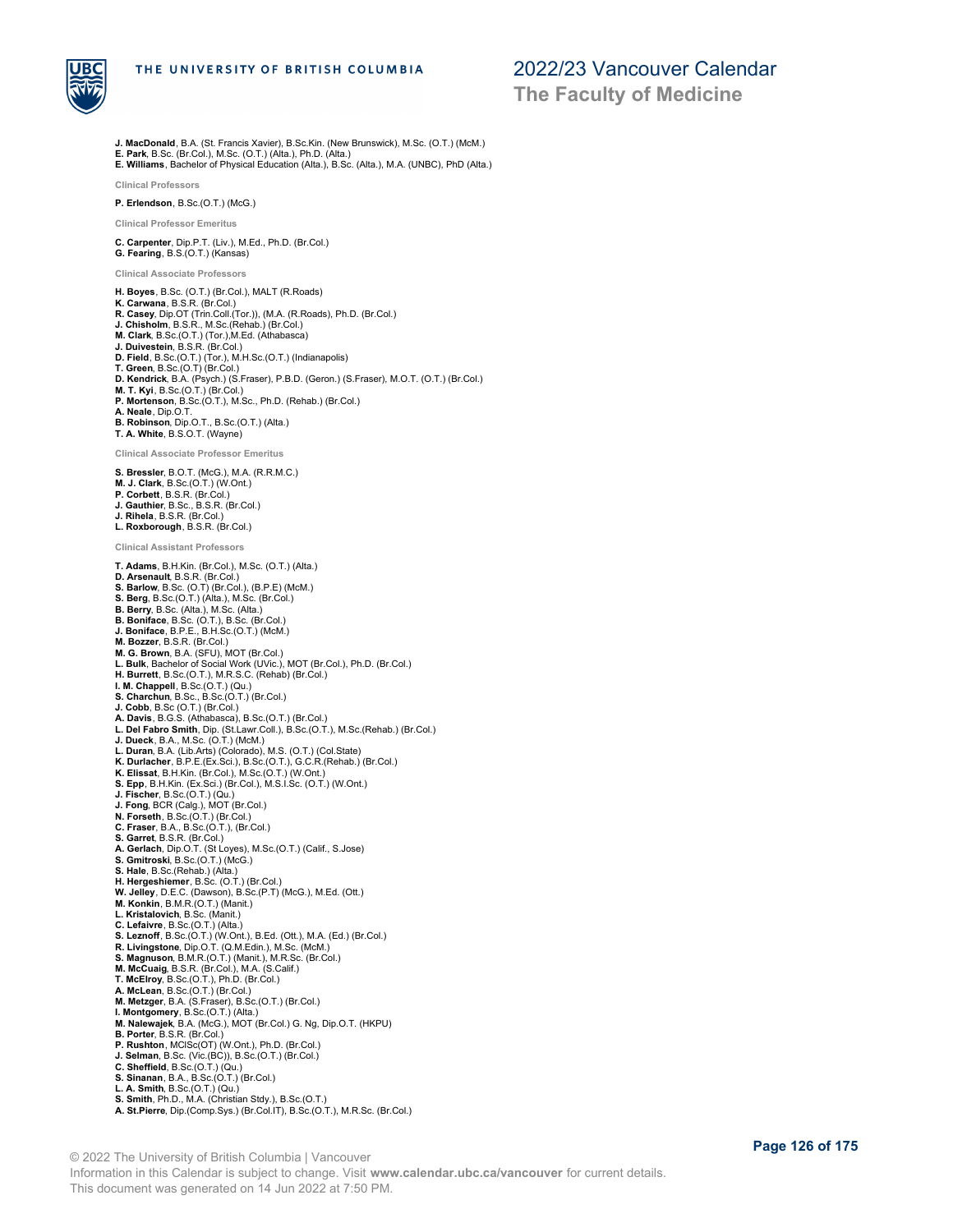

**L. J. Stan**, B.S.R., M.Ed. (Br.Col.), Ed.D. (Brig.Young) **C. Stock**, M.Sc. (McM.), B.Kin. (Br.Col.) **P. Straathof**, B.S.R. (Br.Col.) **D. Toal-Sullivan**, B.Sc.(O.T.) (W.Ont.), M.A. (Ott.)<br>**P. Van Kuyk**, B.Sc.(O.T.) (Br.Col.)<br>**C. von Zweck**, B.Sc. (O.T.) (Tor.), M.Sc. (Queen's), Ph.D. (Queen's) **K. Waldorf**, M.O.T. (Br.Col.) **J. Yiu**, B.Sc.(O.T.) (Alta.), M.Sc.(Rehab.) (Br.Col.) **Clinical Instructors J. Abdel-Barr**, Bachelor of Physical Education (Br.Col.), B.O.T (Alta.) **J. Abdulrahman N. Adab**, B.Sc.(P.T.), M.O.T. (Br.Col.) **J. Adderley**, B.A. (Br.Col.), MOT (Br.Col.) **M. Agon**, B.Sc., M.O.T. (Br.Col.) **L. Alguire**, B.Sc. Vic.(B.C.), B.Sc. (Br.Col.) **L. Allyn**, B.A. (Br.Col.), MOT (Br.Col.) **J. Amell**, M.Sc.(O.T.) (Dal.), B.Sc.(Kin.) (St. FX) **E. Ancheim**, BSOT (Texas Women's University) **S. Arsenault**, B.Sc., B.Sc.(O.T.) (McG.) **S. Atwal**, B.Sc. (OT) **M. Austin**, M.Sc. (O.T.) (McM.) **S. Baker**, B.Kin (Fraser Valley), MOT (Br.Col.) **K. Barclay**, B.Sc.(O.T.), M.R.Sc.(C.) (Br.Col.) **A. Barrie**, M.R.Sc. (Br.Col.) **S. Bates**, B.Sc. (Waterloo), M.Sc. (OT) (Tor.) **L. Belagamage**, B.A. (Br.Col.), MOT (Br.Col.) **K. Belle**, B.Sc. (OT) (Western Ontario) **A. Berg**, B.Sc. (Alta.) **S. Berinstein**, B.H.Kin. (Br.Col.), M.Sc.(W.Ont.) **D. Betz**, B.Sc.(O.T.) (Br.Col.) **S. Bhanji**, B.A. (Honours) (Western), M.Sc. (London School of Economics & Political Science) , MSc. (OT) (Western) **C. Bialik**, B.Sc. (Waterloo), M.Sc. (O.T.) (Western) **C. Billups**, B.A. (UVic.), MOT (Br.Col.)<br>**E. Bocknek**, B.Sc. (Kin.) (Br.Col.), M.Sc. (OT) (Queen's)<br>**J. Boily**, B.Sc.(O.T.) (Br.Col.) **S. Bossley**, M.O.T. (Br.Col.) **A. Braunizer**, B.Sc. (UVic.), M.Sc. (OT) Dalhousie **E. Brennan**, B. Health Science (Honours) (Ott.), M.Sc. (OT) (Queen's) **J. Brower**, B.Sc. (UVic.), MOT (Br.Col.) **B. Brown**, B.A. (SFU), MOT (Br.Col.) **D. Brumwell**, B.Sc. (OT) (Alta.) **C. Bryden**, Bachelor of Business (Newcastle), MOT ((Br.Col.) **L. Buckell** , B.H.Kin. (Calg.), M.Sc. (Alta.) **M. Budac**, B.A. (Lucian Blaga University of Sibiu), MOT (Br.Col.) **T. Budlovsky**, B.A. (McG.), MOT (Br.Col.) **J. Bull**, B.H.Kin. (Br.Col.), M.Sc. (OT) McM.) **L. Bunn**, B.A. (SFU), M.Sc. (OT) (Alta.) **J. Burrows**, B.Sc. (Alta.), M.Sc. (OT) (Alta.) **N. Butzelaar**, B.Sc. (OT) (Br.Col.) **T. Cain**, B.A. (McM.), B.Sc. (OT) (Br.Col.) **P. Capern,** B.Sc.(O.T.) (Qu.)<br>**N. Cardina**l, Bachelor of Physical Education (Alta.), M.Sc. (OT) (Alta.)<br>**C. Carncross**, B.H.K.(Tor.), MOT (Br.Col.) **D. Cavalcante**, B.Sc. (SFU), B.Sc. (OT) (Alta.), M.R.Sc. (Br.Col.) **C. Cawker**, M.Sc. (OT) (Dalhousie) **M. Chan**, B.Sc. ((Waterloo), M.Sc. (OT (Tor.)) **S. Chapdelaine**, B.B.A. (S. Fraser), MOT (Br.Col.) **K. Cherrington**, B.Sc. (McG.), M.Sc. (OT) McM.) **I. Cheung**, B.Sc. (Br.Col.), B.Sc. (O.T.) (Qu.) K. Chow, B.Sc. (Kin.) (SFU), M.Sc. (OT) (Tor.)<br>S. Chow, B.Kin. (Honours) (S. Fraser), MOT (University of British Columbia)<br>**J. Chung**, Cert. Health and Fit. (S.Fraser), B.Sc. (Kin.) (S.Fraser)<br>**Z. Ciric**, B.Sc. (S.Fraser); **R. Corcoran,** B.H.K. (Br.Col.), M.Sc. (OT) (Tor.)<br>**B. Cormack**, B.Sc. (UNBC), M.Sc. (OT) Western Ontario)<br>**J. Corrigan**, Diploma College of Occupational Therapists (Oxford-Brookes) **N. Crampton**, B.Sc. (OT) (Queen Margaret) **C. Crate**, M.Sc. (OT) (Western) **D. Cuthbert**, B.Physical Health Education with Honours (Tor.), MOT (Br.Col.) **D. Dabros**, Bachelor of Industrial Design (Carleton), M.Sc. (OT) (Tor.) **A. Danko**, B.Kin, M.O.T. (Br.Col.) K. Davidson, B.Sc. (W.Ont,), M.Sc.(Br.Col.)<br>K. Davies, B.Sc. (OT) (Alta.)<br>L. Dawes, B.Sc. (SFU), MOT (Br.Col.)<br>L. De Silva, B.Sc, B.Sc.(O.T.) (Br.Col.)<br>C. DeBruyne, Bachelor of Human Kinetics (Br.Col.), MOT (Br.Col.) **R. Degan**, B.A. (Br.Col.), MOT (Br.Col.) **E. Delisle**, B.Sc. (Laval) **J. Delleman**, .A. (Fraser Valley), MOT (Br.Col.) **R. Dhalla**, B.Sc. (Br.Col.) **S. Dion**, B.O.T. (Montreal), M.R.Sc. (Sherbrooke), Master Health Administration (Br.Col.) **M. Doherty**, B.Sc. (McG.) **S. Dornian**, B.Sc. (Br.Col.), MOT (Br.Col.) **T. Doyle**, B.Ex.Sc.Rehab. (W'gong), M.O.T. (Syd.) **H. Drummond**, B.Sc. (OT) (Alta.)

- **T. Earl**, B.A. (Br.Col.), Bachelor of Health Sciences (OT) (McM.)
- **J. Edamura**, B.Sc.(O.T.) (Tor.)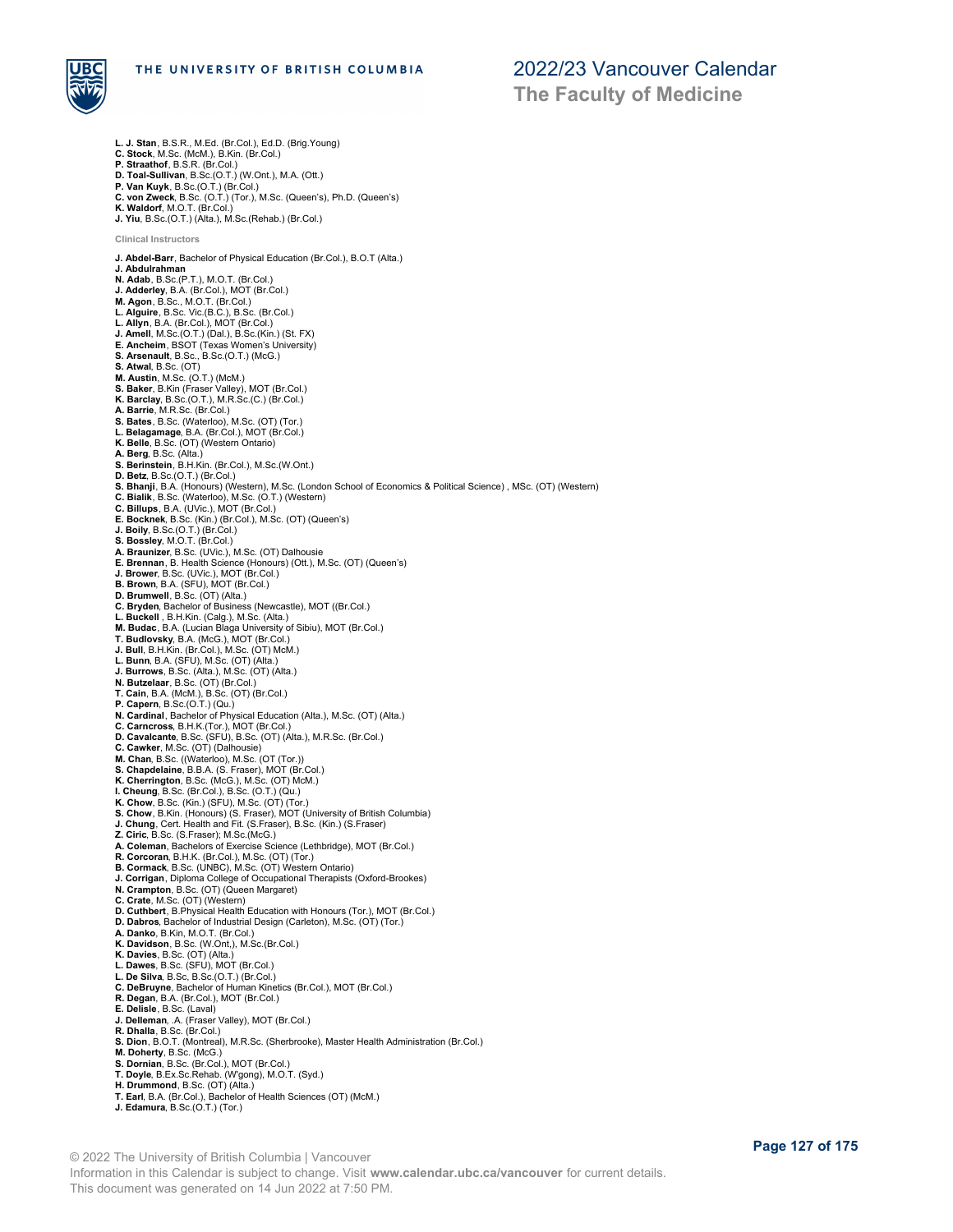

**T. El-Khodor**, B.Sc. (Portland State), M.R.Sc. (Br.Col.) **C. Ellens**, B.Sc. (Vic.(B.C.), B.Sc.(O.T.) (Br.Col.) **G. Eng**, B.Mus. (Br.Col.), M.Sc. (McM.) **S. Esmail**, B.Sc. (Br.Col.), B.Sc. (OT) (Br.Col.) **R. Fairchild**, Bachelor Occupational Therapy ((Queensland)<br>**L. Fawkest,** B.A. (Vic.(B.C.)), M.Sc.(O.T.) (McM.)<br>T**. Fawkes-Kirby,** B.A. (S. Fraser), MOT (Br.Col.)<br>**A. Ferguson,** B.Sc.O.T. (Alta.), M.Sc. OTTP (Dal.) **D. Field**, B.Sc.(O.T.) (Tor.), M.H.Sc.(O.T.) (Indianapolis) **C. Fischer**, B.Sc. **C. Fisher**, B.Sc. **D. Fogarty**, B.Sc. (Manit.), MOT (Manit.)<br>**H. Franz**, B.A. (Concordia), MOT (Br.Col.)<br>**K. Friesen,** B.E. (Windsor), B.P.E., B.Sc.(O.T.) (McM.) M. Frost, B.A., M.O.T. (Br.Col.)<br>**D. Fullerton**, B.A., M.O.T. (Br.Col.)<br>**M. Gagnon,** B.Sc. (Kin) (Br.Col.), M.Sc. (OT) (McM.)<br>**S. Gangatharam**, M.O.T. (Mumbai University), Ph.D. (Texas Women's University)<br>**J. Gellis**, M.A. **A. Gerbracht**, B.Sc. K. Gilbert, B.Sc. (OT) (Br.Col.)<br>R. Gillan, B.Sc. (OT) (Alta.), M.Sc. (OT) (Queen's)<br>L. Gist, B.O.T. (La Trobe University)<br>J. Glasgow, B.Sc., B.Sc.(O.T.) (Br.Col.), M.A. (R.Roads)<br>N. Goffman, M.O.T. (Br.Col.) **E. Goodman**, M.Sc.(OT) (McM.) **M. D. Graham** , B.Sc.(P.T.) (Qu.), M.R.Sc.(Rehab.) (Br.Col.) **T. Grant**, B.Sc. (Lond.UK) **B. Grazys**, B.Sc. (OT) (Br.Col.), B.Sc. (McG.) **V. Guevara**, B.Sc. (Br.Col.), MOT (Curtin) **T. Gurniak**, B.Sc. (Br.Col.), MOT (Br.Col.) **L. Haazen**, B.Sc. (UNBC), MOT (Br.Col.) **C. Hall**, B.Sc. (Thom.Riv.), M.O.T. (Br.Col.) **J. Hall**, B.Sc. (Br.Col.), B.Sc. (OT) (Br.Col.) **G. Halliday**, Bachelor of Athletic Therapy & Exercise Physiology (Camosun), MOT (Br.Col.) **P. Hamilton**, B.Sc.(O.T.) (Alta.) **D. Han**, B.Sc. (Miami University), B.Sc. (OT) (Shawnee State University), M.R.Sc. (Br.Col.) **M. Hansen**, B.A. (Br.Col.), M.Sc. (OT) (Tor.) **S. Hartney**, M.Sc.(O.T.) (Alta.) **S. Haskett**, B.Sc.(O.T.) (Br.Col.) **J. Hawkins**, B.A. (S.Fraser), M.Sc. (McM.) **T. Heah**, M.Sc. (OT) (McM.) **L. Heinemann**, B.Sc. (Honours) (UVic.), M.Sc. (OT) Queen's **J. Helland**, Bachelor of Community Rehabilitation & Disability Studies (Calg.), MOT (Br.Col.)<br>**D. Herasymuik**, MOT (Br.Col.)<br>**C. Higgon**, Bachelor of Kinesiology, MOT (Br.Col.) **A. Ho**, B.Sc. (O.T.) (Alta.) **C. Ho**, B.Sc. (Br.Col.) **C. Ho**, B.Sc. (O.T.) (Br.Col.), B.Sc. (Br.Col.) **J. Ho**, Prof.Dip.(O.T.) (HKPU) **M. Howey**, B.A. (S.Fraser), M.Sc.(O.T.) (Dal.) **P. Hui**, B.Sc. (OT) **N. Hull**, B.Sc, (UVic.), MOT (Br.Col.) **J. Hutchinson**, B.Sc. (UVic.), MOT (Br.Col.) **L. Huynh**, MOT (Br.Col.) **R. Ingbritson**, B.Sc. (OT) (Br.Col.) **K. Inger-Kirkpatrick**, B.Sc. (OT) (Curtin) **P. Isberg**, MOT, (Br.Col.) **K. Isenor**, B.Sc. (Dalhousie), M.Sc. (OT) (Tor.) **S. Jagday (Tatla)**, B.Sc.(Kin.) (S.Fraser), M.O.T. (Br.Col.) **S. James**, BOccThy (Hons) (Queensland), Ph.D. (Queensland) **S. Jang**, Hon. B.Sc. (Tor.), M.Sc. (OT) (Tor.) **S. Janmohamed**, B.Sc.(O.T.), M.B.A. (Br.Col.) **H. Jassal**, M.O.T. (Manit.) **L. Jennings**, B.A. (Alta.), MOT (Manit.) **D. Jones**, M.A. (York), MOT (Tor.) K. Jong, BHK (Br.Col.), MOT (Br.Col.)<br>E. Kaempffer, B.Sc. (Honours) (Waterloo), M.Sc. (OT) (McG.)<br>L. Kasinsky, B.A. (UVic.), MOT (Br.Col.)<br>**A. Keidar,** B.A. (UVic.), MOT (Br.Col.)<br>**A. Keidar,** B.A. (University of Ben Gurio **R. King**, B.Sc. (OT) (Tor.) **D. Knezy**, B.Sc. (OT) (Queen's) **D. Knezy**, B.Sc. (OT) (Queen's) S. Kozak, B.A., B.Sc. (Br.Col)<br>C. Kuhlmann, B.Kin. (Acadia University), M.Sc.(O.T.) (Dalhousie)<br>E. Kwee, B.Sc. (Kin.) (Br.Col.), MOT (Br.Col.)<br>K. La Grand, B.O.T. (Qld.)<br>B. Lakes, Diploma O.T. (Queen Margaret)<br>B. Lam, B.Sc **J. Lam**, B.Sc. (OT) (Br.Col.)<br>**W. Lam**, B.Sc. (Br.Col.), MOT (Br.Col.)<br>**T. Lang**, M.A. (OT) (Southern California)<br>**J. Law**, B.Sc. (Br.Col) **B. Le Morvan**, B.Sc. (OT) (Br.Col.)) **K. Leaker**, BHK (Br.Col.), MOT (Br.Col.) **D. Lee**, B. Health Sc. (Calg.), M.Sc. (OT) (Queen's) **M. Lee**, B.Sc. (Vic (B.C.), M.O.T. (Br.Col) **Y. L. Lee**, B.A., M.O.T. (Br.Col)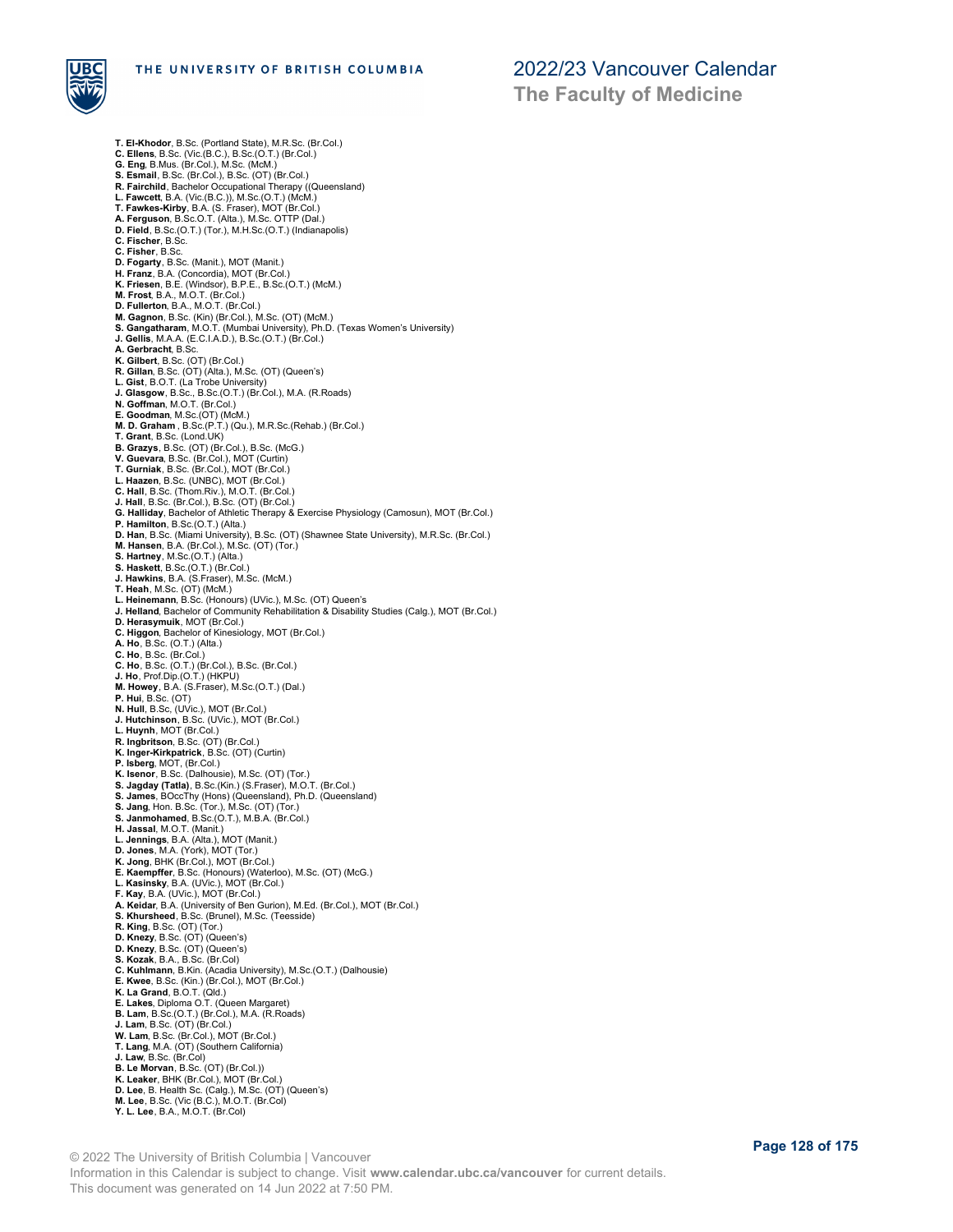

THE UNIVERSITY OF BRITISH COLUMBIA

## 2022/23 Vancouver Calendar

**The Faculty of Medicine**

**M. Legrand**, B.Sc. (OT) (McG.) **T. Lermitte**, MOT (Br.Col.) **J. Leung**, B.Sc. (Honours) (Queen's), MOT (Br.Col.) **C. Lim**, B.A. (S.Fraser), B.Sc.(O.T.) (Br.Col.) **H. Lin**, B.A. (Br.Col.), M.Sc. (OT) (Tor.) **W. Lintott**, B.Sc.(O.T.) (W.Ont.) **G. Liu,** Bachelor of Human Kinetics in Exercise Science, B.Sc. (OT)<br>**S. Lloyd,** B.A. (Vancouver Island), MOT (Br.Col.)<br>**A. Louie**, B.Sc.(O.T.) (Br.Col.), M.Sc. (Dal.)<br>**M. Lui,** B.Sc, (Br.Col.), MOT (Br.Col.)<br>**M. Lukas**, B E. MacKay, B.Sc. (Que.), M.O.T. (Br.Col.)<br>M. MacKay, B.Sc. (O.T.) (Qu.)<br>L. Madsen, B.Sc. (O.T.) (Qu.)<br>L. Madsen, B.Sc. (OT) (Br.Col.), B.Sc. (UVic.)<br>H. Mahmood, B.A. (SFU), MOT (Br.Col.)<br>P. Mahoney, B.Sc. (UVic.), M.Sc. (M **M. Maron**, MHK (Br.Col.), MOT (Br.Col.) **A. Marsden**, B.A. (UVic.), MOT (Br.Col.) **A. Marshall**, B.A. (Br.Col.), MOT (Br.Col.) **E. Martens**, Bachelor of Community Rehabilitation (Calg.), MOT (Br.Col.) **P. Mason**, B.A., B.Sc.(O.T.), M.A. (Br.Col.), M.A. (Cinc.) **B. Matheson**, B.Sc. (UVic.), MOT (Br.Coi.) **J. Mauritz**, Bachelor of Health for Occupational Therapy (Hogeschool Zuyd) **T. Mazurek**, B.H.Kin., M.O.T. (Br.Col.) **J. McCormick**, Bachelor of Environmental Sciences (SFU), MOT (Br.Col.) **H. McDonald**, B.A. (SFU), MOT (Br.Col.)<br>**C McIntyre**, B.A. (UVic.), M.O.T. (Br.Col.)<br>**K. McKall**, B.Sc., M.O.T. (Alta.)<br>**M. McLean**, C.O.T. (QMU)<br>**B. McNair**, B.Sc.(O.T.) (Alta.) **K. McNamara A. McNeill**, B.A., B.Sc.(O.T.) (Br.Col.) **S. Mehlenbacher**, B.A. (Wat.), M.Sc. (W.Ont.) **M. Meuleman**, B.A. (UVic.), MOT (Br.Col.) **J. Middleton**, B.Sc. (Br.Col.) **D. Mills**, B.S.R. (Br.Col.) **K. Mills**, B.A., B.Sc.(O.T.) (W.Ont.) **L. Minor**, B.Sc. (Br.Col.), MOT (Br.Col.) **C. Mireault**, B.Kin (Calg.), M.O.T. (Br.Col.) **C. Morin**, B.A. Honours (Western Ontario), M.Cl.Sc. (O.T.) (Western Ontario) **K. Mow**, Bachelor of Commerce (Br.Col.), MOT (Br.Col.) **K. Naphtali**, Bachelor Human Kinetics (Br.Col.), MOT (Br.Col.) **M. Nelson**, B.Sc.(O.T.), M.Sc.(Rehab.) (Qu.) **T. Newlands C. Ng**, Dip.O.T. (Oxf.Brookes), B.Sc.(O.T.) (Alta.), M.Ed. (Br.Col.) **E. Ng**, Dip.O.T. (HKPU) **A. Nguyen**, Bachelor Human Kinetics (Br.Col.), MOT (Br.Col.) **S. Nicolai**, B.A. (Calg.), M.Sc. (OT) (Western Ontario) **M. Noyes**, B.sC. (UVic.), MHSc. (OT) (Ott.)<br>**N. Nybo**, B.A. (U.Vic.(B.C.)), M.O.T. (Br.Col.)<br>**K. O'Connor**, B.Sc. (OT) honours (Trinity College Dublin) **B. O'Rourke**, B.Sc. (Br.Col.), MOT (Br.Col.) **D O'Young**, B.Sc.(OT) (Br.Col.) **K. Oldale**, B.A. (SFU), MOT (Br.Col.) **C. Oldham**, B.Kin. (Fraser Valley), M.Sc. (OT) (Dalhousie) **J. Olson**, B.A. (Vic.(B.C.)), M.O.T. (Br.Col.) **G. Olund**, B.Sc. , B.Sc.(O.T.) (Br.Col.) **K. Pandey**, B.Sc. (O.T.) (Bom.), M.H.Sc. (O.T.) (Indianapolis) **A. Parker-Jervis**, B.A. (UVic.), MOT (Br.Col.) **A. Paul**, B.Sc. (Br.Col.), MOT (Br.Col.) **S. Pedrola**, B.Sc. (Kin) (Alta.), M.Sc. (OT) (Alta.) **K. Pelletier**, B.A. (UVic.), MOT (Br.Col.) **B. Perler**, B.A. (Western), MOT (Br.Col.) **M. Perry**, B.Sc. (Br.Col.) **J. Persello**, B.Sc., B.Sc.(O.T.) (Br.Col.) **I. Phillips**, B.Sc. (OT) (Br.Col.) **M. Pidduck**, B.A. (Vic. (B.C.)), M.O.T. (Br.Col.) **S. Pike**, B.Sc., B.Sc.(O.T.) (Br.Col.) **K. Pitao**, B.Sc. (OT) (Santo Tomas) **L. Plaisant**, Hons. Health Sciences (Western Ontario), M.Sc. (OT) (Tor.) **G. Pollock**, Bachelor of Human Kinetics (Br.Col.), M.Sc. (OT) (Queen's) P. Pomeroy, B.Sc. (OT) (Br.Col.)<br>K. Pongratz, B.A. (Honours) (Ott.), M.Sc. (Queen's)<br>J. Poon, Dip.O.T., B.Sc.(Kin.), M.Sc.(O.T.) (S.Jose)<br>C. Potter, B.Sc. (Sask.), M.Sc.(OT) (Alta.)<br>H. Price, B.Sc. (Br.Col.), M.Sc. (OT) (Q **K. Quirk**, B.Sc. (Gonzaga), M.O.T. (Br.Col.) **D. Rae**, B.Ed., MOT B. Rak, B.A. (UVic.), M.Sc. (OT) Alta.)<br>A. Rangi, Bachelor's of Kinesiology (Br.Col.), MOT (Br.Col.)<br>L**. L. Reinhardt**, B.Sc. (O.T.) (Alta.), M.Sc.(Rehab.) (Br.Col.)<br>W. Repta, B.Sc., BPE (McM.)<br>**J. Riske**, B.Sc.(O.T.) (Alt **J. Ritson**, Dip.O.T. (U.K.)

**S. Rodger**, B.Sc. (Dalhousie), B.Sc. (OT) (Dalhousie)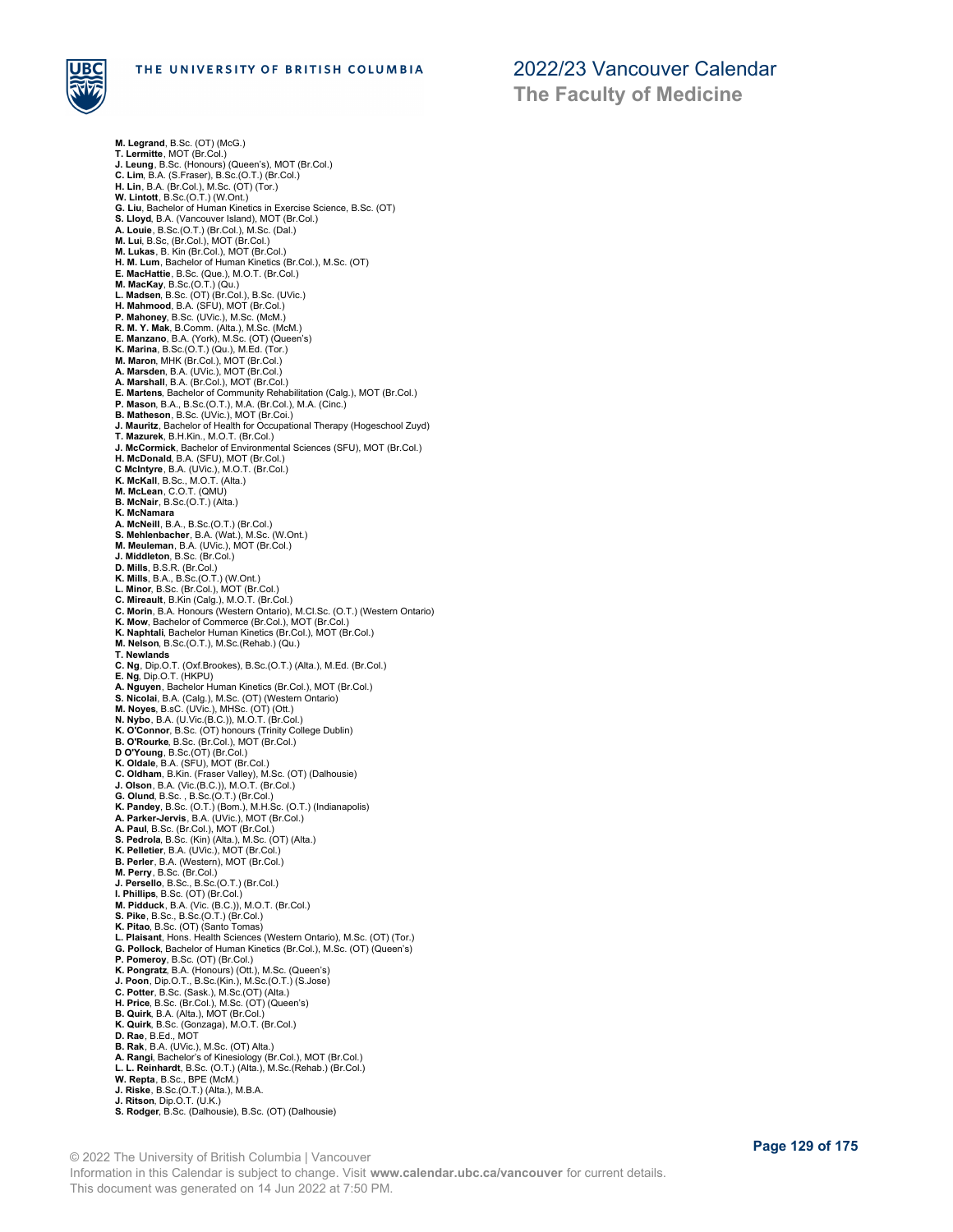

**C. Rodrigues**, B.Sc., B.Sc.(O.T.) (Dal.) **D. Rootman**, B.Sc. (Dalhousie), B.Sc. (OT) (Dalhousie) **T. Ross**, B.M.R.(O.T.) (Manit.) **D. Ruggiero**, B.Sc. (OT) (Br.Col.) M. Sandhu, B.Sc. (OT) (Br.Col.)<br>P. Santiago, B.Sc. (Tor.), M.Sc.(O.T.) (Qu.)<br>A. Schmidt, B.Sc. (Alta., MOT (Br.Col.)<br>K. Schmidt, B.Sc. (OT) (Hogeschool van Amsterdam)<br>W. Scoffin, B.Sc. (OT) (Alta.) G. Seto, B.Sc. (Alta.), B.Sc. (OT) (Tor.)<br>S. Shankar, B.Sc.(Kin.), M.Sc.(Kin.) (Wat.), M.O.T. (Br.Col.)<br>D. Sharpe, B.Kin. (SFU), M.Sc. (OT) (McM.)<br>R. Shields, B.Sc. (Kin) (McG.), MOT (Br.Col.)<br>B. Short, Bachelor of Kinesio **L. Simpson**, B.Applied Science (Queen's) MOT (Queen's)<br>**K. Sipprell,** B.Sc. (Human Kinetics) (Ott.), M.Sc. (OT) McM.<br>**S. Slocombe**, B.Sc. (UVic.), MOT (Br.Col.) **J. Smolinski**, B.Sc. (Alta.) **C. Stare**, B.Sc. (Ott.), M.Sc. (McM.) **H. Stephenson**, B.Sc. (OT) (Curtin) **L. Stewart**, B.Sc. (OT) (Br.Col.) **R. Stokes**, B.Sc.(O.T.), M.Sc.(Rehab) (Br.Col.) **H. Storey**, B.Sc. (McG.), B.B.A. (S.Fraser) **L. Swain**, B.Sc.(O.T.) (Br.Col.) **C. Sykes**, B.Sc. (OT) (AUT) **H. Tam**, B.A. (UC Berkeley), M.Sc. (OT) (University of Alberta)<br>**M. Tang**, .A. (Br.Col.), MOT (Br.Col.)<br>**W. Tang**, M.Sc. (McM.) **M. Teng**, B.Sc. (Br.Col.), MOT (Br.Col.)<br>**H. Theriault**, B.Sc. (OT) (Dalhousie), Master of Adult Education (St. Francis Xavier)<br>**O. Thomas,** B.Sc, (Br.Col.), MOT (Br.Col.) **W. J. Thompson**, B.Sc, B.Sc.(O.T.) (Br. Col.) **J. Thorne**, MOT (Br.Col.) **K. Tilley**, Dip.O.T. (Newcastle(UK)) **G. Trapanier**, B.Sc. (OT) (McG.)<br>**T. Trethewey**, B.H.K. (Br.Col.), MOT (Br.Col.)<br>**W. Tse**, B.Sc.(O.T.) (Br.Col.) **K. Tung**, B.Sc. (Kin.) (Br.Col.), M.Sc. (OT) (Alta.)<br>**S. Vaghela**, A.A. (Capilano), B.A. (S.Fraser), M.O.T. (Qu.)<br>**C. Van Oort**, B.Sc. (McM.), M.Sc. (Sask.), M.Sc. (OT) (Western) **K. Vaughan**, B.Sc. (Br.Col.), MOT (Br.Col.) **A. Villamayor**, B.Sc. (Br.Col.), MOT (Br.Col.) **J. Wakabayashi**, BPE (Alta.), B.Sc.(OT) (Alta.) **J. Wang**, B.Sc. (OT) (Alta.), B.Sc. (Alta.)<br>**A. Waning**, B.Sc. (Br.Col.), MOT (Tor.)<br>**N. Wellwood**, B.Sc.(O.T.) (Br.Col.) **A. Wenger**, M.Sc. (OT) (Tor.) **C. Whittaker**, B.A. (UVic.), MOT (Br.Col.) **S. Whyte**, B.A. (UVic.), MOT (Br.Col.) **M. Wickett** , B.Sc.(O.T.) (Br.Col.) **N. Wilkins**, B.Sc.(O.T.) (Br.Col.) **K. Wilson**, B.A.(Psyc.) (Vic.(B.C.)), M.Sc.(O.T.) (Tor.) **J. Wolff**, B.Sc. (Br.Col.), MOT (Br.Col.) **A. Wong**, Prof.Dip.(O.T.) (HKPU), B.Sc.(O.T.) (Alta.) **J. Wong**, Bachelor Human Kinetics (Br.Col.), MOT (Br.Col.) **K. Wong**, B.S.R. (Br.Col.)<br>**K. L. H. Wong**, B.A., B.Sc., M.Sc. (Dal.)<br>**R. Wong**, BHK (Br.Col.), B.Sc. (OT) (Br.Col.) **S. Wong**, B.H.K. (Br.Col.), MOT (Br.Col.) **J. Woo**, Bachelor Human Kinetics (Br.Col.), M.Sc.(OT) (Tor.) **M. Woodward**, B.Sc. (OT) (Br.Col.) **E. Wray**, B.A., B.Sc. (McM.), M.Sc. (Br.Col.) **B. Yeung**, B.Sc. (Queen's), M.Sc. (McG.) **T. Young**, B.Ed. (Br.Col.), M.Ed. (Br.Col.), MOT (Br.Col.) **K. Youngman**, B.A. (McG.), MOT (Alta.) **M. Zapf**, B.Sc. (Br.Col.), M.Sc. (OT) (Alta.) **Adjunct Professors J. Borisoff**, Ph.D.(Neurosci.) **T. Gaertner**, Ph.D. **C. Goldsmith J. Young**, M.A.(Bioeth.) (Med.Coll.Wisc.), M.S.W. **Honorary Professor**

**K. Hammell**, Dip. (Liverpool Coll.O.T.), M.Sc. (S'ton), Ph.D. (Br. Col.)

**Honorary Assistant Professor**

**E. Smith**, M.Sc. (Dal.)

**Affiliate Members**

### **K. Best**, Laval University **E. Giesbrecht**, University of Manitoba

**Associate Members**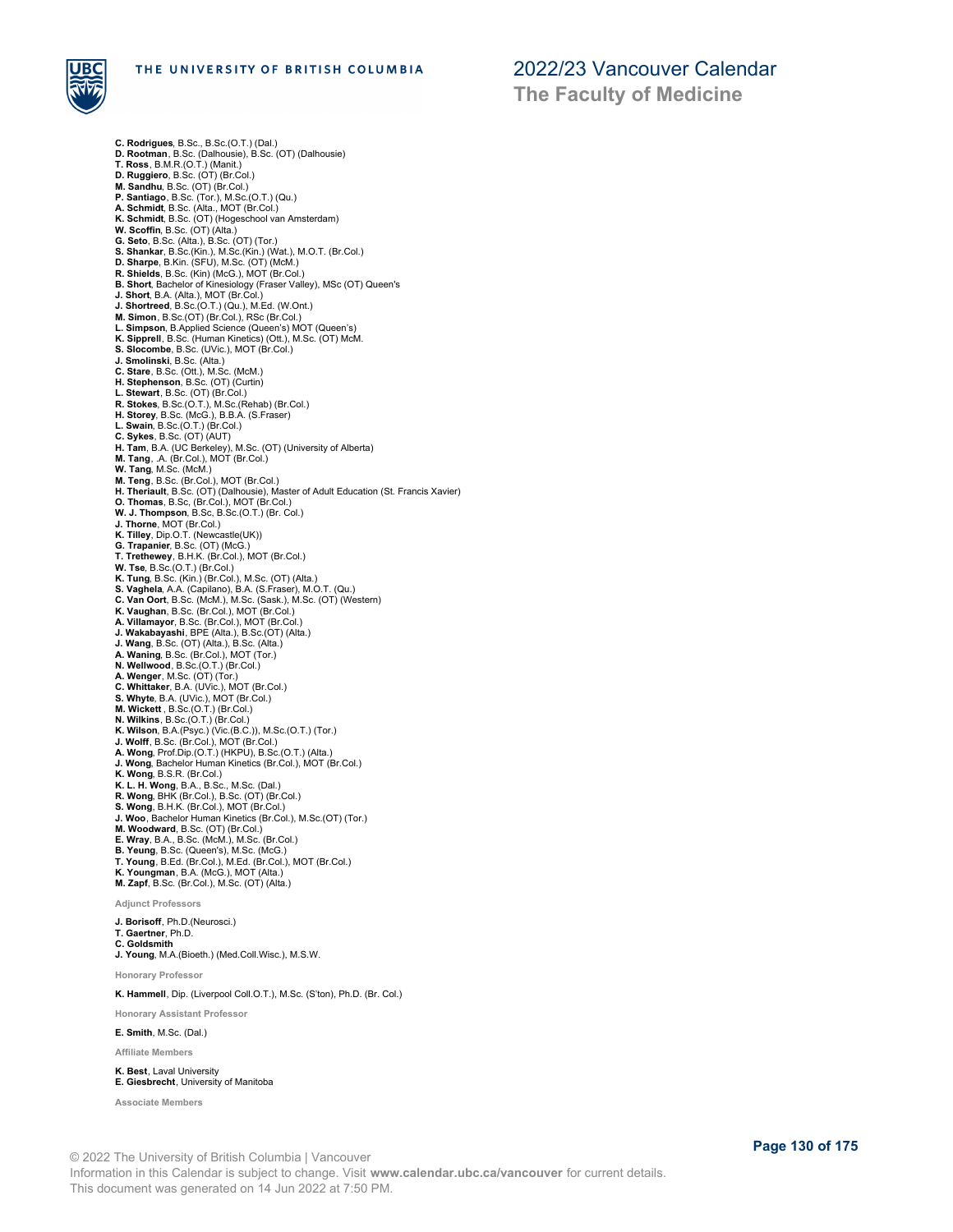

**The Faculty of Medicine**

- **H. Anton**, Medicine
- **A. Chalmers**, Medicine
- **L. Hurd Clarke**, Human Kinetics **A. V. Krassioukov**, Rehabilitation Medicine
- **I. Mitchell**, Computer Science
- **S. Parvaneh**, University of Social Welfare and Rehabilitation Sciences (Tehran, Iran)
- 
- **B. Sawatzky**, Medicine **A. Townson**, Rehabilitation Medicine

Last updated: June 7, 2022

### **Academic Staff > Department of Ophthalmology and Visual Sciences**

**C. J. Lyons**, Interim Head

**Professors**

- **J. Barton**, M.D. (Br.Col.), Ph.D. (Tor.), FRCPC, (joint with Neurology)
- **M. S. Cynader**, B.Sc. (McG.), Ph.D. (M.I.T.), FRSC, Director Brain Research Centre
- 
- 
- **D. E. Giaschi,** B.Sc., Ph.D., M.A. (Ont.)<br>**C. Y. Gregory-Evans**, B.Sc. (Sunderland), Ph.D. (Strathclyde), M.S.<br>**K. Gregory-Evans**, B.Sc., M.D., M.B.B.S. (Lond.)<br>**C. J. Lyons,** M.D., M.B.B.S. (Engl.), FRCSC, Director, Post
- 
- **F. S. Mikelberg**, B.Sc., M.D., C.M. (McG.), FRCSC
- **R. Molday**, B.Sc. (P.A.), M.Sc. (D.C.), Ph.D. (P.A.) (joint with Biochemistry) **O. Moritz**, B.Sc., Ph.D. (Br.Col.)
- 
- 
- **C. Shaw**, B.Sc. (Calif.), M.Sc., Ph.D. (Hebrew) **N. Swindale**, B.A., M.A. (Camb.), D.Phil. (Suss.), M.A. (Camb.)
- **Professors Emeritus**
- **S. Drance**, M.D.
- 
- **J. Rootman**, M.D. **V. A. White**, B.Sc., M.D. (Nfld.), FRCPC (joint with Pathology and Laboratory Medicine)

**Honorary Professor**

**M. J. Potter**, B.Sc., M.D., FRCSC

**Associate Professors**

**M. Etminan**, B.Sc. (Br. Col.), PharmD. (Idaho State), M.Sc. (Tor.) **I. Oruc**, B.Sc., M.Sc. (Bogazici), Ph.D. (NYU) **M. Spering**, B.Sc., M.A., Ph.D.

**Associate Professors Emeritus**

**D. P. Anderson**, M.D. (Queb.), FRCSC **I. S. Begg**, M.B., M.D. (UK), FRCSC **G. R. Douglas**, M.D. (Manit.), FRCSC **R.M. Douglas**, B.A. (Qu.), M.A., Ph.D. (Dal.) **J. S. F. Richards**, M.D. (Br.Col.)

**Assistant Professors**

**M.J. Ju**, B.Sc. (Dankook), M.Sc. (Gwangiu), Ph.D. (Br.Col.) **S. Yeung**, M.D., Ph.D. (Br.Col.), FRCSC

**Honorary Assistant Professor**

**P. Zakarauskas**, B.Sc. (Queb.), Ph.D. (Br.Col.)

**Affiliate Professor**

**D. Maberley**, M.Sc. (Ont.), M.D. (Br.Col.), FRCSC

### **Clinical Professors**

**J. A. Blicker**, M.D. (Br.Col.), FRCSC **S. J. Broome**, M.B., Ch.B. (Otago), FRCSC **J. D. A. Carruthers**, M.D. (Br.Col.), FRCS(UK), FRCSC **R. A. Cline**, M.D. (Sask.), FRCSC **M. J. Dobrogowski**, M.D. (Br.Col.), FRCSC **P. J. Dolman**, M.D. (Br.Col.), FRCSC **P. Faber**, B.Sc. (McG.), M.B.B.S. (Aust.) **J. Gardiner**, B.Sc., M.D. (Nfld.) **A. Giligson**, B.Sc., M.D. (Br.Col.), FRCSC **D. V. Godinho**, M.D. (Br.Col.), FRCSC **S. P. Holland**, M.B., Ch.B. (Zimbabwe), FRCSC **F. C. H. Law**, M.D. (Br.Col.), FRCSC J. I. Lindley, B.Sc., M.D. (Nfid.), FRCSC<br>P. E. Ma, M.D. (Alta.), FRCSC<br>M.J. McCarthy, B.Sc. (Br.Col.), M.D. (Alta.)<br>H. Parsons, B.Sc. (McG.), M.D. (Dal.)<br>K. E. Paton, M.D. (W.Ont.), FRCSC, ABO<br>D. F. Rollins, B.Sc., M.D. ( **W. H. Ross**, B.A. (McG.), M.D. (W.Ont.), FRCSC, CS(PQ) **S. Sanmugasunderam**, B.Sc., M.D. (W.Ont.)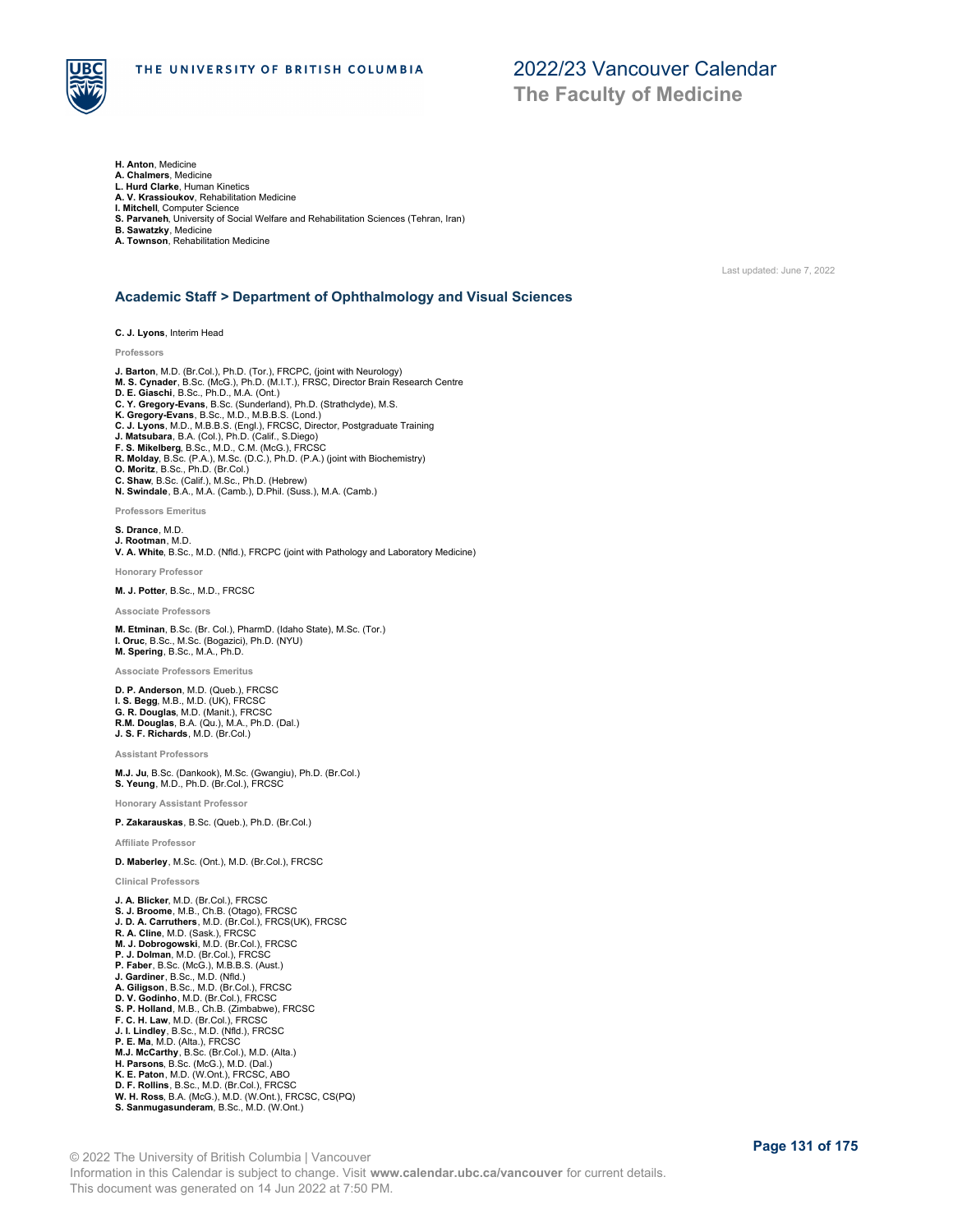

**P. P. Saunders**, B.Sc. (Br.Col.), M.D.C.M. (McG.), FRCSC

- **S. W. Smith**, M.D. (Br.Col.), FRCSC **N. K. Wade**, B.Sc. (Dal.), M.D. (Queb.) **S. J. Warner**, B.Sc. (W.Ont.), M.D. (Calg.), FRCSC
- 
- **A. Wong**, M.D. (Tor.), FRCSC

**Clinical Professor Emeritus**

**F. Buffam**, B.Sc., M.D., C.M. (McG.), FRCSC **P.J. Dubord**, B.Sc., M.D. (Alta.), FRCSC **A. Maberley**, B.Sc., M.D. (Alta.)

**Clinical Associate Professors**

**D. Albiani**, B.Sc., M.D. (Ont.) **M. Aroichane**, B.Sc., M.D., (Qu.) FRCSC **C. W. Beattie**, B.Sc., M.D. (Manit.), FRCSC **M. Berman**, M.B., Ch.B. (S.Afr.), FRCSC **L. M. Chen**, B.Sc., M.Sc., M.D. (Br.Col.), FRSCC **T. A. Demco**, B.A. (Wash.), M.D. (Br.Col.), FRSCC **H. Dhaliwal**, B.Sc., M.D. (Manit.) **F. Forooghian**, M.Sc., M.D. (Alta.), FRCSC **A. Iovieno**, M.D., Ph.D. (University Campus Bio-Medico), FRSCS, FACS **M. -L. Jackson**, M.D. (Ont.), FRCSC **C. V. Jones**, B.M., B.Ch., FRCSC **H. Khan**, B.Sc., M.D. (Ont.), FRCSC **D. T. -C. Lin**, M.D. (McG.), FRCSC **J. M. MacIntosh**, M.D. (W.Ont.), FRCSC **P. Mackenzie**, M.D., Ph.D. (Br.Col.) **P. H. Maerov**, B.A., M.D. (Alta.), FRCSC **D. R. Mallek**, M.D. (Br.Col.), FRCSC **A. W. Pratt**, B.Sc., M.D., C.M. (McG.), DABO, FRCSC **M. Rees**, M.D. (Sask.), FRCSC, DABO **M. T. Roesch**, M.D. (Sask.) FRCSC **R. Schertzer**, B.Sc. (McG.), M.D. (Dal.) **H. F. S. Sutton**, M.B., B.S. (Eng.), M.R.C.S. (Eng.), A.K.C. (Lond.), FRCSC **V. Yin**, B.A., M.D., (W. Ont)

**Clinical Assistant Professors**

**S. Baker**, B.Sc., M.D. (Manit.) FRCSC **R. Bear**, B.Sc., M.D., FRCSC **M. Bujak**, B.Sc. (University of Alberta and Queens University), M.D. (University of Toronto), FRCSC<br>**A. J. Burnett**, B.Sc. (Br.Col.), M.D. (Nfld.), FRCSC<br>**D. M. Butler**, M.D. (Halifax), FRCSC **M. T. W. Butler**, B.Sc., M.D., FRCSC **J. Chambers**, M.D. (McG.), FRCSC **J. Cherry**, B.Sc. (M.I.T.), M.D. (Br.Col.), FRCSC **J. Chew**, B.Sc. M.D. (Br.Col.), FRCSC **G. Chu**, B.Sc., M.D. (Alta.), FRCSC **J. Chuo**, B.Sc., M.D. (Br.Col.), FRCSC **M. Clarke**, B.Sc., M.D., FRCSC(N.S.) **O. Dam**, B.Sc., M.D. (Ont.) FRCSC **W. de Bruin**, M.Sc., M.D. (Br.Col.), FRCSC **P. Denton**, B.Sc., M.D., FRCSC **J. Dragicevich**, B.Sc., M.D. (Alta.) FRCSC **M. Erasmus**, M.B., Ch.B. (S.Afr.)<br>**H. Gill**, B.Sc., M.D. (Br.Col.), FRCSC<br>**I. Hass**, M.B., Ch.B. (Otago), C.ABO, CRCS(C) **G. J. Hay**, M.D. (Ont.), FRCSC **D. A. Heinrichs**, M.D. (Br.Col.), M.Sc., FRCSC **B. Hoar**, M.D. (Dalhousie) **G. Hoar**, B.A., M.D. (Nfld.) FRCSC **H. Hollands**, B.Sc., M.Sc., M.D. (Br.Col.) **P. M. Hopp**, M.D., FRCSC **R. A. Kennedy**, M.D., C.M. (McG.) **F. Kherani**, B.Sc., M.D. (Alta.), FRCSC **M. Kilshaw**, M.D. (UK), FRCSC **A. Kirker**, B.Sc., M.D. (Br.Col.), FRCSC **S. Lam**, B.Sc., M.B.B.S. (U.K), FRCSC **A. Lukaris**, M.B., M.C.H. (Wales), M.R.C.O.(RCOPHTH) **D. MacGregor**, B.Sc. (Alta.), M.D. **N. Mallek**, B.Sc.H. (Ont.), B.Sc.D. (Br.Col.), M.D. (Alta.), FRCSC **Z. Mammo**, B.Sc. (McM), M.D. (University of Toronto), FRCSC **D. M. McFadden A. Merkur**, M.D. (Ont.) **K. Mohaseb**, B.Sc., M.H.Sc., M.D. (Br.Col.), FRCSC **G. Moloney**, M.B.B.S., B.Sc., M.D. **C. P. Mulholland**, M.D. (The Queen's University of Belfast), FRCSC **T. Nagy**, M.D. (Alta.), FRCSC **N. Nathoo**, M.D. (Alta.) **E. Navajas**, M.D., Ph.D. (UNIFESP) **C. Nelson**, M.D. (Ireland), FRCSC **H. O'Donnell**, B.Sc. (Vic. B.C.)), M.D. (Br.Col.) **M. Orr**, M.D. (Ont.), FRCSC **V. Pegado**, M.D. (Ont.), FRCSC **A. Porzecanski**, M.D. (Uruguay), FRCSC **M. Quinlan**, Ch.B., M.D. (S.Afr.), FRCSC **C. Ramstead**, B.Sc., M.D. (Alta.), FRCSC **G. Ratzlaff**, B.Sc., M.D. (Alta.), FRCSC **D. Rossman**, M.D. (Br.Col.) FRCSC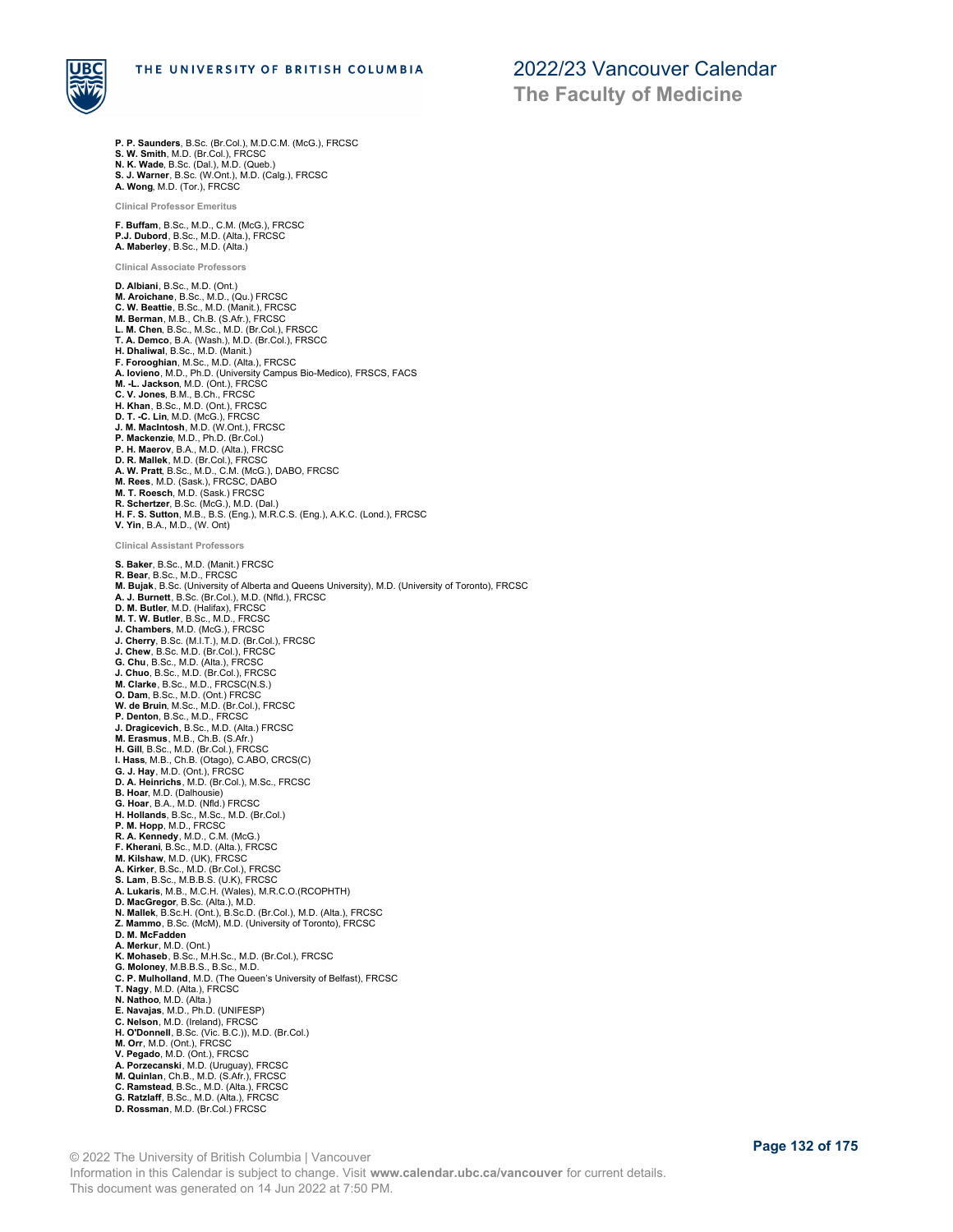

- **S. Schendel**, B.Sc., M.D. (Alta.)
- **B. Sexton**, B.Sc., M.D. (Br.Col.), FRCSC **C. Sheldon**, B.Sc., M.Sc., M.D./Ph.D (Br. Col.)
- 
- **S. Shortt**, B.Sc., M.D. (Alta.), FRCSC **J. Taylor**, M.D. (McG.) FRCSC
- **F. Theriault**, B.Sc., M.D. (Alta.) FRCSC
- **A. Tischler**, B.Sc., M.D. (Br.Col.), FRCSC
- **A. Veselinovic**, M.D. (Rijeka)
- **S. M. A. Wallace**, M.D. (Tor.)
- **K. Yap**, M.D. (Alta.), FRCSC
- **D. Young**, M.D. (McG.) FRCSC

**Clinical Assistant Professor Emeritus**

**P. J. Konkal**, M.D. (Manit.), CRCS(C), FRCSC

**Assistant Professor of Teaching**

**H. Meadows**, B.Ed., B.Mus., B.Sc., M.Sc.

**Clinical Instructors B. K. Adante**, B.Sc. (University of Alberta), M.D. (Loma Linda University) **J. Aghajanian**, B.Sc. (Br.Col.) **R. Baldassare**, M.D. (McG.) **Z. Barend**, B.Sc. (Br.Col.), M.D. (Br.Col.)<br>**J. Bayne**, B.Sc., M.A., M.D., (W.Ont)<br>**D. Behn**, B.Sc., M.Sc. (McG.), M.D. (Br.Col.) **R. D. Bhui**, B.Sc., M.D. (W.Ont)<br>**S. Bhui**, B.Sc. (University at Buffalo), M.D. (Temple University), FRCSC<br>**L. Botha**, MBChB (Pret.), FCS (Ophth.) SA **A. Brierly**, M.D. (Sask.) **M. Browne**, B.Sc., M.Sc., M.D. (Memorial University, St. Johns), FRCSC **M. Brucks**, B.Sc. (CUC), M.D. (LLC) **A. Butler**, B.Sc. (Vic.(B.C.)), M.D. (Br.Col.) **L. Chui**, M.D. (Br.Col.), FRCSC **K. Clapson R. Cottle**, B.Sc., M.D., M.Sc. (Br.Col.) **A. D'Souza**, M.D. (Calc.) **D. Dhanda**, B.Sc. (Br.Col.), M.D. (Ont.) **G. Docherty**, B.Sc., M.D. (Br.Col.) **M. Fellenz**, B.Sc., M.D. (Br.Col.) **D. Fine**, B.Sc. (Qu.), M.D. (Br.Col.), M.P.H., FRCSC<br>**K. D. Gan**, B.Msc., M.D. (Alta.), FRCSC<br>**K. Gill**, B.Sc., M.D. (Manit.) **R. Gizicki**, M.D (McG.), FRCSC **P. Gupta**, B.Sc., (USC), M.D., (USC), FRCSC **D. Hammoudi**, B.Sc., (McG.), M.D. (Tor.) **V. Ho Yuen**, M.D. (University of Toronto) **M. Hoonjan**, MD., FRCSC (UMDNJ) **N. H. Hwang**, B.Sc., M.D. (Sask.), CCFP, FRCSC **W. Ingram**, M,B.,ChB, FCS(SH), FRCSC (Rhodes) **C. Isbister**, M.D., Ph.D. (Br.Col.) **P. Jelfimow**, M.D., FRCSC **A. Joe**, B. Sc., Ph.D., M.D. (Br.Col.) **M. Jones**, B.Sc., (Br.Col.), M.D. (Br.Col.), FRCSC **R. B. Khandekar**, M.B.B.S., DOMS (India) **J. King**, M.D. (Br.Col.), FRCSC **A. Ko**, B.Sc., M.D. (Br.Col.) **S. Levasseur**, M.D. (Br.Col.), FRCSC **R. Liu**, B.Sc., M.D. (Br.Col.) **S. Ma**, M.D. (Tor.) **R. Martens**, M.D. **L. Mok**, B.Sc., M.D., (Br.Col) **E. Moss**, B.Sc. (Tor.), M.D. (Qu.) FRCSC **D. E. Nelson**, M.D. (Br.Col.) **A. Neufeld** , B.Sc. (S.Fraser), M.D. (Br.Col.) **G. Noureddin**, M.D. (Br.Col.), FRCSC **T. Orton**, M.D. (Br.Col.), FRCSC **F. Pesenti**, M.D. (Laval University) **C. Peters**, B.Sc., M.D. (Alta.) **C. Pollock**, B.Sc., M.Sc, M.D. (W.Ont) **J. Post**, M.D. (Sask.), J.D. (Sask.) **A. Proctor**, M.D., FRCSC **K. Ramsey**, B.A., M.Ed., M.D. (W.Ont) **T. Ratzlaff**, M.D. **A. Safapour**, B.Sc. (Br.Col.), M.D. (Br.Col.)<br>**M. Scheepers**, M.B., Bc.H. (Witw.), M.R.C.O. (RCOPHTH)<br>**K. Scott**, B.Sc. (S.Fraser), M.D. (Br.Col.) **A. Seth**, B.Sc. (Br.Col.), M.D. (Br.Col.) **B. Silver**, B.Sc. (Leth.), M.Sc. (Leth.), M.D. (Br.Col.) **K. Sullivan**, B.Sc., M.D., FRCSC (Br.Col.) **C. Sylvester**, M.D. (University of Ottawa) **Z. Tadrous**, MB, BCh., (Ain Shams University, Cairo Egypt), FRCSC **R. Talbot**, M.D. (Ott.) **S. Teja,** B.Sc. (McGill University), M.D. (University of Calgary), FRCSC<br>**R. Thomas,** M.B., Ch.B. (Birm.)<br>**K. P. Vaezi**, B.Sc. (Vic (B.C.)), M.D. (Br.Col.) **C. Waite**, B.Sc. (Br.Col.), M.D. (Br. Col.)<br>**D. Warder**, B.Sc. (Vic.), M.D. (Br.Col.), FRCSC<br>**C. Wendel**, B.Sc. (University of Saskatchewan), M.D. (UBC), FRCSC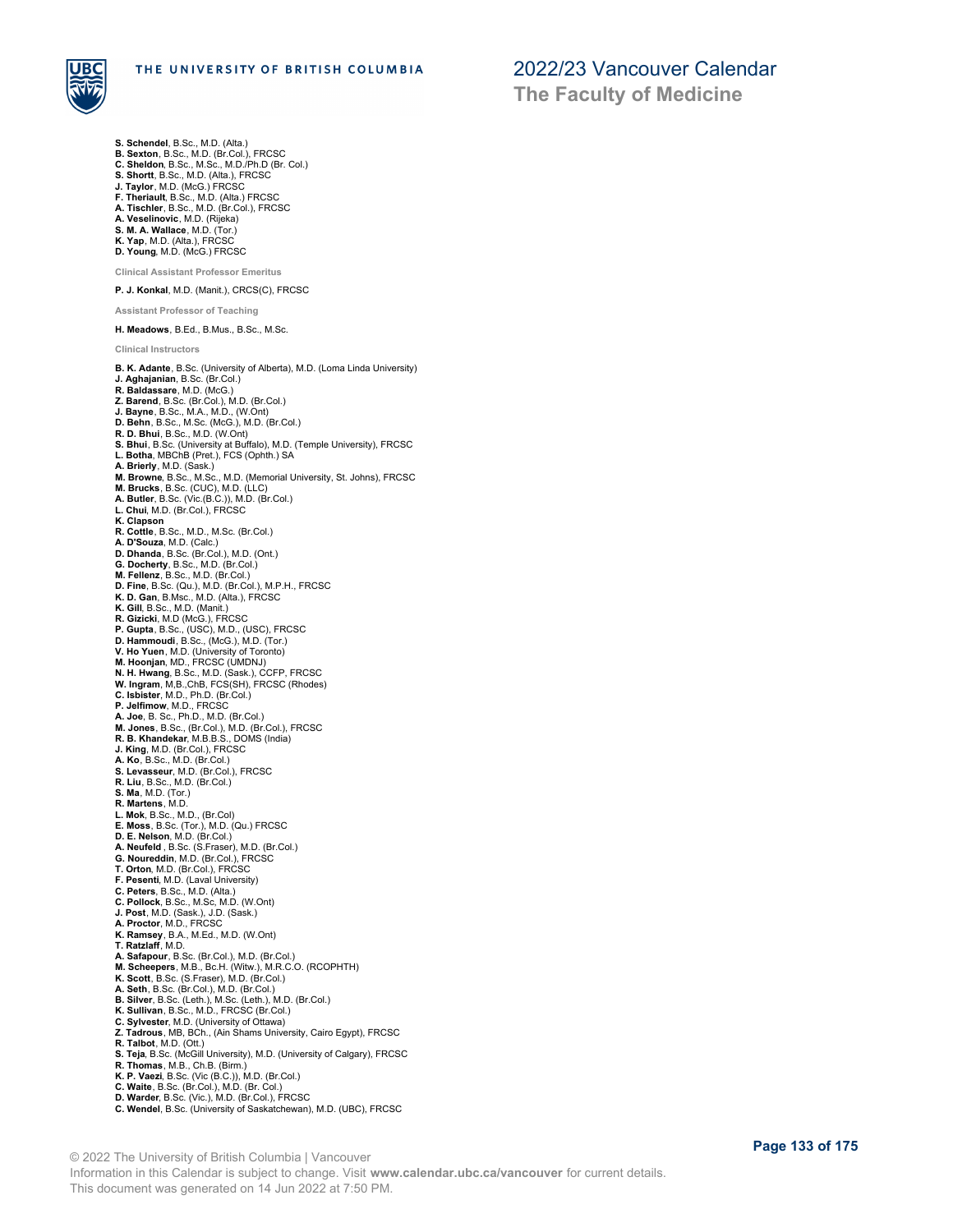

**S. Wise**, B.Sc. (Qu.), M.D. (Br.Col.) **L. Wittenberg**, M.D. (Br.Col.), FRCSC **B. Woodburn**, M.D. (Br.Col.), FRCSC **P. T. Yang**, B.Sc., M.D. (Br.Col.) **G. Yearsley**, B.Sc., B. Ed, M.D., (Br.Col.)

**B. Zack**

**G. Zohdy**

**Honorary Clinical Instructor**

**R. Walker**, B.Sc., M.D., FRCSC (Sask.)

**Associate Members**

**K. Bassett**, Family Practice

**P. Courtright**, Ph.D. (Calif.)

**S. Lewallen**, M.D. (Colorado), B.Sc. (Calif.), FRCSC

**S. Rasmussen**, B.Sc., M.D. (Colorado), FRCPC, joint appointment with Pathology and Laboratory Medicine

**Research Associates**

**A. Albonico J. Cui**, M.D. (China) **L. Kojic**

**C-K. Kuo**

**Post Doctoral Research Fellows**

**B. Carr**

**H.M. Chow C. Laver**

- **G. Obasanmi Y. Tian**
- **P. Wijesinghe**

Last updated: June 7, 2022

### **Academic Staff > Department of Orthopaedics**

### **B. A. Masri**, Head

**Professors**

**C. P. Duncan**, M.B., Ch.B., B.A.O. (N.U.I.), M.Sc. (Br.Col.), FRCSC **M. F. S. Dvorak**, M.D. (Ott.), FRCSC **C. G. Fisher**, M.D., FRCSC **D. S. Garbuz**, M.D., C.M. (McG.), FRCSC **B. K. Kwon**, M.D. (Qu.), Ph.D. (Br.Col), FRCSC **B. A. Masri**, B.Sc., M.D. (Br.Col.), FRCSC **R. G. McCormack**, M.D. (Qu.), Dip.Sport.Med., FRCSC **H. McKay K. Mulpuri**, M.B.A. (SFU), Director **T. R. Oxland**, B.A.Sc., M.A.Sc. (Wat.), M.Phil., Ph.D. (Yale), P.Eng. **D. R. Wilson**, B.Eng (McG.), D.Phil. (Oxf.) **A. S. E. Younger**, M.B., Ch.B. (Aberd.), M.Sc., Ch.M., FRCSC **Professors Emeriti H. M. Bell**, M.D. (Br.Col.), FRCSC **P. A. Blachut**, M.D. (Tor.), FRCSC **P. T. Gropper**, M.D. (Sask.), FRCSC **D. H. Harder R. H. Hawkins**, M.D. (Qu.), FRCSC **A. Hepburn**, M.B., Ch.B., L.M.C.C., FRCSC **R. W. McGraw**, M.D. (Br.Col.), FRCSC **R.N. Meek**, B.Sc., M.D. (Br.Col.), FRCSC **S. S. Shim S. J. Tredwell**, M.D. (Br.Col.), FRCSC **P. C. Wing**, M.B., Ch.B. (Edin.), M.Sc. (Br.Col.), FRCSC **P. H. Wright**, M.D. (W.Ont.), FRCSC. **Associate Professors P. Guy**, M.D., C.M. (McG.), M.B.A., FRCSC **K. A. Lefaivre**, B.Sc. (Qu.), M.D. (Br.Col.), M.Sc. (Harv.), FRCSC **P. J. O'Brien**, M.D. (Alta.), FRCSC **W. D. Regan**, M.D., (Tor.), FRCSC **C. S. Reilly**, M.D. (Br.Col.), FRCSC **B. J. Sawatzky**, B.P.E., M.P.E. (Br.Col.), Ph.D. (S.Fraser) **J. T. Street**, M.B., B.Ch., B.A.O., Ph.D. (N.U.I.), LMCEE, FRCS, FRCSI **Honorary Associate Professor B. Day**, M.D., Ch.B. (Manc.), M.Sc. (Br.Col.), L.R.C.P., M.R.C.P. (Lond.), F.R.C.S. (Eng.), FRCSC **Assistant Professors T. B. Bhatnagar N. V. Greidanus**, M.D. (Alta.), FRCSC **B. Shadgan**, M.D. M.Sc **Clinical Professors** © 2022 The University of British Columbia | Vancouver

Information in this Calendar is subject to change. Visit **www.calendar.ubc.ca/vancouver** for current details. This document was generated on 14 Jun 2022 at 7:50 PM.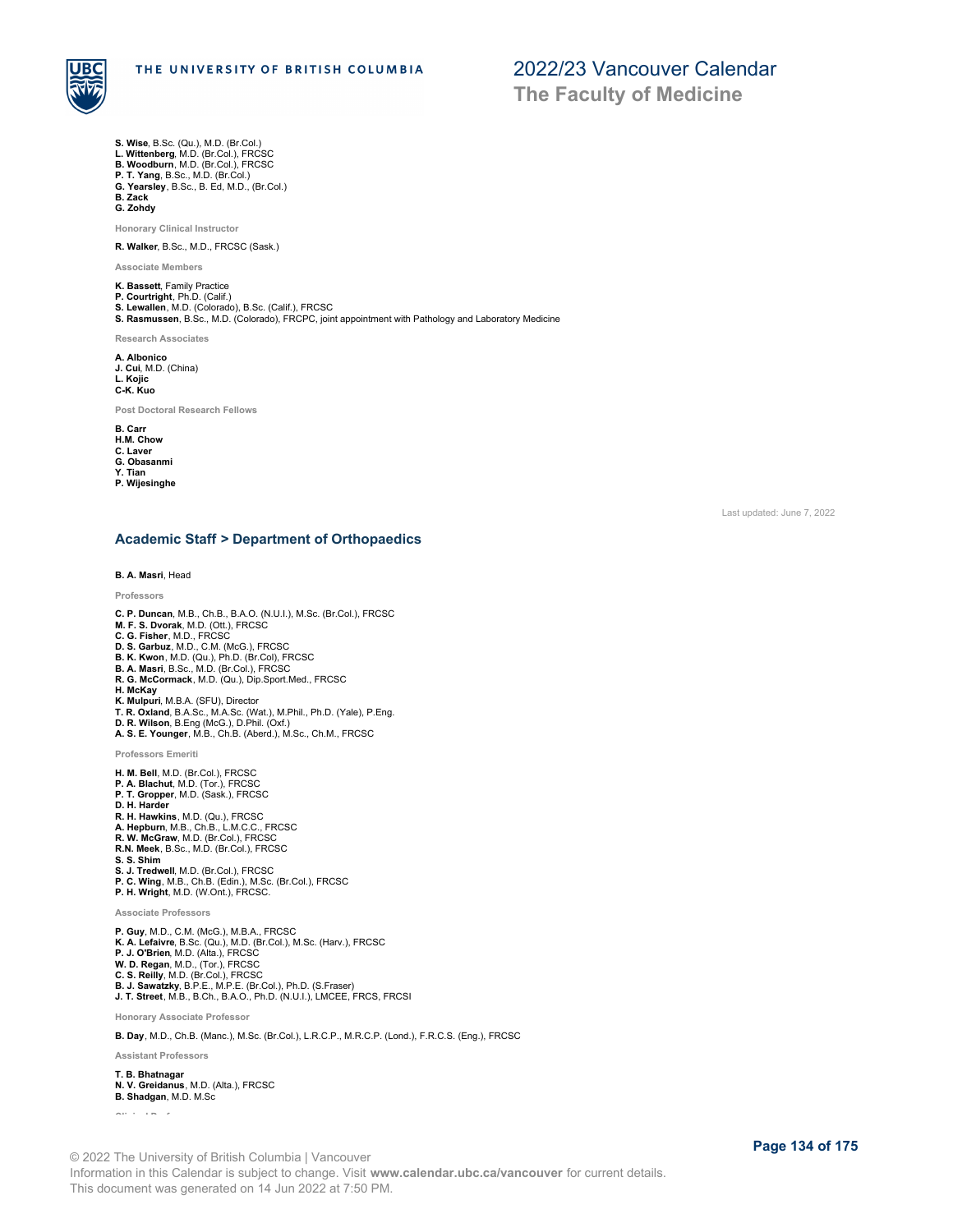

**Clinical Professors**

THE UNIVERSITY OF BRITISH COLUMBIA

**The Faculty of Medicine**

**R. D. Beauchamp**, M.D. (Br.Col.), FRCSC **P. B. Bishop**, M.D. (Calg.), Ph.D. (Br.Col.) **P. A. Blachut**, M.D. (Tor.), FRCSC **H. M. Broekhuyse**, M.D. (Tor.), FRCSC **P. W. Clarkson**, M.B., Ch.B. (NZ), FRACS **T. J. Goetz**, B.Sc. Eng., B.Sc., M.D. (Qu.), FRCSC **G. H. Johnston J. P. McConkey**, M.D. (Br.Col.), FRCSC **F. Miyanji**, B.Sc., M.D. FRCSC **M. M. Moran**, B.Sc. (Br.Col.), B.A., M.A. (Oxf.), M.B., B.S. (Lond.), FRCSC **G. C. Pate**, B.A.Sc. (Br.Col.), M.D. FRCSC **M. J. Penner**, B.Sc. (Man.), M.D. (Calg.) FRCSC **J. N. Penny**, B.Sc., CM, M.D., FRCS(C) **B. H. Perey**, B.Ch., M.D. (Dal.), FRCSC **S. Pinney M. S. Piper S. P. Pirani**, M.D. (Lond.), FRCSC **K. J. Wing**, M.D. (Br.Col.), FRCSC **W. Y. Yu**, M.B., B.S. (H.K.), M.Sc. (Br.Col.), FRCSC **Clinical Associate Professors D. Plausinis C. M. Alvarez**, B.Sc. (Vic.(BC)), M.Sc. (Br.Col.) **R. S. J. Burnett**, BSc,MD, CCFP, FRCSC, Dipl ABOS **C. Cameron P. Y. K. Chin**, B.A. (Wesleyan), M.D., M.B.A. (Qu.), FRCSC **A. P. Cooper**, BSc (Hons), MBChB, FRCSC **I. G. Dommisse**, M.B., Ch.B. (S.Af.), FRCSC **P. Dryden**, BSc, MSc, MD, FRCSC **M. K. Gilbart**, M.D., M.Ed. (Tor.), FRCSC **D. Goel C. D. Landells**, BMSc, MD, LMCC, FRCSC **J. M. Leith**, B.Sc. (Br.Col.), M.Sc. (Chic.), M.D. (Br.Col.), FRCSC **F. Leung D. Malish F. O. Moola**, M.D. (Sask.), FRCSC **J. L. Nacht D. Nelson J. H. Oliver J. M. Pike**, BA, MSc, MD **W. A. Pisesky R. C. Schwigel T. Stone K. A. Stothers**, M.D. (Br.Col.), FRCSC **A. Veljkovic D. Viskontas Clinical Assistant Professors K. Apostle A. S. Bajwa M. K. Ball R. M. Belle D. J. Botsford**, B.Sc., M.D. (Tor.), FRCSC **D. Boyer E. Calvert**, B.Sc., M.D. (Br.Col.), FRCSC **R. Charest-Morin P. Daneshvar J. Dunwoody**, B.A., M.D. (Qu.), FRCSC **A. Ghag D. Grover**, M.B., B.S. (Delhi), M.S. (A.I.I.M.S., New Delhi), FRCS, LMCC, FRCSC **S. G. D. Horlick**, B.Sc., M.D. (Qu.), LMCC, FRCSC **R. W. Kendall**, M.D., FRCSC **T. Kostamo K. Kousaie**, M.D. (Ott.) **M. Lemke L. A. Leveille**, BSc, BA, MD, MHSc, FRCSC **M. McConkey**, BSc, MD, FRCSC **G. M. McKenzie**, M.D., FRCSC, B.Sc. (Br.Col.) **G. O'Connor R. A. Purnell**, M.B., Ch.B., FRCSC **A. O. Sidky T. Umran Clinical Instructors C. Ackermann S. Arneja B. D. Ashman T. Austin A. K. Baggoo**, B.Sc. (S.Fraser), M.D. (Br.Col.), FRCSC **W. Beaton S. Bhachu S. Bitting A. Black**, B.P.E., M.Sc. (Br.Col.) **M. Bridge A. L. Brooks-Hill S. D. Brown V. K. Bubbar**, B.Sc., B.Ed. (Qu.), M.D. (McM.), FRCSC

© 2022 The University of British Columbia | Vancouver Information in this Calendar is subject to change. Visit **www.calendar.ubc.ca/vancouver** for current details. This document was generated on 14 Jun 2022 at 7:50 PM.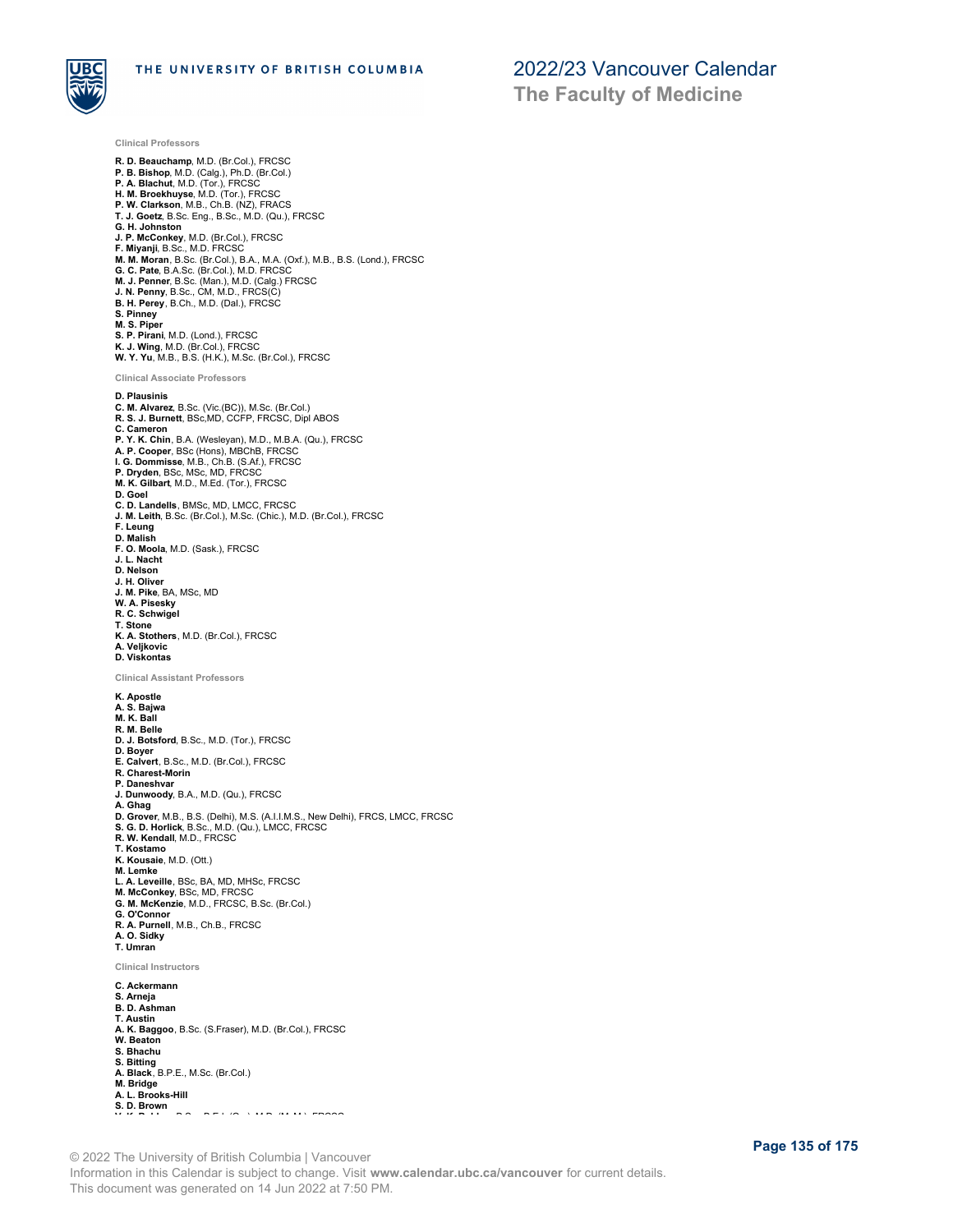

**V. K. Bubbar**, B.Sc., B.Ed. (Qu.), M.D. (McM.), FRCSC **D. R. Butterwick G. S. Campbell S. R. M. Campbell T. Camus A. Chan K. H. Chan M. H. N. Chiu S. Clark M. Collins A. Costa D. Cruickshank A. R. Demcoe C. L. Dielwart P. Dooley J. Douglas A. M. Dpbbe P. Dryden**, B.Sc., M.D. (Br.Col.), FRCSC **H. Dryer C. Dusik M. D. Fletcher**, M.B., B.S. (Lond.), MRCS **T. F. Frank R. Froh M. Gatha P. Grunau C. M. Hiller M. Hjelkrem L. C. Howard A. L. Huang K. Hughes S. C. Hughes D. Jacks C. Jackson V. Jando P. A. Kokan J. K. M. Kwee**, B.Sc., M.D. (Br.Col.), FRCSC **L.- A. Laverty**, B.Sc. (W.Ont.), M.D. (Qu.), FRCSC **D. Lee K. Lee N. Levy R. Locht**, M.D. (Manit.) **P. Lodhia T. S. C. Lu**, M.D. (Br.Col.), FRCSC **T. MacGregor D. Mackey S. Maloon B. Markland S. Mathes J. R. Matthew**, B.S. (Baylor), M.D. (Nfld.), FRCSC **R. McLeod R. Mehin M. Nadeau R. P. Nadeau C. Nelson K. R. J. Neufeld C. O'Brien T. A. O'Farrell T. Olmstead A. Outerbridge K. Panagiotopoulos**, B.Sc. (Qu.), M.D. (Tor.) **C. Parfitt**, B.Sc. (McM.), M.D. (Qu.), L.M.C.C., M.D. (Nfld.), FRCSC **F. Pereira R. A. Petretta D. Popovic A. Porter J. Potter A. Preto L. R. Pugh L. E. Roberts I. Robles C.P. Sabiston H. Sadr Hamedany D. Saliken S. R. Samler C. Secretan B. H. Smit B. H. Smit D. Smith E. J. Smith S. A. Smith S. Sohmer L. Soswa E. Stone A. Syal S. E. Sylvester F. Tarazi F. Tarazi K. Taunton C. R. Taylor C. Telfer**, B.Sc., M.D. (Alta.), FRCSC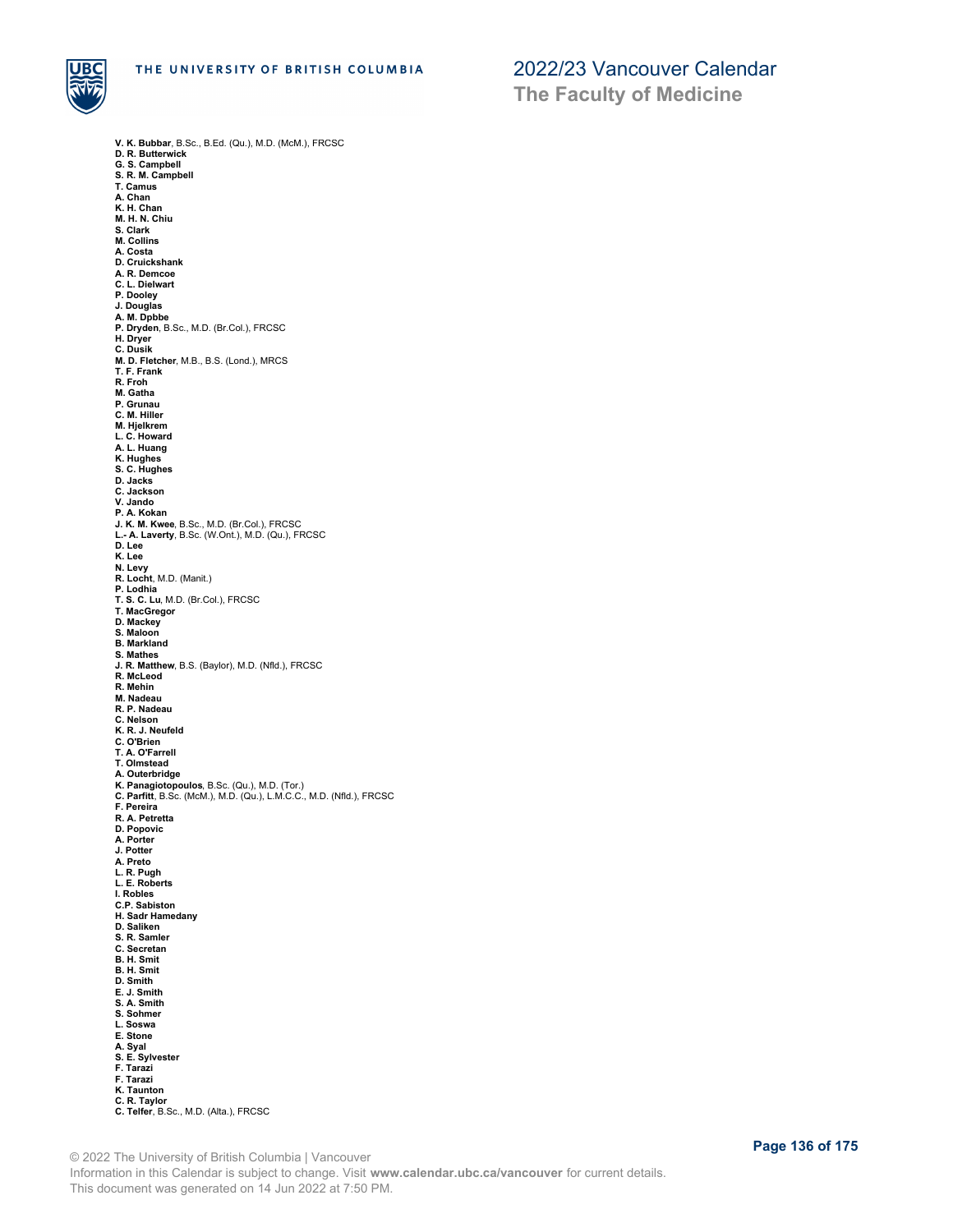

**W. Terry J. V. Thompson E. Tostensen I. Van Der Merwe J. P. Van Zyl R. J. Velazquez P. D. Voorhoeve A. E. Wahl C. C.- K. Wang M. Weatherhead D. M. Wickham B. Yoneda P. Zarkadas Z. Zarzour L. Zeznik**

**The Faculty of Medicine**

**Adjunct Professors**

**J. A. McEwen**, B.A.Sc., Ph.D. (Br.Col.), P.Eng., Mem. IEEE, AAMI, CMBES **G. M. Thornton**, B.Sc., M.S.M.E., Ph.D. (Calg.), P.Eng.

**Associate Members**

- **M. C. Boyd**, Surgery **B. H. Bressler**, Cellular and Physiological Sciences
- **P. A. Cripton**, Mechanical Engineering **G. Fernlund**, Biomedical Engineering
- **K. M. Khan**, Kinesiology
- **H. M. Lemke**, Family Practice
- 
- **P. Munk**, Radiology **T. O. Nielsen**, Pathology and Laboratory Medicine
- 
- **S. J. Paquette**, Surgery **S. N. Robinovitch**, Kinesiology, Simon Fraser
- **R. Wang**, Biomedical Engineering

Last updated: June 7, 2022

### **Academic Staff > Department of Pathology and Laboratory Medicine**

**Department Head**

#### **Z. Gao**, MD, PhD, FRCPC, FCAHS

#### **Professors**

- **M. Allard**, B.Sc., M.D. (Br.Col.), FRCPC **S. Aparicio**, B.A., M.A., Ph.D. (Camb.), B.M.B.Ch. (Oxf.) M. B. Bally, B.Sc., M.Sc. (Texas), Ph.D. (Br.Col.)<br>D. E. Brooks, B.Sc., M.Sc. (Br.Col.), Ph.D. (Oregon)<br>A. M. Churg, A.B. (Col.), M.D., Ph.D. (Chic.), FRCPC<br>N. Cimolai, B.Sc., M.D. (Alta.), FRCPC<br>H. Cote, B.Sc. (Laval), Ph **D. Granville**, B.Sc. (S.Fraser), Ph.D. (Br.Col.), PDF (The Scripps Research Institute)<br>**D. Huntsman**, M.D. (Nfld.), FRCPC<br>**A. Karsan**, B.A., M.D. (Qu.) **J. Kizhakkedathu**, B.Sc., M.Sc. , Ph.D. (India) **M. Krajden**, B.Sc., M.D. (McG.), FRCPC **G. Krystal**, B.Sc., M.Sc., Ph.D. (McG.) **W. Lam**, B.Sc., M.Sc. (Alta.), Ph.D. (Dal.) **V. Ling**, B.Sc. (Tor.), Ph.D. (Br.Col.) **H. Luo**, M.S. (W. China), M.D. (Chong-qing) **I. Mackenzie**, B.Sc., M.D. (W.Ont.), FRCPC **T. Nielsen**, B.Sc. (Br.Col.), Ph.D., M.D., C.M. (McG.), FRCPC **M. D. Sadar**, B.Sc. (S.Fraser), Ph.D. (Brad./Gotbrg.) **W. E. Schreiber**, B.A. (Oberlin), M.D. (Baylor) **C. Seow**, B.Sc., Ph.D. (Manit.) **P. Sorensen**, B.Sc., M.D., Ph.D. (Br.Col.), FRCPC **C. Steidl**, M.D. (Muenster), Ph.D. (Witt./Herd.) **F. Takei**, B.Sc. (Tokyo), Ph.D. (Br.Col.) **B. Verchere**, B.Sc., M.Sc., Ph.D. (Br.Col.) **P. Watson**, B.A., M.A., M.B., B.Chir. (Camb.), FRCPC (Manit.) **C. Wellington**, Ph.D. (Br.Col.), B.Sc. (Alta) **A. Weng**, B.Sc. (Stan.), M.D., Ph.D. (Chicago) **J. L. Wright**, B.Sc., M.D. (Alta.), FRCPC, FCAP **D. Yang**, B.S. (Nankai), M.Sc., Ph.D. (Ill.) **Professors Emeriti D. E. Brooks**, B.Sc., M.Sc. (Br.Col.), Ph.D. (Oregon) **K. Dorovino-Zis**, M.D. (Athens), FRCPC **J. Frohlich**, M.D. (Prague), FRCPC **B. Gilks**, B.Sc. (New Br.), M.D. (Dal.)<br>**W. J. Godolphin**, B.Sc. (Manit.), Ph.D. (Alta.), FACB<br>**J. C. Hogg**, M.D. (Manit.), M.Sc., Ph.D. (McG.), D.Sc. (Hons.) (Br.Col, McM., McG.), FRCPC, FRSC **J. B. Hudson**, B.Sc., M.Sc. (Lond.), Ph.D. (Alta.) **J. Isaac-Renton**, M.D., Dip.P.H. (Tor.), FRCPC
- 
- **A. B. Magil**, B.Sc. (McG.), M.D. (Qu.), FRCPC **B. McManus**, B.A. (Sask.), M.Sc. (Penn.), Ph.D. (Toledo), M.D. (Sask.), FRCPC, FACP, FACC, FRSC, FCAHS
- © 2022 The University of British Columbia | Vancouver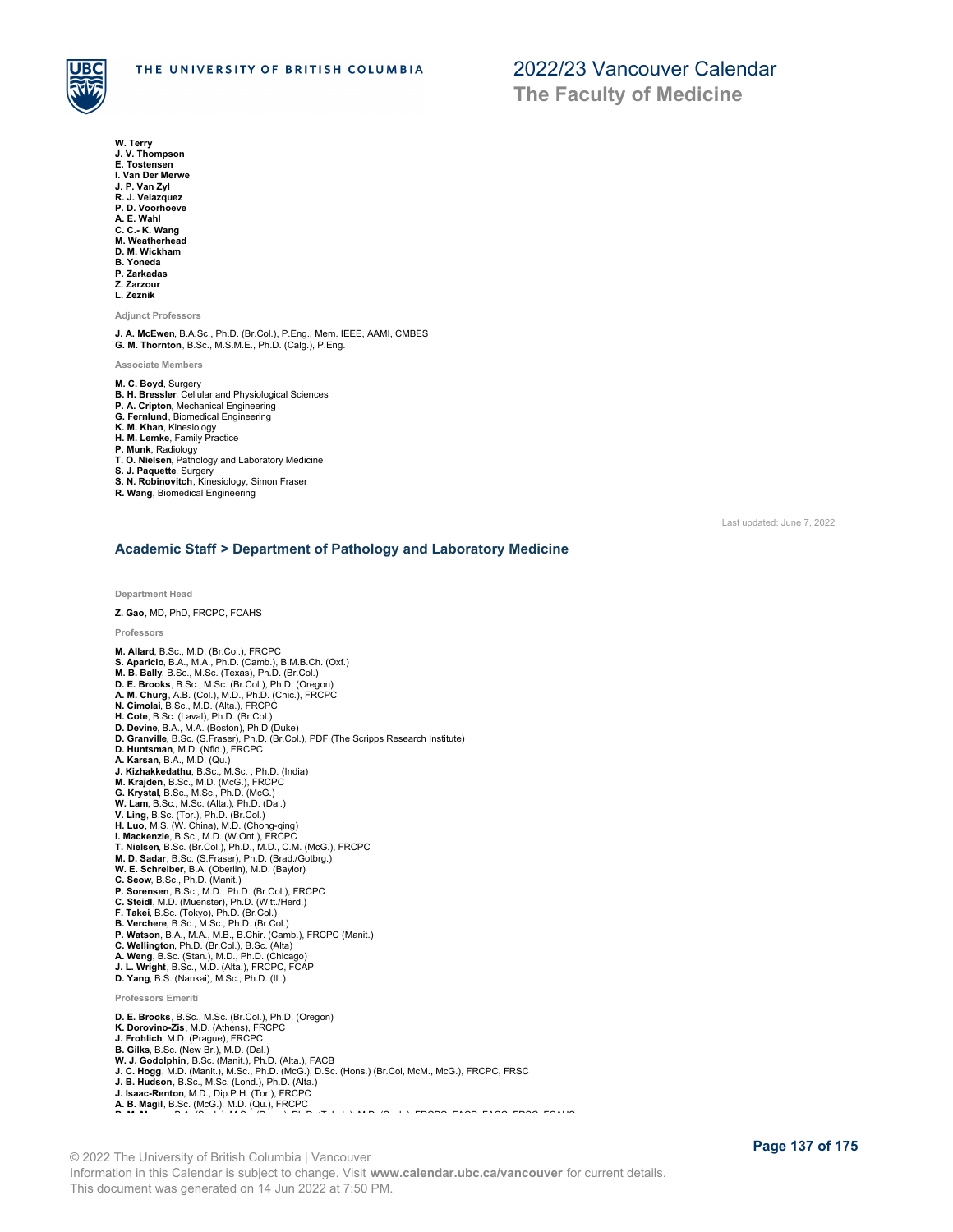

### THE UNIVERSITY OF BRITISH COLUMBIA

## 2022/23 Vancouver Calendar

**The Faculty of Medicine**

**B. McManus**, B.A. (Sask.), M.Sc. (Penn.), Ph.D. (Toledo), M.D. (Sask.), FRCPC, FACP, FACC, FRSC, FCAHS

- **M. A. Noble**, B.A., M.D. (W.Ont.), FRCPC **J. Oger**, Docteur en Mèdecins (Paris). FRCPC, FANA, FAAN
- 
- **D. Owen**, B.Ch., M.B. (Wales), FRCPC **M. Petric**, B.Sc., M.Sc. (McM.), Ph.D. (Br.Col.)
- **H. Pritchard**, B.Sc., Ph.D. (Nott.)
- **R. Tan**, B.Sc., M.D. (Br.Col.), Ph.D. (Oxf.), FRCPC
- **V. White**, B.Sc., M.D. (Nfld.), M.H.Sc. (Br.Col.) FRCPC (joint with Opthalmology) **H. Ziltener**, Ph.D. (Freib.)

**Affiliated Professor** 

**S. Shah**, B.Sc., M.Sc., Ph.D. (Br.Col.), B.Sc. (Qu.)

**Associate Professors**

- **K. Bennewith**, B.Sc., Ph.D. (Br.Col.) **C. Laule**, B.Sc., M.Sc., Ph.D. (Br.Col.) **W. Lockwood**, B.Sc., Ph.D. (Br.Col.)
- 
- **A. Minchinton**, B.Sc. (Hatfield), Ph.D. (Lond.) **D. Schaeffer**, Ph.D., M.D. (Gutenberg), FRCPC **M. Wale**, BM BS (Nott.), Dp Bact, FRCPath, MBA, CCPE
- **S. Yip**, B.Sc., M.D., Ph.D. (Br.Col.), FRCPC

**Associate Professor Emeritus**

**C. Carter**, M.B., B.S. (Lond.), M.R.C.P. (U.K.), FRCPC, FRCP (UK)

- **N. Kelly**, B.A., Ph.D. (Dub.)
- 
- **J. R. O'Kusky**, B.Sc. (Loyola), M.Sc. (Ott.), Ph.D. (Laval) **J. Y. C. Tai**, B.Sc. (McM.), M.Sc., Ph.D. (Dal.)
- **D. Walker**, B.A., M.A. (Calif., S.Barbara), Ph.D. (Br.Col.)

**Affiliated Associate Professor**

**P. Chow-White**, Ph.D., M.A. (S.Calif.), M.A. (S.Fraser), B.A. (Br.Col.)

**R. Morin**

**Assistant Professors**

- **A. Bashashati**, B.Sc., M.Sc. (Tehran), Ph.D. (Br.Col) **V. Hirsch-Reinshagen**, MD (Universidad Catolica de Chile), PhD (Br.Col.), FRCPC
- **R. Klein Geltink**, B.Sc. (Deventer), Ph.D. (Rotterdam)
- **J. Lan**
- **P. Lange**, M.Sc. (Hamburg), Ph.D. (F.U.Berlin) **Y. Park**, B.Sc. (Seoul), M.Sc. (Pittsburgh), Ph.D. (Baltimore) **J. Quandt**, B.Sc., Ph.D. (Br.Col.)
- 
- 
- **A. Roth**, B.Sc., Ph.D (Br.Col.) **Y. Wang**

**Affiliated Assistant Professor**

**V. Giambra**, B.Sc. (Palermo), M.Sc., Ph.D. (Rome)

**Clinical Professors**

- **N. Ball**, B.Sc., M.D. (St.M.) **K. Berean**, B.Sc., M.D. (Alta.) **E. Blondel-Hill**, B.Sc., M.D. (Alta.) **H. Bruyere**, M.S.B.M., D.E.A. (Lyon), M.D. (St.-Etienne), FCCMG<br>**E. Bryce**, B.Sc., (Regina), M.D. (Sask.), FRCPC<br>**S. Champagne,** M.D. (Sher.), FRCPC (Pediatrics), FRCPC (Medical Microbiology) **K. Chipperfield**, M.D. (Sask.), FRCPC **R. Coupland**, B.M.Sc., M.D. (Alta.) **R. Crawford**, B.Sc., M.D. (Br.Col.), FRCPC **B. Dalal**, M.B., B.S., M.D. (IN), DS, FRCPC **P. Doyle**, M.H.Sc., M.D. (Br.Col.), FRCPC **J. English**, B.Sc. (W.Ont.), M.D. (Calg.), FRCPC **A. K. Garg**, B.Sc., M.Sc. (Agra), M.Sc., Ph.D. (Sask.), M.D. (Br.Col.), FRCPC **A. Gown**, B.S. (N.Y.), M.D. (Yeshiva) **M. Hayes**, B.Sc., M.B., Ch.B., M.D. (Rhodesia), LRCP, MRCS, FRCPC, FRCP **D. Holmes**, B.Sc. (Tor.), M.D. (Br.Col.), FRCPC **J. M. Hutchinson**, B. Sc, M.D. (Alta.), FRCPC **D. Ionescu**, M.D. (Romania), FRCPC (Pittsburgh), FCAP **E. C. Jones**, B.Sc. (S.Fraser), M.D. (Br.Col.), FRCPC **J. Kelly**, M.B., B.Ch., B.A.O. (N.U.I.), FRCPC **M. T. Kelly,** B.Sc. (Purdue), M.D., Ph.D. (Indiana), FRCPC, American Board of Pathology<br>**S. Kleinman,** B.Sc. (M.I.T.), M.D. (Calif., S.Diego)<br>**M. Korbelik**, B.Sc., M.Sc., Ph.D. (Zagreb) **C. Lee**, M.D. (Tor.), FRCPC, ABIM **C. F. J. Lowe**, B.Sc., M.D. (Br.Col), M.Sc. (Tor.), FRCPC D(ABMM) **M. Martinka**, M.D. (Lublin), FRCPC **D. McFadden**, B.A. (Minn.), M.D. (Calg.), FRCPC<br>**W. Moore**, B.Sc. (Nfld.), M.D., C.M. (McG.), FRCPC<br>**M. Morshed,** B.Sc., M.Sc. (Dhaka), Ph.D. (Yamaguchi)<br>T.**N. Nelson**, B.Sc., Ph.D. (Br.Col.), FCCMG<br>**M. Nimmo**, B.A., B.Sc **R. O'Connor**, M.B., B.Ch., B.A.O. (Dub.), FRCPC **S. D. Porter**, B.Sc. (New Br.), Ph.D. (Br.Col.) **E. L.G. Pryzdial**, B.Sc., Ph.D. (Tor.) **M. Pudek**, B.Sc. (S.Fraser), Ph.D. (Br.Col.), FCACB **E. Rajcan-Separovic**, B.Sc. (Novi Sad), M.Sc., Ph.D. (Belgrade)
- 
- **M. Romney**, B.Sc. (Calg.), M.D. (W.Ont.), D.T.M.&H (Lond.), FRCPC **D. Roscoe**, B.S. (Penn.), M.S. (Thomas Jefferson), M.D. (Jefferson Medical College), FRCPC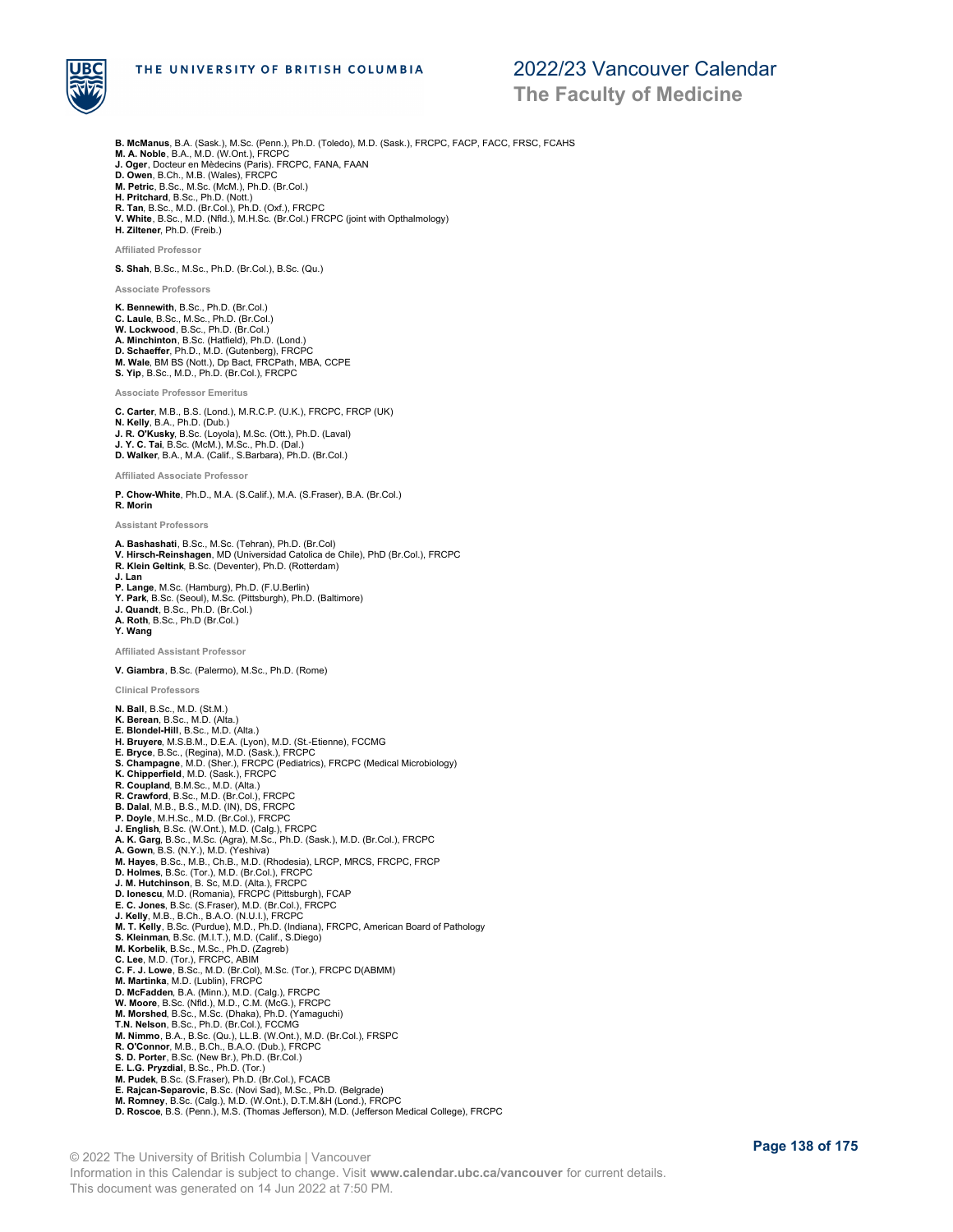

**M. Rosin**, B.Sc. (Sask.), Ph.D. (Tor.) **P. Schubert**, M.Sc., Ph.D. (Erlang.) **M. Scott**, B.A., M.A. (Colorado), Ph.D. (Minn.) **C. Sherlock**, M.B., B.S. (Lond.), F.R.S.M., FRCPC **G. Sinclair**, B.Sc. (Br.Col.), Ph.D. (Vic.(B.C.)), FCCMG **P. Tilley**, M.D. (Br.Col.), B.Sc. (S.Fraser) **M. J. Trotter**, B.Sc., M.D., Ph.D. (Br.Col.), FRCPC **H. Vallance**, M.D. (Br.Col.), FRCPC, FCCMG **Clinical Professors Emeriti J. D. Filipenko**, B.Sc., (S.F.U.), M.Sc. (Alta), M.D. (U.B.C.) **F. J. Roberts**, B.A., M.D. (Sask.), FRCPC **Clinical Associate Professors G.N. Al-Rawahi**, B.H.Sc., M.D. (SQU), DTM&H (London), D (ABMM), FRCPC **V. Barakauskas**, B.Sc. (Qu.), Ph.D. (Br.Col.), DABCC, FCACB **M. L. Bissonnette**, B.A. (Johns H.), Ph.D., M.D. (N'western), FRCPC **G. Bondy**, B.Sc., M.Sc. (Windsor), M.D. (Tor.), FRCPC **I. Bosdet**, B.Sc., Ph.D. (Br.Col.), FCCMG **K. L. Bretherick**, B. Sc. (Calg.), Ph.D. (Br.Col.), FCCMG **L. Brown**, B.Sc. (Wat.), Ph.D. (Br.Col.) **A. Bruecks**, M.D. (Hamburg), FRCPC **J. Bush**, B.Sc. (Bran.), M.D. (Manit.), B.Sc. (Manit.) FRCPC **M. Chhanabhai**, M.B.Ch.B (Z'bwe.), LRCP, LRCS, LRCPS **B. P. Coe**, B.Sc. (Bran.), M.D. (Manit.), B.Sc. (Manit.) FRCPC **Z. Daw**, M.B. B.Ch. (Tripoli), FRCPC **M. DeMarco**, B.Sc., Ph.D. (Wash.), DABCC, FAACC, FCACB **J. Denegri**, M.D. (B.Aires), M.S. (AR), FRCP **K. Dooley**, FCACB, Ph.D., B.Sc. (Br.Col.) **C. Dunham**, B.Sc. (Alta.), M.D. (Ott.), FRCPC<br>**P. Farinha**, M.D. (Lisbon), Ph.D. (Lisbon), FRCPC<br>**J. Flint,** B.A. (Calif., Berkeley), B.Sc. (Natal), M.B., Ch.B. (CapeT.), FRCP(BC **J. Galbraith**, B.M.Sc., M.D. (Alta.), FRCPC **D. Goldfarb**, B.S. (McG.), M.D. (Dal.), FRCPC, FAAP **J. Grant**, B.Sc. (Yale), M.D.C.M. (Montr.), FRCP **L. Haley**, M.D. (Br.Col.), FRCPC **G. Han**, B.Sc. (Calg.), M.Sc., M.D. (Tor.), FRCPC **G. Hendson**, MBBCh(Wits), FRCPC **L. Hoang**, B.Sc., M.Sc., M.D. (Br.Col.), ACLS, FRCPC **B. Horst**, M.D., Dr. Med. (W.W. Muenster) **M. Hudoba de Badyn**, M.D. (Komen.) **J. Irving**, B.Sc. (Vic.(B.C.)), M.Sc. (W.Ont.), M.D. (Br.Col.), FRCPC **M. Issa**, B.Sc. (Br.Col.), Ph.D. (Lond.) **R. Kasper**, M.D. (Tor.) **S. Krikler**, M.B., Ch.B. (Rhodesia), LRCP, MRCS(UK) **V. Leung**, B.Sc., M.D. (Br.Col), FRCPC **C. E. MacAulay**, B.Sc., M.Sc. (Dal.), Ph.D. (Br.Col.) **J. Maguire**, M.B., B.Ch., B.A.O. (Dub.), FRCPC **A. Mangal**, M.B.A. (S.Fraser), DSM, M.D. (Fiji), FRCPC, ABIM **A. Mattman**, M.D. (Br.Col), FRCPC **N. Myles**, M.D. (Far-Eastern Med.), Ph.D. (Acad.Med.Sci) **B. Naghibi Torbati**, M.B.B.S. (Dow), FRCPC **J. X. O'Connell**, B.Ch., B.A.O., M.B. (N.U.I.), FRCPC **M. M. Orde**, MBChB (Dund.), Dip.Forensic Medicine (S.Africa), DMJ (Path), Dip. Law, Dip. Legal Skills (Lond.), FRCPath, FRCPA, MFFLM, Barrister-at-law **A. Ostry**, M.D. (Br.Col.) **D. Pi**, M.B.B.S. (H.K.), FRCPC **R. Power**, M.B., B.Ch., B.A.O. (N.U.I.), FRCP, FRCPath N. Prystajecky, B.Sc. (Calg.), Ph.D. (Br.Col.)<br>S. Rasmussen, M.D. (Colorado), B.A. (St.Olaf), FRCPC<br>R. Reyes, B.Sc. (Br.Col.), M.Sc. (W.Ont.), M.D. (Br.Col.), FRCPC<br>K. Shihade-Bartusiak, B.Sc., M.Sc., Ph.D. (Wroclaw)<br>A. Sh G. Slack, B.Sc., M.D. (Br.Col.)<br>**J. Terry**, B.Sc. (Alta), M.Sc. (Vic.(B.C.)), M.D. (Calg.), Ph.D. (Br.Col.), FRCPC<br>**T. B. Tucker,** B.Sc. (Wat.), Ph.D. (Br.Col.), FCCMG<br>**P. van den Elzen**, B.Sc., M.D. (Calg.)<br>**S. Vercautere B. Walker**, B.Sc., (Vic.(B.C.)), M.D. (Br.Col.), FRCPC **G. Wang**, M.D. (Tonji), Ph.D (Br,Col), M.Sc (Tonji) **L. Wang**, M.Sc., M.D. (China Medical), FRCPC **M. Wong**, B.Sc., M.D. (Br.Col.) **W. Xiong**, M.D. (Tongji), Ph.D. (Br.Col.), FRCPC **S. Young**, B.Sc. (Wat.), M.Sc. (Laur.), Ph.D. (Ott.) **C. Zhou**, M.P.H., M.D. (China Medical), Ph.D. (Sask.), FRCPC **Clinical Associate Professor Emeritus A. C. Halstead**, M.D. (Tor.) **Clinical Assistant Professors R. Alaghebandan**, M.Sc. (Memorial, Nfld.), M.D. (Iran U.M.S.), FRCPC, FCAP

**L. Allan**, B.Sc. (Alta.), Ph.D. (Boston U.), D(ABHI)<br>**N. Au**, B.Sc. (McG.), M.D. (Br.Col.), FRCPC<br>**T. Bainbridge**, B.M.L.Sc., M.Sc., M.D. (Br.Col)

- 
- **M. C. Ballantyne**, M.Sc., (Braz.), M.D. (Federal do Rio Grande do Norte) **B. Berry**, B.Sc. (St.F.X.), M.D. (Ott.), FRCPC

**K. Ceballos**, B.Sc., M.D. (Halifax)

**M. Chen**, B.Sc., M.Sc., M.D. (McG.)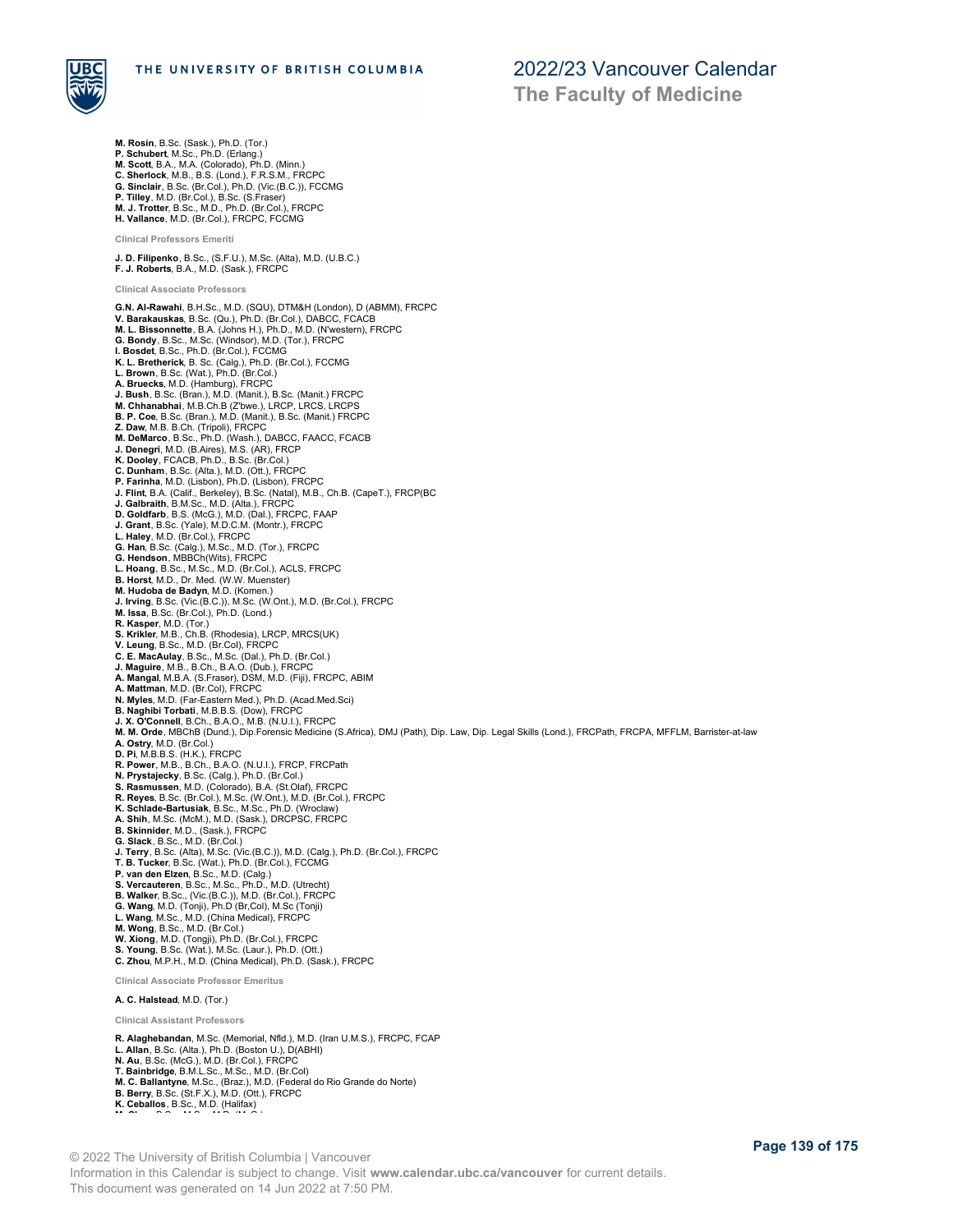

## **The Faculty of Medicine**

**M. Chen**, B.Sc., M.Sc., M.D. (McG.) **J. W. Craig**, M.D., Ph.D. **K. L. Dallas**, B.A. (Minn.), M.D.C.M. (McG.), FRCPC **A. De Souza**, B.Sc. (Br.Col.), Ph.D. (Alta.) **J. Doyle**, B.Sc., M.D. (Alta.) **J. A. Dubland**, B.Sc. (Simon Fraser University), M.Sc. (University of Toronto), Ph.D. (University of British Columbia) **E. J. Eckbo**, B.Sc. (University of British Columbia) B.Sc. (McGill University) M.D. (University of Western Ontario) FRCPC **A. Fung**, B.Sc., Ph.D. (Alta.), Dip. Clinical Chemistry (Tor.), FCACB **D. Griswold**, B.Sc., M.D. (Br.Col.), FRCPC **D. Grynspan**, HBSc (University of Toronto), MD (University of Toronto) (new)<br>**L. Hoang**, B.Sc., M.D. (Br.Col.), FRCPC<br>**W. Hsiao**, B.Sc. (McG.), Ph.D. (S.Fraser) **A. N. Jassem**, B.Sc. (York (Can.)), Ph.D. (Br.Col.)<br>**B. Jung**, B.Sc., M.Sc., Ph.D. (Tor.)<br>**K. P. Karunakaran**, B.Sc. (Jaffna), M.Sc. (Trondheim), Ph. D. (Norwegian S&T)<br>**Y. C. K. Ko**, B.Sc., D.M.D. (Br.Col.), M.D. (Columb **J. Lee**, B.Sc., Ph.D., M.D. (Tor.) **L. Lee**, B.Sc., M.Sc. (Tor.), M.D. (Br.Col) **L. H. Lee**, B.Sc. (Br.Col.), M.D. (Tor.), FRCPC **P. N. Levett**, BSc (Surrey), PhD (Luton), DSc (Surrey), FAAM, D(ABMM), FCCM **D. Li**, M.Sc., M.D. (China), Ph.D. (Sweden), DABCC, FCACB **Q. Li**, M.Sc., M.D. (Harbin) **K. Locher**, German Diploma in Biology (equivalent to M.Sc.), Ph.D. (Muenster) **K. Marcon**, BMLSc, MD, FRCPC **H. Masoudi**, M.D. (Isfahan, Iran), FRCPC N. A. Matic, B.Sc. (University of Guelph), M.D. (McMaster University), FRCPC, D(ABMM)<br>A. Matthews, B.Sc. (Guelph), Ph.D. (Br.Col.)<br>R. Maung, M.B., B.S., (Burma), M.B.A. (Vic.(B.C.)), FRCPC<br>N. Medvedev, M.D. (R.S.M.U.), FRC **H. Nafisi**, M.Sc. (Ott.) M.D. (Tehran), FRCPC **T. L. Ng**, B.Sc. (S.Fraser), M.D., Ph.D.(Br.Col.) **D. Orton**, B.Sc., Ph.D. (Dal.) **S. Park**, B.Sc., M.D. (Br.Col.), M.B.A. (H-W), FRCPC **M. K. Payne**, B.Sc., M.D. (W.Ont.), FRCPC, CIC, (D)ABMM **O. -E. Popescu**, M.D. (Craiova) **D. Purych**, B.Sc., M.D. (Alta.), FRCPC **B. Rakic**, B.Sc. (Belgr.), Ph.D. (Ott.), FCCMG **G. Ritchie**, B.Sc., B.A.Sc., Ph.D. (Br.Col) **K. Roland**, B.Sc., M.D. (Qu.)<br>**R. Saeedi**, M.D. (Gilan), Ph.D. (Br.Col.), FRCPC<br>**D. Salina**, M.D. (Calg.), Ph.D. (Calg*.l*Flor.), FRCPC, FAP **D. Sawyer,** B.M.Sc., M.D. (Alta.), FRCPC<br>**P. Schutz**, B.A. (Camb.), M.A. (Sorbonne), M.A.(Camb.), M.D. (Vienna), Ph.D. (Br.Col.), FRCPC<br>**M. Seidman**, B.A. (Cornell), Master of Philosophy (Camb.), Ph.D., M.D. (Weill Cornel **I. Sekirov**, M.D., Ph.D. (Br.Col.), FRCPC, D (ABMM) **C. Senger**, M.D. (J.Maximilian), FRCPC **K. Serrano**, B.Sc., Ph.D. (Br.Col.) **A. Setiadi**, B.Sc. (Br.Col.), M.D. (MCM.), FRCPC **A. M. Shapiro**, B.Sc. (Guelph), M.Sc. (Br.Col.) Ph.D. (Tor.), F-ABFT **C. Shiau**, B.Sc. (Br.Col.), M.D. (Tor.) **J. Simons**, B.Sc. (Wat.), M.D. (McM.), FRCPC **J. A. Srigley**, B.A. (Wat.), M.Sc., M.D. (Tor.), FRCPC, ABIM **A. Stefanovic**, B.Sc. (Alta.), M.D. (Ott.) **K. Tan**, B.Sc. (Br.Col.), M.Sc. (Vic.(B.C.)), M.D. (Alta.) **P. Tavassoli**, M.D., Ph.D. FRCPC **S. Tha**, M.D., (Br.Col.), Ph.D., (McG.) **C. Tomalty**, B.Sc. (McG.), Ph.D. (Ott.), FCACB **D. Turbin**, M.D. (Moscow S.), Ph.D.(Russian Cancer Research Center) **C. Tyson**, B.Sc. (Vict. Man.), Ph.D. (Birm.), FCCMG **J. van den Berghe**, B.A. (York (UK)), Ph.D. (Manc.), FCCMG **N. van der Westhuizen**, M.B., Ch.B. (Z'bwe.), M.Med.Path. (Cape T.), FRCPC **D. J. T. van Niekerk**, M.B., Ch.B. (Pret.), FRCPC, FFPath., MMed (Stellenbosch) **A. Vawda**, B.Sc. (Vic. (B.C.)), M.D. (Br.Col.), FRCPC **D. Webber**, B.Sc., M.D. (Br.Col.), FRCPC, FACP **S. M. White**, B.S. (Tulane University), M.P.H. (Tulane University), M.D., Ph.D. (Louisiana State University - New Orleans) **T. T-T. Wong**, B. Pharm, M.D. (Br.Col.) **H. M. Yang**, B.Sc. (Br.Col.), M.D. (Vanderbilt) **L. Yang**, Ph.D. (Shanghai Med.), M.Sc., M.D. (Jiangxi Med.) **W. Yeung**, M.B., B.S. (H.K.), FRCPC **Associate Professor of Teaching A. Bradley**, B.Sc., Ph.D. (Br.Col.) **H. Huynh**, B.Sc., M.Sc., Interdisciplinary Ph.D. (Br.Col.) **M. V. Monsalve**, B.Sc. (Bogota), M.Sc., Ph.D. (Sao Paulo) **Clinical Instructors S. Abu-Abed**, Ph.D. (Qu.), M.D. (Tor.) **J. Ahmed-Bentley**, B.Sc., M.Sc., M.D. (Alta), FRCPC **B. Allen Bradshaw**, FRCP, M.D. (Alta.), B.Sc. (S.Fraser) **L. Argatoff**, B.Sc., M.D. (Br.Col.) **J. Bhan**, M.B.B.S. (Kashmir), F.R.C.Path. (Dal.) **F. Bilimoria**, BMLSc (University of British Columbia), MD (St. George's University, Grenada) **T. Burton**, MSc PhD FCACB

**S. Y. Chang**, M.D. (Montr.)

**D. Chercover**, MD (UBC)

- **M. Charles**, B.Sc., M.Sc., M.D. (Montr.), FRCPC
- **C. Chen**, D.M.D., M.D. (Montr.), FRCPC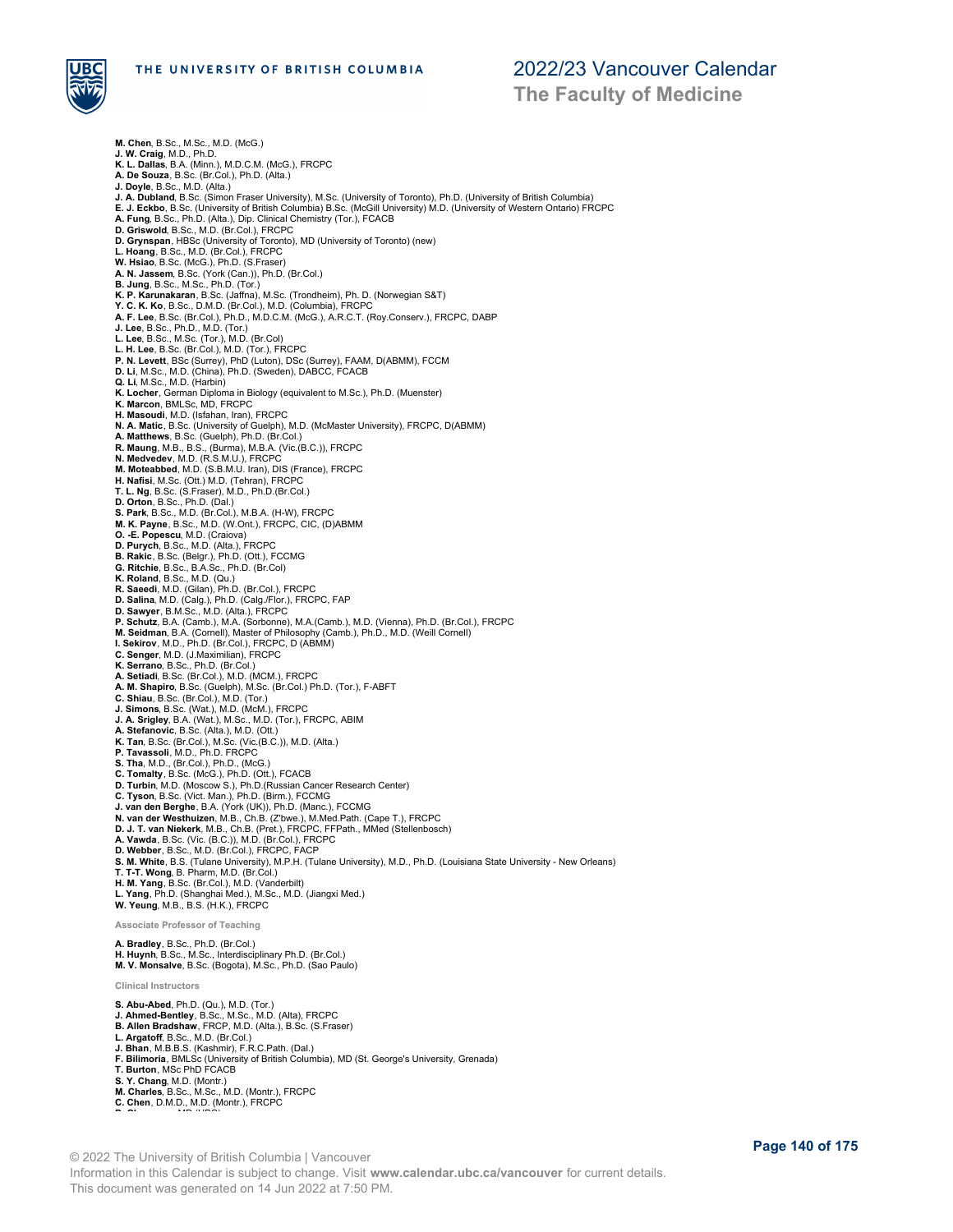

**The Faculty of Medicine**

**D. Chercover**, MD (UBC) **R. Cleve**, B.Sc. (Brock), M.Sc. (Guelph), M.D. (W. Ont.), FRCPC **C. Conklin**, B.Sc. (S.Fraser), M.Sc., M.D. (Br.Col) **T. Covello**, M.D. (University of Saskatchewan) J. Cupples, B.Sc. (Vic.(B.C.), M.D. (Br.Col.)<br>D. D'urbano, M.D. (Montr.), FRCPC<br>A. J. Finn, B.Sc. (Brown), Ph.D., M.D. (Duke)<br>K. Fleming, MD (University of British Columbia), FRCPC (Dalhousie University)<br>A. Gurung, B.M.L.S **G. James**, B.Sc., M.D. (Br.Col.), FRCPC **S. Kirby**, B.Sc., M.D., Ph.D. (Calg.) **H. Klein-Parker**, M.D. (Lübeck), FRCPC **W. Lau**, B.Sc., M.D. (Br.Col.) **J. Leo**, M.D. (Br.Col), FRCPC **V. Loyola**, M.D. (UNAM) **B. Mack**, B.Sc., M.D. (Alta.), FRCPC **J. Manna**, B.Sc. (Vic.(B.C.)), M.D. (Br.Col.) **M. Martens**, M.D., B.Sc. (Manit.), FRCPC **S. McRae**, B.Sc. (McG.), M.D. (Tor.) **N. V. Mina**, M.D. (Br.Col.) **R. Mueller**, B.Sc. (Qu.), M.Sc., Ph.D. (W.Ont.), FCCMG **D. Mulholland**, B.Sc., M.D. (Alta.) **D. R. Owen**, B.Sc. (Queen's University, Kingston, ON), M.D. (University of British Columbia, Vancouver, BC), FRCPC **J. Penman,** M.B.Ch.B., M.Med.Path. (Cape T.), M.B.A. (Stell.)<br>**M. Poulin**, B.A. (Manit.), B.Sc., M.Sc., M.D. (Br.Col.), FRCPC<br>**M. Rehan**, M.D. Equivalent (Sindh), Diploma for University Teaching - - Program for faculty de **M. Savard**, B.Sc., M.D. (Alta.), FRCPC **B. Smith**, B.Sc. (S.Fraser) **E. Strong**, BSc (University of British Columbia), PhD (University of Toronto), FCCMG **G. Tanhuanco-Kho**, B.S., M.D. (PH) **K. Tsang**, B.Sc. (Br.Col.; Alta), M.D. (Calg.) **E. Van Iderstine**, M.D. (Br.Col.), FRCPC, FACP **F. Vice**, B.Sc.P.T., M.D. (McM.) **C. Villamil**, M.D. (Col.) **B. Wang**, B. Med. (Sichuan), Ph.D. (West China), FRCPC **D. J. Wellams**, BSc Trent University, MPH Simon Fraser University, MD McMaster University **D. Wenzel**, B.Sc., M.D. (Alta.), FRCPC **A. Wilmer**, B.Sc., M.D. (Br.Col.), FRCPC **R. A. Wolber**, B.S., M.S., M.D. (Mich.) **C. Wright**, M.D. (W.Ont.), FRCPC **M. Xu**, M.Sc. (Shen Yang, China), Ph.D. (McG.) M. Yan, BSc (University of British Columbia), MD (University of British Columbia), FRCPC, DRCPSC<br>**K. Yeung,** B.Sc., M.D. (Alta.)<br>**E. Yousefzadeh-Davani**, MD (Esfahan, Iran) MSc (UBC) PhD (UBC) FRCPC.American Board of patho **Honorary Lecturers S. Dhaliwal**, Diploma in Medical Laboratory Science (Br.Col.IT) **J. Li**, B.Sc. (Br.Col.), Ph.D. (S. Fraser) **J. Tai**, Diploma in Guidance Studies, B.M.L.Sc. (Br.Col.) **J. R. Won**, Diploma in Technology (Br.Col.IT), B.Sc., Ph.D. (Br.Col.) **J. Xenakis**, B.M.L.Sc. (Br.Col.) **Adjunct Professors J. Hill**, B.M.L.Sc., M.Sc., Ph.D. (Br.Col.) **C. Ivany**, B.Comm. (Nfld), MBA (Br.Col)<br>**S. Kalloger**, B.Sc. (Humb. State), M.Sc. (Liv.)<br>**K. Lam**, B.Sc., Ph.D. (Br.Col.)<br>**K. Liu**, B.Sc., Ph.D. (Br.Col.) **D. Seccombe**, M.D. (Calg.), Ph.D. (Br.Col.), FRCPC **M. Sutherland**, B.Sc., M.Sc., Ph.D. (Ott.) **I. Welch**, Dipl. Pathology, D.V.M. (Guelph), GLP(CP) **H. M. Zhang**, B.Sc., M.S. (Beijing) **Honorary Assistant Professor J. Priatel**, B.Sc., Ph.D. (Br.Col) **Associate Members M. Anglesio**, Obstetrics & Gynaecology **I. Birol**, B.Sc., M.Sc., Ph.D. (Bogazici University, Istanbul) **P. Black**, Urologic Sciences

**N. Cashman**, Medicine

- 
- **E. Conway**, Medicine **M. Coulter-Mackie**, Pediatrics
- **M. Daugaard**, Urologic Sciences
- **A. Devlin**, Pediatrics
- **C. J. Eaves**, Medical Genetics
- **S. Gantt**, Pediatrics **C. Garnis**, Surgery
- **S. Innis**, Pediatrics
- 
- **W. Jia**, Surgery **P. Keown**, Medicine
- 
- **T. Kollmann**, Pediatrics

© 2022 The University of British Columbia | Vancouver Information in this Calendar is subject to change. Visit **www.calendar.ubc.ca/vancouver** for current details. This document was generated on 14 Jun 2022 at 7:50 PM.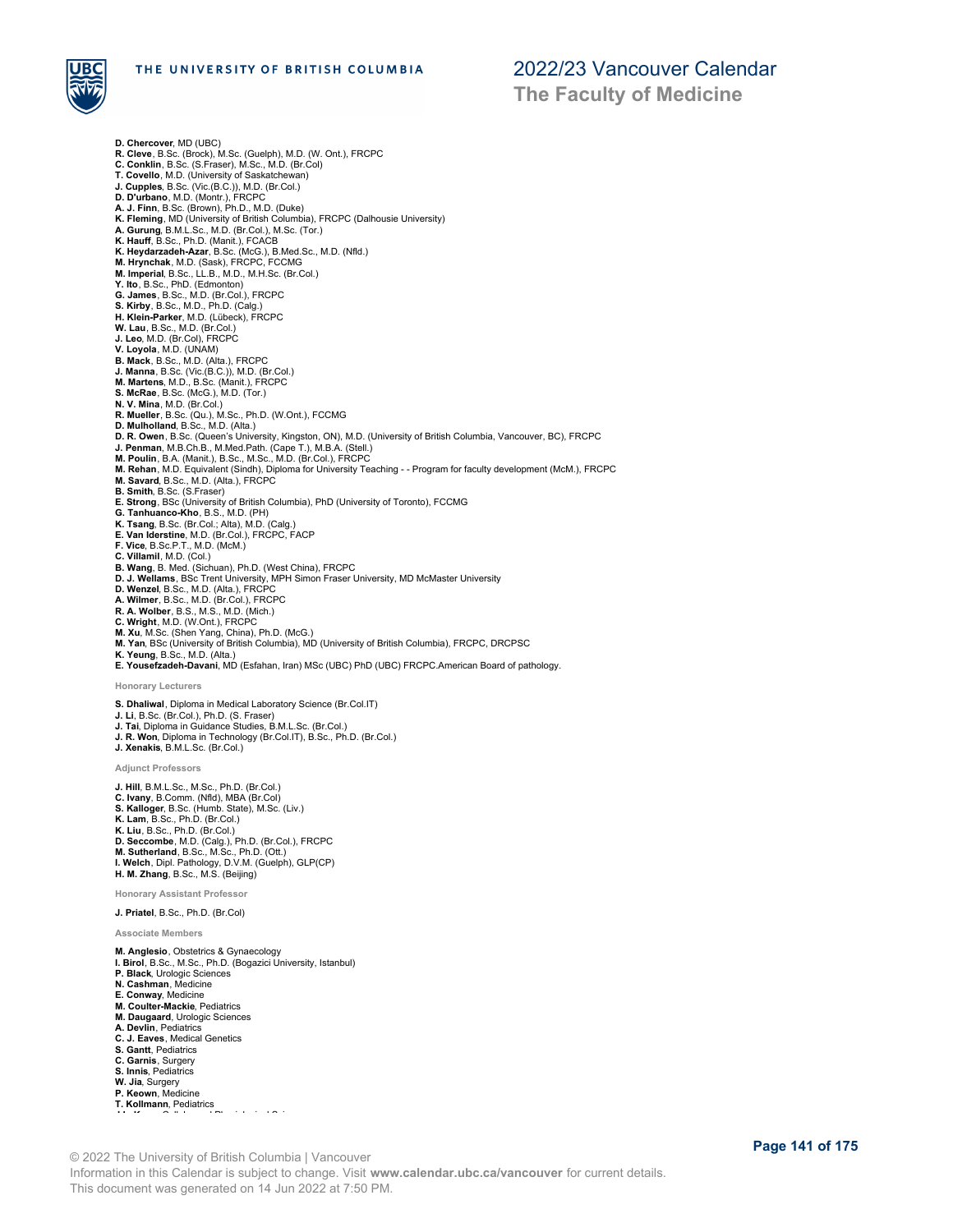

- **J.L. Kopp**, Cellular and Physiological Sciences
- 
- **P. Lansdorp**, Medicine **J. Lim**, Pediatrics
- **H. Ma**, Mechanical Engineering
- **J. Oger**, Medicine **C. Pallen**, Pediatrics
- **L. Perrone**, University of Washington
- **T. Petraszko**, Medicine
- **C. Poh**, Dentistry
- **P. Rennie**, Urologic Sciences
- **K. Schultz**, Pediatrics
- **R. Shah**, Dentistry
- **C. Shaw**, Ophthalmology and Visual Sciences **D. Sin**, Medicine
- 
- 

**S. Turvey**, Pediatrics **H. Zeng**, Dermatology & Skin Science

**Honorary Research Associate**

**S. Vimalanathan**, B.Sc. (Madur.), M.Sc., M.P.H. (B'thidasan), Ph.D. (Madr.)

**Research Associates**

- **W. N. Baticados**, Ph.D. (Gifu), D.V.M. (Philippines) **M.Y. Binka**, Ph.D. (Icahn), M.P.H. (Br.Col.)
- **T. M. Caffrey**, B.Sc. (Br.Col.), M.Sc. (Brunel), D.Phil. (Oxford) **J. Duan**, B.Sc., Ph.D. (Southwest University of China) **M. Elliott**, B.Sc., Ph.D., (Tor.)
- 
- 
- 
- **S. Healy**, B.Sc. M.Sc., Ph.D. (Calg.)<br>**J. Liu**, B.Sc. (Tianjin.), M.Sc. (Sask.)<br>**K. S. Stukas**, B.Sc. (Vic.), Ph.D. (Br.Col.)
- 
- 
- **D. M. Vasilescu**, Ph.D. (Marburg) **Y. Wang**, B.Sc., M.Sc. (Nanjing), Ph.D. (Br.Col.) **D. Yap**, M.Biochem. (Oxf.), Ph.D., D.I.C. (Lond.)
- **J. Yu**, B.SC. (National University of Singapore), M.Sc. (UBC), Ph.D. (UBC) **K. Yu**, B.Sc. (Beijing), Ph.D. (CAS)
- 

### **Academic Staff > Department of Pediatrics**

### TBA, Head

#### **Professors Emeriti**

- 
- 
- **D. A. Applegarth**, B.Sc. (Dur.), Ph.D. (Kings Coll., Durh.), FCCMG<br>**R. W. Armstrong**, B.Sc. (S.Fraser), M.D., M.Sc., Ph.D. (McM.), FRCPC<br>**R. Barr**, B.A. (Bishop's), M.A. (Tor.), M.D.C.M. (McG.), FRCP(C), CSPQ<br>**J. E. Carte**
- 
- 
- 
- P. Chessex, M.D. (Geneva), ECFMG, FRCPC, LMCC<br>A. C. Ferguson, M.B., Ch.B., FRCPC<br>J. G. Hall, B.A. (Mass.), M.S., M.D. (Wash.), FAAP, FCCMG, FABMG, FRCPC<br>E. Hassall, M.B., B.Ch. (Capetown), FRCPC, FACG<br>A. Hill, B.Sc., Ph.D.
- 
- 
- 
- 
- 
- **C. Pallen**, B.Sc., Ph.D. (Calg.) **M. R. Pendray**, M.B., B.S., D.C.H. (Lond.), LMCC, FRCPC, LRCP, MRCS **R. E. Petty**, M.D., FRCPC
- 
- 
- G. G. S. Sandor, M.B., Ch.B., D.C.H. (Glas.), M.R.C.P. (Edin.), FRCPC<br>D. W. Scheifele, M.D. (W.Ont.), FRCPC<br>D. P. Speert, B.A., M.D. (Col.), FRCPC, FIDSA, DNBME(US), DABP<br>**A. J. Tingle**, M.D. (Alta.), Ph.D. (McG.), FRCPC,
- 
- 

#### **Professors**

- **J. Bettinger**, B.A., M.P.H., Ph.D. (Texas)
- 
- **B. Carleton**, Ph.D. (Utah) **S. Dell**, B.Eng. (McM), M.D. (Tor.) FRCPC
- 
- **A. Eddy**, B.Sc., M.D. (McM.), FRCPC<br>**R. Goldman,** B.Sc., M.D., M.H.A. (Israel), M.Sc. (McM.), A.C.E.P. (Texas)<br>**R. Grunau,** B.A. (Syd.), M.A., Ed.D., Ph.D. (Br.Col.)
- 
- **N. Kissoon**, M.B.B.S. (U.W.I., JM), CPE, FAAP, FACPE, FCCM, FRCPC
- **A. J. MacNab**, M.B., B.S., M.D. (Lond.), MRCS, LRCP(UK), FRCPC **D. Matsell**, B.Sc. (Notre Dame), M.D., C.M. (McG.), LMCC, FRCPC
- **T. Oberlander**, B.A., M.D. (W.Ont.), LMCC, FLEX, FRCPC
- **I. Pike**, B.Sc., M.Sc., Ph.D.
- **R. R. L. Rothstein**, B.Sc. (Brooklyn), M.D. (Yeshiva), RCPSC, FRCPC, AAP
- 
- **S. Sanatani**, B.Sc. (Br.Col.), M.D., FRCPC **K. R. Schultz**, B.S., M.D. (Nebraska), FRCPC, AAP
- **S. Stöckler**, M.D., M.A.S. (Austria)
- **S. Turvey**, B.Sc., B.M.B.S., Ph.D. **B. Vallance**, B.Sc., Ph.D. (McM.)
- 

**Associate Professors**

**T. Blydt-Hansen**, M.D. (McG.), FRCPC<br>**M.B.A. (Br.Col.), Ph.D. (Calg.), M.A.** 

### Last updated: June 7, 2022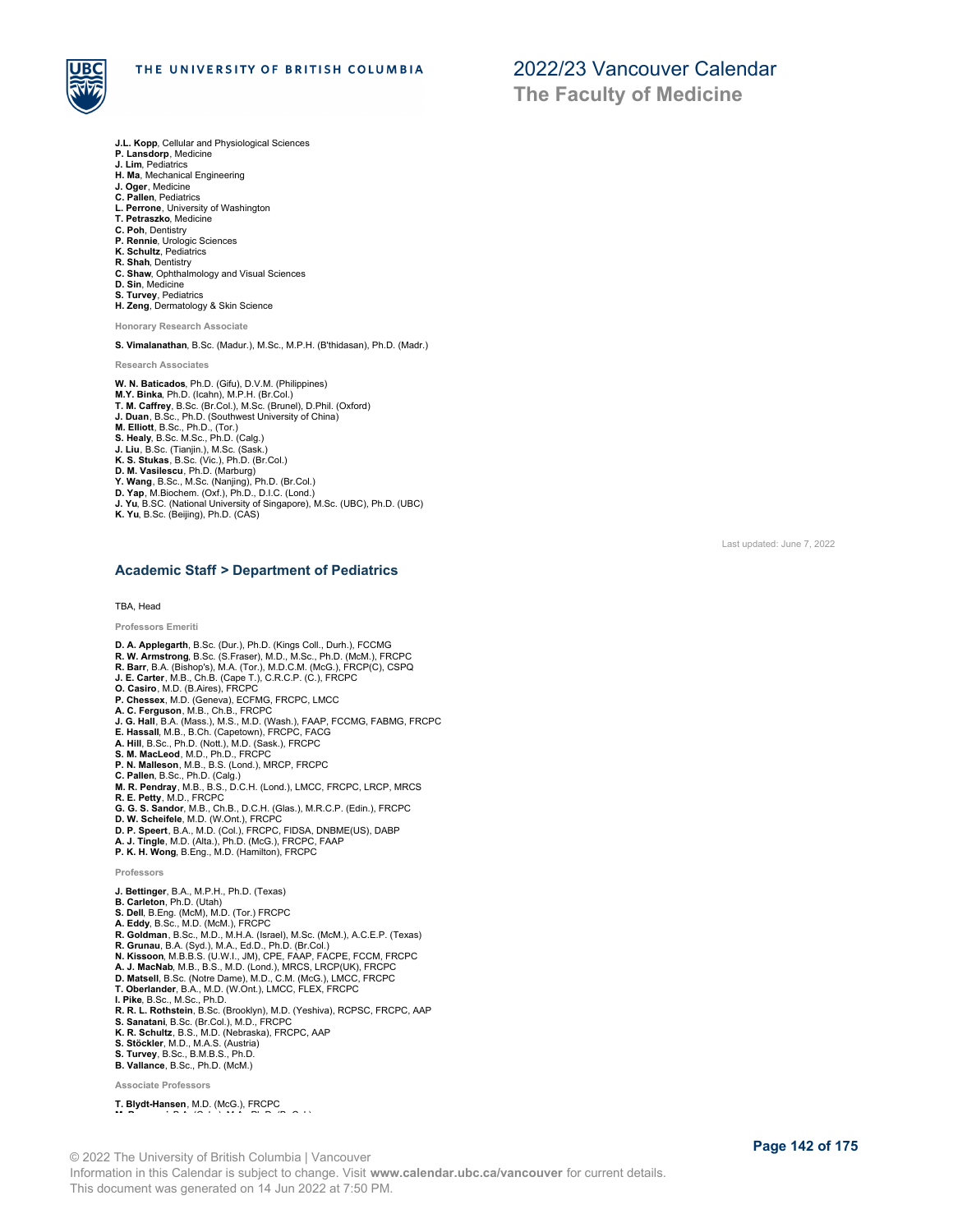

- **M. Brussoni**, B.A. (Calg.), M.A., Ph.D. (Br.Col.) **A. Devlin**, B.Sc., Ph.D. **Q. Doan**, Ph.D., M.H.Sc., FRCPC (Br.Col.)
- 
- 
- **R. Elango**, Ph.D. (Alta.) **S. Gantt**, Ph.D., M.D. (New York (U.)) **K. Harris**, M.D., M.H.Sc., FRCPC (Br.Col.)
- **P. Lavoie**, B.Sc. (Montr.), Ph.D., M.D.C.M. (McG.), FRCPC
- 
- **J. Lim**, B.Sc., Ph.D. (Br.Col.) **C. Loock**, M.D. (Harv.), FRCPC, FAAP, DAAP
- **C. A. Maxwell**, Ph.D. (Alta.) **G. Meckler**, M.D. (Harv.), MSHS (Calif.)
- **M. O'Donnell**, M.Sc., M.D. (Sask.), FRCPC, ABP
- 
- 
- 
- 
- A. Rauscher, Ph.D. (TU Wien)<br>G. Reid, B.Sc. (Glas.), Ph.D. (Br.Col.)<br>E. H. Roland, M.D. (W.Ont.), LMCC, DNBME (U.S.), FRCPC<br>**M. Sadarangani,** B.A. (Camb.), B.M. B.Ch., D.Phil. (Oxf.)<br>**S. Shivananda,** M.Sc. (Wic. (B.C.)), M
- 

**Associate Professors Emeriti**

### **S. Buckley**, M.D., FRCPC

- **M. Coulter-Mackie**, B.Sc. (Br.Col.), Ph.D. (Alta.)
- **A. George**, B.A. (Acadia), M.L.S., Ph.D. (Br.Col.) **A. K. Junker**, B.Sc., M.D. (Calg.), FRCPC
- 

#### **Assistant Professors**

- **K. L. Brown**, B.Sc. (S.Fraser), Ph.D. (Br.Col.)<br>**C. Loucks**, B.HSc.(University of Calgary), M.Sc. (University of Calgary), Ph.D. (SFU)<br>**C. Voss**, B.Sc. (Lond.), M.Sc. (Brun.), Ph.D. (Essex)
- **A. M. Weber**, B.Sc., M.Sc. (Tor.), Ph.D (McM)

**Assistant Professors Emeriti**

**K. Poskitt**, M.D.C.M. (McG.)

#### **Clinical Professors**

- **S. Albersheim**, B.Sc., M.D. (Manit.), LMCC, FLEX, FRCPC, ABNPM
- **S. Amed**, B.Sc. (McG.), M.D. (Calg.), M.Sc.P.H. (UK), RCPSC **M. M. Bennett**, B.Sc., M.D. (Br.Col.), FRCPC
- 
- 
- 
- 
- D. Cabral, M.B.B.S. (Aust.), MCCEE, FRCPC, ABPWE, ABP, MCCQE, LMCCE<br>E. Chan, B.Sc., M.D. (Alta.), FRCPC<br>J. -P. Chanoine, M.D., Ph.D. (Belgium), ECFMG, Cert.Parasitology, Cert.Clin.Res.<br>J. P. Collet, M.D. (France), B.Sc., P
- 
- 
- 
- **K. Jacobson**, M.B., B.Ch., FRCPC **L. Kuttner**, B.A., M.A., Ph.D.
- 
- **D. Metzger**, M.D. (Ohio), U.S. Fed.Lic.Exam, D.A.B.P., Dip.Ped.End., ABP, FRCPC, LMCC
- **M. Ogborn**, M.B.B.S. (Aus.), FRCPC **H. Osiovich**, M.D. (Argentina), MCCEE, LMCC, FRCPC
- **C. Panagiotopoulos**, B.Sc., M.D. (Qu.), DABP, LMCC
- 
- **R. Schreiber**, B.Sc., M.D., C.M. (McG.), L.M.C.C. (M.C.C.), FRCPC, FSMQ, DAAP, DNBME **H. Siden**, A.B., M.D., M.H.Sc., NBME, LMCC, BCML, ABP, FRCPC
- **P. Skippen**, M.D. (Aust.), LMCC, FANZCA, FFICANZCA, FRCPC
- 
- **A. Solimano**, M.D., B.Sc. (Lima), ECFMG, ABNPM, ABP, ECFMG, FLEX, FRCPC, LMCC **C. Strahlendorf**, M.B.Ch. (Witw.), F.C.P. (Br.Col.), Fellowship (Ped.Hem./Onc./BMT)
- 
- **A. Synnes**, M.D.C.M. (McG.), M.H.Sc. (Br.Col.), FRCPC **P. N. Thiessen**, B.Med.Sc., M.D. (Alta.), FRCPC **L. Tucker**, B.A. (Hartwick), M.D. (Tufts), ABP
- 
- **D. Wensley**, M.B., B.S. (Lond.), FRCPC, MRCP(UK)

**Clinical Professors Emeriti**

- 
- **R. J. Adderley**, B.Sc., M.D. (Br.Col.), FRCPC **G. Baumgard**, M.B., Ch.B. (Manc.)
- 
- **J. Forbes**, B.Sc., M.B., Ch.B. (Natal), FRCPC<br>**C. Fryer**, LRCP (Lond.), MRCS (Middx.), FRCP(C), FRCP(C) Rad<br>**L. J. Hlady**, B.Sc., M.D. (Br.Col.), FRCPC
- 
- **R. M. Hurley**, M.D., M.Sc. (W.Ont.), FRCP, FMRCC, DABP, AOA **D. Israel**, B.Sc. (Ben Gurion), M.D. (Alta.). **N. Jetha**, M.D. (Pahlavi), FRCPC
- 
- 
- 
- **M. Patterson**, D.C.H., F.R.C.P. (Lond.), FRCPC<br>**J. Prendiville**, B.A., M.B., B.Ch., B.A.O. (Dub.), MRCPI, MCCEE, MCC, FRCPC<br>**P. Rogers**, B.Sc., M.B. , Ch.B., (Lond.), M.B.A. (Bath), DCH, MRCP, FRCPC, FRCP
- 
- **M. Seear**, B.Sc. (Lond.), M.B., Ch.B. (Rhodesia), FRCPC **J. Wu**, B.M., B.Sc. (H.D.), FRCPC
- 

**Clinical Associate Professors**

### **S. Babul**, Ph.D. (Br.Col.)

- **G. Baldwin**, M.D. (Ott.), FRCPC, Cert.Ped.Emerg.Med., ABP<br>**J. Balfour**, B.Sc. (Dal.), M.D. (Alta.)<br>**C. Barker**, B.Sc, M.D., (Alta.), FRCPC, DABP, LMCC<br>**R. Beck**, M.D. (Israel), FRCPC, LMCC
- 
- 
- **M. J. Belletrutti**, B. Sc. (University of Guelph), M. Sc. (Univesity of Alberta), M.D. (University of Ottawa, FRCPC
- **N. Bhanji**, M.D. (Pahlavi, IR), FRCPC
- **K. J. L. Black**, M.Sc. (Dal.), M.D. (Br.Col.)<br>**C. Brunel, B.Sc., M.Sc., M.D. (Br.Col.)**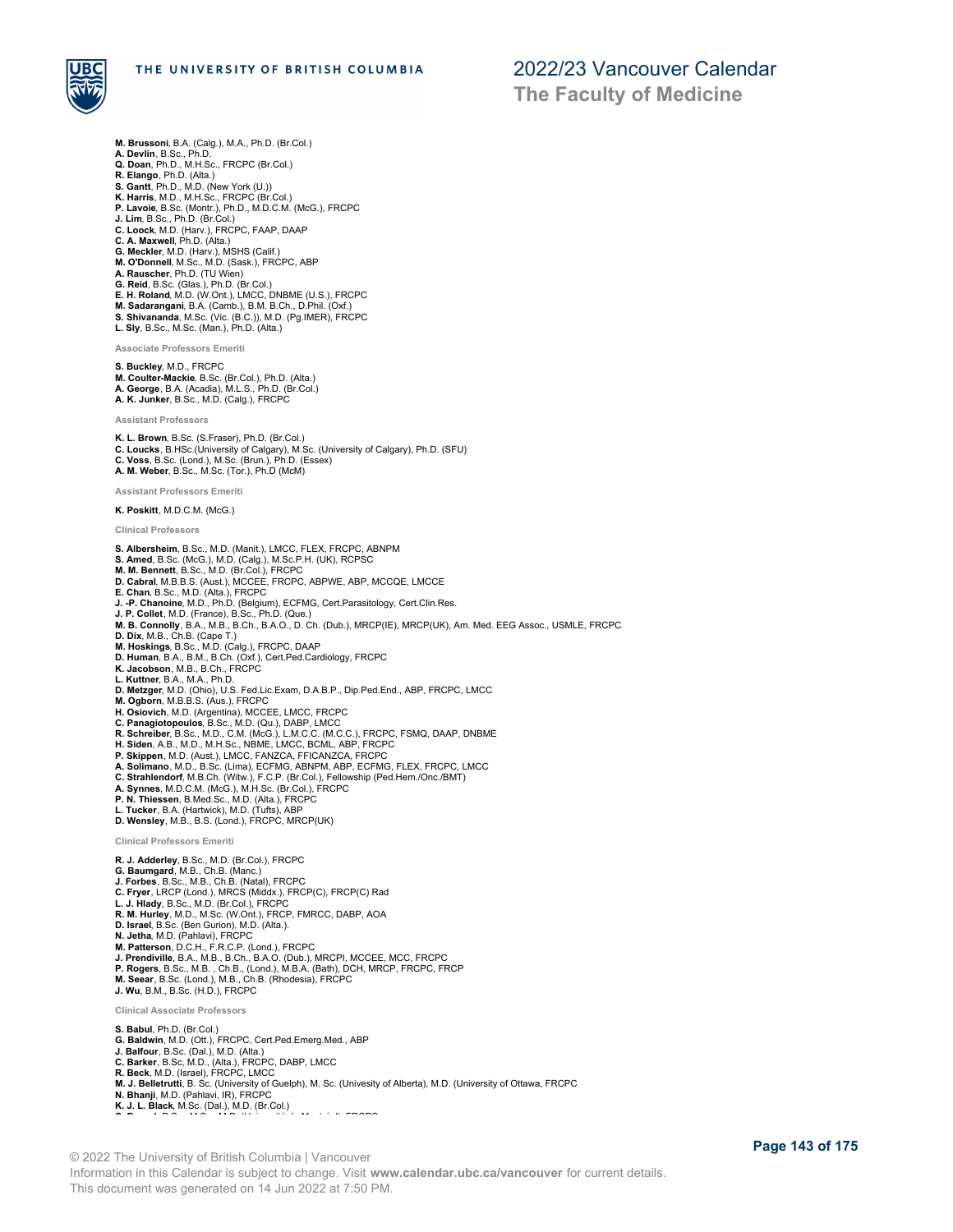

**C. Brunel**, B.Sc., M.Sc., M.D. (Université de Montréal), FRCPC

**The Faculty of Medicine**

| L. Casey, M.Sc., M.D. (Alta.), FRCPC                                                 |
|--------------------------------------------------------------------------------------|
| $M.$ Chilvers, M.D., M.R.C.P. (U.K.)                                                 |
| A. Cogswell, B.Med.Sc., M.B., B.S., Dip.Obs., DCH, FRCPC                             |
| L. D'Agincourt-Canning, B.Sc. (Trent), M.Sc. (Tor), M.A. (S.Fraser), Ph.D. (Br.Col.) |
| A. Datta, M.D. (Sask.), FRCPC                                                        |
| N. Dehghani, B.Sc., M.D. (Br.Col.), FRCPC, FAAP                                      |
| R. Deyell, M.D. (Alta.), FRCPC                                                       |
| J. Dionne, M.D., B.Sc. (Alta.)                                                       |
|                                                                                      |
| J. Druker, M.B., Ch.B., D.C.H. (S.A.), FRCPC, FLEX, LMCC, ECFMG, PALS                |
| L. Edwards, M.B., Ch.B. (Birm)                                                       |
| M. Fabian, M.B.Ch.B. (S.Afr.)                                                        |
| S. Felton, B.A., M.A. (University of Cambridge), B.M.B.CH (University of Oxford)     |
| A. Feng, M.D. (Shanghai), FRCPC                                                      |
| B. E. Fitzgerald, M.D. (Br.Col.), LMCC, DAC(P), FRCPC                                |
| A. Glodjo, M.D., (Qu.) M.Sc., FRCPC, FAAP                                            |
| S. Grewal, M.D. (Br.Col.), FRCPC                                                     |
| J. Guzman, M.D. (UNAM), M.Sc. (Tor.)                                                 |
| K. Hadad, B.Sc., M.D. (W.Ont.), FRCPC                                                |
| J. Hailey, B.A., M.A., M.B.B.Chir. (Calif.), FRCPC                                   |
| K. Hildebrand, B.Sc., M.D. (Winn.), FRCPC                                            |
| G. Horvath, M.D. (Romania)                                                           |
| J. Hoube, B.A., M.D., M.Phil.                                                        |
| K. Houghton, B.A. (Cornell), M.Sc., M.D. (Br.Col.), FAAP, FRCPC                      |
| L. Huh, M.D. (Ott.)                                                                  |
| J. Hukin, M.B.B.S. (Aust.), MCCEE, LMCC, FAAP, FRCPC, USMLE, ECFMG                   |
| O. Ipsiroglu, M.D., M.A.S./M.B.A., Ph.D./Univ.-Dozent (Vienna)                       |
| A. P. Kakadekar, M.B.B.S., DCH (Mys.), FRCP, FACC                                    |
| S. Khangura, M.D., FRCPC                                                             |
| P. M. A. Korn, B.A., M.D. (McM.), FRCPC                                              |
| J. Lam, B.Sc., M.D. (McG.), FRCPC, FAAP, LMCC, DABP                                  |
| P. Lam, M.B.B.S. (Melb.)                                                             |
| N. Lanphear, M.D. (Missouri), DABP/DBP                                               |
| A. B. Lipson, B.A., M.D. (Br.Col.), FRCPC                                            |
| E. Mickelson, B.Sc. (W.Ont.), M.D. (McM.), LMCC, DABP, FRCPC                         |
|                                                                                      |
| A. Miller, M.B., Ch.B. (Cape T.), FRCPC                                              |
| E. Moore, M.D. (Johns H.)                                                            |
| K. Morishita, B.Sc., M.D. (Br.Col.), FRCPC                                           |
| S. Murthy, B.Sc. Hons. (Nfld.), M.D.C.M. (McG.), FRCPC                               |
| M. Patel, B.Sc. (Winn.), M.D. (Manit.)                                               |
| M. S. Phang, M.B., Ch.B., MRCPUK), DCH(UK), FRCPC                                    |
| R. Rassekh, M.D., M.H.Sc., FRCPC                                                     |
| W. Rehmus, M.D. (Duke)                                                               |
| R. Salvarinova, M.D., M.Ped. (Macedonia), LMCC                                       |
| B. Sinclair, B.Sc, M.D. (Qu.), FRCP                                                  |
| L. Stewart, M.D. (Alta.), LMCC, Cert. Endocrin. and Metabolism, FRCPC                |
| E. Swartz, B.Sc., M.D. (Br.Col.)                                                     |
| H. Ukpeh, M.B.B.S., FAAP, FRCPC                                                      |
| M. Virji, M.B.B.S. (PK), M.H.A. (Br.Col.)                                            |
| <b>D. Vo, M.D. (Penn.)</b>                                                           |
| S. Whitehouse, M.B.B.S. (Aus.), FRCPC                                                |
| C. Yang, M.D. (Tor.), FRCPC                                                          |
|                                                                                      |
| Clinical Associate Professors Emeriti                                                |
| M. Colbourne, B.Sc., M.D. (Br.Col.), AAP, FRCPC, LMCC                                |
| J. Davis, M.D. (Birm.), CRCP                                                         |
| J. M. Dean, M.B., B.S. (Lond.), FRCPC                                                |
| J. Fraser, M.B., Ch.B. (Aberd.)                                                      |
| F. A. Jagdis, M.D (Jamaica), FRCPC                                                   |
| S. L. Pritchard, B.Med.Sci., B.M., B.S. (Nott.), B.M.B.S., FRCPC                     |
| R. A. Saunders, M.B., Ch.B. (Birm.), L.R.C.P. (Lond.), MRCS(UK), FRCPC, LMCC         |
| J. Simons, M.B., B.S. (Lond.), MRCS, LRCP, DCH(UK), LMCC, FRCPC                      |
|                                                                                      |

**Clinical Assistant Professors**

**W. H. Abelson**, M.D., FRCPC **S. Akdag**, Ph.D. (Mass.) **A. Al-Mudaffer**, M.B., Ch.B., MRCPI **A. Amid**, M.D. (Tehran University), FRCPC **W. Anquist**, B.Sc., M.D. (Alta.), FRCPC A. Antrim, B.Sc., M.D. (Br.Col.), FRCPC<br>K. Armstrong, M.B.C.h.B., B.Sc. (Aberd.), M.D. (rcsi)<br>V. Arockiasamy, D.C.H., M.B.B.S. (IN), M.R.C.P.I. (N.U.I.)<br>W. Arruda, B.Sc., B.Ed. (W.Ont.), M.D. (Br.Col.)<br>V. Atkinson, B.Sc. ( **A. Barlow**, M.B.B.S., M.D. **B. Bartleman**, B.Sc., M.D. (Qu.) **C. Biggs**, B.Sc. (McG.), M.D. (Br.Col.), FRCPC **J. Bishop**, B.Sc. (Vic.(B.C.)), M.D. (Br.Col.) **B. Bjornson**, B.Sc., M.D. (Alta.), FRCPC, DNBME, LMCC, CABP **C. Boelman**, B.Sc. (McG.), B.Sc. (Br.Col.), B.M., B.S. (Dublin) **R. Bolaria**, M.D. (Manit.) **K. Breikss**, M.D., FRCPC, FAAP **M. Castaldo**, B.Ch., BAO (U.Coll.Dublin), FRCPC **M. O. Chan**, M.B.B.S. (HK), FRCPC **M. Y- M. Chan,** B.Sc. (Qu.), M.D. (W.Ont.), FRCPC **N. H. And Toronto, M.D. (McMaster University), FRCPC**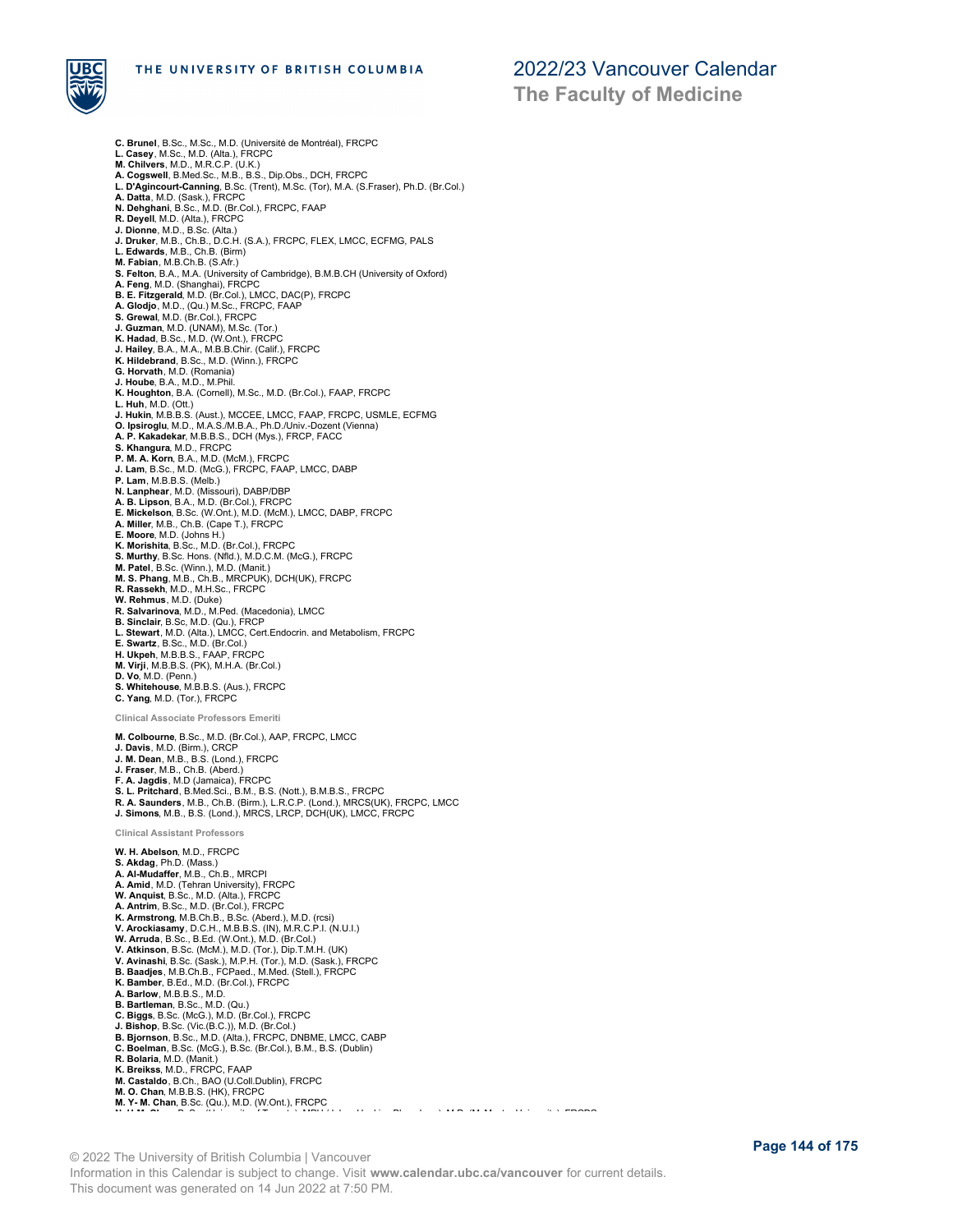

**The Faculty of Medicine**

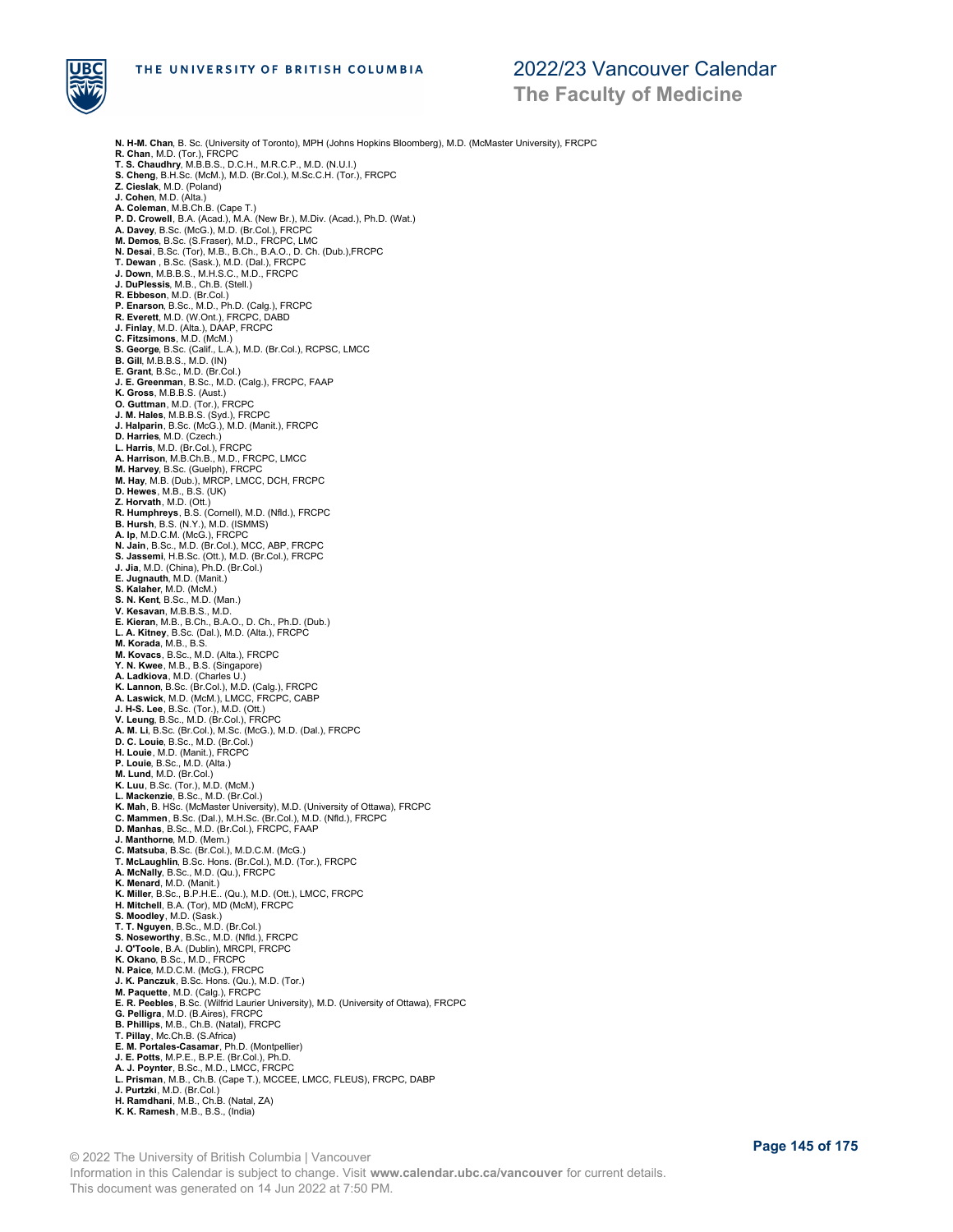

**The Faculty of Medicine**

**N. Ranchod**, M.D. (Witw.), FRCPC **S. L. Rathgeber**, B. HSc., M. Sc. (University of Toronto), M.D. (Br.Col.), FRCPC **M. Rayar**, B.H.Sc., M.D. (McM.), FRCPC **J. Rayment**, B.Sc.H. (Qu.), M.Sc., M.D.C.M. (McG.), FRCPC **M. M. Remington**, B.Sc., M.D. (Sask.), FRCPC **H. Reysner**, M.D., FRCPC **A. Richardson**, B.Sc., B.Ed., M.D. (Br. Col.) **M. Riley**, M.D., FRCPC **A. Roberts**, M.D. (McM.), FRCPC G. Robertson, B.Sc., M.D. (Br.Col.), FRCPC, FAAP<br>S. Rose, B.Sc. (W.Ont.), M.D. (Qu.), FRCPC<br>J. Rozmus, B.Sc., M.D. (Alta.), Ph.D. (Br.Col.)<br>V. J. Sabhaney, B.Sc. (Calg.), M.D. (Alta.)<br>L. Sauve, B.Sc. (Vic.(BC)), M.D. (Calg **J. Slater**, B.Sc. (McG), M.Sc., M.D., (Calg.) **K. Smart**, B.Sc., M.D. (Br.Col.) **T. Smith**, B.P.E., M.D. (Alta.), FRCPC **J. M. Smitten**, B.Sc., M.D. (Br.Col.), FRCPC Pediatrics **P. Sneddon**, B.Sc. (U. Idaho), M.S., Ph.D. (Utah) **S. Sor**, M.D. (Penn.) **M. Sorial**, M.B.B.Ch., M.D. (Egypt) **T. Sorokan**, B.Sc., M.D. (Alta.) **S. Stock**, B.Sc., M.D. (Qu.), FRCPC **J. M. Tam**, B.Sc., M.D. (Br.Col.), FRCPC **C. R. Tan-Dy**, B.Sc., M.D. (Boston U.), FRCPC **R. Taylor**, M.B., B.S. (UK), FRCPC **A. Tiah**, M.B., B.Ch., BAO, LRCP & SI (RCSI), FRCPC **S. Tuisiani**, M.B.B.S., DCH, FRCPC, FAAP **A. Van Den Brekel**, M.D., C.M. (McG.) **K. Van Leeve**, M.D. (Stell) **E. Van Rensburg**, M.D., M.B.Ch.B. (S.Afr.) **V. Venkatesh**, M.D., M.B., B.S. (IN) **K. Wambera**, B.Sc. (Qu.), M.D. (Ott.), FRCPC **G. Ward**, B.Sc., Ph.D. (McG.), FRCPC **T. Warshawski**, B.Sc. (Alta.), M.D. (Calg.), FRCPC **S. Wellington**, B.Sc., Ph.D., M.D. (Calg.), M.H.Sc. **R. Wilson**, M.D. (Calg.), FRCPC **J. Wolfe**, B.Sc., M.D. (W.Ont.) **J. Wong**, B.H.Sc. Hons. (McM.), M.D. (Tor.) **T. M-L. Wong**, M.D. (Br.Col.), FRCPC **M. Wright**, M.B. Ch.B (Edin) **C. Yong**, BSc., M.B. (Leic.), Ch.B, FAAP, FRCPC **A. Young**, B.Sc. (St Mary's(Can.)), M.D. (Dal.), FRCPC **J. Yu**, M.D. (McG.) **K. Zinkiew**, B.Sc. (Reg.), M.D. (Sask), FRCPC **Clinical Assistant Professors Emeriti K. Asante**, B.Sc. (Br.Col.), M.B., Ch.B. (Glas.), ABP, FRCPC **Clinical Instructor S. Abbott**, M.B., B.Ch. (Witw.), M.Med (S. Africa) **M. Abu Aish**, M.B., B.Ch. (K.Abdulaziz) **Z. Abu Sharar**, M.D. (M.S.M.I.) **J. Allaire**, M.D. (McG.), FRCPC **C. W. -M. Ang**, M.B.Ch.B. (Glas), MRCP (UK), M.MED.Sc. (Leeds), FRCPC<br>**J. W. Archer,** M.B., Ch.B. (Sheff.)<br>**V. K. Bal**, M.D. (Gov. Med. Coll.), FRCPC **N. Bansal**, B.Sc. (Winn.), M.D. (Manit.) **A. Barclay**, B.A., M.D. (Hamilton) **A. Beck**, B.Sc. (McG.), M.D. (Harv.) **V. Bedard**, M.D.C.M. (McG.), FRCPC **C. Bigg**, B.Sc., M.D. (Br.Col.) **A. A. E. Bingham**, B.Ms. (W.Ont.), M.D. (Br.Col.), FRCPC pediatrics **K. Buckley**, B.A. (Simp. Coll.), M.D. (Alta.), FRCPC **E. L. Budd**, B.Sc. Hons. (Calg.), M.D. (Alta.) **K. Burrows**, M.D. (McM.), FRCPC **S. Cameron**, M.D. (Manit.), Ph.D. (Br.Col.) **E. C. Carrick**, B.N. (Dund.) **W. M. Carwana**, B.Sc. (Qu.), M.D. (McM.) **M. Caudron**, B.Sc., M.D. (University of Montreal) **D. Chapple**, B.Sc., M.D., FRCPC **A. Chhabra**, MBBS (Maharashtra University of health Science's), M.D. (HIHIT university, Dehradun , India) **B. S. Chin**, B.Sc., M.D. (Br.Col.), FRCPC **M. Choi**, M.D. (Ott.)

**J. Chou**, B.Sc., M.D. (Br.Col.) **K. Chow**, B.Sc., M.D. (Br.Col.), FRCPC **V. Chow**, B.Sc., M.D. (Br.Col.), FRCPC **M. Clarke**, B.Sc. (McG.), M.D. (Dal.), FRCPC **J. Clayton**, B.Sc., M.D. (Alta.), FRCPC **B. L. M. Clive**, B.Sc., M.D. (Br.Col.) **L. Cohen**, B.Sc. Hons, M.B.Ch.B (Cape T.) **L. M. Colombini**, B.Sc., M.D. (McGill)<br>————————————————————

© 2022 The University of British Columbia | Vancouver Information in this Calendar is subject to change. Visit **www.calendar.ubc.ca/vancouver** for current details. This document was generated on 14 Jun 2022 at 7:50 PM.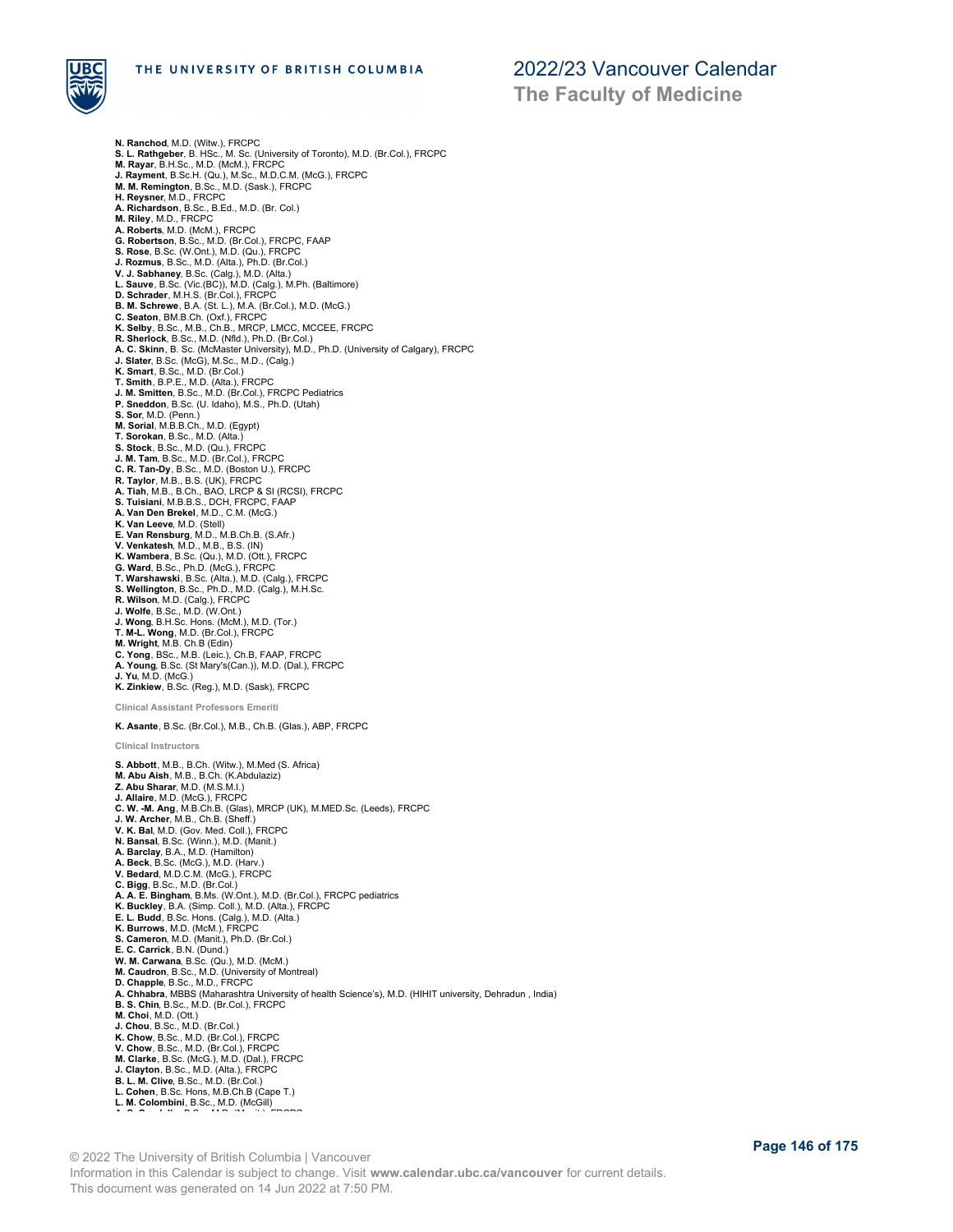

### 2022/23 Vancouver Calendar

**The Faculty of Medicine**

**A. S. Condello**, B.Sc., M.D. (Manit.), FRCPC **V. Cook**, B.Sc. (Vic.(B.C.)), M.Sc., M.D. (Alta.) **M. Cooke**, B.Sc. Hons. (Qu.), M.D. (Calg.) **K. Cox**, B.Sc. Hons. (Qu.), M.D. (Br.Col.)<br>**K. A. Cox,** B.H.Sc. (Western U), M.P.H. (SFU), M.D. (U of T), FRCPC<br>**C. Creighton**, B.Sc. Hons. (St And.), M.B.Ch.B. (Manc.) **D. Critchley**, M.D. (Qu.) **K. L. Cullen**, B.Sc. (Vic. (B.C.)), M.D. (Br.Col.)<br>**J. L. Cutting**, B.A.Sc., M.D. (Br.Col.), FRCPC<br>**N. Datoo**, B.Sc., M.D. (Qu.), FRCPC<br>**A. Dedhar**, B.Sc. (McG.), M.D. (Br.Col.), FRCPC **M. M. Deevska**, M.D. (U.Med.Sofia) **S. Denny**, B.S., M.Sc., M.D. (McM.), LMCC, FRCPC **G. K. Dhaliwal**, B.Sc., M.D. (University of British Columbia), FRCPC **K. Dheensaw**, B.Sc. (Vic. (B.C.)), M.D. (Br.Col.), FRCP **A. Dmytryshyn**, M.D. (St.G.) **O. Ebesh**, M.D. (Aleppo) **B. Eldridge**, B.Sc. (Qu.), M.D. (Jagiellonian) **S. Erdle**, B.Sc., M.D. (University of British Columbia) **E. Erendzhinova**, M.D. (OMSK), FRCPC **D. M. Eustace**, B.Sc. Hons. (Calg.), M.D. (Sask.) **P. Faaborg-Andersen**, M.D.C.M. (McG.) **B. J. Falcón**, B.Sc. (University of Waterloo), M.Sc.(Queen's University), M.D. (University of Ottawa) M. V. Fazio, B.Sc. (McM.), M.D. (Br.Col.), FRCPC<br>D. Fox, B.Sc. (McG.), M.D. (Calg.), FRCPC<br>M. C**. Francis,** B.Sc. (S. Fraser), M.Sc. (Br. Col.), M.D. (Qu.), FRCPC<br>**S. A. Freedman**, B.A.Sc. Hons. (McM.), M.Env.Sc. (Tor.)<br>**R L. M. F. Gendreau**, M.D. (Laval) **T. Gerschman**, B.Sc. (Br.Col.), M.Sc. (Lond.), M.D. (Br.Col.), FRCPC **M. Gilley**, B.Sc., M.D. (Br.Col.), FRCPC **M. Gingras**, M.D. (Tor.) **E. Gizicki**, LL.B. (Montr.), M.D. (Jagiellonian), FRCPC **T. J. A. Glass**, B.Med., B.Ch. BAO, FRCPI/SI (RCSI), FRCPC **M.-C. Grégoire**, M.D., M.Sc. (Montr.)<br>**J. S. Grewal, EMBA (Br.Col.), M.D. (St.Peter.U.)<br><b>L. C. Gunaratnam**, B. Sc., M.D. (University of British Columbia), FRCPC **M. S. Harding**, B.Sc. (University of Victoria), M.D. (Cumming School of Medicine), FRCPC **J. Harris**, B.HSc. (McMaster University), M.D. (University of British Columbia) **D. Hirsh**, B.Sc., M.D. (Br.Col.) **A. Human Fraser**, B.Sc. M.D. (Br. Col.), FRCPC<br>**R. Hutchings**, B.Sc., M.D. (Memorial, Nfld.), FRCPC<br>**K. Inrig**, B.Sc. (Trin.W.), M.D. (McM.) **A. Irvine**, B.Sc. (University of Victoria), MBBS (University of Limerick, Ireland)<br>**S. Iyer,** M.B.B.S., M.D. (Gujar.)<br>**A. Jackman**, B.A. (Carleton University), M.D. (University of Alberta), FRCPC **E. James**, B.Sc. (U of Regina), M.D. (U of Saskatchewan), FRCPC **A. Jekyll**, B.Sc. (McG.), M.D. (Br.Col.), FRCPC **E. M. Jimenez**, B.Sc. (Br.Col.), M.D. (Manit.) **C. M. V. Jones**, M.B.B.S. (Lond.), LMCC, FAAP, FRCPC **P. Judge**, B.Sc. (S. Fraser), M.D. (Australia), FRCPC **P. E. Kahlke**, B.Sc. (Br. Col.), M.D. (Alta.) **O. Kalaci**, B.Sc. (Windsor), M.D. (W. Ont.) **A. Kamra**, M.B., B.Ch. (U.Coll.Dublin) **K. T. Kang**, B.A. (Prin.), M.D. (Br.Col.) **M. Kang**, M.D. (Manit.) **J. Kanungo**, B.Sc., M.D. (Alta.) **M. Kilvert**, B.Sc., BPHE (Qu.), M.D. (Tor.) **J. L. Kouwenberg**, B.Sc., M.D. (Br.Col.) **A. Kubow**, B.Sc., M.D. (Dal.), FRCPC **G. O. A. Lam**, M.D. (Br.Col.), FRCPC **S. Laskin**, B.Sc. (McG.), M.D. (McM.) **S. J. Lawrence**, MBChB (University of Aberdeen, UK) **Z. A. Leatherbarrow**, M.D. (Br.Col.), FRCPC **A. Lee**, B.Sc., M.D. (Br.Col.) **E. J. Lee**, B.Sc., M.D. (Br.Col.) **S. Leo**, M.D. (Alta.), FRCPC **Z. Lim**, B.Sc. (Br.Col.), M.D. (Qu.) **B. Lockhart**, B.Sc. (W. Ont.), M.D. (Qu.) **A. S. Lopez**, B.Sc., M.Sc. (Tor.), M.D. (Qu.), FRCPC **A. Lu**, B.Sc. (University of Toronto), M.D. (University of Pittsburgh) **E. Lunaczek-Motyka**, B.Sc. (Br.Col.), M.D. (Calg.), FRCPC **K. A. M. MacCulloch**, B.Sc.H. (Acad.), M.Sc. (Trent), M.D. (Dal.), FRCPC<br>**P. E. MacDougall**, B.Sc., M.D. (Br.Col.), FRCPC<br>**K. D. MacKinlay**, B.Sc., M.D. (University of British Columbia) **M. Mahal**, B.Sc. Hons. (Tor.), B.Sc., M.D. (Manit.)<br>**A. C. Malik**, M.D. (Sask.), FRCPC<br>**L. R. Malks-Jjumba**, B.Sc. (S. Fraser), M.D. (Br.Col.), FRCPC **A. Manouzi**, B.Sc. (McGill), M.D. (Université Laval), FRCPC **T. Marciniuk**, B.A., M.D. (Sask.) **K. C. Marr**, B.Sc. (S.Fraser), M.D. (Tor.), FRCPC **D. N. F. McGuffin**, B.Sc., M.D. (McG.) **S. Minnes**, B.Sc., M.D. (Br.Col.) R. A. Mishaal, B.A., M.D. (Israel)<br>C. Mutch, B.Sc. (Acad.), M.D. (McG.), FRCPC<br>B. Narayan, B.Sc. (Tor.), M.D. (W. Ont.)<br>K. Ng, B.Sc., M.D. (Manit.), FRCPC<br>R. Nirmal, Ph.D. (Br.Col.), R. Psych **C. Nugent**, B.Sc. (Vic. (B.C)), M.D. (Br. Col.), FRCPC **A. Nutter**, B.Sc.PT. (McG.), M.D. (Montr.), FRCPC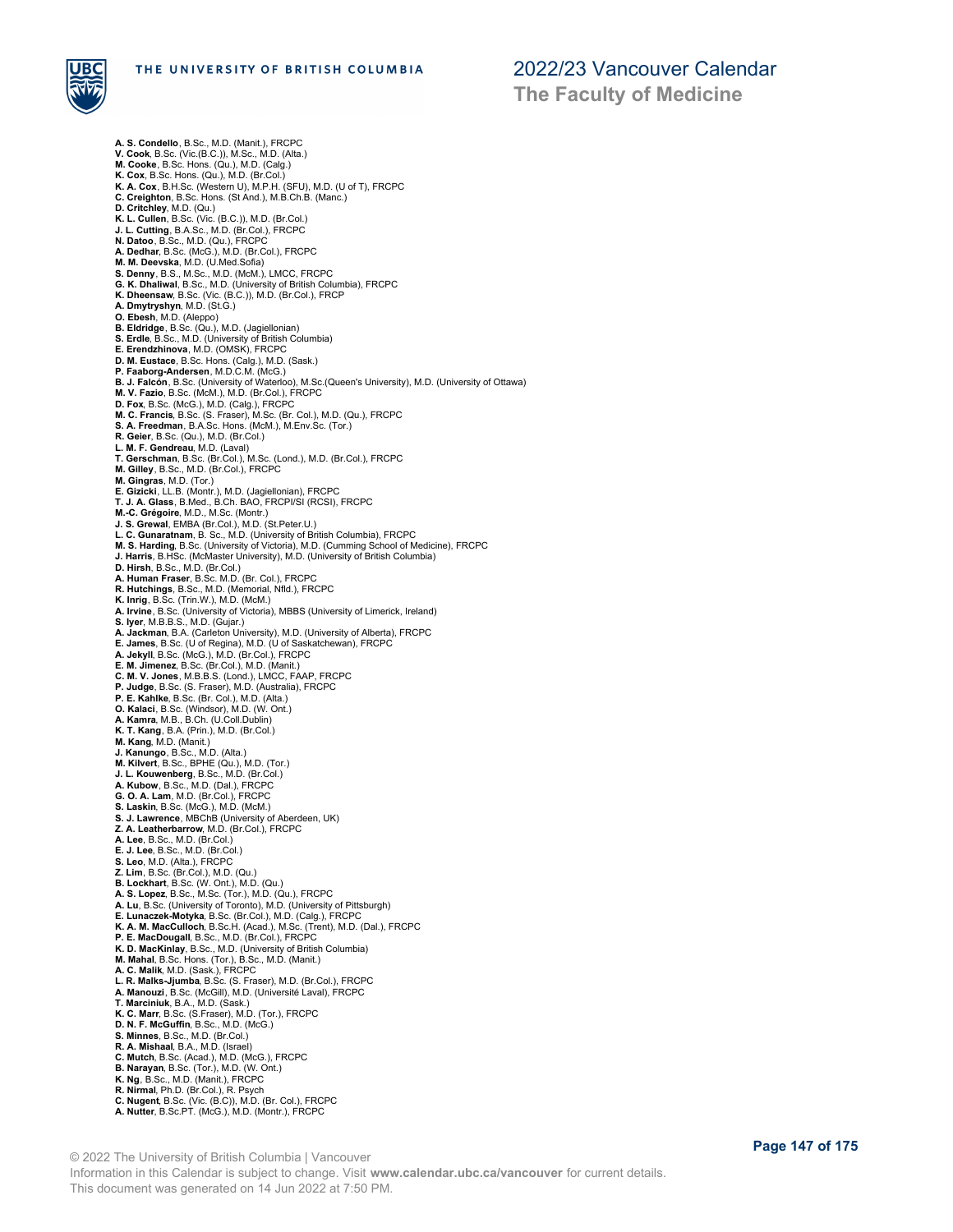

### **The Faculty of Medicine**

**C. M. G. O'Brien**, B.Sc (University of Ottawa), B.Sc. (McGill), M.Sc.(London School of Hygiene and tropical Medicine), M.D. (University of Calgary) **S. O'Connor**, B.Sc. (U of Ottawa), M.D. (U of Western Ontario) **J. Odendaal**, M.B., B.Ch. (Stell.) **M. L. Oliver**, B.Sc. Hons. (Qu.), M.Sc. (Sask.), M.D. (McM.) **L. Olson**, M.D. (Sask.), FRCPC **O. A. Oyedeji**, M.B., B.S. (Nigeria)<br>**M. Parameshwar,** M.B., B.S., DCH, MRCP (Ireland), MRCP (GB)<br>**K. Parker**, B.Sc., M.D. (U of Saskatchewan)<br>**B. Patel**, B.HSc. (McMaster University), M.D. (University of Ottawa) J. Pegg, M.D. (Tor.)<br>J. J. Penner, M.D. (Manit.), FRCPC<br>K. J. Penney, B.Sc. Hons., M.D. (Memorial, Nfld.)<br>V. J. Percy, H.B.Sc., M.D. (W.Ont.), FRCPC<br>B. Phipps, B.Sc., M.D. (Dalhousie University) K. D. Phipps, B.Sc., PhD, M.D. (Dalhousie University)<br>J. Pleydell-Pearce, M.B. (Erist.), FRCPC<br>C. Poole, B.Sc. (S.Fraser), M.D. (Calg.), FRCPC<br>D. Prevost, B.Sc., M.D. (Br.Col.), LMCC, FRCPC<br>S. M. Quinn, B.Sc., M.D. (Univer **P. K. Rayar**, B.Sc., M.C. (McM.), FRCPC<br>**J. Retallack**, B.Sc. (Br.Col.), M.D. (Alta.)<br>**S. Reznikov**, B.Sc. (York U), M.D. (Queen's U), FRCPC<br>**H. R. Robertson**, B.A., B.Sc. (Calg.), M.D. (B.Gurion/Col.)<br>**S. Roopani**, MBBS **K. D. Runkle**, B.Sc. (McG.), M.D. (Br.Col.), FRCPC **S. Ruzic**, M.D. (Belgr.) **J. Saul**, B.A. Hons. (Dal.), B.S.W., M.S.W. (Br.Col.) **J. Schneiderman**, B.Sc., M.D. (University of British Columbia) **M. K. Sekhon**, B.Sc. (University of British Columbia), M.D. (Saba University School of Medicine, Netherlands) **M.D. Sherwood**, B.Sc. (University of Victoria), B.Sc., M.D. (University of British Columbia), FRCPC **M. Sibley**, B.Sc., M.D. (Br.Col.) **S. Singh**, M.B.Ch.B. (KwaZulu-N.), DCH, Cert Neonatology (South Africa), FRCPC, M.D. **J. Snook**, M.D. (Br.Col.), FRCPC **T. Sotindjo**, B.H.Sc., M.D. (Ott.), FRCPC **H. E. Statham**, B.Sc. (S.Fraser), M.D. (Br.Col.), FRCPC pediatrics **M. Stavel**, M.D., Ph.D. (Comenius) **K. L. Stockley,** B.Sc. (Qu.), M.D. (Br.Col.), FRCPC<br>**H. Stringer**, B.Sc. (Queen's University), M.Sc., M.D. (University of British Columbia)<br>**J. K. Strong**, M.B. Ch. B. (S. Africa) **L. Swaney**, B.Sc. (Vic. (B.C.)), M.D. (Br.Col.) **S. Szombathy**, B.Sc., M.D. (Sask.), FRCPC **C. D. J. Tait**, B.Sc., M.D. (Br.Col.), FRCPC **H. Y. Tam**, B.Sc. (University of British Columbia), M.Sc. (University of Oxford), M.D. (Imperial College London), FRCPC **T. Tandan**, M.D. (McM.), FRCPC **C. Tang**, B.Sc., M.D.C.M. (QC) **M. Tietzen**, B.Sc., M.D. (Alta.)<br>**W. Toma,** B.Sc. (Br.Col.), M.D.C.M. (McG.)<br>**B. Torabi**, B.Sc. (Br.Col.), M.D.C.M. (McG.), FRCPC **V. E. Tran**, M.D.(Calg.) **M. -N. Trottier-Boucher**, M.D. (Montr.), FRCPC **J. Van Dyk**, M.B., B.Ch. (Stell.) **A. L. Van Eyssen**, M.B. Ch. B. (S. Africa) **J. F. Vuksic**, M.D., FRCPC, AAP **E. Waida**, M.D. (Alta.) **N. Waja**, M.B., B.Ch. (Witw.) **A. G. S. Wallace**, B.Sc. (Queen's University), M.D. (McMaster University), FRCPC **R. W. White**, B.Sc., M.D. (Calg.), FRCPC, LMCC **B. Wilkie**, B.P.E. **R. Wingerin**, M.B. (Cape T.) **M. Winters**, B.Sc. (Winn.), M.D. (Manit.) **S. M. Wires**, M.D. (Tor.) **P. Wong**, B.Sc., M.Sc., M.D. (Tor.) **Y. J. Wu**, B.HSc., M.D. (McMaster University), FRCPC **G. Yang**, B.Sc. (Qu.), M.D. (Dal.), FRCPC **S. Yeh**, B.Sc., M.D. (University of Toronto) **J. Yeung**, M.D. (Br.Col.), FRCPC **S. Yong**, B.Sc., M.D (Calg.) **G. Yu**, M.D., FRCPC **S. Zahedieh**, B.Sc. (Br.Col.), M.D. (Saba), FRCPC **M. I. Zelman**, M.D.C.M. (McG.), FRCPC **C. Zuin-Hamann**, M.D. (Cordoba), FRCPC **Adjunct Professors E. M. Abrams**, B.A. (Brandeis University), M.D. (University of Ottawa), FRCPC (University of Manitoba) **L. Cox**, Ph.D. (Dal.) **K. L. C. Lam**, H.B.Sc., M.Sc., M.D. (Tor.), FRCPC **E. Riley**, B.C.I.T., Dean of Health Sciences **Associate Members L. Arbour**, Medical Genetics **M. Blank**, Psychiatry **G. Charles**, School of Social Work **V. Dua**, Psychiatry **B. Everett**, Physical Therapy **D. Giaschi**, Ophthalmology **K. Goddard**, Surgery

- **M. Heran**, Radiology
- **M. Hinchliffe**, Family Practice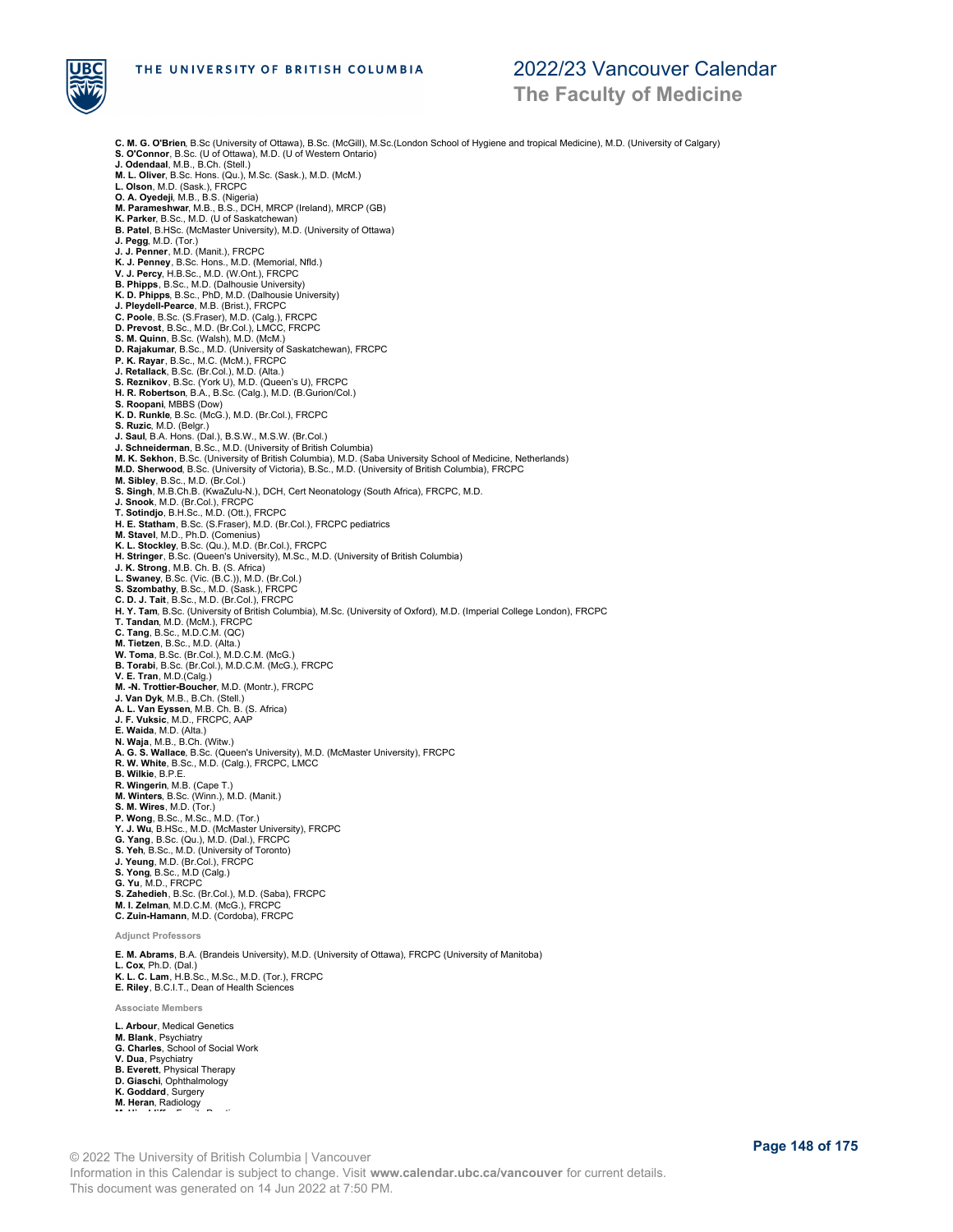

**The Faculty of Medicine**

- **M. Hinchliffe**, Family Practice
- **L. Holsti**, Occupational Science & Occupational Therapy **R. Mak**, Medicine
- **S. Marshall**, School of Social Work
- **C. Peters**, Anesthesiology, Pharmacology & Therapeutics
- **A. Pitfield**, Anesthesiology, Pharmacology & Therapeutics
- **M. Ranger**, School of Nursing
- **L. Straatman**, Medicine
- **T. Tang**, Medicine
- **J. Werker**, Psychology

**J. Zwicker**, Occupational Science & Occupational Therapy

**Divisions**

**Administration**, S. Turvey (Interim) **Adolescent Health** D. Vo (Head), P. Lam, E. Moore, T. Sotindjo, A. Wallace S. Whitehouse

- **Allergy and Immunology** E. Chan (Head), C. Biggs, S. Erdle, K. Hildebrand, E. Portales-Casamar, S. Turvey, T. Wong
- 
- **Biochemical Genetics** S. Stockler (Head), C. Brunel, G. Horvath, M. Salvarinova-Zivkovic<br>**Cardiology** S. Sanatani (Head), K. Armstrong, W. Duncan, K. Harris, M. Hosking, D. Human, A. Kakadekar, K. Mah, S. Moodley, S. Rath

**Critical Care** P. Skippen (Interim Head), M. Bennett, J. Burzynski, M. Caudron, A. Cogswell, L. Edwards, N. Kissoon, P. Judge, A. Macnab, S. Murthy, M. Patel, V. Tan, D. Wensley

**Dermatology** W. Rehmus (Head), S. Felton

**Developmental Pediatrics** N. Lanphear (Head), G. Dhaliwal, B. Fitzgerald, A. Glodjo, J. Hoube, A. Ip, A. Kubow, C. Matsuba, A. McNally, E. Mickelson, A. Miller, T.

Oberlander, M. O'Donnell, P. Rayar, E. Van Rensburg<br>**Emergency Medicine** G. Meckler (Head), J. Allaire, K. Black, M. Chan, B. Chin, M. Clarke, M. Colbourne, N. Dehghani, N. Desai, Q. Doan, P. Enarson, M. Gilley, S. Grewal,

S. Khangura, P. Korn, Z. Leatherbarrow, A. Lee, A. Manouzi, S. Noseworthy, B. Phillips, V. Sabhaney, C. Tait<br>**Endocrinology** S. Amed (Head), J. Chanoine, A. Devlin, D. Fox, B. Hursh, P. Lam, D. Metzger, D. Panagiotopoulos,

**General Pediatrics** M. Virji (Head), V. Atkinson, C. Bigg, W. Carwana, T. Dewan, A. Dmytryshyn, R. Ebbeson, R. Everett, A. Feng, S. George, E. Grant, J. Greenman, N. Jain<br>A. Jekyll, K. Kang, E. Lee, M. Kilvert, G. Lam, S.

**Hematology and Oncology** C. Strahlendorf (Head), A. Amid, B. Baadjes, M. Belletrutti S. Cheng, L. Cohen, N. Datoo, R. Deyell, D. Dix, J. Halparin, M. Harvey, J. Hukin, A. Li, C. Lim, K. Marr, C. Maxwell, R. Rassekh, M. Rayar, G. Reid, J. Rozmus, S. Ruzic, K. Schultz, P. Wong<br>**Infectious and Immunological Diseases** A. Roberts (Head), J. Bettinger, J. Finlay, H. Mitchell, L. Sauve, J. Tam, M.

**Neonatology** H. Osiovich (Head), S. Albersheim, A. Antrim, M Castaldo, N. Chan, M. Choi, R. Elango, R. Grunau, O. Kalaci, E. Kieran, P. Lavoie, D. Manhas, J. Panczuk, S. Shivananda, A. Solimano, A. Synnes, J. Wong **Nephrology** R. Humphreys (Interim Head), T. Blydt-Hansen, J. Dionne, M. Harding, C. Mammen

**Neurology** M. Connolly (Head), Z. Abu Sharar, B. Bjornson, C. Boelman, A. Datta, M. Demos, L. Huh, J. Lee, A. Rauscher, E. Roland, D. Schrader, K. Selby, P. Wong **Palliative Care** H. Siden (Head), E. Lee **Respirology** S. Dell (Head), M. Chilvers, S. Denny, O. Ipsiroglu, J. Rayment, C. Seaton, M. Wright, C. Yang

**Rheumatology** L. Tucker (Head), K. Brown, D. Cabral, M. Chan, J. Guzman, K. Houghton, A. Human, K. Morishita<br>**Translational Therapeutics** B. Carleton (Co-Div. Head), R. Goldman (Co-Div. Head), C. Loucks

Last updated: June 7, 2022

### **Academic Staff > Department of Physical Therapy**

#### **S. Murphy**, Head

**Professors**

**L. A. Boyd**, B.A. (Claremont), M.P.T., Ph.D. (Calif., L.A.) **K. L. Campbell**, B.Sc.(P.T.) (Qu.), M.Sc. (Br.Col.), Ph.D. (Alta.) **J. Eng**, B.Sc.R.(P.T./O.T.) (Br.Col.), M.Sc. (Tor.), Ph.D. (Wat.). **M. A. Hunt**, B.H.K., M.Sc. (Br.Col.), M.P.T., Ph.D. (W.Ont.)

**L. Li**, B.Sc.(P.T.) (McG.), M.Sc. (W.Ont.), Ph.D. (Tor.) **T. Y. L. Liu-Ambrose**, B.Sc.(P.T.), M.Sc., Ph.D. (Br.Col.) **A. Scott**, B.A., B.Sc.(P.T.), M.Sc., Ph.D. (Br.Col.)

**Professor Emerita**

**E. Dean**, B.A., Dip.P.T. (Manit.), M.S. (S.Calif.), Ph.D. (Manit.) **S. R. Harris**, B.S.(P.T.), M.Ed., Ph.D. (Wash.)

#### **Associate Professors**

**P. Camp**, B.Sc.(P.T.), M.Sc., Ph.D., P.D.F. (Br.Col.) **J. A. Guenette**, B.H.K., M.Sc., Ph.D. (Br.Col.) **N. Virji-Babul**, B.H.Sc.(P.T.) (McM.), M.A. (Col.), Ph.D. (W.Ont.)

**Associate Professor Emerita**

**L. Bainbridge**, Dip.P.T. (RNSPP), B.S.R.(P.T.), M.Ed. (Br.Col.), Ph.D. (Union) **D. L. MacIntyre**, Dip.P.T. (Alta.), B.S.R.(P.T.), M.P.E., Ph.D.(Br.Col.)

**Assistant Professor**

**C. Pollock**, B.A. (W.Laur.), B.H.Sc. (McM.), M.Sc. (W. Ont.), Ph.D. (Br.Col.) **J. Whittaker**, B.Sc.(P.T.) (Alta.), Ph.D. (S'ton.)

**Affiliate Professor**

**S. J. Garland**, B.Sc.(P.T.) (Qu.), M.Cl.Sci.(P.T.) (W.Ont.), Ph.D. (McM.) **T. Manyanga**, BMR-PT (University of Manitoba), M.Sc. (University of Manitoba), Ph.D. (University of Ottawa)

**Associate Professor of Teaching**

**A. M. Greig**, B.H.K. (Br.Col), B.Sc.(P.T.) (Curtin), Ph.D (Melbourne) **S. M. Murphy**, Dip.(P.T.) (BSP), B.H.Sc. (Open BC), M.Ed. (Br.Col)

**R. K. Roots**, B.A. (Trent), B.H.Sc.(P.T.) (McM.), M.Sc. (Rehab) (Br.Col)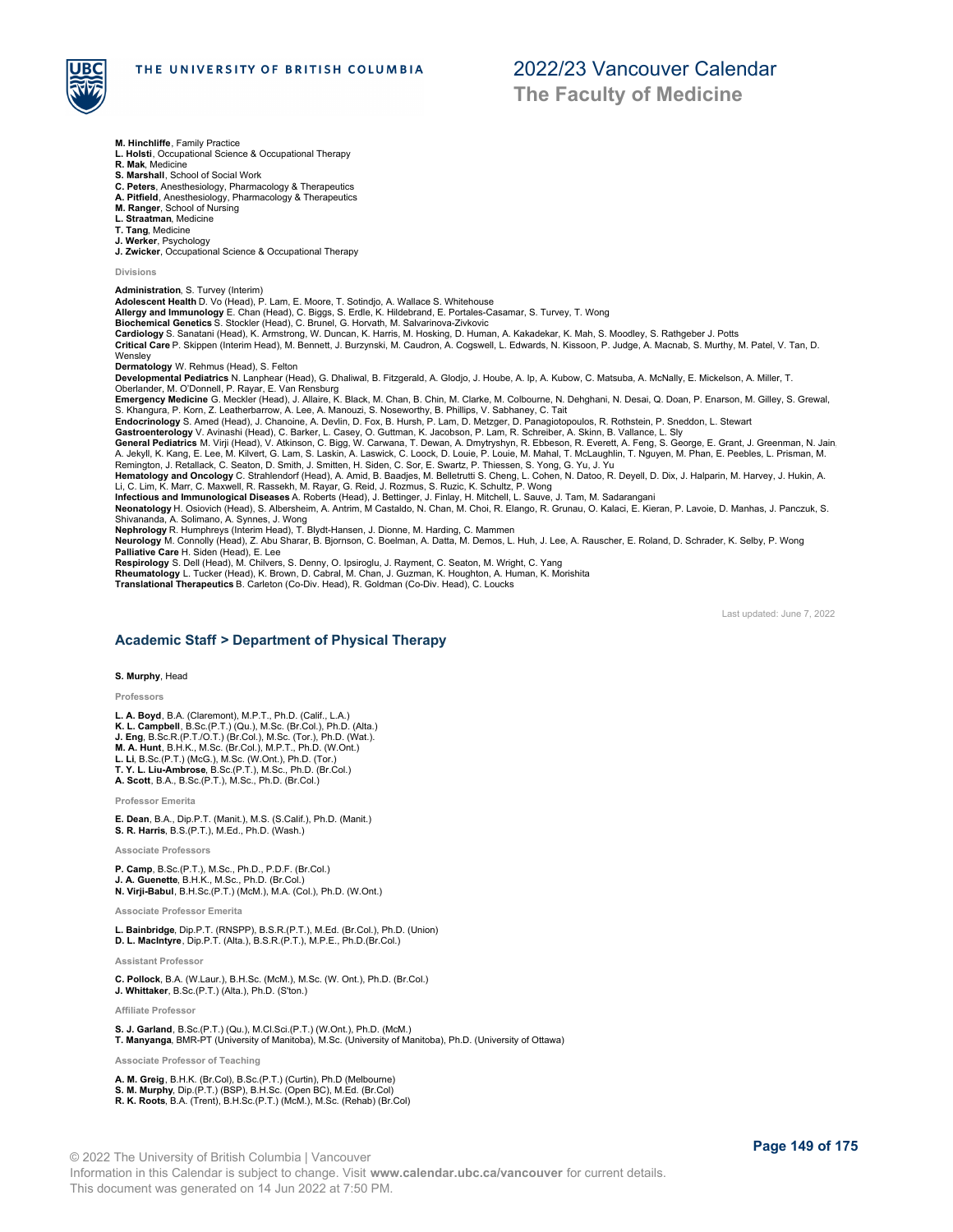

### 2022/23 Vancouver Calendar

**The Faculty of Medicine**

**Senior Instructor Emerita D. Redenbach**, Dip.P.T. (Alta.), B.S.R.(P.T.), M.Sc., Ph.D. (Br.Col.) **Assistant Professor of Teaching D. Anekwe**, B.MR (University of Nigeria Nsukka), M.Sc. (McGill University), Ph.D. (McGill University) **A. Woof**, B.Sc. (Queen's University), B.Sc.PT (Queen's University), MRSc. (University of British Columbia) **Lecturer J. Cremin**, B.Sc. (Vic.(B.C.)), M.Sc.(P.T.) (McM.) **R. Fletcher**, B.Sc.(P.T.) Hons. (Herts.), M.Sc. (Edin.)<br>**N. Grant**, B.Sc. (S.Fraser), M.Sc.(P.T.) (McM.)<br>**S. Gruenig**, B.Sc.H.K. (Ott.), M.Sc.P.T. (Tor.) **H. Honig**, B.Sc. (McMaster University), M.Sc. (University of Western Ontario), M. PT (University of British Columbia) **J. Lundie**, B.M.R. (Manit.), M.M.R. (Br.Col.) **A. Reid**, B.Sc.(P.T.) (Br. Col.), M.Sc.(P.T.) (Ont.) **S. Stelling**, B.Sc. (University of Stellenbosch), B. PT (University of Pretoria) **Clinical Professors J. Anthony**, B.P.T.(Qld.), Ph.D. (Br.Col.)<br>**B. J. Everett**, B.C. (Tor.), M.B.A., Ph.D. (Br.Col.)<br>**A. M. Hoens**, B.Sc.(P.T.) (Br.Col.), Post-grad Dip. (Curtin), M.Sc. (Curtin) **Clinical Associate Professors D. Bellows**, B.Sc.(P.T.) (Br.Col.) **N. Cho**, B.S.R. (Br.Col.), M.B.A. (City) **D. Dawes**, MCSP (Lond.Hosp.), M.Sc. (Oxf.) **M. F. Duggan**, B.S.R., M.Sc. (Br.Col.) **T. Dumont**, B.P.E., B.Sc.(P.T.) (Alta.), M.Sc.(Rehab.) (Br.Col.) **H. Gee**, B.Sc.(P.T.) (McG.) **M. Juricic**, B.Sc. (Kin.) (S.Fraser), B.Sc.(P.T.) (Tor.) **C. Kennedy**, B.Sc. (PT) (Queens University), M.Sc. (PT) (Western University) **P. Lieblich**, B.P.T. (McG.) **P.M. McIlwaine**, Dip.(P.T.) (Ulster), Ph.D (Ulster) **M. Nolan**, B.Sc.(P.T.) (Trinity Dub.), MCISc (W. Ont.) **A. Pace**, B.Sc.(P.T.) (W.England) **S. E. Paul**, B.Sc.(P.T.) (Tor.) **M. Rizzardo**, B.P.E., M.P.E., B.Sc.(P.T.) (Br.Col.) **C. Singh**, B.Sc.(P.T.) (Br.Col.) **J. Spence**, B.S.R. (Br.Col.) **M. D. Westby**, B.Sc (P.T.) (Br.Col.) **G. Yoneda**, B.S.R. (Br.Col.), M.B.A. (Br.Col.) **Clinical Assistant Professors J. Behr**, B.Sc.(P.T.) (Witw.), M.Ed. (Br. Col.) **J. L. Bennett**, B.Sc. (Texas A&M), M.P.T. (Br.Col.), PhD (Northwestern) **E. Betinol**, B.Sc.(P.T.) (Alta.) **A. Brittain**, B.Sc.(P.T.) (Br.Col.) **S. Brolin**, B.Sc.(Kin.) (S.Fraser), B.Sc.(P.T.) (Curtin) **S. A. Cave**, B.A.Sc. (Minnesota), M.P.T (Br.Col.) **C. Davis**, B.Sc.(P.T.) (Alabama) **J. F. Esculier**, B.Sc.(P.T.) (Ottawa), M.Sc. (Laval), PhD (Laval) **C. Evanchu Hilderman**, B.Sc.(P.T.) (B. Col.), M.Sc.(RHSC) (Br. Col.) **C. M. Faulkner**, B.S.R. (Br.Col.)

**M.T. Fedorkiw**, Dip.(P.T.) (NISP) **K. Foster**, B.Sc.(P.T.)<br>**M. Idle**, B.Sc. (Biol.), B.Sc.(P.T.) (Br.Col.)<br>**R. J. Jones**, B.Sc.(P.T.)<br>**R. J. Jones**, B.H.Sci.(P.T.) (Auck.T.)<br>**M. Labandelo**, B.Sc.(P.T.), B.Ed., B.Sc. **D. R. Louie**, B.Sc. (Physiology), M.Sc. (PT) (University of Toronto), Ph.D. (Rehab) (University of British Columbia **N. Lu**, B.Sc. (Br.Col.), B.Sc.(P.T.) L. Maedel, B.P.T. (Br.Col.)<br>S. Miller, B.Sc. (Chem.) (Cariboo), B.Sc.(P.T.) (Br.Col.)<br>C. Napier, B.Sc. (Qu.), M.P.T. (Curtin), Ph.D.<br>E. Naranjo, B.Sc. (Qu.), M.P.T. (Curtin), Ph.D.<br>C. Ng B.Sc., M.Sc., M.P.T. (Br.Col.)<br>N. P **C. Van Hooft**, B.Sc.(P.T.) (Br.Col.)<br>**E. Woo**, M.C.S.P.(C.S. Physio.) **R. Yeung**, B.Sc.(P.T.) (McG.), M.Sc.(P.T.) (Tor.) **A. Pace**, B.Sc.(P.T.) (W.England) **Clinical Instructors N. E. Acerra**, B.A., B.Sc.(P.T.) (Qu.), Ph.D.(P.T.) (Qld.) **N. Ambardar**, B.Sc.(P.T.) (R M V Shetty College of PT, India), P.G.D.(P.T.) (Queen Margaret University)

**L. Arione**, B.Sc.(PT) (McGill University) **C. Aspden**, M.P.T. (University of British Columbia), B.Sc. (Biochemistry) (University of Victoria)

- **J. Barredo**, B.HSc. (UNBC), M.Sc. (PT) (McMaster)
- **C. Basi**, B.Sc.(P.T.) (Br. Col.)<br>— H. Bergen, M.P.T (University of British Columbia), B.S. (University of British Columbia), B.Sc. (University o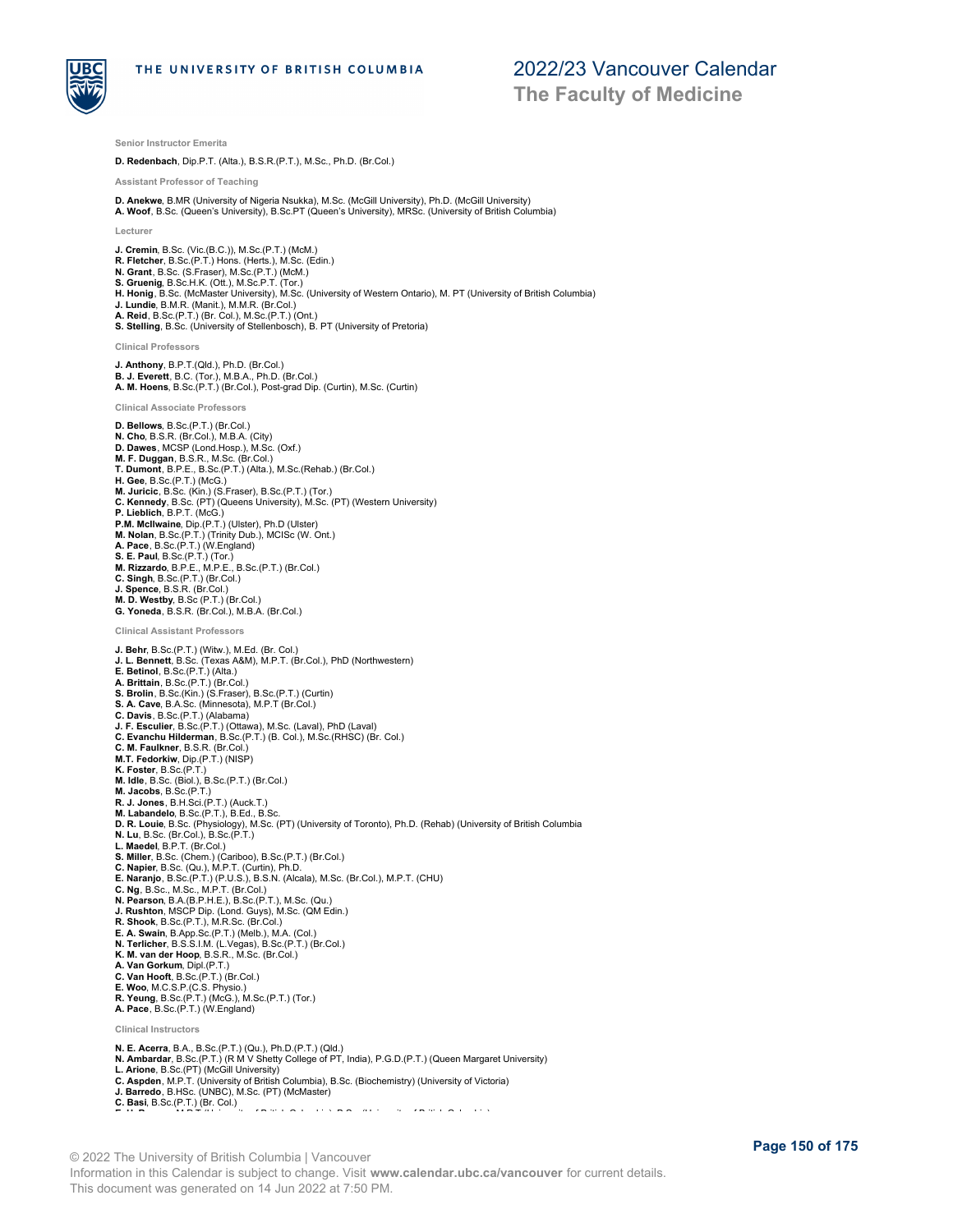## 2022/23 Vancouver Calendar

### **The Faculty of Medicine**

**E. H. Bergen**, M.P.T (University of British Columbia), B.Sc. (University of British Columbia) **M. Bertoni**, B.P.T. (UNIBAN) **V. Brown**, B.Sc. (Rehab) (Br.Col.) **S. Buddingh Smith**, B.Sc. (Br. Col.), M.Sc.(P.T.) (Alta) **C. Budzinski**, B.Sc., B.Sc.(P.T.) (Alta.) **P. Burgin**, B.Sc. (Leeds), B.Sc. (PT) (East London) **A. J. Burns**, B.Sc Hons. (Tor.), B.H.Sc. (P.T.) (McMaster), M.Sc. (Br.Col.) **R. Chapple**, B.Sc. (Kings College London) **L. Cheng**, M.P.T. (University of British Columbia), B.SC. (Kin) (University of Victoria) J. Chuby, B.M.R.(P.T.) (Manit.)<br>R. Colistro, B.Sc.(P.T.) (Alta.)<br>C. Conrad, B.HSc. (UNBC), M.P.T. (Br.Col.)<br>C. R. Cossenas, B.A.(P.E.) Hons. (W.Ont.), B.Sc.(P.T.) (Tor.)<br>K. D. Cunningham, B.Sc. (P.T.) (Br.Col.) **N. Cushen**, B.Sc. (PT) (University College Dublin) **P. Dajee**, B.Sc. (PT) (University of Witwatersrand) **R. Daoust**, B.Sc. (P.T.) (Br.Col.) **H. Davidson**, B.H.K. (Br.Col.), M.P.T. (Br.Col.) **M. Dayan**, B.Sc.Rehab., M.H.A. (Br.Col.) **C. de Ruyter**, B.Sc.(Kin) (York), M.Sc.(P.T.) (Tor) **E. Donahue**, B.Sc. (P.T.) (Dalhousie) **C. DuBiel**, B.Sc. (Alta.), M.Sc.(P.T.) (Qu.) **M. Edmison**, B.Sc.(P.T.) (Br.Col.) **V. A. Etheridge,** B.Kin (Br.Col.), M.P.T. (Br.Col.)<br>**J. Fairburn**, B.Sc. (Kin) (University of Western Ontario), B.Sc. (PT) (University of Toronto)<br>**H. F. Fisher,** B.Sc. Hons (Royal Vet College, UK), M.Sc (P.T.) (Leeds, UK **M. Foster**, B.Sc. (Kin) (Simon Fraser University), B.Sc. (PT) (University of British Columbia) **K. Fuchko**, B.Sc. (Vic.(B.C.)), M.P.T. (Br.Col.) **E. Gagne**, B.Sc. (Biol), M.P.T. **G. Galway**, B.Sc.(P.T.) (W.Ont.) **T. L. George**, B.App.Sc. (Kin) (SFU), B.P.T. (Br.Col.) **R.J. Giesbrecht**, B.A. (Sask.), B.Sc.(P.T.) (Sask.), M.Sc.(P.T.) (Alta.) **N. Gilfeather-Baily**, B.Sc. (Sheff.), B.Sc.(P.T.) (Nott.), M.Sc. (Sheff./Brad.) **J. Goncalves**, M.P.T (Western University), B.Sc. (Kin) (McMaster University) **M. Handford**, B.Sc (Kin) (SFU), M.P.T. UofT) **B. Hannela**, M.P.T. (University of British Columbia), B.Sc. (Kin) (University of British Columbia) **A. Harris**, M.Sc. (PT) (Queens University), B.Sc. (Human Kinetics) (University of British Columbia) **J. Hogan**, B.Sc. (Psych) (UNBC), M.Sc. (McMaster) **H. Honig**, B.Sc. (Kin) (McMaster), M.Sc. (W.Ont.), M.P.T. (Br.Col.) **K. Hurtubise**, B.Sc.(P.T.) (Ott.), M.R.Sc. (Br.Col.) L. L. J**anzen**, BA (PhysEd) (W.Ont), B.Sc (PT) (McMaster)<br>**R. Jeavons**, Ph.D. (PT) (Bond University), B.Sc. (Sports Sciences) (Bond University)<br>**S. Johnston**, B.Sc. (Geog) (Vic.(B.C.)), M.P.T. (Curtin University, Australia **H. Keep**, B.Sc. (Kin) (Queen's), M.P.T. (Br.Col.) **B. A. Kelly**, B.Sc. Hons (Alta.), D.P.T. (N.Dakota) **C. Kennedy**, B.Sc.(P.T.) (Qu.), MClSc. (UWO.) **S. Kennedy**, B.Sc. (Kin) (Vic.(B.C.)), M.P.T. (Br.Col.) **J. Koehn**, B.Sc. (Bio) (UNBC), M.Sc. (P.T.) (Alta.) **D. Krasteva**, Dipl (Rehab.Ther.) (Bulgaria), B.P.T. (Bulgaria) **F. Lassota**, B.H.Sc.(P.T.) (Br.Col.) **L. Leeson**, B.Sc.(P.T.) (Br.Col.) **Y. Leung**, M.P.T (University of British Columbia) **D. Locke**, B.Sc. (PT) (Curtin University), Dipl (RMT) (Centraltape) **J. Longhurst**, B.Sc (P.T.) (Br.Col.) **E. Lowe**, B.Sc (Kin) (University of British Columbia), M.P.T. (University of British Columbia) **P. Lynd**, B.Sc., B.Sc.(P.T.) (Sask.) **L. Maedel**, B.Sc. (PT) (University of British Columbia) **L. D. M. Magnan**, B.Sc.(P.T) (Br.Col.) **M. Mann**, B.Sc. (PT) (Coventry University) **W. Marchlewitz**, B.Sc.(P.T.) (Manc.) **A. Martens**, L.PN (Nursing) (University of Saskatchewan), B.Sc. (PT) (University of Saskatchewan) **K. McMaster**, B.A & B.F.A. (KIN) (Dance) (York University), M.P.T. (University of Queensland) **A. Miller**, B.Sc. (Bio) (Dakota State University), M.P.T. (University of British Columbia) **L. Mireault**, M.Hst. (Leadership) (Athabasca University), M.Sc. (PT) (University of Alberta) **M. Muller**, B.HSc. (UNBC) **C. M. O'Connor**, B.Sc. (P.T.) (Dublin) **G. O'Leary,** B.Sc. (Athletic Therapy) (Dublin University), M.Sc. (PT) (Queen Margaret University)<br>**N. Papachristoforou,** M.Sc. (P.T.) (Dalhousie)<br>**P. Parker,** B.Sc. (Kin) (Alta.), M.Sc. (P.T.) (Alta.)<br>**J. Peabody,** B.Sc. M. Richmond, B.Sc. (Kin) (SFU), M.P.T. (Br.Col.)<br>A. Rocca, Dipl/MCSP (P.T.) (Manchester Royal Infirmary School of P.T.)<br>D. Rodrigues, B.Sc. (P.T.) Hons (Manchester)<br>S. Schill, B.Sc. (P.T.) Hons (Manchester)<br>S. Schill, B.Sc **A. Shetty**, B.Sc. (PT) (Rajiv Ghandi University of Health), M.P.T. (Nitte Institute of Physiotherapy) **K. S. Simpson**, B.Sc. (Kin) (Dalhousie University), B.Sc. (PT) (Dalhousie University) **A. Siqueira**, B.P.T. (UFMG Brazil) **A. Soo**, M.H.A (Health admin) (University of British Columbia), M.Sc. (PT) (Queens University) **S. A. Stelling**, B.P.T. (Pretoria)<br>**K. Styles**, B.Sc. (P.T.) (West.)<br>**V. Thornton**, B.Sc. (Manchester Metropolitan) **F. Toyata**, B.Sc. (P.T.) (Br.Col.) **W. Truong**, B.Sc. (PT) (McGill University), M.Sc. (PT) (McGill University) **K. Tugwell**, B.Sc.(P.T.) (Br.Col), M.Sc. (C.Sturt) **B. Turner**, B.H.Sc. (UNBC), M.P.T. (Br.Col.) **M. Urbina**, B.Sc.(P.T.), M.R.Sc. (Br.Col.)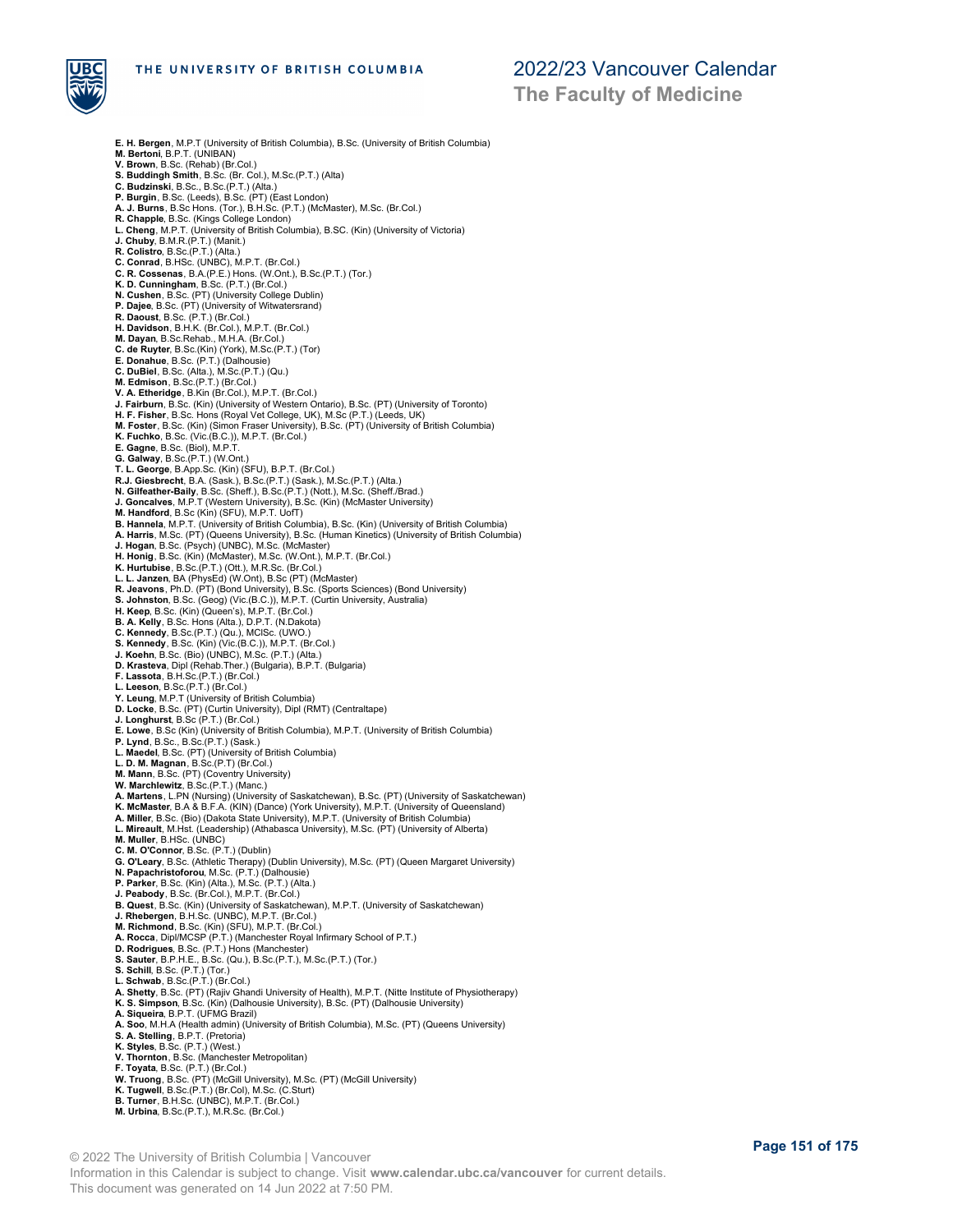

### 2022/23 Vancouver Calendar

### **The Faculty of Medicine**

- **S. Van Kleeck**, B.Kin (Calgary) M.P.T. (Alta.)
- **F. Varona**, B.S.P.T. (Philippines) **M. Wallin**, M.Sc.(Rehab.) (Manit.)
- 
- 
- 
- C. L. Watt, B.Sc. (P.T.) (Br.Col.), M.R.Sc. (Br.Col.)<br>A. D. White, B.Kin (Br.Col.), M.P.T (Br.Col.)<br>C. Williams, B.Sc. (Biology) (Queens University), B.Sc. (PHE) (Queens University), M.P.T. (Curtin University)<br>D. Wilson, B
- 
- 
- 
- 
- **C. Wong,** B.Sc.(P.T.), B.Sc.(Biol.)<br>**G. Wong**, B.Sc. (Kin) (Vic.(B.C.)), M.P.T. (Alta.)<br>**J. Wong**, B.Sc. (Kin) (University of British Columbia), M.Sc. (PT) (University of Alberta)<br>**T. Wood**, B.H. (University of Northern B

**Associate Members**

- **C. Emery**, Kinesiology
- **T. Lam**, Kinesiology
- **H. McKay**, Medicine
- **D. Warburton**, Kinesiology

Last updated: June 7, 2022

### **Academic Staff > Department of Psychiatry**

- **L. N. Yatham**, Head
- **P. Dagg**, Associate Head, Postgraduate Education and Continuing Professional Development
- **S. Frangou**, Associate Head, Research and International Affairs
- **A. Koo**, Associate Head, Clinical Affairs and Partnerships **R. W. Lam**, Associate Head, Graduate and Undergraduate Medical Education

**Professors Emeriti**

- **C. Clark**, B.Sc. (McG.), M.A. (Br.Col.), Ph.D. (Vic.(B.C.)) **D. J. Crockett**, B.A. (Whitman), Ph.D. (Victoria) **C. Fibiger**, B.Sc. (Vic.), Ph.D. (Prin.) **S. Fine**, M.B., Ch.B. (Cape T.), FF Psych (S.Afr.), FRCPsych (UK), FRCPC **J. A. E. Fleming**, B.A., M.B., B.A.O., B.Ch. (Dub.), FRCPC, FABPN, FABSN **W. Goresky**, B.Sc., M.D. (Alta.) FRCPC **W. Jilek**, B.Sc., M.D. (Vienna) **L. Jilek-Aall**, B.Sc. (Tuebingen), M.D. (Zurich) **R. Krell**, M.D. (Br.Col.), L.M.CC., FRCPC **W. J. Livesley**, B.A., M.B., Ch.B., Ph.D. (Liv.), MRCPsych., LMCC, FRCPC **W. Maurice**, B.A., M.D.C.M. (McG.) **E. G. McGeer**, B.A. (Swarthmore), Ph.D. (Virginia) **W. Piper**, B.A. (Woost.), M.A., Ph.D. (Conn.) **L. Pulos**, B.A. (Calif., L.A.), Ph.D. (Denver) **S. C. Sung**, B.Sc. (Nagoya), Ph.D. (Kyushu), M.D. (Taiwan) **G. Szasz**, C.M., M.D. (Br.Col.) **S. Vincent**, B.Sc. (Car.), Ph.D (Br.Col.) **J. A. Wada**, M.D. (Hokkaido), Med.Sc.D. (Hokkaido), FAAN, FACNS, FRCPC **N. Yorkston**, M.B., B.S. (Syd.), DTM & H, FRACP, FRCPsych, FRCP(C), FRANZCP **Professors** J. Austin, B.Sc. (Bath), M.Sc. (Br.Col.), Ph.D. (Wales)<br>A. J. Balley, B.Sc. (Lond. Hosp.), M.B.B.S., D.Ch. FRCPsych, FRCP<br>C. L. Birmingham, B.Sc., M.D., M.H.Sc. (Br.Col.), FRCPC, FAED, ABIM<br>L. A. Brotto, B.Sc., M.Sc., Ph.D **S. Frangou**, M.D. (Ath.), Ph.D. (Lond. (UK)), FRCPsych (UK) **R. Holt**, B.Sc. (Br.Col.), Ph.D. (Alta.) **W. G. Honer**, B.Sc., M.D., M.Sc. (Qu.), FRCPC, FCAHS **K. L. Jang**, B.A., M.A. (S.Fraser), Ph.D. (W.Ont.) **M. R. Krausz**, M.D., Ph.D. (Hamburg), FRCPC **R. W. Lam**, B.Sc., M.D. (Br.Col.) FRCPC **B. MacVicar**, B.Sc., M.Sc., Ph.D. (Tor.) **E. Michalak**, B.Sc. (Man.), Ph.D . (Wales) **T. H. Murphy**, B.S. (St.M.Coll.), Ph.D. (Johns H.) T. Nicholls, B.A. (Alta.), M.A, Ph.D (S.Fraser)<br>**J. Ogrodniczuk**, B.A. (Calg.), Ph.D (Alta.)<br>**P. Pavildis**, B.A. (Comell), Ph.D. (Berkeley)<br>**A. G. Phillips**, B.A., M.A., Ph.D. (W.Ont.), CM, FRSC, FCAHS<br>**L. A. Raymond**, B.S **P. B. Reiner**, B.A., V.M.D. Ph.D. (Penn.)
- **J. Seamans**, B.Sc. (McG.), M.A., Ph.D. (Br.Col.) **T. Snutch**, B.Sc., Ph.D. (S.Fraser), FRSC, FCAHS, FNAI
- 
- **W. Song**, M.D. (CN), M.Sc. (Purdue), Ph.D. (Indiana), FCAHS
- 
- **S. E. Stewart**, B.A., B.Sc., M.D. (Dal.), FRCPC **S. Taylor**, B.Sc., M.Sc. (Melb.), Ph.D. (Br.Col.) **T. S. Woodward**, B.Sc., M.A., Ph.D. (Vic.(BC))
- **L. N. Yatham**, M.B., B.S. (Sri Venkat), D.P.M. (IN), MBA (Exec), MRCPsych (UK), FRCPC

**Associate Professors**

**C. Beasley**, B.Sc., Ph.D. (Sheff.)

- **J. Geller**, B.A. (Ott.), M.A., Ph.D. (Br.Col.) **E. Ngan**, B.Sc. (McM.), M.D. (McG.), FRCPC
- **W. Panenka**, M.Sc., M.D. (Calg.), FRCPC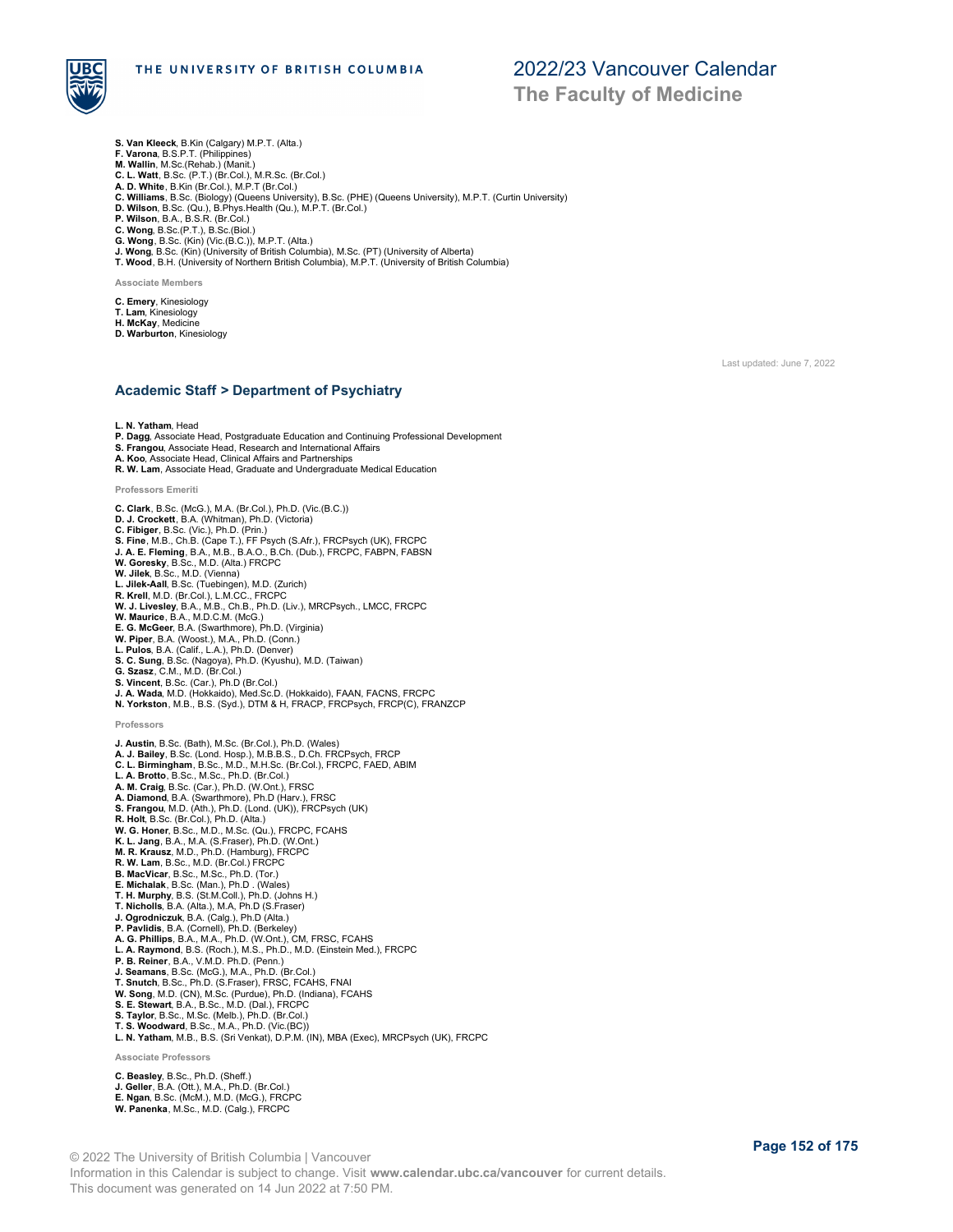

# 2022/23 Vancouver Calendar

**The Faculty of Medicine**

**C. Schuetz**, M.D., M.A. (Freib.), Ph.D. (LMU Munich), M.P.H. (Johns H.), Dr. habil (R.F.W.U.)

- **Assistant Professors T. Chakrabarty**, B.Sc. (Yale), M.D. (Alta.), FRCPC **D. Kealy**, B.S.W. (Vic.(B.C.)), M.S.W., Ph.D. (Br.Col.) **T. Vanderwal**, B.Sc. (TWU), M.D., M.A.R. (Yale), FABPN **D. Vigo**, Lic. Psych (B.Aires), M.D. (Maimonides), DrPH (Harv.) **F. Vila-Rodriguez**, M.Sc., M.D. (Barcel.), Ph.D. (Br.Col.), FRCPC, FAPA **Clinical Faculty Emeriti S. Altman**, M.D. (PL), L.M.C.C., FRCPC **R. Basson**, M.B.B.S. (Lond.), FRCP (U.K.) **R. A. Buchanan**, B.Sc., M.D. (Calg.), FRCPC **M. Corral**, B.Sc. (S.Fraser), M.D. (Br.Col.), FRCPC **D. K. Fast**, B.Sc. (Br.Col.); Ph.D. (McG.); M.D.,C.M. (McG.); F.R.C.P.(C) **R. D. Freeman**, B.A. (Swarthmore), M.D. (Johns H.), D.Psych. (McG.), FABPN, FRCPC **V. Gruson**, B.A. (Tor.), M.D. (Calg.), FRCPC **R. Kalda**, LMCC, DFAPA, M.D. (Tor.), FRCPC **S. Kiraly**, M.D. (W.Ont.), FRCPC **S. A. Kline**, M.D. (Alta.), M.S.H.A. (Colorado), FRCPC **W. J. Koch**, B.A. (Montana) M.A., Ph.D. (Alta.), RPsych, ABPP **L. Kopala**, B.Sc. Hons (Alta.), M.D. (Calg.), FRCPC **S. Misri**, M.B., B.S. (Calc.), FRCPC **R. J. O'Shaughnessy**, M.D. (Ott.), FRCPC<br>**P. N. Reebye**, M.B.B.S. (Bom.), D.P.M. (Leeds), FRC(Psych.), FRCPC<br>**R. O. Robinow**, B.Sc. (McG.), M.D., C.M. (W.Ont.), FRCPC **K. Rungta**, M.D. (Tor.), FRCPC **A. Sehon**, M.D. (Manit.), FRCPC **R. D. Shick**, B.A. (Wis.), B.Sc., M.D. (Manit.), FRCPC **R. Shulman**, M.B., Ch.B. (Glas.), FRCPC **D.H. Smith**, B.Sc. (Wat.), M.D. (W.Ont.), FRCPC **R. Williams**, M.B., B.S. (Lond.), M.R.C.Psych. (U.K.), M.Phil. (Edin.), LMCC, FRCPC **S. Zipursky**, B.Sc., M.D. (Manit.), FRCPC, DABPN **Clinical Professors S. D. Anderson**, M.D. (Br.Col.), FRCPC **A. H. Axler,** B.Sc., M.D. (Alta.), FRCPC<br>**E. Baerg Hall**, B.A. (Goshen), M.D. (McM.), CCFP, FRCPC<br>**J. Brink**, B.A. Hons. (S.Afr.). M.B., Ch.B. (Cape.T.), FCPsych(SA), FRCPC **A. Burgmann**, B.Sc., M.D. (Br.Col.), FRCPC<br>**P. Chan**, M.D. (Br.Col.) FRCPC (Psychiatry, Geriatric Psychiatry), Dipl.ISAM<br>**C.W.H. Choo**, B.Sc., M.D. (Br.Col.), FRCPC, DABPN, LMCC, MACP **P. Dagg**, M.D. (Tor.), FRCPC<br>**A. Dahi**, M.D. (Iran), FRCPC<br>**J. -L. Davidson**, B.Sc., M.Sc., M.D. (Br.Col.), FRCPC<br>**S. Davidson**, M.B.,B.Ch. (Witwatersrand), FRCPC<br>**E. R. Drysdale**, B.A., M.D. (Calg.), FRCPC S. L. Elliott, B.A., M.D. (Br.Col.)<br>**S. Fitzpatrick**, B.Sc. (New Br.), M.D. (Dal.), FRCPC<br>**R. Friedlander**, M.B., Ch.B. (Cape T.), M.Med. (Witw.), F.F.P. (Coll.Med. S.Afr.), FRCPC, LMCC<br>**S. Ganesan**, M.D. (Saigon), FRCPC **C. Gorman**, B.M.Sc. (Alta.), M.D., FRCPC<br>**C. Gosselin**, M.D. (Sask.), FRCPC<br>**J. A. Higenbottam**, B.A., M.A. (Manit.), Ph.D. (Vic.(BC)), RPsych T. Hurwitz, M.B., Ch.B. (Pretoria), MRCP(UK), FRCPC<br>H. Karlinsky, M.D. (Manit.), M.Sc. (Lond.), FRCPC<br>G. Knudson, B.Sc. (Alta.), Dip.Ed., M.P.E., M.D. (Br.Col.), FRCPC<br>J. Locke, M.D. (Br.Col.), FRCPC<br>G. W. MacEwan, B.Sc., **A. D. Milliken**, B.A., M.B., B.Ch., B.A.O. (Trin.), M.S.H.A. (Colorado), FRCPC<br>**H. Mok,** M.A., M.B., B.Ch., B.A.O. (Dub.), FRCPC<br>**E. Murphy**, B.A., B.S.W., M.Med.Sci., M.D. (Nfld.), FRCPC, ABAM **R. Procyshyn**, B.Sc.(Pharm.), M.Sc. (Manit.), Pharm.D., Ph.D. (Br.Col.)<br>**K. S. Riar**, B.Sc.II, M.B.B.S. (Raj.), FRCPC<br>**I. Sochting**, B.A., M.A., Ph.D. (S.Fraser) **W. -Y. Song**, B.M. (Hunan), M.Sc. (McG.), FRCPC **P. Steinberg**, M.D. (Tor.), FRCPC, FIPA **R. Stowe**, M.D. (Qu.), FRCPC, DABPN, UCNS **I . J. Torres**, B.A. (Virginia), M.A., Ph.D. (Memphis) **R. F. White**, B.A., M.D. (Emory), DABPN, FRCPC **M. Wilkins-Ho**, B.Sc. (Vic.(BC)), M.D. (Br.Col.), FRCPC **Clinical Associate Professors A. Bardell**, B.Sc. (McG.), M.Sc., M.D. (Br.Col.), FRCPC **A. Bates**, B.Sc., Ph.D. (Nott.), M.D. (Br.Col.), FRCPC **R. Bhalla**, B.A. (Penn.State), Ph.D. (Ill.Tech.) **M. Blank**, M.D. (Manit.), FRCPC<br>**K. Buller**, M.D. (Manit.), FRCPC<br>**P. Carrion**, B.Sc. (S. Fraser), M.Sc. (Br.Col.), CGC, CCGC
- 
- **A. J. M Chapman**, B.A., M.D. (Br.Col.), FRCPC **J. M. Claman**, B.A. (Amherst), M.D. (Br.Col.), FRCPC
- **A. Clarke**, B.S. (Stan.), M.D. (Br.Col.), M. Ed. (S.Fraser)
- 
- **J. S. Coelho**, B.Sc. (Br.Col.), M.A., Ph.D. (Tor.), RPsych **J. Cohen**, B.Sc. (York), M.D. (Calg.), FRCPC
- **A. Cojocaru**, M.D. (UMP, Bucharest), M.Sc. (Tor.), FRCPC
- **M. Cooper**, B.Sc., M.D. (Br.Col.), FRCPC

© 2022 The University of British Columbia | Vancouver Information in this Calendar is subject to change. Visit **www.calendar.ubc.ca/vancouver** for current details. This document was generated on 14 Jun 2022 at 7:50 PM.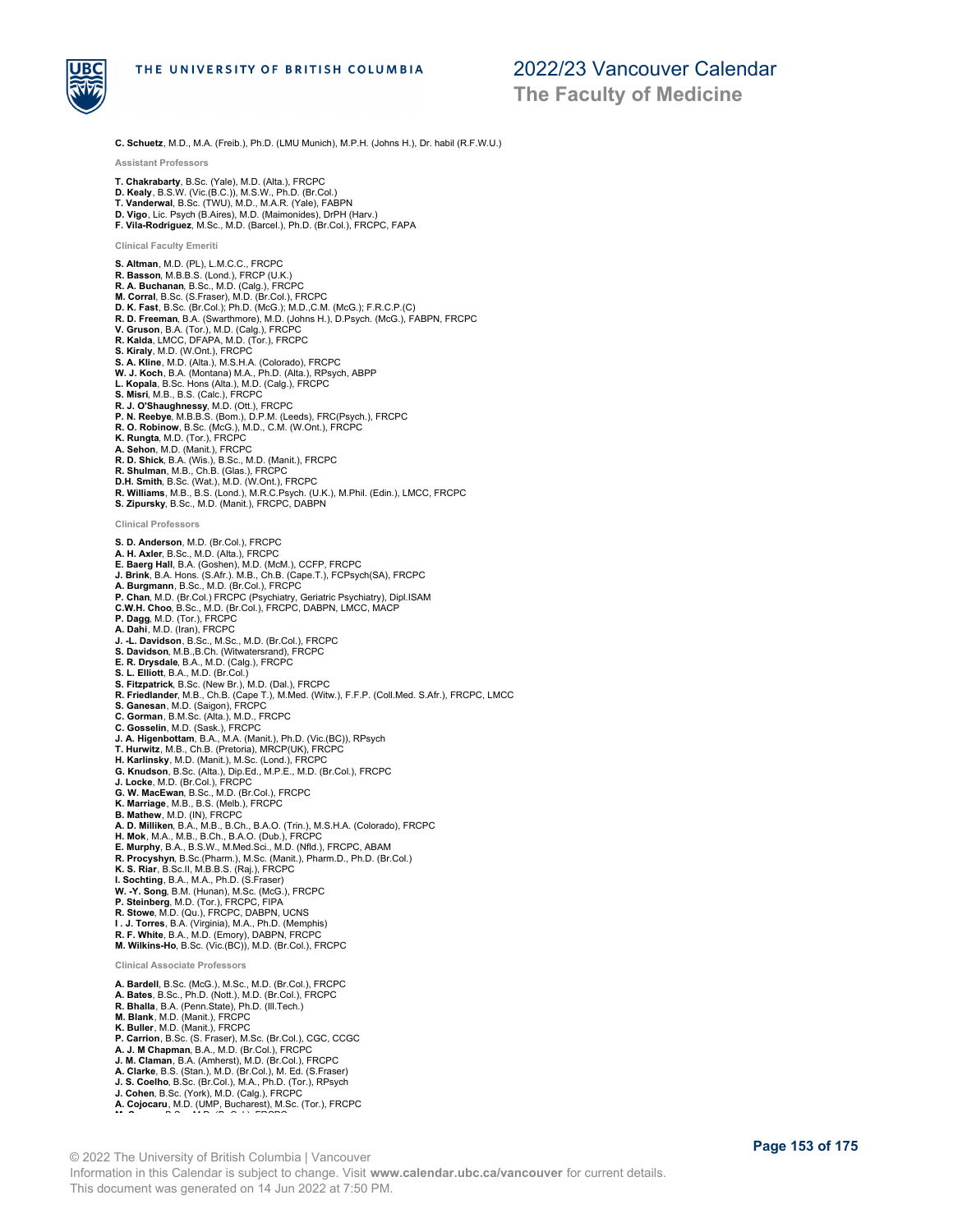**The Faculty of Medicine**

**M. Cooper**, B.Sc., M.D. (Br.Col.), FRCPC **D. S. Cox**, B.A. (Boston), Psy.D. (VA), R.Psych., ABPP.C.N. **E. J. Drance**, M.D. (Br.Col.), FRCPC (Geriatric Psychiatry) **V. Dua**, B.Sc. (Tor.), M.D. (McM.), FRCPC **D. Erickson**, B.A. (Regina), M.A. (S.Fraser), Ph.D. (Br.Col.) **S. Finch**, B.Sc. (Qu.), M.D., C.M. (McG.), FRCPC **K. Fung**, B.Sc. (Calg.), M.D. (Alta.), FRCPC<br>**P. Gibson**, B.Sc., M.D. (Alta.), FRCPC<br>**R. Gibson**, B.A., M.D. (Sask.), FRCPC<br>**A. D. Grabovac,** B.Sc., M.D. (Br.Col.), FRCPC<br>**A. D. Grabovac**, B.Sc., M.D. (Br.Col.), FRCPC<br>**I. L. Hathaway**, B.A. (N.Y.State), M.S.W. (Br.Col.)<br>**A. Howard**, B.A. (Harv.), M.D.(Qu.), FRCPC<br>**D. Hutnyk**, M.D. (Calg.), FRCPC<br>**A. Inglis**, B.Sc., M.Sc. (Br.Col.), CGC, CCGC D. Irwin, B.Sc., M.D. (Br.Col.), FRCPC<br>T. Isomura, B.Sc., M.D. (Br.Col.), FRCPC<br>A.K.M. Jiwa, M.B., Ch.B. (Mak.), L.M.C.C., FCRPC<br>A. Kang, M.B.B.S. (Punj.), FRCPC<br>G. S. K. Kang, B.Sc., M.D. (Alta.), FRCPC<br>I. Khanbhai, B.S.c A. Koo, B.A., M.D. (Br.Col.), FRCPC<br>**L. Korman,** B.A. (Concordia), M.A., Ph.D., (York)<br>**A. Krishnamoorthy**, M.B.B.S.(Thanj.M.C.), M.D.D.N.B. (Madras.M.C.), M.Sc. Neuropsych (Birm.), MRCPsych, FRCPC, DipABAM<br>**D. Lafleur,** B **M. Lau**, B.Sc., M.Sc., Ph.D. (McG.) **R. Liang**, B.Sc. (Alta.), M.D. (Manila), FRCPC **S. -H. Lu**, B.Sc., M.D. (Br.Col.), FRCPC **D. Maskall**, B.Sc., M.D. (Br.Col.), FRCPC **M. J. McMillan**, B.Sc., M.D. (Br.Col.), FRCPC **M. Menon**, B.Sc. Hons. (Loyola), B.A., Ph.D. (Camb.), Rpsych **A. P. Miller**, M.D., C.M. (McG.), FRCPC **A. Mithani**, B.Med.Sci., M.D. (Nfld.), MCFP (COE) **E. Morris**, B.Sc., M.Sc. (Br.Col.), CCGC **M. Nixon**, B.Sc., M.D. (Ott.), FRCPC **C. Northcott**, B.Sc., Ph.D. (New Br.) M.D. (Manit.) FRCPC (Geriatric Psychiatry), DFAPA **M. Passmore**, B.Sc., M.D. (Br.Col.), FRCPC **L. L. Patrick**, M.D. (Br.Col.), FRCPC **E. Piper**, B.A. (Col. Coll.), M.A., Ph.D. (Prof.Psych., Calif.) **R. Raina**, M.B.B.S. (IN), FRCPC **H. Robertson**, M.D. (McM.), FRCPC, DipABAM, FAPA, FASAM<br>**R. Rosin**, B.A. (Essex), B.M. (S'ton.), FRCPC<br>**D. M. A. Ryan**, M.B., B.Ch., B.O.A. (Galway), FRCPC **L. Sadrehashemi**, M.D. (Calg.), FRCPC **A. Scamvougeras**, M.B., Ch.B., FRCPC **B. M. Segal**, M.B.B.Ch. (Witw.), FRCPC **S. Shrikhande**, M.B.B.S., D.P.M., M.R.C.Psy., D.P.M. (Royal Coll.), D.Psych. (Vienna), LMCC, FRCPC **J. Sinai**, MD, MEd, FRCPC **K. Solomons**, M.B., Ch.B. (Cape T.), FRCPC **S. Srikameswaran**, B.A., M.A., Ph.D. (Manit.) **C. Steinberg**, B.Sc., M.Sc. M.D. (Tor.), FRCPC **R. W. D. Stevenson**, B.Sc., M.D. (Calg.), FRCPC **E. Tam**, D.E.C. (Marianopolis), M.D.C.M. (McG.), FRCPC **C. Taylor**, B.Sc., M.D. (Alta.), FRCPC **J. Tham**, B.M.Sc., M.D. (Alta.), FRCPC **T. Tomita**, B.Sc. (Qu.), M.D. (Tor.), FRCPC **J. Wald**, B.A. (S.Fraser), M.Ed. (Alta.), Ph.D. (Br.Col.) **W. Wanis**, M.D. (Rostouski), FRCPC **R. Weideman**, B.A. (Natal), M.A., Ph.D. (Br.Col.) **M. L. Whittal**, B.A. (Br.Col.), M.A., Ph.D. (W. Virginia) **F. Wilt**, B.Sc., M.D. (Manit.), FRCPC **S. Wiseman**, M.D. (Calg.), FRCPC **A. Wong**, B.Sc. (Br.Col.), M.D. (Calg.), FRCPC **Clinical Assistant Professors** T. Adam, B.Sc. (Calg.), M.A., Ph.D. (Br.Col.), M.D. (Calg.), FRCPC<br>L. Adams, B.Sc., M.D. (Br.Col.), FRCPC<br>T. Adeyemo, M.B.B.S. (Ilorin), M.Sc. (Cardiff), M.A. (Swan.), MRCPsych, FRCPC<br>N. Almas, M.B.B.S. (Peshwar), DCP (Ire **D. Bilsker**, M.A., Ph.D. (S.Fraser) **T. Black**, B.Sc., M.D. (Alta.), P.G.Med. (Br.Col.), FRCPC **D. Boston**, B.H.Sc. (McM.), M.D. (Ott.), FRCPC R. Bouffard, B.Sc. (Ott.), M.Sc., M.D. (Br.Col.), FRCPC<br>D. Breitman, B.Sc. (McG.), M.D. (Alta.), FRCPC<br>**M. Burkey**, B.A. (Bethel), M.P.H., M.D., Ph.D. (J. Hopkins), FRCPC<br>**M. Butterfield**, B.Sc., M.Sc., M.D. (Br.Col.), FRC **J. Casey**, B.Sc., M.D. (Br.Col.), FRCPC **T. Chakraborty**, B.A., M.A. (Cantab.), M.B.B.S. (Lond.), MRCPsych (UK) M.Sc., DLSHTM, Ph.D. (Lond.) FRCPC **M. Champagne**, Dip.C.S. (Shawinigan), MDCM (McG.), FRCPC **J. Cheek**, B.H.Kin., M.D. (Br.Col.), FRCPC **G. M. P. Chernick**, M.D. (Manit.), FRCPC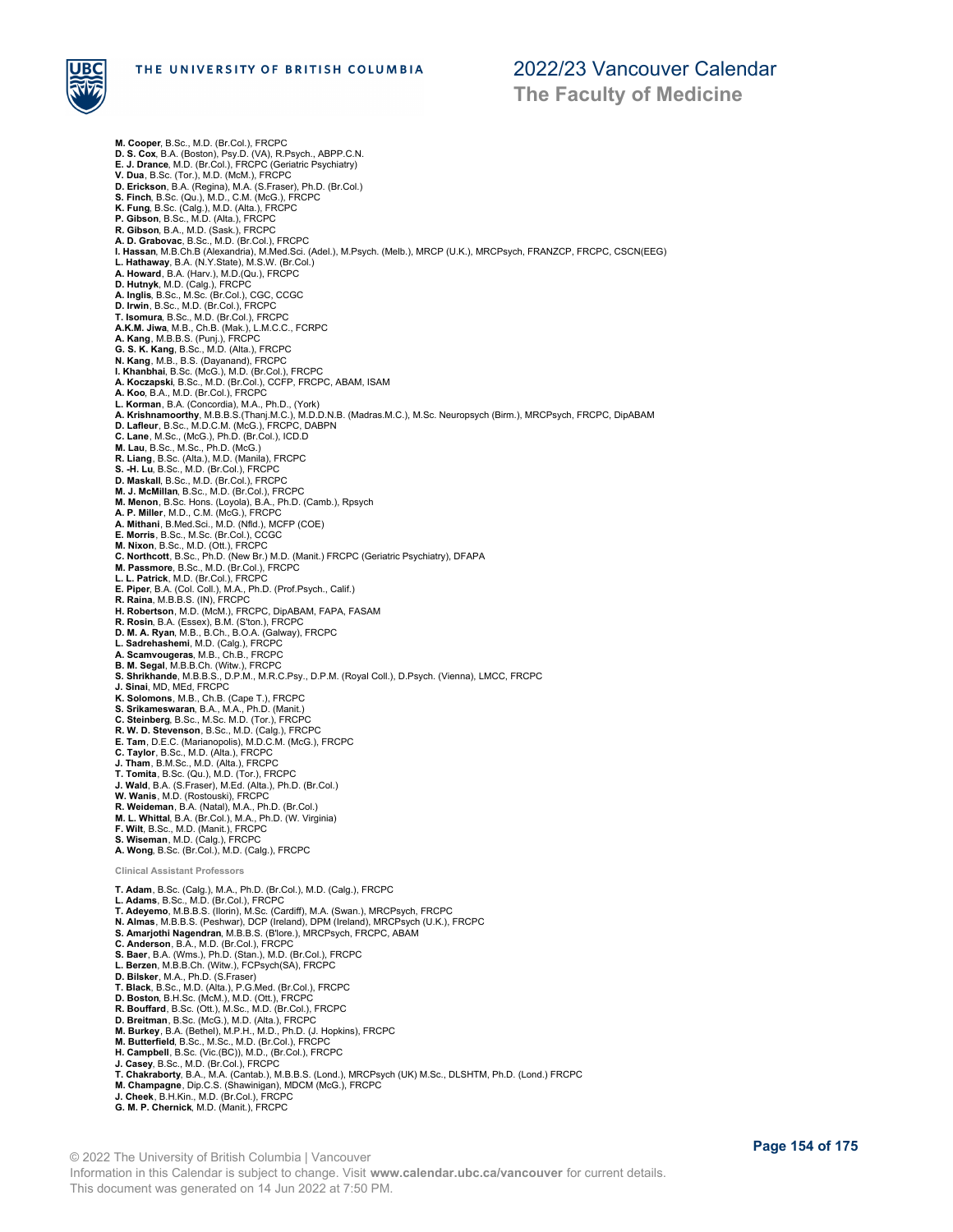

## 2022/23 Vancouver Calendar

**The Faculty of Medicine**

**E. Chete**, M.B.B.S. (Ibadan), MRCPsych (UK), FRCPC **A. Chodkiewicz**, B.Sc., M.D. (Alta.), FRCPC **L. Cockhill**, M.D., C.M. (McG.), LMCC, FRCPC **D. J. Cohen**, B.Sc., M.D., (Br.Col.), FRCPC **H. D'Oyley**, B.Sc., M.Sc. (Br.Col.), MB.A. (McM.), M.D. (Br.Col.), FRCPC **A. Dhariwal**, B.A. (Vic. (BC)), M.A., Ph.D. (York (CA)), RPsych H. Donaldson, B.Sc., M.D. (Br.Col.), FRCPC<br>M. Driscoll, B.A. (S.Fraser), M.D. (Br.Col.), FRCPC<br>D. Dryer, B.A. (Brown), M.P.H. (Harv.), M.D. (Brown), FRCPC<br>D. Duncan, M.D. (Sask.), FRCPC<br>A. Eslami, M.A. (Syr.), Ph.D. (Brown **J. Fabian**, B.Sc. (McG.), M.D. (Alta.), FRCPC **M. Fahy**, B.Sc. (Br.Col.), M.Sc. (McG.), M.D. (Br.Col.), FRCPC **M. Fennemore**, B.H.B, M.B.Ch.B. (Auck.), RANZCP, FRCPC I. Forbes, B.Sc., M.H.Sc., (Br.Col.), M.D. (Calg.), FRCPC<br>A. Frankland, B.Sc., M.D. (Br.Col.), FRCPC<br>W. H. Friesen, B.Sc., M.D. (Manit.), FRCPC<br>C. Froese, B.Sc., M.D., (Br.Col.), FRCPC<br>J. Fung, M.D. (Br.Col.), FRCPC **M. Geizer**, M.D. (Charles), FRCPC (Nfld.)<br>**U. Gutteridge**, B.Sc. (Scotland), M.D. (Br.Col.), FRCPC<br>**G. Hadjipavlou**, B.Sc. (Ariz.), M.A. (S.Fraser), M.D. (Dal.), FRCPC **G. Halischuk**, B.Sc., M.D., C.M. (McG.), DABPN, FRCPC **P. Halli**, B.Sc. (Qu.), M.D. (Br.Col.), M.P.H. (Harv.), FRCPC **N. Hanon**, B.Sc., M.D. (Alta), FRCPC **R. Heaven**, M.A. (Guelph), Ph.D. (McM.) **D. Helibrunn**, M.B. Ch.B. (Cape T.), FRCPC, DABPN, FIPA **J. Hoffman,** B.Psy.Ed. (W.Ont.), M.D. (McM.), FRCPC<br>**S. Hosenbocus,** L.R.C.P., L.R.C.S. (Ire.), CSPQ (Que.), DABPN, FRCPC<br>**M. Ilcewicz-Klimek**, M.D. (Warsaw), FRCPC **D. R. Ingram**, B.Sc., M.A., M.D. (McM.), FRCSC, FRCPC **F. Jabbar**, M.B.B.S. (Karachi), MRCPsych (U.K.), M.Med.Sci. (N.U.I.), M.Med.Ed. (Belf.), FRCPC **F. Jabbar**, M.B.B.S. (PK), M.R.C. Psych., M.Med., D.M.H. (Qu.), DMMD, FRCPC **K. M. V. Jokhani**, M.B.B.S. (Ban.), FRCPC **T. Jukes**, B.A. (Vic.(B.C.)), M.Sc., Ph.D. (W.Ont.), RPsych **A. Kalenchuk**, B.Sc., M.D. (Alta.), FRCPC **B. Kane**, M.D. (W. Ont), FRCPC<br>**V. Karapareddy,** M.B.B.S. (Gov. Med. Coll.), M.Sc. (Wales UK), MRCPsych (UK), FRCPC<br>**B. Katta**, M.D. (A.I.I.M.S.), FRCPC **V. Kaye**, B.Sc., M.D.C.M. (McG.), FRCPC **K. Keramatian**, M.D. (Isfahan), M.Sc. (Br.Col.) FRCPC **A. Kolchak**, M.D. (Odessa S.M.U.), FRCPC **T. M. Kope**, M.D. (Br.Col.), FRCPC **E. Koritar**, B.Sc., M.D., C.M. (McG.), FRCPC **S. Korkuczanska**, M.D. (PL), LMCC, FRCPC **B. Kosaka**, B.A. (Leth.), M.A., Ph.D. (Vic.(BC)), RPsych **L. Kunkel**, B.Sc. (McM.), M.D. (W.Ont.), FRCPC **J. Laidlaw**, B.Sc., M.D. (Br.Col.), FRCPC **R. Lamba**, M.B., B.S. (IN), LMCC, FRCPC **H. Lari**, M.B. B.S. (Sindh Med.Coll.), M.B.A. (Preston U.), FRCPC **A. Levin**, M.D. (Tver), FRCPC **J. M. Levy**, B.A., M.D. (Br.Col.), FRCPC **J. Mah**, B.A. (Calg.), M.A., Ph.D., R.Psych. (Br.Col.) **C. V. Manjunath**, M.B.B.S. (Velldre), FRCPC **R. Manley**, B.Sc. (Trent), M.A., Ph.D. (Qu.) **N. Mathew**, M.Sci. (N.Br.Col.), M.B.,B.Ch., B.A.O. (RCSI), M.D. (N.Y.State), ABPN, FRCPC, ABPM **S. Mathias**, B.Sc., M.D. (Br.Col.), FRCPC **K. McGarvey**, B.Sc. (W.Ont.), M.D. (Br.Col.), FRCPC **F. McGregor**, M.B., Ch.B., M.R.C.Psych., FRCPC **D. McIntosh**, B.Sc., M.D. (Halifax), FRCPC **M. Megahed Gheis**, M.D. (Cairo), M.B.A. (Manit.), MRCPsych (UK), FRCPC **L. Meldrum**, M.D. (Sask.), FRCPC(Manit.) **P. Milanese**, M.D. (Manit.), FRCPC **D. S. Miller**, M.D. (Tor.), FRCPC **J. Mirmiram**, M.B.B.S. (Karachi), FRCPC **C. Molgat**, M.D. (RO), FRCPC **E. Moniwa**, B.Sc., M.D. (Br.Col.), FRCPC **D. Morgan**, B.Sc. Hons. (Cardiff), M.B.,B.Ch. (Wales), LLM (Cardiff), MRCPsych (UK), FRCPC **M. Musacchio**, B.Sc., M.D. (Br.Col.), FRCPC **H. Neelakant**, M.B.B.S. (Nagarjuna), MRCPsych (UK), FRCPC **L. Nerenberg**, M.D. (B.Aires), FRCPC, ABPN, ABAM M. A. Ocana, B.Sc. (Tor.), M.D. (Ott.), FRCPC<br>E. Okorie, M.B.B.S. (Nsukka), M.Med.Sci. (N.U.I., Galway), FRCPC<br>**F. Osiogo**, M.B.B.S. (Lagos), FRCPC<br>**V. Parmar**, M.B.B.S. (Manipal), ABPN, FRCPC<br>**B. D. Patterson**, B.M.S., M. S. Patton, M.D. (Br.Col.), FRCPC<br>G. Pawliuk, B.Sc. (Alta.), M.A., M.D. (Br.Col.), FRCPC<br>R. Persaud, B.Sc., M.D. (Manit.), FRCPC<br>H. Pinterpekar, M.B.B.S. (IN), FRCPC<br>B. Pipher, M.D. (Tor.), FRCPC<br>L. Pullmer, M.D. (Manit.), **D. Rabin**, M.B.B.Ch. (Witw.), FRCPC **R. Randhawa**, B.Sc. (McG), M.D. (Br.Col.), FRCPC **J. Raudzus**, B.Sc. (Qu), M.D., FRCPC (Br.Col.) **C. Richford**, B.S.N., M.D. (Br.Col.), FRCPC **J. Russel**, B.Comm. (Qu.), M.S.W. (Tor.), M.D. (McM.), FRCPC **K. Saran**, B.Sc., B.Ed., M.D. (Br.Col.) FRCPC **N. Schaffer**, B.M.Sc., M.D. (Alta.), FRCPC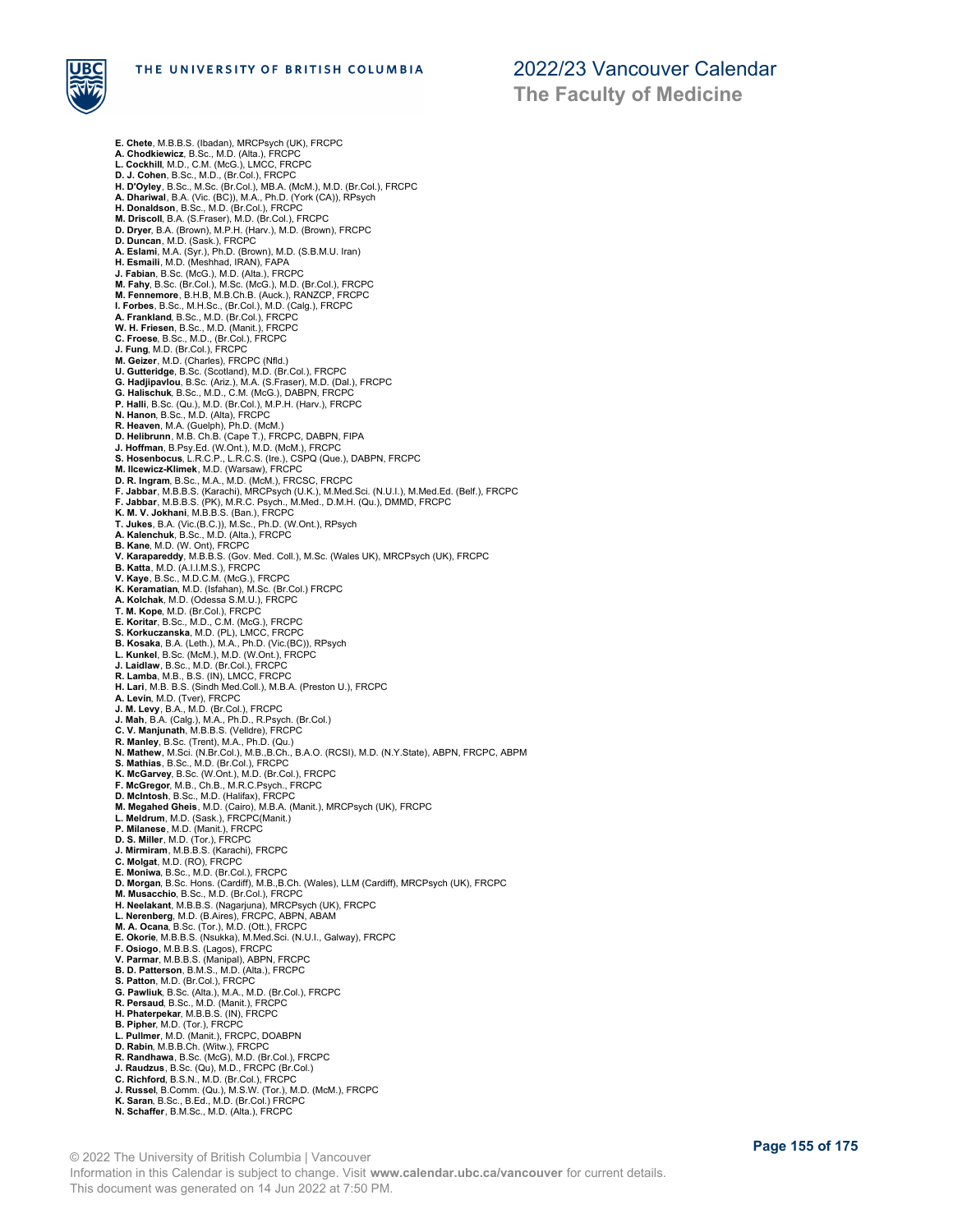

**The Faculty of Medicine**

- **C. Schenk**, M.D. (Br.Col.) FRCPC **S. Schertzer**, M.D. (Sher.), FRCPC **V. Seethapathy**, M.B.B.S. (Bangalore), MRCPsych (UK), FRCPC **J. Setton-Markus**, M.Ed. (Okla.), R.Psych. (Br.Col.), FIPA<br>**M. Shabbits**, B.Sc., M.D., FRCPC<br>**L. Sheldon**, B.Sc., M.D. (Atta.), FRCPC<br>**M. Sherwood**, B.Sc. (Tor.), M.D. (Br.Col.), FRCPC<br>**S. Shoja**, B.A., M.D. (Br.Col.), FR B. Shulman, B.A., M.D. (Br.Col.), FRCPC<br>K. Singh, M.B., B.S. (Ranchi), FRCPC<br>V. Singh, M.B., B.S. (G.R. Med.), MRCPsych (UK), M.Sc. (Manc.), FRCPC<br>C. Slomp, B.Sc. (Alta.), M.Sc. (Br.Col.), CGC<br>M. Smith, B.A. (Princeton), M K. Smith, B.Sc., M.D. (Neb.)<br>I. Straszak, B.A. (McG.), M.D. (McM.), FRCPC, M.H.A. (Ott.)<br>**R. Tarzwell**, B.A. (S.Fraser), M.D. (Manit.), FRCPC (Nuclear Medicine, Psychiatry)<br>**C. Tesler-Mabe**, B.Sc.P.T., M.D. (Br.Col.), FRCP **D. Thompson**, M.D. (Alta), FRCPC<br>**M. Thorpe**, B.A., M.D., (McM.), FRCPC<br>**A. To**, B.Sc., M.D. (Br.Col.), FRCPC<br>**A. Tuka**, M.D. (Semmelweis), CCFP, FRCPC<br>**M. van den Engh Cook**, M.D., (Geneva), CCFP, FRCPC<br>**E. Wang**, B.A., **C. Wiebe**, B.Sc., M.D., CCFP, FCFP (Manit.), FRCPC **B. Wiese**, B.Sc., M.D. (Br.Col.), M.A. (Regina), FRCPC **A. Wong**, B.Sc., M.D. (Br.Col.), FRCPC **D. Yaxley**, B.Sc. (Car.), M.D. (Ott.), FRCPC **J. Ye**, M.A., M.D. (CN), FRCPC **E. Zaghloul**, M.B.B.Ch. (EG), FRCPC **Clinical Instructors O. Yashchuk, B.Sc. (Br.Col.), M.D. (Jagiellonian), FRCPC M. Haring, B.A., M.A., Ph.D. (Br.Col.)bi, O. R. Abu**, M.B.B.S. (Benin), M.Sc., M.A. (N.U.I., Galway), FRCPC **A. A. Adeshina**, M.B.Ch.B, (O.Awolowo), MRCPsych (UK) **Q. Afridi**, M.B.B.S. (Peshawar), FRCPC **A. N. Afzal**, M.B.B.S. (Pakistan), DPM (IRL),MRCPsych (UK), FRCPC **N. Afzal**, M.B.B.S. (Punjab), MRCPsych (UK), FRCPC<br>**O. Agbahovbe**, M.B.B.S.(Ibadan), DCP, DipMngtMD (IRL), M.Med.Ed. (Belf.), MRCPsych. (U.K.), FRCPC<br>**H. Agboji,** M.B.B.S., (Lagos), MRCPsych (UK), FRCPC, FAPA, M.B.A. (Liv **E. Agranovich**, B.Sc. (S.Fraser), M.D. (Calg.), FRCPC **N. Ahmad**, B.Sc. (Mich.), M.D. (Mich. State) **G. Ainsworth**, M.B., Ch.B. (Leeds), FRCPC (Br.Col.) **S. F. Ali**, M.B.B.S. (Deccan Medical College), MRCPsych (UK), FRCPC **K. Allen**, B.A. (Nichols Coll.), M.A (N'eastern) **F. Allibhai**, B.A. (Car.), M.D. (Ott.), FRCPC **M. Anwar**, M.B.B.S. (Bahauddin Zakariya), MRCPsych (UK), FRCPC<br>**T. Anyansi**, M.B.B.S. (Nsukka), MRCPsych (UK), FRCPC<br>**S. Argouarch**, M.B.B.S. (U.W.B.), M.D. (Dal.), FRCPC **K. Armstrong**, B.A., M.A., Ph.D. (S.Fraser) **M. H. Atkins**, B.Sc., M.D. (Br.Col.), FRCPC **R. Au**, B.Sc., M.D. (Alta.), FRCPC **A. O. Awe**, M.B.B.S. MRCPsych (UK) **C. Aydin**, M.D. (Br.Col.), FRCPC **A. Azarbar**, B.Sc., M.Sc. (Car.), M.D. (Calg.), FRCPC, ABAM **H. Baitz**, B.Sc. (Br.Col.), M.A., Ph.D. (S.Fraser), RPsych<br>**P. Balakrishnan**, M.B.B.S. (Mys.), M.R.C.Psych. (Lond.), FRCPC<br>**D. Ballance**, B.Sc. (Br.Col.), B.M.Sc., M.Sc., M.D. (Nfld.), FRCPC **B. Banno**, B.Sc., M.D., (Br.Col.), FRCPC **A. Barale**, M.B.B.Ch. (Witw.), FRCPC **J. Barley**, B.H.K., M.D. (Br.Col.), FRCPC **L. Beauchemin**, M.D. (Laval), FRCPC<br>**R. Bell,** B.Sc. (McG.), M.D. (Br.Col.), FRCPC<br>**T. Benning**, M.B.,Ch.B. (Manc.), M.Sc. (Birm.), Ph.D. (Calif., IS), MRCPsych (UK), FRCPC **D. Bergen**, M.D. (Manit.), FRCPC **M. Bhasin**, M.B.B.S. (Pune), MRCPsych, FRCPC **N. Bhatia**, M.D. (Vitebsk Inst.), FRCPC **J. Bignaut**, M.B.Ch.B (Pret.), FCFP **A. Biradar**, M.B.B.S. (R.Gandhi), FRCPC **K. Birkholz**, B.Sc. (Calg.), M.D (Alta.), FRCPC M. Birlik, B.Sc., M.D. (Alta.), FRCPC<br>L. Bishop, B.Sc. (Vic(B.C.)), M.D. (Calg.), FRCPC<br>P. Blackburn, B.Sc., M.D. (Alta.), FRCPC<br>C. Blashko, M.D. (Alta.), FRCPC<br>J. Bondar, B.Sc. (Tor.), M.Sc. (McM.), M.D. (Qu), FRCPC<br>C. Bo **L. A. Bosley,** B.Sc., M.D. (Alta.), FRCPC<br>**M. Bota**, B.A. (Wms.), M.A. (Calif., Berkeley), M.D. (McM.), FRCPC<br>**R. Boulding**, B.Sc.N. (Vic.(BC)), M.D. (McM.), FRCPC<br>**S. Bow**, B.Sc., M.D. (Alta.), FRCPC
	- **T. Bowering**, B.Sc. (Vic.(BC)), M.D. (Br.Col.), FRCPC
	- **S. Bozorg**, B.Sc., M.D. (Br.Col.), FRCPC **J. A. Brink**, M.B.Ch.B. (Stell.), FRCPC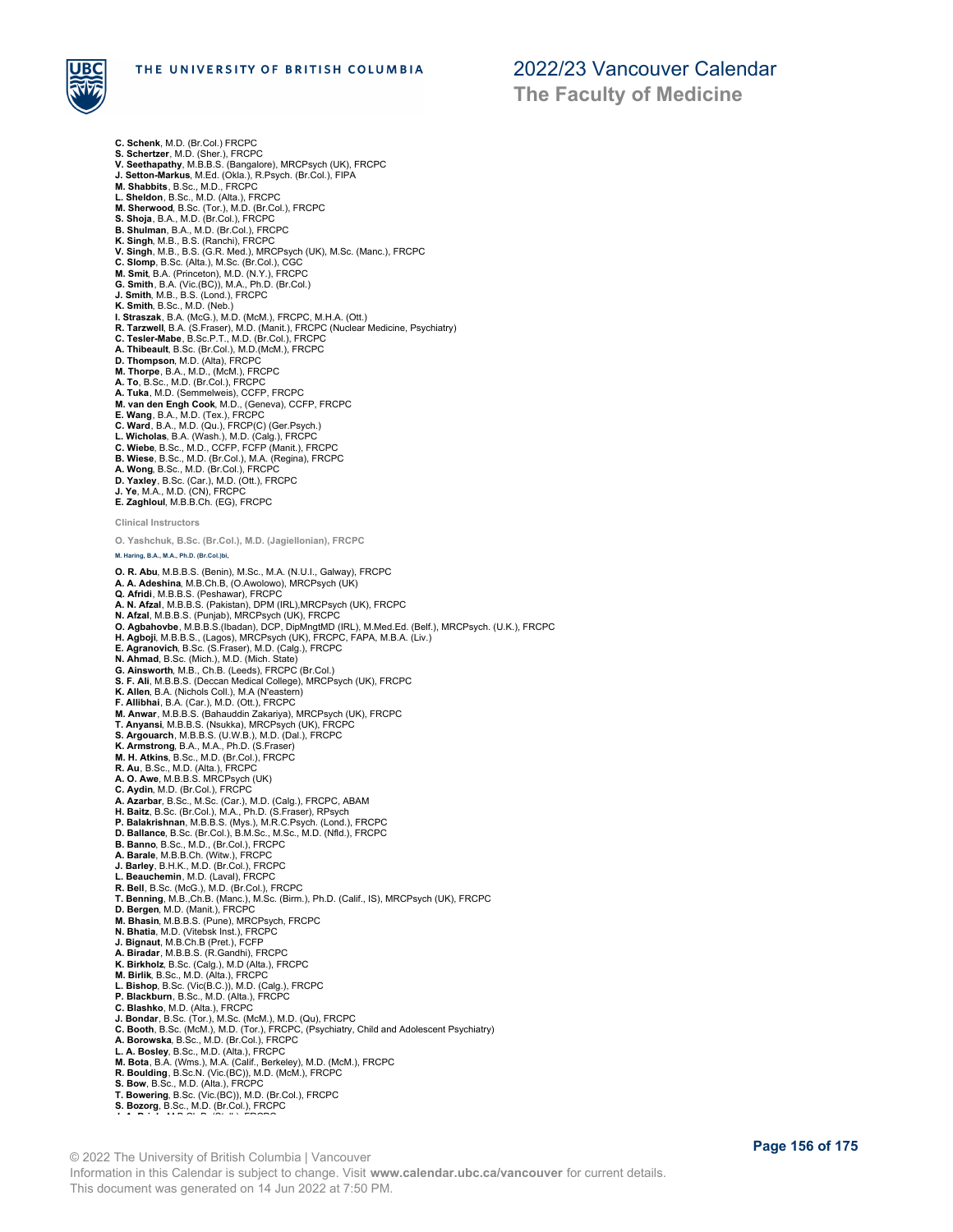

**The Faculty of Medicine**

**J. A. Brink**, M.B.Ch.B. (Stell.), FRCPC **L. Broadway**, B.A., M.D. (Br.Col.), FRCPC **P. Brost**, B.Sc., M.D. (Sask.), FRCPC **B. Broster**, B.Sc., M.A., M.D. (Br.Col.), FRCPC **J. Brown**, B.Sc., M.D. (Calg.), FRCPC **E. Burrell**, B.Sc., M.D. (Alta.), FRCPC **L. Calhoun**, M.A. (R.Roads), M.D. (Alta.), FRCPC **K. Cameron**, B.Sc. (Winn.), M.D. (Alta.), FRCPC **D. P. Campbell**, B.Sc., M.D. (Br.Col.), FRCPC<br>**P. Carey,** M.B.Ch.B., M.Med. (Stell.), F.C.Psych. (S.A.), Ph.D. (Stell.), E.E. (Canada), FRCPC<br>**M. Carlson**, B.S.N. (Br.Col.), RN, CRN(C) **A. T. Carter**, B.Sc. (N.Br.Col.), M.D. (Ross, DM), ABPN, AAGP, FRCPC, CAGP<br>**M. Casagrande,** B.Sc., M.D. (Br.Col.), FRCPC<br>**R. Catchpole**, B.A., M.A., Ph.D. (S.Fraser) K. Catton, B.S.W. (Vic.(BC)), M.S.W. (Br.Col.)<br>M. Ceresney, B.S.C. (Qu.), M.D. (Br.Col.), FRCPC<br>P. Chalasani, M.B.B.S. (Su.), M.D. (Br.Col.), FRCPC<br>C. Chan, B.Sc. (Br.Col.), M.D. (Ottawa), FRCPC<br>R. Chan, B.Sc. (Br.Col.), M S. Chowdhury, B.Sc. (Alta.), M.D. (Calg.), FRCPC<br>**R. Clements** , B.Sc., (Dal.), Ph.D. (Alta.), M.D. (Dal.), FRCPC<br>**N. Collins**, B.M.Sc., M.D. (Alta.), FRCPC<br>**J. Comeau**, B.A., B.S.W., (Vic. (BC)), M.S.W. (Calg.) **K. Comeau**, B.M.Sc., M.D. (Alta.), FRCPC **R. Comey**, B.S.F. (Br.Col.), M.D. (Calg.), FRCPC **C. Comfort**, B.R.E. (Briercrest), B.A. (Wat.), B.Ed. (Calg.), M.A. (Br.Col.), Ph.D. (Calg.), RPsych **D. Cook**, M.Ed. (Vic.(B.C.)), RCC **B. Cooper**, B.Sc. (Alta.), M.A., Ph.D. (Br.Col.), RPsych **B. Copen**, B.Sc. (Mt.Allison), M.D. (Manit.), FRCPC **B. Corbyn,** M.B.Ch.B. (Liverpool), FRCPC<br>**S. Correia,** B.Eng. (Car.), M.D., C.M. (McG.), FRCPC<br>**D. Cotterell**, M.B., B.Ch. (Witw), MRCPsych, M.Sc. (Roehampton), FRCPC **J. Coupland**, B.A. (McG.), M.D. (Qu.), FRCPC **C. Coxon**, B.A., M.P.A. (Qu.), M.D. (McM.), FRCPC **A. Crawford**, B.Sc. (Vic.(B.C.)), M.D. (Calg.), FRCPC **T. Crawford**, B.M. (S'ton.), MRCPsych (UK) **T. Crowell**, B.Sc. (Mass.), Psy.D. (VA), R.Psych, ABN **S. Culo**, B.Sc.(O.T.), M.D. (Alta.), FRCPC **L. Davis**, B.A. (W.Ont.), M.D. (Br.Col.), FRCPC **T. De Gagne**, B.A. (Calg.), Ph.D. (Ott.) **S. De Rappard**, M.D. (Alta.), FRCPC **J. DeCesare**, B.Sc. (Br.Col.), Ph.D. (Alta.), M.D. (Calg.) FRCPC **A. Degenhardt**, B.Sc., M.D. (Br.Col.), FRCPC **C. Derocher**, B.Sc., M.D. (Br.Col.), FRCPC **H. Derry,** B.Sc., M.D. (McM.)<br>**M-J. Dhaese,** A.B. (Tours), M.Ed. (Br.Col.), Ph.D. (N.I.E.T), RCC, ATR, RPT-S, CPT-S<br>**K. Dhaliwal**, B.Sc., M.D. (Br.Col.), FRCPC **M. Dimov**, B.Sc. (Montr.), M.D. (Calg.), FRCPC<br>**N. Dorfan**, B.A. (Penn.), M.A., Ph.D. (Br.Col.)<br>**R. Dosanjh**, B.Sc., B.A., (Br.Col.), M.D. (Antigua), FRCPC **I. Douziech**, B.Sc. (Vic. (B.C.)), M.D. (Alta.), FRCPC **J. Douziech**, M.D. (Alta.), FRCPC **M. Dowey**, B.Sc., M.D. (Alta.), FRCPC R. Drabkin, M.D. (Capetown), FRCPC<br>K. Driver, B.Sc. (McM.), M.D. (Qu.), FRCPC<br>N. Drouillard, B.Sc., M.D. (Br.Col.), FRCPC<br>C. Duncalf, B.M.B.S. (Flin.), M.B.A. (Vic.(B.C.)), FRCPC<br>P. M. Dunn, B.A., M.A., M.D. (Br.Col.), FRC D. Duru, M.P.H. (U.Coll.Dublin), M.B.B.S. (Abia), MRCPsych (UK), FRCPC<br>
K. Edalati, M.D. (Br.Col.), FRCPC<br>
K. Edalati, M.D. (St.Col.), FRCPC<br>
H. Eksteen, MBCHB (U. Free State), M.M.D. (St. James Med.), FRCPC<br>
H. Eksteen, M **G. Freedman**, B.A. (Bishops), M.D. (Alta.), FRCPC **J. Freer**, B.A. (McG.), M.D. (Br.Col.), FRCPC **K. French**, B.Sc. (McG.), M.D. (Br.Col.), FRCPC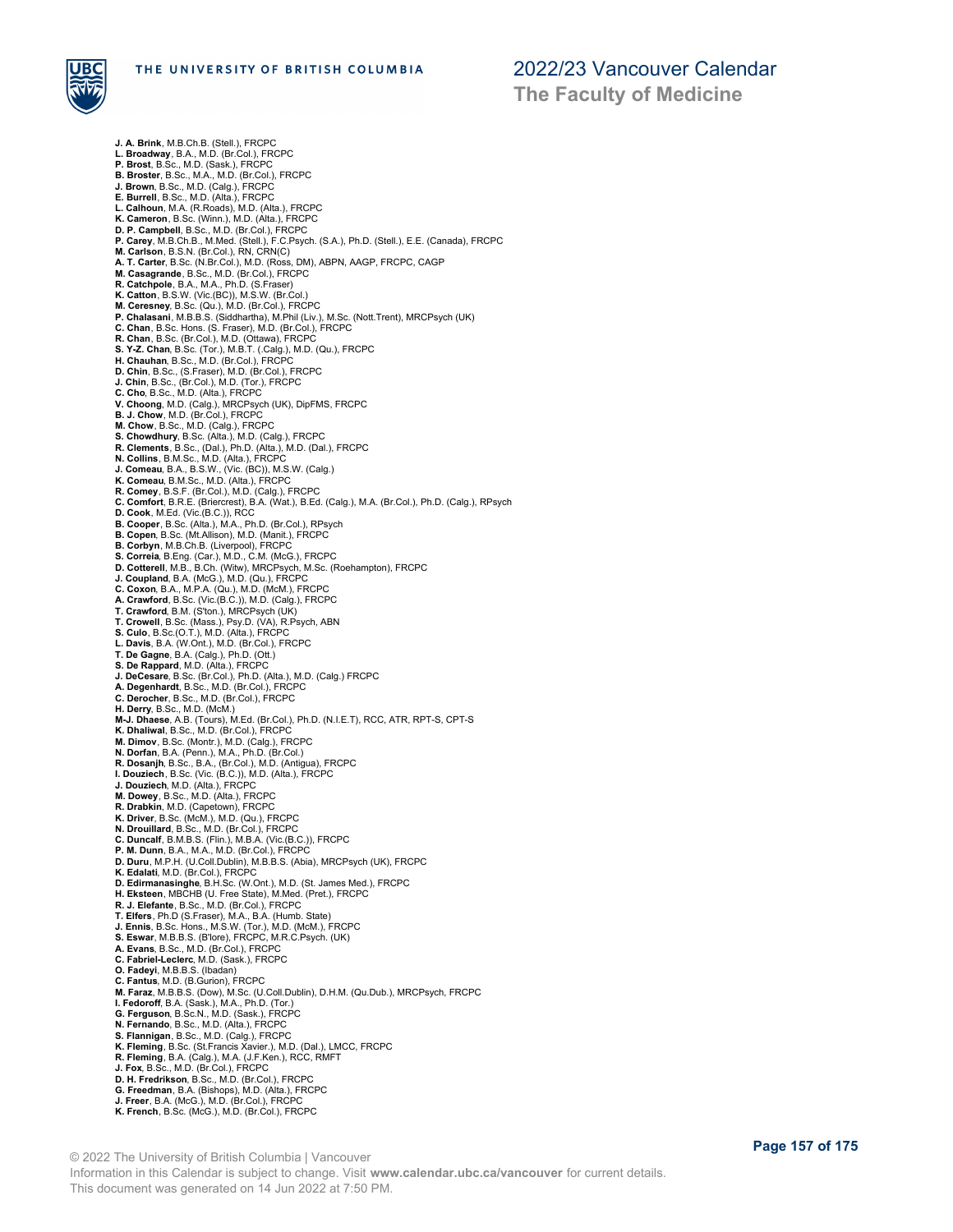

**The Faculty of Medicine**

**P. Frew**, M.B. Ch.B. (Cape T.), FRCPC **O. Frizen**, M.D. (Ural.M.A.), FRCPC **N. Frolic**, B.Sc., M.D. (Sask.), FRCPC **H. Fulton**, B.Sc. (Qu.), Ph.D. (Dal.), RPsych Y. Furigay, M.D. (Alta.), FRCPC<br>A. Furlong, M.D. (Br.Col.), FRCPC<br>A. Gambetti, M.D. (Qu.), FRCPC<br>A. Gambouras, Ph.D. (Howard), RPsych<br>**P. Gandhi**, M.B.B.Ch., B.A.O., (RCS Dublin), FRCPC<br>**M. Gansner**, B.S.C(Tor.), M.D. (Da! **R. Geisler**, B.A. (Dartmouth), M.D. (Tor.), CCFP, FRCPC **M. Genge**, M.D. (Nfld.), FRCPC (Dal.) **J. Gibson**, J. Gibson, B.Sc. (Mt.All.), M.D. (Dal.), FRCPC **J. Giede**, M.D. (Br.Col.), FRCPC **N. Gill**, B.A., B.Ed., M.Ed. (Br.Col.), Ph.D. (Boston Coll.), RPsych **S. Gill** , B.Sc. Hons (Carleton), M.D. (Tor.), FRCPC **I. Gillespie**, M.D. (Br.Col.), FRCPC **R. Gillis**, B.A. (Br.Col.), M.A., Ph.D. (Waterloo) **R. Goepfrich**, B.Sc. (Guelph), M.S.W. (W.Laurier), RMFT, RCSW, RCC **J. Gourdeau**, M.D. (Laval), FRCPC **T. Grech**, B.A. (York (CA)), M.Couns. (Calg.) **M. Greenaway**, B.A., M.D., FRCP(C) **A. Gregson**, B.Sc., M.D. (Alta.), FRCPC **G. Grewal**, M.D. (Br.Col.), FRCPC **B. L. Griffiths**, B.Sc., M.D., FRCPC **R. Grimminck**, B.Sc. (Alta.), M.D. (Calg.), FRCPC **N. Grishin**, M.D. (Yaroslvl Med.), FRCPC **B. Guan**, B.Sc. (Calif., Berkeley), M.D. (Br.Col.), FRCPC **A. Gubanov**, B.Sc., M.D. (Tor.), FRCPC **M. Habibi**, M.D. (Mashhad), FRCPC **C. Haddon**, B.Sc. (S.Fraser), M.D. (Br.Col.), FRCPC **L. Hall**, B.Sc. (Penn State), M.D. (Texas) **E. Hallam**, M.A., Ph.D. (Vienna), RPsych **F. Hameer,** B.Sc. (Wat.), M.D. (Alta.), FRCPC<br>**F. Haque,** M.B.B.S. (Dow), MRCPsych (UK), FRCPC<br>**Z. -U. Haque**, M.B.B.S. (Punjab), DPM (Ireland), MRCPsych (UK), FRCPC **L. Harvey**, B.Sc., M.Sc., M.D. (Br.Col.), FRCPC **K. Heng**, B.A., B.Sc., M.D.(Calg.), FRCPC **M. Hinkle**, B.S. (Boston), M.D. (Wright State) **C. K. -W. Ho**, B.Sc. (S.Fraser), M.D. (W.Ont.), FRCPC **N. Hodelet**, M.B.,Ch.B. (Aberdeen), MRCPsych (UK) **C. Holdsworth**, B.Sc., M.D. (Calg.), FRCPC **K. Holland Biggs**, M.A., Ph.D. (McG.), RCC, FIPA **K. Hope**, B.Sc. (McG.), M.D. (Br.Col.), FRCPC **G. Howell-Jones**, B.A. (Loyola), B.Ed., M.A., Ph.D. (Br.Col.) **A. Howson**, B.A. (McG.), M.B.A. (C'dia), Ph.D. (Ott.), RPsych<br>**J. Hui**, B.Sc., M.D. (Br.Col.), FRCPC<br>**V. Hurst-Martin**, B.A. (Vic. (B.C.)), M.S.W. (Br.Col.) **I. Hussain,** M.B.B.S. (Pesh.), M.Med.Ed. (Ireland), MRCPsych (UK), FRCPC<br>**M. Ignaszewski,** B.Sc. (Br.Col.), M.D. (Jagiellonian), FRCPC<br>**M. A. J. Illing**, B.Sc., M.D. (Ott.), FRCPC **C. Iro**, M.B.B.S. (Nsukka), MRCPsych (UK), FRCPC **R. Ishkanian**, B.Mus. (W.Paterson), M.D. (Br.Col.), FRCPC **S. Iskander**, H.B.Sc., M.Sc. (W.Ont.), M.D. (Tor.), FRCPC **A. Jagdeo**, B.Sc., B.A., M.D. (Manit.), FRCPC **I. Jakovljevic**, B.A. (S.Fraser), M.D. (McM.), FRCPC **A. Jani**, M.B.B.S. (Gujar.), FRCPC, FAPA **P. Janke**, B.A. (S.Fraser), B.Sc., M.D. (Br.Col.), FRCPC **P. Jee**, M.B.B.Ch. (Wit.), FRCPC **A. Jewett**, B.Sc. (Vic. (B.C.)), M.D. (Br.Col.), FRCPC **L. Jia**, B.Sc., M.D. (Br.Col.), FRCPC **C. Jones**, M.B.B.Ch. (Witw.), FCPsych (S.Af.), FRCPC **H. Joshi**, M.D. (Br.Col.), FRCPC **S. Junaid**, B.A., M.Sc. (W.Ont.), M.D. (Ire.), FRCPC **P. Kandasamysomasundaram**, M.B.B.S. (TN Med.), M.D., Psychiatry (Tamilnadu), FRCPC **A. Karakoc**, B.Sc. (S.Fraser), M.D. (Br.Col.), FRCPC **M. Kashif**, M.B.B.S. (Punjab Lahore), M.R.C.Psych. (U.K.) **S. Kegel**, B.Sc., B.A. (Trin.W.), M.D.(Br.Col.), FRCPC A. Kennedy, B.Sc. (Winn.), M.D. (Alta.), FRCPC<br>K. Kennedy, B.A. (Br.Col.), B.A. (Vic.(B.C.)), M.Ed., M.D. (Br.Col.), FRCPC<br>**M. A. Khan**, M.B. B.S. (Pesh.), FRCPC<br>**M. N. Khan**, M.B.B.S. (Khyber), DCP, DPM (Ireland), MRCPsyc **B. Khosa**, B.Sc.Pharm., M.D. (Br.Col.), FRCPC **S. Khurram**, M.B.B.S. (Lahore), MRCPsych, FRCPC R. Killough, B.Sc., M.D. (Br.Col.), FRCPC<br>M. Kolisang, M.B.B.Ch. (Witw.), FRCPC<br>M. Korn, B.A. (Dal.), B.Sc. (McG.), M.D. (Dal.), FRCPC<br>**J. Krawchuk**, M.D. (Br.Col.), FRCPC<br>**P. Kundi,** M.B.B.S., MRCPsych, DCPsych, FRCPC<br>**P. R. Lacroix**, B.Sc., M.D. (Alta.), FRCPC **C. Lai**, B.A. (Br.Col.), M.D. (McM.), FRCPC **A. LaMarre**, B.A., M.A., Ph.D. (Br.Col.), RPsych **R. Lament**, M.B.B.S. (Lond.), FRCPC **V. Langheimer**, M.D., Dr.med. (Marburg), FRCPC **M. Langill**, B.A. (S.Fraser), M.Sc., Ph.D. (Wash.State), RPsych, ABPP-CN **S. Lanting**, B.A. (Br.Col.), Ph.D. (Sask.), RPsych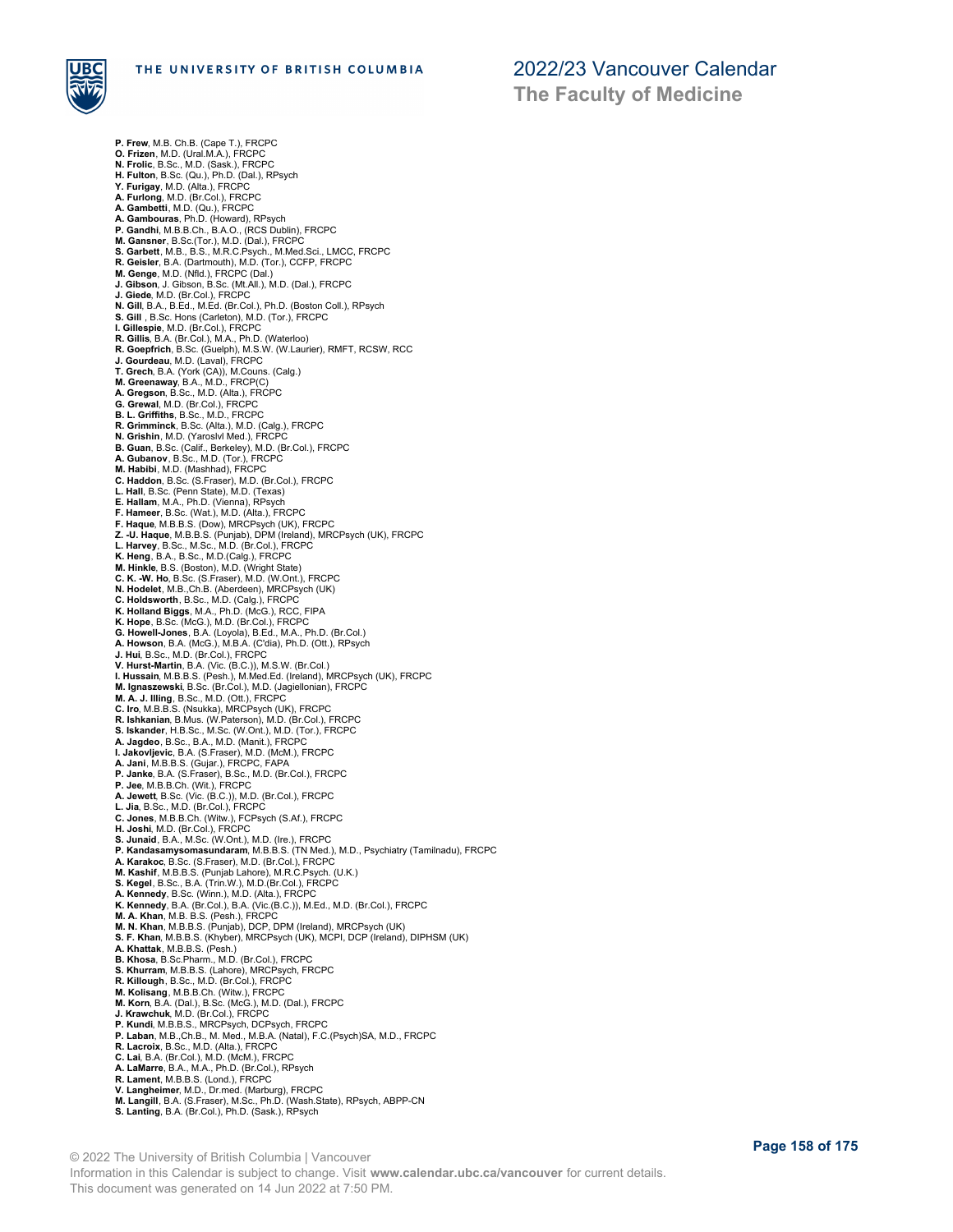

**The Faculty of Medicine**

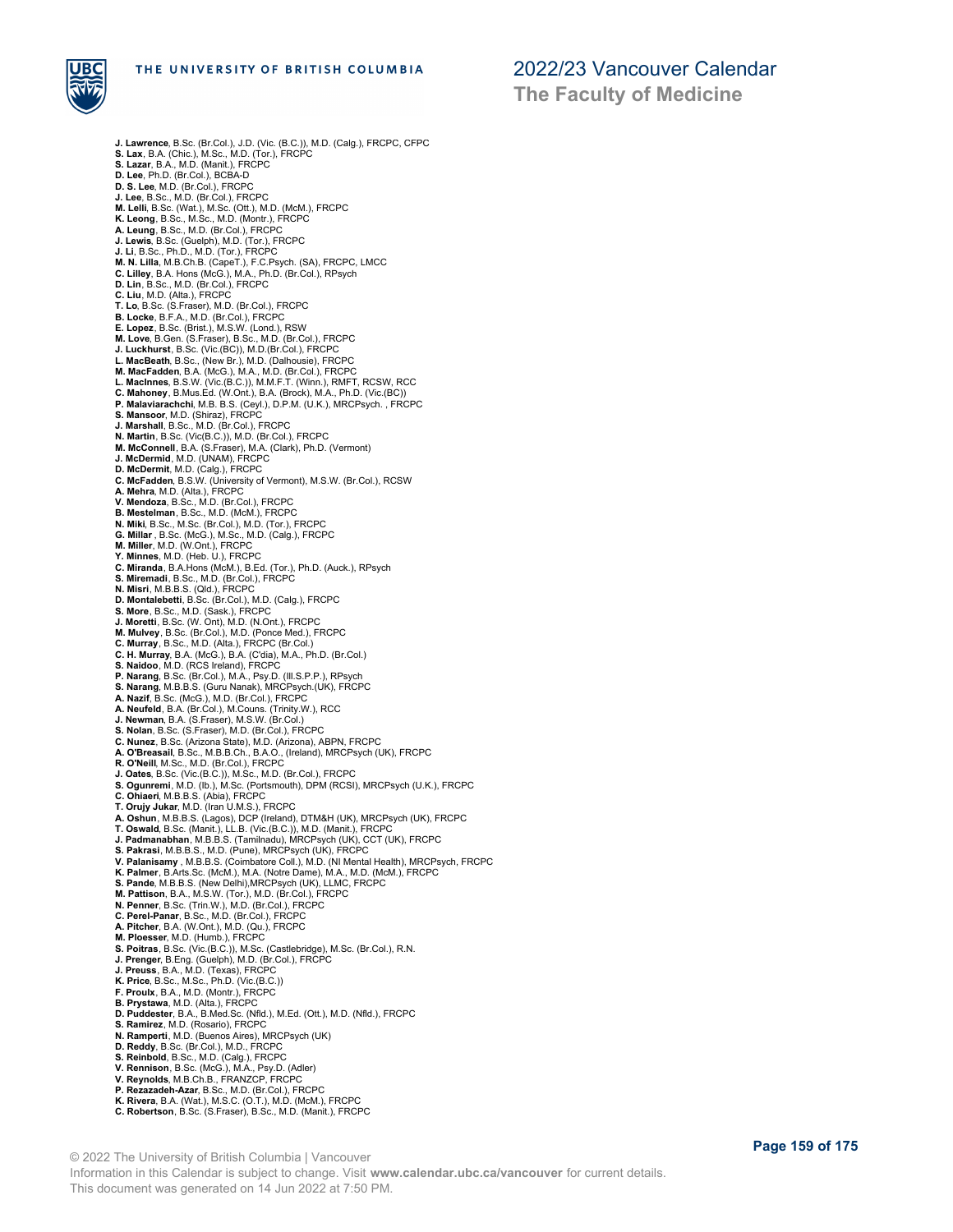THE UNIVERSITY OF BRITISH COLUMBIA

**The Faculty of Medicine**

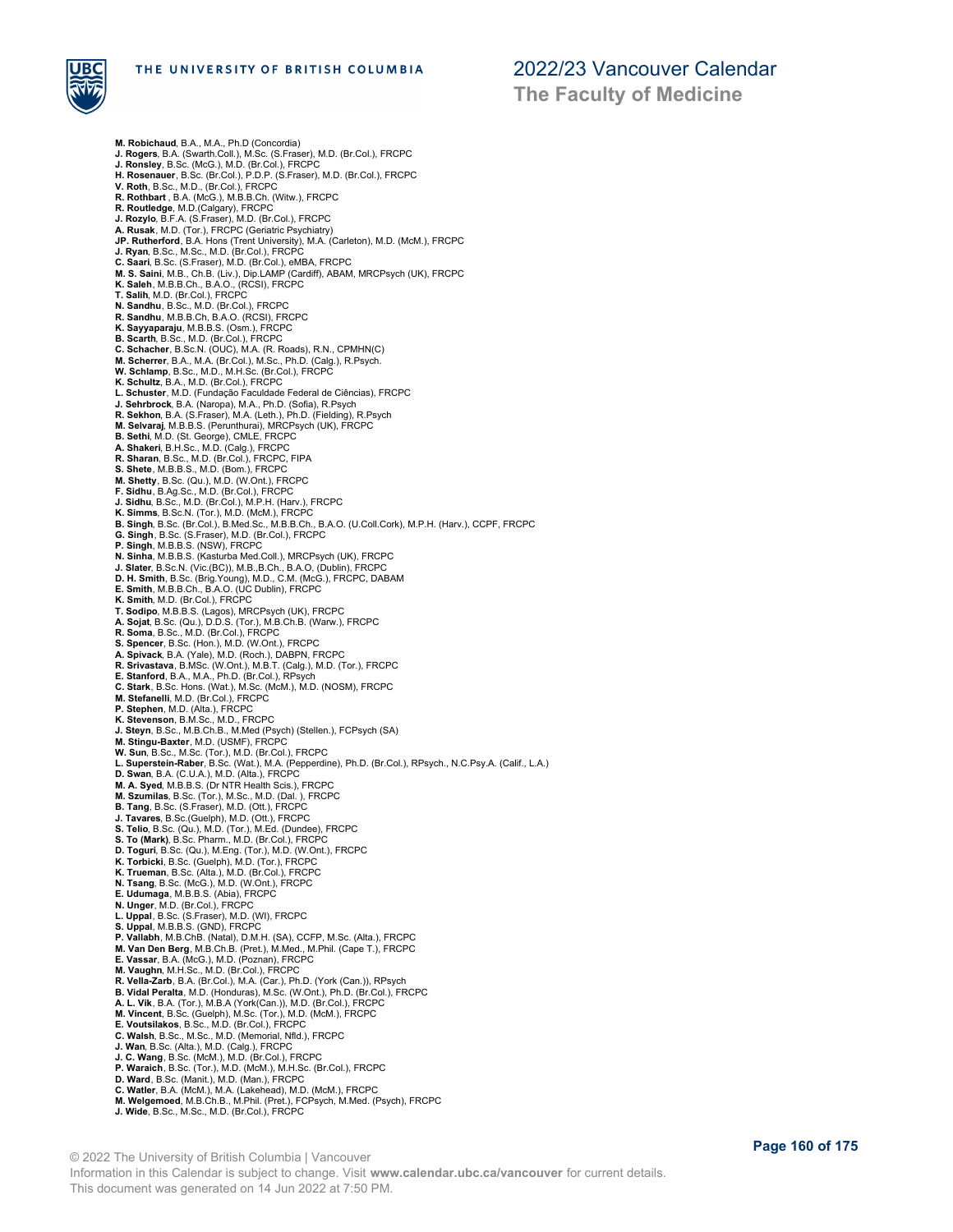

**The Faculty of Medicine**

- **G. J. Wiehahn**, M.D., Mprax., Med., M.Med. (Pret.), FRCPC **C. Wiens**, B.Sc.Pharm., M.D. (Br.Col.), FRCPC **J. Wiggers**, B.A. (Calif., Berkeley), M.D. (Tufts), FRCPC **R. Williams**, B.A. (Denver), D.O. (Mich.), FRCPC **A. B. Wisniewska**, B.Sc., M.D. (Br.Col.), FRCPC **K. Witt**, B.Sc., M.D. (Br.Col.), FRCPC **E. Woldum**, B.Sc., M.D. (Calg.), FRCPC **A. Wolverton**, B.A., M.Ed. (W.Wash.U.) **G. Wong**, B.Sc., M.D. (Br.Col.), FRCPC **J. Wong**, B.Sc. (Vic.(B.C.)), M.A., M.D. (Br.Col.), FRCPC<br>**K. Wong**, B.Sc., M.D. (Br.Col.), FRCPC<br>**M. Wong**, B.Sc., M.D. (Br.Col.), FRCPC<br>**S. Woo,** B.Sc., M.D. (Br.Col.), FRCPC<br>**B. Woods**, B.Sc., (Qu.), M.Sc., M.D. (Br.Co **E. Woodward**, B.A., M.A. (Vic(B.C.)), M.D. (Br.Col.), FRCPC **K. Wrixon**, B.Sc., M.D. (Dal.), FRCPC **J. Wu**, B.Sc. (Br.Col.), M.D. (Tor.), FRCPC **K. Wynn**, B.Sc. (McG.), M.D. (Br.Col.), FRCPC **A. Yamamoto**, M.A. (Windsor), B.Sc. (Br.Col.), Ph.D. (Ont.) **J. Yeh**, M.D. (Br.Col.), FRCPC **D. Yew**, M.D. (Br.Col.), FRCPC<br>**J. Yoo**, B.Sc., M.D. (Br.Col.), FRCPC J. Yoo, B.Sc., M.D. (Br.Col.), FRCPC<br>C. Young, B.A. (W.Ont.), M.A. (Anticoch), Ph.D. (Pacific), CPS., FIFA<br>K. Young, B.Sc. , M.D. (Br.Col.), FRCPC<br>Q. R. Young, Ph.D. (Montana), RPsych<br>C. Yu, B.Sc. (Tor.), M.A. (Col.), M.D.
- 
- 
- 
- 
- **M. Zaitzow**, B.A. (Br.Col.), M.A. (Carls.), M.D. (Br.Col.), FRCPC
- **D. Zanozin**, M.D. (Moscow), FRCPC **D. Zhang**, M.D. (Nor. Bethune). FRCPC
- **A. Zwicker**, B.Sc. (Acad.), M.A., Ph.D. (Br.Col.), RPsych

**Adjunct Professors**

**M. De Luca**, M.D.C.M. (McG.), FRCPC **R. Harrison**, B.A. (Calif., Berkeley), M.F.A., (Calif.), B.S.W., M.S.W. (McG.), Ph.D. (Br.Col.), RPsych **R. Lange**, B.Sc., G.D.App.Sci., Ph.D. (S.Qld.)

**Honorary Professor**

**H. F. Azim**, B.A., M.B.B.Ch. (Cairo), CRCPC

#### **Honorary Lecturer**

**R. Clift**, B.Sc. (Vic. (BC)), M.A. and Ph.D. (Br.Col.)

#### **Associate Members**

**D. Elbe**, B.Sc.Pharm. (Br.Col.), Pharm.D. (Wash.)

- **P. Hewitt**, B.A. (Manit.), M.A., Ph.D. (Sask.), RPsych **I. Ishiyama**, B.A. (Conc.), M.Ed. (McG.), Ph.D. (Vic.(B.C.))
- 
- **R. J. McKay**, B.Sc., M.D. (Sask.), LMCC, FRCPC
- **R. Rafizadeh**, B.Sc.Pharm. (Br.Col.), ACPR, BCPP, RPh **A. Ramos-Miguel**, M.Sc. (Madrid), Ph.D. (Balearic) **U. Ribary**, Dr.Sci.Nat. (ETH)
- 
- 
- **K. Sawada**, M.D., Ph.D. (Kochi) **M. Weiss**, M.A., Ph.D. (Harv.), M.D.C.M. (McG.), FRCPC

#### **Affiliate Professors**

**D. Bond**, B.Sc., M.D. (Memorial), FRCPC

- **C. Brown**, B.A.H. (Manit.), M.Sc., Ph.D. (Calg.) **H. Caruncho**, B.Sc., M.Sc., Ph.D. (Santiago de Compostela)
- **R. Frie**, B.A. (Lond.), M.Phil., Ph.D. (Camb.), Pys.D. (GWU)
- **G. L. Iverson**, B.A. (N.Iowa), M.A., Ph.D. (W.Virginia) **C. Meston**, B.A., M.A., Ph.D. (Br.Col.)

### **Affiliate Assistant Professors**

#### **K. Gicas**, B.Sc. (Vic. (B.C.)), M.A., Ph.D. (S.Fraser)

**Clinical and Behavioural Science Division and Programs**

**Addictions Psychiatry:** M. Krausz, Program Director **Basic Neuroscience:** W. Song, Division Director **Child and Adolescent Psychiatry:** J. L. Davidson, Division Director **Consultation Liason:** P. Chan, Program Director **Cross Cultural Psychiatry:** H. Mok, Program Director **Developmental Cognitive Neuroscience:** A. Diamond, Program Director **Developmental Disorders:** R. Friedlander, Program Director **Geriatric Psychiatry:** A. Krishnamoorthy, Division Director **Mood and Anxiety Disorders:** R. Lam, Program Director **Neuropsychiatry:** T. Hurwitz, Program Director **Psychotherapy:** J. Ogrodniczuk, Program Director **Reproductive Mental Health:** D. Ryan, Program Director **Schizophrenia:** F. Vila-Rodriguez, Program Director **Sexual Medicine:** R. Basson, Program Director

**Education**

**Undergraduate Medical Education** K. Fung, Program Director **Postgraduate Specialty Education** I. Khanbhai, Program Director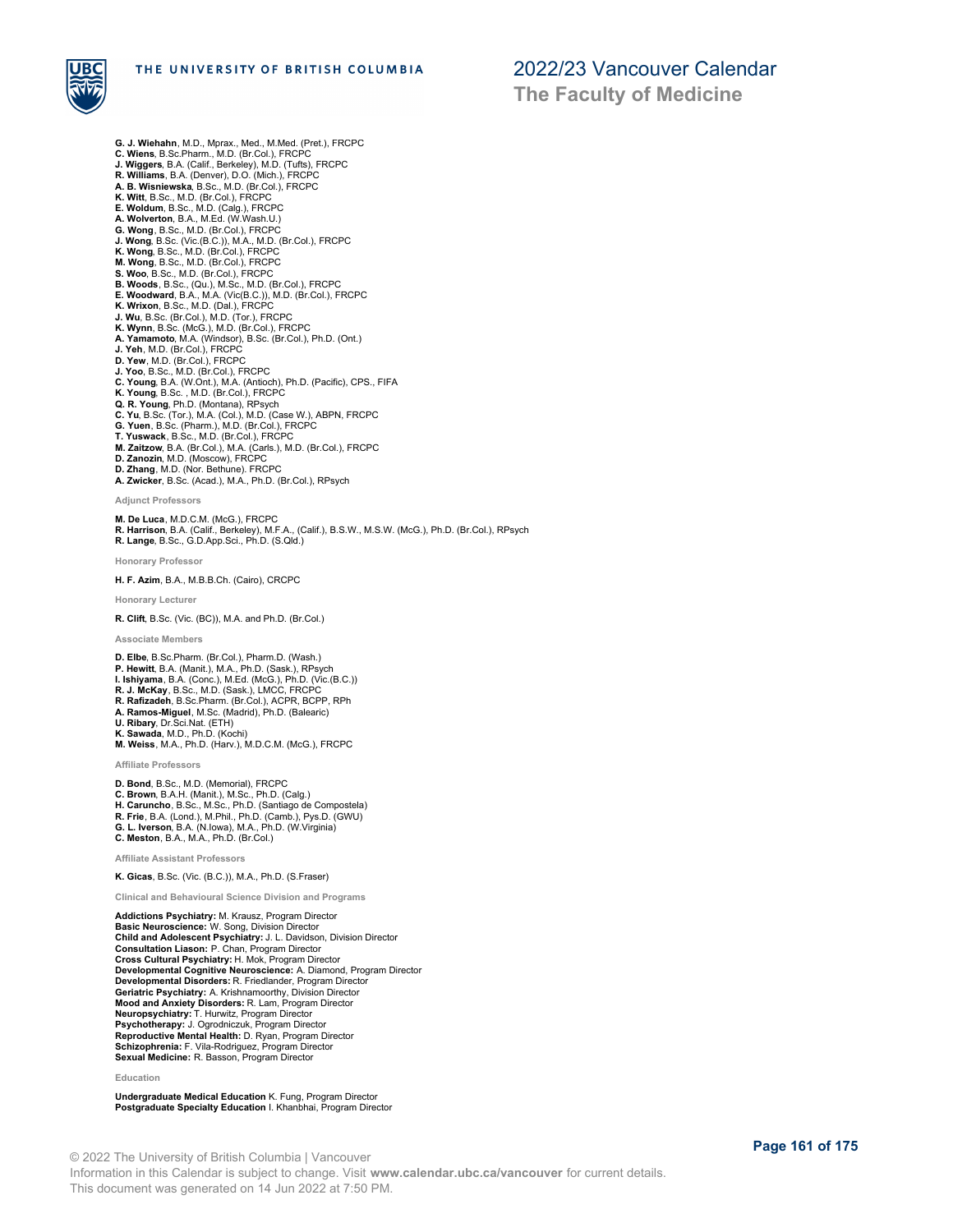

**Postgraduate Child & ADolescent Subspecialty Education** J. Russel, Program Director **Postgraduate Forensic Subspecialty Education** K. Riar, Program Director **Postgraduate Geriatric Subspecialty Education** A. Krishnamoorthy, Program Director **Postgraduate Geriatric Subspecialty Education** B. Singh, Associate Program Director

# 2022/23 Vancouver Calendar **The Faculty of Medicine**

Last updated: June 7, 2022

### **Academic Staff > Department of Radiology**

#### **B. Forster**, Head

**Professors**

**F. Benard**, M.D., FRCPC **J. A. G. Culham**, B.Sc., M.D. (Manit.), FRCPC **B. Forster**, M.D., B.Sc., M.Sc. (Br.Col.), LMCC, FRCPC **P. Kozlowski**, B.Sc., M.Sc., Ph.D. (Krakow, Poland) **J. Leipsic**, B.Sc., M.D. (Manit.), FRCPC **J. Mayo**, B.Sc., M.D., FRCPC **P. Munk**, B.Sc., M.D., C.M. (McG.), FRCPC **S. Nicolaou**, B.A., M.D. (Tor.), FRCPC **A. Rahmim**, PhD (UBC), DABSNM **Q. S. Xiang**, B.S. (Beijing), M.S., Ph.D. (Calif.)

**Professors Emeritus**

**P. Cooperberg**, B.Sc., M.D., C.M. (McG.), FRCPC, MACR **B. C. Lentle**, M.B., B.Ch., M.D. (Wales), DMRD, FRCPC **D. Li**, B.Sc., M.D., FRCPC **D. Lyster**, Ph.D. (Pharma) **A. MacKay**, B.Sc., M.Sc., Ph.D. (Oxf.) **N. L. Müller**, M.D. (Brazil), Ph.D. (Tor.), FRCPC **D. Newman**, B.A., M.D., FRCPC

**Associate Professors**

**A. R. Buckley**, M.B. (Dub.), BCHBAO, FRCR, FFR, RCSI **S. Chang**, B.Sc., M.D. (Br.Col.), FRCPC **M. Heran**, B.Sc., M.D. (Br.Col.), FRCPC **F. Khosa**, MBBS, FFRRCSI (Ire), DMGT,(Ire), FRCPC, MBA **D. Lang**, B.Sc., Ph.D. (Br.Col.) **C. Laule**, B.Sc., M.Sc., Ph.D. **K. S. Lin**, B.S., M.S., Ph.D. **D. Liu**, B.Sc. (Brandon), M.D. (Tor.), FRCPC **L. Machan**, M.D. (Alta.), FRCPC **P. Schaffer**, Ph.D (McM.) **R. Tam**, Ph.D. (Br.Col.)

**Assistant Professors**

**P. Blanke**, MD, Dr.med (PhD), (Germ) **I. Hachihaliloglu**, Ph.D (UBC) **J. Mawson**, M.B., Ch.B. (Auck.)

**Clinical Professors**

**G. Andrews**, R.T(.R.), M.D. (Sask.), FRCPC, FACR **A. Belzberg**, B.Sc., M.D. (Alta.), FRCPC **S. Bicknell**, B.Sc., M.D. (Br.Col.), FRCPC **H. Bray**, M.D. (Sask.), FRCPC **J. Brown**, B.Sc.N. (Br.Col.), M.D., FRCPC **R. Cairns**, M.D. (Br.Col.), FRCPC **P. Cohen**, B.C., M.D. (Tor.), FRCPC **P. B. Gordon**, M.D. (Tor.), FRCPC **A. Harris**, M.B.Ch.B., MRCP, FRCR(GB) LMCC, FRCP(C) **S. G. F. Ho**, M.D. (Br.Col.), FRCPC, Director, Residency Training **J. Mathieson**, B.A., M.D. (Calg.), FRCPC **D. Pugash**, B.Sc., M.D.C.M. (McG.) **M. Sargent**, M.B., Ch.B. (U.K.) **G. Sexsmith**, M.D. (Br.Col.), LMCC, FRCPC **C. M. Siu**, M.B., B.S. (H.K.), FRCPC **P. Switzer**, B.Sc., M.D. (McG.), FRCPC **L. Warren**, M.D., FRCPC, FACR **D. Worsley**, M.D. (Br.Col.), FRCPC **C. V. Zwirewich**, M.D. (W.Ont.), FRCPC **Clinical Professor Emeritus**

**J. Aldrich**, B.Sc., Ph.D. (Nott.)

**V. A. Rowley**, B.Sc., M.D. (Alta.), FRCPC

**Clinical Associate Professors**

**A. Bilawich**, B.Sc., M.D. (W.Ont.), LMCC, FRCPC **Y. Cheong**, M.D. (Tor.) **J. Clement**, M.D. (Br.Col.), FRCP **D. Connell**, M.D. (W.Ont.), FRCPC **M. Cresswell**, B.Sc., B.Sc. (Witw.), M.B., B.Ch., D.A. (S.Afr.), FRCPC(UK), **R. Eddy**, B.A., M.D. (Nfld.) **K. Forkheim**, B.Sc., M.Sc., M.D. (Manit.) **I. Gardiner**, B.Sc. (Vic.(BC)), M.D. (Br.Col.)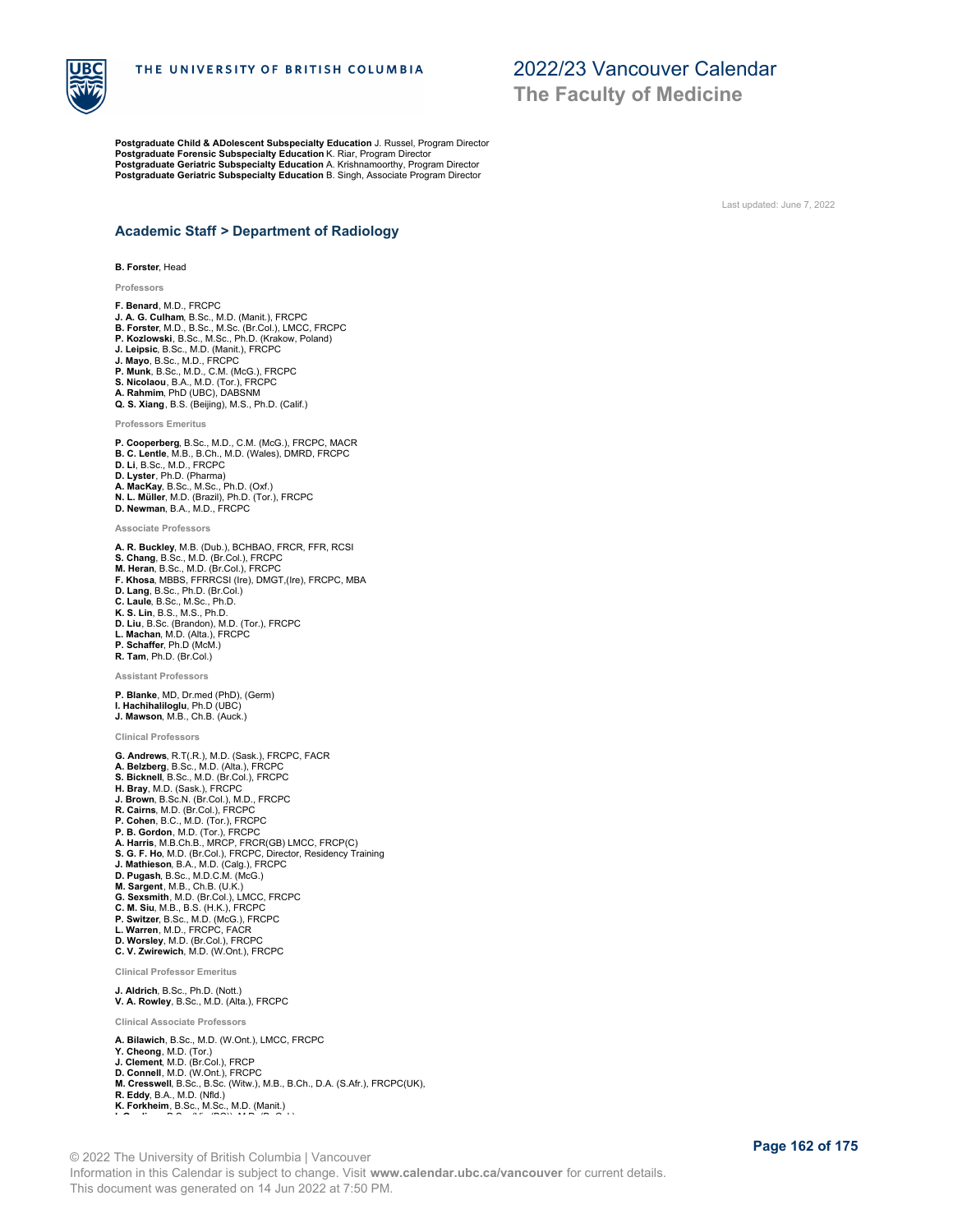

**The Faculty of Medicine**

**I. Gardiner**, B.Sc. (Vic.(BC)), M.D. (Br.Col.) **C. Hague**, B.Sc., M.D., FRCPC **D. Klass**, M.B.,C.L.B., Ph.D., MRCS, FRCR **G. M. Legiehn**, M.D. (Manit.), FRCPC **L. Louis**, B.Sc., M.D. (Br.Col.), FRCPC **M. Martin**, B.M., Sc., M.D. (Alta.), FRCPC **H. Ouellette**, M.D. (Ont.), FRCPC J. Shewchuk, B.Sc., M.D., FRCPS, ABR<br>W. Siu, M.D. (Br.Col.), FRCPC<br>A. Spielmann, B.Sc., M.D. (Br.Col.), FRCPC<br>T. Vertinsky, B.Sc., M.D. (Br.Col.) FRCP<br>P. Vos, M.D., K.N.M.G. (NL)<br>L. Weir, B.Med.Sc., M.D. (Alta.)<br>C. Vilson,

**Clinical Associate Professor Emeritus**

**P. Chipperfield**, M.D. (Sask.), FRCPC, DABR **B. Flak**, M.D., B.Sc. (Alta.), FRCPC **D. Graeb**, M.D. (Tor.), FRCPC, DABR **D. A. Harrison**, M.D. (Calg.), FRCPC **D. H. Jamieson**, M.B., Ch.B. (S.Afr.)

**S. E. Aippersbach**, B.Sc., M.D. (Alta.), FRCPC

**Clinical Assistant Professors**

- **M. Arrigan**, MD, FRCPC **J. Barberie**, B.Sc., M.D. (Br.Col.), FRCPC **K. Bentley**, M.D. **A. Best**, B.Sc., M.D. (Tor.), FRCP(C) **J. Bilbey**, B.Mc., Sc., M.D. (Edmonton), FRCPC **D. Chu**, B.Sc., M.D. (Alta.), FRCPC **M. J. Cloutier R. D'Ovidio**, M.D. (Tor.), FRCPC **I. Dunn**, B.Sc. (Br.Col.), Ph.D. (Tor.), M.D. (Calg.) **J. Ellis**, M.D., FRCPC **D. Hodges**, B.Sc., M.D., (Ont.), FRCPC **D. Hou**, B.Sc., M.D., FRCPC, RCPSC **D. Janzen**, M.D. (Sask.), CPSBC, RCPSC **C. Keogh**, B.A.O., M.B., B.Ch. (Dub.) **R. Koopmans**, M.Sc., M.D. (Alta.), FRCPC **N. Lapinsky**, M.D., FRCPC **P. Llewellyn**, B.Sc., M.D., (BC), FRCP **D. Maharaj**, B.S., M.D. (McM.), FRCPC **C. Mar**, B.Sc., M.D., CPSBC, FRCPC **M. Martin**, M.D., Ph.D. (Tor), FRCP **D. Murphy**, MCCBH BAO, FRCPC, RCPSC **T. O'Connell**, BSC, MD, CPSBC, RCPSC **E. Peramaki**, M.D., CPSBC, RCPSC **C. Phillips**, M.D. (Sask.), FRCPC G. Scheske, M.D., FRCPC<br>A. Sedlic, B.A., M.D. (Br. Col.), CPCBC, RCPSC<br>S. Silver, B.Sc., M.D. (W.Ont.), FRCPC<br>R. Smith, B.Sc., M.D. (W.Ont.)<br>D. Spouge, B.Sc., M.D. (W.Ont.)<br>M. Stiiwell, M.D., LMCC, FRCPC<br>Y. Thakur, Ph.D., **P. Tiwari**, M.B.B.S., FRCS, FRCR (UK) FRCPS(C) **R. Tonseth**, M.D. (Br.Col.), LMCC **V. Van Raalte**, B.Sc., M.D. (Br.Col.) **K. Wong**, B.Sc., M.D., LMCC., FRCP **G. Yakemchuk**, B.Sc., M.D. (Br.Col.) FRCPC **L. Yewchuk**, B.Sc., M.D. **C. Yong-Hing**, B.Sc., M.D., FRCPC **Clinical Instructors A. R. Ahuja**, B.Sc., M.D., FRCPC, ABR **C. Allen**, M.D. (Alta.), USMLE, LMCC, FRCPC **V. Anand**, B.M.S., M.D. (Alta.), FRCPC **R. Attawali**, Ph.D., M.D., FRCPC, FANM Nucl. Med., FRCPC Nucl. Med., CCD ISCD **S. Babensee**, B.Sc., M.D. (Tor.) **L. Bajno**, B.Sc. (Manit.), M.B.Sc. (Tor.), M.D. (Manit.), CPCBC, RCPSC **S. Barrett**, B.Med.Sc., M.B. B.Ch. B.A.O. (U.Coll.Cork) **S. Bhalla**, BSCH (Penn. State), M.D. (W. Ont.) **T. Bjarnason**, Ph.D. (Calg.), Biomedical Engineering **T. Blake**, BSc, MD, CPSBC, BCCFP, RCPSC **B. Brauer**, MBBCH, FRRAD(DI)SA, CPSBC **M. Brown**, MD, FRCPC **M. Buckley**, M.B., B.Ch., B.A.O., FRCR, RCPSC, SMPBC **M. Burns**, MBBCH BAO, CPSBC **J. Burrill**, M.B., B.S., FRCR, CPSBC **F. Cafferty**, MB BCh (Ire) BAO,(Ire) MRCSI, FFRRCSI, FRCPC **B. Cairns**, MD, (McGill), FRCPC **D. Chang**, B.Sc., M.D. (Tor.), FRCP **F. Chen**, M.D. (Br.Col.), FRCPC **J. Chew**, M.B.Ch.B., B.H.B., (Aukland), FRANZCR, FRCPC
- **I. Cheyne**, B.Sc. (Vic.(B.C.)), M.D. (Br.Col.) **R. Chiu**, B.A.Sc., M.D. (Br.Col), FRCPC
- **S. Chu**, M.D. (Br.Col.)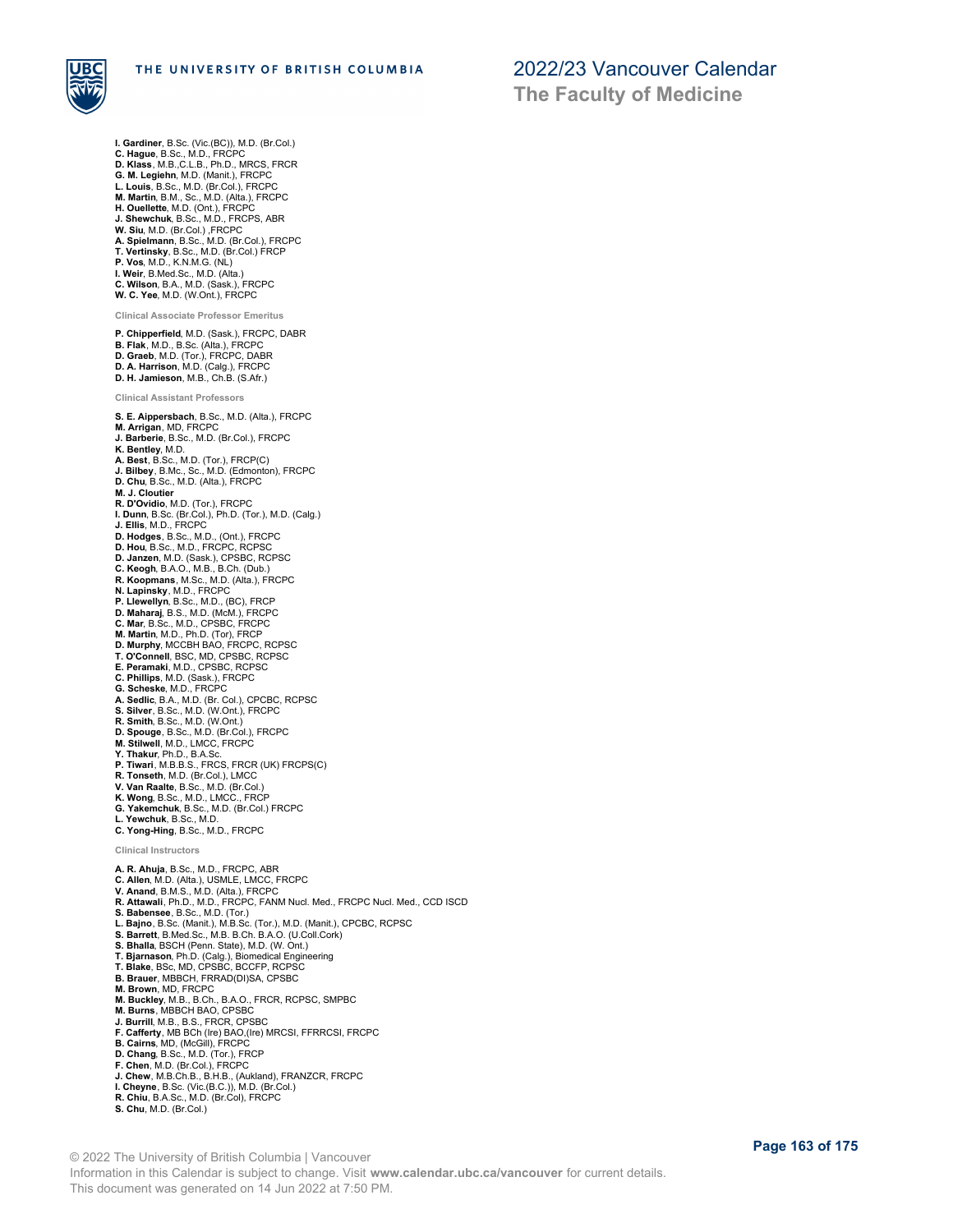

**The Faculty of Medicine**

**J. Chung**, B.A., M.D. (Alta.), CPCBC, RCPSC **S. Co**, MD, FRCPC **B. Coldwell**, B.Sc., M.D., CPSBC, RCPSC **R. Colistro**, B.Sc., M.D. **J. Dolden**, MD, FRCPC **J. Dufton**, M.D., CPSBC, RCPSC **A. Eftekhari**, M.D. (Br.Col.) **L. Erickson**, B.Sc., M.D., CPSBC, FRCE(C) **B. Farnquist**, M.D., CPSBC, RCPSC J**. Farrell**<br>**D. Fenton**, B.Sc., M.D. (Br.Col.), FRCPC<br>**D. Fernandes**, M.D., FRCPC, ABR, LMCC<br>**N. Finn,** B.A., M.D. (Qu.), FRCPC<br>**R. George**, MBBD-JIPMER (PU), DMRD, M.D. Radiodiagnosis (Calicut), M.MEd. Radiology (Stell.) **S. Greek**, M.D., Ph.D., FRCPC **J. Guijon**, M.D., FRCPC, ABR, LMCC **S. Gupta**, MBCB, CPSBC, RCPSC M. Harmon, M.B., B.Ch., B.A.O. (U.Coll.Dublin)<br>A. Hegde, B.Sc. (Calg.), M.D. (St. Louis U.), CPCBC, RCPSC<br>Z. Hirji, B.Sc. (McG.), M.H.A., M.D. (Br. Col.), CPSBC, RCPSC<br>W. Huk, B.Sc. (Br. Col.), M.D. (Manit.), FRCPC<br>M. Huk, **J. Jessup**, MD, FRCPC **R. Kalke**, M.D., CPSBC, RCPSC **N. Khorrani-Arani**, BMBS, BSC, CPSBC, RCPSC **C. King**, B.Sc., M.D., FRCPC **M. Kozoriz**, B.Sc.H. (Qu.), M.Sc. (Calg.), Ph.D., M.D. (Br.Col.) **J. Kritzinger**, MBCHB, FRCPC, CPSBC, RCPSC **P. Kurjian**, M.D. (Tor.), LMCC (Calg.), FRCPC **S. Kwong**, M.D. (Sask.) **B. Lee**, B.Sc., M.D., FRCPC **B. J. Lee**, B.Sc., M.D.C.M. (McG.) **D. Lee**, B.Sc., M.D. (Br. Col.), CPSBC, RCPSC **M. Lee**, B.Sc., M.D. (Br. Col.), CPSBC, RCPSC, BCCFP **A. Leighton**, M.D. (Br.Col.), FRCPC **J. Li**, B.Sc., M.D. (McG.) **W. Lister**, MD, FRCPC **S. Maroo**, MBChB, M.MED (Nair.), FRCR, FRCPC **A. McEachern**, B.Sc., M.D. (Br.Col.), FRCP(C) **J. Middelkamp**, B.C., M.D. (Br.Col.), FRCPC, ABR **C. Mohamed**, B.Sc., M.D., FRCPC, CPSBC, RCPSC **N. Murray**, M.B., B.Ch., B.A.O. (U.Coll.Dublin) **E. Ni Mhurchu**, M.B., B.Ch., B.A.O. (U.Coll.Dublin) **A. Padilla-Thornton**, MD, CPSBC, RCPSC **M. Patrick**, MD, FRCPC **K. Pennycooke**, MD, FRCPC **B. Quiney**, B.Sc., M.D. (Br. Col.), CPCBC, RCPSC **A. Rankin**, B.Sc., M.D., CPSBC, RCPSC **S. Rao**, M.B, B.S. (IN), FRCPC **S. Riccio**, B.Sc. (Br.Col), M.Sc. (W.Ont.), M.D. (Br.Col.) **M. Rigby**, B.A., M.D. (Manit.), FRCPC **J. Ross**, M.D. (Manit.) **K. Rowan**, B.A., M.D., FRCPC **D. Russell**, MD, FRCPC **J. Scheske**, MD, FRCPC **K. Seland**, B.Sc., M.D., CPSBC, RCPSC **G. Shand**, M.D., FRCPC, CPSBC, RCPSC **K. Sharma**, M.D. (W.Ont.), FRCPC, CCFD **G. Sidhu**, M.D. (Br.Col.), FRCPC **P. Sobkin**, MD, FRCPC **P. Stacey**, M.D. (Br.Col.) **E. Steenkamp**, M.B., Ch.B., MMED, LMCC, FRCPC **J. Su**, M.D. (Br.Col.), FRCPC **A. Thompson**, B.Sc., M.D., ABR, FRCPC **C. Thurgur**, B.Sc. Hons., M.D. (Tor.), FRCPC (Br.Col.) **B. Truong**, MD, FRCPC **R. Van Wiltenburg**, M.D. (Alta.), FRCP **V. Vedd**, B.Sc. (T. Rivers), M.D. (Br. Col.), FRCPC (Alta.), CPCBC, RCPSC **R. Walter**, B.A., M.D., FRCPC **M. Warren**, B.Sc., M.D., CPSBC, RCPSC **A. Weathermon**, MD, FRCPC **R. Wilson**, B.Sc., M.D., CPSBC, RCPSC **W. W. Yap**, MBCHB, CPSBC, RCPSC **P. Yen**, MD, FRCPC **S. Yoshida**, M.D., FRCPC **R. Yuan**, M.D., CPSBC, RCPSC **Associate Members A. Fung**, Cardiology **M. Kiess**, Cardiology **S. Kolind**, Neurology **A. Rauscher**, Pediatrics **G. Redekop**, Surgery **V. Sossi**, Medicine

**A. Traboulsee**, Neurology **D. Wilson**, Surgery

**Honorary Professors**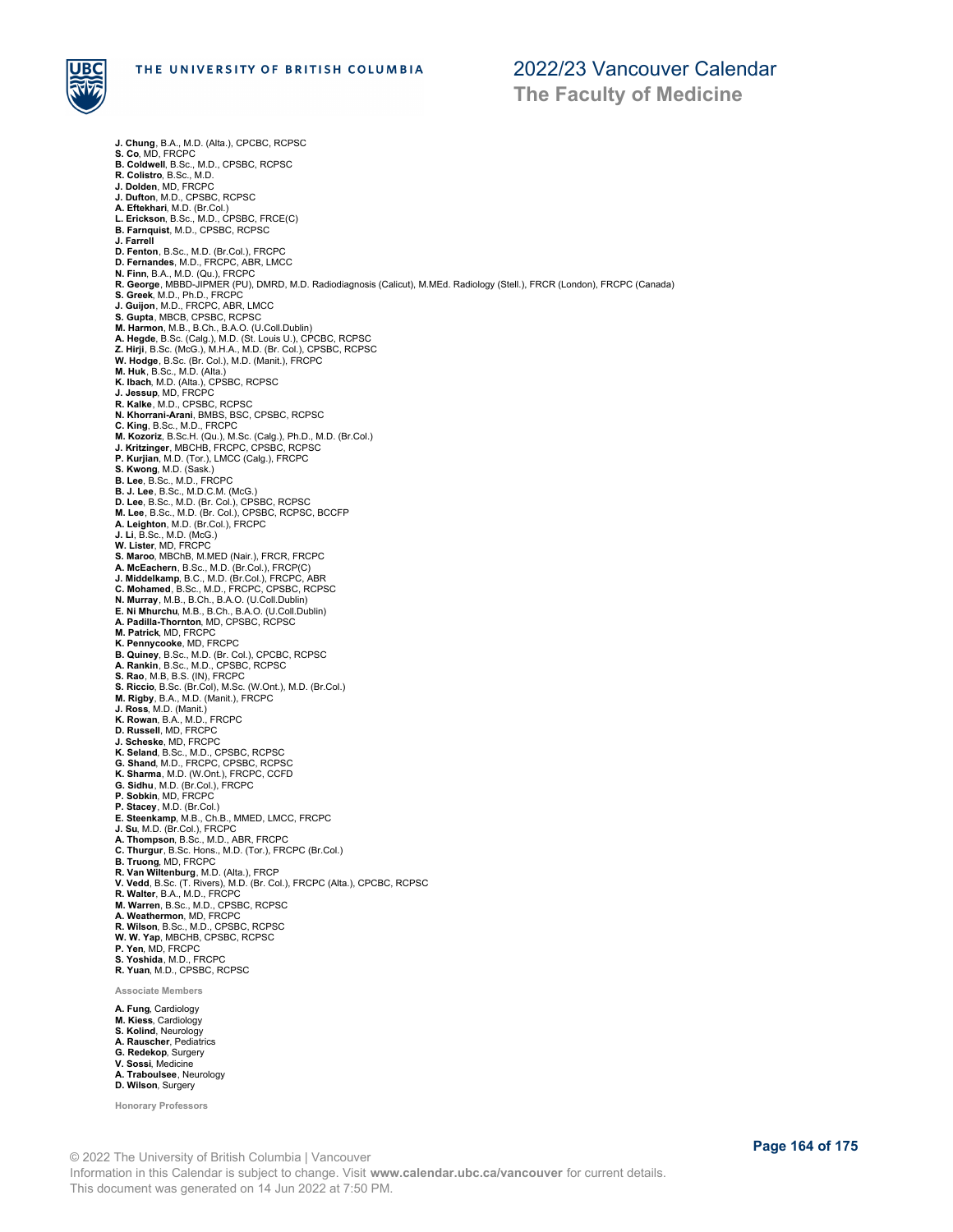

**The Faculty of Medicine**

**G. Stevenson**, B.A., M.A. (Oxf.), FRCPC, LMCC

*Division of Nuclear Medicine*

**G. Sexsmith**, Head, M.D. (Sask.), FRCPC

**Professor**

**F. Benard**, M.D., FRCPC

**Clinical Professors**

**A. S. Belzberg**, M.D. (Alta.), FRCPC **G. Sexsmith**, M.D. (Sask.), FRCPC, Director, Residency Training **D. Worsley**, M.D. (Br.Col.), FRCPC

**Clinical Associate Professors**

**P. Cohen**, B.A., B.Sc. (N.Hampshire), M.D., C.M. (McG.), CSPQ, (FRCPC)

**Clinical Assistant Professor**

**Associate Member**

**A. Y. Fung**, Medicine

**Clinical Instructor**

**J. C. Guijon**, M.D. (Manit.)

Last updated: June 7, 2022

### **Academic Staff > Department of Surgery**

### **G. J. Redekop**, Head

**Professors**

- **N. R. Caron**, B.Sc., M.D. (Br.Col.), M.P.H., FRCSC **S. W. Chung**, M.D. (Tor.), Ph.D., FRCSC **J. M. Crook**, M.D. (Tor.), CCFP, FRCPC **A. Ghahary**, M.Sc. (Tehran), Ph.D, PDF (Manit.) **C. R. Honey**, M.D., D.Phil. (Br.Col.), FRCSC **Y. N. Hsiang**, M.B., Ch.B. (Otago), M.H.Sc., FRCSC **J. D. Johnson**, B.Sc., Ph.D. (Alta.) **T. Kieffer**, B.Sc., Ph.D. (Br.Col.) **M. Levings**, Ph.D. (Br.Col.) P. T. Phang, M.Sc., M.D. (Tor.), FRCSC<br>A. K. Qayumi, M.D., Ph.D. (Kiev), FRCSC<br>G. Regehr, B.A., Ph.D. (McM.)<br>E. D. Skarsgard, M.D. (Br.Col.), M.Sc., FACS, FAAP, FRCSC<br>C. B. Verchere, B.Sc., M.Sc., Ph.D. (Br.Col.)<br>S. M. Wis **Professors Emeriti D. D. Cochrane**, M.D., FRCSC **F. A. Durity**, M.D., FRCSC **R. J. Finley**, M.D. FRCSC, FACS **G. Fradet**, M.D. (Laval), FRCSC
- **J. K. MacFarlane**, M.D. FRCSC **M. D. Morrison**, M.D. FRCSC **T. A. Pickles**, M.B. (Middx.), M.D., MRCP, FRCP **D. W. F. Schwarz**, M.D. FRCSC **R. Simons**, M.B., FRCS, FRCSC, FACS **P. Steinbok**, B.Sc. (Newcastle), M.B., B.S. (WI), FRCSC **G. F. O. Tyers**, M.D, FRCSC, FACS, ABS, ABTS **G. L. Warnock**, B.Med.Sc., M.D. (Alta.), M.Sc., FRCSC, FACS

- **Associate Professors R. E. Cheifetz**, M.D. (Tor.), M.Ed., FRCSC **N. L. Davis**, M.D. (Calg.), FRCSC **C. Garnis**, B.Sc., Ph.D. (Br.Col.) **S. M. Hameed**, M.D. (Alta.), MPH, FRCSC **B. Hoffman**, B.Sc., Ph.D. (Br.Col.) **D. S. Luciani**, M.Sc., Ph.D. (DTU, DK) **F. C. Lynn**, B.Sc., Ph.D. (Br.Col.) **R. M. Meloche**, M.D. (W.Ont.), FRCSC **A. T. Meneghetti**, M.D., M.H.Sc. (Br.Col), FRCSC **A. Mui**, B.Sc., Ph.D. (Br.Col)<br>**D. A. Nunez**, M.B., B.S. (WI), M.D. (Leic.), FRCS (Edin.; OTL), FRCS (Edin., England, Glas., IE; ORL)<br>**R. Olson,** B.Sc., M.Sc., M.D. (Calg.), FRCPC **G. J. Redekop,** B.Sc., M.D. (W.Ont.), M.Sc., FRCSC<br>**C. H. Scudamore**, B.Sc., M.Sc., M.D. (Br.Col.), FACS, FRCSC, FRCS(Ed.), FRCSC<br>**R. R. Sidhu,** M.D., B.Sc., M.Ed. (Tor.), M.D. (Qu.), FRCSC **D. C. Taylor**, M.D. (Br.Col.), FRCSC **E. M. Webber**, M.D. (Tor.), FRCSC
- **J. Yee**, M.D., FRCSC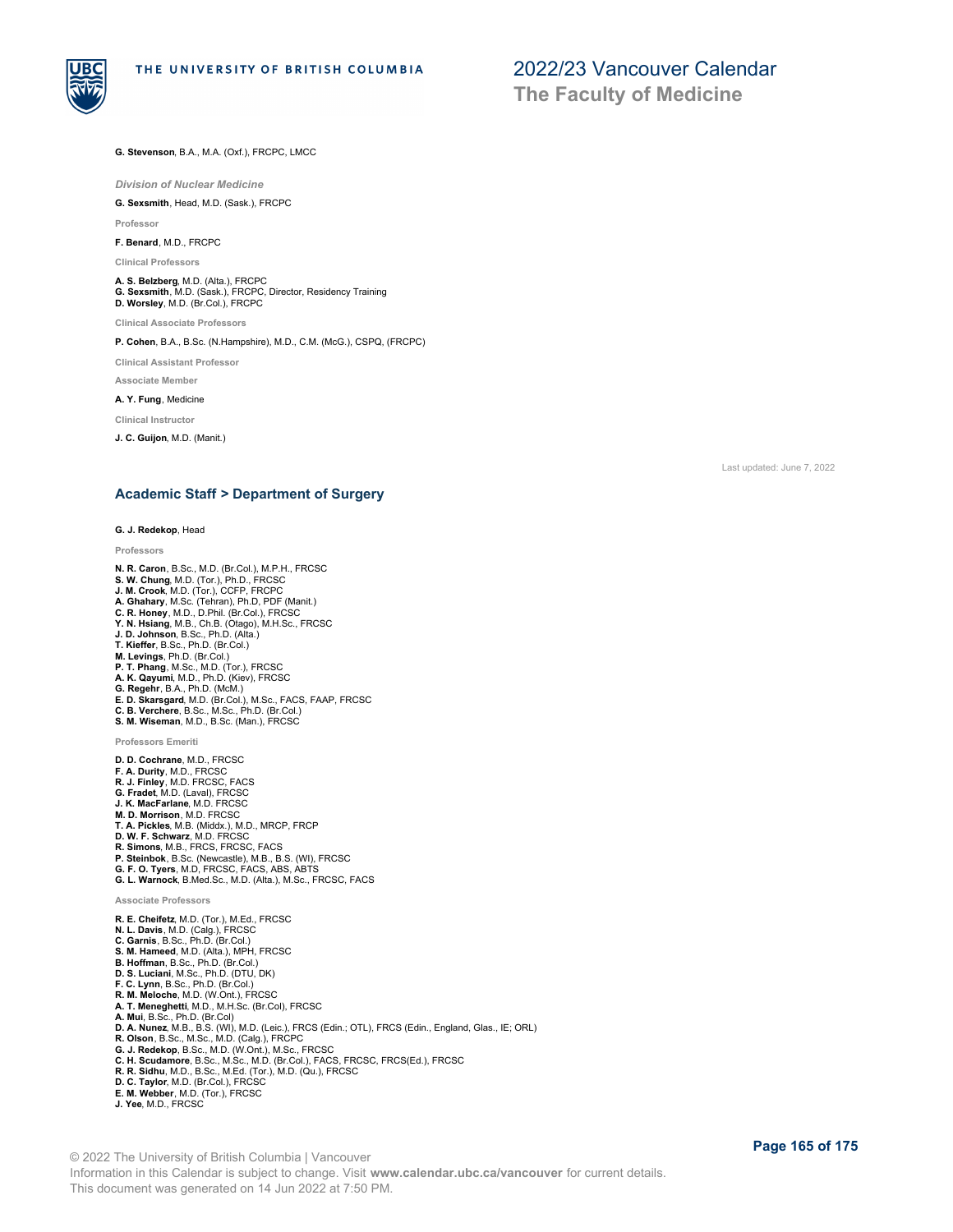

**Assistant Professors**

**Clinical Professors**

**K. Isaac**, M.D., M.P.H (Harvard), FRCSC **M. Tamber**, Ph.D. (McM.) FRCSC

**The Faculty of Medicine**

**J. G. Abel**, B.Sc., M.D. (Tor.), FRCSC **R. Akagami**, M.D. (Tor.), B.Sc., FRCSC **D.W. Anderson**, M.D. (Alta.), FRCSC **C. Aquino-Parsons**, M.D. (McG.), FRCPC **J. S. Arneja**, B.Sc., M.D. (Manit.), FRCSC **J. G. Bashir**, B.M.Sc., M.D. (Alta.), FRCSC **G. Blair**, M.D. (Tor.), FRCSC **C. J. Brown**, B.Sc., M.Sc., M.D.(McM.), FRCSC **D. R. G. Brown**, B.Sc., M.D. (McM.), FRCSC **E. Brown**, B.Sc., Ph.D., M.D. (Br.Col.), FRCSC **A. Buczkowski**, M.D. (Poland), FRCSC **S. P. Bugis**, M.D. (Alta.), FRCSC(GS), Dip.Amer.Board Surgery, FACS<br>**K. Bush,** M.D. (Br.Col.), FRCSC(PLS)<br>**S. A. Butterworth**, B.Sc., M.D. (Br.Col.), FRCSC **N. J. Carr**, M.D. (Br.Col.), FRCSC **N. K. Chadha**, M.B., Ch.B. (Manc.) **J. Chen**, M.D. (Br.Col.), FRCSC **A. W-C. Cheung**, MD. (Manit.) B.Sc., M.Sc., FRCSC **R. C. -S. Cook**, B.Sc., M.Sc., M.D. (Alta.), FRCSC **D.J. Courtemanche**, M.D. (Br.Col.), FRCSC **C. K. Dingee**, B.Sc., B.M.Sc., M.D. (Nfld.), C.C.F.P., FRCSC **G. Duncan**, M.B., Ch.B. (Edin.), FRCPC **J. S. Durham**, B.Sc. (Regina), M.D. (Sask.), FRCSC **D. J. Fairholm**, M.D. (Alta.), FRCSC(NS) **S. Gandhi**, B.Sc. (Dal.), M.D., C.M. (McG.), FACS, FRCSC **K. J. Goddard**, M.B. (Manc.), MRCP, FRCPC **A. H. Hayashi**, M.D. (W.Ont.), M.Sc., FRCSC **R. Hayden**, M.D. (McG.), FRCSC(GS;CTS) **M. K. Hill**, B.S.A., B.Sc., M.D. (Sask.), FRCSC **M. T. Janusz**, M.D. (Manit.), FRCSC (GS;CTS) **A. R. Javer**, M.D. (Br.Col.), FRCSC **S. S. Karim**, B.Sc., M.D. (Br.Col.), FRCSC **M. Keyes**, M.D. (Yugoslavia), FRCPC **C. Kim-Sing**, M.B., Ch.B. (Cape T.), FRCPC **F. K. Kozak**, M.D. (McM.), FRCSC **U. Kuusk**, M.D. (Br.Col.), FRCSC **J. LeBlanc**, M.D. (Laval), FRCSC(GS;CTS) **P. Lennox**, M.D. (Br.Col.), FRCSC **S. V. Lichtenstein**, M.D., Ph.D. (Maryland), FRCSC **M. Liu**, M.D.C.M. (McG.), FRCPC **R. Ma**, M.D. (Br.Col.), FRCPC **M. McKenzie**, M.D., (Qu.), FRCPC **E. C. McKevitt**, B.Sc., M.Ed., M.D. (Br.Col.), FRCSC **W. J. Morris**, M.D. (Br.Col.), FRCPC **O. N. M. Panton**, M.B. (WI), FRCSC, FACS<br>**A. A. Papp**, M.D. (Kuopio), FRCSC<br>**M. J. Raval**, B.Sc., M.Sc., M.D.(Br.Col.), FRCSC<br>**J. D. S. Reid**, M.D. (Calg.), FRCSC(GS;VS)<br>**A. J. Salvian**, M.D. (Ont.), FRCSC(GS;VS) **W. T. Simpson**, M.D. (Manc.), FRCSC, FACS **I.T. Spadinger**, B.A.Sc., Ph.D. (Br.Col.), FCCPM N. C. Thong, M.B., FRCS(IE), FRCSC<br>P. Truong, M.D.C.M. (McG.)<br>**S. Tyldesley**, M.D. (Br.Col.), M.P.A., A.B.R., FRCPC<br>**N. van Laeken**, M.D. (Ott.), FRCSC<br>**C. Verchere,** M.D. (Br.Col.), FRCSC<br>**E. Wai**, B.Sc., M.D. (Br.Col.), **R. J. Warren**, M.D. (Br.Col.), FRCSC **L. Weir**, M.D. (Qu.), FRCPC **B. Westerberg**, M.D. (Qu.), FRCSC **D. R. Wong**, B.Sc., M.D. (Tor.), M.P.H. (Harv.), FRCSC **J. D. Woodham**, M.B., Ch.B., (Manc.), FRCSC **J. S. Wu**, B.M.Sc., M.D. (Alta.), FRCPC **J. Ye**, M.Sc., M.D. (Wenzhou), FRCSC **R. A.L. Younger**, M.D. (Alta.), FRCSC **T. J. Zwimpfer**, M.D., Ph.D. (Tor.), FRCSC **Clinical Professor Emeritus**

**P. Fry**, M.D., FRCSC

**K. R. Riding**, M.D. FRCSC **R. H. Taylor**, M.D., C.M. (McG.), FRCSC **L. J. Turner**, M.B., B.Sc. (Lond.), FRCSC, FACS

**Clinical Associate Professors A. S. Alexander**, B.Sc., M.D. (Alta.), FRCPC **A. S. Ashrafi**, B.Sc., M.D. (Ott.), FRCSC (GS, Crit. Care Med, TS) **F. Bachand**, D.E.C., M.D. (Sher.), FRCPC **G. Bahl**, M.B.,B.S., FRCPC **R. Baird**, M.Sc., MDCM<br>**S. Balkwill**, B.Sch., M.D. (Calg.), FRCPC<br>**K. A. Baxter**, B.Sc., M.Sc., M.D. (Br.Col.), FRCSC<br>— A. B<mark>axter</mark>, B.Sc., M.Sc., M.D. (Br.Col.), FRCSC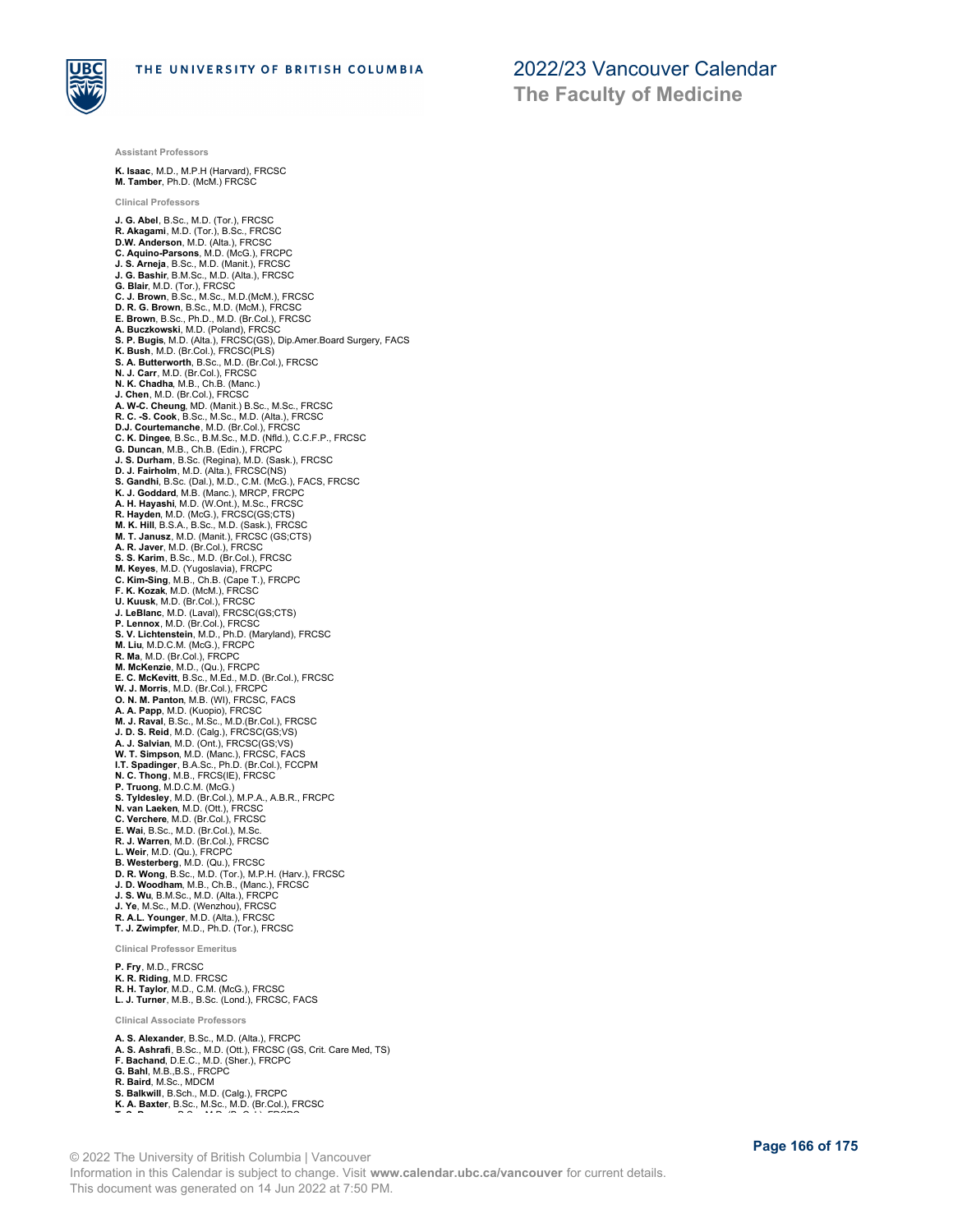



**The Faculty of Medicine**

**T. S. Berrang**, B.Sc., M.D. (Br.Col.), FRCPC **E. Berthelet**, M.D. (Montr.), FRCPC **J. C. Boyle**, M.D. (Br.Col.), FRCSC G. E. Bryce, B.Sc., M.D. (Tor.), FRCSC<br>A. I. M. Campbell, B.Med.Sc., M.D. (Ott.), FRCSC<br>H. M. Carolan, B.A., M.D. (Br.Col.), FRCPC<br>J. Cunningham, B.Sc., M.D. (McG.), FRCSC<br>A. Demianczuk, B.Sc., M.D. (Qu.), FRCSC<br>C. Dong, M P. -A. Gfeller-Ingledew, B.Sc., M.D. (Br.Col.), FRCPC<br>C. A. Grafton, M.B., B.S. (Lond.), FRCSC<br>R. Halperin, M.D. (Alta.), FRCPC<br>S. J. Hentschel, B.Sc., M.D. (Br.Col.), FRCSC<br>S. M. Hiscock, B.Sc., M.D. (Mem.), FRCSC D. Hoegler, M.S., M.D. (McM.), FRCPC<br>C. L. Holloway, M.D., FRCPC<br>F. H. C. Hsu, B.Sc., M.D. (Ott.), FRCPC<br>M. F. Humer, B.Sc., M.D. (Ott.), FRCSC<br>H. S. J. Hwine, M.D. (Sask.), FRCSC<br>R. A. Irvine, M.D. (Sask.), FRCSC **A. S. Janjua**, M.D. (Alta.), FRCSC **K. E. Joughin**, B.Sc., M.Sc. (Calg.), M.D. (Dal.), Ph.D. (Qld.), FRCSC **A. A. Karimuddin**, B.Sc., M.D.(W.Ont.), FRCSC **A. Karvat**, B.Med.Sc., M.D. (Alta.), FRCPC **D. J. Kibblewhite**, B.Sc., M.D. (Br.Col.), FRCSC **D. E. Konkin**, M.D. (Br.Col.), FRCSC **W. Kwan**, M.B., B.S. (HK), FRCPC **D. Lawlor**, B.Sc., M.Ed., M.D. (W.Ont.), FRCSC **J. Lea**, M.D. (Tor.), FRCSC **A. L. Lee**, B.Sc., M.Sc., M.D. (W.Ont.), FRCSC **P. Lim**, M.D. (Br.Col.), FRCPC **J. Ludemann**, M.D. (McG.), FRCSC **S. A. Macadam**, B.Sc., M.D. (Br.Col.), FRCSC **P. S. MacDonald**, B.Sc., M.D. (Tor.), FRCSC **A. J. MacNeill**, B.Sc.Hon., M.Sc., M.D. (Tor.), FRCSC **M. F. Manji**, M.B.Ch.B. (Makere), FRCPC **A. McFadden**, M.D. (Sask.), FRCSC **A. L. McGuire**, B.A., M.D. (Tor.), FRCSC(GS), FRCSC **P. Mick**, M.D., FRCSC **J. P. Moxham**, M.D. (Alta.), FRCSC **N. Nguyen**, B.SC, M.D. (Br.Col.), FRCSC **A. M. Nichol**, B.A.Sc., M.D. (Calg.), CCFP, FRCPC **E. Prisman**, M.D. (Tor.), FRCSC **M. J. Reed**, M.D. (Qu.), FRCPC **R. Sahjpaul**, M.H.Sc, M.D.(Tor), FRCSC **D. D. Schellenberg**, B.Sc., M.D. (Br.Col.), FRCPC **T. M. Scott**, M.D. (Nfld.), M.H.P.E. (Ill.), FRCSC **A. Singhal**, B.Sc., M.Sc., M.D. (Alta.), FRCSC **P. Skarsgard**, M.D. (Br.Col.), FRCSC **M. Sutter**, M.D. (Br.Col.), FRCSC **B. Valev**, M.D. (Pleven), M.Sc., FRCPC **N. Wells**, B.Sc., M.D. (Br.Col), FRCSC **M. C. Wiggins**, M.D. (S.Afr.), M.Fam.Med., FCS, FRCSC **F. L. -W. Wong**, B.Sc., M.D. (Br.Col.), FRCPC **Clinical Associate Professor Emeritus R. N. Fairey**, B.Sc., M.D. (Br.Col.), FRCPC **Clinical Assistant Professors A. Abdalkhani**, B.A., M.D. (Ind.), FRCSC, FACS (OTL) **S. N. Ahmed**, M.B., B.S. (Punj.), F.C.Rad (Onc) (SA), FRCPC **T. Ailon**, B.Sc., M.D. (Br.Col.), M.P.H., FRCSC(NS) **F. Alfaraj**, M.Ed, M.B.B.S, FRCPC **K. Alscher**, M.D. (Br.Col.), B.Sc., M.Sc., FRCSC **A. Anzarut**, B.Sc., M.D. (Br.Col.), M.Sc. (Alta.), FRCSC **J. P. Appleby**, M.D. (Br.Col.), FRCSC **S. Atrchian**, M.D. (Tehran U.M.S.), FRCPC(RO) **A. D. Baillie**, B.Sc., Ph.D.(Glasg.), FCCPM **C. Baliski**, M.D. (Alta.), FRCSC **A. Bazarelli**, B.Sc.PT., M.D., FRCSC **A. Bergman**, B.Sc. Hons., M.Sc., Ph.D. (Br.Col.)

- **P. Blood**, B.Sc., B.M. (S'ton.), FRCPC
- 
- **R. J. Bond**, B.N., M.D. (Calg.), M.Ad.Ed., FRCSC **C. C. Bowman**, M.D. (Br.Col.), FRCSC
- **J. Bozinovski**, B.Sc., M.Sc., M.D. (Qu.), FRCSC
- 
- **S. G. Bristol**, M.D. (Br.Col.), FRCSC **D. T. Brosseuk**, M.D. (Qu.), FRCSC
- **N. Causton**, M.D., M.Sc. (Br.Col.), FRCSC
- **A. K. T. Cheung**, B.Sc., M.D. (W.Ont.), FRCSC **T. K. K. Chuah**, M.D. (Br.Col.), FRCSC
- **H. Clark**, B.Sc. (Hons), M.Sc., Ph.D.
- 
- 
- **K. D. Clarke**, B.Sc., M.D. (Dal.), FRCSC **A. Denton**, M.D. (Dal.), FRCSC **R. C. Diamond**, B.Sc., M.D. (Dal.), M.P.H. (Alta.), FRCSC
- **J. Dooner**, M.D. (W.Ont.), FRCSC, FACS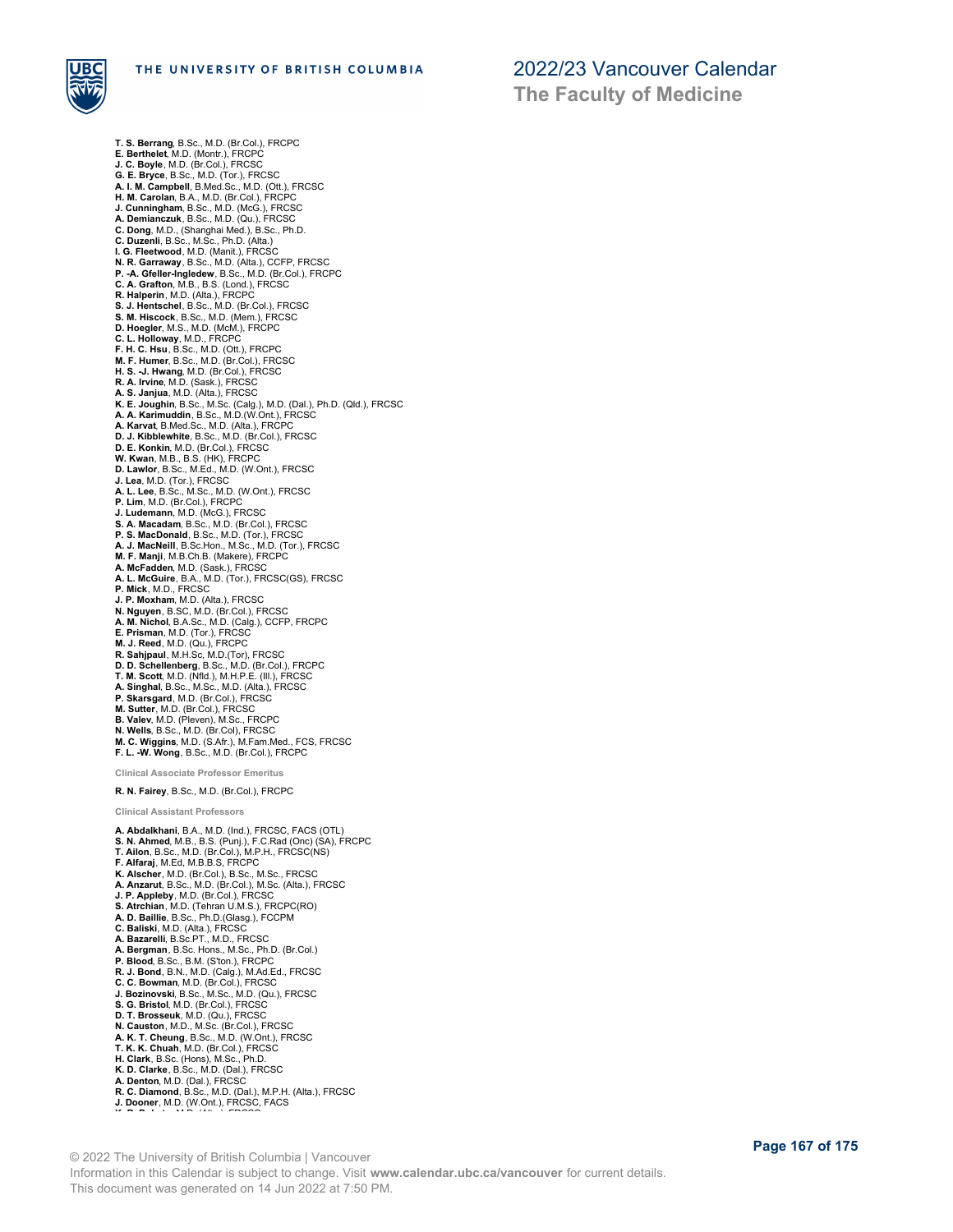

**The Faculty of Medicine**

**K. R. Dubeta**, M.D. (Alta.), FRCSC **S. Elantholi Parameswaran**, M.B.,B.S., M.D. (S.Gandhi Med.Scis.), FRCP **D. C. Evans**, A.B., M.D., C.M. (McG.), FRCSC **J. Faulds**, B.Sc., M.D. (Qu.), M.H.Sc., FRCSC **R. J. French**, B.Sc., M.A.Ed., M.D. (Br.Col.), FRCSC **J. Gagnon**, M.D., D.E.C., FRCSC(GS;VS) F. Germain, M.Sc., M.D. (Laval), FRCSC<br>M. E. Goecke, B.Sc.H., M.Sc., M.D. (Qu.), FRCSC<br>N. R. Golonka, B.Sc., M.D. (Br.Col.), FRCSC (GS;PGS), FACS, FAAP<br>P. A. Granger, M.D. (Br.Col.), FRCSC (GS;PGS), FACS, FAAP<br>R. Granger, **C. K-M. Ho**, B.Sc., B.Ed., M.Sc., M.D. (Br.Col.), FRCPC **G. T. M. Houston**, B.Sc., M.D. (Br.Col.), FRCSC **A. Hu,** B.A., M.D. (Tor.), FRCSC<br>**T. G. Hwang**, M.D. (Glas.), M.B.Ch.B., FRCSC<br>**H. Y. Jiang**, M.D., Ph.D., FRCSC<br>**E. Joos,** M.D. (McG.), FRCSC(GS) **H. Kader**, M.B.,B.Ch. (Cairo), FRCSC **G. Kingston**, M.Sc., M.D. (Br.Col.), FRCSC T. Koulis, M.D. (Br.Col.), FRCPC(RO)<br>A. V. Krauze, B.Sc. (Calg.), D.A.B.R. (Beth.), M.D. (Edm.), FRCPC<br>P**. Lec**o, B.Sc., M.Sc., M.D. (Calg.), FRCPC<br>P. K. Lee, B.Sc., M.D. (Br.Col.), FRCSC<br>**S. Lefresne**, B.Sc., M.D. (Alta.) **C. Leong**, M.D. (Br.Col.), FRCSC **B. H. Lester** , M.B. Ch.B. (Witw.), FV Rad Onc (SA) **R. Lewis**, M.D. (N.Ont.), FRCSC **S. D. E. Lucas**, M.D. (Br.Col.), FRCPC **C. Lund**, B.Sc., M.Sc., M.D. (Ott.), FRCPC **S. Malik**, B.Sc. (Regina), M.Sc., M.D. (Sask.), FRCSC **S. S. C. Man**, M.D. (Manit.), FRCSC **S. E. McDonald**, B.Sc., M.D. (Br.Col.), FRCSC **C. McInnes**, M.D., FRCSC **A. L. Melck**, B.Sc. (Alabama), M.D. (Br.Col.), M.P.H. (Harv.), FRCSC **J. Melich**, B.Sc., M.D. (McG.), FRCSC **R. A. Mian**, M.S., M.D. (Dal.), FRCSC **B. J. Miller**, B.Sc. (Med.), M.D. (Sask.), FRCSC **I. Mohamed**, M.D. (Atla.), FRCPC **R. E. Morley**, B.Sc. (Yale), M.D. (Br.Col.), FRCSC **J. D. R. Naysmith**, B.Sc., M.D., D.M.D. (Br.Col.), FRCSC **F. Noel**, M.D. (Nfld.), FRCSC **S. R. Y. Ong**, B.Sc., M.D. (Calg.), M.Ed. (Br.Col.), FRCSC **W. J. Orrom**, B.Sc., M.D. (Qu.), M.Sc. (Alta.), FRCSC **P. J. Oxley**, B.Sc., M.D. (Br.Col.), FRCSC **K.M. Ozcan**, B.Sc., D.M.D. (Dal.), D.D.S. **H. Pai**, M.D. (W.Ont), FRCPC **D. D. Panjwani**, M.B.,B.S. (Bombay), FRCPC **S. J. Paquette**, B.Sc.H., B.Med.Sc., M.D. (Nfld.), FRCSC **J. Park**, B.Sc., M.Ed., M.D. (Tor.), FRCSC **I. Pathak**, M.D. (W.Ont.), FRCSC **D. W. Petrik**, M.D. (Alta.), FRCPC **M. E. Pezim**, B.Sc., M.D. (Tor.), FRCSC **A. Poostizadeh**, M.D. (Tehran), FRCSC **J. Price**, B.Sc. (Calg.), M.D. (W. Ont.), M.P.H. (Harv.) **R. D. Rajapakshe**, B.Sc., M.Sc., Ph.D. (Manit.), FCCPM **J. N. Rose**, B.Sc. (W.Ont.), M.Sc. (W.Ont.) **B. Rudston-Brown**, M.D. (Br.Col.), FRCSC **S. Sampath**, B.Sc., M.D. (Br.Col.), FRCSC **J.S.J. Schneider**, M.D. (Paraguay), FRCSC **R. Schwarz**, M.D. (W.Ont.), FRCSC **A. Seal**, B.Sc., M.Phil. (Camb.), M.D. (Br.Col.), FRCSC **M. Segedi**, M.D. (Tor.), M.P.H., FRCSC **J. M. H. Smith**, M.B., B.Ch., FRCSC **S. L. Smith**, B.Sc., M.D. (Br.Col.), FRCPC **H. Stuart**, B.Sc. M.Sc., M.D., FRCSC, FACS **B. Tang**, B.Sc., M.D. (W.Ont.), FRCSC **C. Taylor**, M.D., FRCSC **S. Thomas**, B.Sc., M.Sc. (Alta.), Ph.D. **E. Tran**, M.D. (McG.), FRCPC **V. Tsang**, M.D., FRCSC **I. Vallieres**, M.D. (Laval), M.Sc., FRCPC **S. Valnicek**, M.D. (Sask.), FRCSC **K. D. Voduc**, M.D. (Tor.), FRCPC **G. Wankling**, M.D., (Manit.), FRCSC R. Warburton, B.Sc., M.D. (Sask.), FRCSC<br>D. Williamson, M.D. (Dal.), B.Sc., DVM, FRCSC<br>S. Williamson, M.D. (Qu.), B.Sc., FRCSC<br>D. C. Wilson, B.Sc., M.D. (Sask.), FRCPC<br>F. S. H. Woog, M.B. (Taiwan), FRCSC, FACS<br>E. C. H. Woo **Clinical Assistant Professors Emeritus B. Foley**, M.B. Ch.B, FRCSC

**Clinical Instructors**

**N. Abedi**, B.Sc., M.D. (Br.Col.), FRCSC<br>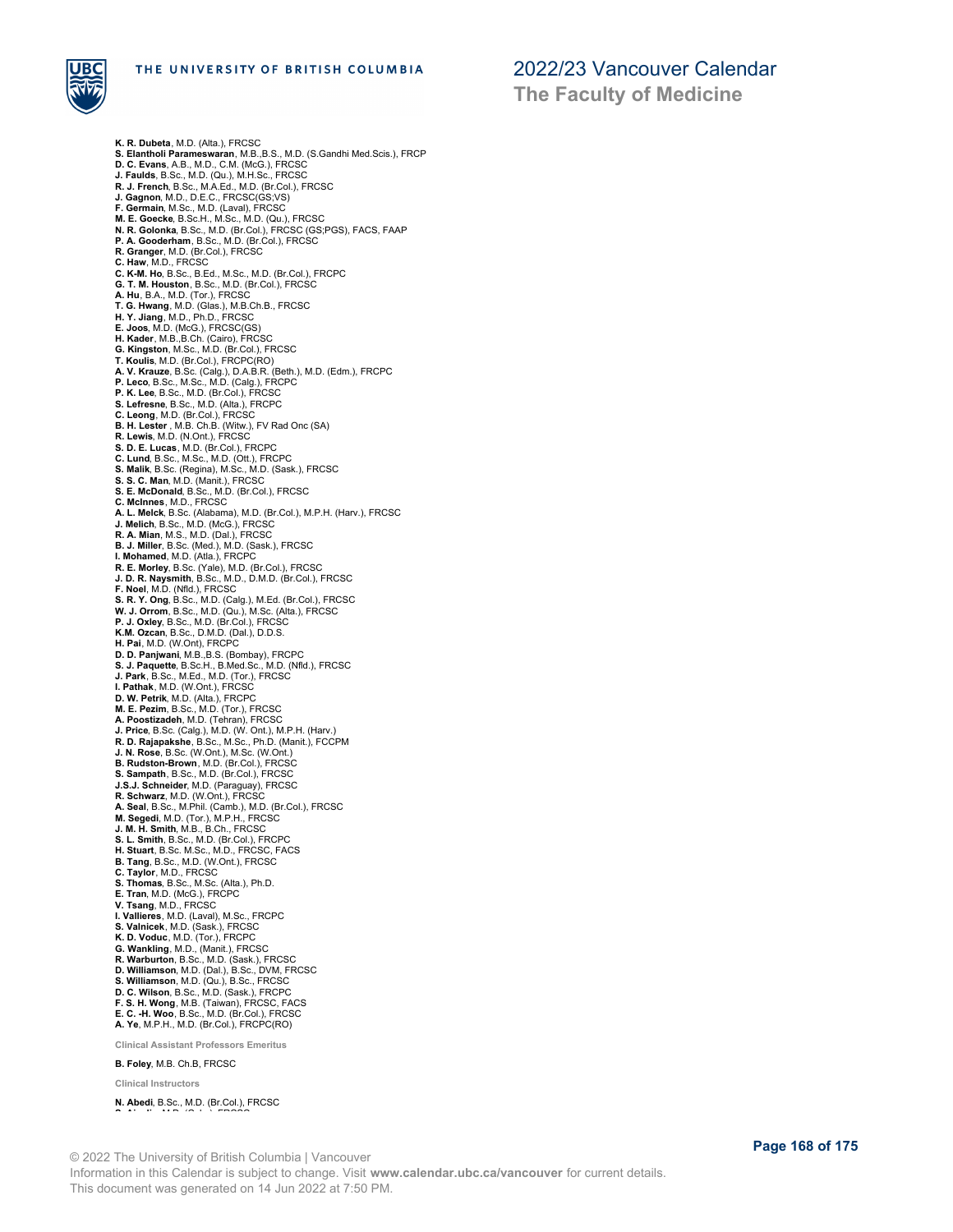

## 2022/23 Vancouver Calendar

**The Faculty of Medicine**

**S. Ainslie**, M.D. (Calg.), FRCSC **V. Aldrete**, B.Sc. (Chihuahua), M.D. (Mex.), FACS, FRCSC **M. Almahmudi**, M.B., B.Ch., FRCPC **B. Amson**, M.D. (Sask.), FRCSC **M. Aron**, M.D. (Qu.), MDCM, FRCSC **A. Azad**, B.Sc., Ph.D., M.D. (Br.Col.), FRCSC **C. A. Babcock**, M.D. (Br.Col.), FRCSC **C. Bakala**, M.D. (Br.Col.), FRCPS **S. Baker**, M.D. **A. Bang**, B.Sc., M.P.H., M.D. (McM.), FRCPC **G. P. Barnsley**, B.Sc. (St FX), M.D. (Dal.), M.Sc. (Ott.), FRCSC<br>**J. A. Bartlet**t, M.D. (Qu.), FRCSC<br>**A. C. Barton**, B.Sc., M.D. (Alta.), FRCSC<br>**R. Barton**, B.Sc., M.D. (Calg.), FRCSC **A. Bassili**, M.D. **J. Baughan**, B.M.Sc., M.D. (Alta.), FRCSC **D. R. Bell**, M.B., Ch.B., (Cape T.), FRCSC **O. Ben Hameid**, M.D. **M. Bigder**, B.A., B.K. Hon., M.Ph., M.D. (Manit.), FRCSC **A Blokmanis A. Boroditsky**, B.Sc., D.P.M. **M. Bosch**, M.Med., MB.Ch.B **E.S. Bovill**, B.Sc., M.B.B.S. (Lond.) Ph.D. M. K. Brake, B.Sc., M.D. (Nfld.), FRCSC<br>S. A. Britto, M.B., B.S. (St. John's Med., Bangalore), M.S. (Kasturba), FRCSC<br>A. Brown, B.Sc., B.Sc., M.D. (Manit.), FRCSC<br>M. Brown, B.A., M.D. (Sask.), FRCSC<br>W. L. Brown, M.D. (Br.C **R. D. Brownlee**, B.Sc. (W.Ont.), M.Sc. (Tor.), M.D. (Calg.), FRCSC<br>**T. J. Buonassisi**, B.F.A., M.D. (Br.Col.), FRCSC<br>**O. Butskiy**, M.HSc., M.D. (Br.Col.), FRCSC **S. R. Cader**, M.D.(Br.Col.), FRCSC **R. A. Cain**, M.D. (Br.Col.), FRCSC **G. S. Cameron**, B.A., M.D. (Sask.), FRCSC **R. J. Cameron**, B.Sc.H. (Qu.), B.Sc. (Wat.), M.B., B.Ch., B.A.O. (U.Coll.Cork) **J. Caon**, M.D. (Br.Col.), FRCPC **J. D. Caon**, M.D.(Br.Col.), FRCPC **R. Chagpar**, B.Sc.Hon., M.Sc., M.D. (Sask.), FRCSC<br>**J. Chan,** M.PH., Ph.D., M.D. (Northern Ontario School of Medicine), FRCSC<br>**M. Chan,** , B.Sc., M.H.Sc., M.D. **T. Chan**, B.Sc., M.H.Sc., M.D. **G. Chang**, B.M.Sc., M.Sc., M.D. (Alta.), FRCSC **S. Chartier-Plante**, M.D. (Laval), FRCSC **N. Chaudhary**, B.Sc., M.D., FRCSC **N. Chaudhary**, M.D. (Lond. On) **S. Cheah**, B.Sc. Hon., M.D. (Ott.), FRCSC **H. M. Cheng**, B.Sc., M.D. (Tor.), FRCSC **J. S-C. Cheng**, M.D. (McG.), FRCSC **R. L. H. Cheung**, B.Sc., M.D. (McM.), FRCSC, FACS **R. Chew**, B.Sc. (Hon.), M.Sc., M.D. (Ott.), FRCSC **C. Chiu**, B.Sc., M.D. (Tor.), FRSCS **C.J. Chiu**, B.Sc., M.D. (Alta.), FRCSC **P. Chong**, B.Sc., M.D. (Ott.), FRCSC **R. Chowdhury**, B.Sc., M.D. (Alta.), FRCPC **B. T-C. Chung**, M.D.(Calg.), FRCSC **W. Cleland**, B.Sc., M.D. (Sask.), FRCSC **D. B. Cook**, B.Sc., M.D. (Dal.) **S. Coughlin**, M.D. **S. M. Coughlin**, M.Sc. (McM.) M.D. (Lond.On.) **S. Cowie**, BA, MA, M.D. (Br.Col.), FRCSC **R. Cumming**, M.D. (Med.U.S.Carolina) **A. Dadgostar**, M.D., M.P.H., FRCSC **R. Dale**, B.Sc. Hon., M.D. (Br.Col.), FRCSC **J. Dautremont E. A. David**, B.Sc., M.D. (Br.Col.), FRCSC **A. De Greef**, M.B., Ch.B. (Witw.) **N. Dea**, M.D. (Sher.), FRCSC **A. Dear**, B.Sc., M.B. B.S. (WI), FRCSC **S. Deen**, B.Sc., M.D. (Alta.), FRCSC **J.S. Demetrick**, B.Sc., M.D. (Br.Col.), FRCSC **G. Dewar**, M.D. (Sask.), FRCSC **L. R. S. Dewar**, B.Sc, M.D., FRCSC **Z. Dewji**, B.Sc., M.D. (Manit.), FRCSC **M.R.C. Dickeson**, B.A., B.Sc., M.D. (Nfld.), M.Ed., FRCSC **M. Dickson**, B.Sc., M.D. (Br.Col.), FRCSC P. O. Dionne, M.D., M.Sc., FRCSC<br>S. Djurickovic, B.Sc., M.D. (W.Ont.), FRCSC<br>J. C. Donald, M.B., Ch.B. (Aberd.), FRCSC<br>A. J. Dowell, M.B., B.S. (Lond.), M.Sc., FRCSC, FACS<br>B. J. Dubois, M.D. (Br.Col.), FRCSC<br>J. W. Dumper, **H. Emmerton-Coughlin**, B.Sc., M.D. (Br.Col.), M.H.P.E. (W.Ont.), FRCSC<br>**M. Evans**, B.Sc.H., B.A., M.D., FRCSC<br>**R. J. Evans**, M.D. (McM.), FRCSC **W. L. Evans**, M.B., Ch.B. (Cape T.), F.C.S. (S.Afr.), FCRS(Edin.), FRCSC **L. M. Fedoruk**, B.Sc., M.D. (Alta.), FRCSC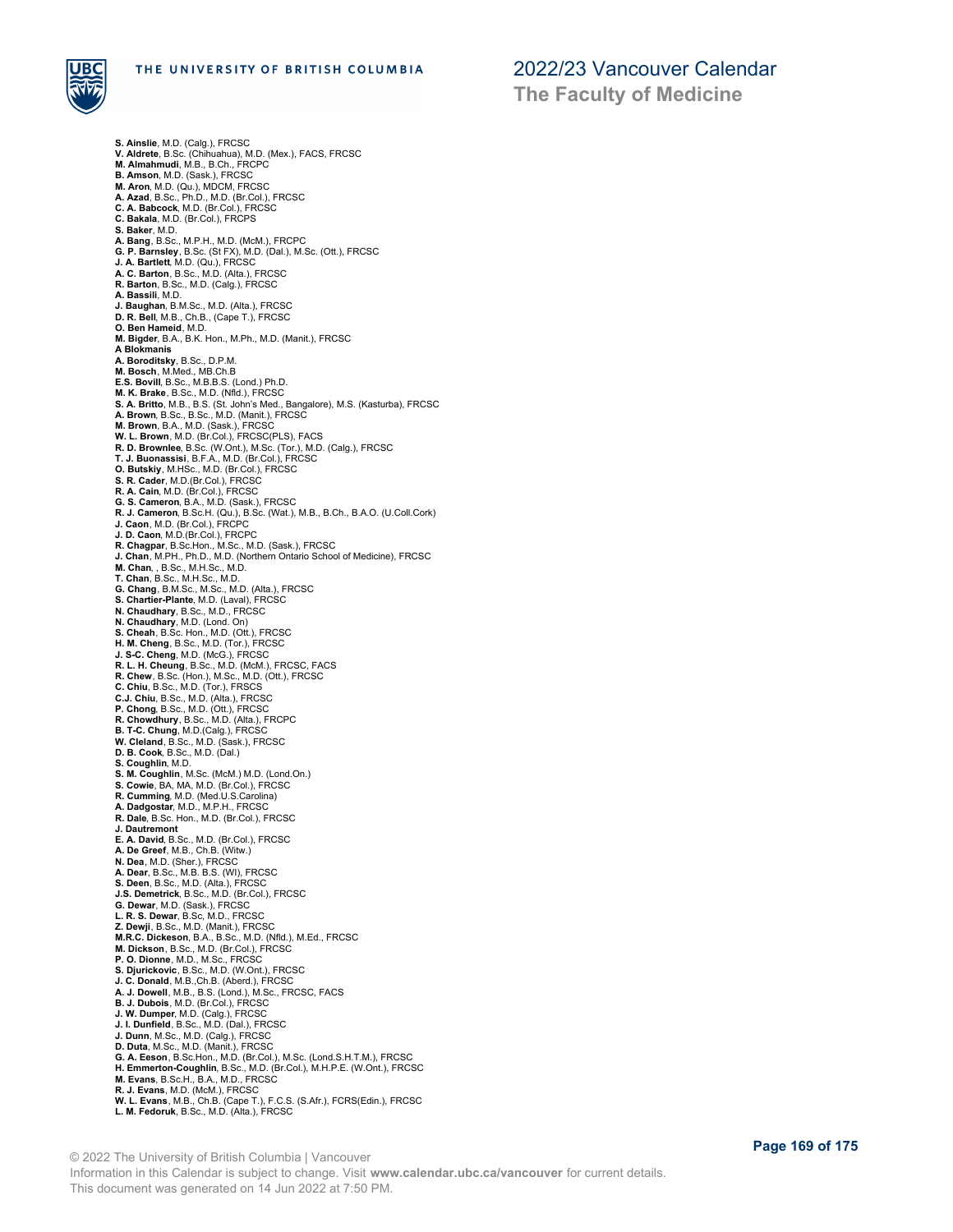

**The Faculty of Medicine**

**M. Fereidouni**, B.Sc. M.D., FRCSC **S. A. Filatov**, M.D. (Leningrad), CCFP, FRCSC **M. Follwell**, B.Sc., M.Sc., M.D. (W.Ont.), FRCPC **J.K. Forbes**, B.Sc., M.D. (Ott.), M.H.Sc., FRCSC **P. S. Fowler**, M.D. (Dal.), FRCSC **E. Frangou**, B.Sc., M.D. **M. L. Frimer**, M.D. (Tor.), FRCSC **B. Gelfant**, M.D. (Br.Col.), FRCSC **K. Genoway**, B.Sc. (Br.Col), M.D. (Br.Col.) K. Genoway, M.D.<br>H. A. A. Gheriani, M.B.Ch.B. (Benghazi), M.M.Sc. (Ireland), FRCS (Ireland) (GS), FRCS (Edin.) (OTL), FRCSC<br>A. Ghuman, M.D., M.P.H., FRCSC<br>N. Ginting, B.Sc.H, M.D. (Tor.), FRCSC<br>W. O. Gittens, B.Sc., M.B.B. **D. N. Glick**, BM.Sc.Hon., M.D. (Tor.), FRCPC **A. Goetze**, M.B.,Ch.B. (Stellenbosch) **M.E. Goodwin**, B.Sc.N., M.D. (Br.Col.), FRCSC **G. B. Goplen**, M.D. (Sask.), FRCSC **M. S. Gorman**, B.Sc., M.D. (Calg.), FRCSC **J. M. Goulart**, M.D. (Memorial), FRCPC **K. A. Grant**, B.Sc.Hon., M.D. (Manit.), FRCSC **J. Gray**, M.D. (Br.Col.), FRCSC **S. M. Gul,** M.D. (Br.Col), FRCSC<br>**D. J. R. Gunning**, B.Sc., M.D. (Br.Col.), FRCSC<br>**F. Haji**, B.HSc., Ph.D., M.D. (McM.), FRCSC<br>**A. Halka**, M.D., Ph.D., FRCS **N. Hallgren**, B.Sc., M.D. (Br.Col.), FRCSC **S. N. Hamilton**, B.Sc., M.D. (Br.Col.), FRCPC **T. Hamilton**, B.Sc., M.D. (Dal.), FRCSC **D. G. Hanks**, B.Sc.H. (UVic.), M.D. (Br.Col.), FRCSC **M. T. T. Hansen**, B.Sc., M.D. (Alta.), FRCSC **M. Harriman**, M.D. (McM.), FRCSC **J. Harris**, HBA, M.D. (W.Ont.), FRCSC **T. Hartl**, B.B.A.C.S. (Br.Col.), FRCSC **M. Hearn**, B.Sc., M.B., B.Ch., B.A.O., FRCSC **O. R. Heisler**, B.Med., M.D., M.Sc. (Alta.), M.B.A. (W.Ont.), FRCSC, CHE, FACS **E. A. Henkelman**, M.D. (Tor.), FRCSC(PLS) **N. S. Heran**, B.Sc., M.D. (Br.Col.), FRCSC **J. Hiebert**, B.Sc., M.D. (Br.Col.), FRCSC **A. Ho**, B.Sc., M.D. (Br.Col.), FRCSC **M. Horkoff**, B.Sc., M.D. **R. Horton M. M. Hsiao**, M.D., Ph.D., FRCSC **J. Hunter**, M.D. (Br.Col.), B.Sc., L.L.B., FRCSC **V. Hurdle**, , M.D., FRCSC **S.L. Hynes**, B.Sc. (Queen's), M.D. (Queen's) **Z. Ivanishvili**, B.Sc., M.D., FRCSC **F. Jacobsen**, M.B., Ch.B. (U. Free State), FCS (SA), FRCSC **M. E. Jacoby**, M.D. (Calg.), FRCSC **D. Jangra**, B.Sc., M.D. (Tor.), FRCSC **R. Janicki**, B.Sc., M.D. (Br.Col.), FRCSC **R. Janzen**, B.Sc., M.D. (Br.Col.), FRCSC **J. K. Jaswal**, B.Sc., M.D. (Br.Col.), MM.Sc. (NE), FRCPC **C. A. Jeffrey**, M.D. (Dal.), FRCSC **D. Jenkin**, B.Sc., M.D. (Br.Col.), MIH, FRCSC **L. Jewett**, B.A., B.Sc., M.D. (Dal.), FRCSC **W. Jiang**, M.D. (Br.Col.), FRCSC **H. Joe**, M.D. (Br.Col.), FRACR, FRCPC **G. Johal**, B.Sc. (Br.Col.) M.D. (Br.Col.) **A. M. Johner**, M.D. (Br.Col.), FRCSC **S. D. W. L. Johnson**, M.D. (Ott.), FRCSC **C. Jonker**, B.Sc., M.D. **J. Journeau**, B.A., M.D. (Johns Hopkins), FRCSC **A. Jugnauth**, B.Sc., M.D. (Sask.), FRCSC **J. D. Just**, B.Sc., M.Sc. (Alta.), M.D. (Sask.), FRCSC **S. Kalechstein**, B.Sc., M.D. (Tor.), FRCSC **T. Kalla**, B.Sc., D.P.M. (Penn.Pod.Med.) **A. T. Kamitakahara**, M.D. (Tor.), FRCSC **Z. S. Kanji**, B.Sc. (Mont.), B.Med.Sci. (Alta.), M.Sc. (Tor.) M.D. (Alta.) **B. Z. Katalinic**, M.D. (UNIZG), FRCSC **K. Kazemi**, B.Sc., M.D. (W.Ont.), FRCSC **R. S. A. Khan**, M.B.,B.S.(Karachi), FRCSC **M. H. Khoasani**, M.D., FRCSC **R. Kholdebarin**, M.D., MSc, FRCSC **S. H. Khorasani**, M.D., M.Sc., FRCSC **D. Kim**, M.D. (Alta.), B.Sc., RCPSC, FRCPC **J. M. Kim**, M.D., M.H.Sc., FRCSC **J. Klok**, B.Sc., M.Sc., M.D. (Br.Col.), FRCSC J. Klompje, M.B. Ch.B, M.Med. (Stell.), FCS<br>S. P. Kloppers, M.B., Ch.B., M.Med. (Pret.), FRCSC<br>A. M. Kluftinger, M.D. (Br.Col.), FRCSC<br>D. Kopac, B.Sc., M.Sc., M.D. (Alta.), FRCSC<br>D. Kramer, B.Sc., M.D. (Br.Col.), FRCSC<br>T. **P. M. Kuechler**, B.Sc., M.D. (Alta.), FRCSC **C. Kurz**, B.Sc., M.D., FRCSC **J. Kwak**, M.D. (Calg.), FRCSC **J. J. -H. Kwak**, B.Sc., M.D. (Calg.), FRCSC **N. Lalani**, M.D., M.P.H., FRCSC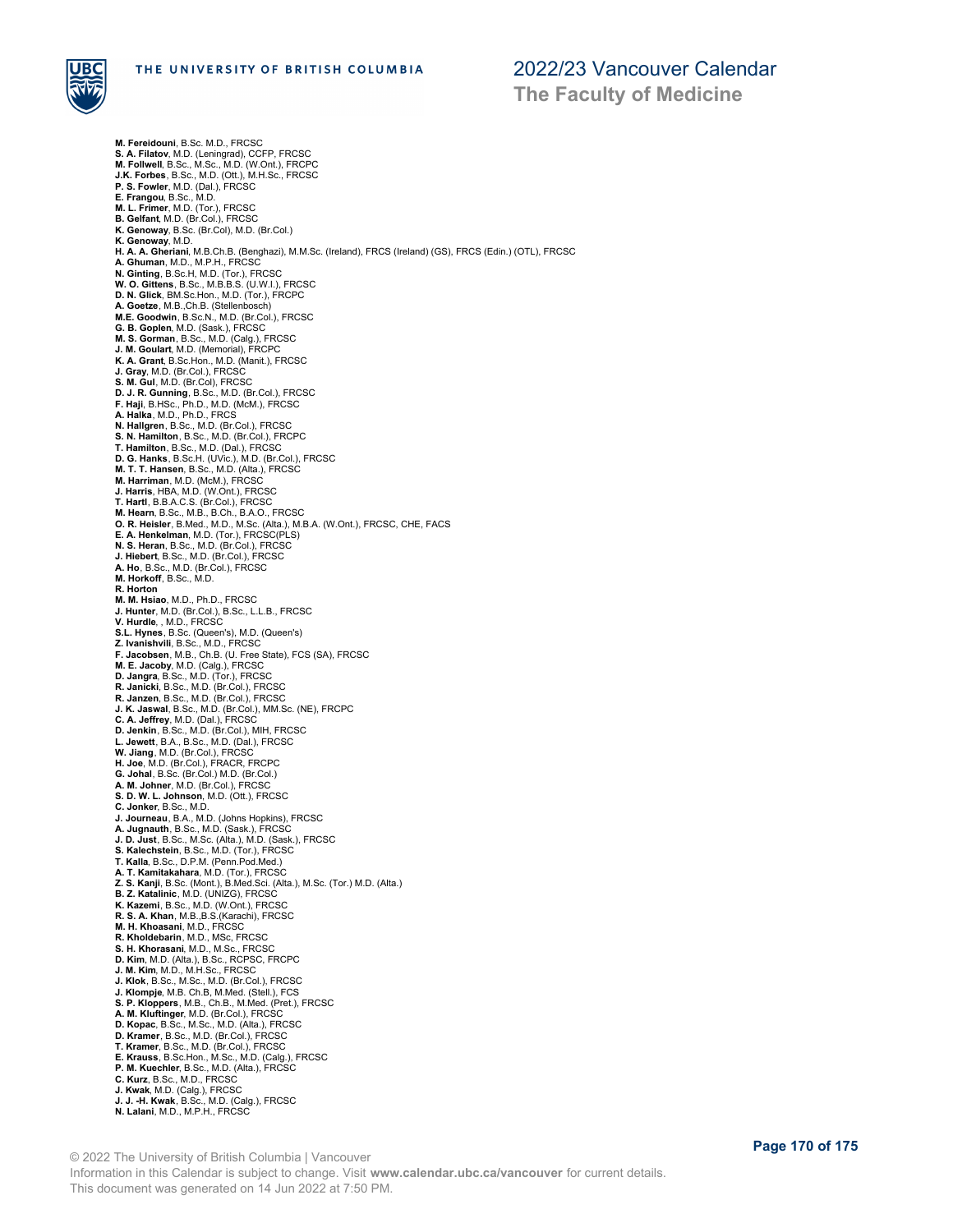

**The Faculty of Medicine**

**K. Langer**, B.Sc., M.D. (Sask.), FRCSC **T. Latham**, M.D. (W.Ont.), FRCSC **A. D. Lawe**, B.Sc., M.D. (Br.Col.), FRCSC **A. S. Y. Lee**, M.D. (W.Ont.), FRCSC **A. T. C. Lee**, M.D. (Br.Col.), FRCSC **K. Lee**, B.Sc., M.D. (Br.Col.), FRCSC **S. Lee**, B.Sc., M.D. (Alta.), FRCSC **S. C. Lee**, M.D. (Br.Col.), FRCSC **T. K. Lee**, B.Sc., M.Sc., M.D. (Alta.), FRCPC **G.M. Lees**, B.Sc. (Edm.) M.D. (Edm.), FRCSC **K. Lefevre**, M.D. (Sask.), FRCSC **J. W. H. Legge**, M.B.,B.Ch.(Witw.), FRCSC M. T. Leia-Stephen, M.D. (Sask.), FRCSC<br>K. LeRose, M.D. (Br.Col.), FRCSC<br>S.-P. Leung, B.Sc., M.Sc., M.D. (Calg.), FRCSC<br>T. T. W. Leung, B.Sc., M.D. (Br.Col.), FRCSC<br>T. T. W. Leung, B.Sc. (Pharm.), M.D., FRCSC<br>W. M. Leung, **K. Lichtenstein**, B.Sc., B.M.B.S. (Brighton and Sussex Medical School), FRCSC<br>**A. L. Lin, M**.D. (Br.Col.), FRCPC(RO)<br>**M. Lipson**, B.Sc., M.P.P., M.D. (Manit.), FRCSC **T. Liu**, M.D. (Br.Col.) FRCSC **J. P. I. Livergant**, B.Sc.Hon., M.D. (Alta.), FRCPC **S. Llyod**, B.Sc, M.Sc., PhD (UVic.), MCCPM **A. Lo**, B.Se. (Penn.), M.D. (Br.Col.), FRCPC **P. Loizides**, M.D. (McG.), FRCSC **R. Lokanathan**, M.D. (McG.), FRCSC **W. S. Lombard**, M.B., Ch.B. (U. Free State), FCS (SA), M.Med. (Gen Surg) (Stell.) **S. E. Lord**, B.Sc.Hon., M.D. (Br.Col.), FRCSC **A. Luoma**, M.D. (Qu.), FRCSC **J. Lutfy**, B.Sc., M.D. (McG.), FRCSC **P. J. Macdonald**, B.A., B.Sc., B.Ed., M.D. (Dal.), M.A., FRCSC **S. MacKenzie**, B.Sc., M.D. (Qu.), FRSCSC **M. D. MacLeod**, M.D. (Alta.), FRCSC **C. A. MacPherson**, M.D. (Br.Col.), FRCSC **S. Mah**, B.Sc., M.D., FRCSC **S. Makarenko**, M.D., FRCSC **A. Mallinson**, B.Sc., M.Sc., Ph.D. (Maas.) **A. Maloney**, B.A., M.D. (Br.Col.), FRCSC **K. G. Malpass**, B.Sc., M.D. (Br.Col.), FRCSC **C. R.A. Manarey**, B.Sc., M.D. (Br.Col.), FRCS **E. Martin**, M.D., MSc **S. Martyna**, B.Sc., DMD (Br.Col.), FRCDC **N. Massa**, (Br.Col.), FRCSC **M. Z. Matishak**, B.Sc., M.D.(Alta.), FRCSC **B. Matthew**, B.Sc., M.D. (Br.Col.), M.H.Sc., FRCSC **B. McGuiness**, M.Sc., M.D. (Calg.), FRCSC **G. McLauchlan**, B.Sc., M.D. (Glas.), M.B.Ch.B., FRCSC **D. Mendelsohn**, M.Sc., M.D. (Western), FRCSC **S. R. Meredith**, M.D. (Br.Col.), FRCSC **A. Merg**, B.Sc., M.D. (Wis.), FRCSC, FACS **A. Mihailovic**, M.D. (McM.), FRCSC **S. Miller**, B.Sc., M.D. (Br.Col.), FRCPC **J. Misskey**, M.D., MHPE, FRCSC **S. Mohammadnabi**, M.D. (Br.Col.), FRCSC **R. D. Morris**, B.A., M.A., M.B. (Cambridge), B.Chir., FRCSC **S. Morzaria**, M.D. (McM.), FRCSC **M. C. Mosher**, M.D. (Br.Col.), FRCSC **O. Mostachfi**, B.Sc., M.D. (Tor.), FRCSC **S.C. Mostowy**, M.D. (Tor.), FRCSC **B. Mou**, B.Sc., M.D. (McM.), FRCPC **A. Murabit**, B.A., M.D. (Sask.), FRCSC **D. Narinesingh**, M.Med., M.B.B.S. (West Indies), FRCSC **B. Nasir**, M.B., B.Ch., B.A.O. (Ireland), FRCSC **P. Nel**, M.D. (Cape T.), FRCSC **R. A. Nelson**, B.Sc., M.Sc., M.D. (Calg.), FRCSC **J. Ngu**, M.Sc., M.D. (Calg.), FRCSC **D. Q. T. Nguyen**, B.Sc., M.D. (Ott.), FRCSC **V. Nguyen**, B.Sc. (Br.Col.), M.D. (Br.Col.) **V. Nguyen**, M.D. **M. A. Nikolakis**, M.D. (Alta.), FRCSC **S. Ollek**, B.Sc., M.D. (Br.Col.), FRCSC **D. A. Omahen**, M.D. (Ott.), FRCSC **J. Oosthiuzen**, B.Sc., M.D. (Br.Col.), FRCSC **J. F. M. Oosthuizen**, M.B.,Ch.B. (Pretoria), FRCPC, FRCSC **P. Pace Asciak**, M.A.Sc, M.D. (Ott.), FRCSC **L-P. Palerme**, M.D. (Ott.), FRCSC **J.-S. Pao**, HB.Sc., M.D. (Tor.), FRCSC **J. Pasenau**, B.Sc. (Qu.), M.D. (Calg.), FRCSC **J. L. Peachell**, M.D. (Calg.), FRCSC **M. D. Peacock**, M.D.(Br.Col.), FRCPC **B. Peterson**, M.D. (Sask.), B.Sc., FRCSC, FACS **B. Povah**, M.D. (Manit.), FRCSC **J. M. Prince**, B.Sc., M.D. (Br.Col.), FRCSC **R. Purzner**, B.Sc. (Hon), M.D. **R. Rahmamian**, B.Sc., M.D., FRCSC **I. Ratanshi**, M.Sc., M.D., FRCSC **O. G. Reid**, B.Sc., M.D. (Br.Col.), FRCSC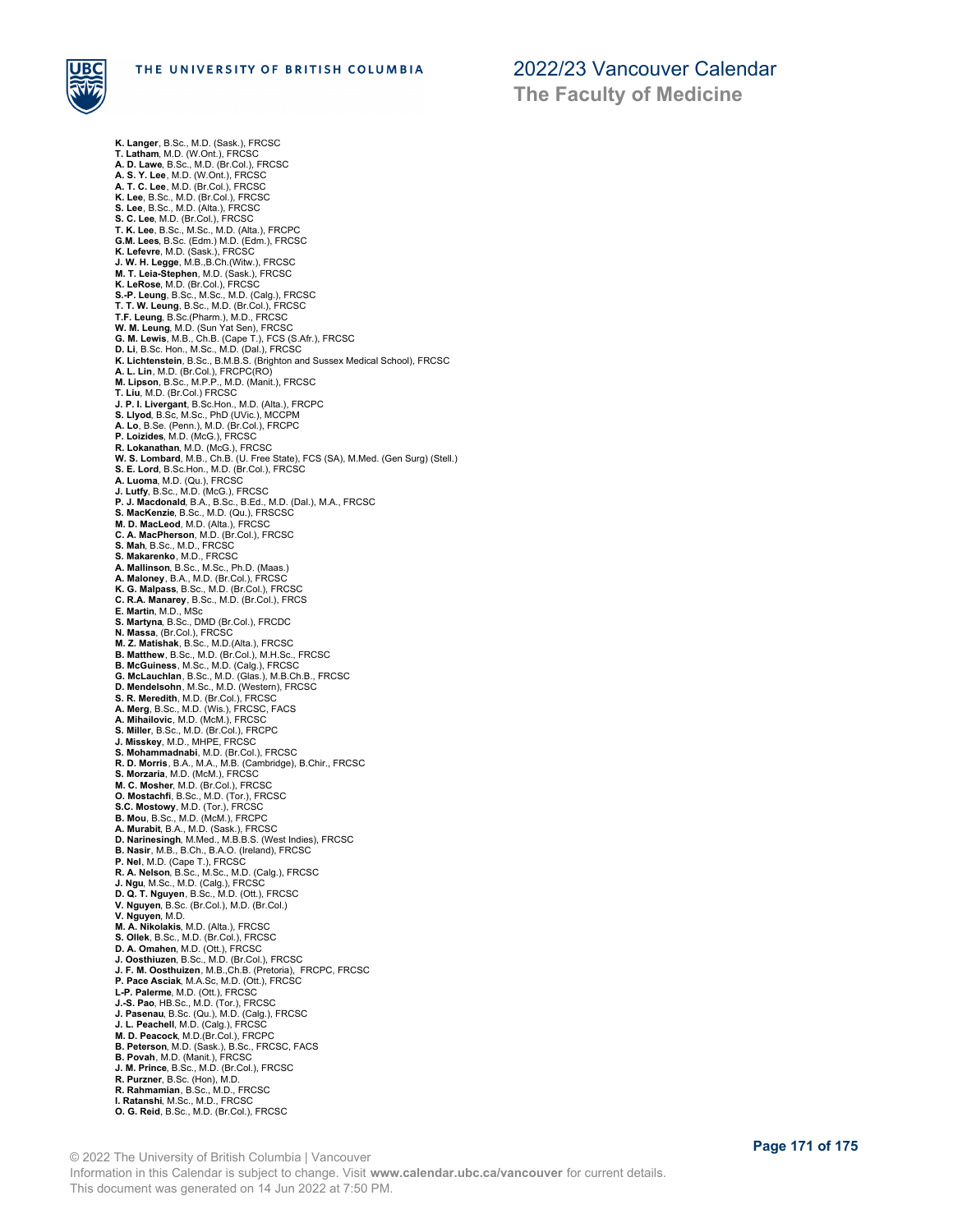

**The Faculty of Medicine**

**R. Reid**, M.D. (Nfld.), FRCSC(NS) **M. Rizkalla**, B.Sc., M.D., FRCSC **N. Robbins**, M.D. (Br.Col.), FRCSC **D. A. Robibo**, B.Sc., M.D. (Qu.), FRCSC **J. W. Robinson**, M.D. (McM.), FRCSC **A. C. Ross**, B.Ph.E., B.A., M.D. (Br.Col.), FRCPC **M. A. Ross**, M.B.,Ch.B. (Liv.), FRCSC **E. Saettler**, B.Sc., M.A., Ph.D. (Prin.), M.D. (Tor.), FRCSC **J. Samphire**, B.Sc., M.D. (Br.Col.), FRCSC **W. D. Sanden**, B.Sc., M.D. (Alta.), FRCSC<br>**M. E. C. Sawatzky**, B.Sc., B.Sc., M.D. (Manit.), FRCSC<br>**N. P. Schneidereit**, B.A., B.Sc, M.D. (Br.Col.), FRCS **B. Schopf**, M.D. (W.Ont.), FRCSC **T. Schroeder**, B.Sc., M.D. (Tor.), FRCSC **C. J. Schulze**, M.D. (LMU Munich), FRCSC **P. A. Schumacher**, B.Sc., M.Sc., M.D. (Tor.), FRCSC **J. M. Segal**, B.Sc., M.D.(Calg.), FRCSC **W. Senner**, R.N., M.A. (UVic.) **N. Shahid**, M.Sc., M.D. (S.B.M.U. Iran), FRCPC **M. Sharif**, M.B.B.S. (Punjab), M.Sc. (McG.), FRCSC **S.P. Sidhu**, B.Sc., M.D. (Sask.), FRCSC **S. K. Sikora**, B.M.Sc., M.D. (Alta.), FRCSC **G. Simons**, M.B.,Ch.B., M.Med. (Stell.), FCS (C.M.S.A.) **J. Smith**, B.Sc., M.D. (Br.Col., FRCSC **S. Stefanuto**, B.Sc.H., M.D., DDS **J. Stone**, FRCSC **H. Strecker**, M.D. (Calg.), FRCSC<br>**B. Sullivan**, M.D. (Tor.), M.Sc., FRCSC<br>**J. C. L. Sun**, B.Sc., M.D. (Calg.), FRCSC<br>**T. W. Swanson**, M.D. (Alta.), FRCSC<br>**A. Taves**, M.D. (Manit.), FRCSC **A. D. Thompson**, M.D. (Dal.), FRCSC(GS;CTS) **B. F. Tighe**, M.B.,B.Ch.,B.A.O (U.Coll.Dublin), FRCPC **C. L. Tomlinson**, M.D. (Alta.), FRCSC **A. P. Tregaskiss**, M.B.,B.S. (U.Coll.), FRCSC **A. Truter**, M.B., Ch.B., M.Med. (U. Free State), FRCSC **A. Truter**, M.B.,Ch.B. (OFS), FRCSC **V. C. Tsai**, B.Sc., M.D. (Tor.), FRCSC **P. Tsaparas**, B.Sc., M.Sc, M.D. (Calg.), FRCSC **A.S.W. Tung**, B.Sc., M.D. (Br.Col.), FRCSC **F. Turner**, M.Sc., M.B., Ch.B. (Edin.), FRCSC **H. Ukani**, B.Sc.H., M.D. (Calg.), FRCSC **H. Van der Merwe**, MBChB., M.Med. (Pretoria), FRCSC **C. H. Van Rooy**, M.B. Ch.B. (Pret.), M.Med (ORL), FRCSC **M. Vanderputten**, B.Sc., M.D., FRCSC **D. R. Vargas**, M.D. (Philippines), FRCSC **A. Versolatto**, B.Sc., M.D. (Western), FRCSC **E. A. T. Vikis**, M.D. (Manit.), FRCSC **M. Vizcaino**, B.Sc., M.A. (Nursing, Wash.) **L. H. Vu**, M.D. (W.Ont.); FRCSC **T. M. Wallace**, B.A.Sc., M.D. (Dal.), FRCSC **C. K. N. Wan**, B.Sc., M.Sc. (Tor.), M.D. (McM.), FRCSC **D.K. Ward**, M.D. (Tor.), FRCSC **D. T. Warren**, B.Sc., M.D. (Alta.), M.Sc. (Calg.), FRCSC **R. J. Watts**, B.Sc., M.D. (Br.Col.), FRCSC **B. Wells**, B.Sc, M.Sc., M.D. (Tor.), FRCSC **C. White**, B.Sc., M.D. (Nfld.), FRCSC **H. C. Wilson**, B.Sc., M.D. (Br.Col.), M.P.H., FRCSC **K. Wiseman**, B.Sc., M.D. (Br.Col.), FRCSC **D. Wong**, B.Sc., M.D. (Br.Col.), FRCSC **D. L. -H. Wong**, M.H.Sc., M.D. (Manit.), FRCSC **L. Wong**, M.D., FRCSC **L. Wood**, M.D. (Br.Col), FRCSC **R. V. Woodhead**, M.D. (Br.Col.), FRCSC **D. T. Yamashita**, M.D., FRCSC **G. Yang**, B.Sc., Ph.D., M.D. (Tor.), FRCSC **V. Yau**, B.Sc., M.B.B.S., M.D., FRCPC **E. Yorke**, B.Sc., M.D., FRCSC **J. Zabojova**, Ph.D., M.D., FRCSC **E. Zargaran**, M.D. **S. Zerhouni**, M.D., M.Sc., FRCSC **T. Zhang**, B.Sc., MPH M.D., FRCSC **Y. Zhao**, M.D., FRCPC, DABR **J. Zheng**, M.D. (Br.Col.), FRCSC **S. W. Zih**, M.Sc. (Tor.), M.D. (McG.) **Associate Members R. Abu-Laban**, Emergency Medicine

- **O. Ahmad**, Emergency Medicine
- 
- **J. Bijlsma**, Emergency Medicine **C. Birmingham**, Emergency Medicine **J. Brubacher**, Emergency Medicine
- 
- **B. Campana**, Emergency Medicine **M. Carter**, Emergency Medicine
- 
- **B. Chung**, Emergency Medicine
- **J. Coleman**, Emergency Medicine **A, Davison**, Emergency Medicine
- **M. Dettman**, Emergency Medicine
- **W. Dick**, Emergency Medicine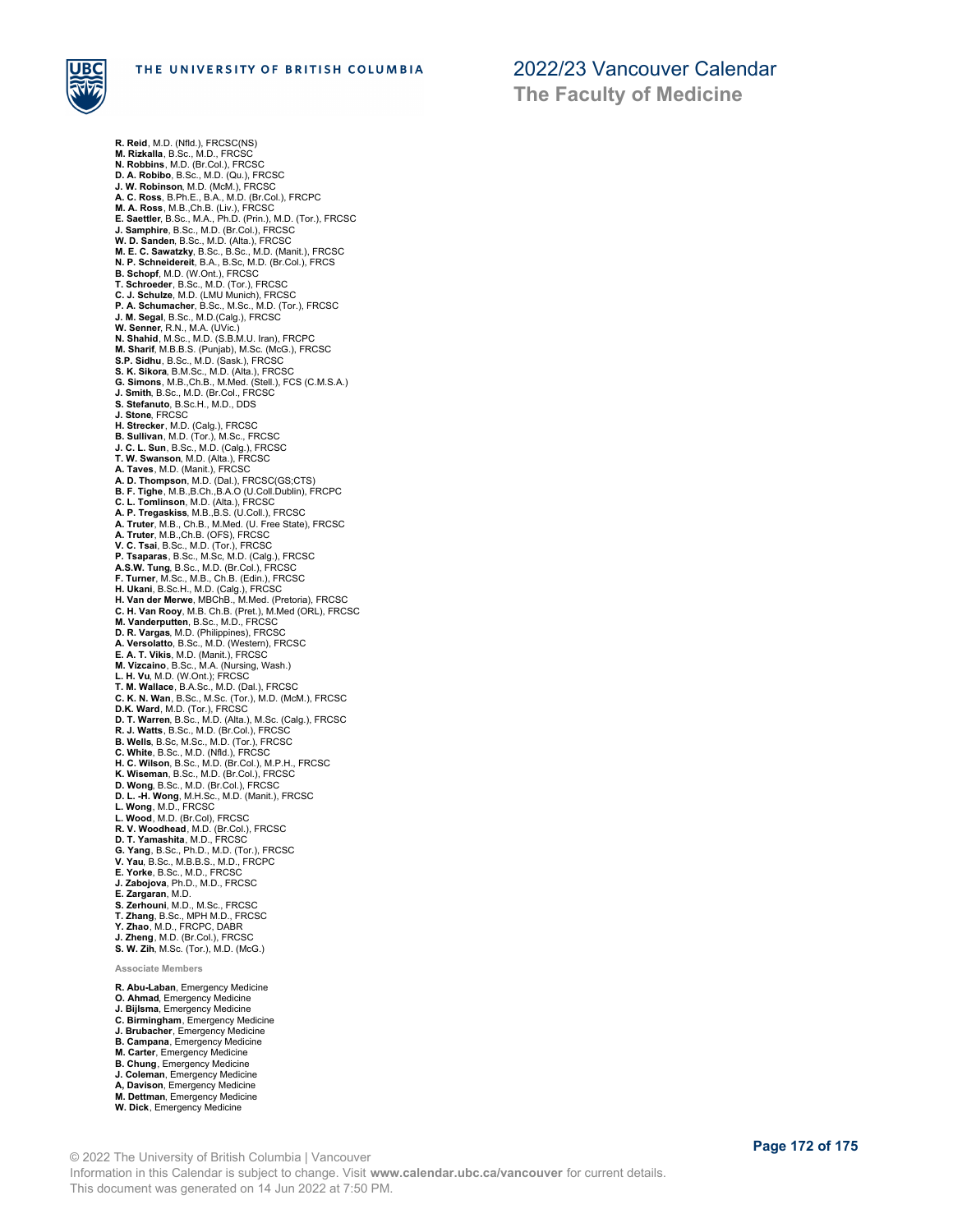

**The Faculty of Medicine**

- **K. Edmonds**, Emergency Medicine **G. Erhardt**, Emergency Medicine **M.C. Fabian**, Pediatrics **L. Filiatrault**, Emergency Medicine **B. Fleming**, Emergency Medicine **A. Gareau**, Emergency Medicine **E. Grafstein**, Emergency Medicine **C. Hall**, Emergency Medicine **D. Harrison**, Emergency Medicine **M. Hein**, Emergency Medicine
- **K. Ho**, Emergency Medicine
- 
- **P. Huang**, Emergency Medicine **J. Ip**, Emergency Medicine **A. Khazei**, Emergency Medicine
- **W. Lang**, Emergency Medicine
- **C. -A. Lucky**, Family Practice **S. Mangal**, Emergency Medicine
- **D. McElgunn**, Emergency Medicine
- **J. McEwen**, Emergency Medicine

### **Hadi Mohammadi**, School of Engineering, Faculty of Applied Science

- **M. Moser**, Emergency Medicine **M. Mostrenko**, Emergency Medicine
- 
- **L. Oppel**, Emergency Medicine **T. Pickett**, Emergency Medicine
- **C. Poh**, Dentistry
- **L. Qi**, School of Audiology and Speech Sciences
- 
- **H. Ross**, Emergency Medicine **W. Sabados**, Emergency Medicine
- **A. Sajan**, Emergency Medicine
- **T. Stephenson**, Emergency Medicine **P. Teal**, Medicine
- 
- **K. Wanger**, Emergency Medicine
- 
- **B. Wong**, Emergency Medicine **K. Zahn**, Emergency Medicine
- **P. Zed**, Pharmaceutical Sciences

**Research Associate Members**

**Z. Ao**, Med.Sc., B.Med. (China), M.Sc. **R.B. Jalili**, M.D. (Tehran U.M.S.), Ph.D. **R. Kilani**, B.Sc., M.P.H. (Tehran), Ph.D. (Manit.) **P. Orban**, B.A (Syd.) M.B.B.S. (N.S.W), B.Med.Sci. (N.S.W), Ph.D. (Br.Col.)

**Branch for International Surgical Care - Faculty Members**

**R. Baird**, M.Sc., MDCM, Clinical Associate Professor, Pediatric Surgery, UBC

**D. R. G. Brown**, B.Sc., M.D. (McM.), FRCSC(GS), Clinical Professor, General Surgery, UBC **B. Cameron**, M.D., FACS, FRCSC, Professor, McMaster University, Affiliate Professor, UBC

- 
- **N. R. Caron**, B.Sc., M.D. (Br.Col.), M.P.H., FRCSC, Associate Professor, General Surgery, UBC

- 
- 
- **H. Elksharkawi**, Ph.D., Adjunct Professor, Surgery, UBC<br>**L. M. Lee**, M.Sc. (Edin.) Adjunct Professor, Surgery, UBC<br>**J. MacLeod**, MD (Br.Col.), MSc, FRCS(C), FACS, FRC(ECSA), Adjunct Professor, Surgery, UBC<br>**C. N. Mock**, M
- **K. Mulpuri**, M.B.B.S., M.S. (IN), Associate Professor UBC Department of Orthopaedics
- 
- 
- 
- P. J. O'Brien, M.D. (Alta.), FRCSC, Associate Professor UBC Department of Orthopaedics<br>J. N. Penny, M.D. (Alta.), FRCSC, Clinical Assistant Professor, Orthopaedics, UBC<br>S. P. Pirani, M.D. (Lond.), FRCSC, Clinical Professor
- 

**Members-At-Large**

- **A. Boroditsky**
- **A. De Greef S. Martyna**
- **B. Matthew**
- **O. Ozcan**
- **P. Stefanuto**

Last updated: June 7, 2022

### **Academic Staff > Department of Urologic Sciences**

**Professor and Head**

**M. Gleave**, B.Sc., M.D. (Br.Col.), FRCSC

**Professors**

**P. Black**, B.Sc. (Br.Col.), M.D. (Gutenberg) **R. Butyan**, B.Sc., Ph.D. (Chic.) **A. Cherkasov**, Ph.D. (Russia) **C. Collins**, B.Sc., Ph.D. (Br.Col.) **M. Gleave**, B.Sc., M.D. (Br.Col.), FRCSC **S. L. Goldenberg**, M.D. (Tor.), FRCSC **A. MacNeily**, B.Sc., M.D. (Qu.), FRCSC, FAAP **M. L. Stothers**, M.D. (Br.Col.), FRCSC

**J. Teichman**, M.D. (McG.), SB, CM, FRCSC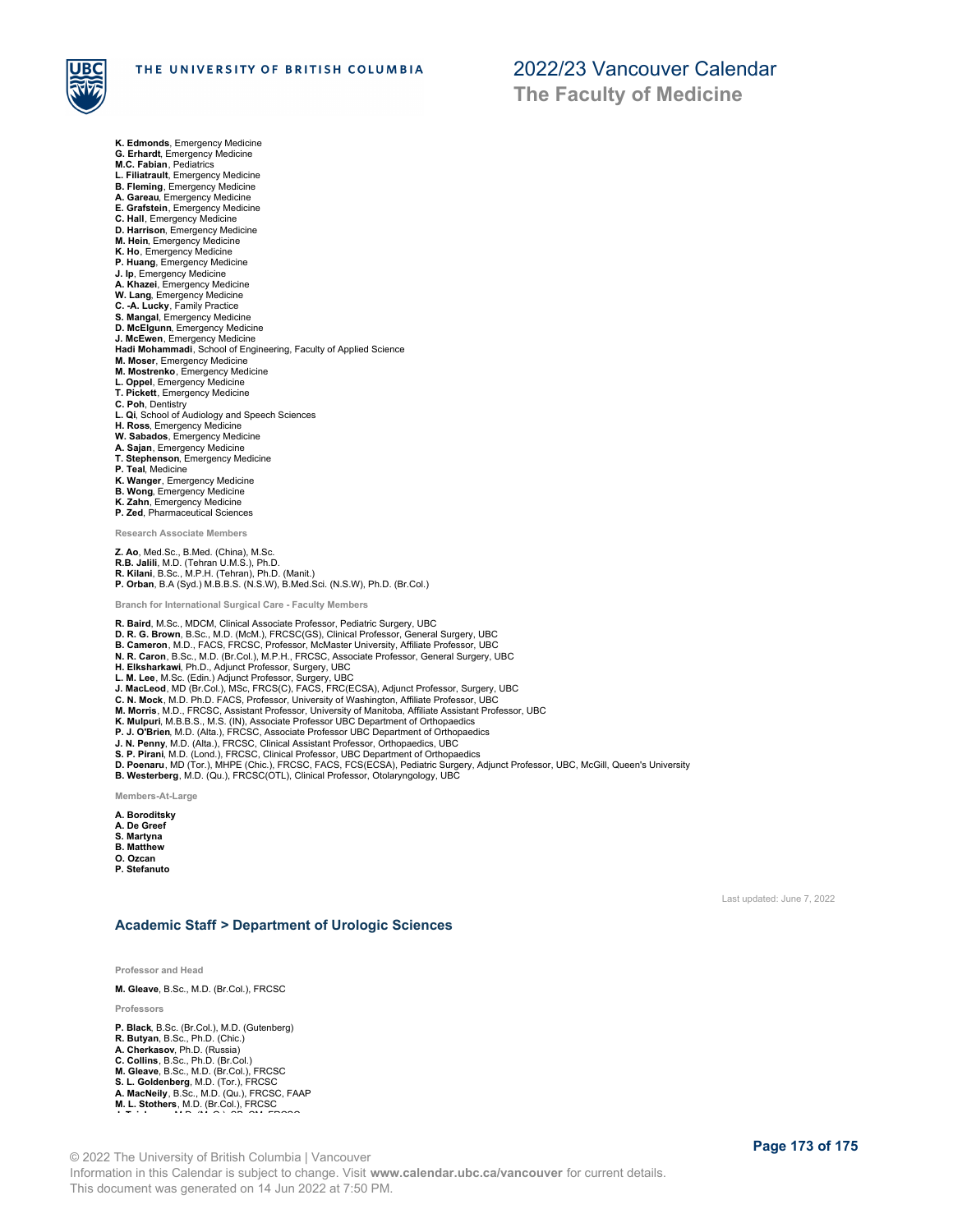

**The Faculty of Medicine**

**J. Teichman**, M.D. (McG.), SB, CM, FRCSC **Y. Wang**, B.Sc., M.Sc., Ph.D.

**A. Zoubeidi**, B.Sc., M.Sc. Ph.D.

**Professors Emeriti**

**E. M. McDougall**, B.Sc. (Alta.), M.D. (Calg.), FRCSC, MHPE

#### **Associate Professors**

**K. Afshar**, M.D., M.Sc., FRCSC, FAAP **B. Chew**, B.Sc., M.Sc., M.D. (Br.Col.), FRCSC **M. Cox**, B.Sc., M.Sc., Ph.D. (UNC, Chapel Hill) **M. Daugaard**, B.Sc., M.Sc., Ph.D (Copenhagen) **X. Dong**, MD., M.Sc., Ph.D. **C. Du**, B.Sc., M.Phil., Ph.D. (Wales) **P. Kozlowski**, M.Sc., Ph.D. (Inst.Nuclear Physics, Krakow) **D. Lange**, B.Sc., Ph.D. (W.Ont.) **C. Nguan**, B.Sc., M.D. (Dal.), FRCSC **C. Ong**, B.Sc., Ph.D. (Br.Col.) **A. So**, B.Sc., M.D. (Alta.), FRCSC

**Associate Professors Emeriti**

**C. Nelson**, B.Sc., Ph.D. (Aust.)

**Assistant Professors**

**R. Flannigan**, M.D. (Calg.), FRCSC **W. Gourlay**, M.D. (McG.), FRCSC **D. Harriman**, M.D. (Br.Col.), FRCSC **R. Paterson**, M.D. (Br.Col.), FRCSC **A. Wyatt**, B.Sc., D.Phil (Oxf.)

**Clinical Professors**

**J. Masterson**, M.D., FRCSC **M. K. Nigro**, M.D. (Alta.), FRCSC **P. J. Pommerville**, B.A., M.D. (Ott.), FRCSC

**Clinical Professor Emeritus**

**H. N. Fenster**, B.Sc., M.D., C.M. (McG.), FRCSC **A. J. Moore**, M.D. (W.Ont.), FRCSC **W. Taylor**, M.B., B.Ch. (Witw.), FRCSC, FACS **J. E. Wright**, M.D. (Alta.), FRCSC

**Clinical Associate Professors**

**V. Chow**, B.Sc., M.D. (Qu.), FRCSC **T. J. Kinahan**, M.D. (Br.Col.), FRCSC **E. Leone**, M.D. (Br.Col.), FRCSC

**Clinical Assistant Professors**

**M. K. Eng**, M.D. (Calg.), FRCSC<br>**S. H. Goodman**, B.Sc., M.D. (Dal.), FRCSC<br>**A. Kavanagh**, B.Sc., M.D. (Calg.), FRCSC, MPH (Harv.) **S. Kim**, M.D. (McM.) **J. Lee**, B.M.Sc.., M.D., (Br. Col.), FRCSC **B. Mayson**, M.D. (Br. Col.), FRCSC **J. Mickelson**, M.D. (Br. Col.), FRCSC **Z. Mohamedali**, B.Sc., Ph.D., M.D. (Br.Col.) **O. Nazif**, B.A.Sc., M.D. (Br.Col.)<br>**H. Tran**, M.D. (Br.Col.), FRCSC<br>**C. Wu**, B.Sc., M.D. (Br. Col.) FRCSC<br>**B. Yang**, B.Sc., M.D. (Br.Col.), FRCSC

**Clinical Instructors**

**A. Alym**, B.A.Sc. (S. Fraser), M.D. (Br. Col.), FRCSC **C. Bacsu**, M.D. (Sask.), FRCSC **M. D. Carter**, M.D. (Br.Col.), FRCSC **D. J. Cassidy**, M.D. (Manit.), FRCSC **A. Clark**, B.Sc (Vic. (BC)), M.D. (Br.Col), FRCSC **S. Cripps**, B.Sc., M.D. (W. Ont), FRCSC **S. Faddegon**, M.D. (Calg.) **P. Gustafson**, B.Sc. (Vic.(B.C.)), M.D. (Qu.) **K. Hennessey**, M.D. (Br.Col.), FRCSC **C. Hoag**, B.Sc., M.D. (Ott.), FRCSC **N. Hoag**, M.D. (Br.Col.) **L. Jonat**, B.Sc., M.D. (Br.Col.) **H. Kwan**, M.D. (Br.Col.) **L. Lee**, M.D. (Qu. Ont.) **R. MacMillan**, B.Sc. (McG.), M.D. (Tor.), FRCSC **J. McCracken**, B.Sc. (Vic.(BC)), M.D. (Br.Col.) **M. Melnyk**, M.Sc. (Tor.), M.D. (Ott.), FRCSC **M. Metcalfe**, M.D. (Altal), FRCSC **D. Ottem**, B.Sc. (Alta), M.D. (Br.Col.), FRCSC **G. M. Palmer**, B.Sc., M.D. (Br.Col.), FRCSC **G. Paterson**, M.D. (Alta.), FRCSC **E. Paulus**, M.B.,Ch.B.

**C. I. Poon**, B.Sc., M.Sc., M.D. (Br.Col.), FRCSC